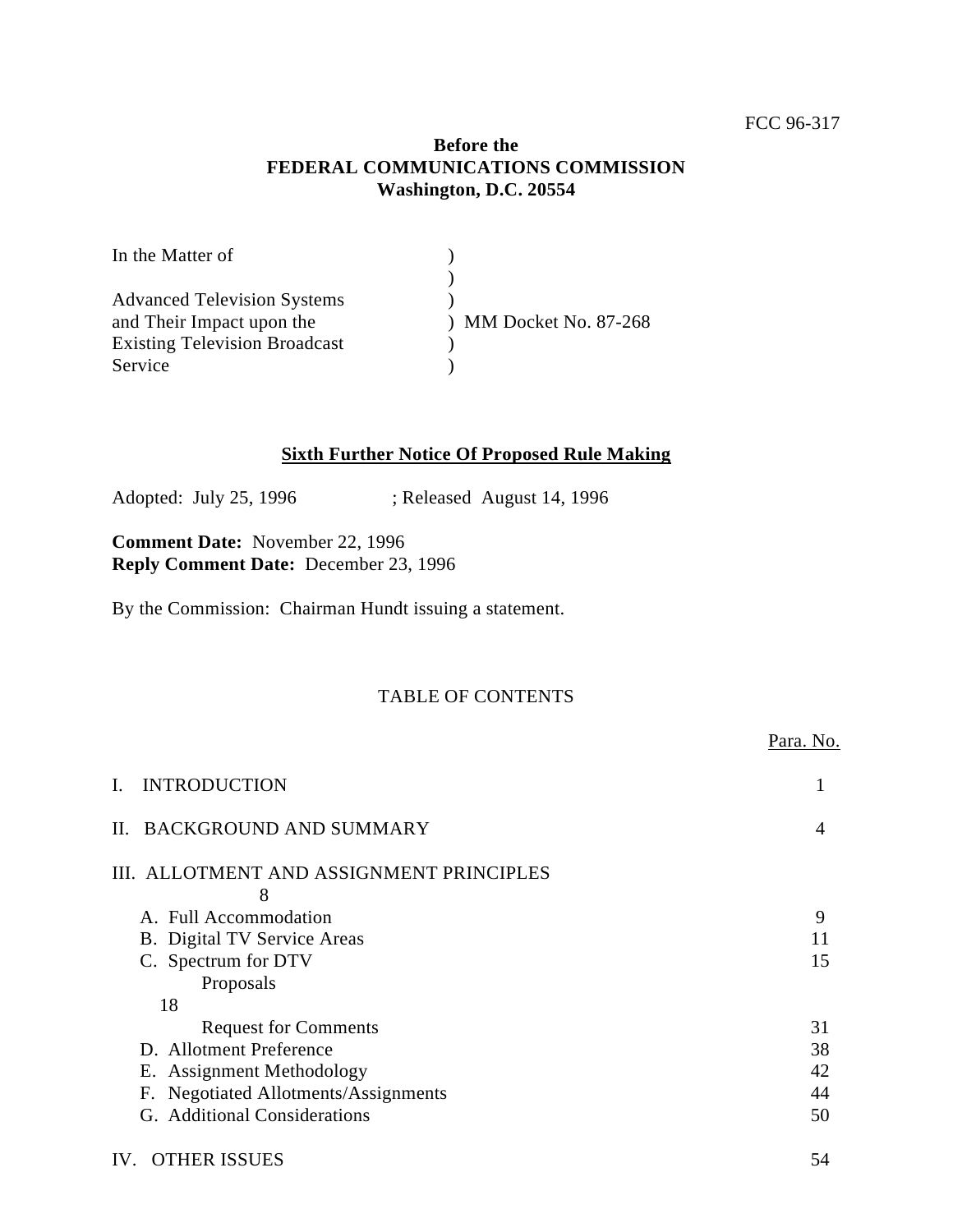| A. Use of Existing Transmitter Sites<br>B. Existing Vacant Allotments, New NTSC Applications and Station | 55  |
|----------------------------------------------------------------------------------------------------------|-----|
| Modifications<br>57                                                                                      |     |
| C. Low Power and TV Translator Stations                                                                  | 64  |
| D. Use of TV Channels 3, 4 and 6                                                                         | 73  |
| E. Land Mobile Sharing                                                                                   | 75  |
| F. DTV Frequency Labeling Plan                                                                           |     |
| 78                                                                                                       |     |
| V. ALLOTMENT METHODOLOGY AND APPROACH                                                                    | 80  |
| A. Technical Performance of the DTV System                                                               | 80  |
| B. Methodology for Allotting DTV Frequencies<br>81                                                       |     |
| VI. DTV TABLE OF ALLOTMENTS                                                                              | 84  |
| A. Allotment Computer Software                                                                           | 84  |
| <b>B.</b> Proposed DTV Allotments                                                                        | 88  |
| <b>Full Accommodation</b>                                                                                |     |
| 89                                                                                                       |     |
| <b>DTV Service Areas</b>                                                                                 | 90  |
| Spectrum for DTV Allotments                                                                              | 91  |
| <b>Other Allotment Considerations</b>                                                                    |     |
| 93                                                                                                       |     |
| VII. ALLOTMENT MODIFICATIONS                                                                             | 94  |
| A. Maximum Station Facilities                                                                            | 94  |
| B. Future Allotments and Modifications to the DTV Table                                                  | 97  |
| Geographic Spacing Approach                                                                              | 98  |
| <b>Engineering Criteria Approach</b>                                                                     | 99  |
| Use of Frequency Coordinators                                                                            | 100 |
| VIII. PROCEDURAL MATTERS                                                                                 | 103 |
| A. Initial Regulatory Flexibility Analysis                                                               | 104 |
| <b>B.</b> Submission of Comments                                                                         | 105 |
| IX. ORDERING CLAUSES<br>106                                                                              |     |
| <b>APPENDIX A- Technical Data</b>                                                                        |     |
| APPENDIX B- Proposed DTV Table of Allotments                                                             |     |
| APPENDIX C- Initial Regulatory Flexibility Analysis                                                      |     |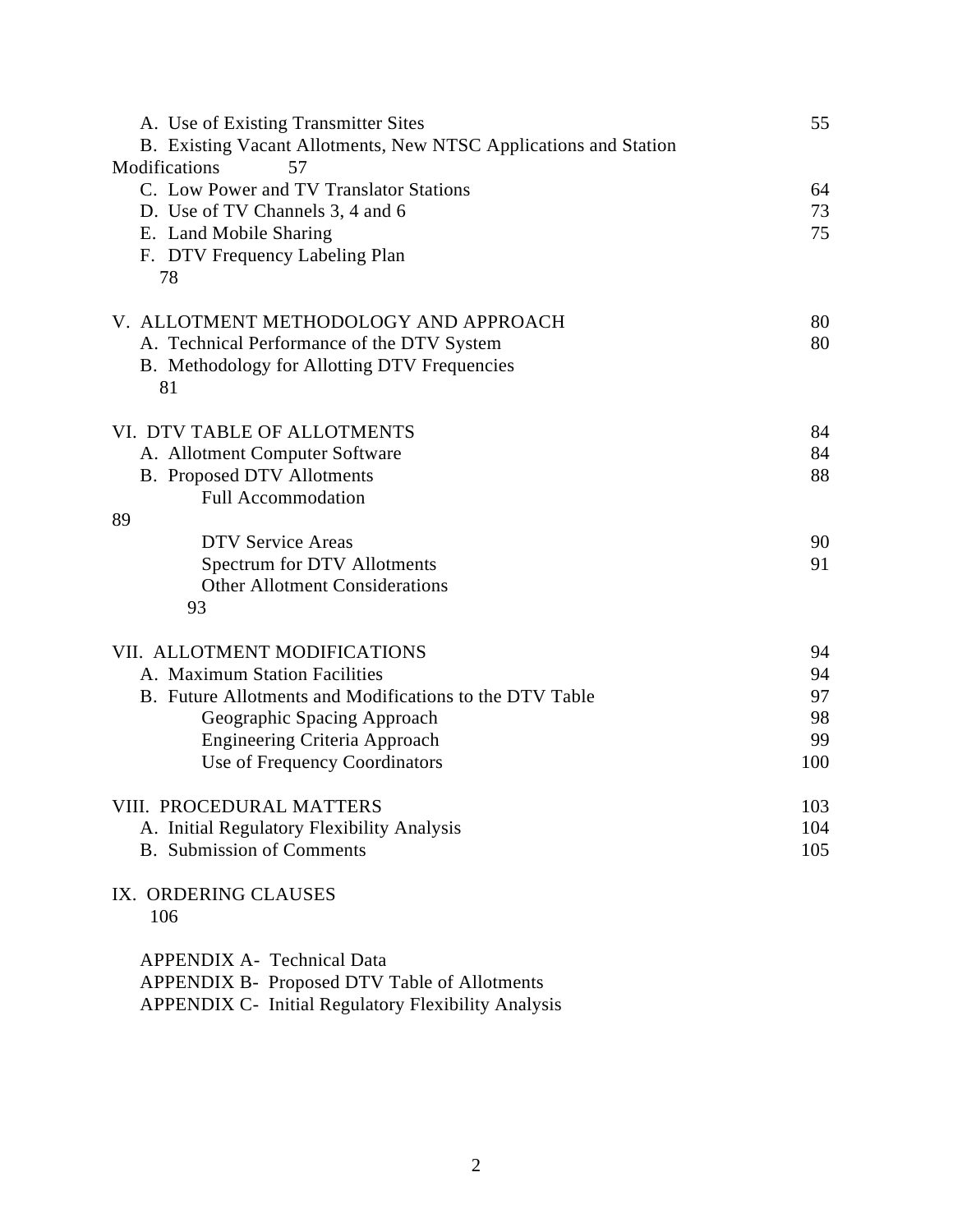#### I. INTRODUCTION

1. By this action, the Commission begins the final step in the implementation of the next era of broadcast television: digital television  $(DTV)$ .<sup>1</sup> Recently, we considered the issue of a DTV broadcast standard.<sup>2</sup> Earlier, we adopted a Notice addressing the manner in which digital licensees may use the spectrum identified for digital broadcasting, and other issues.<sup>3</sup> In this action, we continue the implementation process by proposing policies for developing the initial DTV allotments, procedures for assigning DTV frequencies, $4$  and plans for spectrum recovery.

2. We also propose technical criteria for the allotment of additional DTV frequencies and provide a draft DTV Table of Allotments. The Table, which shows how initial digital frequencies might be allotted and assigned in individual markets, is based on the principles of accommodating all eligible existing broadcasters, replicating existing service areas, and ensuring sound spectrum management. While we expect our final Table of Allotments to be based on these principles, the Table we issue today is a draft and we anticipate revisions. Our staff will work with broadcasters and other parties to revise the Table as appropriate. We have also proposed procedures by which broadcasters within a community can request alternative allotments for their market, both before and after adoption of a Table.

3. Our overarching goals in this phase of the proceeding are to ensure that the spectrum is used efficiently and effectively through reliance on market forces and to ensure that the introduction of digital TV fully serves the public interest. In this latter regard, our proposals will serve to foster the competitive provision of new and innovative DTV services and to promote economic growth and the creation of jobs in the telecommunications industry.

II. BACKGROUND AND SUMMARY

<sup>3</sup> See Fourth Further Notice of Proposed Rule Making and Third Notice of Inquiry (Fourth Further Notice), 10 FCC 10541 (1995).

 $1$  Digital TV refers to any technology that uses digital techniques to provide advanced television services such as high definition TV (HDTV), multiple standard definition TV (SDTV) and other advanced features and services.

 $S<sup>2</sup>$  See Fifth Further Notice of Proposed Rule Making, adopted May 9, 1996, FCC 96-207 (released May 20, 1996); see also Advanced Television Systems Committee Standard A/53 (1995) ATSC Digital Television Standard (ATSC DTV Standard).

<sup>&</sup>lt;sup>4</sup> As used herein, the terms "frequency" or "channel" generally refers to the 6 MHz spectrum block currently used to provide a single NTSC television service or to the equivalent 6 MHz spectrum block to be used for DTV services. In each case, the NTSC and DTV channel numbers used herein correspond to the same frequency bands. For example, NTSC channel 2 and DTV channel 2 both correspond to the frequency band 54-60 MHz. It should be noted, however, that whereas an NTSC frequency or channel is used to provide a single television program service, DTV frequencies or channels may be used to provide a wide variety of services, such as HDTV, multiple SDTV programs, audio, data and other types of communications.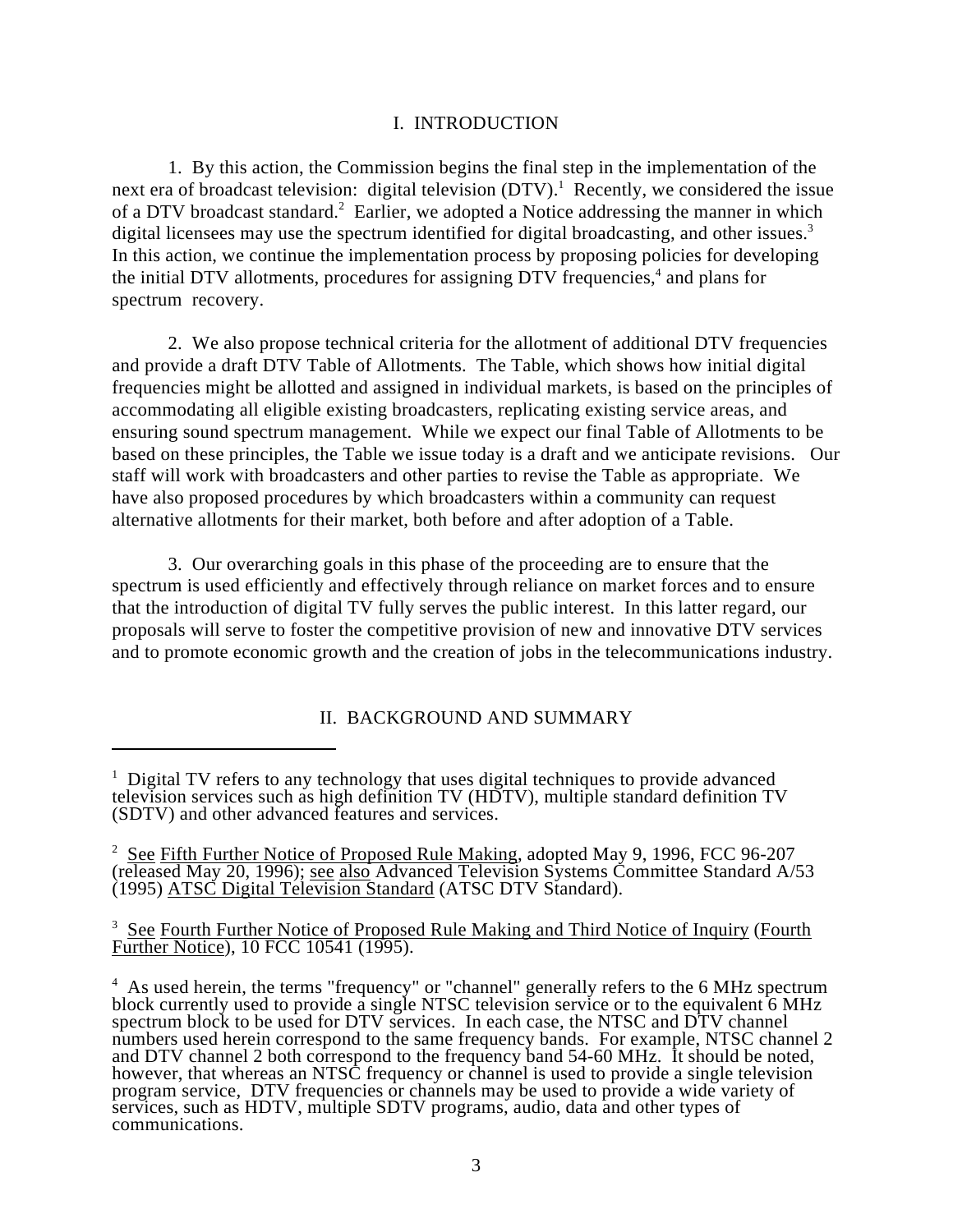4. On July 16, 1992, the Commission adopted a Second Further Notice of Proposed Rule Making that addressed issues relating to the development of channel allotments for DTV service. In that action, we presented proposals for the policies, procedures and technical criteria to be used in allotting and assigning channels for DTV service. Included in this action was a "draft" proposal for a DTV Table of Allotments.

5. On July 28, 1995, we adopted a Fourth Further Notice of Proposed Rule Making and Third Further Notice of Inquiry (Fourth Further Notice) that revisited a number of policy issues in response to technical and system developments with regard to digital broadcast television technology.<sup>5</sup> We noted that digital encoding and transmission technology permits the transmission of multiple standard definition television (SDTV) programming, data and other services in addition to high definition television (HDTV) service.<sup>6</sup> With regard to spectrum issues, we restated our commitment to recovery of spectrum. We stated that the temporary grant of an additional 6 MHz channel for digital broadcasting would be conditioned explicitly on, among other things, return of one of the channels at the end of a transition period. We further stated that we may require broadcasters to change their channels at the end of the transition period, so that recovered spectrum can be aggregated into contiguous blocks, thereby increasing its value. We also indicated that we intended to issue another Further Notice proposing a DTV Table of Allotments and channel assignment methodology.<sup>7</sup>

6. We adopted a Fifth Further Notice to consider the issue of a DTV broadcast technical standard on May 9, 1996. We proposed to require that DTV licensees use the ATSC DTV Standard recommended by our Advisory Committee on Advanced Television Service (Advisory Committee) as the transmission system for digital broadcast television.<sup>8</sup> To ensure that our rules encourage future innovation, we also proposed to do one or more of the following: 1) proceed under our current processes, which include consideration of requests to amend our rules when the Commission, industry, or other members of the public believe change warranted; 2) provide for reviewing the standard at some future time; or, 3) adopt a sunset provision making the standard optional after an established period of time. We also sought comment on alternatives to requiring use of the ATSC DTV Standard, including the possibility of mandating only certain portions of the standard, or simply authorizing use of the ATSC DTV Standard and protecting it against interference.

7. In this action, we consider policies, procedures and technical criteria to be used in allotting and assigning channels for digital TV service. The DTV Table on which we are

 $<sup>5</sup>$  See Fourth Further Notice, at paras. 3-19.</sup>

 $6$  <u>Id.</u> at para. 4.

 $\frac{7}{1}$  Id. at para 19.

<sup>&</sup>lt;sup>8</sup> See Final Report and Recommendation of the Advisory Committee on Advanced Television Service, adopted November 28, 1995. Copies of this report are available through the Commission's copy contractor, International Transcription Services. Additionally, the Advisory Committee's Report and the ATSC DTV Standard are available on the Internet at the ATSC site (http://www.atsc.org).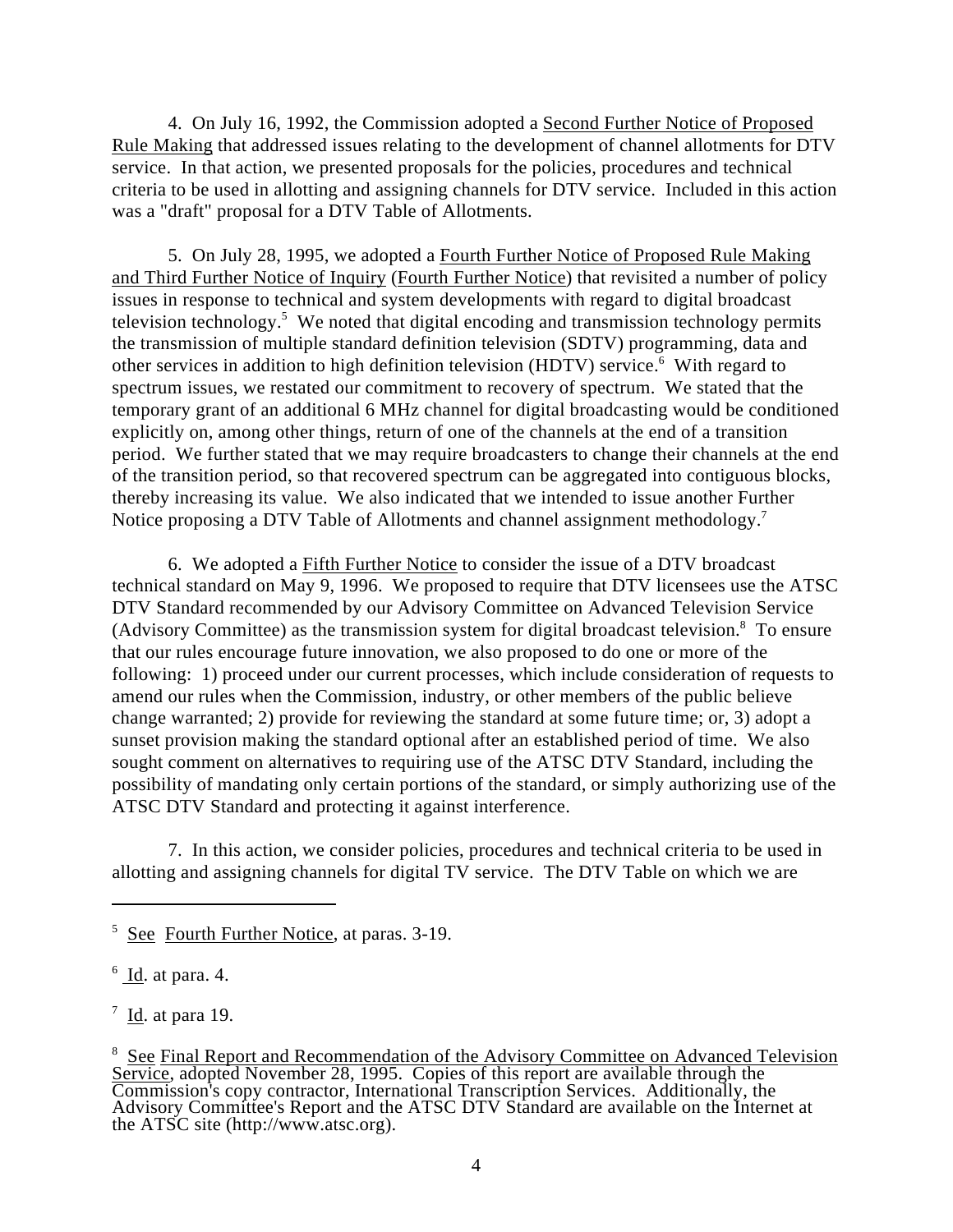seeking comment is based on the principles of full accommodation for all eligible existing broadcasters, replication of existing broadcast service areas, and sound spectrum management, and it uses the technical and interference characteristics of the ATSC DTV Standard. We proceed with this Further Notice on the assumption that 6 MHz channels will be assigned to existing broadcasters, and that there will be a transition period after which broadcasters will return one of their two 6 MHz channels.<sup>9</sup> We do not address in this Further Notice the issue of whether digital licenses should be assigned through competitive bidding, which is beyond our statutory authority.<sup>10</sup>

## III. ALLOTMENT AND ASSIGNMENT PRINCIPLES

8. The development of a proposed new Table of Allotments for digital TV broadcasting is a complex and difficult task. Over 1900 new DTV allotments must be identified to serve the almost 1000 TV markets and communities throughout the United States. Sophisticated, state-of-the-art computational capabilities are required to perform the complicated task of creating these new allotments and calculating the anticipated coverage and interference effects of the proposed new DTV frequencies. Comprehensive engineering and technical analyses must be performed to study the potential for recovery of spectrum. The principles and policies that have resulted in our DTV allotment proposals are discussed fully below. We request comment on all aspects of the principles and assumptions underlying the attached draft DTV Table.

# A. Full Accommodation

9. In the Second Further Notice issued in 1992, we proposed that our primary allotment objective would be to accommodate all eligible existing broadcasters with a second channel for DTV service.<sup>11</sup> We had previously indicated that eligible broadcasters would include: a) all full-service television broadcast station licensees; b) permittees authorized as of October 24, 1991; and c) all parties with applications for a construction permit on file as of October 24, 1991, who are ultimately awarded full-service broadcast station licenses.<sup>12</sup> In the

 $9$  The issue of the appropriate duration of a transition period from NTSC to DTV service is not a subject of this Further Notice; that issue is being addressed in the context of the Fourth Further Notice.

<sup>&</sup>lt;sup>10</sup> In the Fourth Further Notice, we explained that our auction authority under 47 U.S.C. Section 309(j) does not include the authority to auction digital broadcast licenses. See Fourth Further Notice, at para. 31.

 $11$  See Second Further Notice of Proposed Rule Making (Second Further Notice), 7 FCC Rcd 5376 (1992), at paras. 9-10.

<sup>&</sup>lt;sup>12</sup> See Second Report and Order/Further Notice of Proposed Rule Making (Second Report/Further Notice), 7 FCC Rcd 3340 (1992), at para. 9. Subsequently, in the Memorandum Opinion and Order/Third Report and Order/Third Further Notice of Proposed Rule Making, the Commission clarified that, in the event of a shortfall of allotments, eligible parties would be ranked in the following order: 1) licensees and permittees with constructed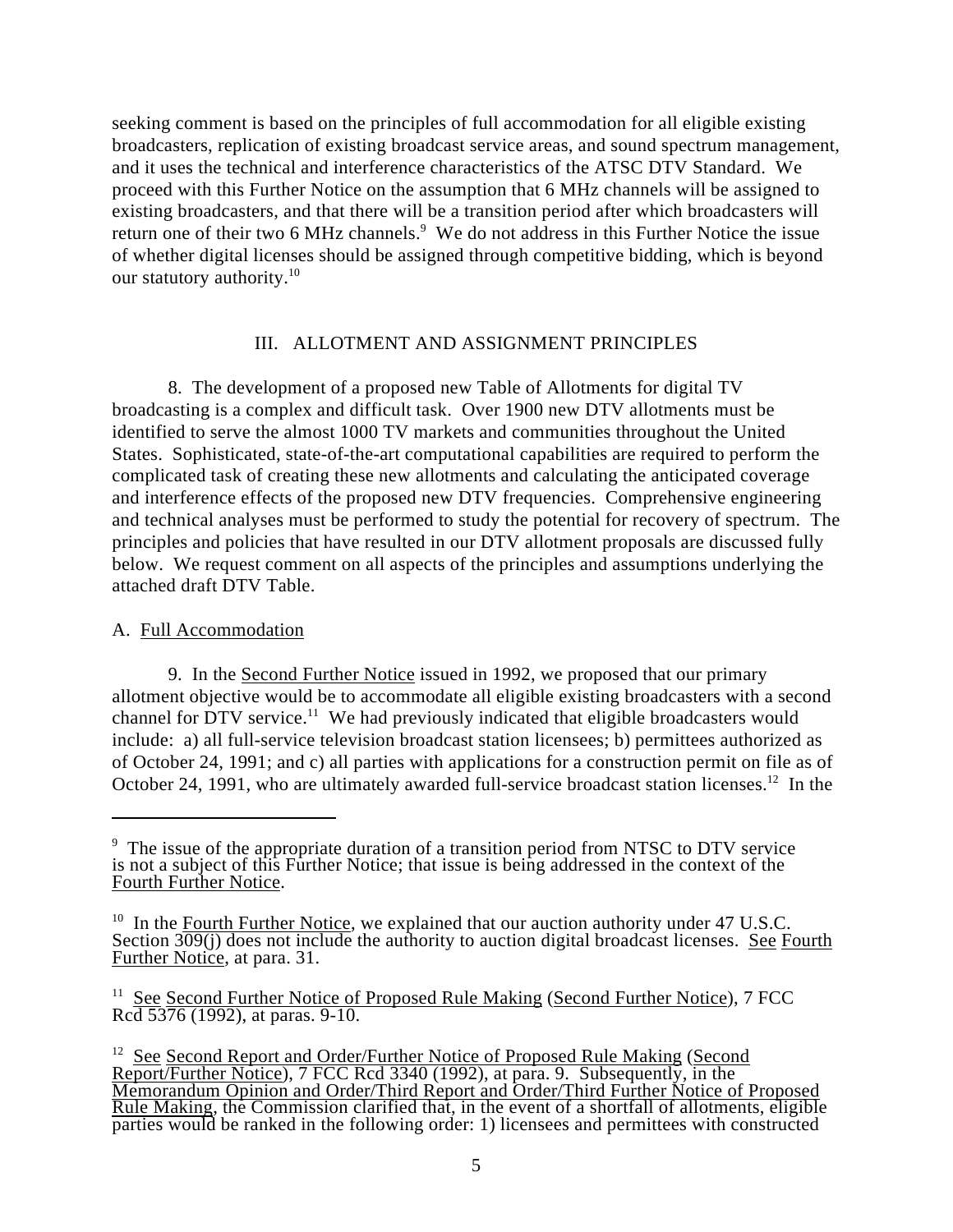Fourth Further Notice, we reiterated our 1992 decision that initial eligibility for DTV frequencies should be limited to existing broadcasters.<sup>13</sup> The recently enacted 1996 Telecommunications Act provides that if we decide to issue additional licenses for advanced television services, we should limit the initial eligibility for such licenses to persons that, as of the date of such issuance, are licensed to operate a television broadcast station or hold a permit to construct such a station.<sup>14</sup>

10. Proposal. Consistent with the above, we propose that our primary allotment objective continue to be to develop an allotment approach that will accommodate all eligible existing broadcasters. Subject to any changes resulting from our Fourth Further Notice, existing broadcasters eligible for a DTV channel will include those broadcasters we have previously identified: a) all full-service television broadcast station licensees; b) permittees authorized as of October 24, 1991; and c) all parties with applications for a construction permit on file as of October 24, 1991, who are ultimately awarded full-service broadcast station licenses. This approach will ensure that all eligible full service broadcasters are able to provide the new digital TV service. Our proposals herein regarding full accommodation are also consistent with the provisions of the 1996 Telecommunications Act regarding initial eligibility for licenses. As described below, we are also proposing procedures for creating additional allotments beyond those needed initially for accommodating all existing full service broadcasters.

## B. Digital TV Service Areas

facilities having program test authority; 2) other permittees; and 3) all parties with an application for a construction permit pending as of October 24, 1991. See Memorandum Opinion and Order/Third Report and Order/Third Further Notice of Proposed Rule Making (Third Report/Further Notice), 7 FCC Rcd 6924 (1992), at paragraph 10. In the Fourth Further Notice, we further stated that in the event that we were not able to accommodate all eligible existing broadcasters with an DTV channel, there are other options, such as switching directly to DTV service at some point during or at the end of the transition period. See Fourth Further Notice, at footnote 24. As discussed herein, we now believe that it will be possible to accommodate all eligible broadcasters with a DTV channel. If, however, we ultimately adopt a different allotment approach, we continue to propose to employ the ranking procedure and options set forth in the Third Report/Further Notice and Fourth Further Notice.

 $13$  We also asked for comment on the eligibility status of those broadcasters who are in bankruptcy, off-the-air, have construction permits or are otherwise non-operational, or are otherwise incapable of engaging in the transition to digital television. In particular, we have requested comment on whether the transition channels identified for these parties would be better used to support service to the public if they were instead made available to new entrants.

<sup>&</sup>lt;sup>14</sup> Section 201 of the Telecommunications Act of 1996 provides, inter alia, that "[i]f the Commission determines to issue additional licenses for advanced television services, the Commission ... should limit the initial eligibility for such licenses to persons that, as of the date of such issuance, are licensed to operate a television broadcast station or hold a permit to construct such a station." Telecommunications Act of 1996, Pub. l. No. 104-1-4,, Section 201, 110 Stat. 56 (1996).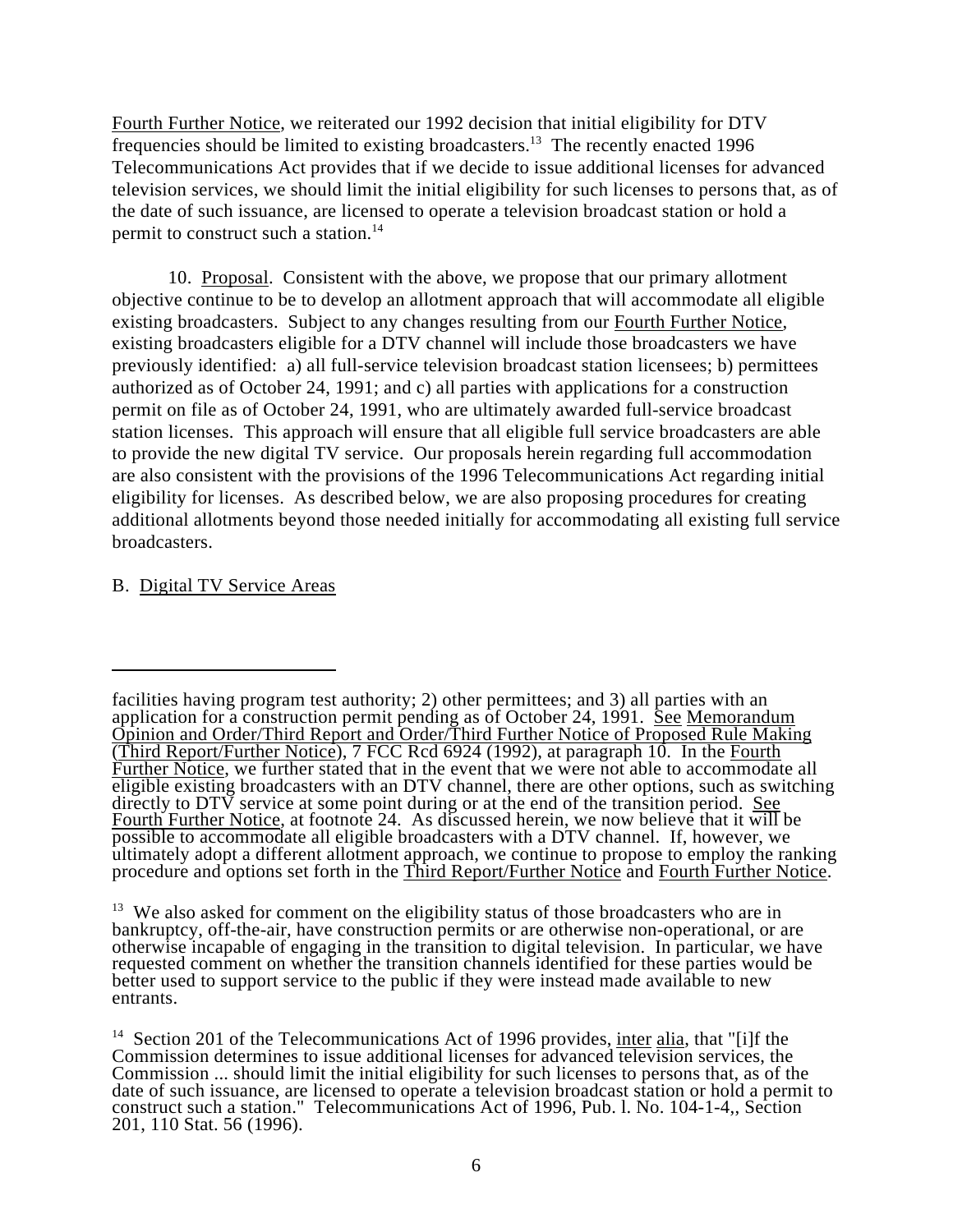11. In the Second Further Notice, we proposed to employ an allotment approach that would maximize the service areas of all DTV allotments.<sup>15</sup> We also stated that it is important to enable DTV stations to serve geographic areas that encompass their communities of license and surrounding market areas. We indicated that we intended to establish a minimum DTV service area objective and stated that, at a minimum, DTV stations should have the capability to provide service to an area within a radius of 85-90 km (about 55 miles) of their transmitter sites.<sup>16</sup> Under this approach, frequencies would be assigned to broadcasters in a community either through a negotiation process or on a first-come, first-served basis.<sup>17</sup>

12. We also requested comment on a "service replication/maximization" concept suggested by a variety of broadcast industry interests and representatives.<sup>18</sup> Under this approach, in the allotment process, we would attempt to provide DTV coverage areas comparable to existing NTSC coverage areas, taking each station's actual facilities and interference into account. We would also attempt, where possible, to provide smaller NTSC stations with larger DTV coverage areas, up to the size of the coverage area of the largest station in their market. Consistent with the comparable coverage objective, using the service replication approach we would match DTV frequencies with existing NTSC frequencies to create channel pairings/assignments. The goal of this approach would be two-fold: 1) to provide DTV coverage comparable to a station's entire current coverage area and, 2) to provide the best correspondence between the size and shape of the proposed DTV channel's coverage area and the station's existing coverage.

13. Proposal. In reviewing this issue, we agree with those in the broadcasting industry who have argued that replication of existing service areas in the new DTV allotments offers important benefits for both viewers and stations.<sup>19</sup> Replication would generally maintain the service areas of existing NTSC stations, thereby preserving viewers' access to off-the-air TV service and the ability of stations to reach the audiences that they now serve.<sup>20</sup> Accordingly,

 $15$  See Second Further Notice, at paras. 11-16.

<sup>&</sup>lt;sup>16</sup> The service distances typical of existing NTSC stations range from about 85-105 km (55-65 miles). Some stations, however, have a service distance as short as 30 km (20 miles) and others have a service distance as long as 125 km (80 miles).

 $17$  See Second Report/Further Notice, at para. 35.

 $18$  For example, this approach was suggested by the Commission's Advisory Committee on Advanced Television Service (Advisory Committee), the Broadcast Caucus, the Association of Maximum Service Television, Inc. (MSTV), the National Association of Broadcasters (NAB) and others.

 $19$  See for example, "Broadcasters' Proposed ATV Allotment/Assignment Approach," submitted in MM Docket No. 87-268 on January 13, 1995, by approximately 90 broadcast organizations and companies, including the Association for Maximum Service Television, Inc., the National Broadcasters Association and other trade associations, commercial and public television networks, group station owners and individual station licensees.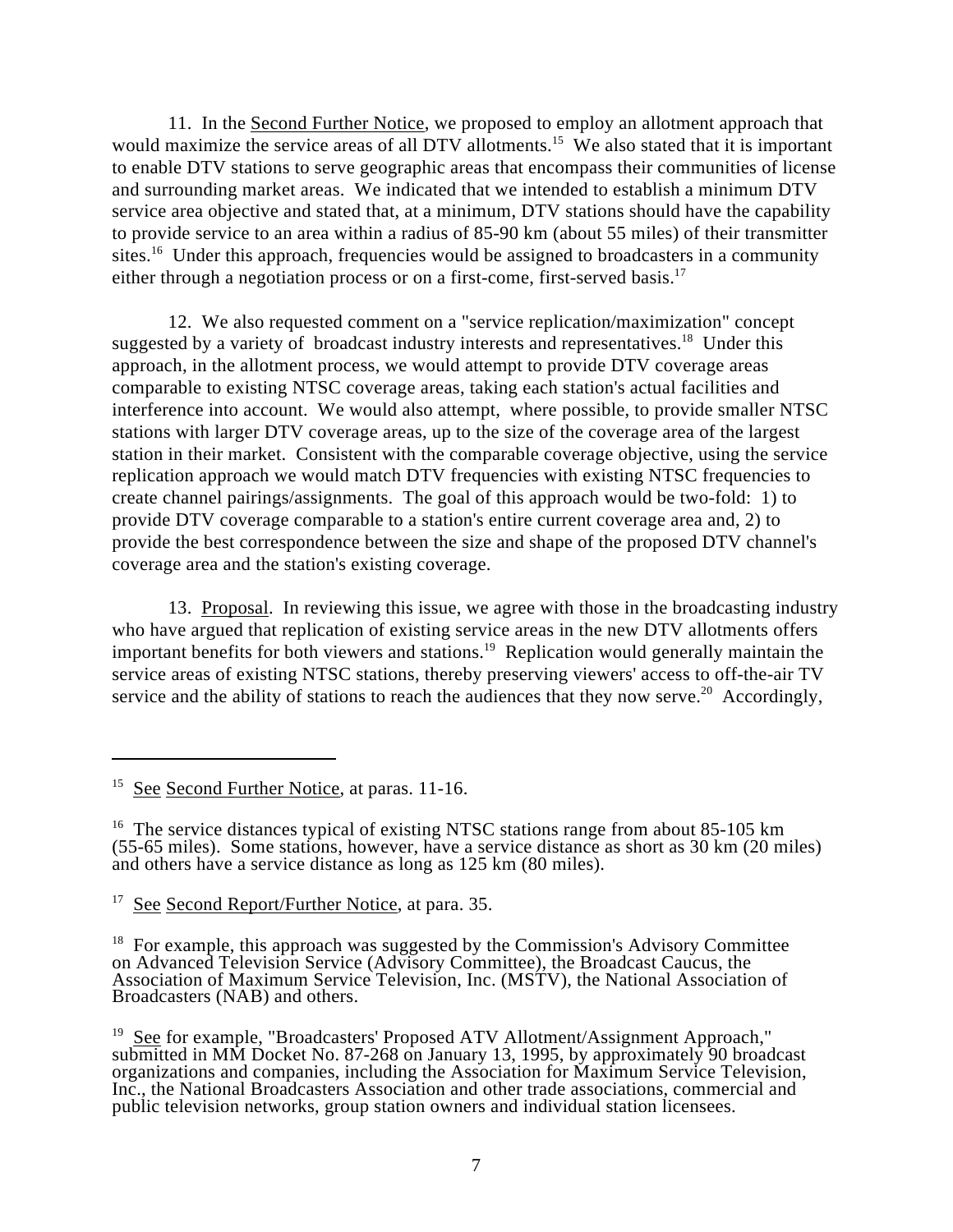we are proposing to identify digital TV allotments that, to the extent possible, will allow all existing broadcasters to provide digital TV service to a geographic area that is comparable to their existing NTSC service area.<sup>21</sup> In this regard, we also propose to specify for each DTV allotment a maximum permissible effective radiated power (ERP) and antenna height above average terrain (HAAT) that would, to the extent possible, provide for replication of the station's existing service area. Furthermore, as discussed below, we are proposing to allow stations to maximize or increase their service area where such an increase would not create additional interference.<sup>22</sup>

14. We request comment on all aspects of our proposal to use the service replication plan in allotting and assigning initial channels for digital TV service. We also request comment on whether it might be more desirable instead to adopt our original plan to allot DTV channels using an approach that maximizes the service areas of all DTV stations. This approach would tend to equalize the coverage areas of all stations within a market and reduce the current disparities among stations. We request comment on whether our original approach would be more appropriate and would provide more incentives for broadcasters to implement digital service more quickly than the service replication approach.

 $20$  Like our service maximization methodology, the service replication/maximization plan offers the means to achieve a spectrum efficient DTV Table of Allotments. The service replication/maximization methodology is a technically-based approach that employs highly accurate modeling and assignment analysis techniques developed by MSTV and the Broadcast Caucus and optimization technologies developed by FCC staff to best accommodate all existing stations in the limited spectrum available. In assigning DTV channels, the computer software used with this method provides a neutral solution, in that it does not distinguish among types of stations, e.g., network affiliates, independent stations or noncommercial educational stations.

 $21$  The methodology used to calculate NTSC service area is based on studies and methodologies developed by industry and our Advisory Committee. See Final Report and Recommendation of the Advisory Committee on Advanced Television Service.

 $22$  Stations would be permitted to increase their power and antenna height up to that permitted for maximum facilities, as discussed below in Section IX.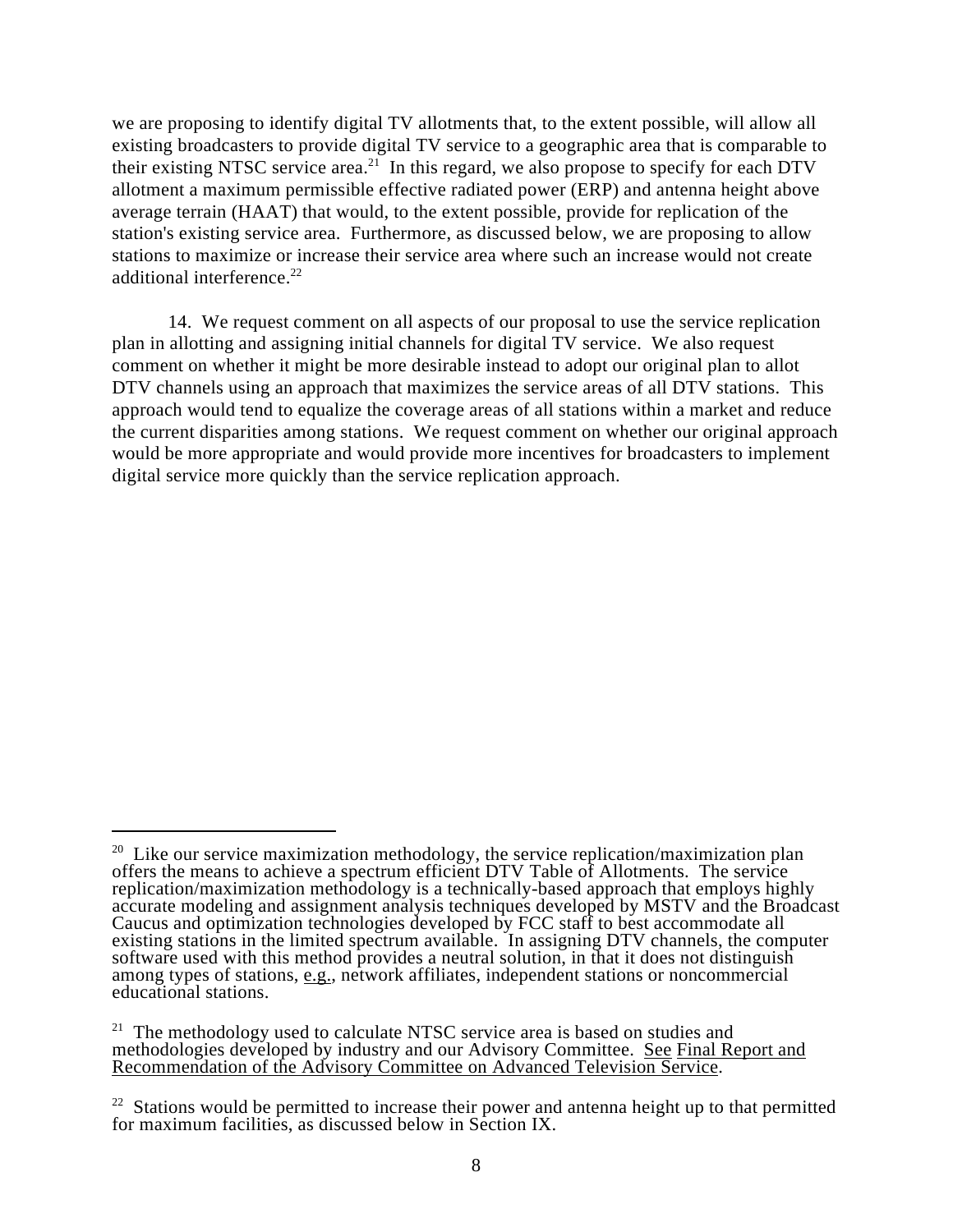#### C. Spectrum for DTV

15. In the Second Report/Further Notice, we set forth a plan for implementing DTV service. As part of that plan, we proposed to provide broadcasters with the temporary use of a second channel for DTV operations, and we emphasized that at the end of the transition period we would reclaim one of the two channels.<sup>23</sup> In the Second Further Notice, we proposed to locate all DTV allotments in the UHF band. $^{24}$  We indicated that locating all DTV allotments in a single band would help reduce the cost of DTV receiving equipment and reduce technical disparities between stations. We also stated that allotting DTV channels only to UHF frequencies would leave the VHF band vacant after the transition to DTV is completed and would make this band available for new radio services.

16. In the Fourth Further Notice, we stated that we remain committed to spectrum efficiency and to the recovery of spectrum.<sup>25</sup> We noted that over 400 MHz of spectrum in the VHF and UHF bands is currently allocated for television broadcasting.<sup>26</sup> We indicated that while the NTSC system does not permit all of the TV channels designated in this spectrum to be used in the same geographic area, the ATSC DTV system does not appear to pose the same limitations on spectrum use. Accordingly, we stated that as part of our long term plans to promote efficient use of the spectrum, we are considering reducing the amount of spectrum allocated to television broadcasting, but without reducing the number of licensees.<sup>27</sup> In particular, we stated that by moving some digital broadcast stations to new frequencies upon cessation of NTSC service, we would be able to condense broadcasting assignments to significantly less than 400 MHz, facilitate spectrum recovery in contiguous blocks and thereby achieve a more spectrum-efficient arrangement. Finally, we questioned our previous view that the UHF band is the part of the spectrum to which all television broadcasting should be moved and sought comment on which parts of the VHF and UHF bands are most highly valued for digital broadcast use.<sup>28</sup>

17. We also noted in the Fourth Further Notice that we had not made any decisions concerning which of the two channels would eventually be surrendered.<sup>29</sup> We stated that to minimize the number of digital broadcast stations that may need to be moved to facilitate the

 $28$  Id., at para. 86.

 $29$  See Fourth Further Notice, at para. 59.

 $23$  See Second Report/Further Notice, at para. 50.

<sup>&</sup>lt;sup>24</sup> See Second Further Notice, at paras. 17 and 18.

<sup>&</sup>lt;sup>25</sup> See Fourth Further Notice, at para. 58.

 $26$  Id. We note that the technical characteristics of the existing NTSC broadcast system allow use of only 102 MHz of spectrum at any given location. See Notice of Inquiry in MM Docket No. 87-268, 2 FCC Rcd 5125 (1987).

 $27$  See Fourth Further Notice, at paras. 57-60 and 86-87.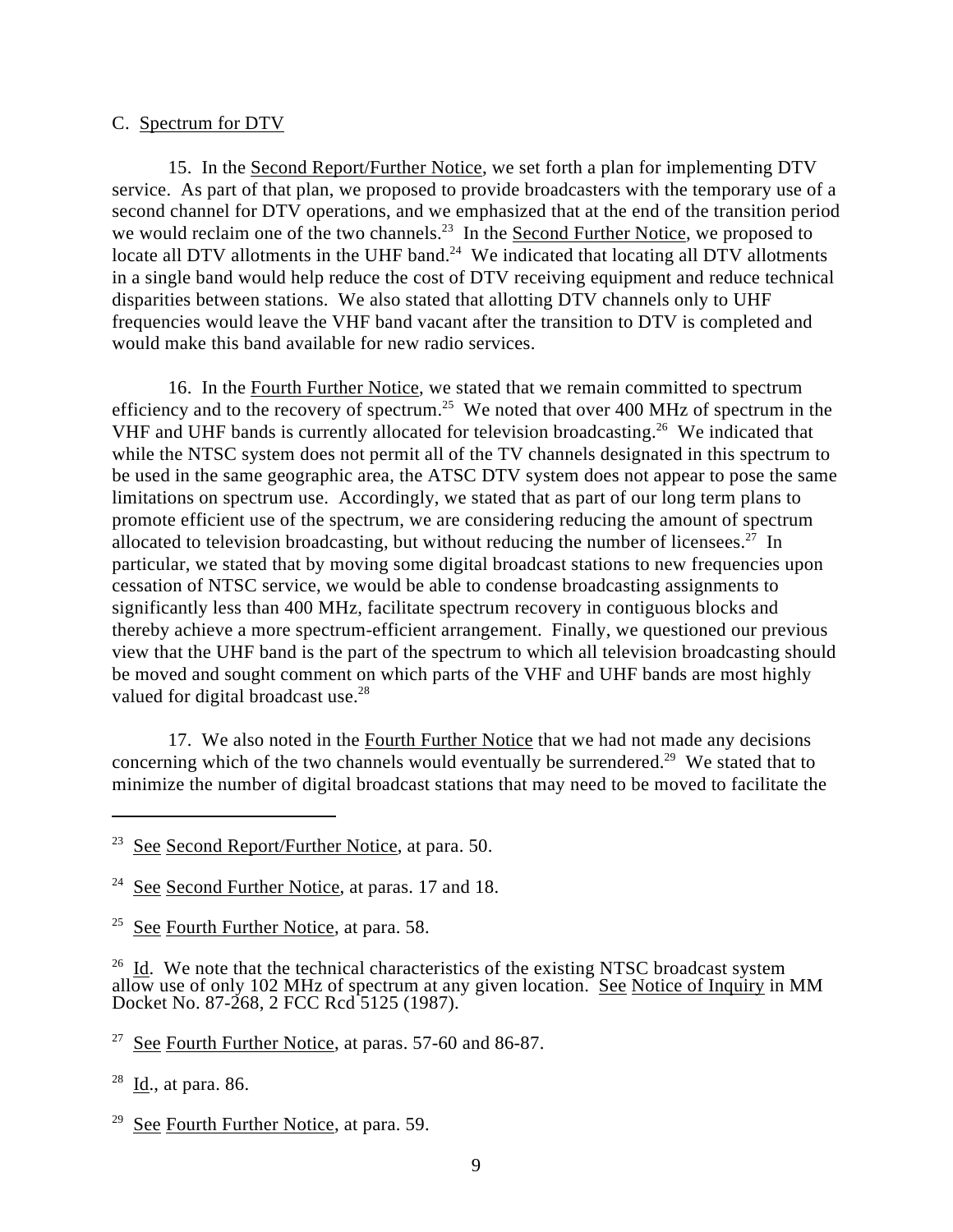creation of large contiguous blocks of VHF and/or UHF spectrum, it will likely be necessary for the Commission, not the licensee, to determine which 6 MHz channel the broadcaster must use for digital transmission and which must be surrendered.<sup>30</sup> We also indicated that by making these decisions early we can aid broadcasters in their investment decisions.<sup>31</sup>

18. Proposals. The primary goal of this proceeding is to ensure that the implementation of the DTV service is accomplished in a manner that serves the public interest. To achieve this goal, we believe that it is important to provide the new digital stations with the spectrum that is the most appropriate and technically suitable for their operation. In addition, given our obligation to manage the spectrum efficiently in the public interest and the increased number of stations that the TV spectrum can accommodate, we believe it is important that the recovery of spectrum continue to be a key component of our implementation of DTV service. In this regard, we remain committed to the recovery of the channels temporarily assigned for the transition and to ensuring that the spectrum is used efficiently.

19. *DTV Core Spectrum Option*. In revisiting the issue of the location of DTV allotments, we agree with broadcasters who have argued against a UHF-only plan. We now believe that an approach that uses portions of both the VHF and UHF TV spectrum would better serve the public interest. Based on studies by our staff in developing DTV allotments, we believe that a core region of 270 MHz between channels 7 and 51 may be the most appropriate location for DTV broadcasting; that it would be sufficient to accommodate all existing broadcasters; and that it would provide additional DTV frequencies for new entrants after the conversion to digital service. From a technical perspective, we believe that this spectrum is the most desirable for broadcasting. In this regard, we observe that signals in the lower VHF spectrum are more susceptible to degradation due to man-made and atmospheric noise, while those in the upper UHF spectrum suffer greater propagation losses and are more susceptible to multipath and shadowing effects.

20. We therefore are considering a revised spectrum option under which all future digital TV service would be located in a core region of the existing VHF and UHF broadcast spectrum, namely the spectrum at VHF channels 7 to 13 (174-216 MHz), and the spectrum at

 $30$  **Id.** 

 $31$  **Id.**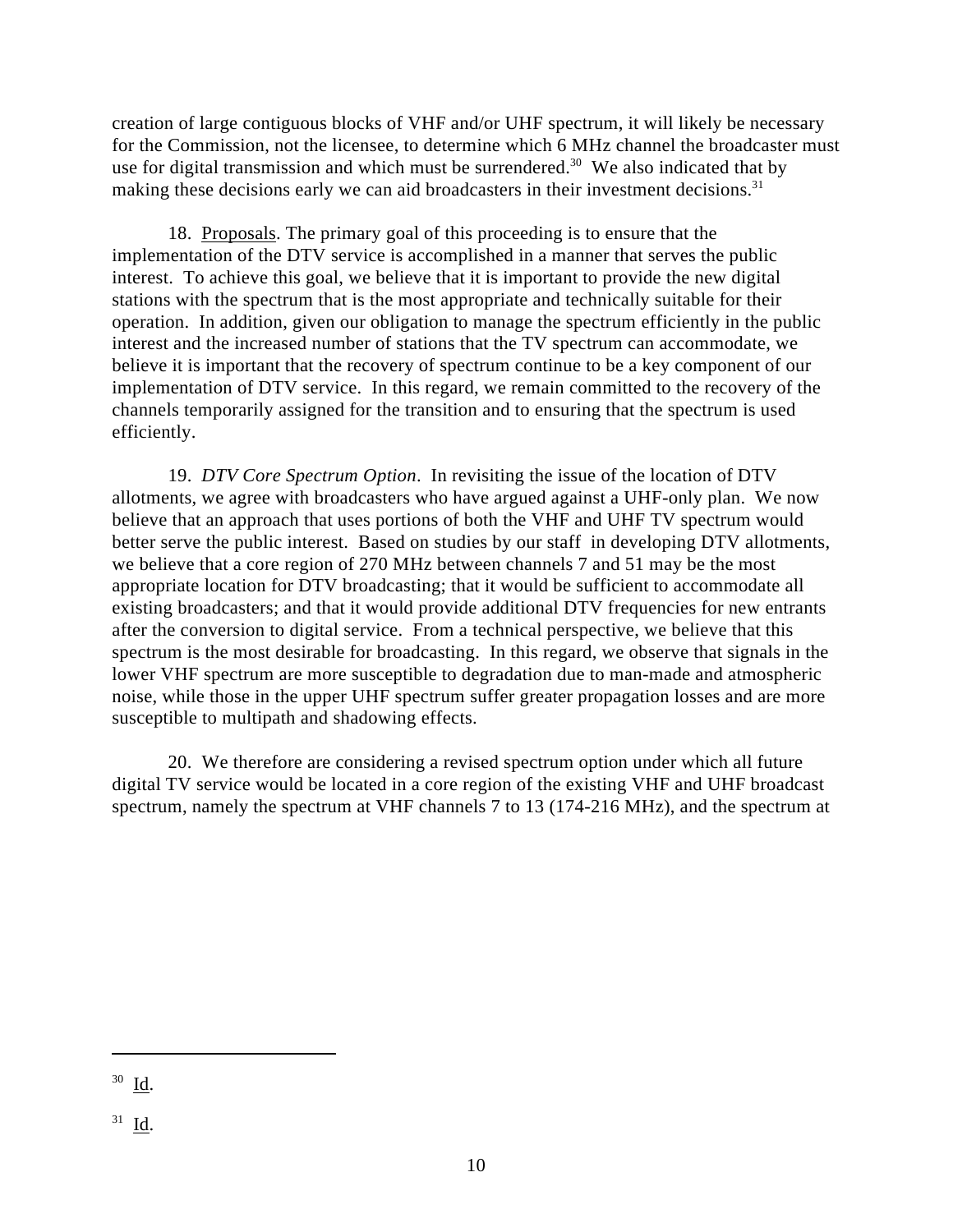UHF channels 14-51 (470-698 MHz).<sup>32</sup> Figures 1 and 2 below show the existing NTSC television channels and the proposed spectrum to be used for digital television:



Figure 1 - Current NTSC TV Channels



Figure 2 - Proposed DTV Spectrum (Shaded Areas)

21. Under this spectrum plan, we would attempt to provide all existing broadcasters with access to a 6 MHz channel for digital broadcasting within the core digital TV spectrum, i.e., channels 7 to 51. Because of the limited availability of spectrum and the need to accommodate all existing facilities with minimal interference among stations, however, some broadcasters would be provided transition DTV channels outside of this area. These broadcasters would have to move their DTV operations to a channel in the core spectrum when one became available. Broadcasters whose existing NTSC channels are in the core spectrum could move their DTV operations to their NTSC channel at some time in the future. Broadcasters whose DTV transition channel and existing NTSC channel are both outside of the core area could obtain a new DTV channel when channels in the core spectrum are recovered.

22. The following illustrates how a broadcaster assigned a new DTV channel in the



 $32$  These bands correspond to the existing TV channels between VHF channel 7 and UHF channel 51. TV channel 37 (608-614 MHz) is currently used for radio astronomy research. In order to protect sensitive radio astronomy operations, TV Channel 37 currently is not used for NTSC broadcast television and also would not be used for DTV service.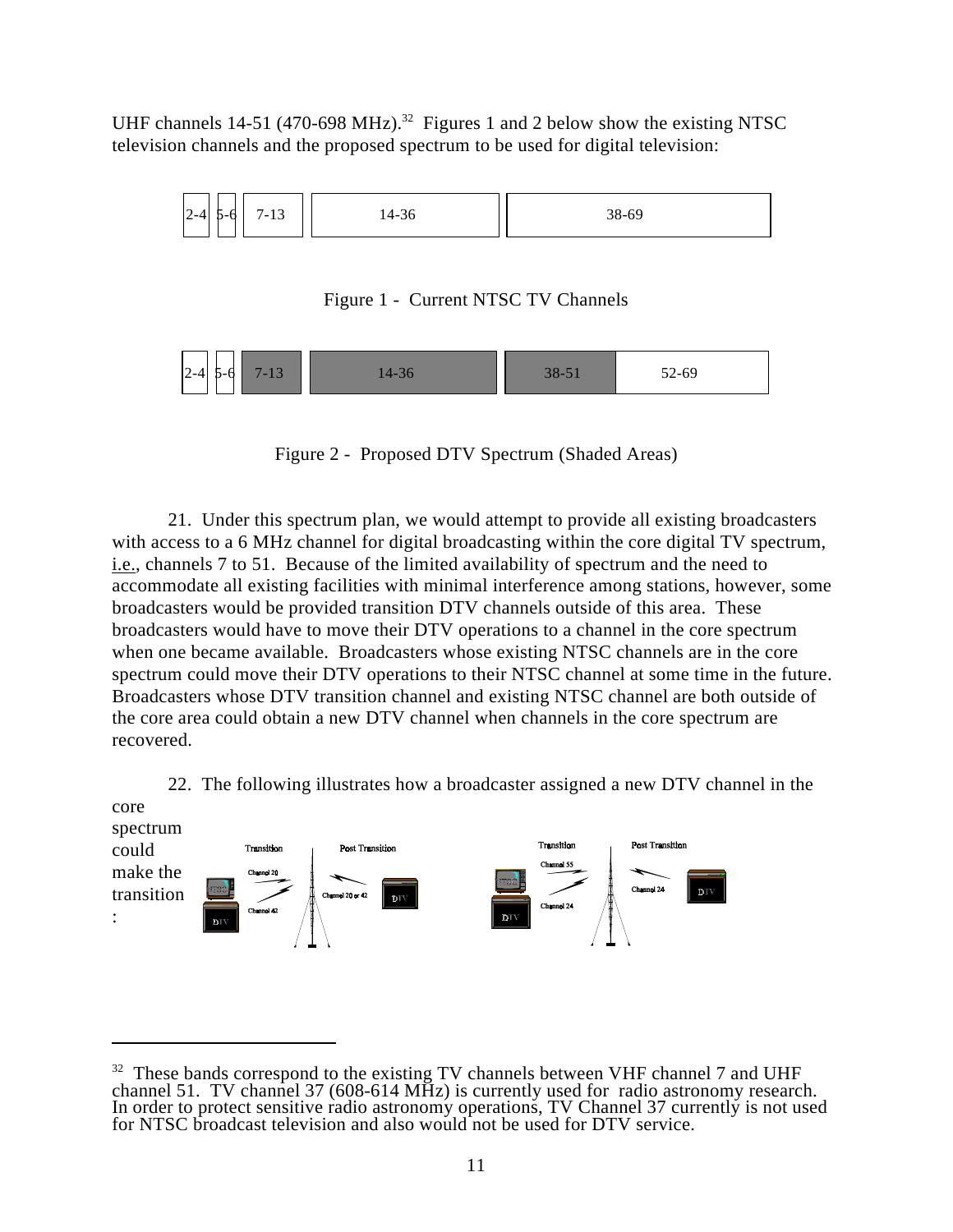In the example on the left, a broadcaster operating on channel 20, in the core DTV spectrum, is provided DTV channel 42, also in the core spectrum. After the transition, this broadcaster could choose either to continue to operate his DTV service on channel 42 or to switch his DTV operations to his existing NTSC channel 20. Whichever channel is not used for DTV would be reclaimed and could become available for other DTV operations. In the example on the right, a broadcaster operating on channel 55,



23. Alternatively, the following illustrates how a broadcaster assigned a DTV channel outside the core spectrum could make the transition:

In the example on the left, a broadcaster operating on channel 21, which is in the core DTV spectrum, is provided a "temporary DTV" channel 52 outside the core DTV spectrum. After the transition, this broadcaster would have to move his channel 52 DTV operation to channel 21. In the example on the right, a broadcaster operating on channel 56, which is outside of the core DTV spectrum, would be provided with "temporary DTV" channel 54 also outside the core spectrum. After the transition, this broadcaster would be required to move to a new DTV channel within the core spectrum, e.g., channel 20 from our first example above, which would be made available through release of an NTSC channel.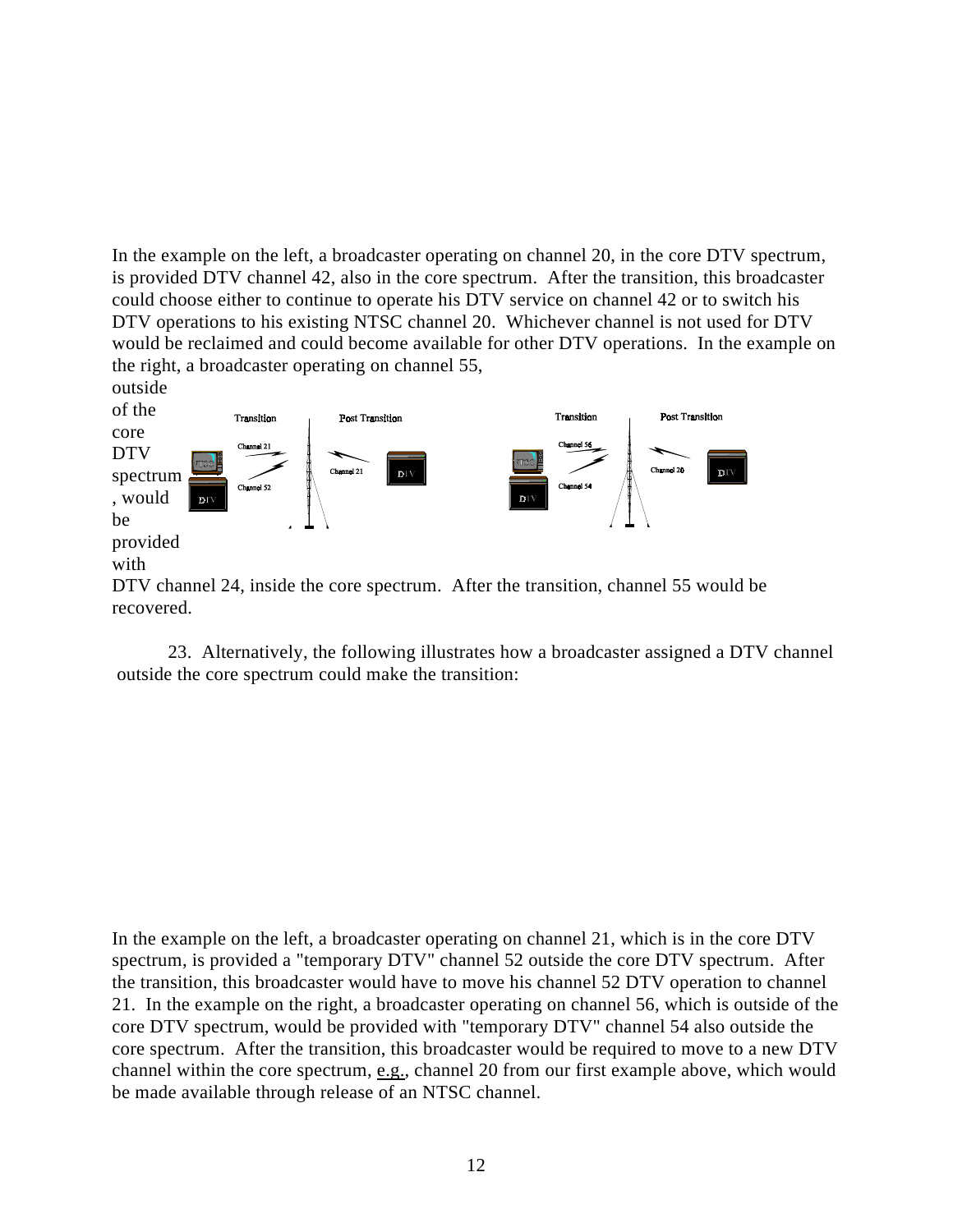24. We believe that this option provides broadcasters with a sound plan for the implementation of DTV. By attempting to provide all broadcasters a "core" DTV channel, this option would provide the vast majority of broadcasters with the capability to provide DTV service on a channel that is technically most suited for DTV operation. For 90 percent of stations, broadcasters, if they desired, would be able to provide DTV services on the same channel both during and after the transition. This will allow the greatest number of broadcasters to establish early and permanent channel identification with viewers and will minimize the expense and confusion associated with second channel transitions.<sup>33</sup>

25. Another benefit of this option is that it would allow the spectrum outside the core region to be recovered without a repacking that would force many broadcasters to move to new channels twice. Specifically, this option would permit the eventual recovery of 138 MHz of spectrum nationwide. This spectrum would be obtained from the lower VHF channels, i.e., channels 2-6 (54-72 MHz and 76-88 MHz), and upper UHF channels, i.e., 52-69 (698-806 MHz). In addition, this option may facilitate the early recovery of a portion of this spectrum. For example, it may be possible to recover 60 MHz of spectrum almost immediately from the band 746-806 MHz, i.e., UHF channels 60-69, while protecting the relatively few full-service analog and digital broadcasters in that spectrum. In this regard, we note that only 97 of the almost 1600 television licensees operate on channels 60-69. And in the attached Table of Allotments we have attempted to minimize the number of DTV channels that would be located on channels  $60-69$ .<sup>34</sup> Thus, a benefit of this approach is that substantial amounts of spectrum could rapidly be made available.

26. While we are not, in this proceeding, deciding that this spectrum be reallocated, we note that there are other uses for this spectrum. For example, this spectrum could be licensed through competitive bidding for flexible mobile operations; a portion of it could be used to meet public safety needs; and/or a portion could be designated temporarily or permanently for LPTV and TV translator stations. If such an early recovery were to occur, we would initiate a separate allocation proceeding to decide how this spectrum should be used. In addition, we would allow broadcasters using channels 60-69, both NTSC and DTV, to continue to use those channels as long as broadcasters beneath channel 60 were permitted to retain two channels and we would protect them from interference by new licensees. We also may consider requiring the new licensees to compensate broadcasters for the cost of relocating to DTV channels in the core spectrum area. (This compensation, we anticipate, could also be available to broadcasters at channels 52-59 and 2-6 at a later date.) Thus this approach would minimize the impact of the spectrum recovery process on broadcasters and viewers as compared to an approach that involved the "repacking" of many broadcast stations.

27. The attached draft Table of Allotments is based on a "core spectrum" approach that minimizes -- but that does not eliminate -- digital allotments at channels 60-69. Where

 $33$  In only about 1 percent of the cases will a station not have at least one channel, either DTV or NTSC (that could later be switched to DTV), within the core during the transition.

 $34$  There are a number of LPTV and TV translator stations that operate on a secondary basis on these channels. See Low Power and TV Translator discussion below.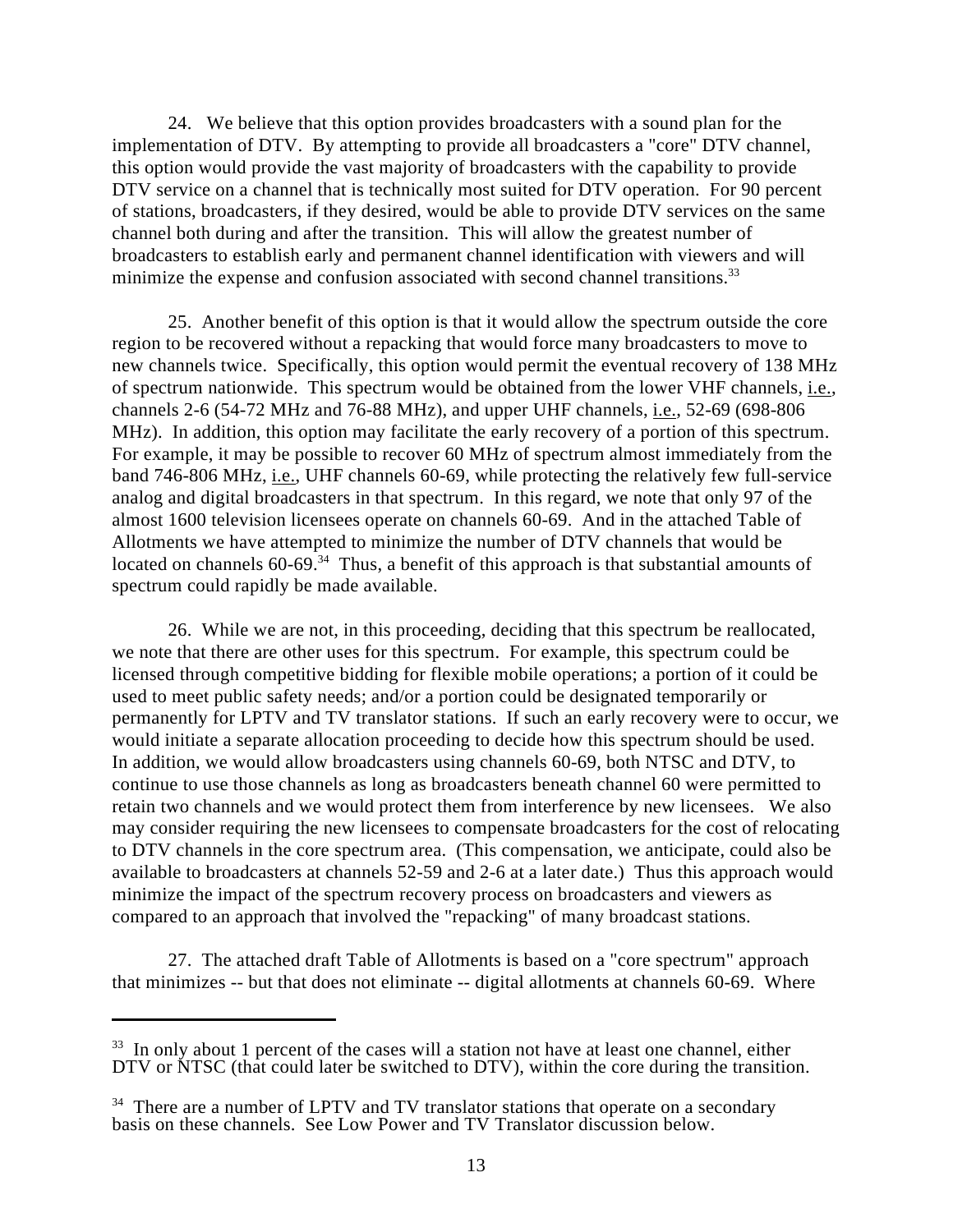necessary to avoid undesirable interference, the draft Table uses channels 60-69. The draft table does so roughly 30 times. We believe that this approach meets our goals of implementing digital television in the public interest and that it is consistent with our obligations with respect to sound spectrum management.

28. *Alternative Spectrum Option*. On January 13, 1995, the Association of Maximum Service Television, Inc. (MSTV), on behalf of parties within the broadcast industry, filed recommendations for the allotment/assignment of channels for DTV service.<sup>35</sup> The MSTV filing also includes a preliminary DTV Table of Allotments and Assignments. The MSTV Table is based on principles that are similar to those we are proposing herein. The MSTV Table is based on full accommodation of all broadcasters. It also attempts to provide DTV coverage that is comparable to the coverage of existing NTSC coverage and use service replication or matching to assign DTV channels. The principle difference between the MSTV Table and the Table included herein is with regard to the use of spectrum. While the two approaches use both VHF and UHF channels, the MSTV proposed approach does not attempt to concentrate all DTV operations within a core area of the spectrum.<sup>36</sup>

29. Under this alternative approach, each broadcaster would be provided with a 6 MHz DTV channel without preference to any specific channels. Since all channels would be available, such an approach could theoretically provide for some degree of improved service area replication and interference performance. Such an approach might also have less impact on low power TV and TV translator stations.<sup>37</sup> On the other hand, this option would place more DTV stations on channels that are less desirable for broadcast operations. For example, the MSTV Table includes over 350 allotments on channels 60 and above.<sup>38</sup> In addition, recovery of contiguous spectrum at the end of the transition period would require many stations to change channels a second time. These channel changes could have an independent negative impact on broadcasters and viewers. Further, early recovery of spectrum would be more difficult and therefore less likely.

 $35$  See "Broadcasters' Proposed ATV Allotment/Assignment Approach," submitted by  $\overline{\text{MSTV}}$  in this proceeding.

<sup>&</sup>lt;sup>36</sup> The MSTV proposal also contains a number of other differences. One difference, for example, is in the manner in which non-commercial vacant allotments are treated. MSTV did not consider commercial vacant allotments-- it stated that in most cases vacant allotments would have to be eliminated. It did, however, attempt to provide a replacement NTSC and DTV channel for all non-commercial vacant allotments. It was successful in finding a replacement NTSC channel for non-commercial vacant allotments in about two-thirds of all cases. MSTV was also successful in finding a replacement DTV channel in all but one case. The actual channels for these vacant allotments are not shown on the draft Table submitted by MSTV. LPTV and TV translator stations were not considered in the MSTV Table.

 $37$  We note that the core spectrum option is not inconsistent with reserving some spectrum at channels 60-69 for LPTV or TV translator use during the transition, if on balance it is in the public interest to do so. See discussion below on low power TV and TV translator stations.

 $38$  This represents over 20 percent of the new DTV allotments.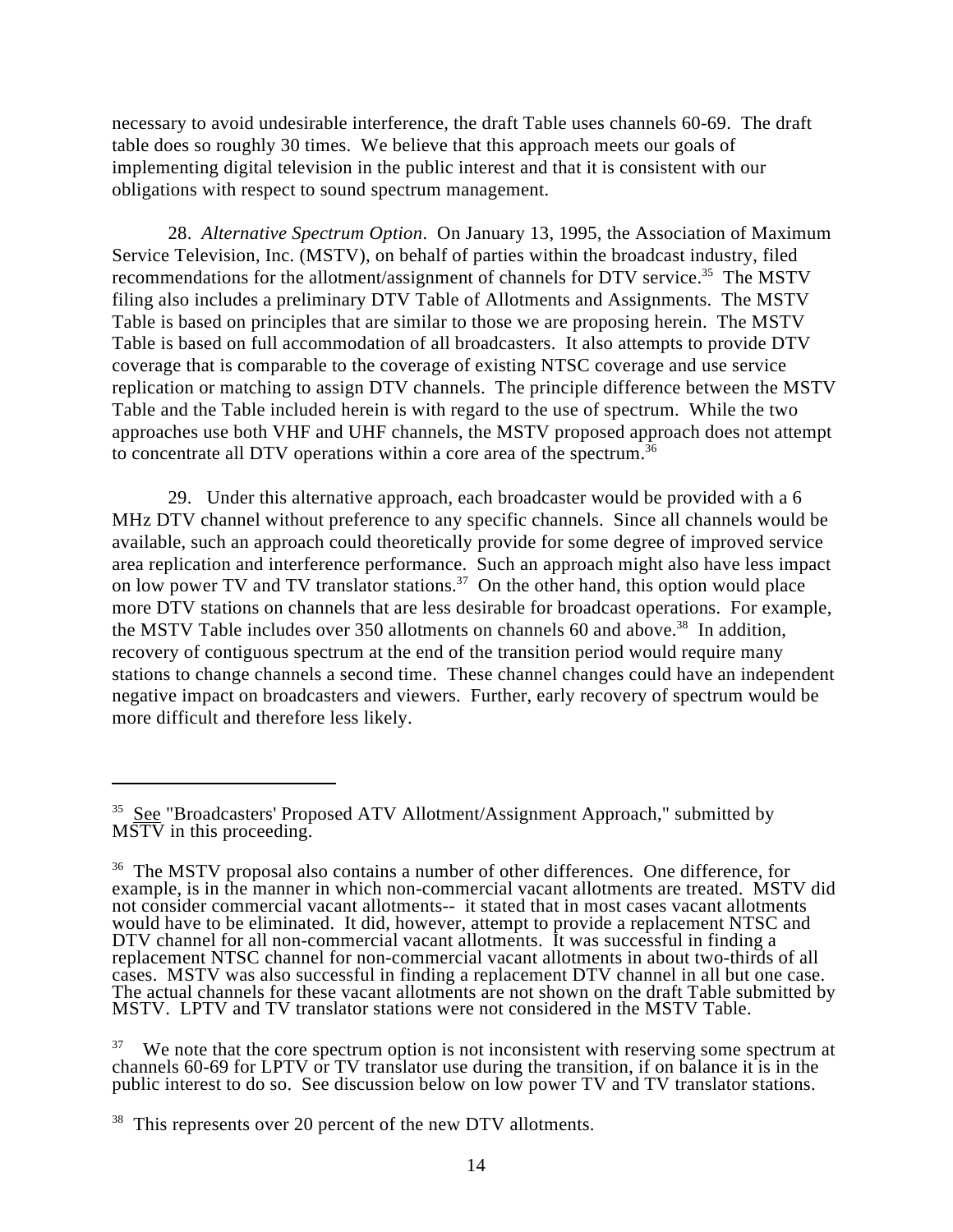30. The MSTV preliminary DTV Table of Allotments and Assignments provides information that is useful for comparison of the options discussed herein. It is important to note, however, that the MSTV Table could not be adopted as submitted and is not directly comparable to the Table of Allotments developed by our staff. The MSTV Table is based on a 1992 television station database, while the staff Table is based on our most current database. The MSTV Table does not provide full protection to some Canadian television operations and does not protect land mobile operations on TV channel 20 in Philadelphia. In addition, the MSTV Table is not based on the final DTV system performance values.<sup>39</sup> Even as submitted, however, the MSTV Table is not significantly different from the draft DTV Table included herein.

31. Request for Comments. We request comment on all aspects of our DTV spectrum options. We specifically request comment on the differences between DTV Tables developed under the two options discussed above and how these differences should be viewed in selecting an appropriate spectrum plan. We ask commenters to quantify, to the extent possible, the costs and benefits of each approach. Interested parties are also invited to submit alternative DTV allotment plans that would ensure the implementation of digital television in the public interest. We also invite comment on whether our original proposal for an all-UHF DTV service might be appropriate and better ensure the recovery of spectrum.

32. Studies by our staff indicate that the service area replication and interference differences associated with attempting to locate all DTV operations within a core spectrum area and minimize use of channels 60-69 are small. For example, a nationwide comparison of a table that uses all channels without preference and one that prefers channels within the core area shows only a 1.4% difference in cumulative geographic coverage and 0.7% difference in cumulative population served where additional new interference from DTV operations may occur. These values are based on calculation of coverage and interference using the FCC curves (See 47 CFR Section 73.699). Without a preference for placing digital TV allotments in the core, the cumulative geographic coverage of existing NTSC stations is 97.3% and the cumulative population coverage is 94.6%. With a preference for digital TV allotments in the core, these numbers are  $95.9\%$  and  $93.9\%$ , respectively.<sup>40</sup> When more precise, terraindependent Longley-Rice calculations are used, the "core channel" plan preserves almost 100% NTSC coverage of geography and population -- namely, 99% geographic coverage and 98% population coverage. These are the figures for the NTSC stations in the attached draft Table of Allotments.

33. It is important to place these numbers in context. Where interference occurs, it does so along the edges of a station's Grade B service area where signal reception is generally weaker and cable penetration is generally higher. In most instances, over-the-air viewers would not experience a loss of the channel in question, but rather they would experience some

 $39$  For example, the final DTV system values indicate that an additional 5 dB of protection is required for NTSC from upper adjacent channel DTV operations.

<sup>&</sup>lt;sup>40</sup> Hence, the differences of 1.4% (geography) and 0.7% (population between the two approaches).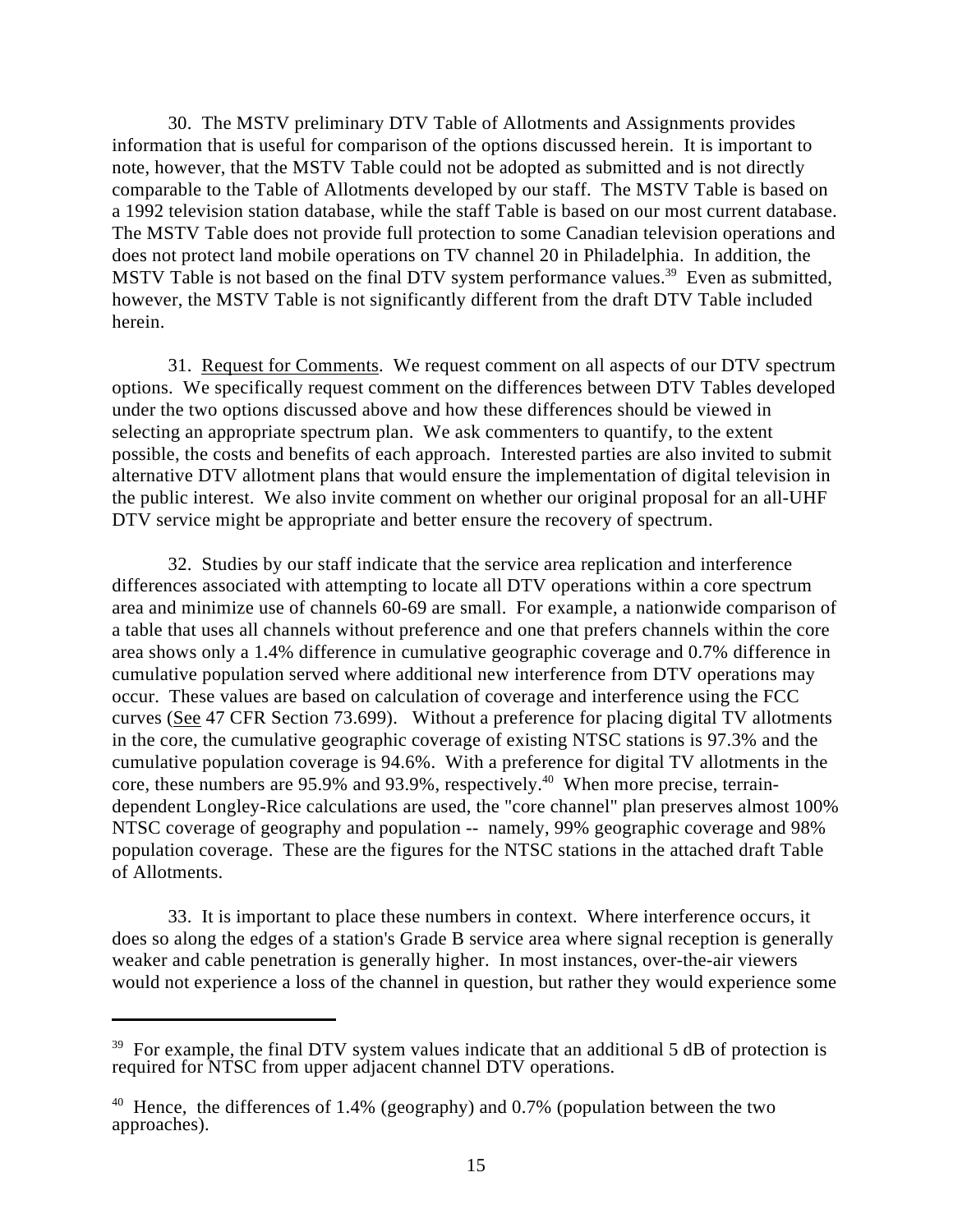degradation in picture quality. Depending on the height and quality of their antenna, many of these viewers would notice no difference at all. Finally, these interference numbers assume that each new digital television licensee broadcasts at full authorized power. Anticipated interference will be reduced to the extent that licensees do not transmit digital signals at their full authorized power. We note that a number of digital allotments will go to licensees that do not now have functional television stations, or stations operating at full power, but rather to licensees that, prior to 1991, received construction permits to build or modify NTSC stations but have not yet done so. It may be some time before these licensees not only build or modify their NTSC facilities, but also erect new digital transmitters. In addition, some digital licensees may agree temporarily to reduce the power of their digital signals to avoid interference to analog signals. We propose to permit such agreements, including those that involve compensation. In addition, in some cases interference to NTSC stations can be minimized or eliminated by increasing the transmitter power or antenna height of the affected NTSC station. We propose to permit such changes provided that they do not cause more than *de minimus* interference to neighboring DTV operations, and we propose to permit agreements including compensation under which a DTV licensee would temporarily agree to accept a slightly elevated level of interference so that reception of an NTSC station is improved.

34. We request comment on our staff's assessment with regard to the two spectrum options. Commenting parties are invited to provide their own assessments of the differences in the two options. Such assessments should be based, to the extent possible, on concrete engineering and other data. It should address all factors, including any differences at both the nationwide and individual station levels. Cementers may address whether the different plans have different effects on the potential competitiveness of segments of the broadcasting industry such as the emerging networks. We also seek comment on whether such differences warrant selection of one approach over the other. Finally, we request comments on the costs and benefits of different plans with respect to LPTV and TV translator stations.

35. We also request comment on specific issues relating to the "core area" option. We ask that comments address whether our proposed choice of the spectrum for the core area is appropriate and whether there are any other considerations relating to this choice that should be addressed. In particular, we request comment on our tentative conclusion that the upper UHF frequencies are less desirable for broadcasting purposes and more appropriate for other uses. Similarly, we request comment on our assessment that VHF channels 2-6 are less suitable for broadcasting because of high levels of noise. Parties addressing this issue are requested to provide specific information and engineering analysis on whether the longer range propagation characteristics of channels 2-6 outweigh the disadvantage of higher levels of atmospheric and man-made noise on these frequencies with regard to digital signals.

36. We further request comment on what mechanisms and criteria we should use to determine the channel that will become the permanent DTV spectrum for each existing station. We tentatively propose to allow broadcasters with both NTSC and DTV frequencies in the core DTV spectrum to choose one of those channels for their permanent DTV spectrum. Under this plan, broadcasters would be required to make their spectrum choices within a specific period of time,  $\underline{e.g.}$ , three to five years, after the implementation of DTV service begins. Once these choices were made, the Commission would identify new DTV allotments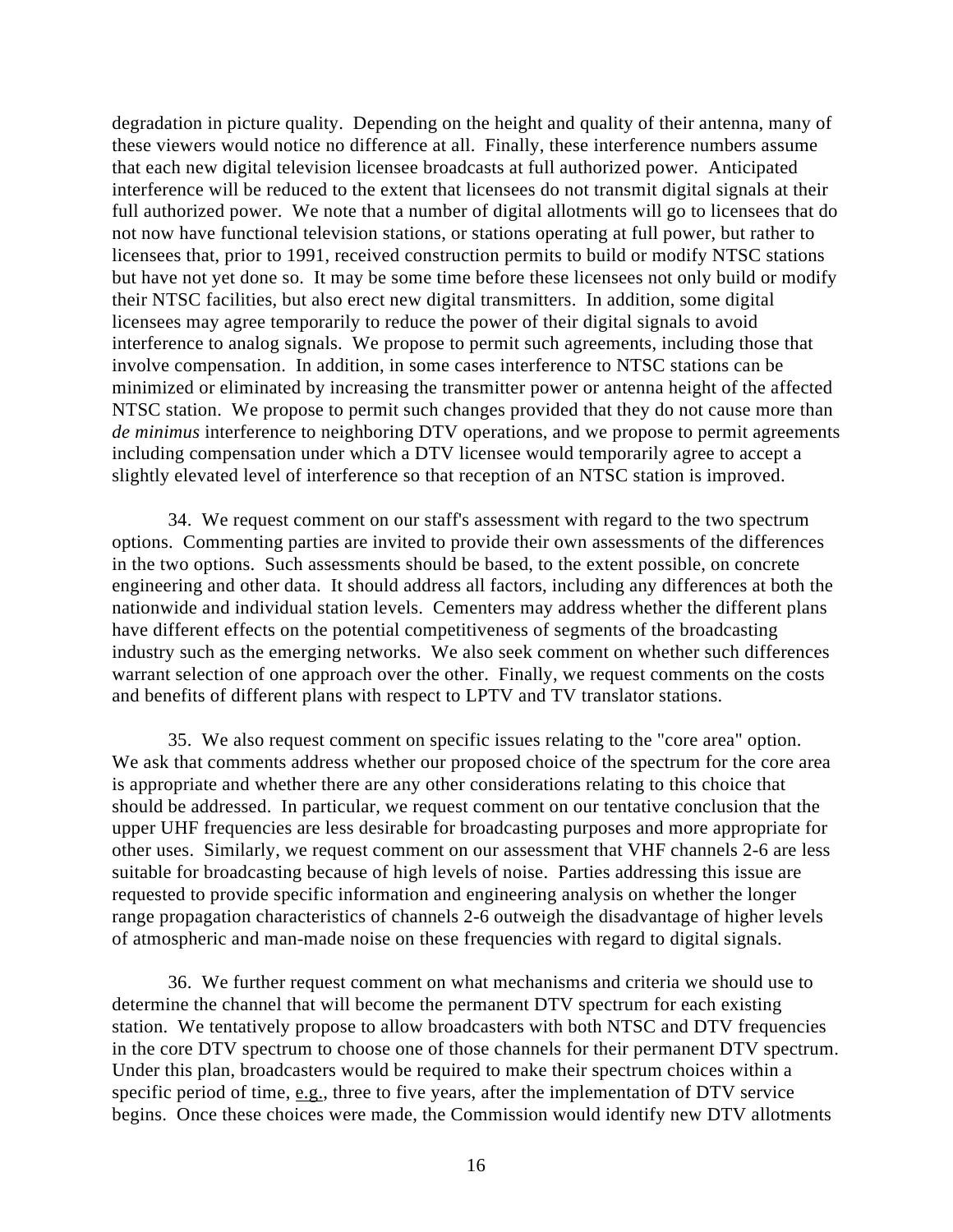that would be available for relocation of stations initially operating on frequencies outside the core area or for new DTV assignments. This would facilitate an orderly transition to DTV service by both broadcasters and viewers, permit the creation of additional DTV allotments and facilitate the accommodation of parties with channels outside of the core area.

37. We further request comment on whether we should adopt special transition provisions for broadcasters with NTSC channels or DTV allotments outside the core area. For example, where such a broadcaster's existing NTSC channel is outside the core should we allow the broadcaster to cease NTSC operation and permit early transition to a DTV channel in the core? In addition, where a broadcaster's existing NTSC channel is in the core and its DTV allotment is outside the core, should we allow the broadcaster to convert its NTSC channel to DTV operation, rather than activate its "temporary" out-of-core DTV allotment. Finally, where a broadcasters' existing NTSC channel and DTV allotment are both outside the core area, should we allow such broadcasters to wait to begin DTV operations until spectrum becomes available in the core area? This would allow some broadcasters to avoid making a second transition to convert to DTV. We specifically ask whether the above special transition approaches should apply to broadcasters with NTSC or DTV frequencies on channels 60-69.<sup>41</sup>

#### D. Allotment Preference

38. In the Second Further Notice, we proposed, as our final objective, to give a relative preference to new DTV operations over NTSC operations in the allotment process. We noted that in most instances, the choice of channels for a DTV allotment will involve consideration of other nearby DTV allotments and existing NTSC stations. Where a choice must be made between providing greater service area for a new DTV allotment or minimizing interference to an existing NTSC allotment, we proposed to choose in favor of the DTV allotment.

39. Proposal. We now believe that a review of our previous proposal regarding the provision of a preference for new DTV allotments in the development of the DTV Table of Allotments is warranted. We recognize that NTSC operations will continue to be important for some time, and now believe that an approach that is more neutral in protecting both existing NTSC stations and new DTV allotments would be appropriate and would better serve the interests of broadcasters and the public. Accordingly, the draft Table attempts to minimize interference to all stations and to balance unavoidable interference among both NTSC and DTV stations equally. Under this approach, existing NTSC service would be better protected than under our 1992 plan. At the same time, our service replication approach and the improved interference performance characteristics of the ATSC DTV system will ensure that future DTV service is equal or superior in coverage to today's NTSC service. We request comment on whether it would be desirable to minimize, to the extent possible, interference to all stations, both NTSC and DTV. Alternatively, we request comment on whether we should provide a preference for DTV allotments when a choice must be made between providing greater service area for a new DTV allotment or minimizing interference to an existing NTSC allotment.

 $41$  Cf. Fourth Further Notice, at para. 60.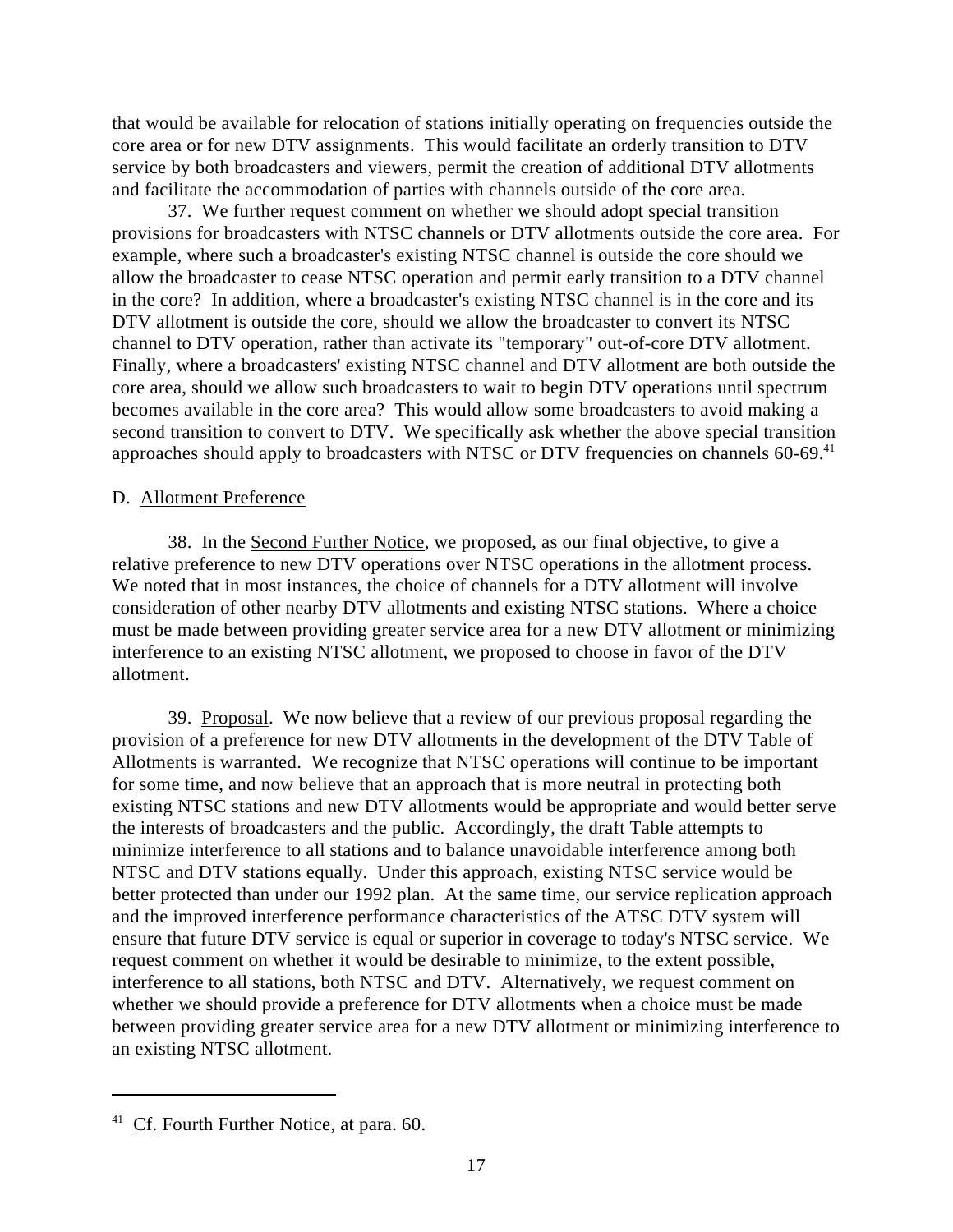40. We note that any plan that provides all eligible broadcasters with a new DTV allotment will unavoidably result in some degree of interference to both NTSC and DTV stations. This is true whether the digital frequencies are distributed throughout the existing broadcast spectrum or whether the digital frequencies are generally placed in the spectrum at channels  $7-51<sup>42</sup>$  We note that interference to NTSC service could be mitigated by a number of factors. For example, as indicated previously, affected signals may be required to be carried by cable TV systems in their local area and thus may be available to many viewers in areas where the station's reception may be affected by interference. In this regard, interference occurs mainly at the edges of a station's coverage, where reception is relatively weak and where cable penetration is generally higher. We also note that viewers at the edges of a TV market often take steps on their own to improve reception, such as using improved directional antennas and other receiving equipment. Such equipment would also provide additional protection from interference by new DTV stations.

41. In addition, we could limit the power of certain DTV stations during the transition so that existing NTSC service would not be affected or that interference would be minimized. After the transition or when affected NTSC operations cease, the DTV stations would be permitted to increase their power. We also could permit broadcasters to negotiate agreements regarding interference among themselves. For example, a broadcaster could agree, for some amount of compensation, to reduce either its NTSC or DTV power to protect another station's service, or conversely, to accept a certain level of interference. We also note that in many instances the potential interference to NTSC service is more substantial for smaller NTSC stations that operate at significantly less power than full facilities. In such cases, interference may be eliminated or reduced by increasing the transmitter power or antenna height of the affected station. We propose to allow such changes provided that they do not cause any substantial increase in interference to neighboring DTV operations. We seek comment on these approaches and also invite parties to submit additional suggestions for methods to mitigate interference between DTV and NTSC stations.

#### E. Assignment Methodology

42. In the Second Report/Further Notice, we proposed a first-come/first-served methodology for assigning DTV channels. We also provided for negotiations among eligible broadcasters.<sup>43</sup> Under this plan, we would first provide broadcasters with a fixed period of time to negotiate with each other and submit plans for pairing NTSC and DTV channels either nationwide or on a market-by-market basis. Once the negotiations period ended, if there were markets remaining where broadcasters were unable to agree on a pairing plan, the channels in

 $42$  We note that the total amount of interference to NTSC service is primarily a function of full accommodation, i.e., our goal of providing all existing stations with a companion DTV operation. Because all TV channels are used when necessary to avoid interference, there is, in general, very little impact on total NTSC interference from our spectrum recovery proposals. That is, as indicated previously, a full accommodation approach that used all channels and did not attempt any spectrum recovery would still result in about the same level of additional interference to NTSC service areas.

 $43$  See Second Report/Further Notice, at para. 35.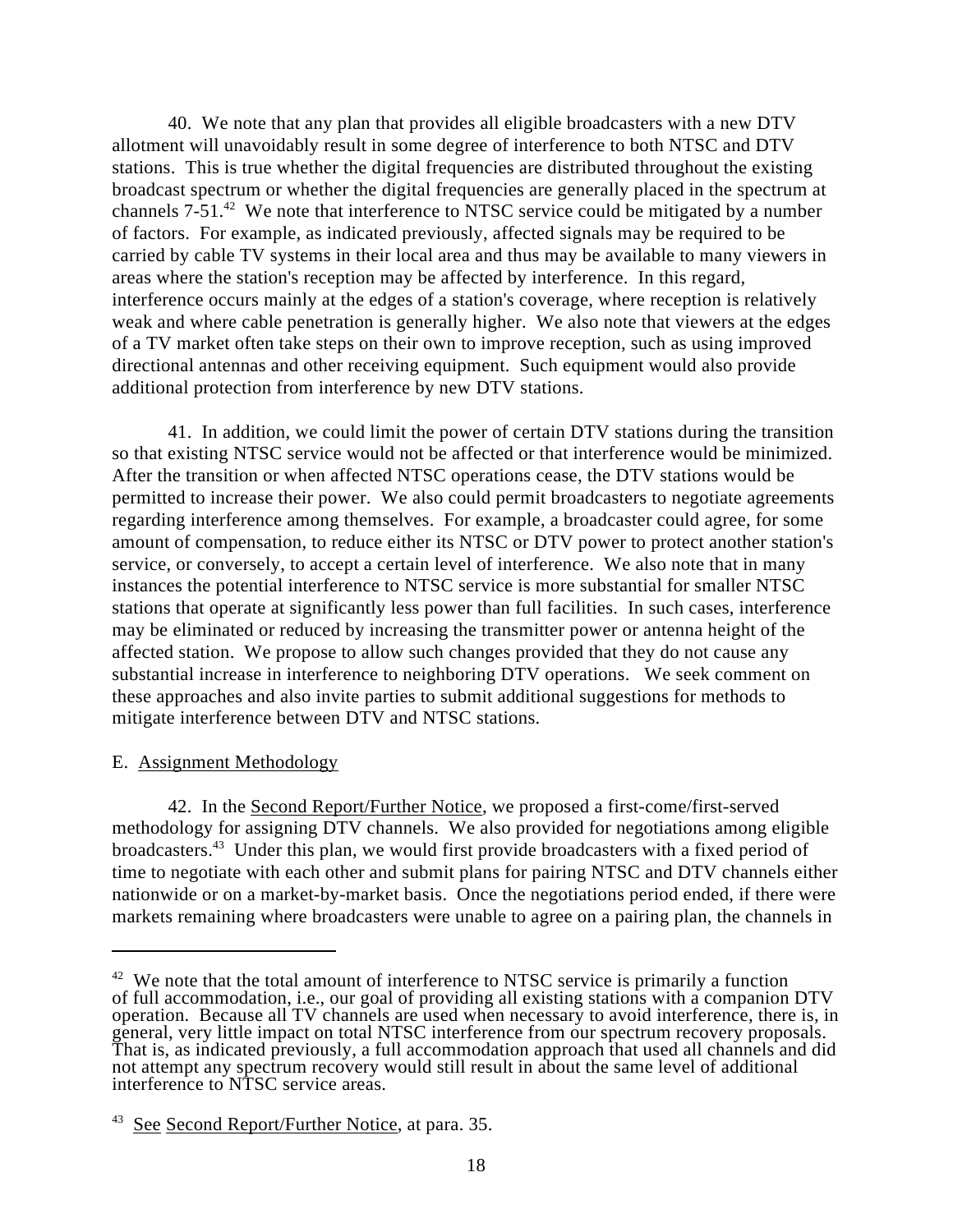those markets were to be made available to the eligible broadcasters on a first-come/firstserved basis.

43. Proposal. We are proposing to revise our methodology for assigning DTV channels to eligible broadcasters consistent with our plan to assume service replication in developing the DTV Table of Allotments. Under our revised proposal, DTV channels would be designated for existing stations based on the results of the matching process that is an intrinsic feature of the service replication approach used in developing the Table. This will greatly simplify and reduce the burden of the channel assignment activity for both broadcasters and the Commission. It may also serve to expedite the transition process by removing an element of uncertainty for broadcasters. This revised plan will also resolve the concern expressed by many broadcasters that use of a first-come/first-served approach could lead to legal challenges and delays in licensing DTV spectrum. We request comment on this proposal and on related issues involving DTV channel assignments. We also request comment on whether a first-come/first-served or other approach for assigning channels would better meet our goal of implementing digital television in an efficient, effective manner.

## F. Negotiated Allotments/Assignments

44. Throughout this proceeding, we have recognized that the implementation of DTV will be a dynamic process and that mechanisms are needed to accommodate the inevitable changes that will occur. We believe that mechanisms are needed to consider changes to the Table of Allotments and the resultant assignments that are made to individual broadcasters. In this regard, we intend to provide broadcasters with the flexibility to develop alternative allotment approaches and plans both prior to and after our adoption of a final Table of Allotments. In this section, we discuss proposals for pre-adoption flexibility; and, in a following section on modifications to the DTV Allotment Table, we discuss proposals for post-adoption flexibility.<sup>44</sup>

45. As noted above, in the Second Report/Further Notice, we proposed that negotiations would be an integral part of the allotment/assignment process. We also indicated that at the time we propose a "final" DTV Table of Allotments broadcasters would be provided a fixed period of time to negotiate and submit alternative plans for allotting and pairing NTSC and DTV channels.<sup>45</sup>

46. Proposal. We continue to believe that voluntary negotiations among broadcasters should be permitted as part of the DTV allotment/assignment process. Consistent with the service replication approach, the DTV Table proposed herein provides for specific pairings between existing NTSC stations and new DTV allotments. While our computer software finds the "optimal" channels for each community and for stations within communities, we continue to believe that the flexibility to accommodate different frequency pairing

 $44$  See Section IX at paras. 101 and 102, infra.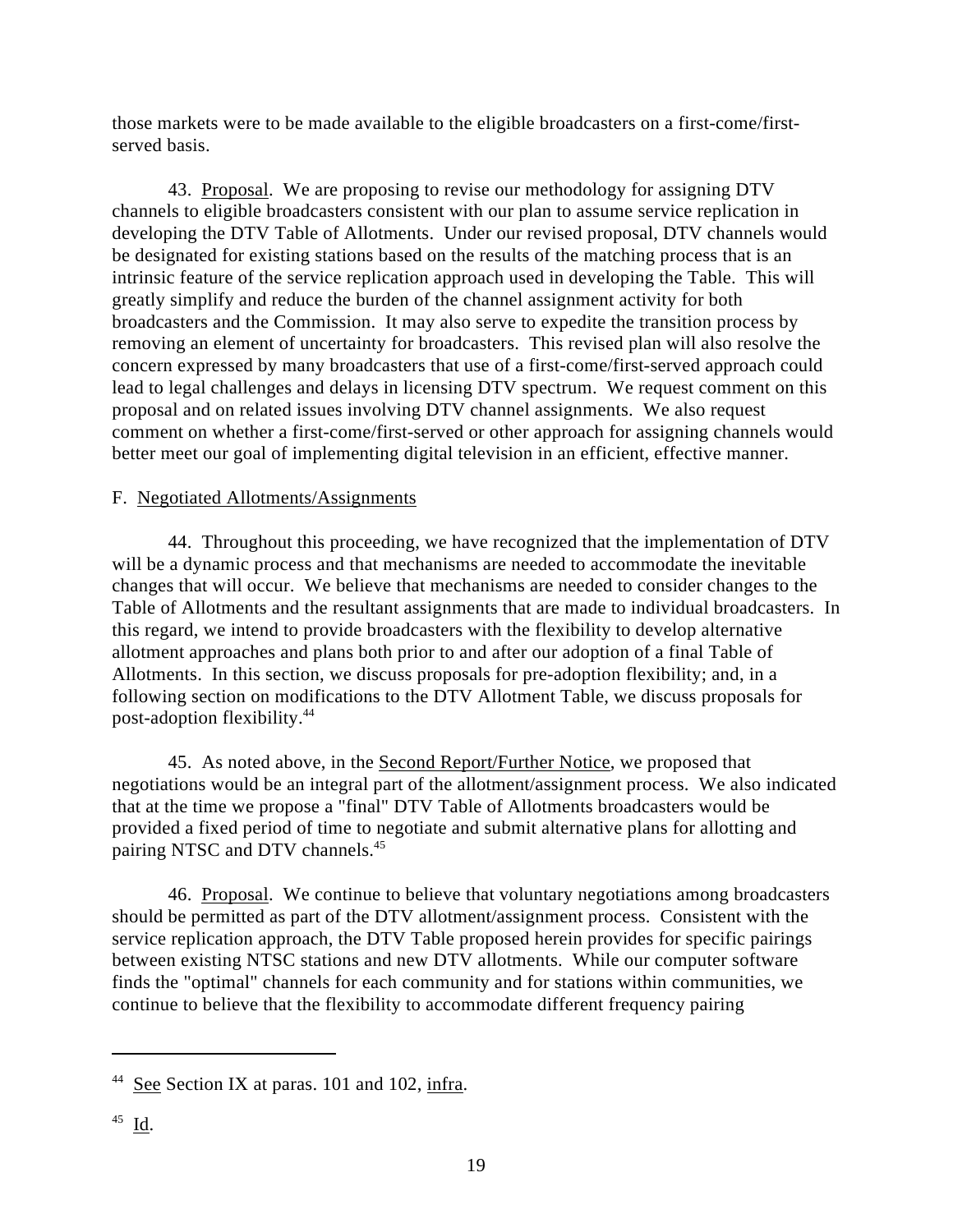arrangements developed through negotiations among broadcasters should be an integral part of the DTV allotment/assignment process. In this regard, we recognize that individual market circumstances might lead broadcasters to seek different allotment and assignment pairings based on considerations other than service replication. For example, channel numbering and identification factors might outweigh service area considerations for an individual broadcaster. 46

47. We therefore believe it is important to provide broadcasters an opportunity to negotiate changes to our proposed DTV Table of Allotments and propose to consider such negotiated changes in the development of our final DTV Table as part of this rule making process. Specifically, we will permit broadcasters within a community to negotiate among themselves their designated allotments and to develop an alternative allotment/assignment plan for their local area. In either case, however, all affected broadcasters, including those in neighboring geographic areas, must agree to the revised plan and the change must not result in additional interference to other stations or allotments.<sup> $47$ </sup> We also propose to not accept negotiated changes that would adversely limit our ability to gain the full benefits of spectrum reclamation that might accrue if we were to adopt the "core" allotment option described above. In addition, any changes will be subject to international coordination, as appropriate. We propose to require that all requests for DTV channel changes among stations be signed by the licensees of all of the stations involved in the exchange. We also propose to allow such exchanges to include agreements for compensation. We request comment on providing for privately negotiated changes, on our proposals to govern this process and on any other factors or suggestions we should consider.

48. We note that negotiations among broadcasters could result in agreements to colocate DTV transmitters at a common site. Co-location could provide broadcasters increased flexibility to share spectrum and develop multichannel programming services and may also encourage the development of alternative DTV transmission technologies. In addition, a single DTV transmitter site would make it easier for viewers to receive programming from all of their local broadcast services. At the same time, we recognize that co-location may not be desirable for all broadcasters. In this regard, we note that, in some instances, co-location may limit the ability of a station to replicate its existing service area or could cause increased interference among stations in the same and neighboring markets. We request comment on whether we should provide special incentives to encourage the broadcasters in a market to locate all of their DTV operations at a common transmitter site. For example, should negotiated arrangements for co-located DTV stations be afforded priority over other stations? Should incentives apply only if such arrangements would result in no or less interference to other stations?

 $46$  A station on NTSC channel 7, for example, might want to be assigned DTV channel 17 for identification purposes, despite the fact that channel 17 might have a slightly smaller service area than the DTV channel provided for that station in our proposed Table.

 $47$  We propose that an "affected broadcaster" is one whose allotment within a community would be changed or whose existing NTSC or new DTV service area would be affected technically by a proposed change to the Table.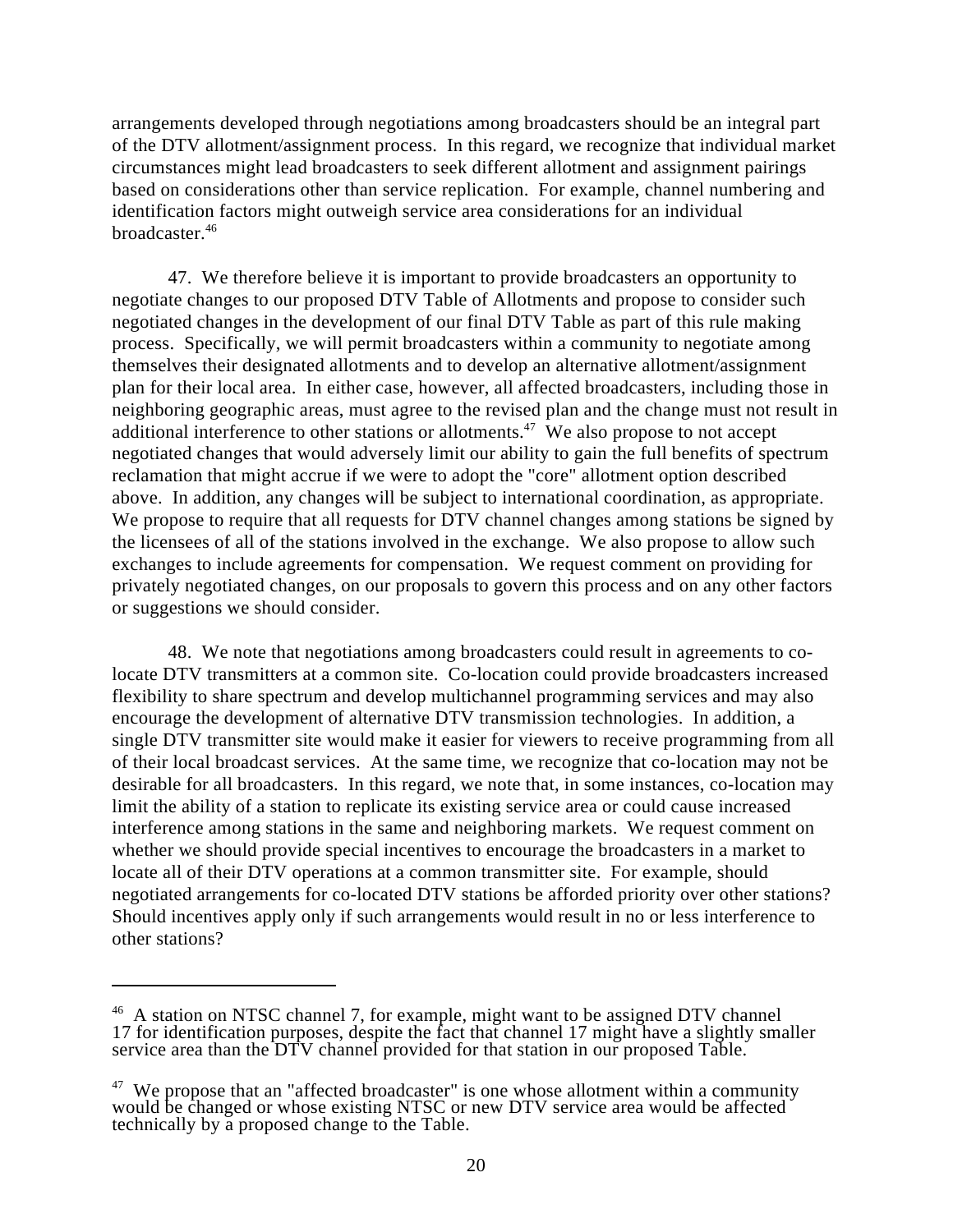49. As indicated in our Second Report/Further Notice, we will provide broadcasters with a fixed period of time to negotiate with each other and to submit plans for pairing NTSC and DTV channels. We request that parties submit such plans as comments during the comment period for this Further Notice, that is, by November 20, 1996. Interested parties are also invited to respond to any negotiated plans that we may receive during the period for filing reply comments, that is by December 20, 1996. Agreements that are submitted within the regular comment period will be considered in our decision on the final table. We will also permit negotiated changes after that time, and will treat requests for such changes as petitions for rule making to amend the Table of Allotments. However, parties are cautioned that negotiated changes will not be considered as justification for extending the period of time within which broadcasters will be required to apply, construct and begin to operate on their DTV channels.

#### G. Additional Considerations

50. During the transition, in most communities, digital allotments will use up all of the available spectrum for full-power broadcasting. But in some communities-- mainly rural areas-- unused channels may remain even after all existing broadcasters receive allotments.<sup>48</sup> After the transition, in many communities, additional substantial spectrum will be available in the core spectrum as a result of the approximately 1100 NTSC stations operating in this spectrum that will cease operating, even after the approximately 186 DTV stations that will operate in non-core spectrum relocate to the core spectrum.

51. Thus, assuming that some channels will be vacant in certain geographic areas during the transition, and more after the transition, we request comment on whether and how we should make those channels available. For example, once we have identified any remaining channels, should we accept applications for new primary, LPTV, and TV translator stations? Should we consider other possibilities, such as permitting existing broadcasters, either individually or jointly, to use the available channel or channels for additional broadcast or subscription programming? Should we permit broadcasters in a community to propose, as an alternative to the allotment plan in the attached Table, an allotment plan that would allow them to use, jointly or individually, more than one vacant channel apiece? Would we be required in this situation to consider other mutually exclusive applications  $2^{49}$  If we permit

 $48$  For example, in Bangor/Orono, Maine, currently there are four NTSC stations. The attached DTV Table of Allotments provides DTV allotments for these four stations. However, even considering LPTV and TV translator operations, there appears to be sufficient spectrum in this area to operate a number of additional channels, either NTSC or DTV.

<sup>&</sup>lt;sup>49</sup> See Ashbacker Radio Corp. v. FCC, 326 U.S. 327 (1945). In Ashbacker, the Supreme Court held that the Commission is required under Section 309 of the Communications Act, 47 U.S.C. to give consideration to all <u>bona fide</u> mutually exclusive applications. In so holding, the Court did not, however, preclude the Commission from establishing threshold qualification standards that must be met before applicants are entitled to comparative consideration. Indeed, in United States v. Storer Broadcasting Co., 351 U.S. 192 (1956), the Court held that, in the context of a rule making proceeding, the Commission may establish eligibility standards that applicants must meet in order to receive comparative consideration. See also Fourth Further Notice, at para. 29.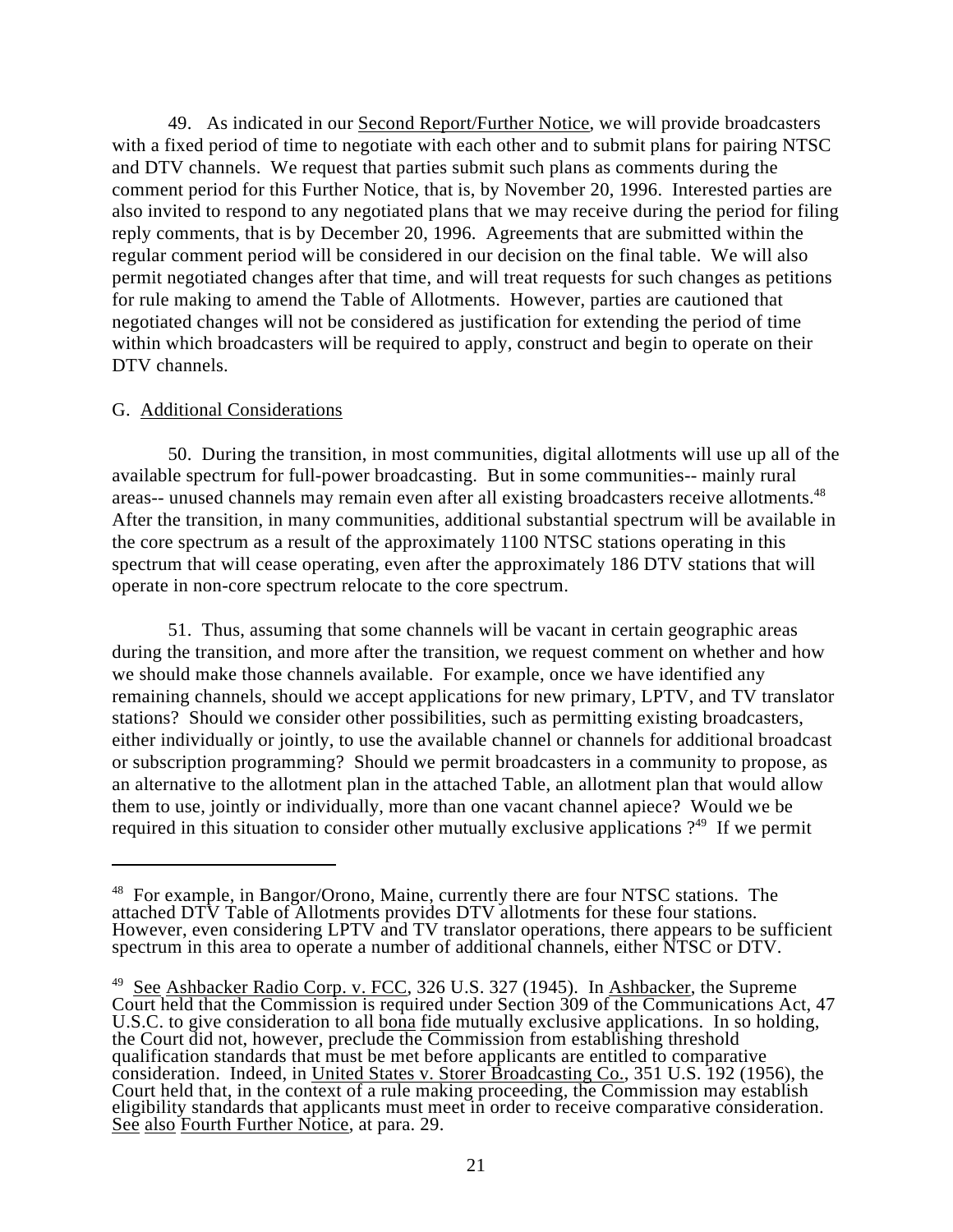such proposals, should the channels be used on a primary or secondary basis? If such use were on a primary basis, should we permit it where it would displace secondary LPTV and TV translator stations? If such use were on a secondary basis, how would we treat a subsequent application for a new primary station or a new LPTV or TV translator station? If we adopt the core spectrum approach, should our policies depend on whether the spectrum at issue is inside or outside the core? We request comment on these possibilities and on any other manner in which the spectrum might be utilized to bring additional service to the public both during and after the transition.

52. In evaluating allotment plans for DTV we ask commenters to consider the costs and benefits under alternative approaches to spectrum recovery. The amount, the location, and the date spectrum becomes available for new uses depends on both the table of DTV allotments adopted and on the choice of spectrum recovery policy towards unoccupied spectrum and spectrum currently occupied by NTSC licensees. One approach to spectrum recovery, put forth by Senator Pressler in draft legislation, would provide NTSC and DTV licensees with immediate broad flexibility in their use of the spectrum and require exhaustive flexible licensing of all available spectrum capacity by "overlaying" the entire VHF and UHF bands with new geographic area licenses that could use any available spectrum consistent with protecting existing full power broadcast licensees. The stated objective of the Pressler plan is to maximize the value of this spectrum by allowing its allocation to be reshaped by market forces. The approach could be applied to either of the allotment plans discussed above, and to all or part of the VHF and UHF bands.<sup>50</sup> We request comment on the costs and benefits of this approach, including: when such an approach might best be implemented were it to be used; its impact on the amount, timing, and value to the public of spectrum recovered; and how it might affect the future availability of spectrum for television broadcasting.

53. With regard to either alternative approach discussed above, we note that since July 1987, our policy has been to not accept applications for any new stations in 30 major markets.<sup>51</sup> Given this lengthy freeze, we request comment on whether, if we were to adopt an overlay approach, new broadcast TV applications should be accepted from these markets first. We also note that in the Fourth Further Notice, we recognized this Commission's longstanding policy of fostering programming and ownership diversity, and sought comment on what measures we might adopt to include new entrants in the emerging era of digital television broadcasting.<sup>52</sup> Similarly, we request comment on the affect adoption of the above proposals would have on new entry to broadcasting.

# IV. OTHER ISSUES

 $50$  Commenters may also wish to consider variations on the Pressler proposal including applying it to only a portion of the spectrum, or allocating some or all of the overlay licenses to specific uses such as public safety, land mobile or broadcasting.

 $51$  See Order, RM-5811 (Mimeo No. 4074, released July 17, 1987).

 $52$  See Fourth Further Notice, at para. 30.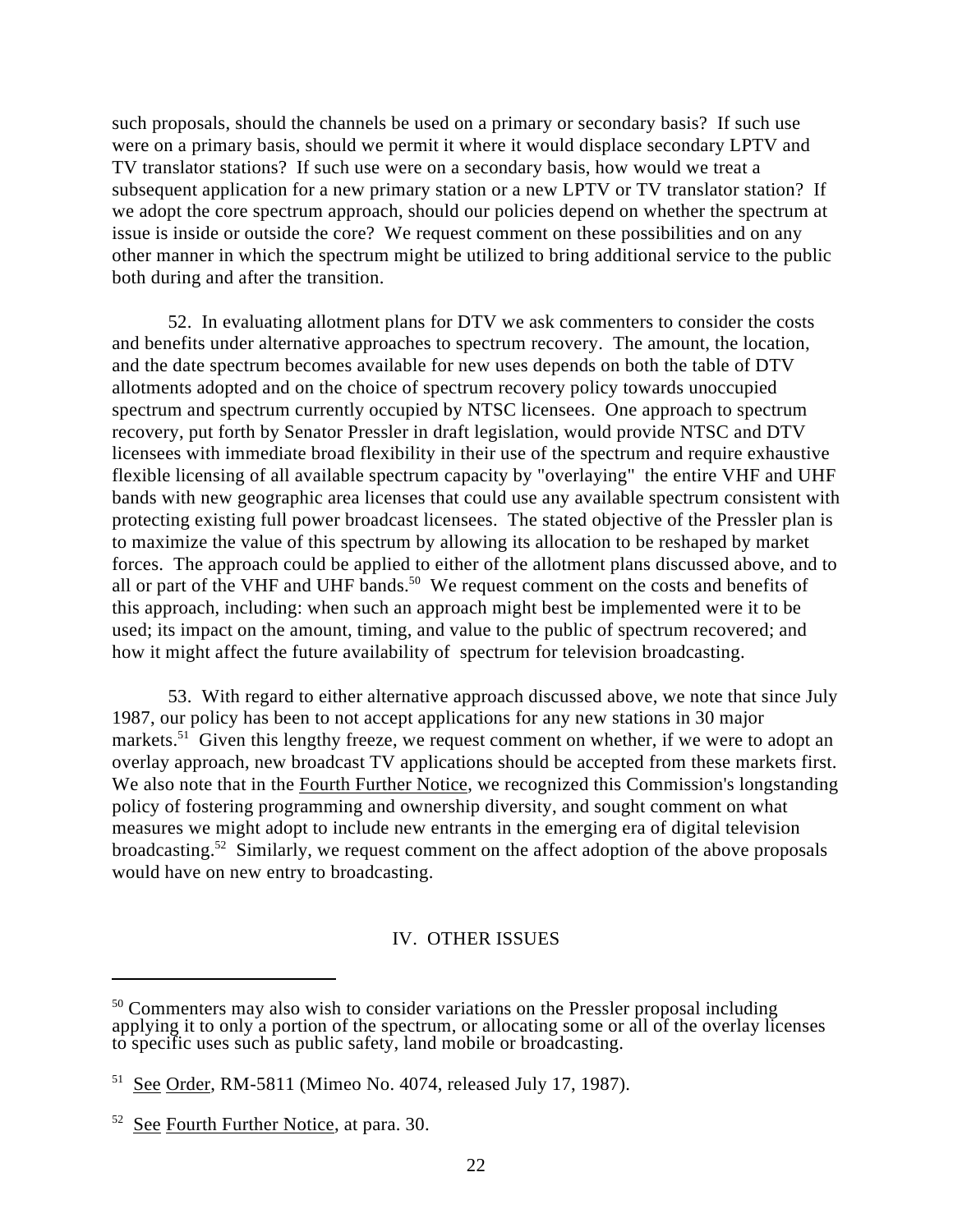54. In addition to the principles and objectives discussed above, there are several other matters that need to be considered in developing the DTV Table of Allotments. These matters include use of existing transmitter sites for DTV service, treatment of vacant NTSC allotments, displacement of low power TV stations and TV translators, use of TV channels 3, 4 and 6, and protection of land mobile services. These matters are addressed below.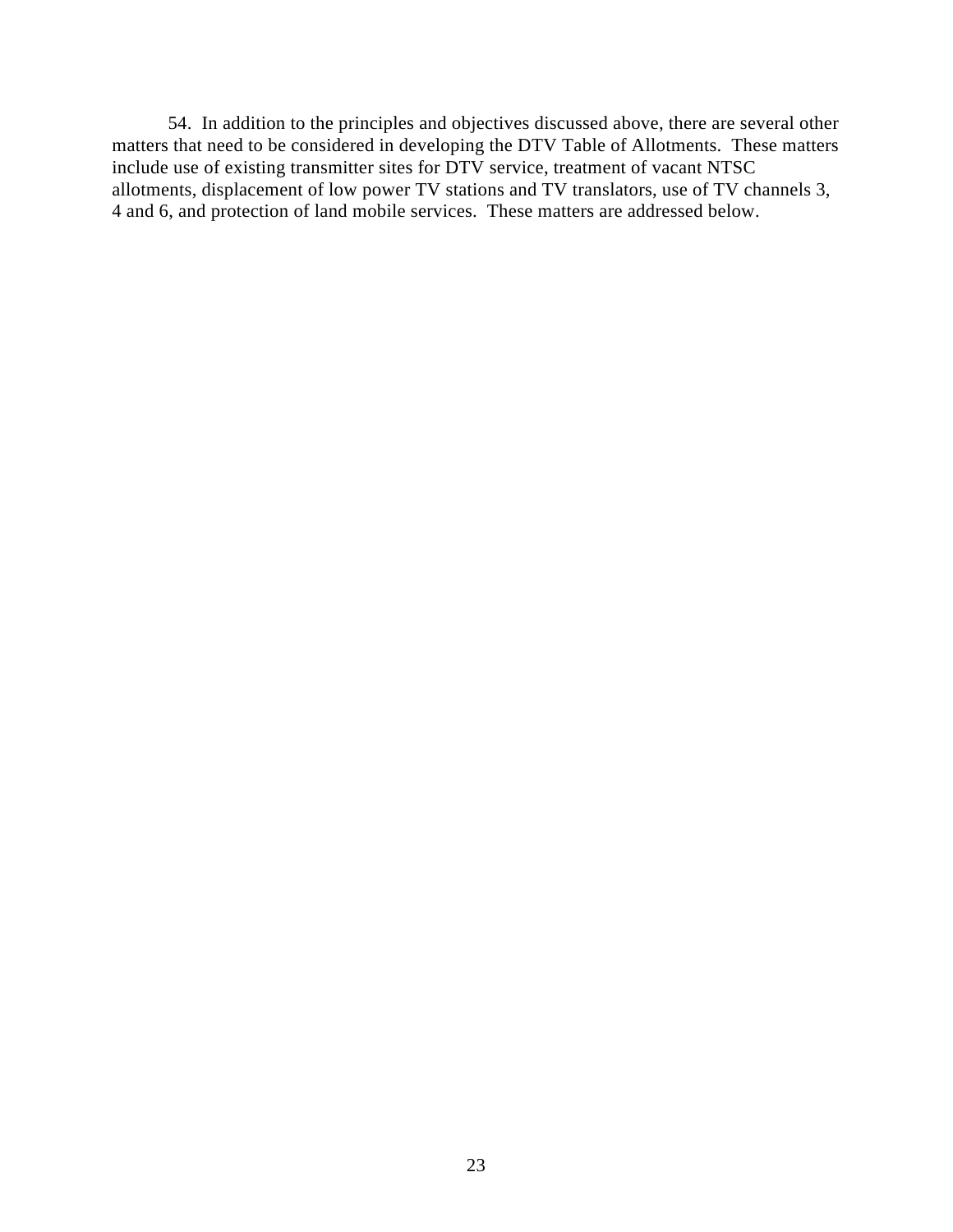### A. Use of Existing Transmitter Sites

55. In the Second Further Notice, we proposed to allot DTV channels on the basis of current transmitter sites, rather than community reference points.<sup>53</sup> Under this proposal, the current NTSC transmitter sites would be used to develop the DTV Table and to determine whether DTV allotments met the proposed minimum spacing requirements. We further indicated that for purposes of this proposal, we would assume that an existing site location is the area within a three-mile radius of the actual transmitter location. We also proposed to permit a licensee to operate its DTV station at a site different from that of its NTSC operation where the alternate sites would meet the proposed DTV minimum spacing requirements and the station would continue to serve its community of license. We noted that such site relocations could include movement to a common local TV transmission site.

56. Proposal. We continue to believe it is desirable to allot DTV channels based on the transmitter sites of existing stations. We believe our reasoning with regard to this issue in the Second Further Notice still applies. As we noted in the Second Further Notice, there are advantages in taking existing transmitter sites into account in the allotment procedure. Using the locations of the existing transmitters sites as reference points for the initial DTV Table would facilitate replication of existing service areas. It also would ensure that, where possible, broadcasters are able to co-locate their NTSC and DTV operations. Accordingly, we are maintaining our proposal to use current transmitter sites to develop the DTV Table. We request comment regarding any circumstances where it might be desirable to evaluate DTV allotments on the basis of sites other than those occupied by existing TV stations. In recognition of the fact that many broadcasters will not be able to locate their DTV operations at the same exact site as their NTSC station, we are proposing to permit a broadcaster to locate its DTV facility at any site within a three-mile radius of the actual transmitter location, so long as the station would continue to serve its community of license.<sup>54</sup> Our experience in studying sample DTV Tables indicates that allowing a licensee's actual DTV transmitter site to be located within three miles of its existing transmitter site generally would not have a significant effect on station service areas and that any effect would be outweighed by the need to provide broadcasters with some flexibility in locating their digital TV operations. We request comment on these proposals and specifically invite discussion on whether three miles is an appropriate choice for the range within which a licensee would be allowed to choose a different site for its DTV transmitter.

See Second Further Notice, at paras. 35-36.

 $54$  Such site relocations could include movement to a common local TV transmitter site, provided the new common site is within three miles of the station's existing site and would allow the station to serve its community of license. As discussed above, we also intend to consider negotiated changes to the DTV Table and have asked for comment on whether to provide additional incentives for broadcasters to locate their DTV operations at a common site.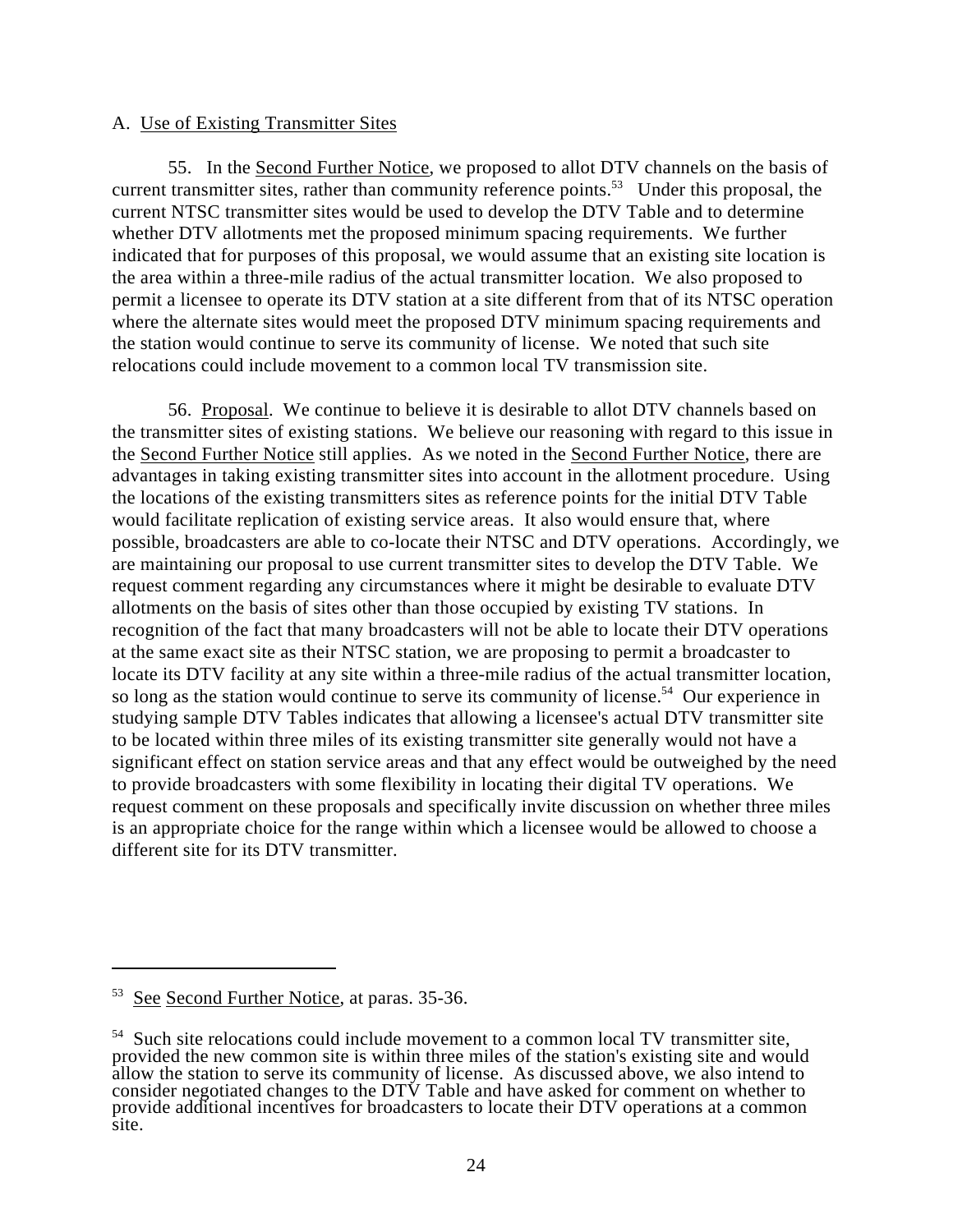#### B. Existing Vacant Allotments, New NTSC Applications and Station Modifications

57. In the Second Further Notice, we proposed to delete vacant existing NTSC commercial allotments where necessary to facilitate creation of DTV allotments and indicated that we would not accept applications for those deleted allotments. We also stated that, in keeping with our decision in the Second Report/Further Notice, we would attempt to maintain existing vacant noncommercial NTSC allotments and also attempt to provide new DTV channels for such allotments.<sup>55</sup> We indicated that we would eliminate noncommercial allotments only where no feasible alternative exists for allotting DTV channels for eligible broadcasters. We further decided not to impose a "freeze" on applications for new stations on any remaining vacant NTSC allotments that are not needed to create the DTV Table of Allotments.<sup>56</sup> We also chose not to limit modifications to existing NTSC operations or changes in the transmitter locations of such stations.<sup>57</sup>

58. Proposal. We now believe that an approach that would eliminate vacant NTSC allotments would be beneficial to the development of the DTV Table and would help us to better achieve our goals of full accommodation, replication and spectrum recovery. There are currently about  $600$  vacant NTSC allotments.<sup>58</sup> The presence of these unused allotments reduces the amount of spectrum that is available for DTV allotments. In some areas, it would not be possible to accommodate all of the existing broadcasters with a DTV channel unless the unused NTSC allotments in the area are deleted. In others, the presence of unused NTSC allotments would result in crowding that reduces the expected service areas of the DTV allotments. It is also possible that such crowding could result in increased interference to existing NTSC stations. In addition, if vacant allotments are retained, we will have to use more channels to achieve full accommodation, so that less spectrum would be available for recovery for other uses. We therefore propose to eliminate all vacant NTSC allotments.

59. At the same time, we request comment on whether allotments for noncommercial service deserve special consideration. As we observed in previous decisions in this proceeding, our spectrum planning with respect to the broadcast industry has traditionally taken into account the important role noncommercial stations play in providing educational and other quality programming and the financial constraints they face.<sup>59</sup> In addition, our technical studies indicate that we can, in most instances, provide DTV allotments to replace existing vacant noncommercial allotments. For example, in developing the draft DTV Table

<sup>&</sup>lt;sup>55</sup> See Second Report/Further Notice, at paras. 36-37.

 $56$  Id., at para. 38.

 $^{57}$  <u>Id</u>, at para 38.

 $58$  Of the 561 vacant NTSC allotments, 338 are for noncommercial service and 223 are for commercial use.

<sup>&</sup>lt;sup>59</sup> See Second Report/Further Notice, at paras. 36-37; and Fourth Further Notice, at paras. 73-76.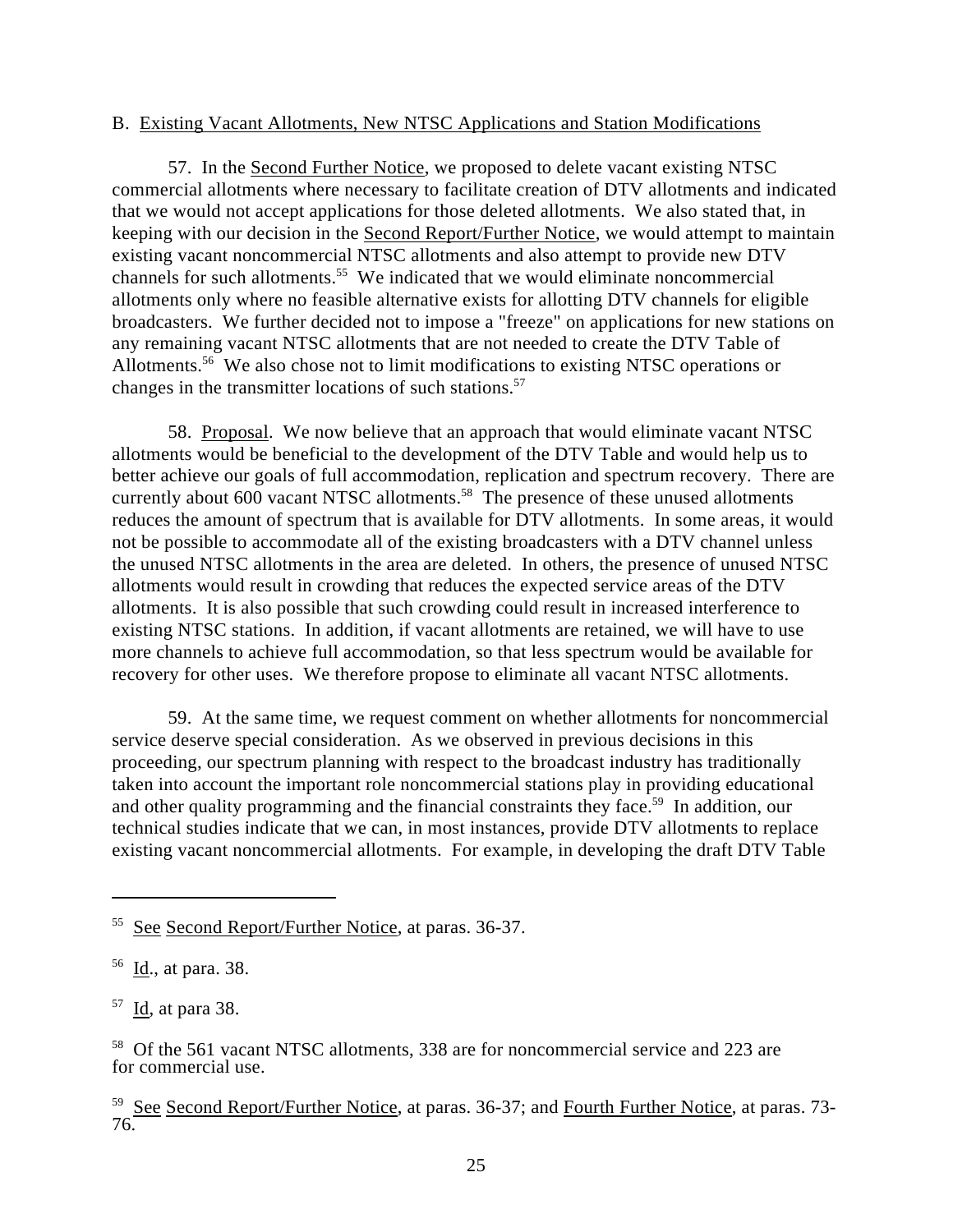of Allotments in Appendix B, it is possible to include replacement DTV allotments for 326 of the 338 existing vacant noncommercial NTSC allotments. However, most of these allotments would not be in the core DTV spectrum area. For example, of the 326 possible new vacant noncommercial DTV allotments, 64 would be in the core area, 76 would be on channels 2-6 and 52-59, and 186 would be on channels 60-69. We therefore request comment on how to treat noncommercial vacant allotments. If we were to adopt the core spectrum option, should we include those vacant allotments on channels in the core area and on channels 52-59? This would provide 140 new vacant noncommercial DTV allotments. We note, however, that after the transition it may be possible to create additional vacant noncommercial allotments in the core spectrum to replace those not accommodated in the initial DTV Table.

60. Consistent with our proposal to eliminate all existing vacant allotments, we will not accept additional applications for new NTSC stations that are filed after 30 days from the publication of this Further Notice in the Federal Register. This will provide time for filing of any applications that are currently under preparation. We note that there are currently on file with the Commission more than 300 applications that if processed would result in more than 100 new NTSC stations.  $60$  As we process the applications on file now and those that are filed before the end of this filing opportunity, we will continue our current policy of considering requests for waiver of our 1987 freeze Order on a case-by-case basis.<sup>61</sup> When applications for new stations are accepted for filing, we will continue our process of issuing Public Notices that "cut-off" the opportunity for filing competing, mutually-exclusive applications. In connection with these cut-off notices, we will allow additional competing applications to be filed after the end of this filing opportunity. While we anticipate that these applications for new NTSC TV stations on existing allotments will not have a significant negative impact on the development of the DTV Table of Allotments, we reserve the right, in specific cases, to determine that the public interest is better served if they are not granted, granted only if amended to specify reduced facilities, or granted only with a condition that limits the interference that the station would be allowed to cause.

61. Consistent with our decision to stop accepting applications for new NTSC stations, we also will not accept petitions for rule making proposing to amend the existing TV Table of Allotments in Section 73.606(b) of our rules to add an allotment for a new NTSC station.<sup>62</sup> Other petitions to amend the TV Table of Allotments (for example, proposing to change a station's community of license or altering the channel on which it operates, including changes in which channel allotment in a community is reserved for noncommercial educational use) can continue to be filed, but any such changes to the table that include a modification of a station's authorization will be conditioned on the outcome of this DTV rule making proceeding. This termination of the opportunity to file petitions to add NTSC

 $60$  Of these pending applications, we have accepted applications for 10 stations where the application was on file before October 24, 1991, and therefore may become eligible for a DTV allotment. The proposed DTV Table includes an allotment for each of these cases.

<sup>&</sup>lt;sup>61</sup> See Order.

 $62$  See 47 CFR. §73.606(b).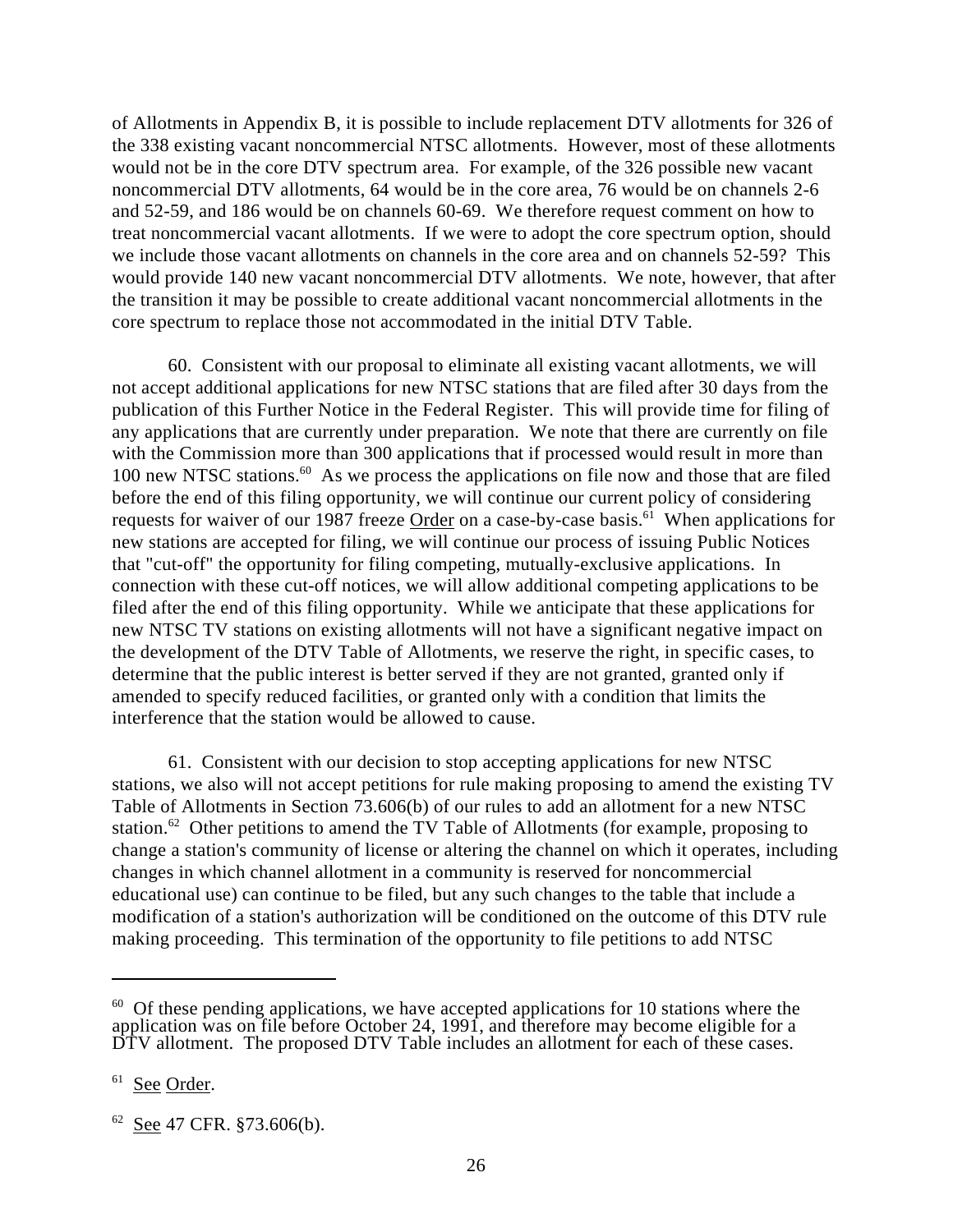allotments for new stations is effective as of the close of business on the date of adoption of this Further Notice. Any petitions that are currently on file and any rule making proceedings that are currently open will be addressed on a case-by-case basis, taking into account the impact on the draft DTV allotment table. For those pending cases in which a new NTSC channel is allotted, we will make an exception to our decision to cease accepting applications for new NTSC stations, and the accompanying allotment Report and Order will specify the period of time for filing applications.

62. Our decision to cease accepting applications for new NTSC TV stations 30 days after publication of this Further Notice in the Federal Register and new petitions for rule making to add new NTSC allotments immediately, as indicated above, is based on the need to preserve the available spectrum for use by new DTV stations during the transition. The DTV Table proposed herein was developed on the assumption that the existing vacant NTSC allotments for which no construction permit application is pending will be deleted. It is necessary to delete these allotments in order to achieve our goal of providing a DTV allotment for all eligible broadcast stations. In addition, we also believe it is necessary to terminate the licensing of new NTSC as quickly as possible in order begin the process of transitioning to DTV service. To continue to accept new applications for NTSC stations, now that we are approaching the actual start of this new service, could potentially prolong the transition process. We note that the additional 30 day period we have provided for filing new applications for NTSC construction permits will accommodate any parties who may be in the process of preparing such applications now. Accordingly, as allowed under Section 553(b) and (d) of the Administrative Procedures Act, we find that there is good cause for implementing these new policies without a notice and comment procedure and that such a procedure would be contrary to our efforts to implement DTV service.<sup>63</sup>

63. With regard to modifications of existing stations, we are concerned that the service area replications to be provided by the draft Table set forth herein could be substantially affected if stations make changes to their technical operations, i.e., maximum effective radiated power (ERP), antenna height above average terrain (HAAT), and transmitter locations from this point on. Furthermore, continuing changes in station operations could affect broadcasters ability to comment meaningfully on the proposed Table and our ability to finalize the DTV Table of Allotments. We are also concerned, however, that freezing modifications to existing NTSC stations could pose hardships for broadcasters. We note that in many cases it may be possible to permit modification of existing stations without affecting the DTV Table. We therefore will continue to permit the filing of applications to modify the technical facilities, i.e., ERP, HAAT or transmitter location, of existing or authorized NTSC TV stations. However, in order to preserve our ability to develop the DTV Table, we will henceforth condition the grant of applications for modifications of technical facilities, including those for applications on file before the date of the adoption of this Further Notice but granted after that date, on the outcome of our final decision on the DTV Table of Allotments. To the extent that an existing station's service or potential for causing interference are extended into new areas by grant of an application, the condition may require

 $63$  See 5 U.S.C. 553(b) and (d).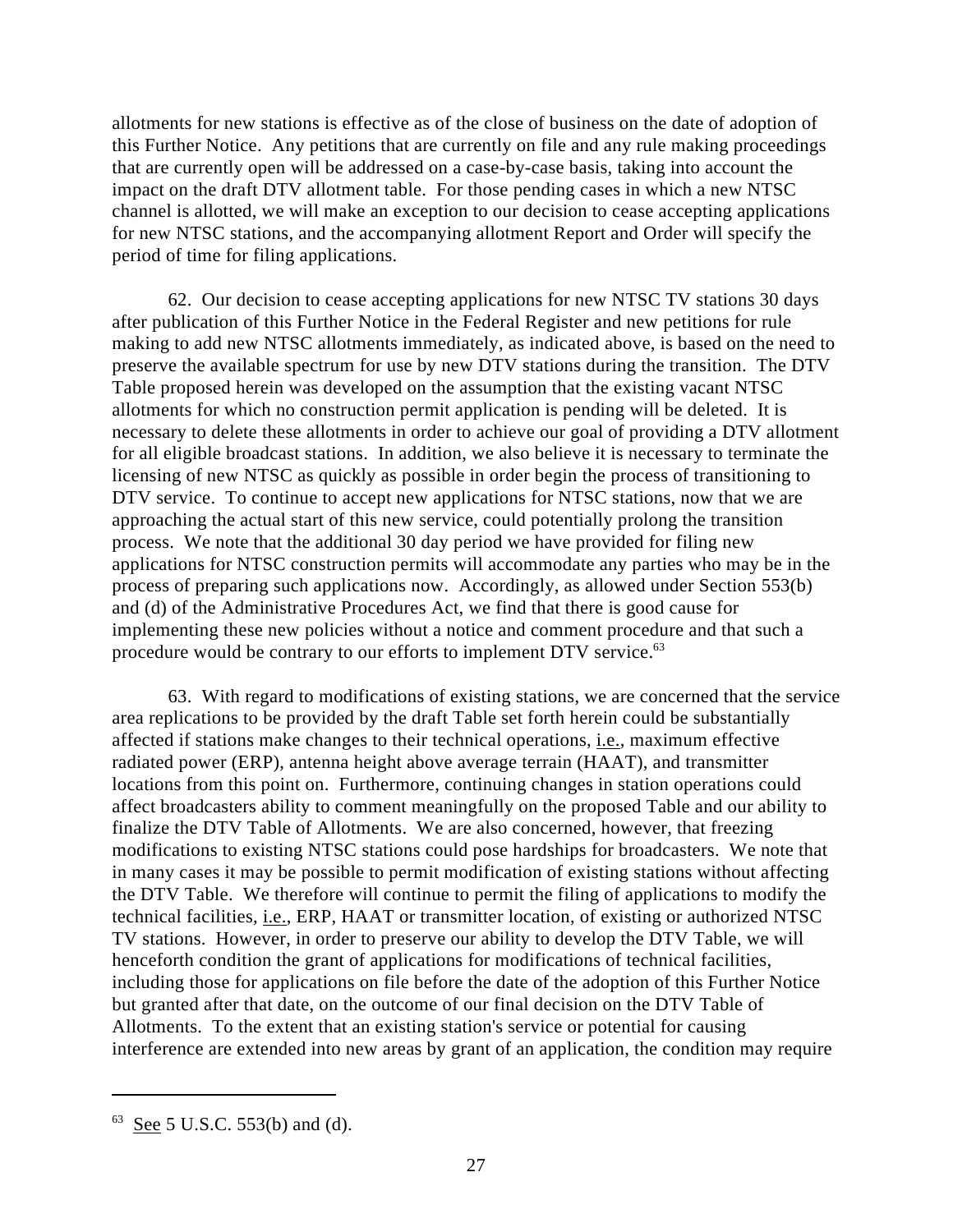the station's authorized facilities to be reduced or modified. We seek comment on whether this condition should involve different consequences for applications for modifications on file as of the date of adoption of this Further Notice, as opposed to such applications filed after that date.

## C. Low Power and TV Translator Stations

64. In previous actions in the proceeding, we determined that in order to provide DTV allotments for existing full service stations, it will be necessary to displace low power TV (LPTV) and TV translator stations to some degree, especially in the major markets.  $64$  This determination was based on our staff studies and studies by the Advisory Committee that indicate there is insufficient spectrum available in the broadcast TV bands to factor in low power displacement considerations in making DTV assignments.<sup>65</sup> We observed that, in fact, it will be a challenge just to provide all full-service licensees with an additional 6 MHz for DTV. We therefore concluded that we must continue LPTV and TV translators secondary status vis-a-vis DTV stations. In view of the important benefits that LPTV and TV translators provide to the public, we also took a number of steps to mitigate the likelihood and effects of displacement on low power stations. Our decisions with regard to this issue have been upheld on judicial review. See Polar Broadcasting vs. F.C.C*.*, 22 F.3d 1184 (D.C. Cir. 1994)(table).

65. Proposal. Consistent with our determinations and actions in the Second Report/Further Notice and based on our examination of the performance characteristics of the ATSC DTV system, we propose to continue the secondary status of LPTV and TV translator stations.<sup>66</sup> As indicated in the Second Report/ Further Notice, it will likely be necessary that we require a significant number of low power stations, particularly those in the more congested areas of the nation, to make changes in their operation, including the possibility of ceasing operation, to avoid interference to new digital TV stations. This is true under any allotment plan that has been suggested for the implementation of DTV. Low power stations

<sup>&</sup>lt;sup>64</sup> See Second Report/Further Notice, at paras. 39-45; and Second Further Notice, at para. 41.

 $65$  See "Interim Report: Estimate of the Availability of Spectrum for Advanced Television  $(AT\overline{V})$  in the Existing Broadcast Television Bands," OET Technical Memorandum, FCC/OET TM88-1, August 1988 and, "Interim Report: Further Studies on the Availability of Spectrum for Advanced Television," OET Technical Memorandum, FCC/OET TM89-1, December 1989; and, "Preliminary Analysis of VHF and UHF Planning Subcommittee Working Party 3, Doc. 0174 (June 1991).

<sup>&</sup>lt;sup>66</sup> Island Broadcasting (Island), the licensee of three low power TV stations operating in the New York City metropolitan area and on Long Island, in an earlier letter to the Commission, argued that it may be possible to provide a DTV channel for all of the existing full service TV stations in the New York market without displacing any of the existing LPTV/translator stations in the area. Island included an illustrative DTV allotment table for the New York City area that would not use any of the existing LPTV and TV translator channels. Where feasible, a number of Island's proposals were incorporated in preparing the proposed DTV Table of Allotments included herein.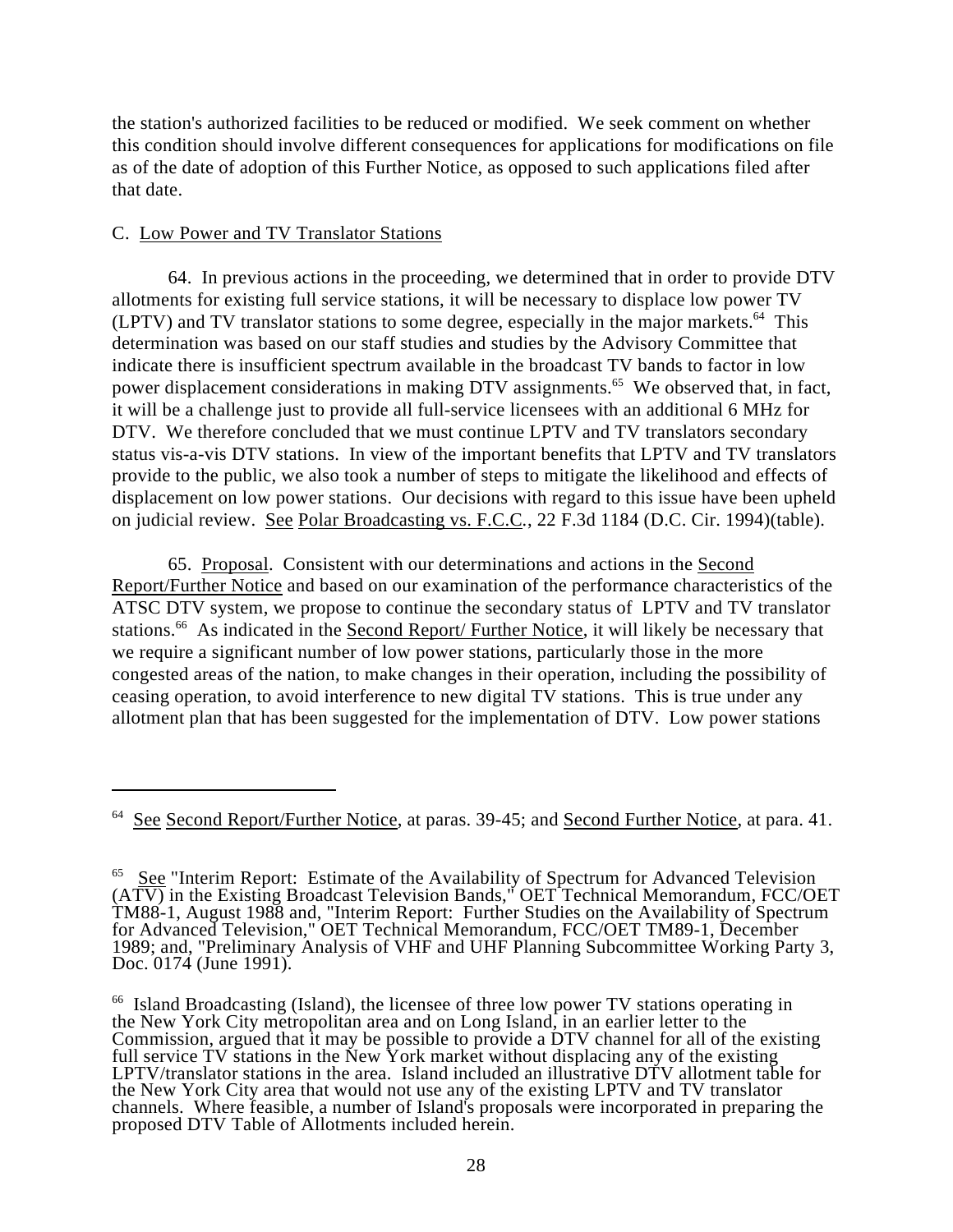operate in spectrum now unoccupied by NTSC stations. Any DTV allotment plan requires that unoccupied spectrum to accommodate over 1900 new digital TV stations.

66. In general, LPTV and TV translator stations are carefully engineered to avoid causing interference to full service TV operations. For example, almost 50 percent of LPTV stations use directional antennas to provide service and avoid such interference. Reduced power and/or antenna gain are also used to achieve satisfactory operation. Stations operating in mountainous or hilly terrain often rely on terrain obstructions as a means of preventing interference. The task of analyzing the impact of DTV on LPTV and TV translator stations is extremely complex and station specific. Because of this, we can only approximate the number of LPTV stations that would be affected or have to cease operation because of new DTV operations.<sup>67</sup> Based on the proposed DTV Table, we estimate that about 55 to 65 percent of existing LPTV operations and about 80 to 90 percent of all TV translators would be able to continue to operate. $68$  In general, operations in or near major TV markets would be affected to a greater degree than operations in other areas. Furthermore, these estimates are based on the expected impact of new DTV operations and do not take into account our spectrum recovery proposals. We note, for example, that about 17 percent of all LPTV and TV translator stations would be affected by recovery of channels 60-69. However, it should be noted that channels 60-69 are used for DTV allotments in a number of instances and some impact on low power operations on these channels would occur even absent our spectrum recovery effort. We also note that many current TV channels have fewer than 100 LPTV or TV translator stations nationwide, while many other channels have significantly more than 100 such stations. We therefore believe that with more intensive utilization of the remaining channels, it should be possible to accommodate many LPTV and TV translator operations that are displaced. Accordingly, while we recognize that the implementation of DTV service and our spectrum recovery proposals are likely to have a significant impact on low power stations, we believe on balance that the benefits and innovations to be derived from these actions outweigh this impact.

67. At the same time, we continue to recognize the benefits that low power stations provide to the public. LPTV stations have increased the diversity of television programming and station ownership, and serve many rural and urban ethnic communities. TV translators are used to provide TV service to communities located in areas of mountainous terrain and to provide "fill-in" service to shadowed areas within a full service stations service area. We

 $67$  We note that it may be possible for some affected stations to resolve interference by changing their operation in some way (relocation, changing channel, reducing power or modifying antenna gain/pattern) rather than cease operation. Since we are not in a position to determine whether such changes are possible, we have not attempted to differentiate between these two impacts.

 $68$  While the actual criteria for controlling interference between LPTV and DTV will be based on specific desired to undesired (D/U) signal levels and the actual technical parameters of each station, we believe that a satisfactory estimate of impact can be derived from a more simple "separation distance" approach. Our estimates of low power impact are based on a cochannel separation distance of 70 to 80 miles and an adjacent channel separation of 60 to 70 miles.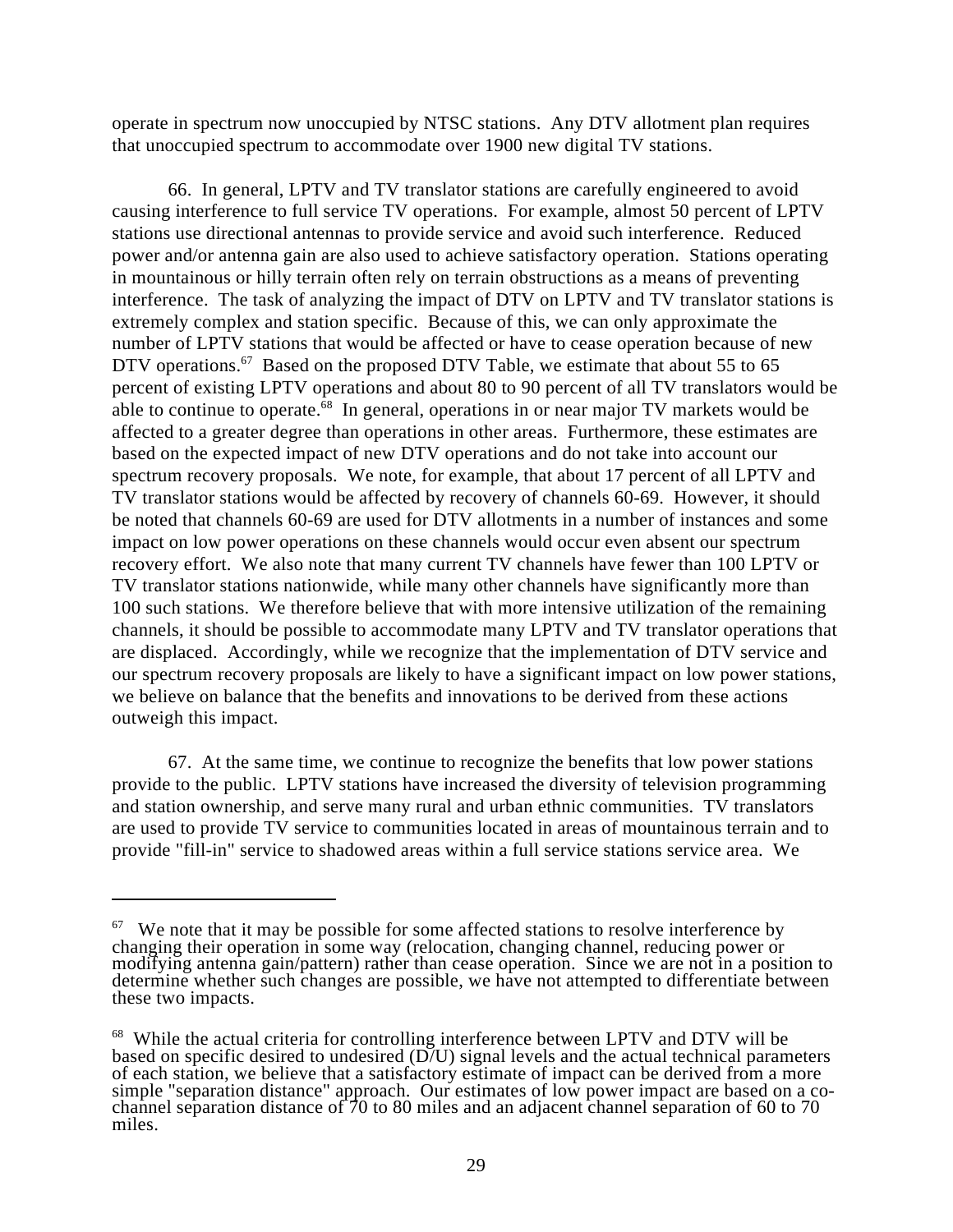therefore desire to minimize the impact of our DTV allotment and spectrum recovery proposals on low power TV operations. In view of these considerations and keeping with the decisions made in the Second Report/Further Notice, we are maintaining our proposal to continue to permit displaced low power stations to apply for a suitable replacement channel in the same area without being subject to competing applications.<sup>69</sup> We will extend this relief measure to LPTV and TV translator licensees and permittees whose facilities have or would be predicted to conflict with a DTV station operation. To insure the most effective use of this policy, we propose that applications for such "displacement" relief could be filed at such time as there would be a reasonable expectation of displacement; for example, upon the filing of an application by a full service broadcaster for a DTV channel that would conflict with operation of the LPTV or TV translator station. Moreover, we will permit low power stations to operate until a displacing DTV station or a new primary service provider is operational. We will also permit low power stations to file non-window displacement relief applications to change their operating parameters to cure or prevent interference caused to or received from a DTV station or other protected service.<sup>70</sup>

68. We also propose to permit low power TV operations on channels outside the core digital TV spectrum area.<sup>71</sup> Such operations would, however, continue to be on a secondary basis and would have to avoid interference to any full service DTV or NTSC stations or to any new primary service operations. While we are proposing that LPTV and TV translator stations remain secondary to other new primary uses of this spectrum, we also request comment on whether new service providers should be required to compensate existing LPTV and TV translator licensees for their existing investment or for their move to another channel if such a move is possible.

69. Despite these measures, a number of LPTV stations would still be forced to cease operation in order to avoid interference to new DTV channels. We seek to explore other policies that would preserve access to LPTV programming. Are there ways for low power stations to obtain carriage on new DTV stations or other video distributors? For example, in view of the ATSC DTV system's multiple programming capability, should the Commission consider incentives to encourage full-service digital stations to find ways to accommodate LPTV and TV translator stations? Similarly, should the Commission consider incentives to

 $^{69}$  See Second Report/Further Notice, at para. 45. The Commission's rules now permit special relief for authorized stations in the LPTV service having an actual or predicted interference conflict with a TV broadcast station or protected land mobile radio service. In that event, a station licensee or permittee may immediately file an application for a change in output channel, together with other changes necessary to avoid interference. Provided, such an application is acceptable for filing, it may be granted without opportunity for the filing of competing applications. See 47 CFR. 73.3572.

 $70$  LPTV and TV translator stations would be allowed to continue to operate provided they protected full service DTV operations in accordance with the desired-to-undesired signal ratios used for modifications to the DTV Table of Allotments (see Appendix A).

 $1<sup>71</sup>$  In this regard, we believe that permitting such operations on these channels will provide additional relief for low power broadcasters until the end of the transition period when other spectrum within the core region will become available.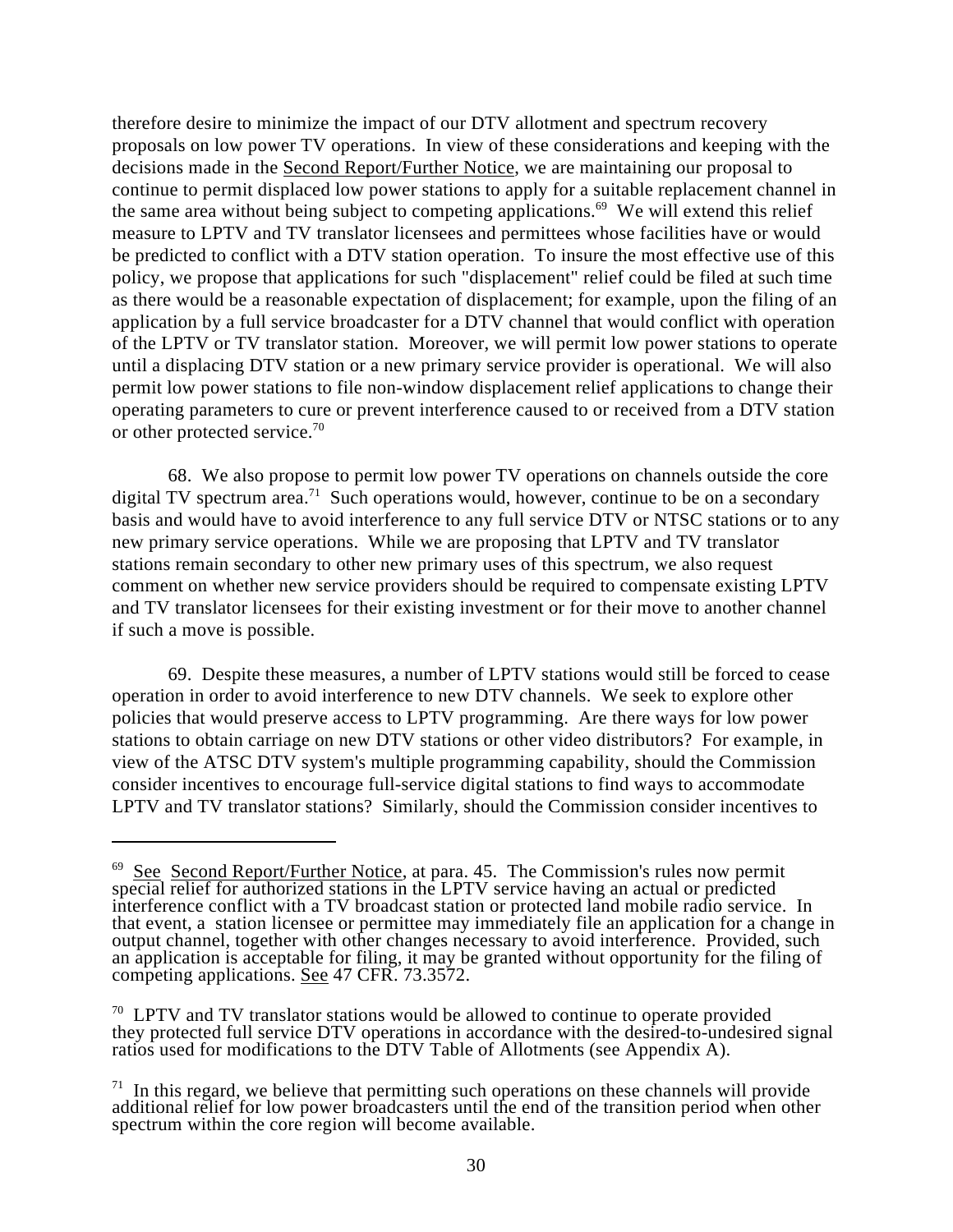encourage carriage of LPTV stations on cable systems beyond the requirements set forth in Section 614(c) of the Communications Act?

70. We seek comment on any and all means of lessening the impact on low power TV and TV translator stations. In so doing, we invite the LPTV and TV translator communities to identify workable means of preserving existing LPTV service to the extent possible and providing a digital migration path for LPTV and TV translator stations. If we were to adopt the core approach described above, we could also set aside a few frequencies between channels 52 and 59 specifically for use by displaced LPTV stations. If such frequencies were used for digital services, each channel could accommodate a number of LPTV broadcasters. Use of such channels by low power stations, as a guard band, could reduce the potential for interference to any future nonbroadcast operations.<sup>72</sup>

71. Currently, the rules do not permit low power and TV translator stations to operate on certain channels within specified distances of full service stations.<sup>73</sup> For example, a UHF low power or TV translator station is not permitted to operate on a channel that is seven channels above a full service station unless the low power station is located 100 kilometers or more from that station. There are similar restrictions for other UHF channels. While these restrictions are generally needed to protect against interference, in many instances interference would not occur between the stations due to terrain or other factors. The current LPTV interference protection rules, however, do not allow for terrain shielding and other mechanisms, such as co-location of adjacent channel stations. We do, however, permit applicants for LPTV and TV translator stations to request a waiver of the rules to take terrain shielding and other mechanisms into account.<sup>74</sup> In order to provide low power operations with additional flexibility, we propose to allow any low power operation that is adversely affected by the implementation of DTV or our spectrum recovery efforts to take terrain and other appropriate engineering factors into account in finding replacement channels. We propose to permit such low power stations to use any available channel provided interference is not caused to any authorized full service NTSC or DTV operations or to other authorized low power operations. Applications that rely on terrain shielding to avoid interference would need to be supported by the written assent of the operator of the potentially affected station or service or, alternatively, an engineering analysis showing that interference to the off-air reception of the DTV station or other primary service would not be likely due to terrain

 $\frac{72}{2}$  See comments of the Community Broadcasters Association in response to the Fourth Further Notice.

<sup>&</sup>lt;sup>73</sup> See Section 74.705 of the rules, 47 CFR  $§74.705$ .

 $74$  Generally, an applicant for a low power TV or TV translator station may support a terrain waiver request by obtaining the assent of a potentially affected station or, alternatively, by submitting an engineering study, based on terrain profiles, which demonstrates that interference would not occur due to the effects of the terrain. See Commission Policy Regarding Terrain Shielding, 3 FCC Rcd 2664 (1988), *recon granted in part*, 3 FCC Rcd 7105 (Terrain Shielding Policy Statement); see also, First Report and Order in MM Docket No. 93-114, 9 FCC Rcd 2555 (1994), which broadened the scope of the LPTV terrain waiver policy.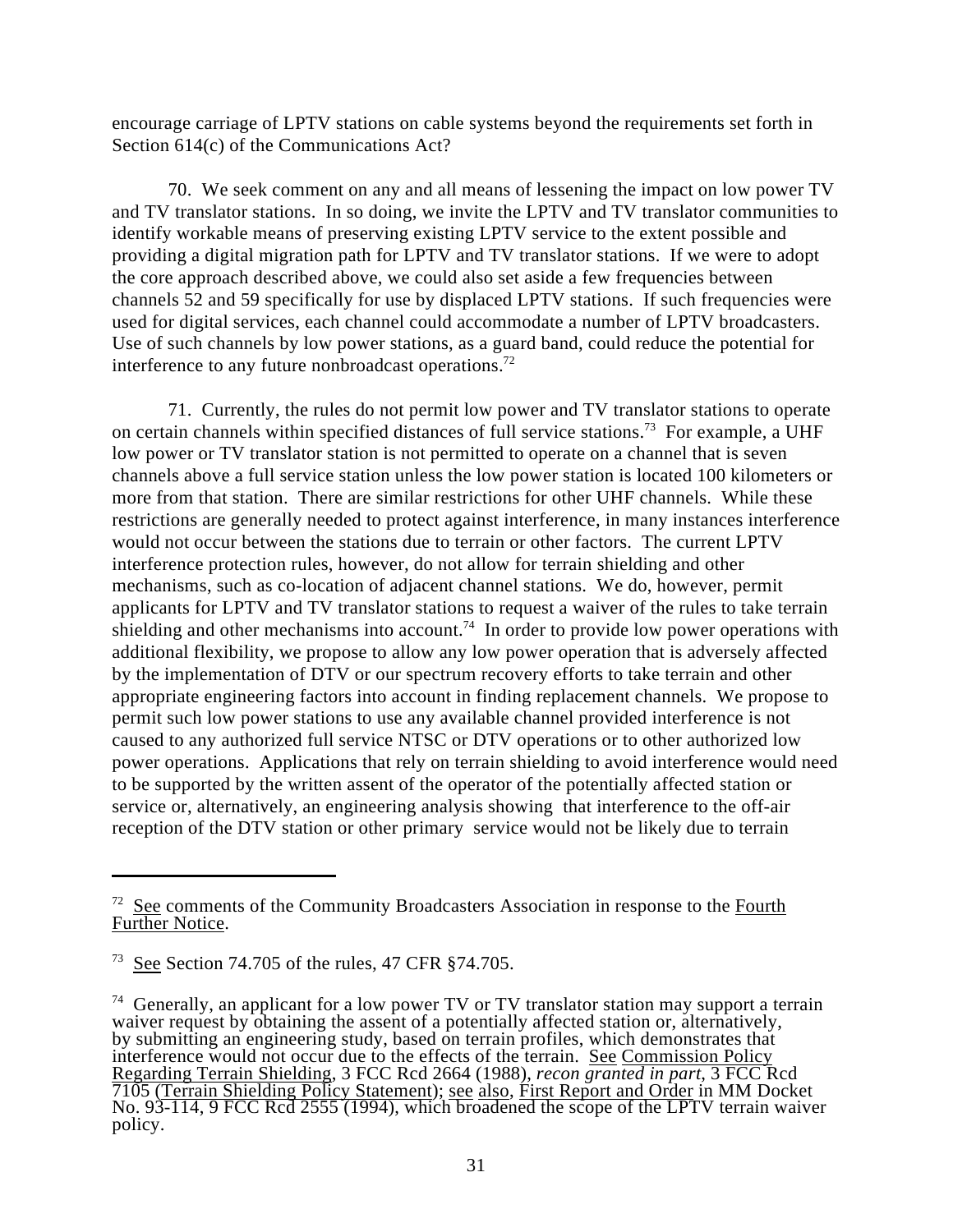shielding. We also request comment on any other actions we could take that would provide low power stations, where necessary, with additional flexibility to find replacement channels.

72. We also ask for comment on whether, once DTV channels have been allotted to full service television broadcasters, should licensed LPTV stations be afforded a window of opportunity to seek "primary" use of DTV channels; that is, ahead of new broadcast entrants? If so, should such stations be permitted to seek full service DTV licenses or facilities that would replicate their LPTV coverage areas? How should we proceed in areas where there would be more LPTV stations than available channels? Should we allow multiple LPTV licensees to share a DTV channel, by multiplexing their signals? Given the large numbers of stations in the LPTV service, should we consider such a provision only for certain LPTV stations; for example, those which meet the programming and public interest requisites for LPTV cable must carry, as set forth in the 1992 Cable Act?

## D. Use of TV Channels 3, 4 and 6

73. In the Second Further Notice, we observed that if we decide to use the VHF channels for DTV, there could be potential for interference to cable terminal devices (set-top boxes) and videocassette recorders (VCRs) if channels 3 and 4, at 60-66 MHz and 66-72 MHz respectively, were used in the same area. These devices typically use either channel 3 or 4 for their output signal and could be vulnerable to interference if there were an off-the-air signal present on the same channel as their output signal. We therefore proposed to avoid the allotment of both Channels 3 and 4 within the same community wherever possible. We also noted that we would need to protect against possible interference from TV channel 6 operations, at 82-88 MHz, to FM radio service on FM channel 253, at 98.5 MHz and to TV channel 6 from FM radio service on noncommercial educational FM channels 201-220, in the 88-92 MHz band. We therefore proposed to make DTV allotments to TV channel 6 only where there is no other readily available allotment opportunity that would meet the minimum spacing requirements.<sup>75</sup> For cases where it might be necessary to use channel 6, we proposed to apply an appropriate standard similar to that currently specified in the rules to protect against interference between NTSC Channel 6 and FM radio.<sup>76</sup>

74. Proposal. We are maintaining our proposals to avoid use of both channels 3 and 4 for DTV service in the same community wherever possible and to make DTV allotments to TV channel 6 only where there is no other readily available allotment opportunity that would meet the minimum spacing requirements. We also propose to maintain our plan to apply an appropriate standard similar to that currently specified in the rules to protect against interference between NTSC Channel 6 and FM radio. While we do not have specific data

 $75$  The sample Table included in the Second Further Notice did not use channel 6.

 $76$  The rules regulating TV channel 6 and FM radio interference are set forth in 47 CFR 73.207(c), 73.525 and 73.610(f). TV channel 6 is restricted with respect to the IF separation to FM channel 253 (Section 73.610(f) of the rules). Commercial FM stations on channel 253 and noncommercial educational FM stations on FM channels 201-220 must protect TV channel 6. There are no restrictions on new TV channel 6 stations or changes with respect to FM channels 201-220.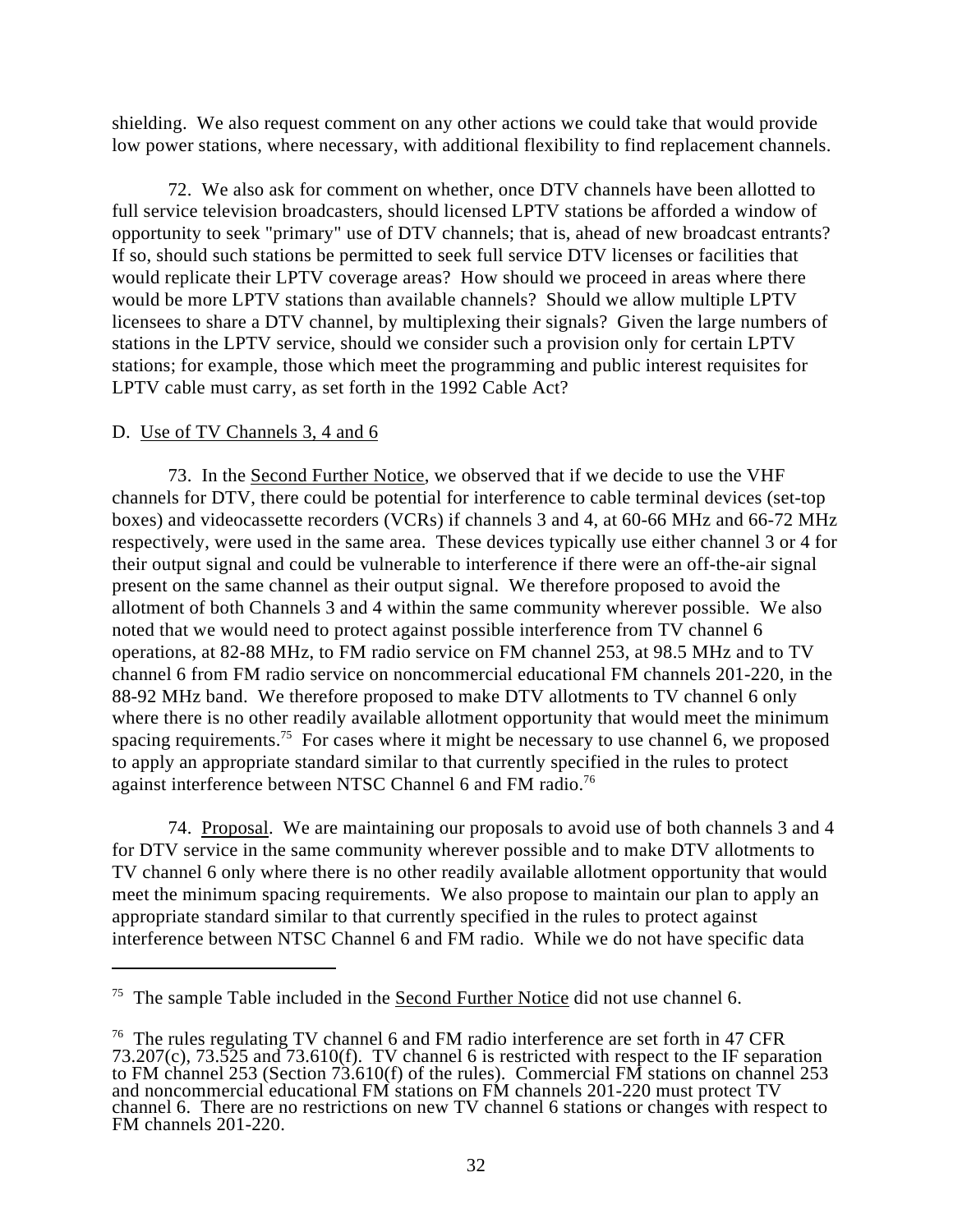with regard to interference between DTV and FM operations, we believe that the current standards to protect against interference between FM radio and NTSC TV stations should be sufficient to avoid interference between DTV and FM service.

#### E. Land Mobile Sharing

75. In the Second Further Notice, we also set forth proposals for protecting against possible interference between DTV stations and land mobile operations on TV broadcast frequencies in certain areas. The rules authorize land mobile sharing operations on frequencies in the range of UHF channels 14-20, which occupy the 470-512 MHz band, in 13 urbanized areas, the Gulf of Mexico offshore region and Hawaii.<sup>77</sup> We therefore proposed to allow DTV stations to operate at co-channel and adjacent channel spacings to the city-center of land mobile operations as close as 250 km (155 miles) and 176 km (110 miles), respectively. We also noted that some additional conditions may be necessary in those few instances where these spacing distances cannot be met. We also noted that our existing border agreements with Canada preclude activation of land mobile stations on channels 15 and 16 in Detroit and channels 14 and 15 in Cleveland and proposed to make these channels available for allotment purposes in those markets.

76. Proposal. We believe that our earlier proposed spacing approach remains appropriate for regulating interference between DTV stations and existing land mobile operations. Based on performance of the ATSC DTV system, the co-channel and adjacent channel spacing requirements proposed in the Second Further Notice should provide a conservative measure of protection for both DTV and land mobile operations. We will therefore continue to propose to permit DTV stations to operate at co-channel and adjacent channel spacings to the city-center of land mobile operations as close as 250 km (155 miles) and 176 km (110 miles), respectively. We will also maintain our proposal to make channels 15 and 16 in Detroit and channels 14 and 15 in Cleveland available for DTV allotment purposes. We request comment on these proposals. We specifically invite comment and suggestions regarding the additional conditions that would be applied in cases where the

<sup>&</sup>lt;sup>77</sup> See 47 CFR §2.106, Notes NG66, NG114 and NG127. The 13 urbanized areas where UHF channels may be used for land mobile operations and the channels set aside for such operations in those areas are:

| TV Channel                       |            |
|----------------------------------|------------|
| New York-Northeastern New Jersey | 14,15      |
| Los Angeles                      | 14, 16, 20 |
| Chicago-Northwestern Indiana     | 14, 15     |
| Philadelphia, PA-New Jersey      | 19, 20     |
| Detroit, MI                      | 15, 16     |
| San Francisco-Oakland, CA        | 16, 17     |
| Boston, MA                       | 14, 16     |
| Washington, DC-Maryland-Virginia | 17, 18     |
| Pittsburgh, PA                   | 14, 18     |
| Cleveland, OH                    | 14, 15     |
| Miami, FL                        | 14         |
| Houston, TX                      | 17         |
| Dallas, TX                       |            |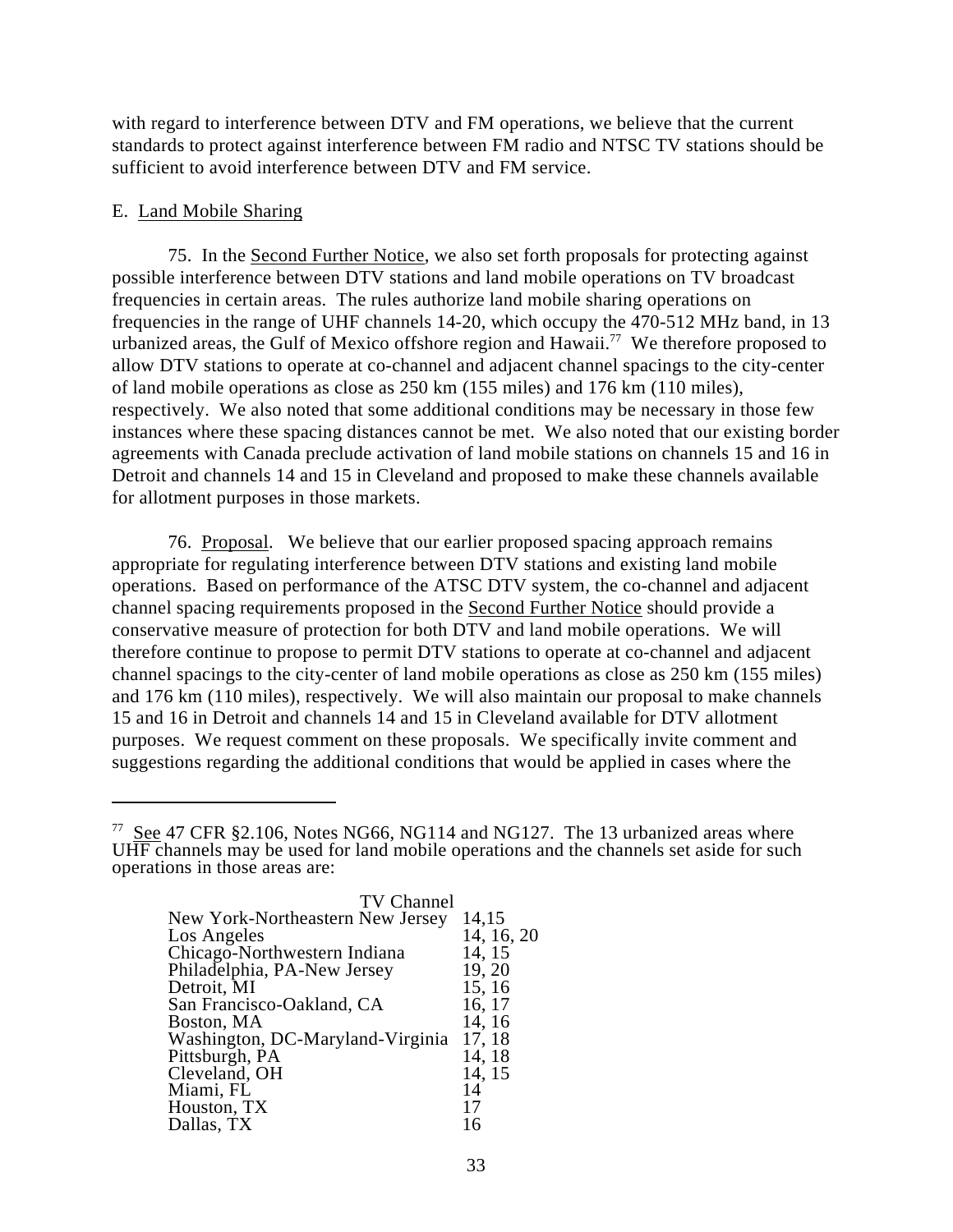proposed spacing standards cannot be met and the manner in which such conditions should be applied to achieve an appropriate balance between DTV and land mobile interests.

77. The DTV Table proposed herein assumes that channel 20 would remain available for land mobile operations in Philadelphia. However, we note that the broadcast industry, in developing sample DTV plans, has assumed that the land mobile use of channel 20 in Philadelphia would be eliminated and that this frequency would be available for DTV purposes. We recognize that the elimination of channel 20 for land mobile operations in Philadelphia could significantly reduce the interference among TV stations in the congested northeast corridor. At the same time, we also recognize that there are a substantial number of land mobile operations licensed in the Philadelphia area.<sup>78</sup> We request comment on the impact of eliminating channel 20 use for land mobile service in Philadelphia and on whether the reduction in broadcast service interference would outweigh the benefits of maintaining channel 20 for land mobile in Philadelphia. We further request comment on what alternatives are available for accommodating the existing land mobile operations and to what extent broadcasters should be required to assist in such a reaccommodation if we were to recover channel 20 in Philadelphia for broadcast use.

#### F. DTV Frequency Labeling Plan

78. Under the DTV core spectrum option presented above, the core spectrum for DTV service would occupy the frequencies now used by NTSC channels 7-51. It would seem appropriate to establish a new labeling scheme for the DTV frequencies, so that TV frequencies in the future would not begin with "Channel 7." We request proposals and comments relating to an appropriate frequency labeling scheme for DTV service. We encourage interested parties to be creative in their proposals. In this regard, we do not intend to limit our consideration to approaches that only use numerical designations. In considering this matter, we note that the most obvious approach would be to simply renumber NTSC channels 7-51 as channels 1-45 for DTV service. However, it might be simpler, more appropriate and ultimately less confusing to viewers to whom the term "channel" implies a single stream of video programming to employ a different designation format for DTV channels that clearly indicated that a channel would carry  $\text{DTV}$  service.<sup>79</sup> For example, we could use a prefix such as "D" for digital or DTV before each channel number or we could start numbering DTV channels at 101. Another approach would be to use alphabetic designators, *i.e.*, channels A, B, C ... AA, BB, CC, etc. This would allow broadcasters to label multiplexed programming, channels A1, A2, A3, B1, B2, etc. Another approach for labeling or numbering of DTV channels could be to use a scheme similar to that used for FM radio. Such an approach would permit broadcasters to use the center frequency of the DTV channel, or an abbreviated center channel designation in combination with a call sign, e.g., channels 19 and 20 might be called 503 MHz and 509 MHz or "WXXX500" and "WYYY510."

 $78$  Over 600 licenses have been granted for land mobile use of channel 20 in the Philadelphia area.

 $79$  See n. 4, supra.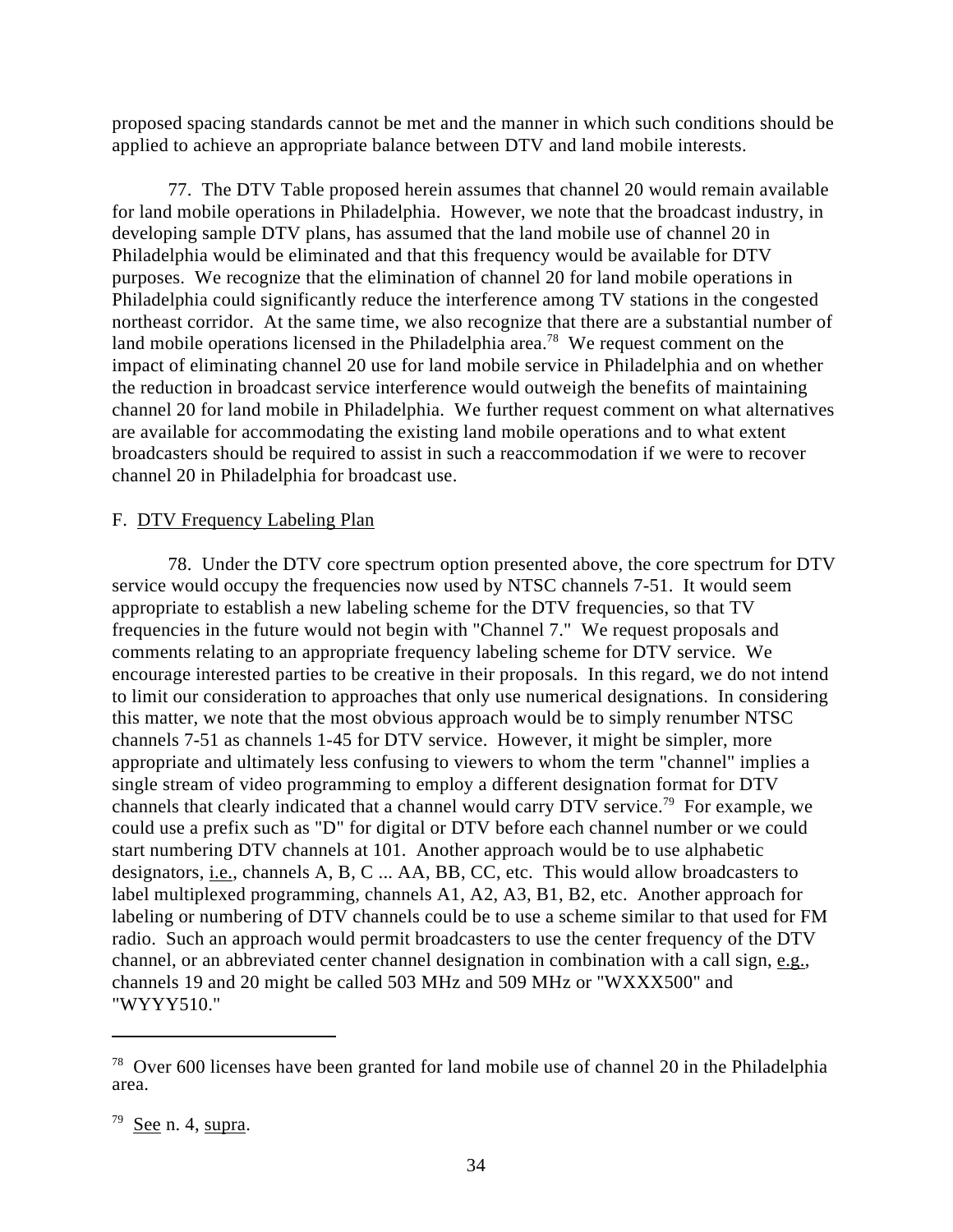79. The establishment of a new basic designation format for DTV channels plan might also help to highlight the channels of DTV stations for viewers during the transition period. We believe it is important that the DTV channel designators be kept as brief as possible, as a matter of convenience for stations, viewers and those who provide program listings. We therefore ask that suggestions for the DTV channel numbering plan minimize both the length and complexity of the channel designators. For purposes of the DTV Table of Allotments proposed herein, we will continue to use the equivalent NTSC channel designations for DTV channels.

# V. ALLOTMENT METHODOLOGY AND APPROACH

# A. Technical Performance of the DTV System

80. Proposal. In the early stages of this proceeding, studies by our staff indicated that in order to accommodate all existing stations with a DTV channel it would be necessary to locate some co-channel DTV operations at distances to other NTSC and other DTV stations as close as 160 km (100 miles), with perhaps a very few stations at slightly closer spacings.<sup>80</sup> Our staff studies further indicated that to achieve full accommodation it will be necessary to co-locate or reduce spacings between adjacent channels in some instances and to eliminate many of the UHF taboo restrictions.<sup>81</sup> The information from these studies was used in designing the performance capabilities and interference characteristics of the ATSC DTV system. We propose to use the performance characteristics of the ATSC DTV system in developing DTV allotments and have used these characteristics in developing the proposed DTV Table of Allotments set forth herein.<sup>82</sup> We request comment on our proposal to use the performance capabilities and interference characteristics of the ATSC DTV system in developing the DTV Table of Allotments.

# B. Methodology for Allotting DTV Frequencies

 $80$  See "Interim Report: Estimate of the Availability of Spectrum for Advanced Television  $(A\overline{TV})$  in the Existing Broadcast Television Bands," supra; and, "Interim Report: Further Studies on the Availability of Spectrum for Advanced Television," supra.

 $81$  Other FCC staff studies of NTSC receiver performance and spectrum availability also indicated that it appeared possible to use the UHF taboo channels for DTV service. See "Analyses of UHF TV Receiver Interference Immunities Considering Advanced Television Service," FCC/OET TM88-2 (August 1988); see also "Interim Report: Estimate of the Availability of Spectrum for Advanced Television (ATV) in the Existing Broadcast Television Bands," supra.

 $82$  The system performance capabilities and planning factors include: 1) the signal-to-noise ratio (S/N) defining the outer limit of service; 2) co-channel desired-to-undesired interference ratios (D/U) for DTV-to-DTV, DTV-to-NTSC and NTSC-to-DTV signals; and, 3) the upper and lower adjacent channel D/U ratios for these same signal relationships. The specific system performance characteristics of the ATSC DTV system used in the development of the proposed Table are presented in Appendix A.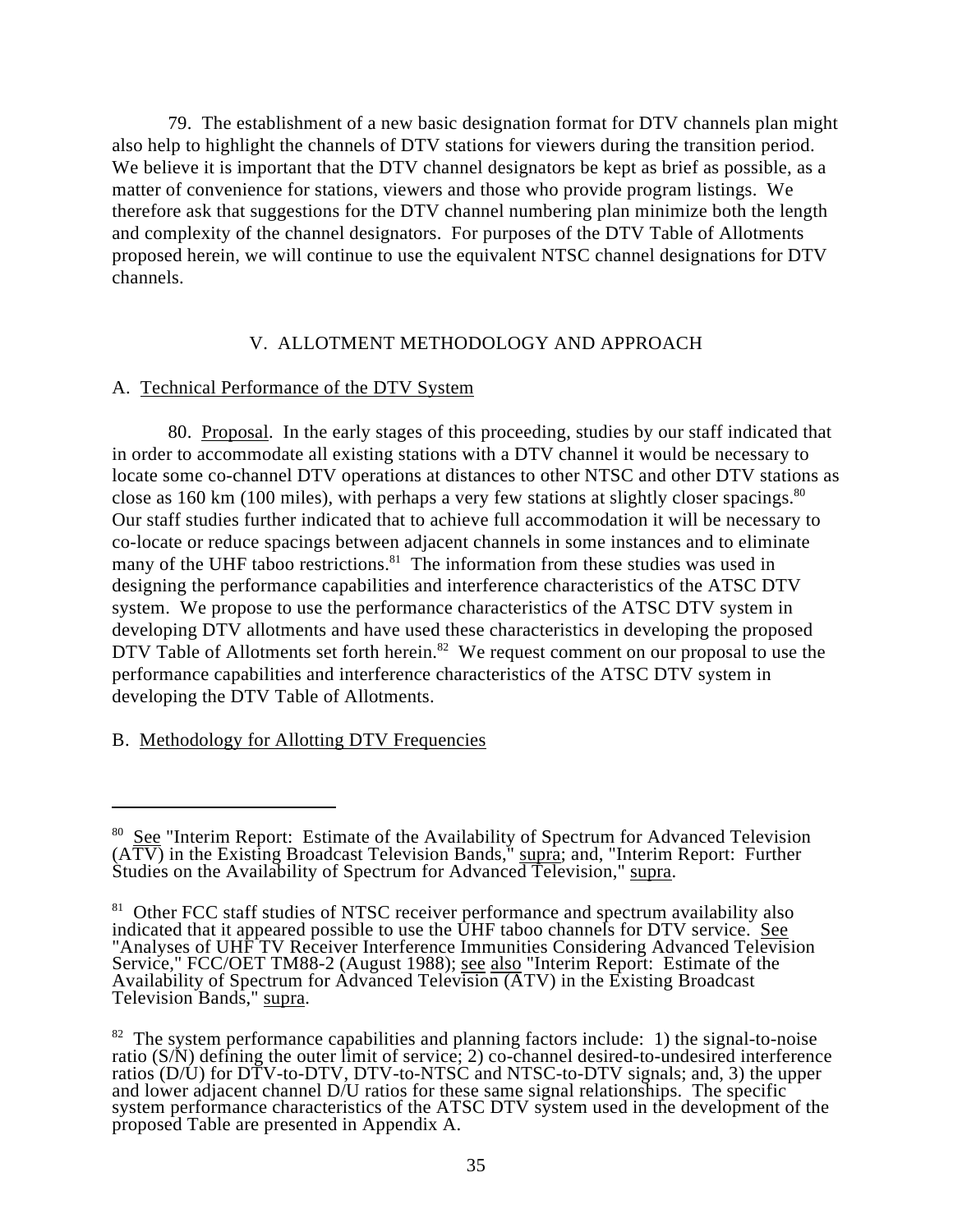81. In the Second Further Notice, we proposed to allot DTV channels using geographical spacing criteria in the same manner that we currently allot NTSC TV and FM radio channels.<sup>83</sup> These spacing criteria would specify the minimum permissible distance between stations operating on the same or adjacent channels.

82. Proposal. We are now proposing to revise our methodology and approach for developing the DTV Table of Allotments. In particular, we are now proposing to create DTV allotments based on evaluation of service replication and interference considerations, rather than minimum spacing standards. We believe this new approach for allotting digital TV channels will better meet our policy objectives of full accommodation, spectrum recovery, and service replication/maximization. The proposed methodology first identifies a list of available candidate DTV channels for each existing NTSC station using a threshold minimum spacing measure. As noted above, our earlier studies indicated that spacings as close as 97 miles will be necessary to achieve full accommodation. Our proposed methodology therefore identifies the candidate DTV channels for each existing NTSC station as all available channels at the station's location that would have a co-channel separation of at least 97 miles. Next, each of the candidate channels is evaluated with regard to its ability to replicate the coverage of the existing station and the interference caused to other stations. The computer model selects DTV allotments from the candidate channels using an optimization process. This process optimizes the DTV allotments based on the channels that best replicate the existing service areas while minimizing interference.<sup>84</sup>

83. The engineering evaluations for determining service coverage area and interference are computed using appropriate propagation models, technical planning factors recommended by the Advisory Committee and the measured performance characteristics of the ATSC DTV system.<sup>85</sup> These evaluations consider the potential for interference between stations, particularly between stations operating on the same channel (co-channel interference) and stations operating on channels one frequency apart (adjacent channel interference).<sup>86</sup> In

 $83$  See Second Further Notice, at paras. 25-30; see also 47 CFR  $\S$  $\S$ 73.207 and 73.610.

<sup>&</sup>lt;sup>84</sup> We note that our replication proposal automatically takes into account station differences resulting from the different spacing standards in Zones I, II and III. The use of Zones in allotting TV broadcast channels is described in Sections 73.609 and 73.610 of the rules, see 47 CFR §§73.609 and .610.

<sup>&</sup>lt;sup>85</sup> A description of the propagation models and service area planning factors are included with the system performance data in Appendix A.

<sup>&</sup>lt;sup>86</sup> The degree to which television stations interfere with one another depends in part on the ability of TV receivers to reject undesired signals in favor of a desired signal. The common measure of interference between stations is the ratio of the desired signal to the undesired signal (D/U ratio). Depending on receiver characteristics, unacceptable interference will occur when the D/U ratio between signals exceeds some level that is determined through testing. The D/U level at which unacceptable interference occurs varies depending on the channel relationship of the desired and undesired signals. In general, interference between stations can be managed by limiting the power of their signals, the height of their transmitting antennas and the distance between their transmitter locations. In the case of NTSC TV service, the Commission has managed interference between stations by requiring that the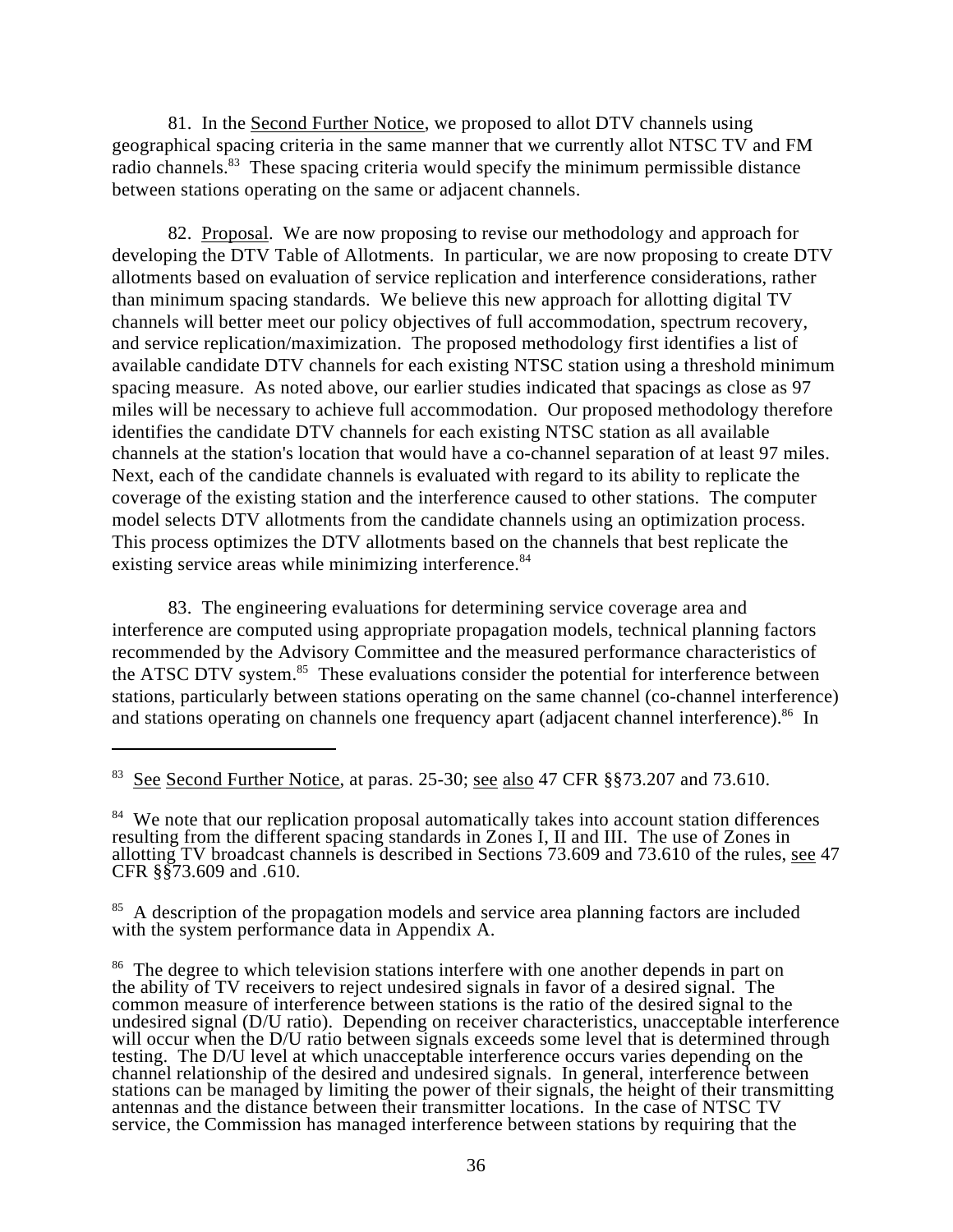addition, while our earlier studies had indicated that UHF taboo restrictions would not be needed for DTV allotments, the test results for the ATSC DTV system now indicate that certain taboo restrictions should be applied between DTV and NTSC operations. $^{87}$  In particular, these tests indicate that interference could occur from DTV to NTSC stations within a station's service area Therefore, our evaluation takes into account possible interference from DTV service to NTSC service on channels 2, 3, 4, 5, 7, 8, 14 and 15 channels removed from the channel under evaluation. We request comment on this revised methodology for developing the DTV Table.

#### VI. DTV TABLE OF ALLOTMENTS

#### A. Allotment Computer Software

84. The development of a table of digital TV allotments is an extremely difficult and complex engineering and computational task. To handle this task, the staff of the Commission's Office of Engineering and Technology has developed sophisticated operations research methodology and computer software for optimizing the allotment of DTV channels. In addition, our staff and industry have worked together to incorporate methodologies for calculating the service area and interference considerations that are required under a service replication allotment approach. We have used the allotment capabilities provided by this methodology and computer software in preparing the proposed DTV Table of Allotments presented below.

85. The computer model developed by the FCC staff and industry generates DTV allotments that optimize and balance the various policy objectives and proposals discussed above. The computer software incorporates an operations research optimization methodology known as "simulated annealing."<sup>88</sup> This methodology employs a system of penalties that

locations of co-channel and adjacent stations meet minimum geographic separation standards.

 $87$  In addition to the co-channel and adjacent channel interference concerns, it is possible for stations operating on certain other combinations of channels, principally in the UHF band, to interfere with one another. Allocation constraints on these combinations  $(e.g.,$  channels  $+/-$ 2, 3, 4, 5, 7, 8, etc.) are known as UHF taboos.

<sup>&</sup>lt;sup>88</sup> See David S. Johnson, Cecilia R. Aragon, Lyle A. McGeoch and Catherine Schevon, "Optimization by Simulated Annealing: An Experimental Evaluation, Part II (Graph Coloring and Number Partitioning)," Operations Research, Vol. 39, May-June 1991. In addition to the simulated annealing software, the staff has obtained software that incorporates a method known as "Lagrangian Relaxation." This method and its software implementation were developed by Decision-Science Applications, Inc. (DSA) under contract to the FCC. The DSA DTV allotment software is an extension of earlier work by DSA that produced the computer software used by the FCC to develop new FM radio allotments in MM Docket No. 80-90. The DSA software complements the simulated annealing software, and partial allotment solutions developed through either software package can be used in the other so that the two packages can be used together.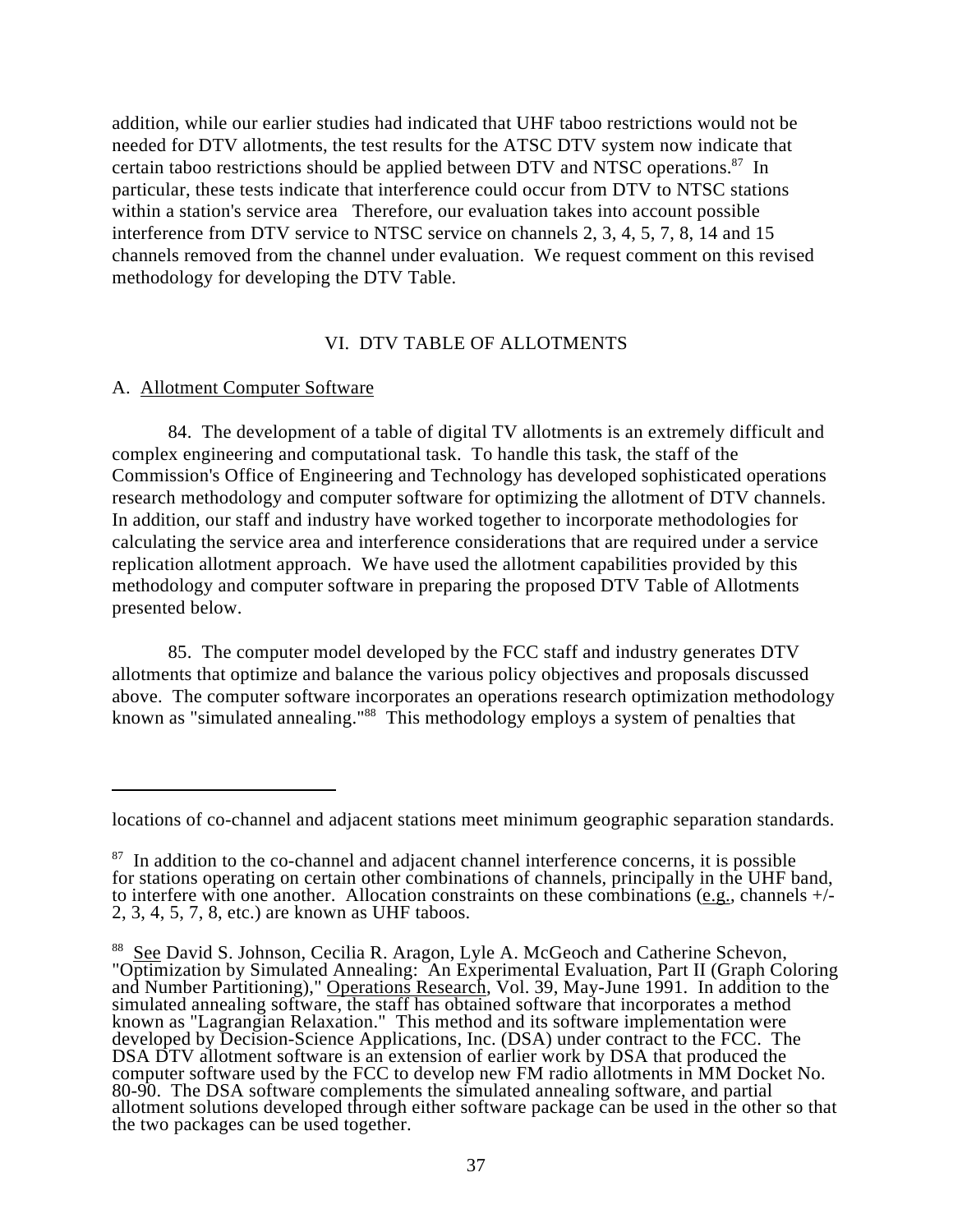attach to conditions that fall short of specified objectives. The simulated annealing method seeks to minimize the sum of these penalties, or "costs," to achieve an optimum condition.

86. The computer model permits the rapid computation and analysis of service area coverage provided by the NTSC and DTV systems, both on an overall cumulative basis and for individual stations. The service area of an individual NTSC station is defined as the area within the station's Grade B service contour, reduced by any interference; and is computed based upon the actual transmitter location, power, and antenna height.<sup>89</sup> The service area of a DTV station is defined as the area contained within the station's noise-limited contour, reduced by the interference within that contour. DTV coverage calculations assume locations and antenna heights identical to those of the replicated companion NTSC station and power generally sufficient to achieve noise-limited coverage equal to the companion station's Grade B coverage.

87. As stated in the Second Further Notice, we recognize that there may be instances where the allotment of channels in specific local situations can best be resolved on a case-bycase basis.<sup>90</sup> Our allotment software therefore is able to merge specific local designs into complete tables and, where necessary, make changes in other allotments to preserve a balance of the specified policy considerations. This capability will allow us to incorporate allotment/pairing agreements that broadcasters may reach in any negotiated settlements.<sup>91</sup>

### B. Proposed DTV Allotments

88. A draft DTV Table of Allotments is presented in Appendix B. This Table shows DTV allotments and channels pairings for all eligible broadcast entities that would result from "core spectrum" option described above. The Table is a draft and we anticipate revisions. Our staff will work with broadcasters and other parties to revise the draft Table as appropriate. This Table is based on the allotment principles and engineering assumptions discussed above. Changes in any of these proposals may affect the individual allotments that appear on the Table. The draft DTV Table of Allotments is described below.

89. Full Accommodation. The draft Table meets our primary objective of full accommodation of all eligible broadcasters.<sup>92 93</sup> The Table proposes 1578 new DTV

 $89$  The Grade B contour of TV broadcast stations is defined in Section 73.683 of our rules, see 47 CFR §73.683.

 $90$  See Second Further Notice, at para. 51.

<sup>&</sup>lt;sup>91</sup> It may not always be possible to incorporate the allotments specified in a given local agreement into the overall Table and still meet the specified policy criteria. For this reason, all negotiated allotment/pairing agreements submitted by broadcasters will be carefully reviewed and evaluated by this Commission.

 $92$  The single exception is Puerto Rico, where more than half the broadcasting channels are already allotted. (There are only 67 channels in the TV broadcast bands. Of these, 34 channels are operating or have been awarded construction permits and an application is on file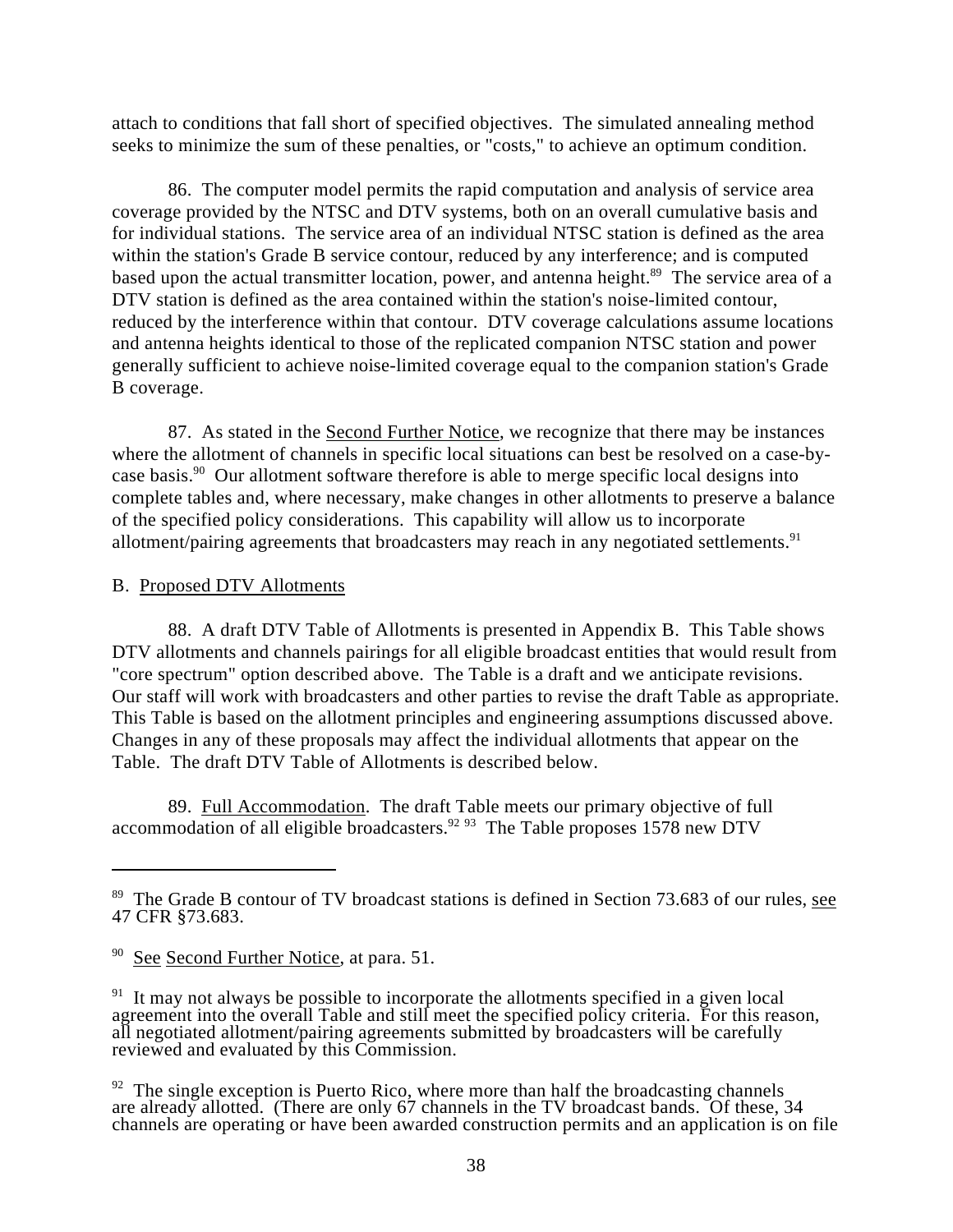allotments in 878 communities in the continental U.S. $94$  This would provide a DTV allotment for all eligible broadcasters as defined in the Second Report/Further Notice. In addition, the proposed Table allows for 140 additional DTV allotments for non-commercial use.

90. DTV Service Areas. The draft Table also fulfills our goals of service replication/maximization. In general, existing broadcasters would be provided with a DTV allotment that is capable of providing digital TV coverage of a geographic area that is comparable to their existing NTSC coverage. In fact, during the transition period, over 50% of all existing broadcasters would receive a DTV allotment that fully replicates their existing service area; and more than 94% would receive an allotment that replicates at least 95% of their existing service area. We also believe that the draft Table meets our objective of minimizing new interference to NTSC service. For example, 96% of all NTSC stations would receive less than 10% new interference from DTV operations.<sup>95</sup>

91. Spectrum for DTV Allotments. The draft DTV Table also meets our spectrum goals of providing all eligible broadcasters with a suitable DTV allotment and for ensuring that the spectrum is used efficiently. Based on our analysis of the proposed Table, all eligible broadcasters eventually would have access to a suitable DTV frequency within the proposed new spectrum area designated for digital TV, i.e., existing TV channels 7-51 in the frequency bands 174-216 MHz and 470-698 MHz; and, a total of 138 MHz of valuable VHF and UHF spectrum could be recovered eventually.

for a 35th channel, all on an island whose size does not normally permit frequency reuse. Channel 37 is used for radio astronomy and therefore is not available for assignment to a broadcaster. This leaves 32 channels available as candidates for DTV allotments in Puerto Rico.) In developing the proposed allotments for Puerto Rico, we gave first priority to the operating stations. To make best use of the channels available, we included a DTV allotment of the same channel, 62, as that of the (ineligible) NTSC application in San Juan. The allotment is made to the station most distant (144 km or 90 miles) from San Juan, and the intervening terrain is mountainous. We were then left a small number of eligible stations having only construction permit status. Of the latter, only Fajardo channel 34 is in a multistation community. We therefore choose, as in the **Second Further Notice**, to provide Fajardo with only two DTV allotments for the three stations there. In making this choice, we also considered that Fajardo is at the east end of the island, which affords the best chance of duplicating a west-end DTV channel through application of a case-by-case engineering analysis.

 $93$  We also note that some of the channels specified in the draft table are not fully compliant with the existing U.S.-Mexican agreement. We will work with the Mexican government to clarify the status of DTV allotments in border areas.

 $94$  The draft DTV Table also includes allotments for Alaska, Hawaii, Puerto Rico and the Virgin Islands. With these additional allotments, the Table provides a total of 1990 allotments in 979 communities.

<sup>&</sup>lt;sup>95</sup> These estimates are based on terrain-dependent Longley-Rice propagation models and assume that all NTSC and DTV stations are in operation. As indicated previously, some interference from DTV operations to NTSC service is unavoidable. Even in the case of the MSTV Table, which omits certain considerations that would affect interference, about 2% of all NTSC stations would receive more than 10% interference from DTV operations.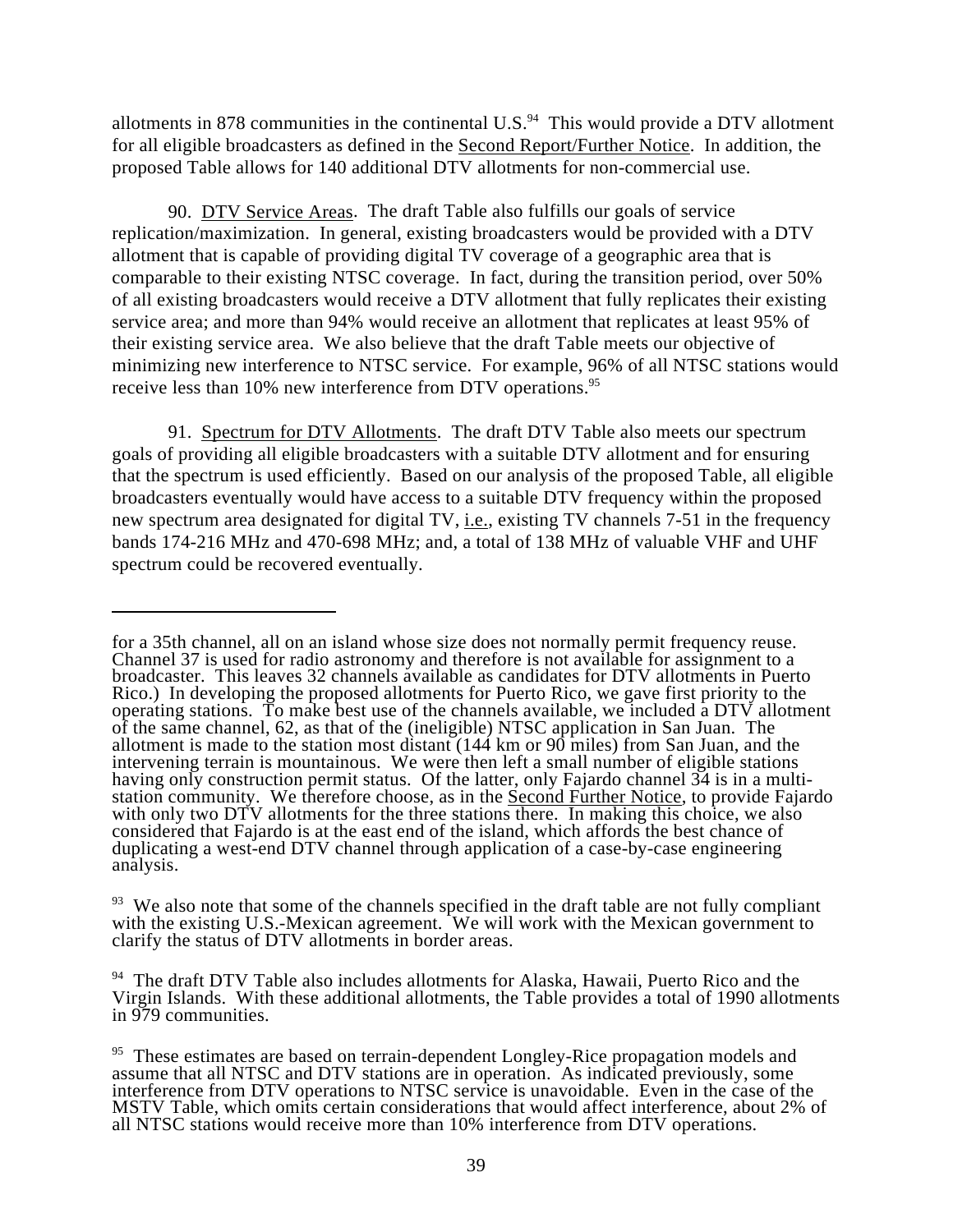92. Specifically, the draft Table provides for the great majority of new DTV allotments within the proposed new digital TV spectrum. 1392 of the 1578 new DTV allotments for existing eligible broadcasters in the continental U.S. are on TV channels 7 through 51. Of the 186 new allotments that are outside this core DTV spectrum area, 169 of these are paired with existing NTSC stations that are currently operating on TV channels 7 through 51. There are only 17 instances where both the new DTV allotment and the existing NTSC operation are on channels located outside the core DTV spectrum. Even in these cases, however, suitable channels within the core area will become available as NTSC operations cease and channels are recovered from other stations. We have asked above whether all costs associated with any second transition that is necessary to convert DTV operations from channels located outside of the core area to channels located in the core spectrum should be borne by the new user of the spectrum.

93. Other Allotment Considerations. The draft Table avoids use of TV channels 3, 4 and 6 for the reasons given above and no new DTV allotments are provided on these channels. With regard to land mobile sharing, all of the allotments contained in the proposed DTV Table would comply with the proposed 155 mile co-channel spacing requirement between DTV allotments and land mobile operations; but the proposed Table includes nine cases where DTV allotments would be located at distances less than 110 miles from the city-center of an adjacent channel land mobile system.<sup>96</sup> Nevertheless, while such geographical separations are desirable, we believe that there are engineering solutions available to handle any adjacent channel interference concerns between land mobile and DTV.

### VII. ALLOTMENT MODIFICATIONS

#### A. Maximum and Minimum Station Facilities

94. As indicated above, we are proposing to provide initial DTV allotments that will allow existing broadcasters to provide DTV service to a geographic area that replicates the service area of their existing NTSC station. The draft DTV Table of Allotments identifies an effective radiated power (ERP) and an antenna height above average terrain (HAAT) for each

 $96$  The nine cases where DTV allotments would be less than 110 miles from adjacent channel land mobile operations are:

Channel 15, Los Angeles, CA (land mobile channels 14 and 16 in Los Angeles, CA)

Channel 15, San Mateo, CA (land mobile channel 16 in San Francisco, CA)

Channel 15, Providence, RI (land mobile channel 14 and 16 in Boston, MA)

Channel 16, Frederick, MD (land mobile channel 17 in Washington, DC)

Channel 16, Kenosha, WI (land mobile channel 15 in Chicago, IL)

Channel 17, Manchester, NH (land mobile channel 16 in Boston, MA)

Channel 18, Secaucus, NJ (land mobile channel 19 in Philadelphia, PA)

Channel 18, Stockton, CA (land mobile channel 17 in San Francisco, CA)

Channel 21, Vineland, NJ (land mobile channel 20 in Philadelphia, PA).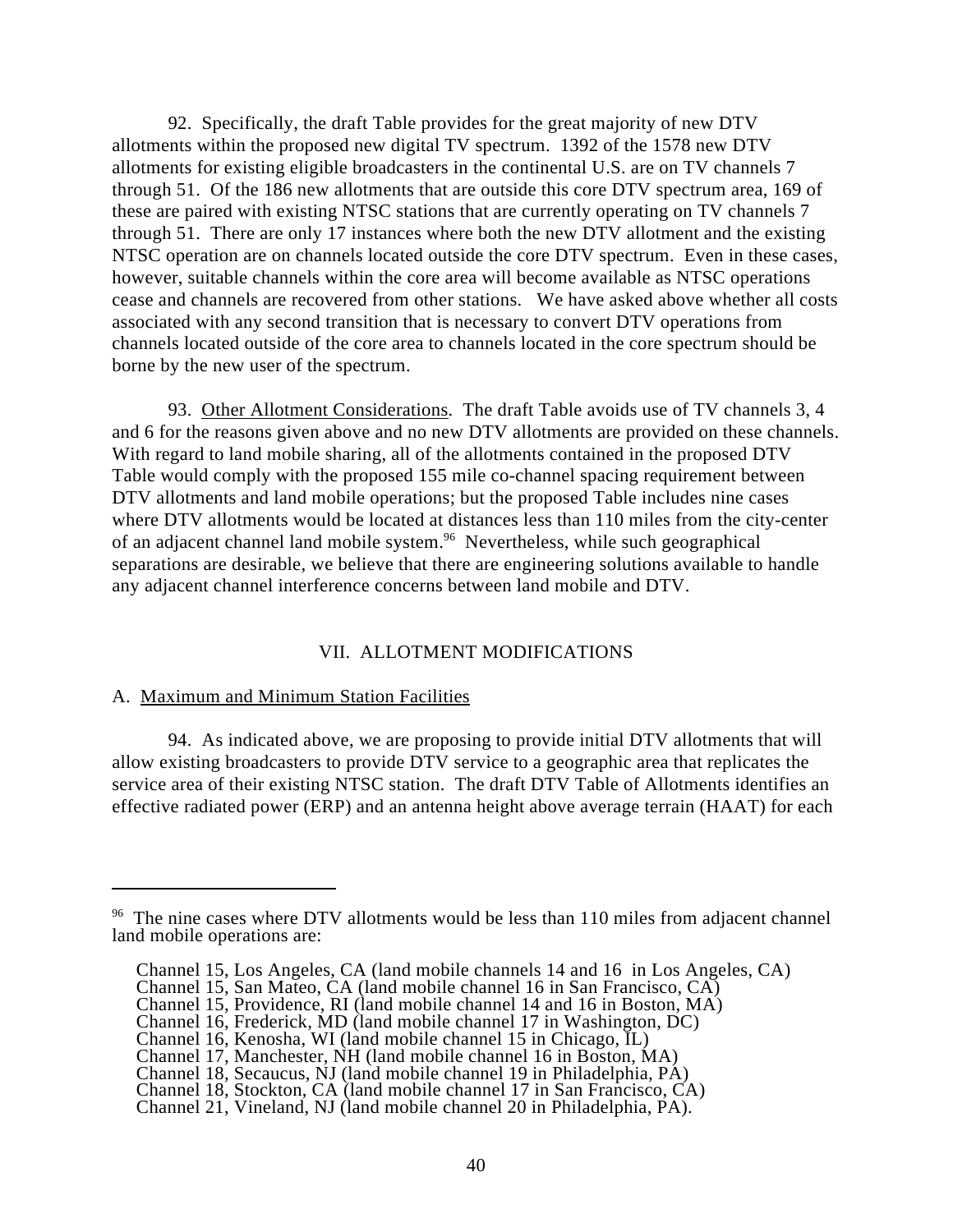DTV station.<sup>97</sup> The antenna HAAT specified for each DTV allotment is the same as antenna HAAT of its associated NTSC station. The ERP for each allotment is then calculated to provide service area replication up to a maximum ERP of 5 megawatts. We also propose in the draft DTV Table the following minimum values for ERP: 1 kW for lower VHF channels, 3.2 kW for upper VHF channels, and 50 kW for UHF channels. This would ensure that smaller stations, if they desire, are able to expand their existing coverage as they transition to DTV. We request comment on this approach and on our proposed maximum and minimum ERP values.

95. We also believe that new stations that operate on DTV allotments created after the initial Table should also be authorized sufficient technical facilities to enable them to serve their communities of license as well as an area around those communities comparable to the service areas of typical NTSC stations. We are therefore proposing to specify a maximum permissible power of 316 kW effective radiated power and a maximum antenna height of 2000 feet height above average terrain for stations that operating on new DTV allotments created subsequent to the initial Table. Our proposed maximum permissible ERP and HAAT specifications for future DTV allotments would allow a station to serve a geographic area with a radius of up to 107 km (about 66 miles), which corresponds to the predicted Grade B service area of an NTSC station operating at maximum power and HAAT on a UHF channel. We observe that at antenna heights lower than the proposed 2000-foot maximum, additional power would be needed to serve a geographic area of this size. We therefore are proposing to allow DTV stations to operate with higher ERP levels at lower antenna HAAT levels in accordance with the following table:<sup>98</sup>

| Antenna Height<br>HAAT (feet) | <b>Effective Radiated Power</b><br>(kW) |
|-------------------------------|-----------------------------------------|
| 2000                          | 316                                     |
| 1900                          | 400                                     |
| 1800                          | 450                                     |
| 1700                          | 500                                     |
| 1600                          | 600                                     |

# Proposed Maximum Allowable ERP and Antenna Height for Future DTV Stations

See Appendix B.

 $98$  For antenna heights 1600 feet and below, the proposed maximum permissible power would be slightly less than the level needed to fully serve the area within a 107 km radius. This adjustment is necessary to avoid the potential for increasing interference to neighboring co-channel stations.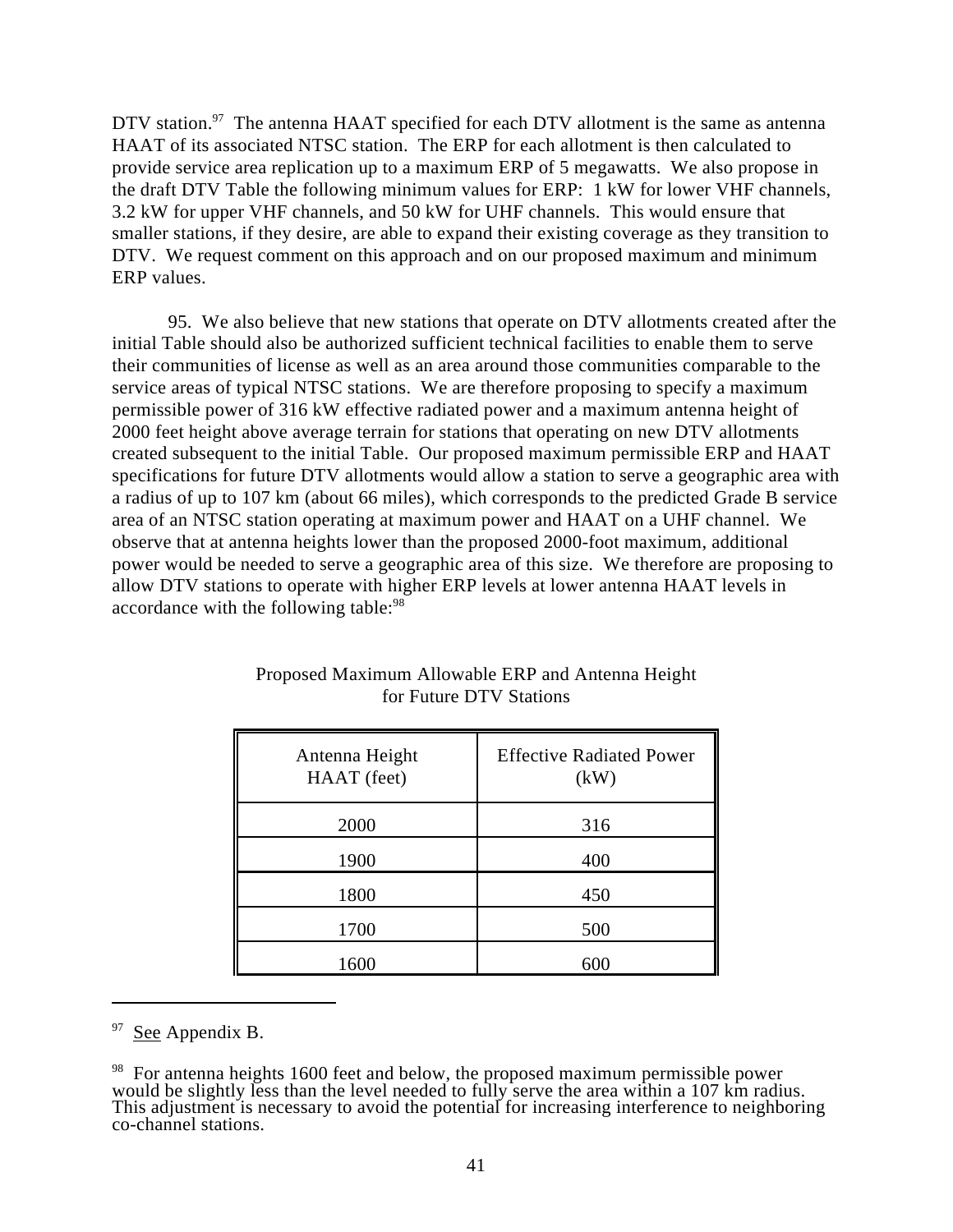| 1500 | 700  |
|------|------|
| 1200 | 1000 |
| 1000 | 1500 |
| 700  | 2500 |
| 500  | 3000 |

We request comment on these proposals for the maximum technical facilities for future DTV stations.

96. Finally, we note that Section 73.614 of the rules provides formulas for calculating the maximum permissible ERP where a station's antenna exceeds the 2000 feet maximum.<sup>99</sup> We believe a similar approach would be appropriate for DTV stations. We request suggestions for the appropriate HAAT/power equivalency formulas to use for DTV stations. We also request comment on whether we should specify a minimum ERP for full service DTV stations in the same manner as we specify for NTSC stations in Section 73.614.

<sup>&</sup>lt;sup>99</sup> See 47 CFR 76.614.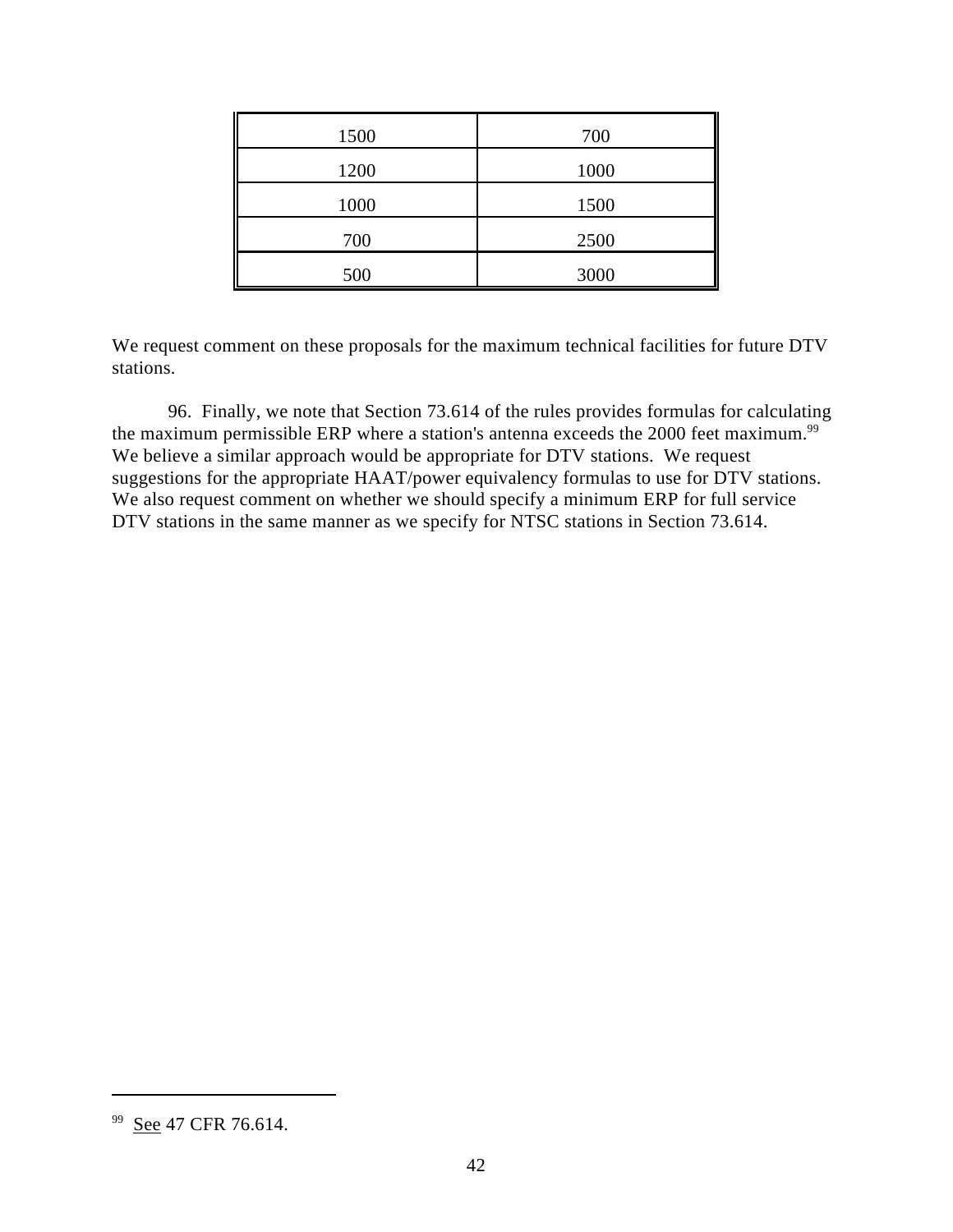### B. Future Allotments and Modifications to the DTV Table

97. We request comment on what approach or approaches should be used for the purpose of adding future DTV allotments and modifying the initial DTV Table. Specifically, we request comment on whether an approach that uses minimum geographical spacing distances similar to what is now used for NTSC allotment changes or an approach that uses engineering criteria to show that the new allotment does not cause additional interference to other allotments or stations would be more appropriate for DTV.

98. Geographic Spacing Approach. Spacing standards have proven to be an efficient and effective means for managing interference between NTSC stations and we believe that such an approach could be used to determine the technical acceptability of DTV channel allotments. We note that geographic spacing approach provides considerable flexibility in the specification of station operating parameters such as power and antenna height. Based on the engineering performance characteristics used in developing the initial DTV Table proposed herein, we have developed the following DTV spacing standards. If we adopt a geographical spacing approach, we would propose to permit the addition or modification of DTV allotments provided such allotments meet the following spacing standards.<sup>100</sup>

| <b>Channel Relationship</b> |                  | <b>Separation Requirement</b> |
|-----------------------------|------------------|-------------------------------|
| VHF Channels 7-13           |                  |                               |
| Co-channel, DTV to DTV      |                  |                               |
|                             | Zone I           | 152 miles (244.6 km)          |
|                             | Zones II $&$ III | 170 miles (273.6 km)          |
| Co-channel, DTV to NTSC     |                  |                               |
|                             | Zone I           | 152 miles (244.6 km)          |
|                             | Zone II & III    | 170 miles (273.6 km)          |

 $100$  Proposals for new DTV allotments would also be subject to other requirements and standards for new allotments set forth in Sections 73.610 and 73.611 of our rules, see 47 CFR §§73.610 and 73.611. The DTV to NTSC minimum spacing requirements would apply only during the transition period.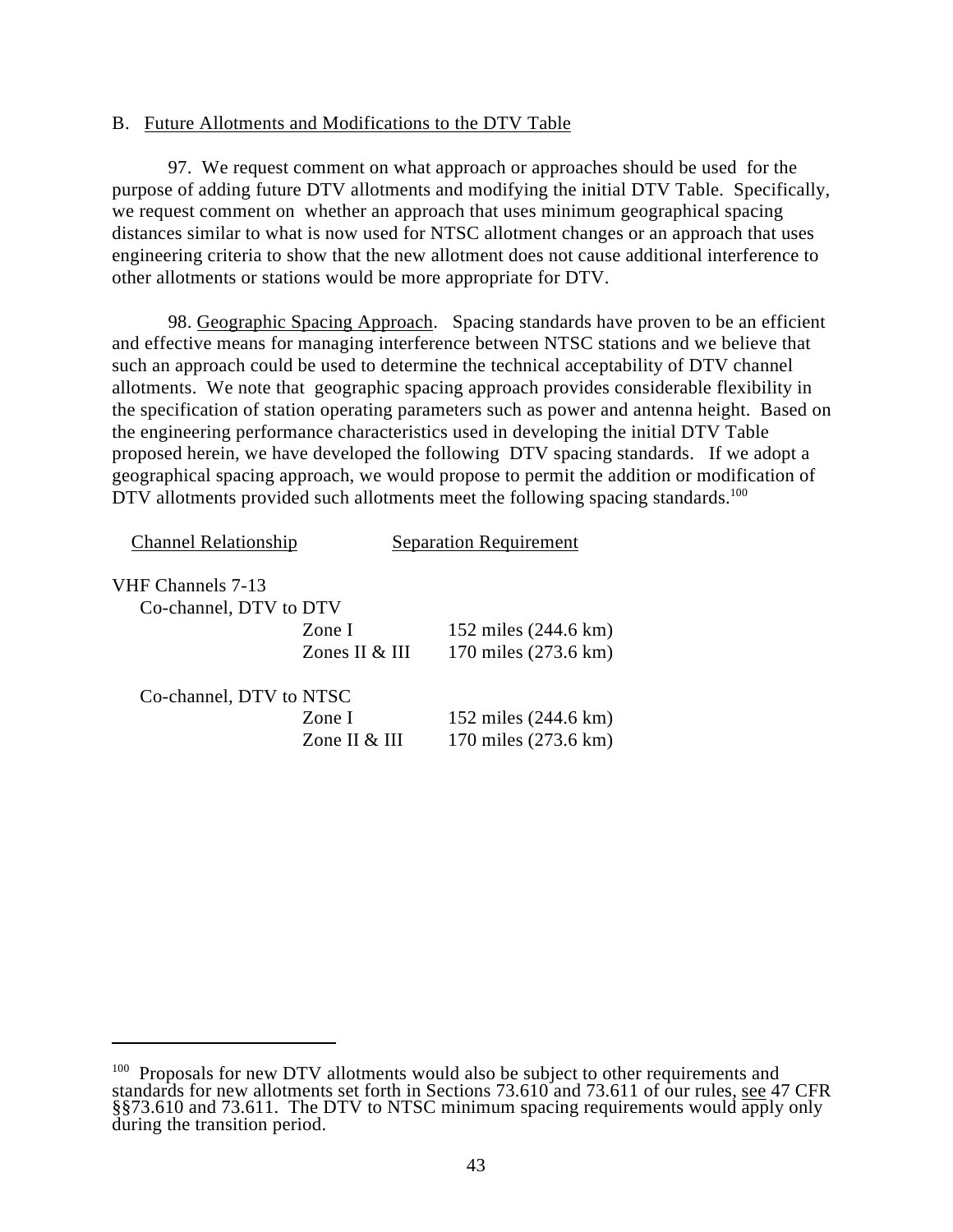| <b>Adjacent Channel</b><br>DTV to DTV                              | Zone I<br>Zones II & III         | No allotments permitted between:<br>25 miles $(40.2 \text{ km})$ and 60 miles $(96.6 \text{ km})$<br>30 miles (48.3 km) and 60 miles (96.6 km) |
|--------------------------------------------------------------------|----------------------------------|------------------------------------------------------------------------------------------------------------------------------------------------|
| DTV to NTSC                                                        | Zone I<br>Zone II & III          | No allotments permitted between:<br>7 miles (11.3 km) and 71 miles (114.3 km)<br>11 miles (17.7 km) and 91 miles (146.4 km)                    |
| <b>UHF Channels</b>                                                |                                  |                                                                                                                                                |
| Co-channel, DTV to DTV                                             |                                  |                                                                                                                                                |
|                                                                    | Zone I                           | 122 miles (196.3 km)                                                                                                                           |
|                                                                    | Zone II & III                    | 139 miles (223.7 km)                                                                                                                           |
| Co-channel, DTV to NTSC                                            |                                  |                                                                                                                                                |
|                                                                    | Zone I                           | 135 miles (217.3 km)                                                                                                                           |
|                                                                    | Zone II & III                    | 152 miles (244.6 km)                                                                                                                           |
| <b>Adjacent Channel</b><br>DTV to DTV                              | All Zones                        | No allotments permitted between:<br>20 miles (32.2 km) and 55 miles (88.5 km)                                                                  |
| DTV to NTSC                                                        | All Zones                        | No allotments permitted between:<br>6 miles (9.7 km) and 55 miles (88.5 km)                                                                    |
| $(+/- 2, +/- 3, +/- 4, +/- 5,$<br>$+/- 7$ , $+/- 8$ , $+/- 14$ and | Taboo Channels, DTV to NTSC only |                                                                                                                                                |
| $+/- 15$ channels)                                                 | Zone I<br>Zone II & III          | No allotments permitted between:<br>15 miles (24.1 km) and 50 miles (80.5 km)<br>15 miles (24.1 km) and 60 miles (96.6 km)                     |
|                                                                    |                                  |                                                                                                                                                |

99. Engineering Criteria Approach. To satisfy the engineering allotment criteria, the petitioner would have to show that a station operating at the maximum permissible ERP and antenna height on the proposed allotment would not exceed the engineering interference criteria with regard to any other existing allotment. The engineering criteria would be specified in terms of desired-to-undesired signal ratios and would include consideration of potential interference to a station operating on the proposed allotment as well as potential interference from a station operating on the allotment to stations operating on other allotments. All evaluations of interference would be made under that assumption that stations on the allotments involved would be operating at the maximum allowed power and antenna height. We would use the same propagation models, technical planning factors and DTV system performance characteristics in performing engineering evaluations of interference that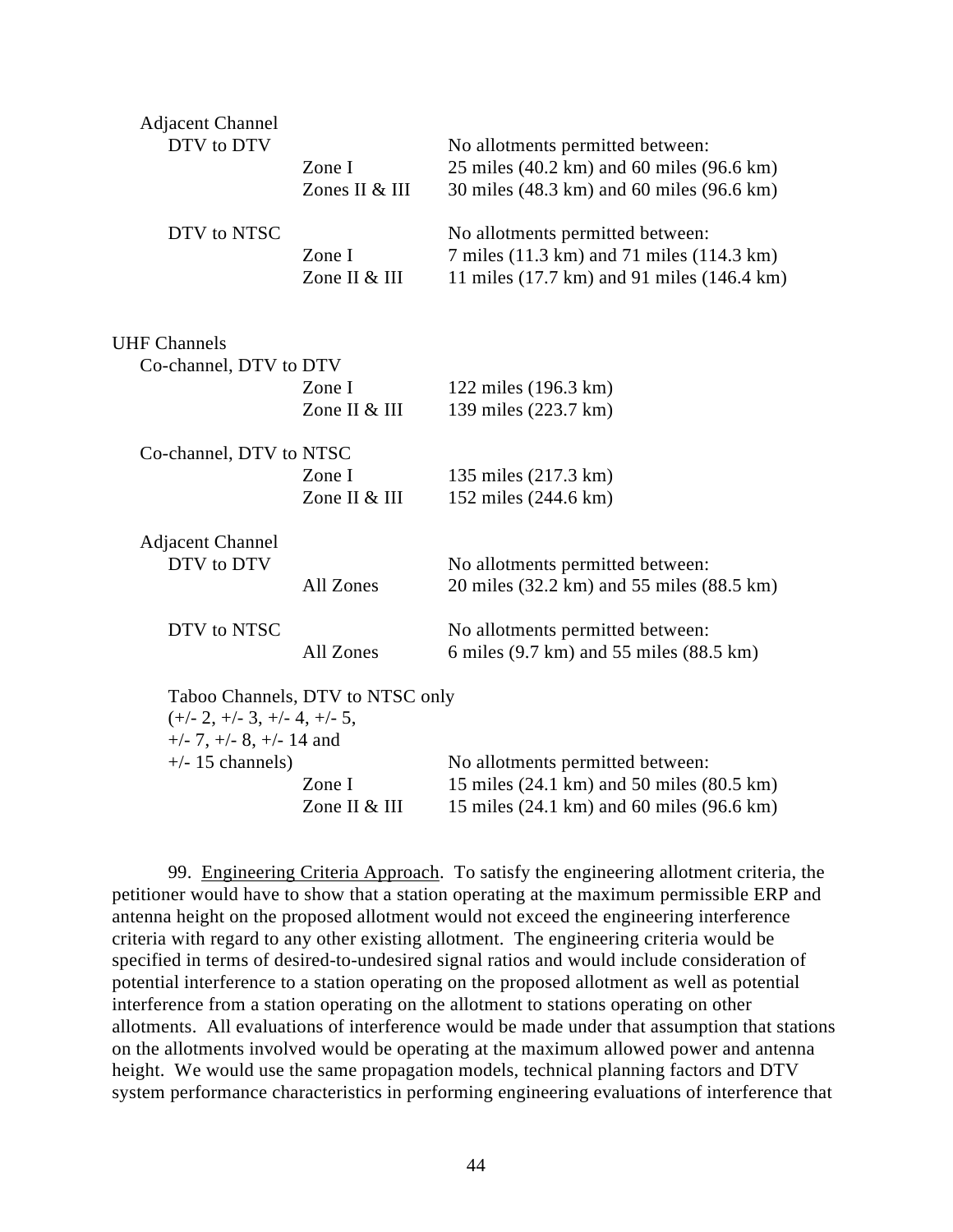we used in developing our proposals for the DTV Table and allotment spacing criteria.<sup>101</sup> The engineering evaluations would therefore examine possible interference between DTV service and between DTV and NTSC service on channels 2, 3, 4, 5, 7, 8, 14, and 15 channels removed from the channel under evaluation. We request comment all aspects of this alternative proposal for assessing the technical acceptability of additions or changes to the DTV Table of Allotments. We will also consider additional proposals for the standards by which we will assess the technical acceptability of requests for changes to the DTV Table. Such proposals should be accompanied by a description of how interference would be managed between stations, and include supporting technical analysis and data.

100. Use of Frequency Coordinators. Broadcasters have suggested that the Commission establish industry assignment coordinating committees to evaluate proposals for post-assignment changes to the table.<sup>102</sup> They state that evaluating and accommodating proposed changes to the DTV Table is a complex and technically challenging matter and that the current allotment /assignment processes are too cumbersome and litigious for this new DTV environment. They state that the Commission has used frequency coordinating committees in other areas and that they have proven to be effective. As proposed, the assignment coordinating committees would use objective engineering criteria to evaluate proposals for post-assignment changes to the DTV Table; and, would be funded by licensee contributions. The assignment coordinators would make recommendations to the Commission about how to dispose of allotment/assignment proposals or would provide the Commission with the detailed coverage and interference data necessary to make these decisions.

101. We agree that an industry coordination process could be used effectively in the digital television broadcast area. Such committees could conserve the Commission's limited resources and could provide an efficient and effective means to resolve disputes that may arise with regard to proposed changes to the DTV Table of Allotments. We believe that having a coordinating committee evaluate proposed changes and resolve potential disputes among broadcasters prior to submission of such changes to the Commission may be appropriate. Given the dynamic changes that are likely to occur during the transition from NTSC to DTV, such a pre-coordination process by an industry assignment coordinating committee could provide for a smoother and more orderly processing of such changes by the Commission. We therefore invite industry to pursue the establishment of such a coordinating committee. We tentatively propose that such a committee would evaluate and provide advice to the Commission with regard to coordination of changes in allotments; the creation of new allotments; and, changes in authorized facilities (for both NTSC and DTV stations) that would impact other allotments/assignments. We invite comment on all aspects of this proposal. We also solicit comment on whether any statutory changes would be appropriate to facilitate our use of such committees. 103

 $101$  The propagation models, technical planning factors and ATSC DTV system performance characteristics are presented in Appendix A.

 $102$  See for example, MSTV filing in this proceeding submitted, January 13, 1995.

 $103$ See for example, 47 U.S.C. 332 (b).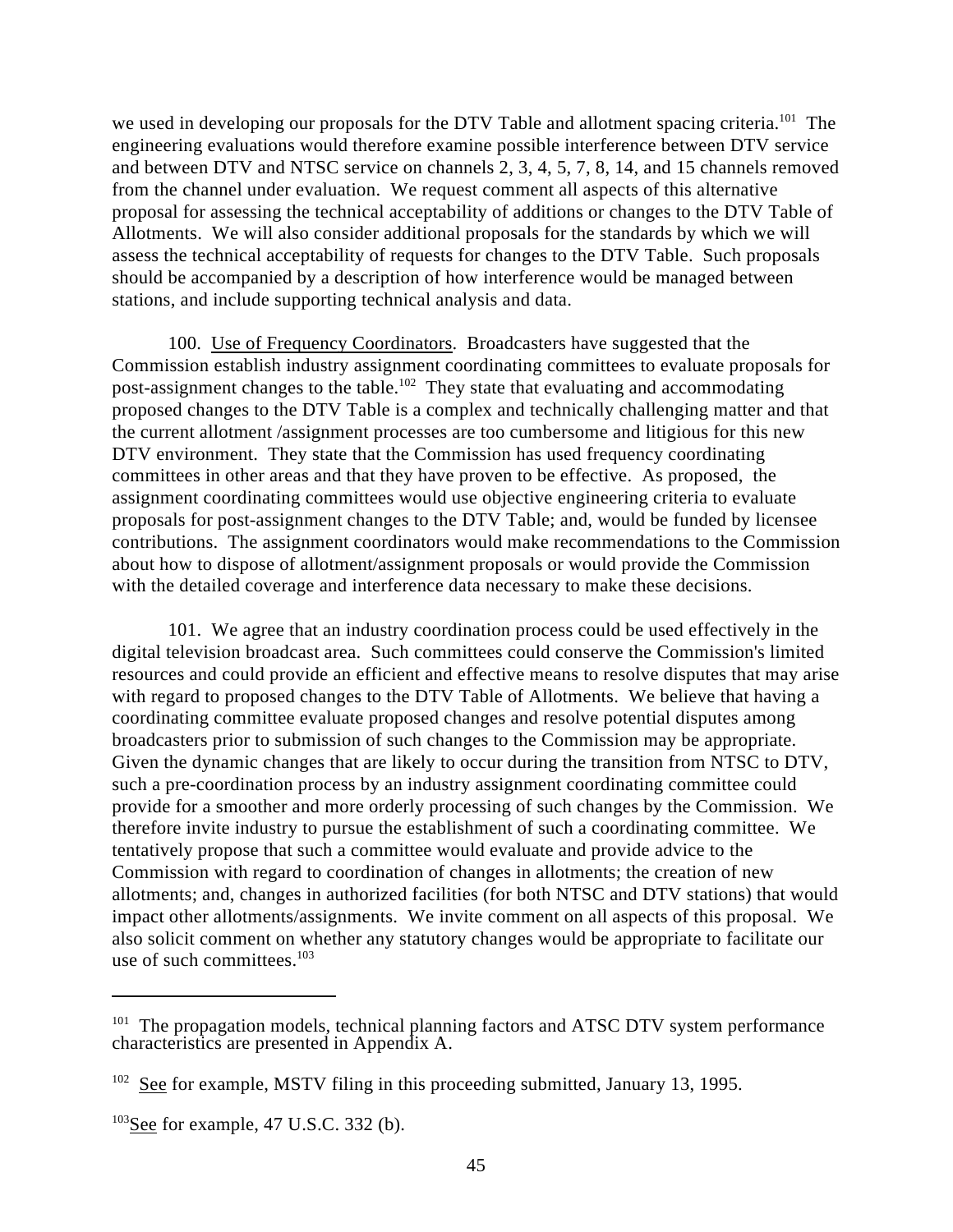102. The proposed new service replication allotment methodology will, like our former proposal, result in a number of DTV allotments that are at distances to other DTV allotments and existing stations that are less than our proposed spacing standards. While such "short-spaced" or non-conforming allotments are necessary to achieve our full accommodation objective, we continue to believe that it is desirable to minimize the use of short-spacing and its effect on neighboring stations. We therefore are maintaining our proposal to make shortspaced or non-conforming allotments only during the initial assignment phase for existing stations, so that subsequent additions to the DTV Table for stations to be operated by new applicants would be required to comply with the minimum spacing or engineering requirements. We are also maintaining our proposal to delete all short-spaced allotments that have not been activated by an eligible broadcaster after the initial application period. For purposes of this proposal, an allotment would be considered short-spaced if it does not meet the spacing standards or engineering criteria for new DTV allotments. We request comment on this proposal. Interested parties are specifically asked to comment on the effect our proposal to delete short-spaced allotments would have on opportunities for new digital TV broadcast stations after the initial application period or after the transition.

#### VIII. PROCEDURAL MATTERS

103. This action is being taken pursuant to authority contained in Sections 4(i), 7, 301, 302, 303 and 307 of the Communications Act of 1934, as amended, 47 U.S.C. Sections 154(i), 157, 301, 302, 303 and 307. This is a non-restricted notice and comment rule making proceeding. Ex parte presentations are permitted, except during the Sunshine Agenda period, provided they are disclosed as provided in the Commission's rules. See generally 47 CFR Sections 1.1202, 1.1203, and 1.1206(a).

104. Initial Regulatory Flexibility Analysis. As required by Section 603 of the Regulatory Flexibility Act,<sup>104</sup> the Commission has prepared an Initial Regulatory Flexibility Analysis (IRFA) of the expected impact on small entities of the proposals suggested in this document. The IRFA is set forth in Appendix C. Written public comments are requested on the IRFA. These comments must be filed in accordance with the same filing deadlines as comments on the rest of the Further Notice, but they must have a separate and distinct heading designating them as responses to the Initial Regulatory Flexibility Analysis.

105. Submission of Comments. Pursuant to applicable procedures set forth in Sections 1.415 and 1.419 of the Commission's Rules, 47 CFR Sections 1.415 and 1.419, interested parties may file comments on or before November 22, 1996, and reply comments on or before December 23, 1996. To file formally in this proceeding, you must file an original and five copies of all comments, reply comments, and supporting comments. If you want each Commissioner to receive a personal copy of your comments, you must file an original plus nine copies. You should send comments and reply comments to Office of the Secretary,

 $104$  5 U.S.C.  $$603$ .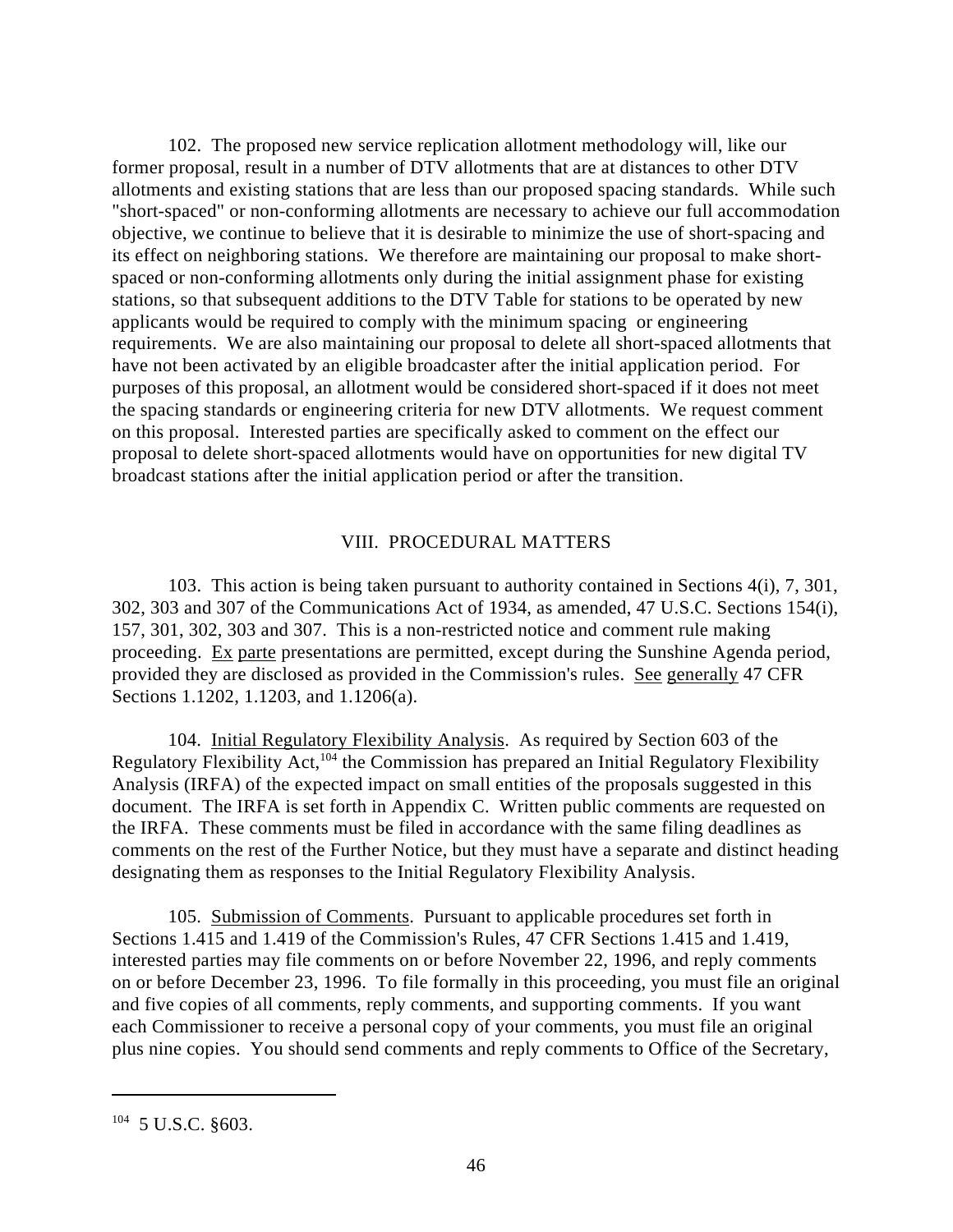Federal Communications Commission, Washington, D.C. 20554. Comments and reply comments will be available for public inspection during regular business hours in the FCC Reference Center, Room 239, 1919 M Street, N.W., Washington, D.C. 20554. You may also file comments electronically via the internet at dtvallotments@fcc.gov.

#### IX. ORDERING CLAUSES

106. In accordance with the proposals and actions described herein, IT IS ORDERED, THAT the Commission WILL NOT ACCEPT additional applications for new NTSC stations that are filed after 30 days from the date of publication of this Further Notice in the Federal Register. The Commission will continue to process applications for new NTSC stations that are currently on file and any new such applications that are filed on or before 30 days from the date of publication of this Further Notice in the Federal Register in accordance with procedures and standards indicated herein. In addition, IT IS ORDERED THAT, effective immediately as of the close of business on the date of adoption of this Further Notice, the Commission WILL NOT ACCEPT any additional Petitions for Rule Making proposing to amend the existing TV Table of Allotments in Section 73.606(b) of its rules to add an allotment for a new NTSC station. IT IS FURTHER ORDERED THAT, effective immediately as of the close of business on the date of adoption of this Further Notice, the Commission WILL CONDITION the grant of any modifications of the technical parameters of existing full service NTSC stations on the outcome of this rule making proceeding.

107. For further information regarding this Notice of Proposed Rule Making, please send an electronic mail message via the internet to dtvallotments@fcc.gov, or contact Bruce Franca or Alan Stillwell, Office of Engineering and Technology, at (202) 418-2470.

#### FEDERAL COMMUNICATIONS COMMISSION

William F. Caton Acting Secretary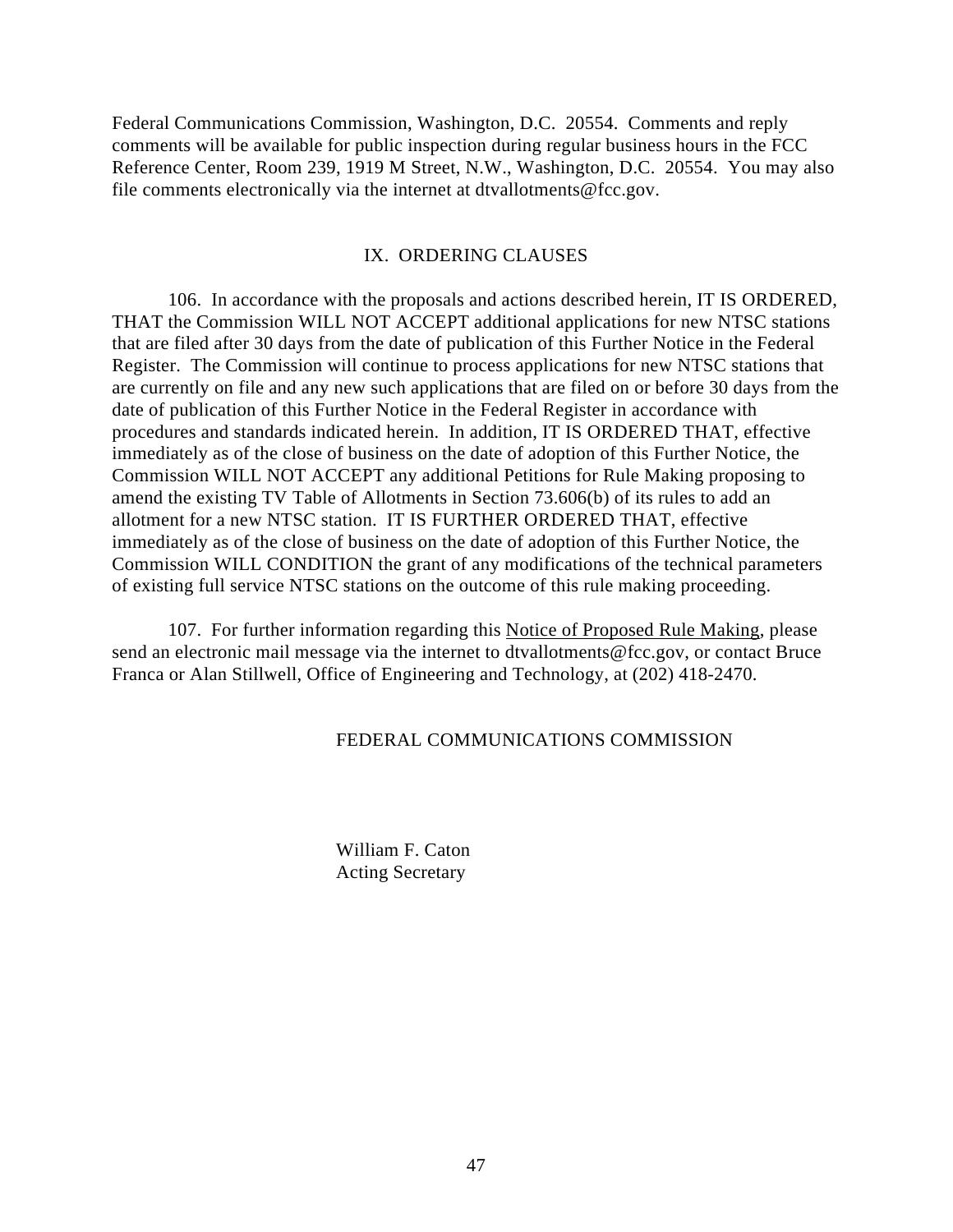### APPENDIX A TECHNICAL DATA

### I. System Independent Planning Factors Recommended by the Advisory Committee

| <b>Planning Factor</b>                                                                               | Low VHF        | <b>High VHF</b> | <b>UHF</b>     |                |
|------------------------------------------------------------------------------------------------------|----------------|-----------------|----------------|----------------|
| Geometric mean frequency (MHz)                                                                       | 69             |                 | 194            | 615            |
| Dipole factor (dBm-dBu) dB $(K_d)$                                                                   | $-111.8$       |                 | $-120.8$       | $-130.8$       |
| Thermal noise (dBm) $(N_i)$                                                                          | $-106.2$       |                 | $-106.2$       | $-106.2$       |
| Antenna Gain (dB) (G)                                                                                | $\overline{4}$ |                 | 6              | 10             |
| Downlead line loss<br>for 50 ft. $(15 \text{ m.})$ of coax $(dB)$ (L)                                | 1              |                 | $\overline{2}$ | $\overline{4}$ |
| Front-to-back ratio (dB)<br>(ratio of forward gain to maximum<br>response over rear 180 <sup>°</sup> | $10^*$         |                 | $12^*$         | $14^*$         |
| Receiver noise figure (dB) $(N_R)$                                                                   | $5^{**}$       |                 | $5^{**}$       | $10^{**}$      |
| Time probability factor for<br>90% availability (dB) (dT)                                            | ***            |                 | ***            | ***            |
| Location probability for (dL)<br>50% availability (dB)                                               | $\overline{0}$ |                 | $\overline{0}$ | 0              |

For the receiving antenna manufacturer's objectives the values are 14, 16, and 20. \*

Possible changes in the VHF figures are still under consideration. \*\*

\*\*\* The time probability factor is defined as the difference  $F(50,10)$  minus  $F(50,50)$ , where these two values are determined from the FCC charts in Section 73.699. This factor is a function of the distance between the transmitting and receiving antennas.

See "Fifth Interim Report of the Planning Subcommittee of the FCC Advisory Committee on Advanced Television Service," March, 1992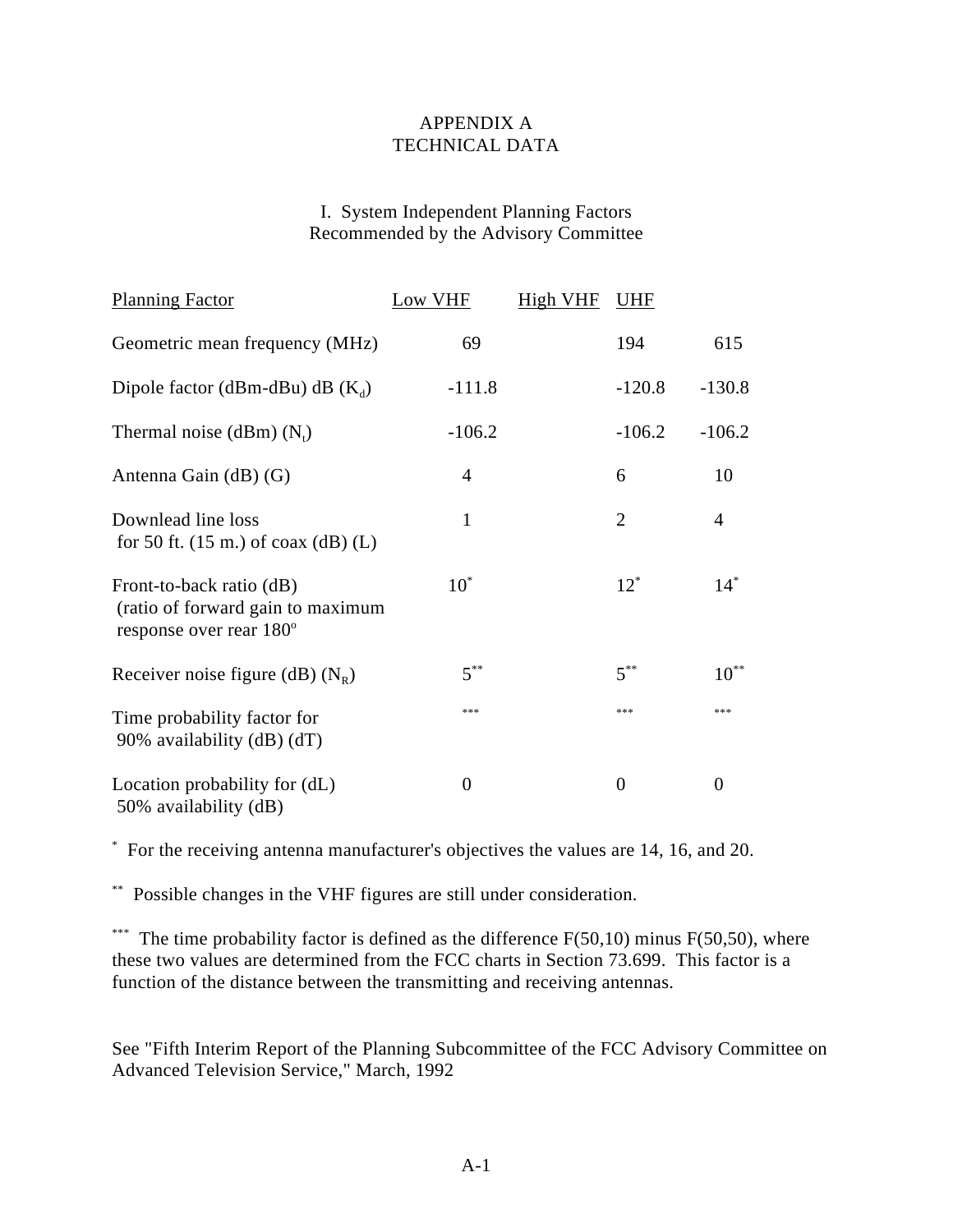### II. ATSC DTV System Performance Capabilities

See "Final Technical Report," prepared by the Technical Subgroup of the FCC Advisory Committee on Advanced Television Service, October 30, 1995. The values tabulated are the results of tests of the Grand Alliance system, except those marked with an asterisk. Estimates marked with "\*" were made for the purpose of evaluating service and interference. Measurement data for these factors were not taken for the Grand Alliance DTV system. These estimates are based on measurements of the four DTV systems that preceeded the Grand Alliance system.

| Parameter                          | Measured Value (dB) |
|------------------------------------|---------------------|
| Carrier-to-Noise Ratio             | $+15.19$            |
| Co-channel D/U Ratio               |                     |
| DTV-into-NTSC                      | $+34.44$            |
| NTSC-into-DTV                      | $+1.81$             |
| DTV-into-DTV                       | $+15.27$            |
| Adjacent D/U Ratio                 |                     |
| Lower DTV-into-NTSC                | $-17.43$            |
| <b>Upper DTV-into-NTSC</b>         | $-11.95$            |
| Lower NTSC-into-DTV                | $-47.73$            |
| Upper NTSC-into-DTV                | $-48.71$            |
| Lower DTV-into-DTV                 | $-41.98$            |
| Upper DTV-into-DTV                 | $-43.17$            |
| Taboo D/U Ratio, DTV-into-NTSC     |                     |
| $N-2$                              | $-23.73$            |
| $N+2$                              | $-27.93$            |
| $N-3$                              | $-29.73$            |
| $N+3$                              | $-34.13$            |
| $N-4$                              | $-34.00*$           |
| $N+4$                              | $-24.96$            |
| $N-7$                              | $-35.00*$           |
| $N+7$                              | $-34.00*$           |
| $N-8$                              | $-31.62$            |
| $N+8$                              | $-43.22$            |
| $N+14$                             | $-33.38$            |
| $N+15$                             | $-30.58$            |
| $Table 0$ D/II Datio MTCC into DTV |                     |

#### Taboo D/U Ratio, NTSC-into-DTV

| $-62.45$      |
|---------------|
| $-59.86$      |
| $\leq -61.79$ |
| $\leq -62.49$ |
|               |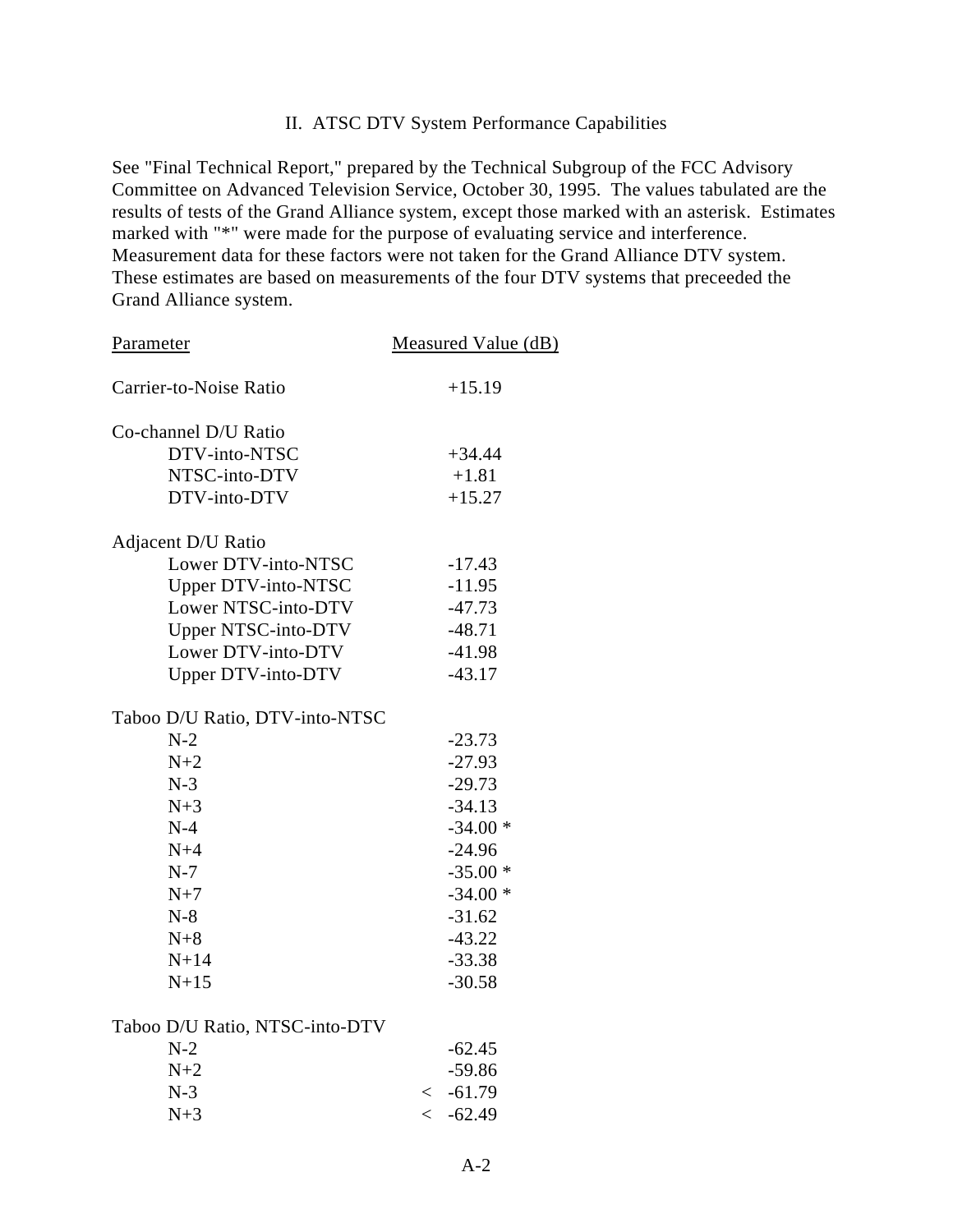|--|

Taboo D/U Ratio, NTSC-into-DTV (continued)

| $N+4$  | $-58.00*$ |
|--------|-----------|
| $N-7$  | $-58.00*$ |
| $N+7$  | $-58.00*$ |
| $N-8$  | $-58.00*$ |
| $N+8$  | $-58.00*$ |
| $N+14$ | $-58.00*$ |
| $N+15$ | $-58.00*$ |

# Taboo D/U Ratio, DTV-into-DTV

| $N-2$  |         | $-60.52$  |
|--------|---------|-----------|
| $N+2$  |         | $-59.13$  |
| $N-3$  | $\,<\,$ | $-60.61$  |
| $N+3$  | $\,<\,$ | $-61.53$  |
| $N-4$  |         | $-58.00*$ |
| $N+4$  |         | $-62.00*$ |
| $N-7$  |         | $-63.00*$ |
| $N+7$  |         | $-63.00*$ |
| $N-8$  |         | $-63.00*$ |
| $N+8$  |         | $-63.00*$ |
| $N+14$ |         | $-63.00*$ |
| $N+15$ |         | $-63.00*$ |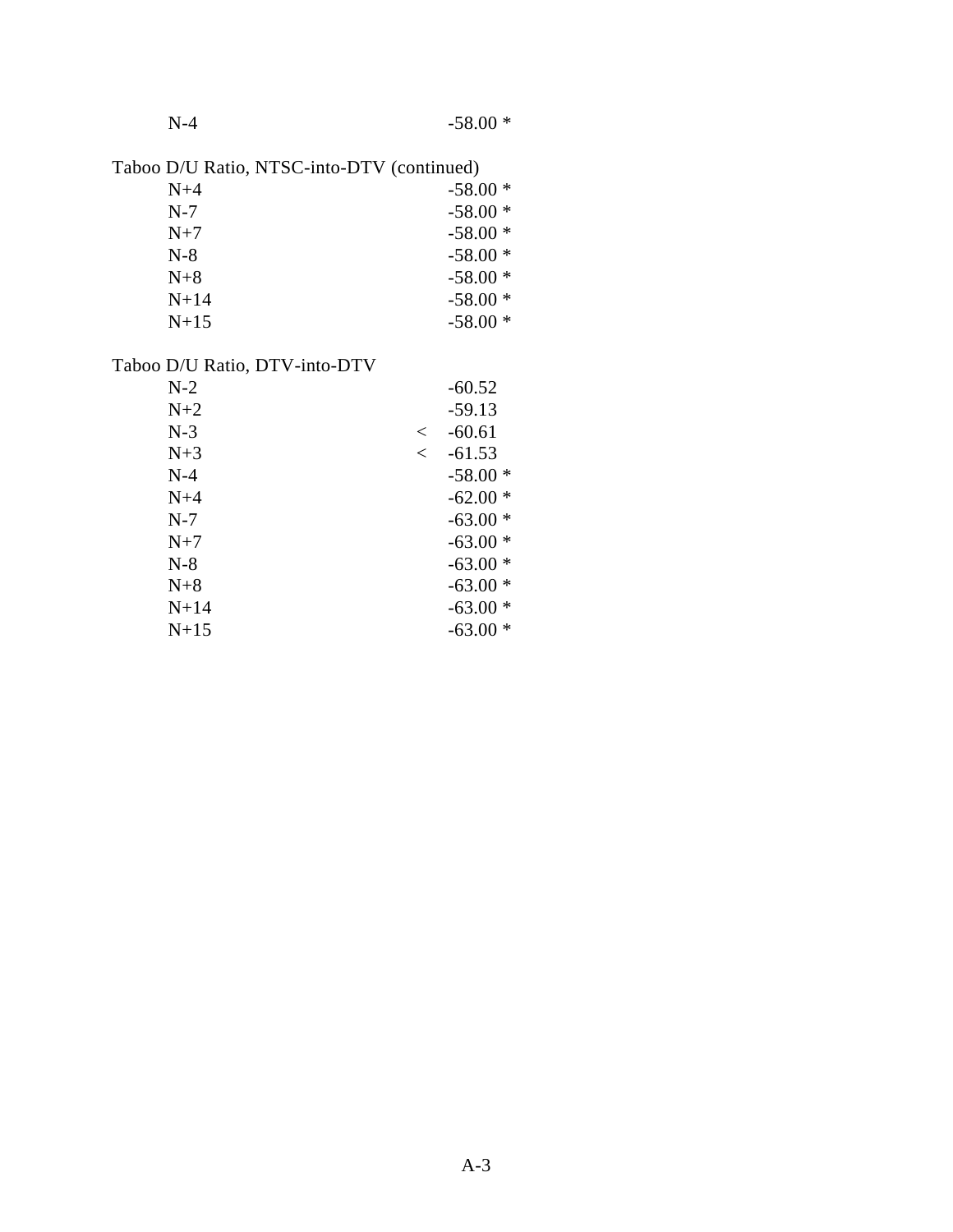# APPENDIX B

# **DRAFT DTV TABLE OF ALLOTMENTS**

This appendix presents the draft DTV Table of Allotments. We emphasize that this table may differ significantly from the final DTV Table, depending on which principles are ultimately used to generate the table and the results of any broadcaster negotiated settlements. The table allots a DTV channel to each eligible existing broadcaster, with eligibility determined by the proposed allotment principles, and existence established by presence in the FCC TV Engineering Data Base dated May 13, 1996. Technical parameters needed for calculation of the tabulated engineering quantities were taken from the same engineering data base.

# ERP and Antenna Height

The tabulated value of effective radiated power (ERP) for DTV operation was calculated to replicate NTSC coverage. It is the maximum, over a set of uniformly spaced compass directions, of the ERP values required to extend noise-limited DTV coverage as far as the grade B contour of the NTSC station. This maximum is shown in the column entitled "DTV POWER."

To determine the ERP that will approximately replicate NTSC coverage in each specific direction, the distance to the existing grade B contour was first determined from information in the engineering data base, including directional antenna data, and from terrain elevation data at points separated by 3 arc-seconds of longitude and latitude. FCC curves (47 CFR §73.699) were applied in the usual way, as described in 47 CFR §73.684, to find this grade B contour distance. The replicating ERP for DTV was then calculated by a further application of FCC curves, with noise-limited DTV coverage defined as the presence of field strengths of 26.8, 31.8 and 43.8 dBµ respectively for low VHF, high VHF and UHF, at 50% of locations and 90% of the time. The specified field strengths can be calculated from the data given in Appendix A. They include an allowance of 4 dB (lowband VHF) and 1 dB (highband VHF) for electrical noise external to TV receivers.

The column entitled "ANTENNA HEIGHT" gives the height of the transmitting antenna above average terrain as found in the engineering data base for the particular station. This value represents the height above terrain of the radiation center of the station being replicated, averaged from 3.2 to 16.1 kilometers (2 to 10 miles) over 8 evenly spaced radials. In a few cases, the value found in the engineering data base is unrealistically low or negative, and the height above ground or other reasonable value has been substituted.

# Evaluation of Service and Interference - Digital Television During Transition

Under the heading "DIGITAL TELEVISION SERVICE DURING TRANSITION," prospective conditions are evaluated in terms of both area and population. The values tabulated under this heading are net values: service area is the area where the desired signal is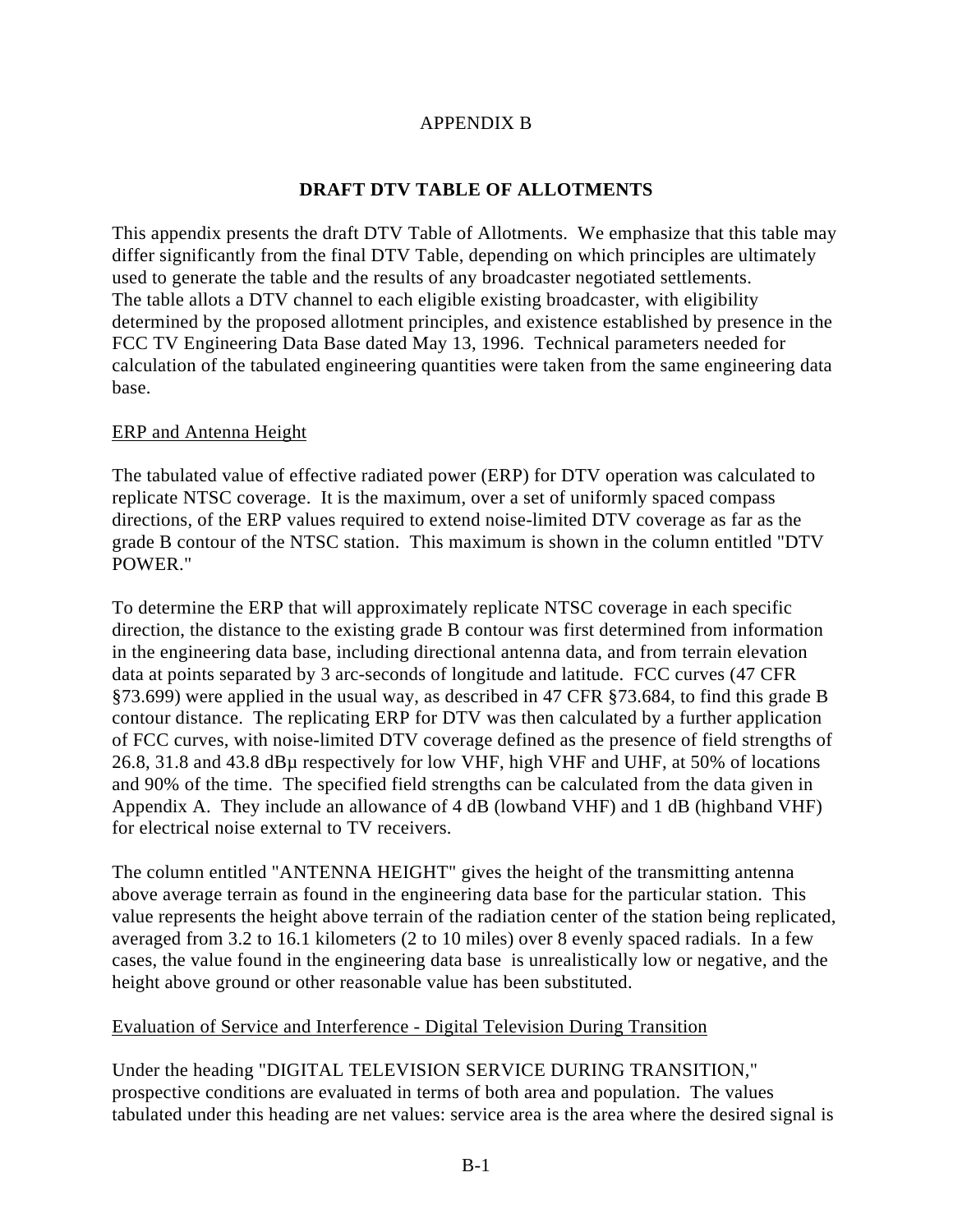above the DTV noise threshold less the area where service receives interference from other DTV or NTSC stations. Similarly, the number of people served is the population receiving an adequate signal relative to noise excluding people in areas with interference.

Levels of interference are calculated as desired-to-undesired (D/U) ratios, and these levels must be above certain threshold values for acceptable service. The threshold values used to prepare the table in this appendix are those tabulated for the Grand Alliance System in Appendix A.

The procedure used to identify areas of service and interference is the following:

- Elements of area in a large rectangle centered at the desired transmitter are examined to determine whether the propagated signal is above the noise level for reception. The elemental areas are 1 square kilometer in size. Propagation predictions are made using the Longley-Rice point-to-point propagation model Version 1.2.2 taking into consideration the station's directional transmitting antenna, if any, and the transmitting antenna's height above average terrain along the pertinent radial. The desired signal is set equal to the value predicted for 50% of locations, 90% of the time.
- If the element of area has an adequate signal, the interfering signal levels from neighboring stations are similarly evaluated with Longley-Rice. Interfering signals are set equal to the values predicted for 50% of locations and 10% of the time so that we will be making a worst-case comparison.
- Finally, if the undesired signal arrives off-axis, it is reduced by an amount determined by a gain pattern assumed for the receiving system antenna.

Computer code for the Longley-Rice point-to-point radio propagation model is published in an appendix of NTIA Report 82-100, *A Guide to the Use of the ITS Irregular Terrain Model in the Area Prediction Mode*, authors G.A. Hufford, A.G. Longley and W.A. Kissick, U.S. Department of Commerce, April 1982. Some modifications to the code were described by G.A. Hufford in a memorandum to users of the model dated January 30, 1985. With these modifications, the code is referred to as Version 1.2.2 of the Longley-Rice model.

# Evaluation of Service and Interference - Existing NTSC

Under the heading "EXISTING NTSC," current conditions in NTSC services are evaluated along with the effects of new interference from DTV. Calculations of new interference assume that all DTV stations in the allotment table come on the air. The additional interference is evaluated in terms of both area and population with results expressed as percentages of the area and population inside the respective grade B contours.

The areas tabulated under the subheading "SERVICE," are net values calculated by subtracting areas receiving interference from the area inside each station's grade B contour. Here the only interference under consideration is that from other NTSC stations actually on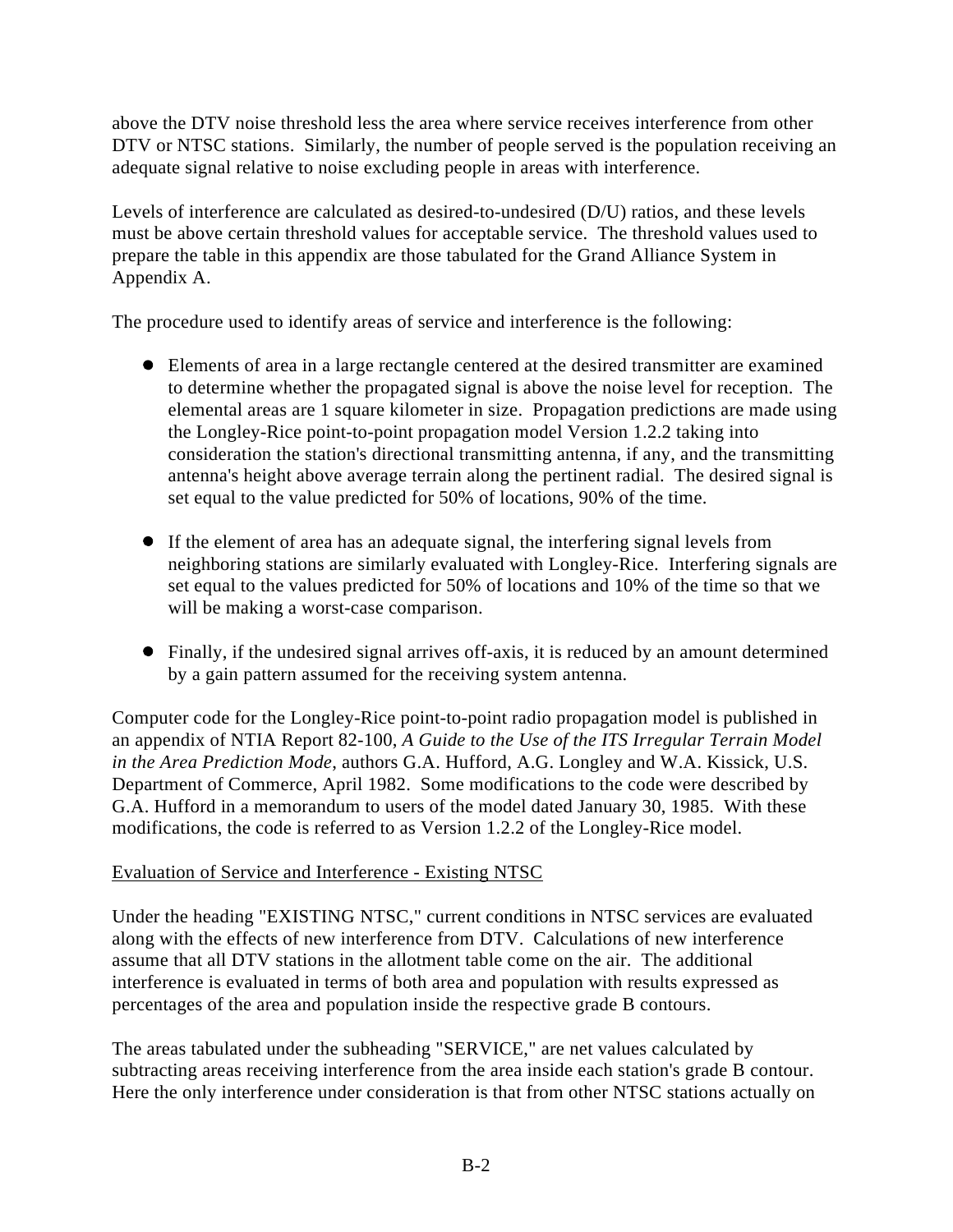the air. Similarly, the number of people currently served is the population inside the grade B contour less the number of people in interference areas.

The effects of introducing DTV, evaluated as percentages of the reference conditions, are presented under the subheading "INTERFERENCE." Interference issues are discussed in the Further Notice at paragraphs 33, 40-41.

The procedure used to identify areas of service and interference for NTSC is the same as outlined for DTV with the following changes due to the change in type of desired station:

- In each element of area, the desired signal level is set equal to the value predicted for median conditions, that is, 50% of both locations and time by the Longley-Rice model. (50% of locations, 90% of time was used in the procedure outlined for DTV.) Elements of area are dropped from consideration if this desired signal level falls below the values established for NTSC grade B field strength contours in 47 CFR §73.683 (these are 47, 56 and 64 dBµ respectively in the low VHF, high VHF and UHF bands).
- Interference between VHF NTSC stations is deemed to exist when the D/U ratio falls below the threshold values of -3 dB, 28 dB and -13 dB respectively for lower adjacent, co-channel and upper adjacent channel relationships. For example, the most favorable ratio of the three, -13 dB, applies if the desired station is on channel 7 and the interference is on channel 8.
- Interference between UHF NTSC stations on co- and adjacent channels is determined by the same D/U ratios used for VHF, and the criteria used for taboo channel interference are presented below.

| Taboo Channel<br>Relationship | NTSC-NTSC<br>D/U Ratio<br>(dB) |
|-------------------------------|--------------------------------|
| -2                            | $-26.0$                        |
| -3                            | $-33.0$                        |
| -7                            | $-30.0$                        |
|                               | $-32.0$                        |

| Channel<br>ionship | NTSC-NTSC<br>D/U Ratio<br>(dB) | Taboo Channel<br>Relationship | NTSC-NTSC<br>D/U Ratio<br>(dB) |
|--------------------|--------------------------------|-------------------------------|--------------------------------|
| $-2$               | $-26.0$                        | $+2$                          | $-29.0$                        |
| $-3$               | $-33.0$                        | $+3$                          | $-34.0$                        |
| -7                 | $-30.0$                        | $+4$                          | $-23.0$                        |
| -8                 | $-32.0$                        | $+7$                          | $-33.0$                        |
|                    |                                | $+8$                          | $-41.0$                        |
|                    |                                | $+14$                         | $-25.0$                        |
|                    |                                | $+15$                         | $-9.0$                         |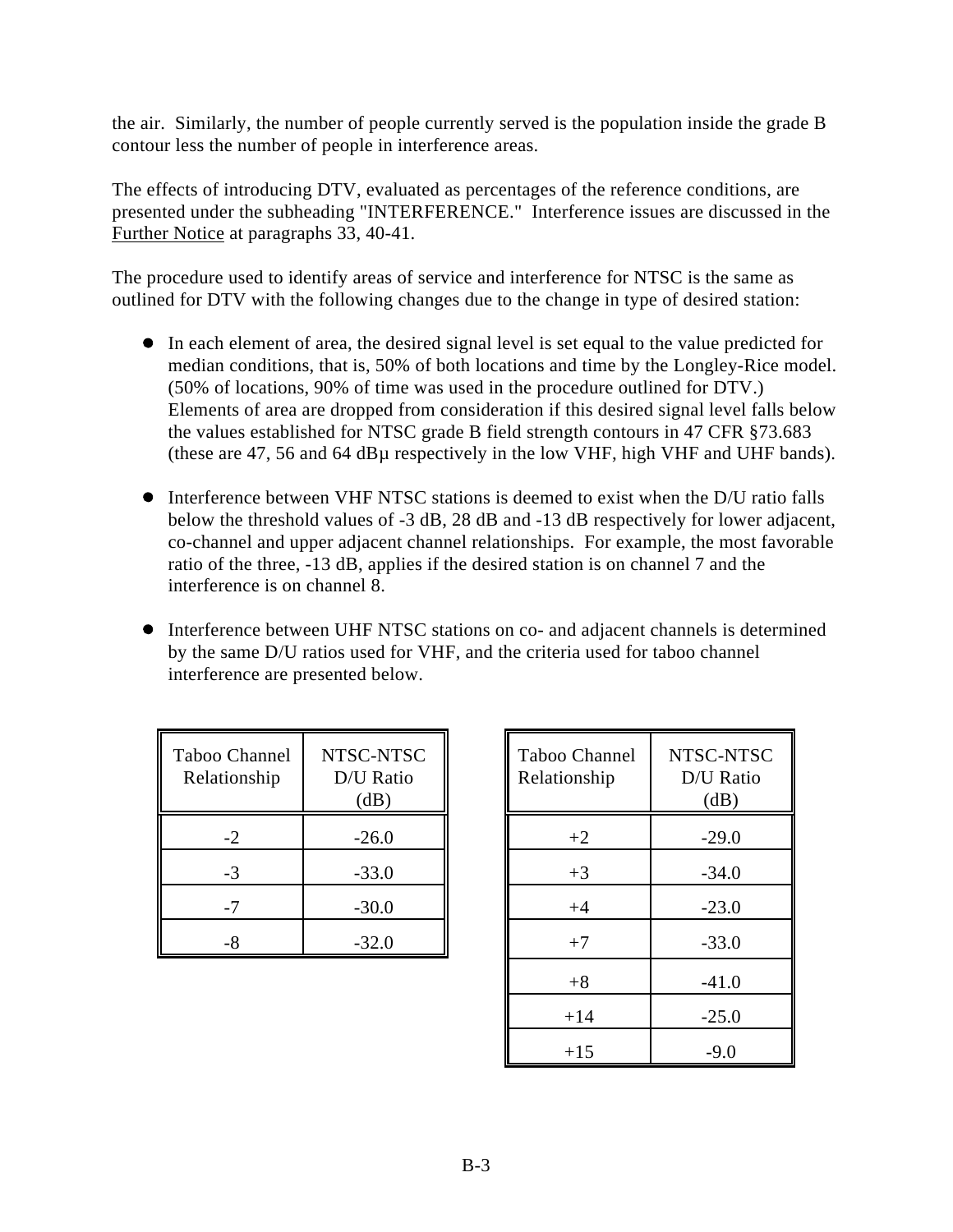The NTSC-to-NTSC ratios used for interference evaluation were determined by FCC staff observers at the Advanced TV Test Center during the tests of digital systems. All values are threshold-of-visibility (TOV) observations, except the co-channel value of 28 dB which is the precise offset value corresponding to impairment rating 3 according to the Advanced TV Evaluation Laboratory in Canada. No observations were made for channel differences of -5, -4 and +5, and no calculations were made for these taboos when evaluating NTSC-to-NTSC interference.

### Percentage Match

A single column under the heading "DTV / NTSC AREA MATCH" shows the degree to which the allotment table has succeeded in providing each NTSC station with a DTV channel for replication of service during the transition. The area which will receive DTV service is divided by the area now served by the NTSC channel, and the result is presented as a percentage. This percentage is never larger than 100% because DTV service areas outside the current grade B are ignored in this view of the consequences of the table. The areas receiving NTSC and DTV service are determined by subtracting interference areas from the area inside the NTSC station's grade B contour in the same way as service and interference are determined for the preceding columns.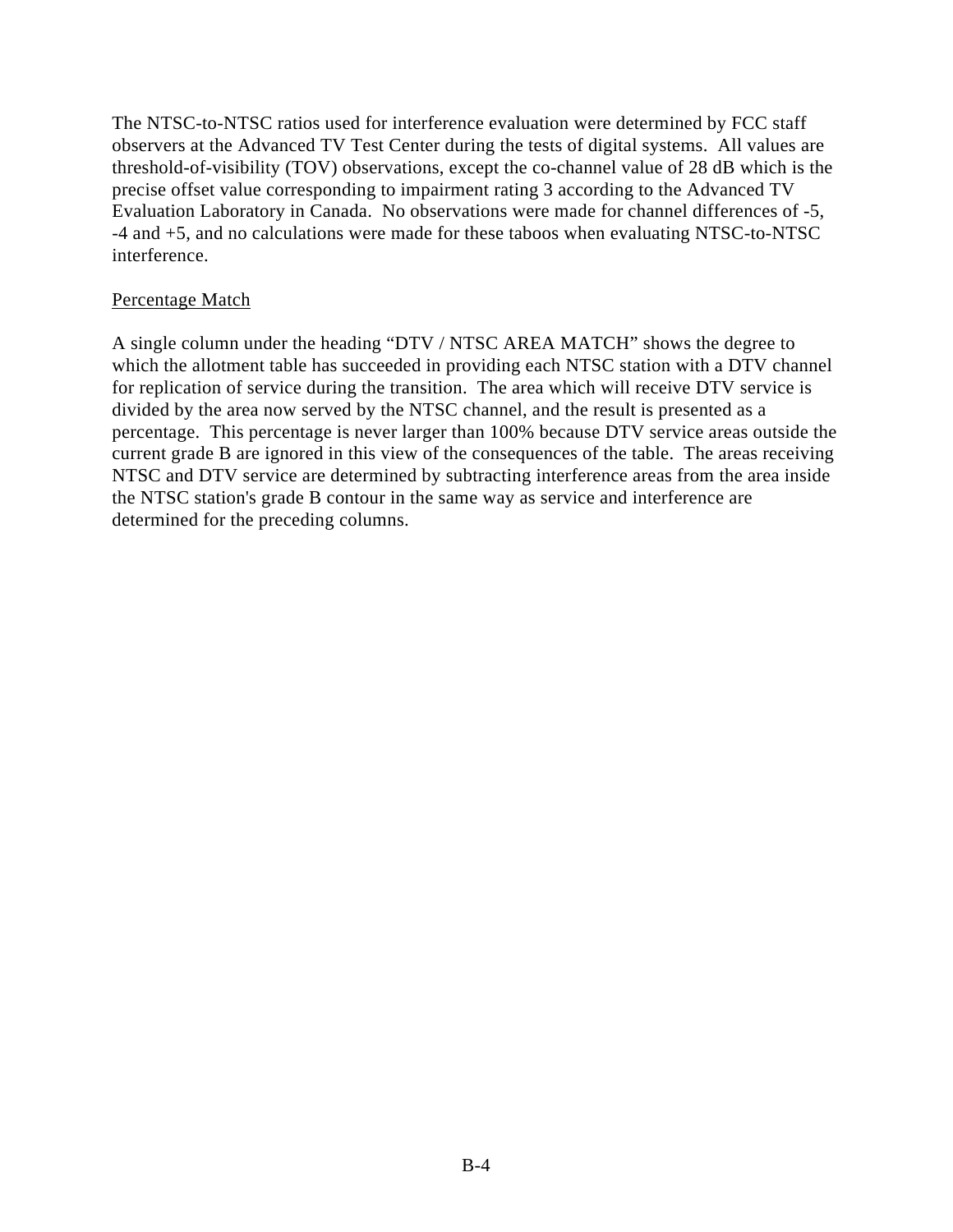|                |                |                |               |             |                 | DIGITAL TELEVISION           |                 |                   | EXISTING NTSC       |                            |              |
|----------------|----------------|----------------|---------------|-------------|-----------------|------------------------------|-----------------|-------------------|---------------------|----------------------------|--------------|
|                |                |                |               |             |                 | SERVICE<br>DURING TRANSITION | CURRENT SERVICE |                   | NEW INTERFERENCE    |                            | DTV/<br>NTSC |
|                | NTSC           | <b>DTV</b>     | <b>DTV</b>    | ANTENNA     |                 | ____________                 |                 | ------------      |                     | ----------------           | AREA         |
| STATE AND CITY | <b>CHAN</b>    | <b>CHAN</b>    | POWER<br>(kW) | HAAT<br>(m) | AREA<br>(Sq km) | PEOPLE<br>(thous)            | AREA<br>(Sq km) | PEOPLE<br>(thous) | AREA<br>(% NL Area) | PEOPLE<br>$(\$$ NL Pop $)$ | MATCH<br>(3) |
| AK ANCHORAGE   | 2              | 51             | 5011.9        | 219.0       | 28607           | 265                          | 28907           | 265               | 0.0                 | 0.0                        | 99.0         |
| AK ANCHORAGE   | 4              | 23             | 478.6         | 55.0        | 10968           | 256                          | 10912           | 256               | 0.0                 | 0.0                        | 100.0        |
| AK ANCHORAGE   | 5              | 21             | 4897.8        | 250.0       | 30785           | 266                          | 30730           | 266               | 0.0                 | 0.0                        | 100.0        |
| AK ANCHORAGE   | 7              | 16             | 1258.9        | 238.0       | 22498           | 264                          | 22456           | 265               | 0.0                 | 0.0                        | 100.0        |
| AK ANCHORAGE   | 9              | 15             | 436.5         | 366.0       | 22176           | 265                          | 22184           | 265               | 0.0                 | 0.0                        | 100.0        |
| AK ANCHORAGE   | 11             | 14             | 79.4          | 91.0        | 10270           | 250                          | 10259           | 250               | 0.0                 | 0.0                        | 99.9         |
| AK ANCHORAGE   | 13             | 17             | 2511.9        | 238.0       | 26028           | 265                          | 25978           | 265               | 0.0                 | 0.0                        | 100.0        |
| AK ANCHORAGE   | 33             | 32             | 0.3           | 160.9       | 1208            | 212                          | 1175            | 212               | 0.0                 | 0.0                        | 100.0        |
| AK BETHEL      | 4              | 16             | 8.5           | 61.0        | 5648            | 7                            | 5629            | 7                 | 0.0                 | 0.0                        | 100.0        |
| AK DILLINGHAM  | 2              | 11             | 16.2          | 305.0       | 33890           | 4                            | 33677           | 4                 | 0.0                 | 0.0                        | 100.0        |
| AK FAIRBANKS   | 2              | 44             | 123.0         | 200.0       | 6744            | 77                           | 6670            | 77                | 0.0                 | 0.0                        | 100.0        |
| AK FAIRBANKS   | 9              | 5              | 1.1           | 152.0       | 13637           | 78                           | 13637           | 78                | 0.0                 | 0.0                        | 100.0        |
| AK FAIRBANKS   | 11             | 13             | 0.4           | 51.2        | 4966            | 76                           | 4966            | 76                | 0.0                 | 0.0                        | 100.0        |
| AK JUNEAU      | 3              | 34             | 1.3           | 78.9        | 2195            | 27                           | 2155            | 27                | 0.0                 | 0.0                        | 100.0        |
| AK JUNEAU      | 8              | 9              | 0.1           | 33.0        | 3096            | 27                           | 771             | 25                | 0.0                 | 0.0                        | 100.0        |
| AK KETCHIKAN   | 9              | 17             | 436.5         | 366.0       | 22177           | 17                           | 22184           | 17                | 0.0                 | 0.0                        | 100.0        |
| AK NORTH POLE  | $\overline{4}$ | 28             | 436.5         | 485.0       | 30801           | 79                           | 30801           | 79                | 0.0                 | 0.0                        | 100.0        |
| AK SITKA       | 13             | $\overline{4}$ | 0.1           | 47.2        | 2148            | 8                            | 1132            | 8                 | 0.0                 | 0.0                        | 100.0        |
| AL ANNISTON    | 40             | 32             | 50.0          | 268.0       | 11669           | 378                          | 10175           | 341               | 6.9                 | 4.1                        | 99.4         |
| AL BESSEMER    | 17             | 28             | 50.0          | 266.0       | 11776           | 230                          | 11231           | 217               | 2.4                 | 1.1                        | 100.0        |
| AL BIRMINGHAM  | 6              | 50             | 3259.4        | 420.0       | 36695           | 1617                         | 34673           | 1552              | 0.0                 | 0.0                        | 96.9         |
| AL BIRMINGHAM  | 10             | 11             | 6.7           | 404.0       | 29996           | 1453                         | 28693           | 1431              | 0.3                 | 0.3                        | 98.3         |
| AL BIRMINGHAM  | 13             | 55             | 1543.3        | 408.0       | 33313           | 1557                         | 29388           | 1466              | 0.0                 | 0.0                        | 100.0        |
| AL BIRMINGHAM  | 42             | 30             | 127.6         | 421.0       | 22518           | 1240                         | 21298           | 1212              | 6.2                 | 4.8                        | 99.8         |
| AL BIRMINGHAM  | 68             | 46             | 66.9          | 314.0       | 16145           | 1087                         | 15107           | 1046              | 0.0                 | 0.0                        | 100.0        |
| AL DEMOPOLIS   | 41             | 40             | 101.5         | 333.0       | 15658           | 122                          | 15551           | 122               | 2.3                 | 2.7                        | 100.0        |
| AL DOTHAN      | 4              | 39             | 3917.7        | 573.0       | 49542           | 827                          | 44737           | 767               | 0.0                 | 0.0                        | 99.9         |
| AL DOTHAN      | 18             | 24             | 50.0          | 223.0       | 12995           | 280                          | 12953           | 280               | 4.6                 | 1.7                        | 100.0        |
| AL DOZIER      | $\overline{2}$ | 48             | 5000.0        | 210.0       | 27038           | 479                          | 22027           | 298               | 0.0                 | 0.0                        | 100.0        |
| AL FLORENCE    | 15             | 18             | 69.0          | 223.0       | 11962           | 260                          | 11868           | 259               | 1.6                 | 0.8                        | 100.0        |
| AL FLORENCE    | 26             | 22             | 50.0          | 230.0       | 11631           | 250                          | 10822           | 237               | 1.3                 | 0.7                        | 100.0        |
| AL FLORENCE    | 36             | 20             | 50.0          | 221.0       | 12478           | 261                          | 12231           | 259               | 0.5                 | 0.1                        | 100.0        |
| AL GADSDEN     | 44             | 17             | 79.7          | 303.0       | 13141           | 620                          | 12307           | 532               | 2.4                 | 1.6                        | 99.4         |
| AL GADSDEN     | 60             | 38             | 364.1         | 352.0       | 16145           | 1194                         | 15315           | 1165              | 1.0                 | 0.9                        | 100.0        |
| AL HOMEWOOD    | 21             | 14             | 50.0          | 408.0       | 19022           | 1180                         | 18302           | 1083              | 0.9                 | 0.4                        | 99.5         |
| AL HUNTSVILLE  | 19             | 57             | 68.0          | 533.0       | 22865           | 824                          | 22461           | 811               | 0.4                 | 0.2                        | 99.9         |
| AL HUNTSVILLE  | 25             | 24             | 56.3          | 352.0       | 17395           | 692                          | 16731           | 676               | 0.7                 | 0.3                        | 100.0        |
| AL HUNTSVILLE  | 31             | 29             | 56.4          | 546.0       | 22523           | 820                          | 21667           | 798               | 2.6                 | 2.8                        | 99.7         |
| AL HUNTSVILLE  | 48             | 27             | 60.5          | 579.0       | 23851           | 856                          | 22563           | 819               | 1.8                 | 1.7                        | 100.0        |
| AL HUNTSVILLE  | 54             | 34             | 141.6         | 515.0       | 20515           | 743                          | 19681           | 725               | 2.0                 | 1.2                        | 99.8         |
| AL LOUISVILLE  | 43             | 42             | 334.8         | 275.0       | 14970           | 270                          | 15003           | 270               | 2.1                 | 0.5                        | 99.6         |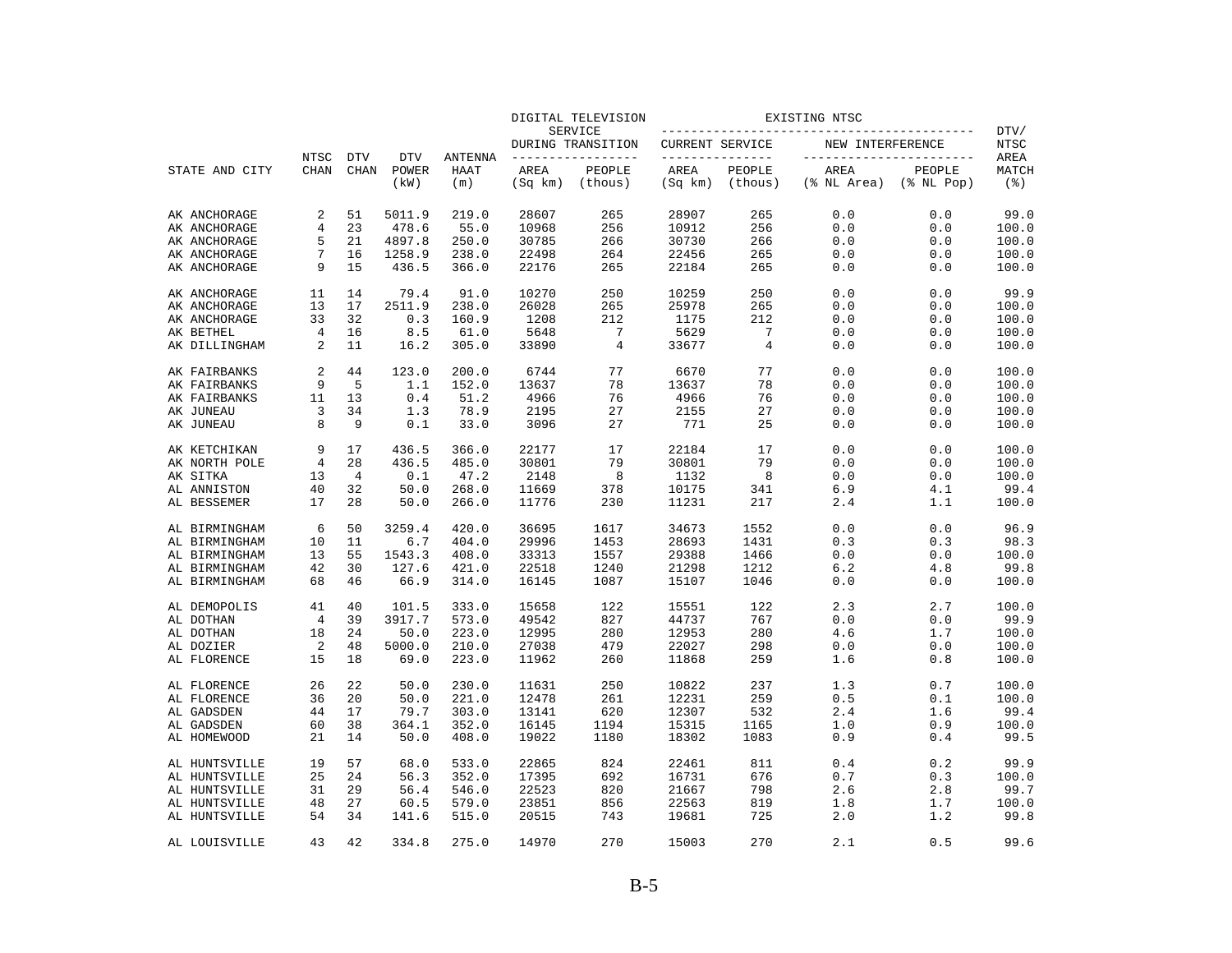|                        | NTSC        | <b>DTV</b> | DTV           | ANTENNA        |                 | DIGITAL TELEVISION<br>SERVICE<br>DURING TRANSITION<br>------------- | CURRENT SERVICE |                   | EXISTING NTSC<br>NEW INTERFERENCE |                         | DTV/<br>NTSC<br>AREA |
|------------------------|-------------|------------|---------------|----------------|-----------------|---------------------------------------------------------------------|-----------------|-------------------|-----------------------------------|-------------------------|----------------------|
| STATE AND CITY         | <b>CHAN</b> | CHAN       | POWER<br>(kW) | HAAT<br>(m)    | AREA<br>(Sq km) | PEOPLE<br>(thous)                                                   | AREA<br>(Sq km) | PEOPLE<br>(thous) | AREA<br>(% NL Area)               | PEOPLE<br>$(\$$ NL Pop) | MATCH<br>' 응 )       |
| AL MOBILE<br>AL MOBILE | 5.<br>10    | 47<br>Q    | 3917.7<br>6.3 | 581.0<br>381.0 | 49343<br>31924  | 1306<br>1010                                                        | 49322<br>30550  | 1309<br>998       | 0.0<br>0.0                        | 0.0<br>0.0              | 99.4<br>100.0        |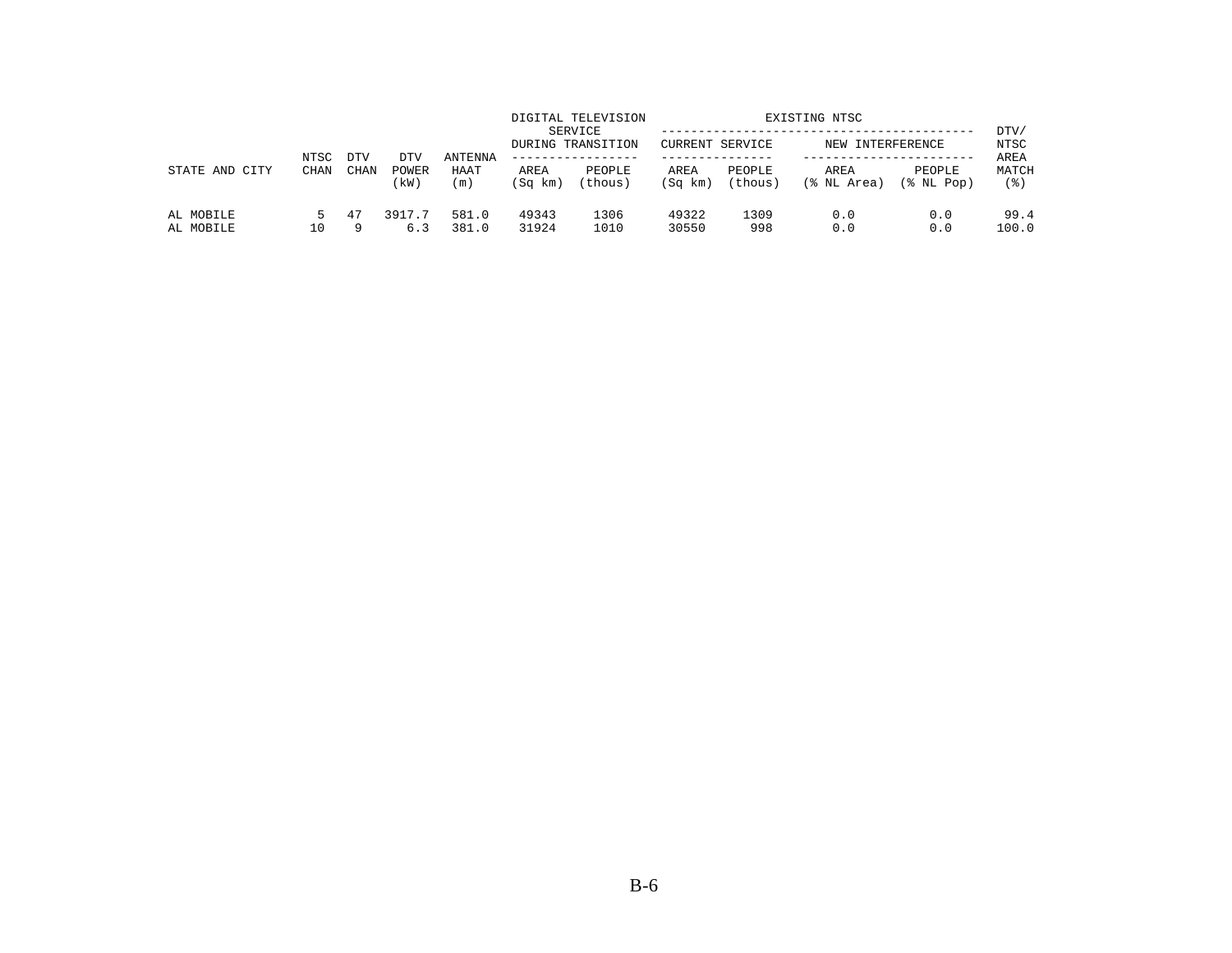|                              |                     |                           |                             |                               |                 | DIGITAL TELEVISION                  |                                    |                   | EXISTING NTSC                                   |                         |                      |
|------------------------------|---------------------|---------------------------|-----------------------------|-------------------------------|-----------------|-------------------------------------|------------------------------------|-------------------|-------------------------------------------------|-------------------------|----------------------|
|                              |                     |                           |                             |                               |                 | SERVICE<br>DURING TRANSITION        | CURRENT SERVICE                    |                   | NEW INTERFERENCE                                |                         | DTV/<br><b>NTSC</b>  |
| STATE AND CITY               | NTSC<br><b>CHAN</b> | <b>DTV</b><br><b>CHAN</b> | <b>DTV</b><br>POWER<br>(kW) | <b>ANTENNA</b><br>HAAT<br>(m) | AREA<br>(Sq km) | --------------<br>PEOPLE<br>(thous) | ---------------<br>AREA<br>(Sq km) | PEOPLE<br>(thous) | ________________________<br>AREA<br>(% NL Area) | PEOPLE<br>$(\$$ NL Pop) | AREA<br>MATCH<br>(응) |
| AL MOBILE                    | 15                  | 26                        | 411.9                       | 521.0                         | 23245           | 984                                 | 23125                              | 984               | 3.3                                             | 4.9                     | 100.0                |
| AL MOBILE                    | 21                  | 17                        | 50.0                        | 436.0                         | 16080           | 818                                 | 16045                              | 816               | 0.6                                             | 0.2                     | 100.0                |
| AL MOBILE                    | 42                  | 41                        | 50.0                        | 183.0                         | 11879           | 549                                 | 11674                              | 540               | 0.8                                             | 0.2                     | 100.0                |
| AL MONTGOMERY                | 12                  | 16                        | 1751.9                      | 610.0                         | 45198           | 920                                 | 41793                              | 863               | 0.0                                             | 0.0                     | 100.0                |
| AL MONTGOMERY                | 20                  | 36                        | 50.0                        | 226.0                         | 11994           | 358                                 | 11783                              | 357               | 2.0                                             | 0.5                     | 99.7                 |
| AL MONTGOMERY                | 26                  | 25                        | 52.2                        | 183.0                         | 12513           | 370                                 | 12465                              | 369               | 0.9                                             | 0.2                     | 99.8                 |
| AL MONTGOMERY                | 32                  | 31                        | 365.7                       | 545.0                         | 28376           | 528                                 | 28051                              | 526               | 3.8                                             | 4.1                     | 100.0                |
| AL MONTGOMERY                | 45                  | 53                        | 50.0                        | 308.0                         | 12435           | 370                                 | 12183                              | 368               | 0.4                                             | 0.1                     | 100.0                |
| AL MOUNT CHEAHA              | 7                   | 52                        | 1780.8                      | 610.0                         | 43162           | 1984                                | 38412                              | 1739              | 0.2                                             | 0.1                     | 99.8                 |
| AL OPELIKA                   | 66                  | 18                        | 50.0                        | 207.0                         | 11787           | 483                                 | 11201                              | 473               | 0.0                                             | 0.0                     | 99.8                 |
| AL OZARK                     | 34                  | 23                        | 50.0                        | 142.0                         | 8730            | 227                                 | 8681                               | 226               | 1.3                                             | 0.6                     | 99.9                 |
| AL SELMA                     | 8                   | 29                        | 1588.6                      | 515.0                         | 40428           | 674                                 | 35703                              | 626               | 4.0                                             | 3.8                     | 100.0                |
| AL TROY                      | 67                  | 51                        | 65.5                        | 592.0                         | 20443           | 454                                 | 19953                              | 452               | 0.0                                             | 0.0                     | 99.2                 |
| AL TUSCALOOSA<br>AL TUSKEGEE | 33<br>22            | 39<br>15                  | 50.0<br>415.5               | 165.0<br>610.0                | 11004<br>34650  | 278<br>1138                         | 10618<br>31996                     | 274<br>1016       | 5.2<br>0.3                                      | 9.6<br>0.1              | 99.9<br>99.2         |
|                              |                     |                           |                             |                               |                 |                                     |                                    |                   |                                                 |                         |                      |
| AR ARKADELPHIA               | 9                   | 15                        | 1541.1                      | 326.0                         | 29266           | 375                                 | 24604                              | 317               | 0.0                                             | 0.0                     | 100.0                |
| AR EL DORADO                 | 10                  | 28                        | 1757.2                      | 605.0                         | 45253           | 663                                 | 31775                              | 510               | 0.0                                             | 0.0                     | 100.0                |
| AR FAYETTEVILLE              | 13                  | 18                        | 1726.2                      | 506.0                         | 37446           | 718                                 | 31585                              | 634               | 0.0                                             | 0.0                     | 100.0                |
| AR FAYETTEVILLE              | 29                  | 28                        | 62.1                        | 270.0                         | 13768           | 285                                 | 13254                              | 281               | 2.8                                             | 1.3                     | 99.9                 |
| AR FORT SMITH                | 5                   | 46                        | 4017.2                      | 384.0                         | 30929           | 586                                 | 29032                              | 537               | 0.0                                             | 0.0                     | 97.3                 |
| AR FORT SMITH                | 24                  | 17                        | 153.8                       | 317.0                         | 13619           | 370                                 | 13979                              | 383               | 1.7                                             | 3.0                     | 93.6                 |
| AR FORT SMITH                | 40                  | 39                        | 224.5                       | 610.0                         | 21407           | 307                                 | 19467                              | 290               | 1.3                                             | 0.4                     | 99.8                 |
| AR HOT SPRINGS               | 26                  | 27                        | 374.9                       | 275.0                         | 15191           | 412                                 | 13630                              | 223               | 1.4                                             | 0.3                     | 100.0                |
| AR JONESBORO<br>AR JONESBORO | 8<br>19             | 35<br>20                  | 1593.1<br>53.1              | 533.0<br>311.0                | 41047<br>16315  | 675<br>226                          | 37003<br>16275                     | 625<br>226        | 0.7<br>1.9                                      | 2.1<br>0.6              | 99.7<br>100.0        |
|                              |                     |                           |                             |                               |                 |                                     |                                    |                   |                                                 |                         |                      |
| AR JONESBORO                 | 48                  | 49                        | 115.9                       | 305.0                         | 18169           | 265                                 | 18032                              | 262               | 1.4                                             | 0.5                     | 100.0                |
| AR LITTLE ROCK               | 2                   | 32                        | 3883.7                      | 543.0                         | 46831           | 1003                                | 39788                              | 960               | 0.0                                             | 0.0                     | 99.7                 |
| AR LITTLE ROCK               | 4                   | 47                        | 3776.4                      | 503.0                         | 44402           | 1006                                | 41814                              | 978               | 0.0                                             | 0.0                     | 99.2                 |
| AR LITTLE ROCK               | 7                   | 22                        | 1740.2                      | 591.0                         | 43593           | 974                                 | 40044                              | 946               | 0.0                                             | 0.0                     | 100.0                |
| AR LITTLE ROCK               | 11                  | 12                        | 8.2                         | 521.0                         | 38769           | 956                                 | 35554                              | 923               | 0.0                                             | 0.0                     | 99.9                 |
| AR LITTLE ROCK               | 16                  | 19                        | 412.8                       | 539.0                         | 26931           | 875                                 | 26516                              | 867               | 3.4                                             | 1.4                     | 99.4                 |
| AR LITTLE ROCK               | 42                  | 41                        | 270.0                       | 156.0                         | 14820           | 607                                 | 14743                              | 606               | 4.8                                             | 3.9                     | 99.1                 |
| AR MOUNTAIN VIEW             | 6                   | 45                        | 3600.4                      | 424.0                         | 39050           | 549                                 | 31332                              | 362               | 0.0                                             | 0.0                     | 99.5                 |
| AR NEWARK                    | 17                  | 26                        | 50.0                        | 162.0                         | 3697            | 54                                  | 3506                               | 51                | 0.9                                             | 0.3                     | 100.0                |
| AR PINE BLUFF                | 25                  | 14                        | 227.7                       | 182.0                         | 11316           | 578                                 | 10622                              | 568               | 0.1                                             | 0.0                     | 100.0                |
| AR PINE BLUFF                | 38                  | 30                        | 386.9                       | 593.0                         | 26243           | 804                                 | 25438                              | 788               | 0.7                                             | 1.1                     | 100.0                |
| AR ROGERS                    | 51                  | 52                        | 50.0                        | 143.0                         | 6975            | 231                                 | 6424                               | 224               | 0.0                                             | 0.0                     | 100.0                |
| AZ FLAGSTAFF                 | 2                   | 49                        | 3860.6                      | 488.0                         | 36662           | 165                                 | 40825                              | 196               | 0.0                                             | 0.0                     | 89.5                 |
| AZ FLAGSTAFF                 | 4                   | 36                        | 5000.0                      | 115.0                         | 15123           | 81                                  | 13801                              | 83                | 0.0                                             | 0.0                     | 93.6                 |
| AZ FLAGSTAFF                 | 13                  | 16                        | 1568.5                      | 474.0                         | 30513           | 157                                 | 27353                              | 128               | 0.0                                             | 0.0                     | 100.0                |
| AZ GREEN VALLEY              | 46                  | 47                        | 414.6                       | 618.0                         | 24697           | 734                                 | 21206                              | 721               | 0.5                                             | 0.0                     | 99.5                 |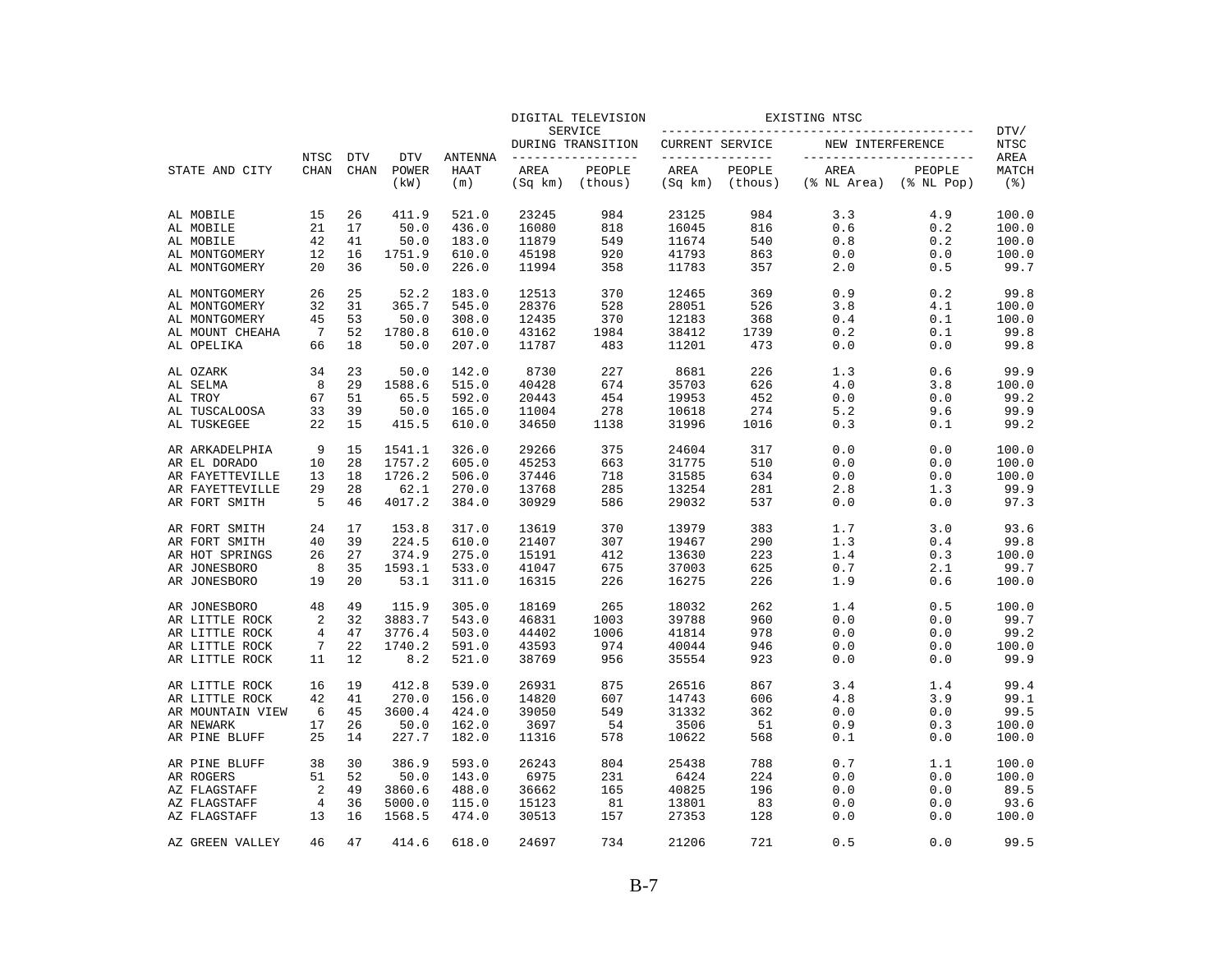| STATE AND<br>CITY     | NTSC<br><b>CHAN</b> | <b>DTV</b> | DTV                  | ANTENNA        |                 | DIGITAL TELEVISION<br>SERVICE<br>DURING TRANSITION<br>. _ _ _ _ _ _ _ _ _ _ _ _ _ | CURRENT SERVICE |                   | EXISTING NTSC<br>NEW INTERFERENCE |                      | DTV/<br>NTSC<br>AREA |
|-----------------------|---------------------|------------|----------------------|----------------|-----------------|-----------------------------------------------------------------------------------|-----------------|-------------------|-----------------------------------|----------------------|----------------------|
|                       |                     | CHAN       | <b>POWER</b><br>(kW) | HAAT<br>(m)    | AREA<br>(Sq km) | PEOPLE<br>(thous)                                                                 | AREA<br>(Sq km) | PEOPLE<br>(thous) | AREA<br>(% NL Area)               | PEOPLE<br>(% NL Pop) | MATCH<br>(응)         |
| AZ KINGMAN<br>AZ MESA | 12                  | -47<br>25  | 4496.1<br>1676.3     | 585.0<br>543.0 | 30677<br>33522  | 116<br>2225                                                                       | 37599<br>31187  | 113<br>2221       | 0.0<br>0.0                        | 0.0<br>0.0           | 78.5<br>99.9         |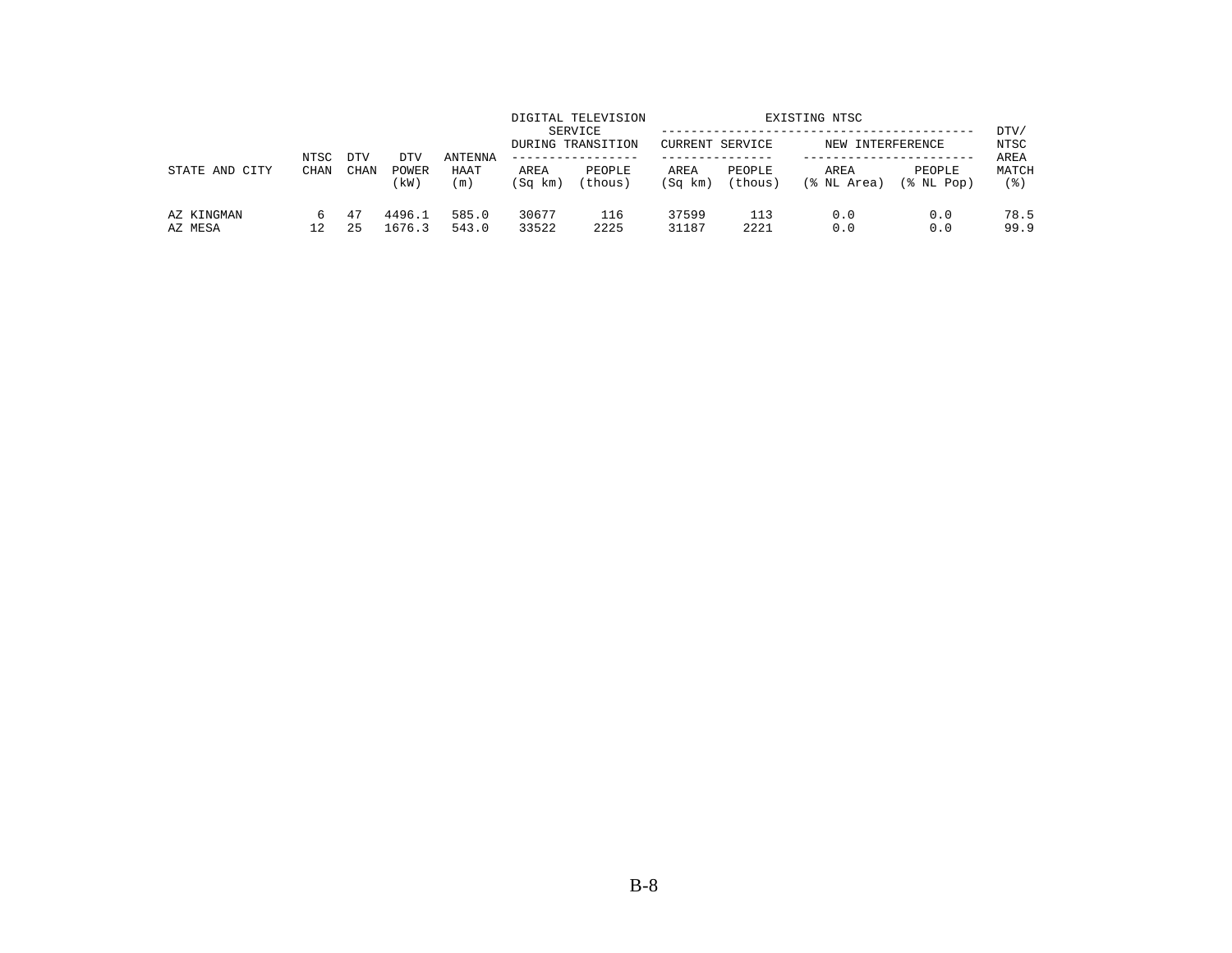|                |             |             |               |                |                 | DIGITAL TELEVISION           | EXISTING NTSC   |                   |                          |                            |                             |
|----------------|-------------|-------------|---------------|----------------|-----------------|------------------------------|-----------------|-------------------|--------------------------|----------------------------|-----------------------------|
|                |             |             |               |                |                 | SERVICE<br>DURING TRANSITION | CURRENT SERVICE |                   | NEW INTERFERENCE         |                            | DTV/<br>NTSC                |
|                | NTSC        | <b>DTV</b>  | <b>DTV</b>    | <b>ANTENNA</b> |                 | -------------                | --------------- |                   | ------------------------ |                            | AREA                        |
| STATE AND CITY | <b>CHAN</b> | <b>CHAN</b> | POWER<br>(kW) | HAAT<br>(m)    | AREA<br>(Sq km) | PEOPLE<br>(thous)            | AREA<br>(Sq km) | PEOPLE<br>(thous) | AREA<br>(% NL Area)      | PEOPLE<br>$(\$$ NL Pop $)$ | MATCH<br>$($ $\mathcal{E})$ |
| AZ NOGALES     | 11          | 14          | 1635.2        | 507.0          | 27461           | 682                          | 24894           | 681               | 0.0                      | 0.0                        | 99.7                        |
| AZ PHOENIX     | 3           | 29          | 3913.7        | 542.0          | 38362           | 2234                         | 40185           | 2234              | 0.0                      | 0.0                        | 92.7                        |
| AZ PHOENIX     | 5           | 42          | 3910.9        | 539.0          | 37353           | 2231                         | 39713           | 2234              | 0.0                      | 0.0                        | 92.1                        |
| AZ PHOENIX     | 8           | 17          | 1674.0        | 536.0          | 33879           | 2225                         | 31886           | 2223              | 0.0                      | 0.0                        | 99.8                        |
| AZ PHOENIX     | 10          | 24          | 1712.2        | 558.0          | 34073           | 2225                         | 31756           | 2215              | 0.0                      | 0.0                        | 99.8                        |
| AZ PHOENIX     | 15          | 23          | 50.0          | 521.0          | 15884           | 2198                         | 15087           | 2181              | 1.9                      | 1.1                        | 100.0                       |
| AZ PHOENIX     | 21          | 22          | 67.1          | 489.0          | 18262           | 2207                         | 17454           | 2202              | 0.5                      | 0.3                        | 100.0                       |
| AZ PHOENIX     | 33          | 32          | 145.1         | 521.0          | 18021           | 2199                         | 17342           | 2192              | 0.0                      | 0.0                        | 100.0                       |
| AZ PHOENIX     | 45          | 44          | 186.8         | 545.0          | 23272           | 2218                         | 21166           | 2183              | 0.0                      | 0.0                        | 100.0                       |
| AZ PHOENIX     | 61          | 35          | 164.4         | 541.0          | 20560           | 2217                         | 19301           | 2205              | 0.0                      | 0.0                        | 100.0                       |
| AZ PRESCOTT    | 7           | 14          | 50.0          | 856.0          | 18520           | 165                          | 17194           | 133               | 0.0                      | 0.0                        | 99.8                        |
| AZ TOLLESON    | 51          | 52          | 413.1         | 535.0          | 26057           | 2220                         | 24325           | 2216              | 0.0                      | 0.0                        | 100.0                       |
| AZ TUCSON      | 4           | 31          | 1061.0        | 1100.0         | 40650           | 702                          | 47824           | 813               | 0.0                      | 0.0                        | 81.1                        |
| AZ TUCSON      | 6           | 48          | 1091.6        | 1106.0         | 38527           | 671                          | 40390           | 738               | 0.0                      | 0.0                        | 86.4                        |
| AZ TUCSON      | 9           | 20          | 472.5         | 1134.0         | 36033           | 696                          | 34008           | 704               | 0.0                      | 0.0                        | 98.9                        |
| AZ TUCSON      | 13          | 16          | 1687.3        | 622.0          | 33525           | 767                          | 26960           | 732               | 0.0                      | 0.0                        | 100.0                       |
| AZ TUCSON      | 18          | 19          | 167.3         | 600.0          | 18412           | 690                          | 16824           | 685               | 1.2                      | 0.1                        | 99.5                        |
| AZ TUCSON      | 27          | 26          | 50.0          | 175.0          | 3377            | 626                          | 2943            | 618               | 1.3                      | 0.1                        | 100.0                       |
| AZ TUCSON      | 40          | 41          | 89.5          | 619.0          | 15813           | 673                          | 15008           | 672               | 0.0                      | 0.0                        | 100.0                       |
| AZ YUMA        | 11          | 19          | 1735.1        | 493.0          | 35290           | 233                          | 33386           | 232               | 0.0                      | 0.0                        | 100.0                       |
| AZ YUMA        | 13          | 16          | 1575.4        | 475.0          | 28335           | 231                          | 26495           | 230               | 0.0                      | 0.0                        | 100.0                       |
| CA ANAHEIM     | 56          | 38          | 249.7         | 728.0          | 21850           | 12051                        | 21220           | 11492             | 0.1                      | 0.2                        | 98.4                        |
| CA ARCATA      | 23          | 22          | 50.0          | 510.0          | 11327           | 111                          | 10480           | 97                | 0.0                      | 0.0                        | 100.0                       |
| CA AVALON      | 54          | 31          | 417.2         | 372.0          | 27380           | 9257                         | 25592           | 7179              | 0.0                      | 0.1                        | 100.0                       |
| CA BAKERSFIELD | 17          | 54          | 374.6         | 427.0          | 16007           | 531                          | 15854           | 499               | 0.1                      | 0.1                        | 99.7                        |
| CA BAKERSFIELD | 23          | 31          | 132.2         | 1128.0         | 20337           | 568                          | 19797           | 564               | 0.2                      | 0.0                        | 99.7                        |
| CA BAKERSFIELD | 29          | 12          | 3.2           | 1137.0         | 19813           | 556                          | 14498           | 466               | 0.1                      | 0.0                        | 100.0                       |
| CA BAKERSFIELD | 45          | 42          | 411.0         | 404.0          | 16943           | 586                          | 16480           | 540               | 0.2                      | 0.0                        | 100.0                       |
| CA BARSTOW     | 64          | 44          | 219.0         | 518.0          | 17278           | 677                          | 16091           | 659               | 0.0                      | 0.0                        | 99.7                        |
| CA CERES       | 23          | 22          | 50.0          | 47.0           | 1417            | 346                          | 1417            | 346               | 9.6                      | 3.5                        | 100.0                       |
| CA CHICO       | 12          | 15          | 3437.1        | 396.0          | 30475           | 570                          | 29229           | 562               | 0.3                      | 0.3                        | 99.7                        |
| CA CHICO       | 24          | 4           | 1.0           | 564.0          | 23058           | 359                          | 21026           | 347               | 0.6                      | 3.4                        | 100.0                       |
| CA CLOVIS      | 43          | 44          | 50.0          | 671.0          | 11710           | 935                          | 11083           | 931               | 12.5                     | 5.0                        | 100.0                       |
| CA CONCORD     | 42          | 56          | 83.3          | 856.0          | 26830           | 6280                         | 26656           | 6234              | 2.4                      | 4.2                        | 99.0                        |
| CA CORONA      | 52          | 15          | 167.3         | 896.0          | 18891           | 12437                        | 18769           | 12125             | 8.3                      | 1.5                        | 96.3                        |
| CA COTATI      | 22          | 23          | 50.0          | 620.0          | 10454           | 1767                         | 8448            | 1284              | 1.3                      | 0.1                        | 100.0                       |
| CA EL CENTRO   | 7           | 14          | 1637.1        | 389.0          | 23044           | 189                          | 21853           | 189               | 0.0                      | 0.0                        | 100.0                       |
| CA EL CENTRO   | 9           | 18          | 1583.0        | 488.0          | 27713           | 229                          | 26696           | 229               | 0.0                      | 0.0                        | 100.0                       |
| CA EUREKA      | 3           | 34          | 3874.8        | 503.0          | 31662           | 135                          | 35305           | 139               | 0.0                      | 0.0                        | 89.6                        |
| CA EUREKA      | 6           | 49          | 5000.0        | 530.0          | 38788           | 138                          | 42165           | 143               | 0.0                      | 0.0                        | 91.9                        |
| CA EUREKA      | 13          | 18          | 1724.6        | 515.0          | 30061           | 120                          | 28745           | 119               | 0.0                      | 0.0                        | 100.0                       |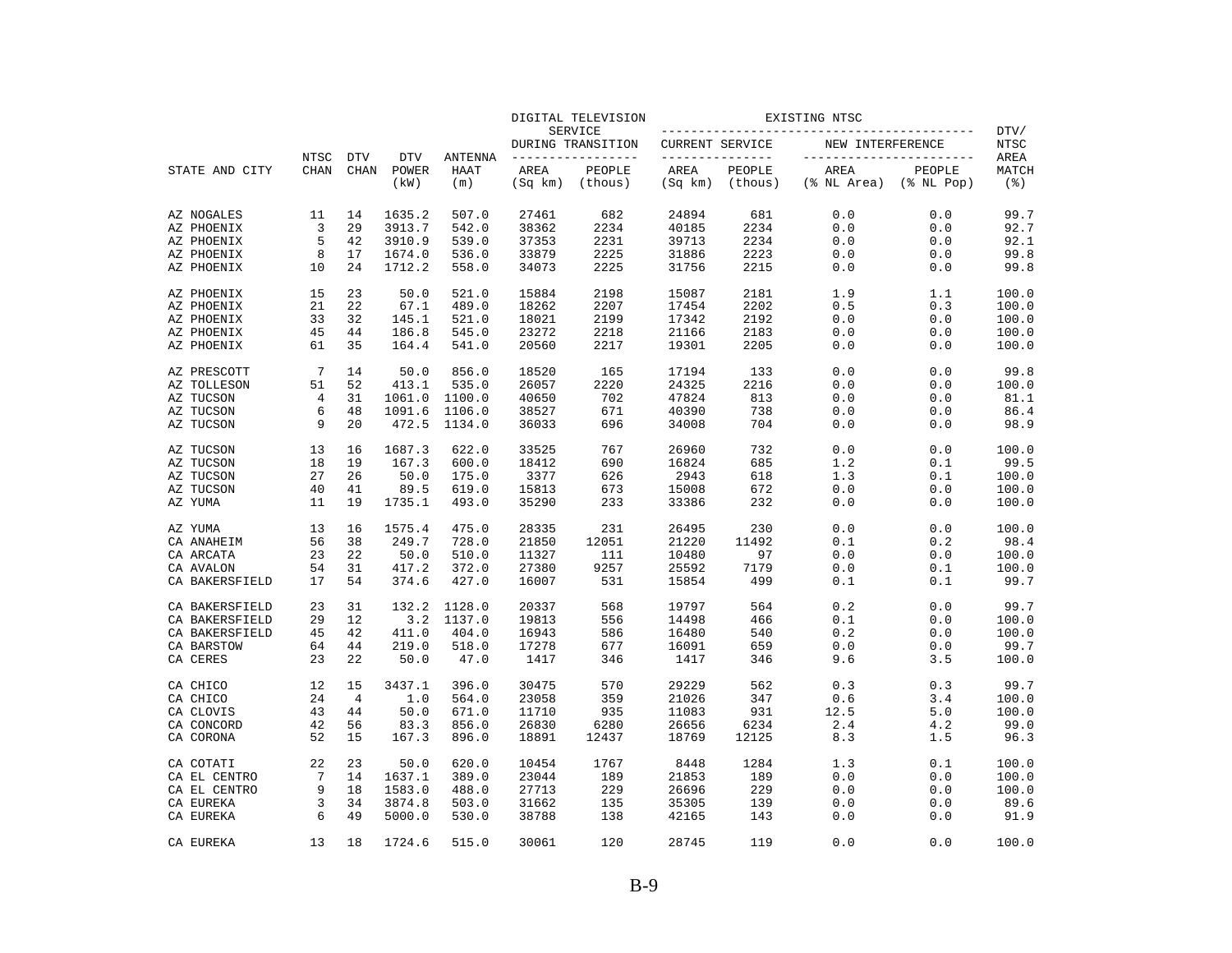| STATE AND<br>CITY          | NTSC<br><b>CHAN</b> | <b>DTV</b>  | DTV           | ANTENNA        |                 | DIGITAL TELEVISION<br>SERVICE<br>DURING TRANSITION | CURRENT SERVICE |                   | EXISTING NTSC<br>NEW INTERFERENCE |                      | DTV/<br>NTSC<br>AREA |
|----------------------------|---------------------|-------------|---------------|----------------|-----------------|----------------------------------------------------|-----------------|-------------------|-----------------------------------|----------------------|----------------------|
|                            |                     | <b>CHAN</b> | POWER<br>(kW) | HAAT<br>(m)    | AREA<br>(Sq km) | PEOPLE<br>(thous)                                  | AREA<br>(Sq km) | PEOPLE<br>(thous) | AREA<br>(% NL Area)               | PEOPLE<br>(% NL Pop) | MATCH<br>' 응 )       |
| CA EUREKA<br>CA FORT BRAGG | 29                  | 28<br>11    | 50.0<br>6.6   | 334.0<br>746.0 | 6207<br>28477   | 95<br>115                                          | 5731<br>27092   | 89<br>94          | 0.0<br>0.0                        | 0.0<br>0.0           | 100.0<br>99.9        |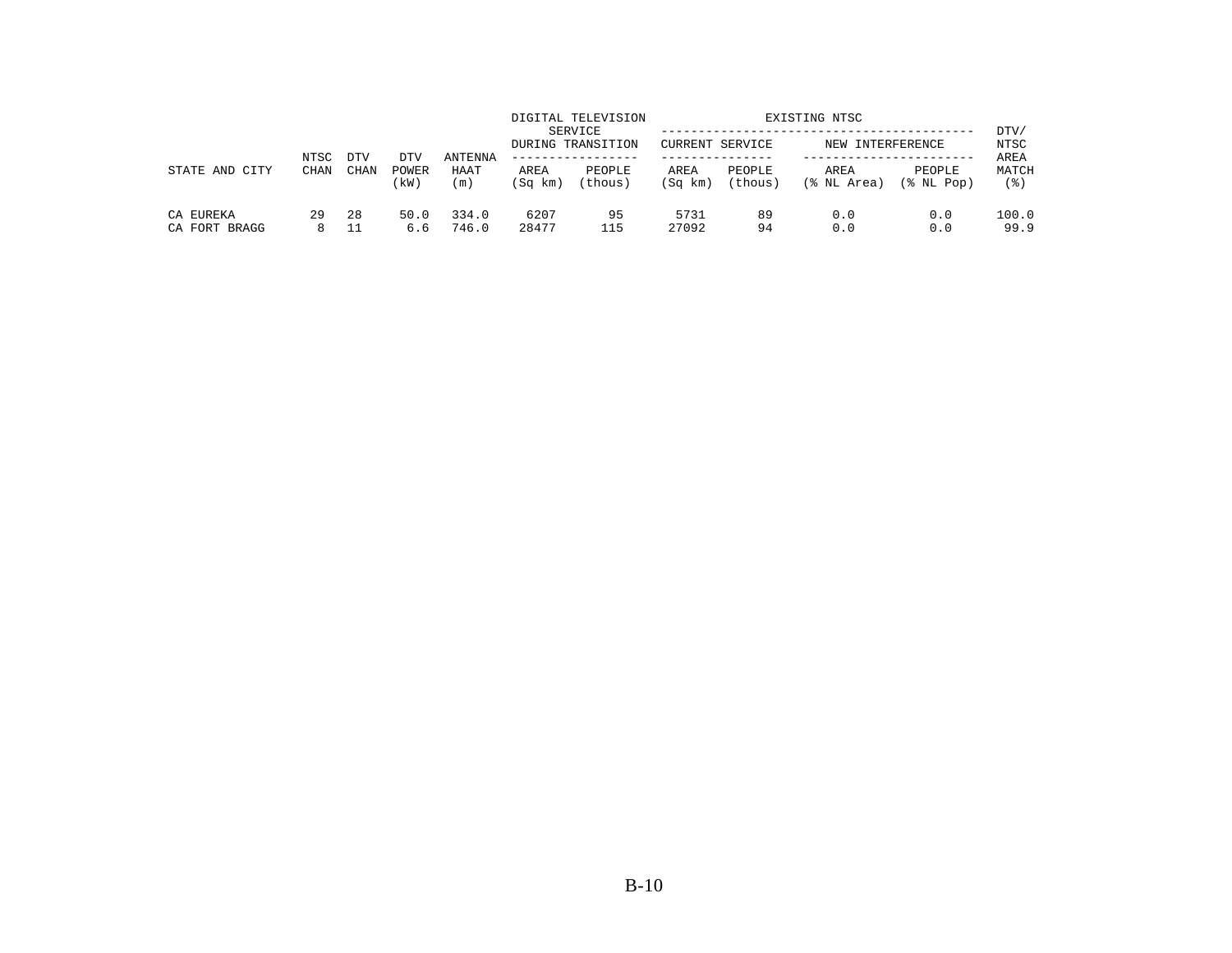|                       |                     |                           |                             |                               |                 | DIGITAL TELEVISION                 |                 |                                   | EXISTING NTSC       |                                                |                                     |
|-----------------------|---------------------|---------------------------|-----------------------------|-------------------------------|-----------------|------------------------------------|-----------------|-----------------------------------|---------------------|------------------------------------------------|-------------------------------------|
|                       |                     |                           |                             |                               |                 | SERVICE<br>DURING TRANSITION       | CURRENT SERVICE |                                   | NEW INTERFERENCE    |                                                | DTV/<br><b>NTSC</b>                 |
| STATE AND CITY        | NTSC<br><b>CHAN</b> | <b>DTV</b><br><b>CHAN</b> | <b>DTV</b><br>POWER<br>(kW) | <b>ANTENNA</b><br>HAAT<br>(m) | AREA<br>(Sq km) | _____________<br>PEOPLE<br>(thous) | AREA<br>(Sq km) | ------------<br>PEOPLE<br>(thous) | AREA<br>(% NL Area) | -----------------<br>PEOPLE<br>$(\$$ NL $Pop)$ | AREA<br>MATCH<br>$($ $\mathcal{E})$ |
| CA FRESNO             | 18                  | 28                        | 90.5                        | 677.0                         | 21234           | 1110                               | 20990           | 1103                              | 0.7                 | 0.0                                            | 99.8                                |
| CA FRESNO             | 24                  | 7                         | 3.2                         | 716.0                         | 24064           | 1124                               | 21459           | 1102                              | 0.3                 | 0.0                                            | 100.0                               |
| CA FRESNO             | 30                  | $\overline{4}$            | 1.0                         | 622.0                         | 21770           | 1132                               | 18908           | 1115                              | 1.3                 | 0.5                                            | 99.5                                |
| CA FRESNO             | 47                  | 15                        | 203.3                       | 597.0                         | 20365           | 1107                               | 18692           | 1077                              | 0.1                 | 0.0                                            | 100.0                               |
| CA FRESNO             | 53                  | 34                        | 194.3                       | 581.0                         | 18484           | 1101                               | 17906           | 1088                              | 1.2                 | 0.1                                            | 99.9                                |
| CA HANFORD            | 21                  | 20                        | 145.3                       | 561.0                         | 19041           | 1109                               | 18511           | 1092                              | 2.6                 | 0.2                                            | 100.0                               |
| CA HUNTINGTON BEAC 50 |                     | 49                        | 375.3                       | 330.0                         | 10711           | 9167                               | 10114           | 9085                              | 0.6                 | 1.2                                            | 99.6                                |
| CA LOS ANGELES        | $\overline{2}$      | 48                        | 1122.2                      | 1107.0                        | 41312           | 13721                              | 48789           | 14301                             | 0.0                 | 0.0                                            | 82.5                                |
| CA LOS ANGELES        | 4                   | 32                        | 1413.0                      | 984.0                         | 41465           | 13842                              | 47533           | 14263                             | 0.2                 | 0.0                                            | 83.5                                |
| CA LOS ANGELES        | 5                   | 33                        | 1453.5                      | 976.0                         | 41775           | 13825                              | 48131           | 14411                             | 0.0                 | 0.0                                            | 86.8                                |
| CA LOS ANGELES        | 7                   | 53                        | 662.7                       | 978.0                         | 32569           | 13256                              | 34943           | 13573                             | 0.2                 | 0.0                                            | 92.6                                |
| CA LOS ANGELES        | 9                   | 47                        | 621.0                       | 970.0                         | 23999           | 12726                              | 25075           | 12901                             | 0.2                 | 0.0                                            | 94.2                                |
| CA LOS ANGELES        | 11                  | 59                        | 825.2                       | 896.0                         | 33588           | 13244                              | 34940           | 13524                             | 0.0                 | 0.0                                            | 94.5                                |
| CA LOS ANGELES        | 13                  | 21                        | 802.0                       | 899.0                         | 35865           | 13638                              | 34365           | 13489                             | 0.0                 | 0.0                                            | 99.7                                |
| CA LOS ANGELES        | 22                  | 60                        | 194.0                       | 889.0                         | 16783           | 12197                              | 16452           | 12102                             | 7.5                 | 1.2                                            | 99.7                                |
| CA LOS ANGELES        | 28                  | 27                        | 192.4                       | 927.0                         | 25295           | 12905                              | 24117           | 12559                             | 0.9                 | 0.8                                            | 99.9                                |
| CA LOS ANGELES        | 34                  | 35                        | 134.1                       | 896.0                         | 22175           | 12599                              | 21202           | 12358                             | 1.3                 | 1.7                                            | 99.9                                |
| CA LOS ANGELES        | 58                  | 41                        | 167.3                       | 875.0                         | 23955           | 12780                              | 22184           | 12203                             | 0.3                 | 0.2                                            | 100.0                               |
| CA LOS ANGELES        | 68                  | 36                        | 173.8                       | 878.0                         | 24406           | 12723                              | 22859           | 12321                             | 0.3                 | 0.4                                            | 100.0                               |
| CA MERCED             | 51                  | 32                        | 357.6                       | 680.0                         | 23326           | 1337                               | 22344           | 1318                              | 0.8                 | 0.1                                            | 100.0                               |
| CA MODESTO            | 19                  | 38                        | 415.1                       | 573.0                         | 24581           | 2526                               | 24938           | 2543                              | 5.4                 | 2.7                                            | 98.1                                |
| CA MONTEREY           | 46                  | 41                        | 84.7                        | 771.0                         | 17052           | 711                                | 16500           | 692                               | 0.4                 | 0.6                                            | 99.9                                |
| CA MONTEREY           | 67                  | 40                        | 74.1                        | 701.0                         | 15334           | 1315                               | 14251           | 756                               | 0.0                 | 0.0                                            | 99.8                                |
| CA NOVATO             | 68                  | 35                        | 417.2                       | 431.0                         | 23174           | 4184                               | 21572           | 3883                              | 6.5                 | 4.3                                            | 98.8                                |
| CA OAKLAND            | $\overline{2}$      | 34                        | 3548.7                      | 479.0                         | 35427           | 5881                               | 36479           | 5954                              | 0.0                 | 0.0                                            | 94.0                                |
| CA ONTARIO            | 46                  | 67                        | 144.7                       | 927.0                         | 18728           | 12198                              | 18317           | 12044                             | 9.4                 | 3.1                                            | 100.0                               |
| CA OXNARD             | 63                  | 24                        | 103.0                       | 549.0                         | 13369           | 2031                               | 12352           | 1492                              | 0.2                 | 0.8                                            | 99.6                                |
| CA PALM SPRINGS       | 36                  | 57                        | 50.0                        | 207.0                         | 6142            | 270                                | 5971            | 260                               | 1.1                 | 1.3                                            | 100.0                               |
| CA PALM SPRINGS       | 42                  | 43                        | 110.1                       | 1087.0                        | 15874           | 1219                               | 14730           | 947                               | 0.0                 | 0.0                                            | 99.8                                |
| CA PARADISE           | 30                  | 31                        | 160.1                       | 440.0                         | 17051           | 342                                | 16948           | 348                               | 0.1                 | 0.0                                            | 98.5                                |
| CA PORTERVILLE        | 61                  | 50                        | 213.6                       | 811.0                         | 24375           | 1395                               | 23856           | 1354                              | 0.0                 | 0.0                                            | 99.9                                |
| CA RANCHO PALOS VE 44 |                     | 45                        | 410.7                       | 451.0                         | 18040           | 9283                               | 16861           | 7046                              | 0.1                 | 0.2                                            | 100.0                               |
| CA REDDING            | 7                   | 14                        | 540.2                       | 1103.0                        | 35842           | 322                                | 35585           | 322                               | 0.0                 | 0.0                                            | 99.1                                |
| CA REDDING            | 9                   | 19                        | 541.0                       | 1097.0                        | 35462           | 320                                | 34970           | 318                               | 0.0                 | 0.0                                            | 99.4                                |
| CA RIVERSIDE          | 62                  | 26                        | 361.9                       | 723.0                         | 19400           | 11825                              | 18502           | 11530                             | 0.3                 | 0.9                                            | 99.8                                |
| CA SACRAMENTO         | 3                   | 33                        | 3915.9                      | 591.0                         | 43582           | 4795                               | 42119           | 4221                              | 0.0                 | 0.0                                            | 97.6                                |
| CA SACRAMENTO         | 6                   | 45                        | 3912.4                      | 567.0                         | 42159           | 4680                               | 38510           | 4021                              | 0.0                 | 0.0                                            | 97.7                                |
| CA SACRAMENTO         | 10                  | 59                        | 1731.3                      | 595.0                         | 36687           | 4518                               | 35767           | 4076                              | 0.3                 | 0.0                                            | 96.9                                |
| CA SACRAMENTO         | 29                  | 14                        | 333.4                       | 321.0                         | 12379           | 1546                               | 12763           | 1564                              | 0.7                 | 0.2                                            | 95.7                                |
| CA SACRAMENTO         | 31                  | 21                        | 412.2                       | 558.0                         | 25953           | 3732                               | 24988           | 3540                              | 6.8                 | 2.1                                            | 97.5                                |
| CA SACRAMENTO         | 40                  | 53                        | 408.7                       | 597.0                         | 25704           | 3733                               | 25297           | 3427                              | 2.0                 | 0.5                                            | 98.0                                |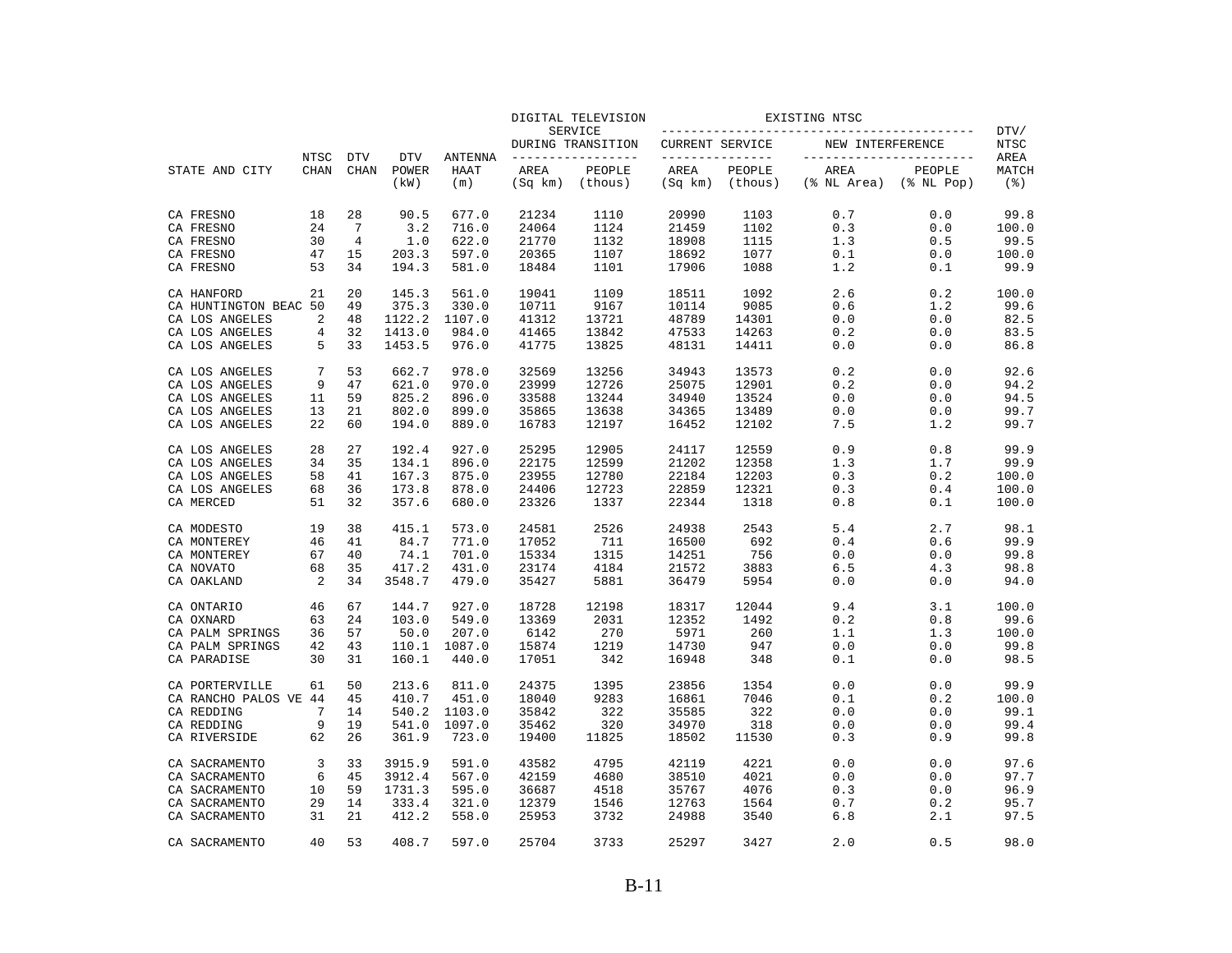| STATE AND<br>CITY        | NTSC<br><b>CHAN</b> | DTV      |                     |                                   |                 | DIGITAL TELEVISION<br>SERVICE<br>DURING TRANSITION<br>. _ _ _ _ _ _ _ _ _ _ _ _ _ | <b>CURRENT SERVICE</b> |                   | EXISTING NTSC<br>NEW INTERFERENCE |                         | DTV/<br>NTSC         |
|--------------------------|---------------------|----------|---------------------|-----------------------------------|-----------------|-----------------------------------------------------------------------------------|------------------------|-------------------|-----------------------------------|-------------------------|----------------------|
|                          |                     | CHAN     | DTV<br>POWER<br>kW) | ANTENNA<br>HAAT<br>$\mathsf{m}$ ) | AREA<br>(Sq km) | PEOPLE<br>(thous)                                                                 | AREA<br>(Sq km)        | PEOPLE<br>(thous) | AREA<br>(% NL Area)               | PEOPLE<br>$(\$$ NL Pop) | AREA<br>MATCH<br>(응) |
| CA SALINAS<br>CA SALINAS | 35                  | 43<br>31 | 778.9<br>146.5      | 896.0<br>735.0                    | 28937<br>17285  | 4714<br>916                                                                       | 26763<br>16564         | 2870<br>745       | 0.0<br>1.4                        | 0.0<br>0.1              | 92.5<br>99.9         |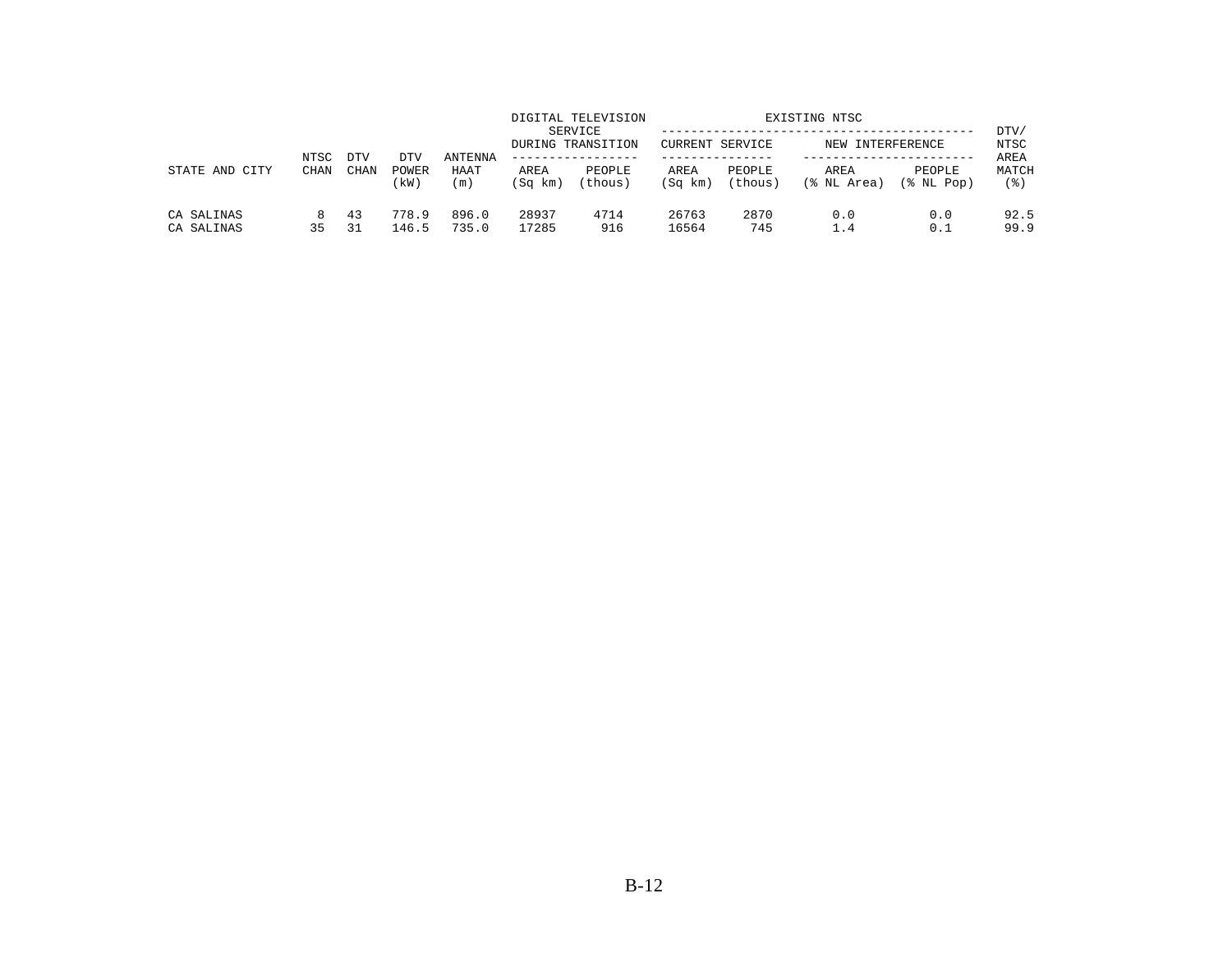|                       |             |             |                |                |                 | DIGITAL TELEVISION           |                 |                   | EXISTING NTSC            |                      |                             |
|-----------------------|-------------|-------------|----------------|----------------|-----------------|------------------------------|-----------------|-------------------|--------------------------|----------------------|-----------------------------|
|                       |             |             |                |                |                 | SERVICE<br>DURING TRANSITION | CURRENT SERVICE |                   | NEW INTERFERENCE         |                      | DTV/<br><b>NTSC</b>         |
|                       | NTSC        | <b>DTV</b>  | <b>DTV</b>     | <b>ANTENNA</b> |                 | ---------------              | --------------- |                   | ------------------------ |                      | AREA                        |
| STATE AND CITY        | <b>CHAN</b> | <b>CHAN</b> | POWER<br>(kW)  | HAAT<br>(m)    | AREA<br>(Sq km) | PEOPLE<br>(thous)            | AREA<br>(Sq km) | PEOPLE<br>(thous) | AREA<br>(% NL Area)      | PEOPLE<br>(% NL Pop) | MATCH<br>$($ $\mathcal{E})$ |
| CA SAN BERNARDINO     | 18          | 19          | 307.9          | 725.0          | 22712           | 12165                        | 21882           | 11777             | 0.5                      | 0.2                  | 99.9                        |
| CA SAN BERNARDINO     | 24          | 25          | 73.9           | 509.0          | 13793           | 7746                         | 12677           | 5352              | 2.5                      | 9.9                  | 100.0                       |
| CA SAN BERNARDINO     | 30          | 55          | 72.0           | 713.0          | 19025           | 11812                        | 18423           | 11416             | 1.2                      | 0.3                  | 100.0                       |
| CA SAN DIEGO          | 8           | 23          | 3209.3         | 226.0          | 24913           | 2737                         | 23563           | 2663              | 0.0                      | 0.0                  | 100.0                       |
| CA SAN DIEGO          | 10          | 29          | 2024.8         | 229.0          | 20929           | 2686                         | 20069           | 2632              | 0.0                      | 0.0                  | 100.0                       |
| CA SAN DIEGO          | 15          | 17          | 218.2          | 613.0          | 22022           | 2535                         | 21403           | 2505              | 15.6                     | 1.9                  | 100.0                       |
| CA SAN DIEGO          | 39          | 40          | 175.9          | 577.0          | 21034           | 2460                         | 20840           | 2328              | 0.0                      | 0.0                  | 97.8                        |
| CA SAN DIEGO          | 51          | 52          | 209.3          | 579.0          | 21092           | 2467                         | 21182           | 2424              | 0.4                      | 2.7                  | 97.1                        |
| CA SAN DIEGO          | 69          | 46          | 399.6          | 594.0          | 20655           | 2530                         | 20238           | 2475              | 0.0                      | 0.0                  | 97.9                        |
| CA SAN FRANCISCO      | 4           | 18          | 3812.9         | 512.0          | 41007           | 6515                         | 37369           | 5896              | 0.6                      | 0.1                  | 97.0                        |
| CA SAN FRANCISCO      | 5           | 28          | 3770.3         | 506.0          | 40251           | 6474                         | 37367           | 5960              | 0.0                      | 0.0                  | 96.8                        |
| CA SAN FRANCISCO      | 7           | 61          | 1589.9         | 509.0          | 33669           | 5813                         | 31937           | 5854              | 0.6                      | 0.7                  | 97.3                        |
| CA SAN FRANCISCO      | 9           | 57          | 1591.3         | 509.0          | 33320           | 5823                         | 30024           | 5414              | 0.1                      | 0.0                  | 99.2                        |
| CA SAN FRANCISCO      | 14          | 15          | 163.7          | 381.0          | 19124           | 5188                         | 18347           | 5099              | 3.0                      | 4.0                  | 99.0                        |
| CA SAN FRANCISCO      | 20          | 24          | 255.2          | 472.0          | 18623           | 5486                         | 17073           | 5287              | 4.2                      | 3.6                  | 99.8                        |
| CA SAN FRANCISCO      | 26          | 27          | 161.1          | 421.0          | 15339           | 5121                         | 14169           | 4936              | 1.2                      | 2.0                  | 98.8                        |
| CA SAN FRANCISCO      | 32          | 30          | 68.8           | 491.0          | 15024           | 5175                         | 13512           | 4814              | 1.7                      | 1.1                  | 99.9                        |
| CA SAN FRANCISCO      | 38          | 39          | 406.2          | 440.0          | 17528           | 5258                         | 15252           | 4756              | 2.3                      | 1.2                  | 99.9                        |
| CA SAN FRANCISCO      | 44          | 19          | 400.8          | 491.0          | 17342           | 5297                         | 15785           | 4877              | 0.7                      | 0.2                  | 99.0                        |
| CA SAN JOSE           | 11          | 12          | 3.2            | 844.0          | 33502           | 5477                         | 29610           | 4961              | 0.0                      | 0.0                  | 99.4                        |
| CA SAN JOSE           | 36          | 55          | 352.4          | 686.0          | 16496           | 5319                         | 14377           | 5059              | 5.5                      | 4.6                  | 99.7                        |
| CA SAN JOSE           | 48          | 49          | 390.9          | 631.0          | 15387           | 5019                         | 13687           | 4833              | 0.4                      | 0.6                  | 99.8                        |
| CA SAN JOSE           | 54          | 47          | 50.0           | 585.0          | 9060            | 4686                         | 7971            | 4308              | 4.0                      | 2.5                  | 99.8                        |
| CA SAN JOSE           | 65          | 50          | 268.0          | 812.0          | 18228           | 4583                         | 17003           | 4464              | 0.0                      | 0.1                  | 99.4                        |
| CA SAN LUIS OBISPO    | 6           | 10          | 22.0           | 543.0          | 41616           | 401                          | 41912           | 412               | 0.0                      | 0.0                  | 97.6                        |
| CA SAN LUIS OBISPO 33 |             | 19          | 50.0           | 440.0          | 6592            | 261                          | 5464            | 246               | 0.4                      | 7.5                  | 100.0                       |
| CA SAN MATEO          | 60          | 29          | 241.9          | 362.0          | 13023           | 4804                         | 12237           | 4673              | 9.0                      | 4.3                  | 98.2                        |
| CA SANGER             | 59          | 36          | 75.0           | 591.0          | 16211           | 853                          | 15422           | 842               | 2.5                      | 0.9                  | 100.0                       |
| CA SANTA ANA          | 40          | 66          | 50.0           | 881.0          | 19238           | 12400                        | 18469           | 12222             | 8.1                      | 1.7                  | 100.0                       |
| CA SANTA BARBARA      | 3           | 51          | 1673.4         | 917.0          | 42231           | 1158                         | 46654           | 1290              | 0.0                      | 0.0                  | 88.5                        |
| CA SANTA BARBARA      | 38<br>12    | 22<br>25    | 185.9<br>541.0 | 887.0<br>591.0 | 23782<br>26470  | 768<br>377                   | 23378<br>25407  | 763<br>362        | 4.0<br>2.9               | 4.1<br>0.7           | 97.9<br>99.7                |
| CA SANTA MARIA        |             |             |                |                |                 |                              |                 |                   |                          |                      |                             |
| CA SANTA ROSA         | 50          | 41          | 50.0           | 939.0          | 19064           | 1173                         | 14792           | 881               | 5.9                      | 12.1                 | 100.0                       |
| CA STOCKTON           | 13          | 69          | 1731.3         | 594.0          | 37187           | 4597                         | 36195           | 4666              | 0.0                      | 0.0                  | 98.0                        |
| CA STOCKTON           | 58          | 25          | 411.9          | 559.0          | 24531           | 3759                         | 23524           | 3462              | 2.4                      | 3.2                  | 99.9                        |
| CA STOCKTON           | 64          | 63          | 144.7          | 874.0          | 30567           | 6954                         | 28321           | 6056              | 0.4                      | 0.2                  | 100.0                       |
| CA TWENTYNINE PALM 31 |             | 28          | 50.0           | 90.0           | 2937            | 41                           | 2719            | 41                | 0.0                      | 0.0                  | 100.0                       |
| CA VALLEJO            | 66          | 51          | 255.9          | 466.0          | 14897           | 5268                         | 13078           | 3890              | 0.0                      | 0.0                  | 98.1                        |
| CA VENTURA            | 57          | 43          | 370.2          | 530.0          | 16381           | 2891                         | 14674           | 1760              | 0.0                      | 0.0                  | 99.8                        |
| CA VISALIA            | 26          | 27          | 299.3          | 792.0          | 26345           | 1122                         | 25565           | 1118              | 0.0                      | 0.0                  | 100.0                       |
| CA VISALIA            | 49          | 9           | 3.2            | 835.0          | 23246           | 1387                         | 21185           | 1319              | 0.0                      | 0.0                  | 100.0                       |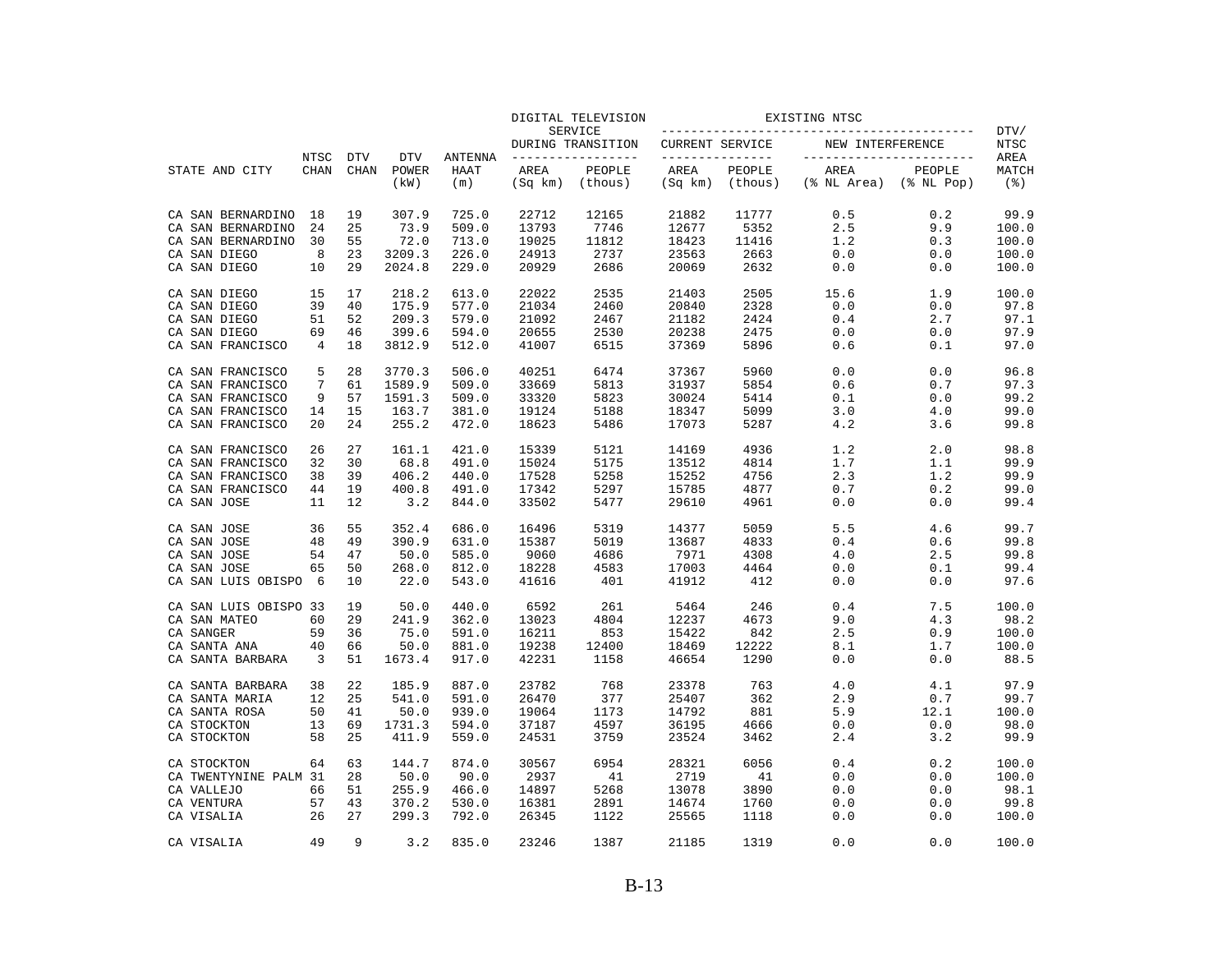| STATE AND CITY               | NTSC<br><b>CHAN</b> | <b>DTV</b> | DTV           | ANTENNA        |                 | DIGITAL TELEVISION<br>SERVICE<br>DURING TRANSITION | CURRENT SERVICE |                   | EXISTING NTSC<br>NEW INTERFERENCE |                      | DTV/<br>NTSC<br>AREA |
|------------------------------|---------------------|------------|---------------|----------------|-----------------|----------------------------------------------------|-----------------|-------------------|-----------------------------------|----------------------|----------------------|
|                              |                     | CHAN       | POWER<br>kW)  | HAAT<br>(m)    | AREA<br>(Sq km) | PEOPLE<br>(thous)                                  | AREA<br>(Sq km) | PEOPLE<br>(thous) | AREA<br>(% NL Area)               | PEOPLE<br>(% NL Pop) | MATCH<br>(응)         |
| CA WATSONVILLE<br>CO BOULDER | 25<br>L 4           | 52<br>15   | 50.0<br>154.5 | 675.0<br>351.0 | 11802<br>15957  | 1187<br>2041                                       | 10965<br>15716  | 718<br>2037       | 1.0<br>0.7                        | 0.3<br>0.2           | 100.0<br>99.6        |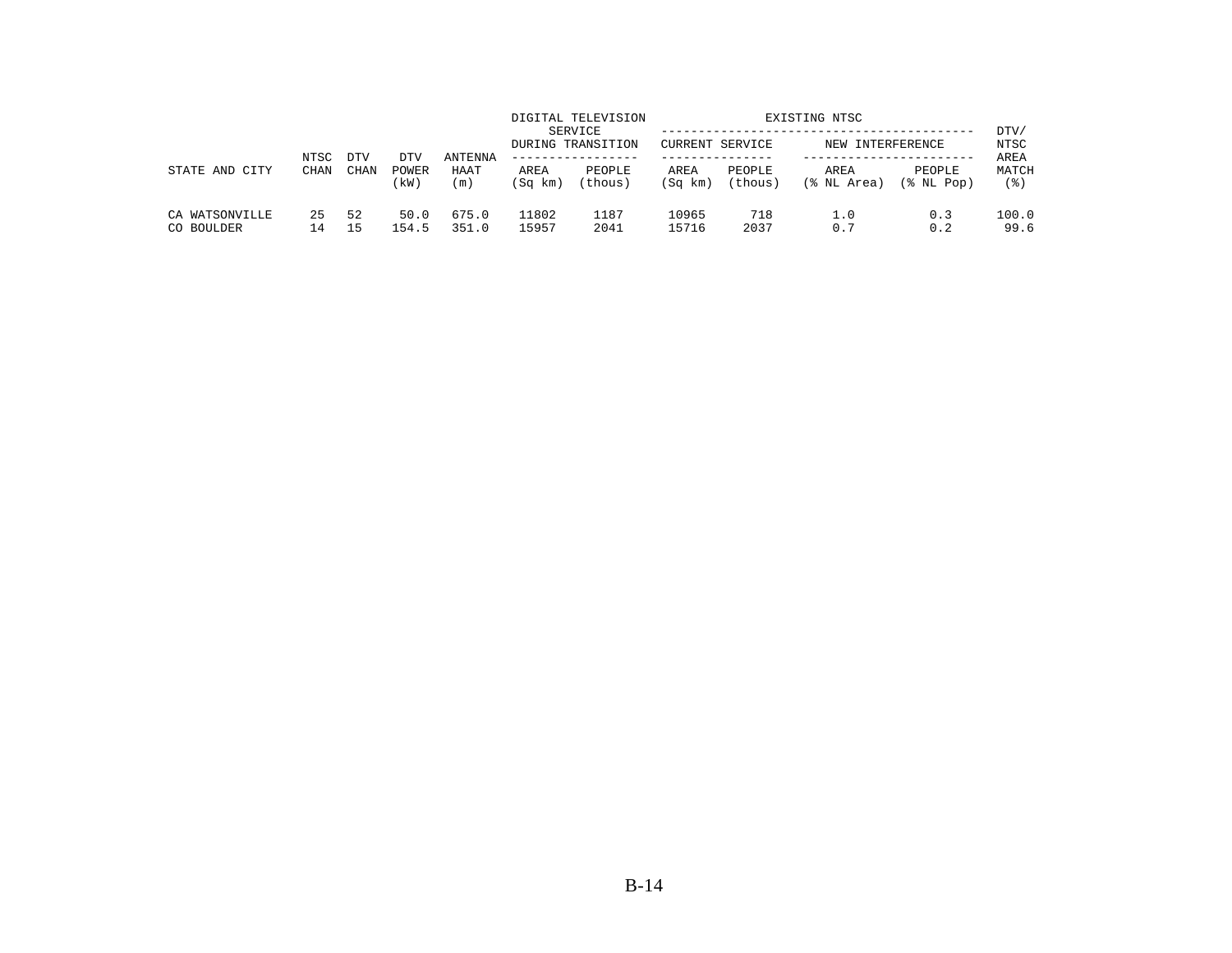|                        |                |             |               |               |                 | DIGITAL TELEVISION           |                        |                   | EXISTING NTSC            |                            |               |
|------------------------|----------------|-------------|---------------|---------------|-----------------|------------------------------|------------------------|-------------------|--------------------------|----------------------------|---------------|
|                        |                |             |               |               |                 | SERVICE<br>DURING TRANSITION | <b>CURRENT SERVICE</b> |                   | NEW INTERFERENCE         |                            | DTV/<br>NTSC  |
|                        | NTSC           | <b>DTV</b>  | <b>DTV</b>    | ANTENNA       |                 | --------------               | _______________        |                   | ------------------------ |                            | AREA          |
| STATE AND CITY         | <b>CHAN</b>    | <b>CHAN</b> | POWER<br>(kW) | HAAT<br>(m)   | AREA<br>(Sq km) | PEOPLE<br>(thous)            | AREA<br>(Sq km)        | PEOPLE<br>(thous) | AREA<br>(% NL Area)      | PEOPLE<br>$(\$$ NL Pop $)$ | MATCH<br>(3)  |
| CO BROOMFIELD          | 12             | 17          | 2348.7        | 738.0         | 33128           | 2187                         | 31016                  | 2165              | 0.0                      | 0.0                        | 99.2          |
| CO CASTLE ROCK         | 53             | 47          | 322.7         | 193.0         | 11801           | 1720                         | 11208                  | 1686              | 0.0                      | 0.0                        | 100.0         |
| CO COLORADO SPRING 11  |                | 10          | 7.7           | 725.0         | 29797           | 831                          | 26686                  | 633               | 0.0                      | 0.0                        | 99.4          |
| CO COLORADO SPRING 13  |                | 24          | 1174.7        | 652.0         | 30427           | 1592                         | 24772                  | 629               | 0.0                      | 0.0                        | 99.9          |
| CO COLORADO SPRING 21  |                | 22          | 123.1         | 656.0         | 17744           | 555                          | 16718                  | 540               | 1.5                      | 0.1                        | 99.6          |
| CO DENVER              | 2              | 44          | 5000.0        | 319.0         | 29807           | 2272                         | 31713                  | 2314              | 0.0                      | 0.0                        | 92.3          |
| CO DENVER              | $\overline{4}$ | 34          | 5000.0        | 451.0         | 33752           | 2304                         | 32687                  | 2327              | 0.0                      | 0.0                        | 92.4          |
| CO DENVER              | 6              | 36          | 5000.0        | 292.0         | 28790           | 2257                         | 27638                  | 2149              | 0.0                      | 0.0                        | 95.5          |
| CO DENVER              | 7              | 18          | 3437.7        | 308.0         | 26796           | 2256                         | 25377                  | 2207              | 0.0                      | 0.0                        | 99.0          |
| CO DENVER              | 9              | 16          | 3435.0        | 280.0         | 26167           | 2246                         | 23896                  | 2193              | 0.0                      | 0.0                        | 99.1          |
| CO DENVER              | 20             | 19          | 414.6         | 383.0         | 18502           | 2068                         | 17524                  | 2020              | 1.3                      | 0.7                        | 99.6          |
| CO DENVER              | 31             | 30          | 414.4         | 317.0         | 16887           | 2044                         | 16466                  | 2033              | 0.2                      | 0.0                        | 99.8          |
| CO DENVER              | 41             | 42          | 148.1         | 344.0         | 12440           | 1886                         | 12336                  | 1882              | 1.1                      | 2.6                        | 99.6          |
| CO DENVER              | 50             | 49          | 165.3         | 233.0         | 12910           | 1878                         | 12482                  | 1866              | 0.2                      | 0.0                        | 100.0         |
| CO DENVER              | 59             | 35          | 269.4         | 96.0          | 7786            | 1770                         | 7899                   | 1800              | 0.0                      | 0.0                        | 96.4          |
| CO DURANGO             | 6              | 26          | 97.6          | 110.0         | 8152            | 63                           | 9311                   | 65                | 0.0                      | 0.0                        | 87.3          |
| CO FORT COLLINS        | 22             | 21          | 76.5          | 256.0         | 13277           | 434                          | 13063                  | 418               | 0.5                      | 0.1                        | 100.0         |
| CO GLENWOOD SPRING     | 3              | 45          | 2301.6        | 771.0         | 25413           | 67                           | 31999                  | 87                | 0.0                      | 0.0                        | 77.9          |
| CO GRAND JUNCTION      | 5              | 48          | 155.9         | 33.0          | 5271            | 91                           | 6731                   | 92                | 0.0                      | 0.0                        | 78.3          |
| CO GRAND JUNCTION      | 8              | 7           | 3.7           | 829.0         | 32053           | 144                          | 26318                  | 115               | 0.0                      | 0.0                        | 100.0         |
| CO LONGMONT            | 25             | 26<br>13    | 368.8         | 332.0         | 14412<br>4907   | 2126<br>33                   | 14261                  | 2125<br>33        | 0.5                      | 0.3                        | 99.9          |
| CO MONTROSE            | 10<br>5        | 39          | 3.2<br>3554.3 | 33.0<br>396.0 | 32684           | 592                          | 4544                   | 584               | 0.0                      | 0.0<br>0.0                 | 100.0<br>93.6 |
| CO PUEBLO<br>CO PUEBLO | 8              | 23          | 891.9         | 727.0         | 30728           | 1466                         | 32241<br>26061         | 620               | 0.0<br>0.0               | 0.0                        | 99.7          |
| CO STEAMBOAT SPRIN 24  |                | 14          | 50.0          | 157.0         | 1629            | 11                           | 1369                   | 11                | 0.0                      | 0.0                        | 100.0         |
| CO STERLING            | 3              | 40          | 3737.2        | 232.0         | 26452           | 71                           | 22909                  | 61                | 0.0                      | 0.0                        | 100.0         |
| CT BRIDGEPORT          | 43             | 6           | 1.0           | 156.0         | 10675           | 2970                         | 10148                  | 2788              | 14.0                     | 17.5                       | 97.7          |
| CT BRIDGEPORT          | 49             | 12          | 3.2           | 222.0         | 11690           | 3937                         | 10220                  | 3330              | 13.3                     | 17.6                       | 99.9          |
| <b>CT HARTFORD</b>     | 3              | 35          | 5000.0        | 276.0         | 28407           | 4413                         | 25124                  | 3891              | 0.0                      | 0.0                        | 98.6          |
| <b>CT HARTFORD</b>     | 18             | 9           | 3.2           | 299.0         | 16657           | 2916                         | 16220                  | 2972              | 17.6                     | 14.1                       | 91.1          |
| <b>CT HARTFORD</b>     | 24             | 63          | 50.0          | 262.0         | 12283           | 2707                         | 11214                  | 2569              | 2.7                      | 5.7                        | 99.6          |
| <b>CT HARTFORD</b>     | 61             | 60          | 374.9         | 515.0         | 19346           | 3218                         | 16485                  | 2807              | 0.7                      | 0.6                        | 99.8          |
| CT NEW BRITAIN         | 30             | 29          | 218.2         | 451.0         | 23658           | 4029                         | 21908                  | 3689              | 3.9                      | 2.6                        | 99.9          |
| CT NEW HAVEN           | 8              | 16          | 1094.5        | 363.0         | 27098           | 6199                         | 23521                  | 4707              | 3.5                      | 2.1                        | 100.0         |
| CT NEW HAVEN           | 59             | 46          | 170.7         | 314.0         | 18627           | 4310                         | 17942                  | 4081              | 8.6                      | 13.5                       | 98.5          |
| CT NEW HAVEN           | 65             | 39          | 50.0          | 82.0          | 1807            | 635                          | 1681                   | 596               | 5.0                      | 7.1                        | 100.0         |
| CT NEW LONDON          | 26             | 50          | 171.9         | 381.0         | 16747           | 2517                         | 14885                  | 1705              | 0.5                      | 1.4                        | 98.7          |
| CT NORWICH             | 53             | 45          | 50.0          | 207.0         | 10906           | 1378                         | 10247                  | 856               | 1.9                      | 3.4                        | 97.1          |
| CT WATERBURY           | 20             | 32          | 132.2         | 366.0         | 19589           | 4466                         | 17631                  | 3756              | 2.5                      | 1.3                        | 100.0         |
| DC WASHINGTON          | 4              | 36          | 5000.0        | 237.0         | 28107           | 6605                         | 24781                  | 6451              | 7.0                      | 3.3                        | 98.6          |
| DC WASHINGTON          | 5              | 30          | 5000.0        | 235.0         | 28271           | 6627                         | 26776                  | 6536              | 0.3                      | 0.1                        | 99.4          |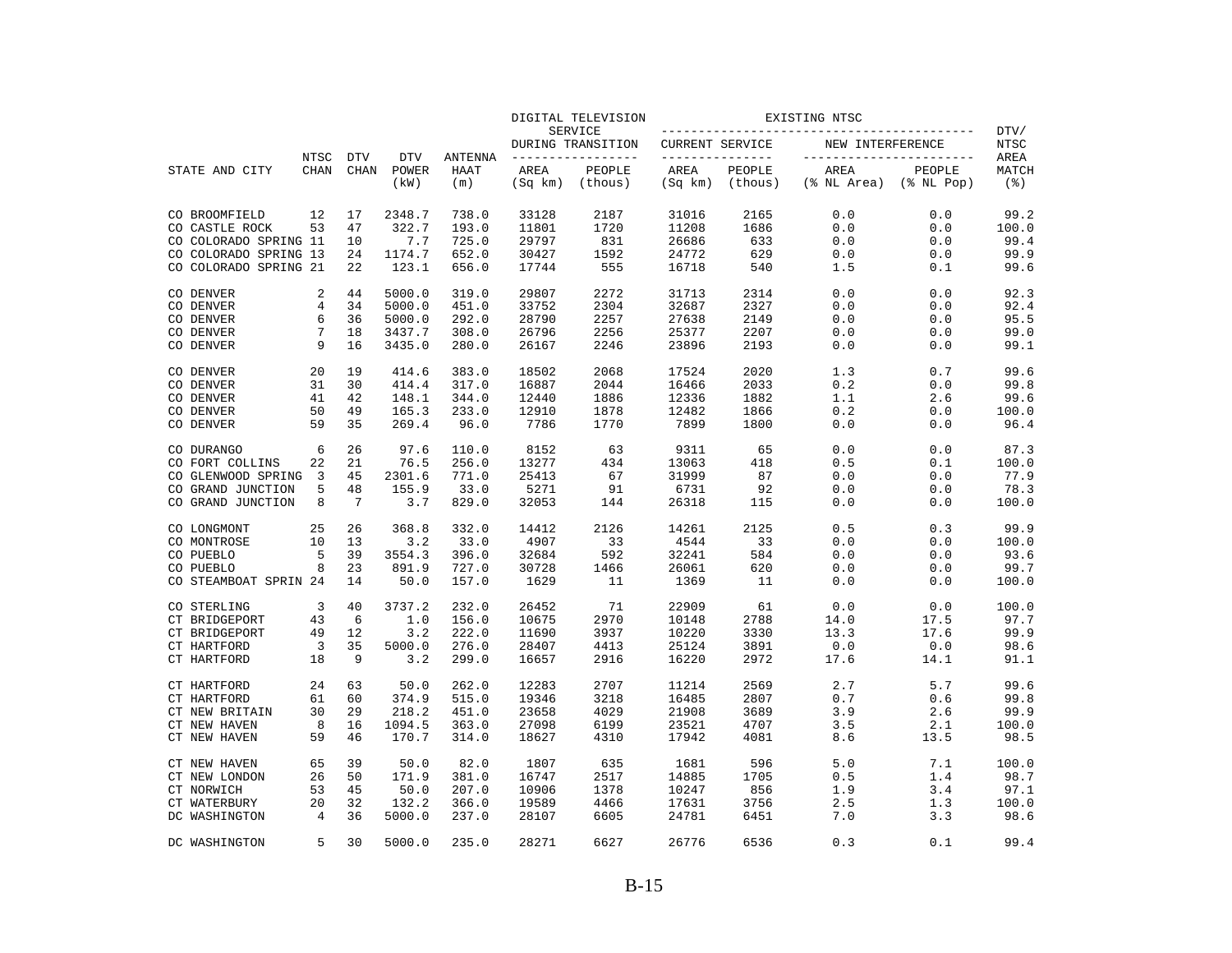|                                | NTSC        | <b>DTV</b>  | DTV              | <b>ANTENNA</b> |                 | DIGITAL TELEVISION<br>SERVICE<br>DURING TRANSITION | CURRENT SERVICE |                   | EXISTING NTSC<br>NEW INTERFERENCE |                      | DTV/<br>NTSC<br>AREA |
|--------------------------------|-------------|-------------|------------------|----------------|-----------------|----------------------------------------------------|-----------------|-------------------|-----------------------------------|----------------------|----------------------|
| STATE AND<br>CITY              | <b>CHAN</b> | <b>CHAN</b> | POWER<br>(kW)    | HAAT<br>(m)    | AREA<br>(Sq km) | PEOPLE<br>(thous)                                  | AREA<br>(Sq km) | PEOPLE<br>(thous) | AREA<br>(% NL Area)               | PEOPLE<br>(% NL Pop) | MATCH<br>' 응 )       |
| DC WASHINGTON<br>DC WASHINGTON |             | 33<br>59    | 3011.0<br>3011.0 | 235.0<br>235.0 | 24473<br>24669  | 6430<br>6433                                       | 23217<br>22905  | 6361<br>6314      | 0.4<br>0.0                        | 0.1<br>0.0           | 98.8<br>99.8         |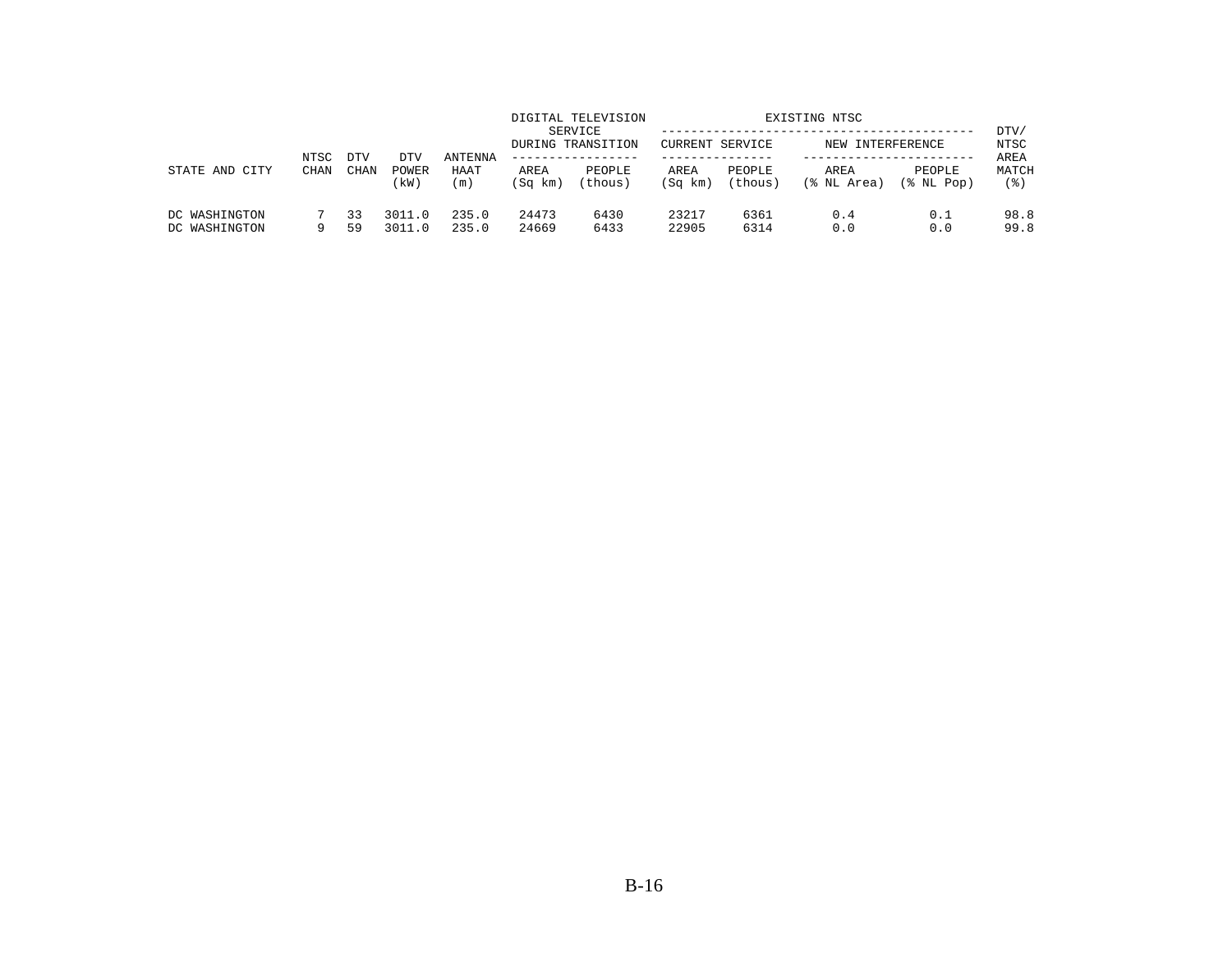|                       |                            |                           |                             |                               |                 | DIGITAL TELEVISION                  |                 |                                   | EXISTING NTSC       |                                              |                      |
|-----------------------|----------------------------|---------------------------|-----------------------------|-------------------------------|-----------------|-------------------------------------|-----------------|-----------------------------------|---------------------|----------------------------------------------|----------------------|
| STATE AND CITY        |                            |                           |                             | <b>ANTENNA</b><br>HAAT<br>(m) |                 | <b>SERVICE</b><br>DURING TRANSITION | CURRENT SERVICE |                                   | NEW INTERFERENCE    |                                              | DTV/<br><b>NTSC</b>  |
|                       | <b>NTSC</b><br><b>CHAN</b> | <b>DTV</b><br><b>CHAN</b> | <b>DTV</b><br>POWER<br>(kW) |                               | AREA<br>(Sq km) | -------------<br>PEOPLE<br>(thous)  | AREA<br>(Sq km) | ------------<br>PEOPLE<br>(thous) | AREA<br>(% NL Area) | -----------------<br>PEOPLE<br>$(\$ NI Pop)$ | AREA<br>MATCH<br>(응) |
| DC WASHINGTON         | 20                         | 69                        | 255.0                       | 235.0                         | 16706           | 5975                                | 16076           | 5661                              | 7.7                 | 1.0                                          | 99.2                 |
| DC WASHINGTON         | 26                         | 35                        | 112.0                       | 233.0                         | 15035           | 5813                                | 14883           | 5584                              | 1.0                 | 0.2                                          | 99.0                 |
| DC WASHINGTON         | 32                         | 6                         | 1.0                         | 213.0                         | 13524           | 5704                                | 14056           | 5743                              | 8.9                 | 6.2                                          | 91.8                 |
| DC WASHINGTON         | 50                         | 51                        | 134.1                       | 247.0                         | 15733           | 5887                                | 14818           | 5382                              | 0.2                 | 0.3                                          | 99.9                 |
| DE SEAFORD            | 64                         | 44                        | 50.0                        | 195.0                         | 4936            | 179                                 | 4936            | 179                               | 28.7                | 27.5                                         | 100.0                |
| DE WILMINGTON         | 12                         | 36                        | 2042.2                      | 294.0                         | 23295           | 7656                                | 20471           | 6705                              | 0.0                 | 0.0                                          | 99.2                 |
| DE WILMINGTON         | 61                         | 31                        | 182.8                       | 292.0                         | 18352           | 5739                                | 17618           | 5847                              | 9.5                 | 10.9                                         | 97.9                 |
| FL BOCA RATON         | 63                         | 31                        | 196.0                       | 310.0                         | 15547           | 3772                                | 15472           | 3689                              | 0.0                 | 0.0                                          | 100.0                |
| FL BRADENTON          | 66                         | 23                        | 138.7                       | 465.0                         | 20900           | 2610                                | 20802           | 2596                              | 0.0                 | 0.0                                          | 100.0                |
| FL CAPE CORAL         | 36                         | 35                        | 415.8                       | 450.0                         | 24391           | 870                                 | 24203           | 867                               | 0.4                 | 0.1                                          | 100.0                |
| FL CLEARWATER         | 22                         | 59                        | 405.6                       | 433.0                         | 19585           | 2479                                | 19585           | 2479                              | 0.5                 | 0.2                                          | 100.0                |
| FL CLERMONT           | 18                         | 30                        | 417.1                       | 458.0                         | 26202           | 2060                                | 26212           | 2056                              | 0.0                 | 0.0                                          | 99.8                 |
| FL COCOA              | 52                         | 49                        | 340.5                       | 285.0                         | 14837           | 1508                                | 15080           | 1535                              | 0.1                 | 0.2                                          | 97.8                 |
| FL COCOA              | 68                         | 51                        | 160.6                       | 287.0                         | 15085           | 1177                                | 15069           | 1176                              | 0.0                 | 0.0                                          | 100.0                |
| FL DAYTONA BEACH      | 2                          | 31                        | 3616.0                      | 503.0                         | 46241           | 2798                                | 42118           | 2374                              | 0.0                 | 0.0                                          | 100.0                |
| FL DAYTONA BEACH      | 26                         | 32                        | 158.5                       | 304.0                         | 15435           | 1123                                | 13570           | 817                               | 0.0                 | 0.0                                          | 99.9                 |
| FL FORT LAUDERDALE 51 |                            | 52                        | 325.7                       | 262.0                         | 14271           | 3676                                | 14271           | 3676                              | 0.0                 | 0.0                                          | 100.0                |
| FL FORT MYERS         | 11                         | 53                        | 1552.1                      | 451.0                         | 37698           | 1147                                | 35406           | 1033                              | 0.3                 | 0.0                                          | 100.0                |
| FL FORT MYERS         | 20                         | 55                        | 415.7                       | 451.0                         | 22752           | 781                                 | 22752           | 781                               | 0.0                 | 0.0                                          | 100.0                |
| FL FORT MYERS         | 30                         | 15                        | 55.5                        | 293.0                         | 16055           | 636                                 | 16000           | 636                               | 0.8                 | 0.4                                          | 100.0                |
| FL FORT PIERCE        | 21                         | 22                        | 139.3                       | 147.0                         | 11003           | 428                                 | 10619           | 418                               | 1.7                 | 9.3                                          | 100.0                |
| FL FORT PIERCE        | 34                         | 16                        | 416.2                       | 454.0                         | 24460           | 1347                                | 23464           | 1059                              | 0.0                 | 0.0                                          | 100.0                |
| FL FORT WALTON BEA 35 |                            | 19                        | 50.0                        | 60.0                          | 4594            | 153                                 | 4590            | 153                               | 0.2                 | 0.2                                          | 100.0                |
| FL FORT WALTON BEA 53 |                            | 38                        | 150.2                       | 219.0                         | 13307           | 501                                 | 13302           | 501                               | 1.8                 | 0.7                                          | 100.0                |
| FL FORT WALTON BEA 58 |                            | 49                        | 50.0                        | 59.0                          | 1385            | 108                                 | 1385            | 108                               | 0.0                 | 0.0                                          | 100.0                |
| FL GAINESVILLE        | 5                          | 42                        | 4606.6                      | 262.0                         | 32472           | 1202                                | 31956           | 1149                              | 0.0                 | 0.0                                          | 100.0                |
| FL GAINESVILLE        | 20                         | 28                        | 158.1                       | 287.0                         | 15269           | 513                                 | 15284           | 513                               | 4.3                 | 3.8                                          | 99.9                 |
| FL HIGH SPRINGS       | 53                         | 40                        | 55.0                        | 282.0                         | 12029           | 411                                 | 11659           | 350                               | 0.0                 | 0.0                                          | 100.0                |
| FL HOLLYWOOD          | 69                         | 50                        | 354.1                       | 264.0                         | 15617           | 3681                                | 15592           | 3650                              | 0.0                 | 0.0                                          | 100.0                |
| FL INVERNESS          | 64                         | 34                        | 239.2                       | 414.0                         | 25497           | 1153                                | 24371           | 1092                              | 0.0                 | 0.0                                          | 100.0                |
| FL JACKSONVILLE       | 4                          | 33                        | 4132.4                      | 293.0                         | 33334           | 1220                                | 31966           | 1170                              | 2.5                 | 1.3                                          | 100.0                |
| FL JACKSONVILLE       | 7                          | 23                        | 1913.6                      | 277.0                         | 27709           | 1087                                | 26414           | 1083                              | 0.1                 | 0.0                                          | 100.0                |
| FL JACKSONVILLE       | 12                         | 13                        | 5.5                         | 296.0                         | 27870           | 1084                                | 27882           | 1090                              | 1.0                 | 0.6                                          | 98.9                 |
| FL JACKSONVILLE       | 17                         | 16                        | 340.5                       | 304.0                         | 19009           | 1019                                | 19009           | 1019                              | 0.0                 | 0.0                                          | 100.0                |
| FL JACKSONVILLE       | 30                         | 14                        | 164.4                       | 302.0                         | 15526           | 999                                 | 15526           | 999                               | 1.1                 | 0.4                                          | 100.0                |
| FL JACKSONVILLE       | 47                         | 10                        | 3.2                         | 299.0                         | 19546           | 1028                                | 19558           | 1028                              | 3.8                 | 2.3                                          | 99.9                 |
| FL JACKSONVILLE       | 59                         | 38                        | 188.7                       | 289.0                         | 15436           | 972                                 | 15436           | 972                               | 0.0                 | 0.0                                          | 100.0                |
| FL KEY WEST           | 8                          | 12                        | 3.2                         | 33.0                          | 1456            | 34                                  | 1456            | 34                                | 0.0                 | 0.0                                          | 100.0                |
| FL KEY WEST           | 22                         | 3                         | 1.0                         | 62.0                          | 1476            | 32                                  | 1476            | 32                                | 0.0                 | 0.0                                          | 100.0                |
| FL LAKE WORTH         | 67                         | 27                        | 50.0                        | 60.0                          | 4593            | 773                                 | 4593            | 773                               | 0.0                 | 0.0                                          | 100.0                |
| FL LAKELAND           | 32                         | 33                        | 175.5                       | 331.0                         | 15178           | 2004                                | 15176           | 2004                              | 3.4                 | 2.7                                          | 100.0                |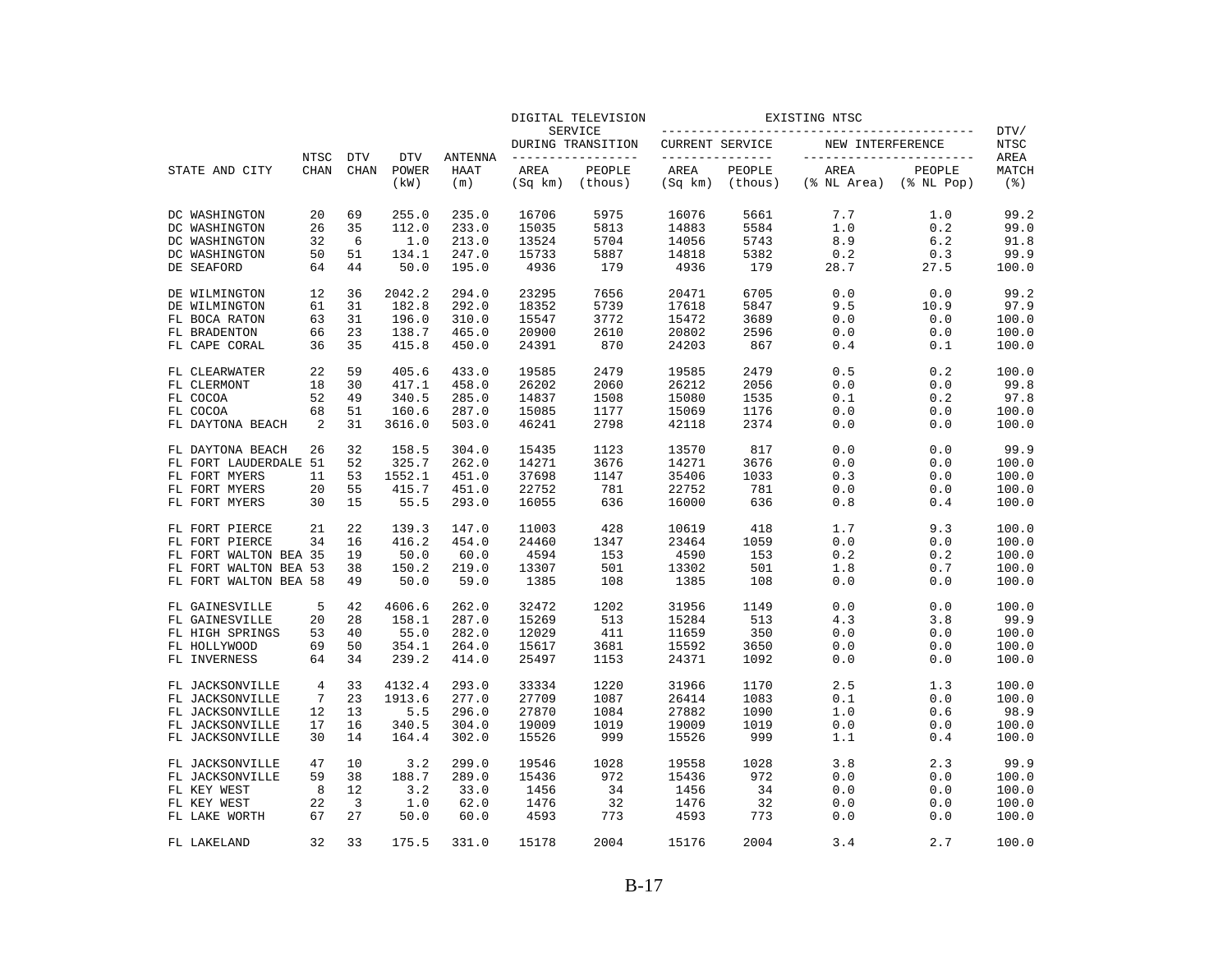| CITY<br>STATE AND          | NTSC<br><b>CHAN</b> | <b>DTV</b> | DTV            | <b>ANTENNA</b><br>HAAT<br>(m) | DIGITAL TELEVISION<br>SERVICE<br>DURING TRANSITION<br>------------- |                   | CURRENT SERVICE |                   | EXISTING NTSC<br>NEW INTERFERENCE |                      | DTV/<br>NTSC<br>AREA |
|----------------------------|---------------------|------------|----------------|-------------------------------|---------------------------------------------------------------------|-------------------|-----------------|-------------------|-----------------------------------|----------------------|----------------------|
|                            |                     | CHAN       | POWER<br>(kW)  |                               | AREA<br>(Sq km)                                                     | PEOPLE<br>(thous) | AREA<br>(Sq km) | PEOPLE<br>(thous) | AREA<br>(% NL Area)               | PEOPLE<br>(% NL Pop) | MATCH<br>(응)         |
| FL LEESBURG<br>FL LEESBURG | 45<br>55            | 46<br>29   | 261.3<br>410.6 | 138.0<br>515.0                | 12079<br>26345                                                      | 1435<br>2114      | 11356<br>26136  | 1429<br>2111      | 0.4<br>0.9                        | 0.7<br>0.5           | 100.0<br>100.0       |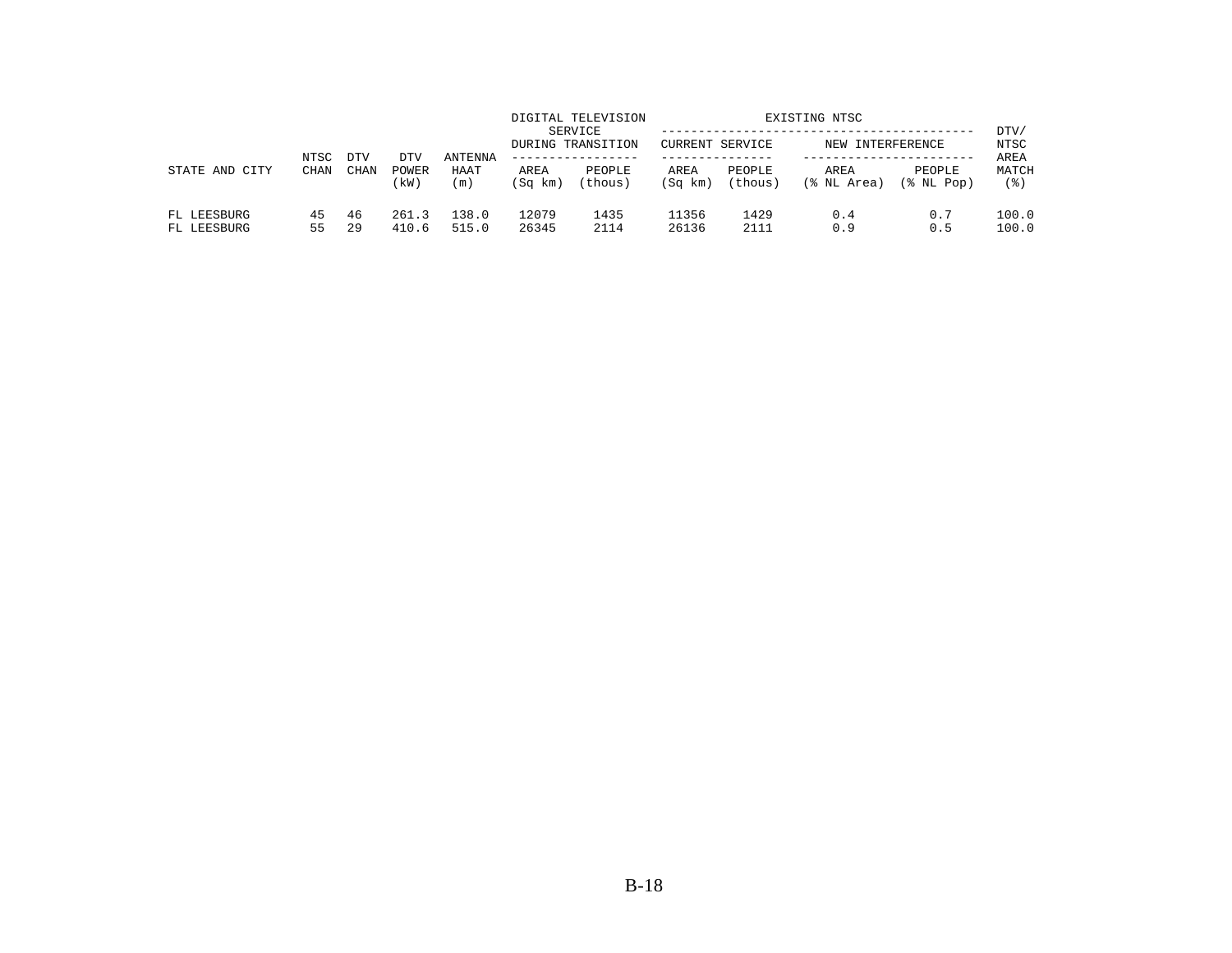|                       |                     |                |                           |                             |                               | DIGITAL TELEVISION |                                    |                                 | EXISTING NTSC     |                     |                                                 |                                     |
|-----------------------|---------------------|----------------|---------------------------|-----------------------------|-------------------------------|--------------------|------------------------------------|---------------------------------|-------------------|---------------------|-------------------------------------------------|-------------------------------------|
| STATE AND CITY        | NTSC<br><b>CHAN</b> |                |                           |                             |                               |                    | SERVICE<br>DURING TRANSITION       | CURRENT SERVICE<br>------------ |                   | NEW INTERFERENCE    |                                                 | DTV/<br><b>NTSC</b>                 |
|                       |                     |                | <b>DTV</b><br><b>CHAN</b> | <b>DTV</b><br>POWER<br>(kW) | <b>ANTENNA</b><br>HAAT<br>(m) | AREA<br>(Sq km)    | -------------<br>PEOPLE<br>(thous) | AREA<br>(Sq km)                 | PEOPLE<br>(thous) | AREA<br>(% NL Area) | _________________<br>PEOPLE<br>$(\$$ NL Pop $)$ | AREA<br>MATCH<br>$($ $\mathcal{E})$ |
| FL LIVE OAK           | 57                  | 18             | 72.2                      | 145.0                       | 8660                          | 167                | 8660                               | 167                             | 0.1               | 3.6                 | 100.0                                           |                                     |
| FL MELBOURNE          | 43                  | $\overline{4}$ | 1.0                       | 299.0                       | 15330                         | 1545               | 15254                              | 1541                            | 0.2               | 0.0                 | 100.0                                           |                                     |
| FL MELBOURNE          | 56                  | 62             | 104.0                     | 305.0                       | 13769                         | 607                | 13162                              | 580                             | 0.0               | 0.0                 | 100.0                                           |                                     |
| FL MIAMI              | 2                   | 47             | 4270.6                    | 283.0                       | 33149                         | 3997               | 31733                              | 3904                            | 0.0               | 0.0                 | 100.0                                           |                                     |
| FL MIAMI              | 4                   | 48             | 3962.5                    | 304.0                       | 34336                         | 4012               | 34336                              | 4012                            | 0.0               | 0.0                 | 100.0                                           |                                     |
| FL MIAMI              | 6                   | 41             | 3867.1                    | 549.0                       | 49213                         | 3620               | 44296                              | 2792                            | 0.0               | 0.0                 | 100.0                                           |                                     |
| FL MIAMI              | 7                   | 8              | 5.4                       | 293.0                       | 28498                         | 3942               | 28498                              | 3942                            | 0.0               | 0.0                 | 100.0                                           |                                     |
| FL MIAMI              | 10                  | 9              | 5.6                       | 305.0                       | 29086                         | 3959               | 29070                              | 3959                            | 0.0               | 0.0                 | 100.0                                           |                                     |
| FL MIAMI              | 17                  | 21             | 166.2                     | 309.0                       | 15323                         | 3681               | 15325                              | 3681                            | 0.3               | 0.9                 | 100.0                                           |                                     |
| FL MIAMI              | 23                  | 24             | 319.2                     | 297.0                       | 15044                         | 3741               | 15045                              | 3744                            | 0.1               | 0.2                 | 100.0                                           |                                     |
| FL MIAMI              | 33                  | 32             | 372.5                     | 280.0                       | 17477                         | 3737               | 17165                              | 3594                            | 0.0               | 0.0                 | 100.0                                           |                                     |
| FL MIAMI              | 35                  | 20             | 149.2                     | 102.0                       | 8037                          | 2871               | 7474                               | 2310                            | 0.0               | 0.0                 | 100.0                                           |                                     |
| FL MIAMI              | 39                  | 38             | 212.4                     | 213.0                       | 14047                         | 3583               | 14045                              | 3583                            | 0.0               | 0.0                 | 100.0                                           |                                     |
| FL MIAMI              | 45                  | 44             | 145.1                     | 308.0                       | 13275                         | 3734               | 13274                              | 3735                            | 0.0               | 0.1                 | 100.0                                           |                                     |
| FL NAPLES             | 26                  | 43             | 364.9                     | 368.0                       | 18758                         | 611                | 18756                              | 611                             | 0.0               | 0.0                 | 100.0                                           |                                     |
| FL NAPLES             | 46                  | 18             | 195.8                     | 309.0                       | 15240                         | 564                | 15239                              | 564                             | 0.0               | 0.0                 | 100.0                                           |                                     |
| FL NEW SMYRNA BEAC 15 |                     | 21             | 50.0                      | 441.0                       | 15513                         | 1588               | 15510                              | 1588                            | 0.1               | 0.0                 | 100.0                                           |                                     |
| FL OCALA              | 51                  | 11             | 3.2                       | 280.0                       | 15411                         | 623                | 15400                              | 623                             | 0.0               | 0.0                 | 100.0                                           |                                     |
| FL ORANGE PARK        | 25                  | 22             | 82.7                      | 151.0                       | 8650                          | 937                | 8749                               | 944                             | 5.6               | 4.0                 | 96.4                                            |                                     |
| FL ORLANDO            | 6                   | 48             | 3186.8                    | 445.0                       | 42111                         | 2566               | 36809                              | 2434                            | 0.0               | 0.0                 | 99.7                                            |                                     |
| FL ORLANDO            | 9                   | 58             | 1573.3                    | 479.0                       | 39037                         | 2509               | 35519                              | 2178                            | 0.0               | 0.0                 | 100.0                                           |                                     |
| FL ORLANDO            | 24                  | 20             | 57.9                      | 381.0                       | 19079                         | 1874               | 19226                              | 1893                            | 0.3               | 0.1                 | 99.1                                            |                                     |
| FL ORLANDO            | 27                  | 41             | 413.0                     | 550.0                       | 34097                         | 3531               | 28612                              | 3015                            | 0.1               | 0.0                 | 100.0                                           |                                     |
| FL ORLANDO            | 35                  | 36             | 166.9                     | 451.0                       | 21464                         | 1947               | 21382                              | 1946                            | 0.0               | 0.0                 | 100.0                                           |                                     |
| FL ORLANDO            | 65                  | 39             | 417.2                     | 465.0                       | 24425                         | 2147               | 22429                              | 2047                            | 0.0               | 0.0                 | 100.0                                           |                                     |
| FL PALM BEACH         | 61                  | 36             | 269.8                     | 82.0                        | 9822                          | 1702               | 9774                               | 1632                            | 0.0               | 0.0                 | 100.0                                           |                                     |
| FL PANAMA CITY        | 7                   | 8              | 5.2                       | 265.0                       | 26218                         | 383                | 26203                              | 374                             | 0.0               | 0.0                 | 98.7                                            |                                     |
| FL PANAMA CITY        | 13                  | 30             | 1544.8                    | 437.0                       | 35925                         | 586                | 33744                              | 509                             | 0.0               | 0.0                 | 100.0                                           |                                     |
| FL PANAMA CITY        | 28                  | 20             | 50.0                      | 228.0                       | 12152                         | 207                | 12110                              | 206                             | 0.0               | 0.0                 | 100.0                                           |                                     |
| FL PANAMA CITY        | 56                  | 22             | 50.0                      | 155.0                       | 11050                         | 208                | 11031                              | 205                             | 0.0               | 0.0                 | 100.0                                           |                                     |
| FL PANAMA CITY BEA 46 |                     | 14             | 50.0                      | 59.0                        | 1558                          | 95                 | 1558                               | 95                              | 0.0               | 0.0                 | 100.0                                           |                                     |
| FL PENSACOLA          | 3                   | 50             | 3418.0                    | 372.0                       | 36548                         | 1105               | 31234                              | 940                             | 0.0               | 0.0                 | 100.0                                           |                                     |
| FL PENSACOLA          | 23                  | 27             | 133.5                     | 149.0                       | 10889                         | 447                | 10797                              | 452                             | 0.2               | 2.0                 | 99.9                                            |                                     |
| FL PENSACOLA          | 33                  | 32             | 239.1                     | 415.0                       | 18368                         | 860                | 18318                              | 860                             | 0.8               | 0.1                 | 99.8                                            |                                     |
| FL PENSACOLA          | 44                  | 45             | 239.5                     | 454.0                       | 19539                         | 906                | 19454                              | 905                             | 0.0               | 0.0                 | 100.0                                           |                                     |
| FL SARASOTA           | 40                  | 24             | 138.9                     | 235.0                       | 13484                         | 2015               | 13025                              | 1882                            | 0.2               | 0.0                 | 100.0                                           |                                     |
| FL ST. PETERSBURG     | 10                  | 19             | 1554.8                    | 458.0                       | 33393                         | 2929               | 30879                              | 2791                            | 0.2               | 0.1                 | 100.0                                           |                                     |
| FL ST. PETERSBURG     | 38                  | 25             | 71.6                      | 438.0                       | 21407                         | 2920               | 21479                              | 2920                            | 2.0               | 0.4                 | 99.6                                            |                                     |
| FL ST. PETERSBURG     | 44                  | 14             | 417.2                     | 454.0                       | 29149                         | 3145               | 27597                              | 3098                            | 0.0               | 0.0                 | 100.0                                           |                                     |
| FL TALLAHASSEE        | 11                  | 15             | 2855.6                    | 232.0                       | 25792                         | 429                | 23088                              | 386                             | 0.0               | 0.0                 | 100.0                                           |                                     |
| FL TALLAHASSEE        | 27                  | 2.6            | 50.0                      | 262.0                       | 14556                         | 372                | 14405                              | 371                             | 0.2               | 0.2                 | 100.0                                           |                                     |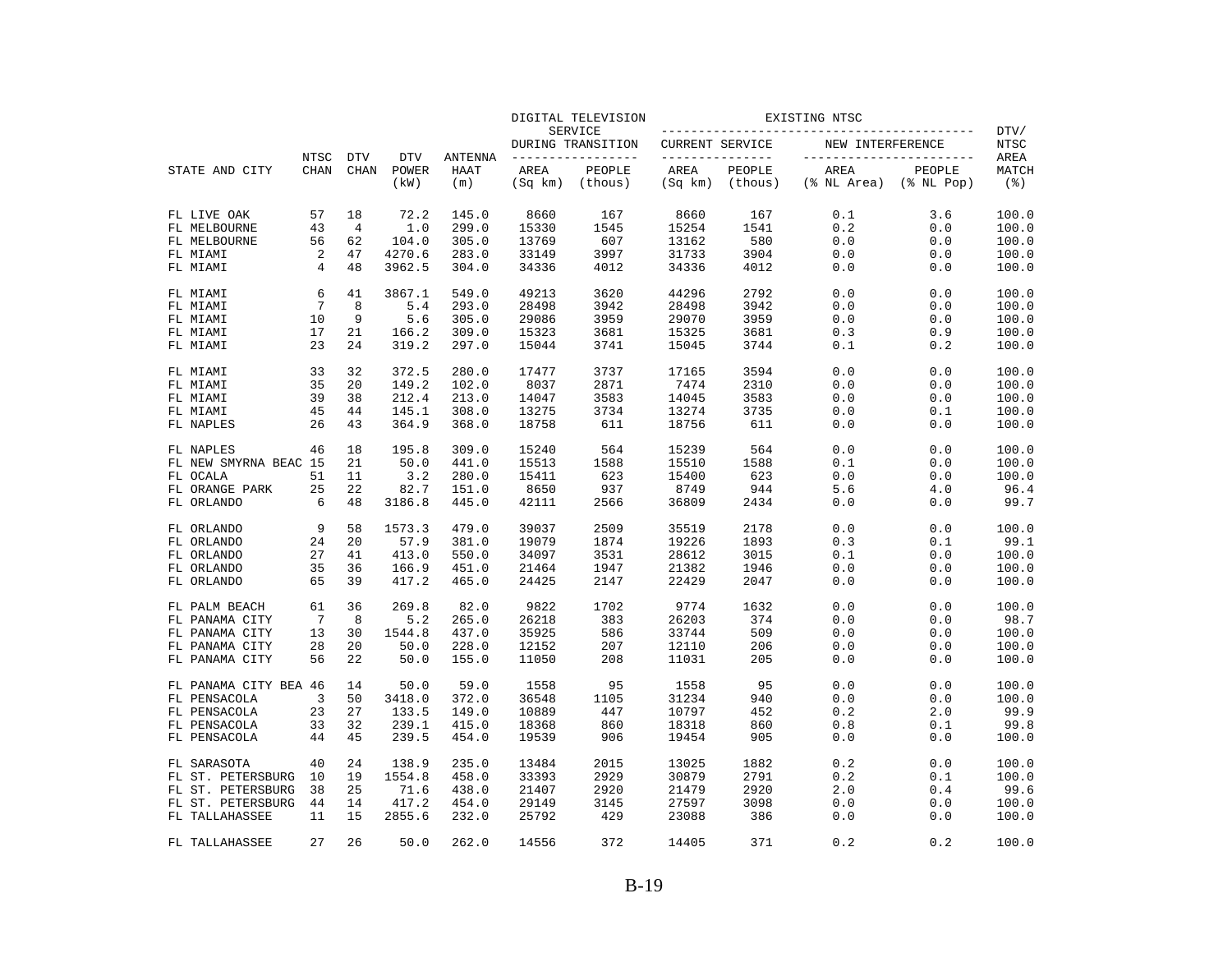| STATE AND<br>CITY          | NTSC<br><b>CHAN</b> | <b>DTV</b><br><b>CHAN</b> | DTV<br>POWER<br>(kW) | <b>ANTENNA</b><br>HAAT<br>(m) |                 | DIGITAL TELEVISION<br>SERVICE<br>DURING TRANSITION | EXISTING NTSC<br>CURRENT SERVICE<br>NEW INTERFERENCE |                   |                     |                      | DTV/<br>NTSC<br>AREA |
|----------------------------|---------------------|---------------------------|----------------------|-------------------------------|-----------------|----------------------------------------------------|------------------------------------------------------|-------------------|---------------------|----------------------|----------------------|
|                            |                     |                           |                      |                               | AREA<br>(Sq km) | PEOPLE<br>(thous)                                  | AREA<br>(Sq km)                                      | PEOPLE<br>(thous) | AREA<br>(% NL Area) | PEOPLE<br>(% NL Pop) | MATCH<br>' 응 )       |
| FL TALLAHASSEE<br>FL TAMPA | 40                  | 41<br>47                  | 181.1<br>3366.4      | 268.0<br>473.0                | 13907<br>43176  | 363<br>3702                                        | 13893<br>39643                                       | 363<br>3244       | 1.1<br>0.0          | 0.3<br>0.0           | 100.0<br>99.5        |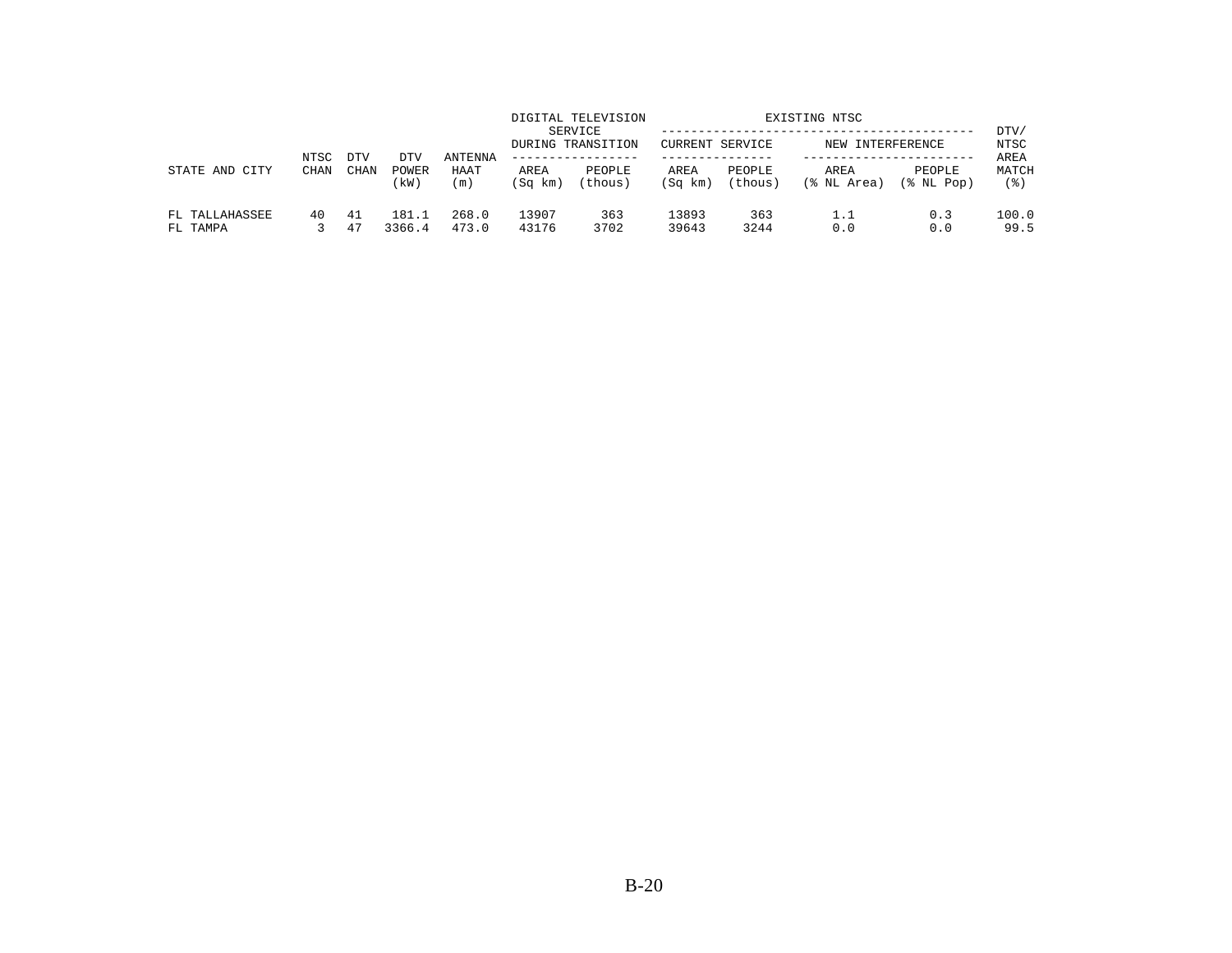|                       |                     |                           |                     |                        | DIGITAL TELEVISION<br>SERVICE |                          |                         |         |                                  |                  |                    |
|-----------------------|---------------------|---------------------------|---------------------|------------------------|-------------------------------|--------------------------|-------------------------|---------|----------------------------------|------------------|--------------------|
|                       |                     |                           |                     |                        |                               | DURING TRANSITION        | CURRENT SERVICE         |         | NEW INTERFERENCE                 |                  | DTV/<br>NTSC       |
| STATE AND CITY        | NTSC<br><b>CHAN</b> | <b>DTV</b><br><b>CHAN</b> | <b>DTV</b><br>POWER | <b>ANTENNA</b><br>HAAT | AREA                          | --------------<br>PEOPLE | ---------------<br>AREA | PEOPLE  | ------------------------<br>AREA | PEOPLE           | AREA<br>MATCH      |
|                       |                     |                           | (kW)                | (m)                    | (Sq km)                       | (thous)                  | (Sq km)                 | (thous) | (% NL Area)                      | $(\$$ NL Pop $)$ | $($ $\mathcal{E})$ |
| FL TAMPA              | 8                   | 54                        | 1572.5              | 471.0                  | 38271                         | 3517                     | 35083                   | 3220    | 0.1                              | 0.0              | 100.0              |
| FL TAMPA              | 13                  | 12                        | 6.8                 | 433.0                  | 34354                         | 3353                     | 35590                   | 3386    | 2.3                              | 0.4              | 96.5               |
| FL TAMPA              | 16                  | 17                        | 77.0                | 308.0                  | 15344                         | 2727                     | 15342                   | 2727    | 0.4                              | 0.2              | 100.0              |
| FL TAMPA              | 28                  | 57                        | 175.2               | 471.0                  | 25860                         | 3041                     | 21662                   | 2884    | 0.1                              | 0.0              | 100.0              |
| FL TAMPA              | 50                  | -7                        | 3.2                 | 445.0                  | 27487                         | 3091                     | 23994                   | 2950    | 0.0                              | 0.0              | 100.0              |
| FL TEOUESTA           | 25                  | 40                        | 416.0               | 453.0                  | 21927                         | 1347                     | 21752                   | 1215    | 0.1                              | 0.0              | 100.0              |
| FL TICE               | 49                  | 5                         | 1.0                 | 312.0                  | 15563                         | 725                      | 15604                   | 719     | 0.0                              | 0.0              | 96.8               |
| FL VENICE             | 62                  | 42                        | 245.8               | 167.0                  | 11743                         | 721                      | 11473                   | 714     | 0.0                              | 0.0              | 100.0              |
| FL WEST PALM BEACH    | 5                   | 19                        | 3993.6              | 302.0                  | 34359                         | 4041                     | 31469                   | 2498    | 13.2                             | 1.1              | 99.9               |
| FL WEST PALM BEACH 12 |                     | 13                        | 5.6                 | 299.0                  | 29140                         | 3711                     | 27731                   | 3707    | 0.0                              | 0.0              | 99.9               |
| FL WEST PALM BEACH 29 |                     | 28                        | 416.7               | 457.0                  | 24165                         | 3772                     | 24154                   | 3764    | 0.0                              | 0.0              | 100.0              |
| FL WEST PALM BEACH 42 |                     | 59                        | 125.9               | 439.0                  | 19843                         | 2486                     | 19837                   | 2478    | 0.0                              | 0.0              | 100.0              |
| <b>GA ALBANY</b>      | 10                  | 52                        | 1843.0              | 293.0                  | 28528                         | 594                      | 25926                   | 544     | 0.5                              | 0.3              | 100.0              |
| <b>GA ALBANY</b>      | 31                  | 32                        | 73.1                | 302.0                  | 16855                         | 390                      | 16854                   | 390     | 0.4                              | 0.2              | 100.0              |
| <b>GA ATHENS</b>      | 8                   | 42                        | 1607.8              | 326.0                  | 29551                         | 3375                     | 26072                   | 3258    | 0.2                              | 0.0              | 100.0              |
| <b>GA ATHENS</b>      | 34                  | 25                        | 394.9               | 440.0                  | 22439                         | 3051                     | 21292                   | 2813    | 0.4                              | 0.1              | 100.0              |
| GA ATLANTA            | $\overline{2}$      | 51                        | 3962.0              | 316.0                  | 33229                         | 3535                     | 29138                   | 3381    | 4.3                              | 2.7              | 99.9               |
| GA ATLANTA            | 5                   | 50                        | 3878.0              | 326.0                  | 33583                         | 3545                     | 31391                   | 3449    | 0.0                              | 0.0              | 100.0              |
| GA ATLANTA            | 11                  | 10                        | 6.0                 | 320.0                  | 27220                         | 3346                     | 26233                   | 3330    | 1.7                              | 0.7              | 98.3               |
| GA ATLANTA            | 17                  | 23                        | 124.0               | 332.0                  | 19058                         | 3077                     | 18310                   | 3035    | 7.0                              | 1.4              | 99.6               |
| GA ATLANTA            | 30                  | 31                        | 64.2                | 334.0                  | 17357                         | 2994                     | 16498                   | 2946    | 1.9                              | 0.7              | 99.9               |
| GA ATLANTA            | 36                  | 20                        | 159.1               | 332.0                  | 19831                         | 3111                     | 18942                   | 3069    | 3.1                              | 0.5              | 99.3               |
| GA ATLANTA            | 46                  | 45                        | 131.8               | 332.0                  | 19535                         | 3105                     | 19186                   | 3087    | 1.3                              | 0.6              | 99.4               |
| GA ATLANTA            | 57                  | 48                        | 84.9                | 319.0                  | 10868                         | 2653                     | 10768                   | 2651    | 2.0                              | 2.1              | 99.7               |
| GA ATLANTA            | 69                  | 43                        | 151.6               | 299.0                  | 17977                         | 3013                     | 17797                   | 3016    | 0.0                              | 0.0              | 98.4               |
| GA AUGUSTA            | 6                   | 44                        | 3227.0              | 418.0                  | 40003                         | 1260                     | 34060                   | 891     | 0.0                              | 0.0              | 100.0              |
| GA AUGUSTA            | 12                  | 59                        | 1576.5              | 485.0                  | 38430                         | 1220                     | 32503                   | 923     | 0.0                              | 0.0              | 100.0              |
| GA AUGUSTA            | 26                  | 30                        | 97.3                | 485.0                  | 23728                         | 642                      | 22567                   | 609     | 1.2                              | 0.2              | 99.9               |
| GA AUGUSTA            | 54                  | 36                        | 145.6               | 385.0                  | 17991                         | 549                      | 18113                   | 552     | 16.8                             | 7.3              | 98.7               |
| GA BAINBRIDGE         | 49                  | 50                        | 63.6                | 246.0                  | 10611                         | 359                      | 10599                   | 357     | 0.1                              | 0.0              | 100.0              |
| GA BAXLEY             | 34                  | 25                        | 50.0                | 147.0                  | 6449                          | 90                       | 6427                    | 90      | 0.0                              | 0.0              | 100.0              |
| GA BRUNSWICK          | 21                  | 19                        | 149.6               | 311.0                  | 15978                         | 219                      | 15518                   | 216     | 0.0                              | 0.0              | 100.0              |
| GA CHATSWORTH         | 18                  | 28                        | 386.9               | 564.0                  | 18699                         | 1311                     | 16046                   | 971     | 0.6                              | 1.3              | 99.9               |
| GA COCHRAN            | 29                  | -7                        | 3.2                 | 350.0                  | 20918                         | 537                      | 19674                   | 507     | 0.3                              | 0.3              | 99.9               |
| GA COLUMBUS           | 3                   | 47                        | 3915.5              | 543.0                  | 47958                         | 1298                     | 36480                   | 878     | 0.0                              | 0.0              | 100.0              |
| GA COLUMBUS           | 9                   | 33                        | 1591.0              | 503.0                  | 40480                         | 998                      | 31929                   | 729     | 0.1                              | 0.0              | 100.0              |
| <b>GA COLUMBUS</b>    | 28                  | 27                        | 379.2               | 461.0                  | 21998                         | 826                      | 21214                   | 802     | 1.6                              | 2.7              | 100.0              |
| GA COLUMBUS           | 38                  | 19                        | 74.0                | 399.0                  | 20739                         | 590                      | 20249                   | 584     | 0.1                              | 0.0              | 100.0              |
| GA COLUMBUS           | 54                  | 44                        | 50.0                | 345.0                  | 16574                         | 510                      | 16024                   | 503     | 0.3                              | 0.0              | 99.9               |
| GA CORDELE            | 55                  | 46                        | 50.0                | 125.0                  | 5647                          | 77                       | 5643                    | 77      | 0.5                              | 1.7              | 100.0              |
| <b>GA DALTON</b>      | 23                  | 16                        | 50.0                | 447.0                  | 11933                         | 696                      | 10153                   | 636     | 9.4                              | 8.9              | 100.0              |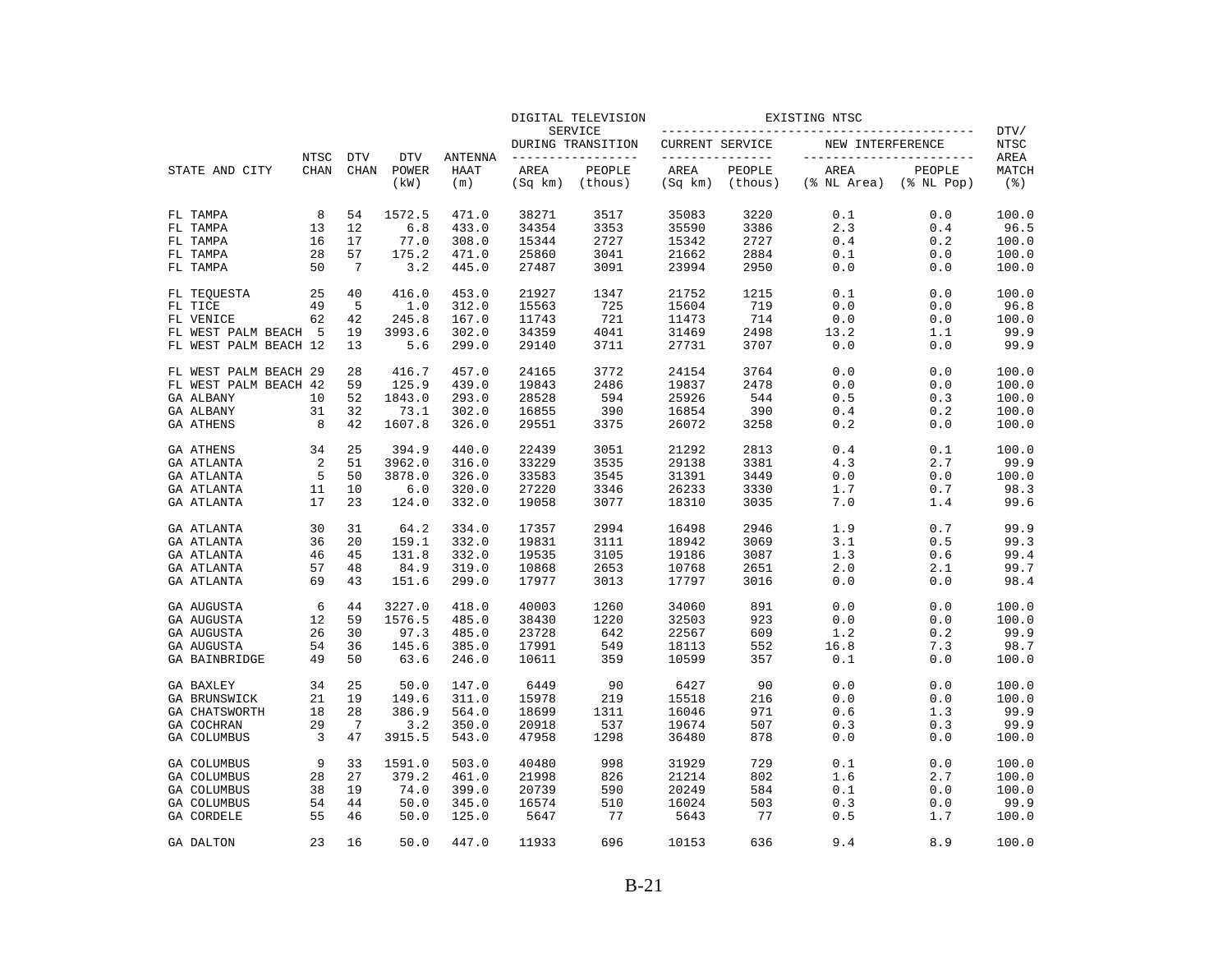| STATE AND<br>CITY     | NTSC<br><b>CHAN</b> | <b>DTV</b>  | DTV            | <b>ANTENNA</b><br>HAAT<br>(m) |                 | DIGITAL TELEVISION<br>SERVICE<br>DURING TRANSITION | EXISTING NTSC<br>CURRENT SERVICE<br>NEW INTERFERENCE |                   |                     |                      | DTV/<br>NTSC<br>AREA |
|-----------------------|---------------------|-------------|----------------|-------------------------------|-----------------|----------------------------------------------------|------------------------------------------------------|-------------------|---------------------|----------------------|----------------------|
|                       |                     | <b>CHAN</b> | POWER<br>(kW)  |                               | AREA<br>(Sq km) | PEOPLE<br>(thous)                                  | AREA<br>(Sq km)                                      | PEOPLE<br>(thous) | AREA<br>(% NL Area) | PEOPLE<br>(% NL Pop) | MATCH<br>' 응 )       |
| GA DAWSON<br>GA MACON | 25                  | -21<br>35   | 50.0<br>3044.2 | 329.0<br>238.0                | 14221<br>25668  | 275<br>675                                         | 14105<br>20815                                       | 273<br>593        | 3.6<br>0.0          | 4.8<br>0.0           | 100.0<br>100.0       |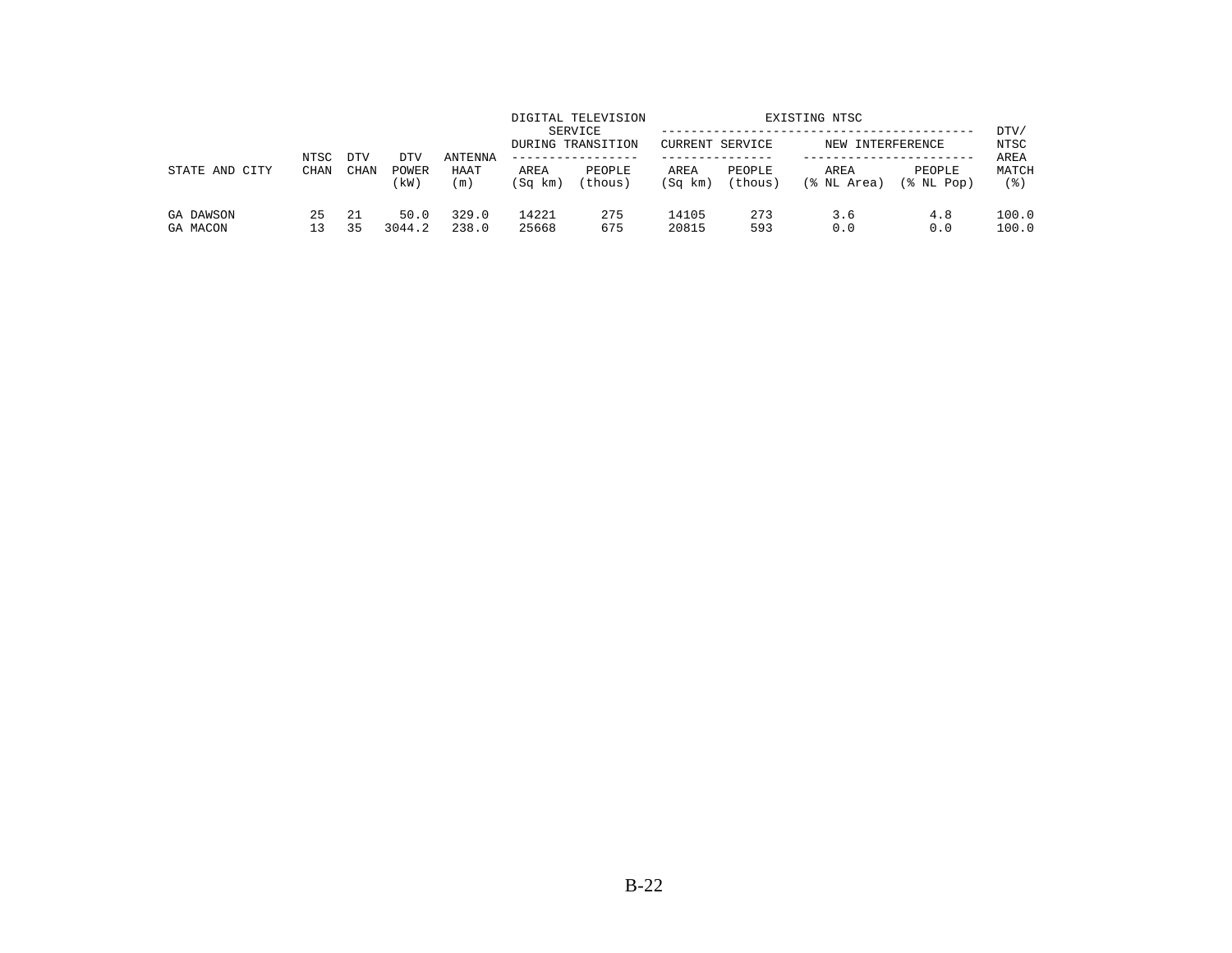|                                   |             |             |               |                    |                 | DIGITAL TELEVISION           |                 |                   | EXISTING NTSC                                     |                            |                             |
|-----------------------------------|-------------|-------------|---------------|--------------------|-----------------|------------------------------|-----------------|-------------------|---------------------------------------------------|----------------------------|-----------------------------|
|                                   |             |             |               |                    |                 | SERVICE<br>DURING TRANSITION | CURRENT SERVICE |                   | _____________________________<br>NEW INTERFERENCE |                            | DTV/<br>NTSC                |
|                                   | NTSC        | <b>DTV</b>  | <b>DTV</b>    | <b>ANTENNA</b>     |                 | -------------                | _______________ |                   |                                                   | -----------------          | AREA                        |
| STATE AND CITY                    | <b>CHAN</b> | <b>CHAN</b> | POWER<br>(kW) | <b>HAAT</b><br>(m) | AREA<br>(Sq km) | PEOPLE<br>(thous)            | AREA<br>(Sq km) | PEOPLE<br>(thous) | AREA<br>(% NL Area)                               | PEOPLE<br>$(\$$ NL Pop $)$ | MATCH<br>$($ $\mathcal{E})$ |
| GA MACON                          | 24          | 16          | 50.4          | 244.0              | 13788           | 454                          | 13874           | 456               | 0.1                                               | 0.0                        | 99.3                        |
| GA MACON                          | 41          | 40          | 50.0          | 237.0              | 13015           | 432                          | 12959           | 432               | 1.1                                               | 0.4                        | 100.0                       |
| GA MACON                          | 64          | 14          | 50.0          | 185.0              | 3009            | 263                          | 2923            | 262               | 0.0                                               | 0.0                        | 100.0                       |
| GA MONROE                         | 63          | 26          | 365.4         | 363.0              | 20224           | 3121                         | 19817           | 3104              | 0.0                                               | 0.0                        | 100.0                       |
| <b>GA PELHAM</b>                  | 14          | 17          | 371.1         | 378.0              | 20606           | 607                          | 20564           | 606               | 5.7                                               | 18.1                       | 100.0                       |
| GA PERRY                          | 58          | 49          | 50.7          | 247.0              | 13979           | 459                          | 13923           | 458               | 0.1                                               | 0.0                        | 100.0                       |
| GA ROME                           | 14          | 39          | 297.6         | 616.0              | 25523           | 3182                         | 24599           | 3052              | 3.3                                               | 2.0                        | 99.8                        |
| <b>GA SAVANNAH</b>                | 3           | 45          | 3179.3        | 451.0              | 42797           | 739                          | 35355           | 654               | 0.0                                               | 0.0                        | 100.0                       |
| GA SAVANNAH                       | 9           | 15          | 1575.6        | 320.0              | 29935           | 643                          | 25899           | 601               | 0.0                                               | 0.0                        | 100.0                       |
| <b>GA SAVANNAH</b>                | 11          | 43          | 1545.1        | 445.0              | 37050           | 698                          | 34769           | 670               | 0.0                                               | 0.0                        | 100.0                       |
| GA SAVANNAH                       | 22          | 31          | 280.6         | 436.0              | 23729           | 539                          | 22657           | 519               | 0.0                                               | 0.0                        | 100.0                       |
| <b>GA THOMASVILLE</b>             | 6           | 36          | 3793.7        | 619.0              | 52288           | 887                          | 45945           | 842               | 0.0                                               | 0.0                        | 100.0                       |
| GA TOCCOA                         | 32          | 19          | 50.0          | 253.0              | 12105           | 443                          | 11283           | 416               | 0.2                                               | 1.2                        | 100.0                       |
| <b>GA VALDOSTA</b><br>GA WAYCROSS | 44<br>8     | 2<br>39     | 1.0<br>1565.7 | 277.0<br>314.0     | 11708<br>29300  | 236<br>384                   | 11707<br>25403  | 236<br>336        | 2.6<br>0.2                                        | 1.2                        | 100.0<br>99.9               |
|                                   |             |             |               |                    |                 |                              |                 |                   |                                                   | 0.1                        |                             |
| GA WRENS                          | 20          | 17          | 394.2         | 452.0              | 23220           | 582                          | 22959           | 582               | 4.2                                               | 1.5                        | 99.1                        |
| HI HILO                           | 2           | 25          | 1.3           | 39.6               | 2195            | 59                           | 2155            | 58                | 0.0                                               | 0.0                        | 100.0                       |
| HI HILO                           | 4           | 35          | 4073.8        | 366.0              | 33483           | 112                          | 30256           | 110               | 0.0                                               | 0.0                        | 99.8                        |
| HI HILO                           | 9           | 19          | 1.9           | 86.9               | 2444            | 58                           | 2391            | 58                | 0.0                                               | 0.0                        | 100.0                       |
| HI HILO                           | 11          | 21          | 11.5          | 42.4               | 4106            | 65                           | 4051            | 65                | 0.0                                               | 0.0                        | 100.0                       |
| HI HILO                           | 13          | 16          | 11.5          | 33.0               | 4106            | 65                           | 4051            | 65                | 0.0                                               | 0.0                        | 100.0                       |
| HI HILO                           | 14          | 18          | 0.1           | 44.2               | 572             | 44                           | 751             | 46                | 0.0                                               | 0.0                        | 75.6                        |
| HI HILO                           | 32          | 31          | 43.7          | 366.0              | 17549           | 80                           | 17557           | 80                | 0.0                                               | 0.0                        | 100.0                       |
| HI HILO                           | 38<br>2     | 39<br>50    | 43.7          | 366.0              | 17549           | 80                           | 17557           | 80                | 0.0                                               | 0.0                        | 100.0                       |
| HI HONOLULU                       |             |             | 3162.3        | 151.8              | 10120           | 796                          | 11517           | 836               | 0.0                                               | 0.0                        | 87.1                        |
| HI HONOLULU                       | 4           | 49          | 3162.3        | 33.0               | 11637           | 836                          | 11185           | 836               | 0.0                                               | 0.0                        | 99.9                        |
| HI HONOLULU                       | 5           | 51          | 3801.9        | 629.0              | 52563           | 842                          | 52476           | 842               | 0.0                                               | 0.0                        | 100.0                       |
| HI HONOLULU                       | 9           | 22          | 501.2         | 132.9              | 8546            | 836                          | 8484            | 836               | 0.0                                               | 0.0                        | 100.0                       |
| HI HONOLULU                       | 11          | 18          | 245.5         | 131.4              | 7589            | 834                          | 7519            | 836               | 0.0                                               | 0.0                        | 99.7                        |
| HI HONOLULU                       | 13          | 16          | 1122.0        | 33.0               | 9761            | 836                          | 9683            | 836               | 0.0                                               | 0.0                        | 100.0                       |
| HI HONOLULU                       | 14          | 24          | 1.0           | 33.0               | 1929            | 717                          | 1898            | 721               | 0.2                                               | 1.4                        | 99.2                        |
| HI HONOLULU                       | 20          | 19          | 19.1          | 622.0              | 20923           | 831                          | 20876           | 836               | 0.0                                               | 3.7                        | 100.0                       |
| HI HONOLULU                       | 26          | 25          | 9.3           | 580.0              | 17512           | 836                          | 17512           | 836               | 0.0                                               | 0.5                        | 100.0                       |
| HI HONOLULU                       | 32          | 31          | 2.1           | 130.5              | 2537            | 755                          | 2501            | 754               | 0.9                                               | 0.0                        | 99.9                        |
| HI KAILUA KONA                    | 6           | 43          | 1659.6        | 887.0              | 54494           | 135                          | 54363           | 145               | 0.0                                               | 0.0                        | 99.9                        |
| HI LIHUE                          | 8           | 3           | 2.2           | 305.0              | 22184           | 51                           | 22184           | 51                | 0.0                                               | 0.0                        | 100.0                       |
| HI LIHUE                          | 21          | 12          | 0.2           | 305.0              | 17662           | 51                           | 17541           | 51                | 0.0                                               | $0.0$                      | 100.0                       |
| HI LIHUE                          | 27          | 10          | 0.2           | 305.0              | 17662           | 51                           | 17557           | 51                | 0.0                                               | 0.0                        | 100.0                       |
| HI LIHUE                          | 67          | 46          | 43.7          | 366.0              | 17549           | 51                           | 17557           | 51                | 0.0                                               | 0.0                        | 100.0                       |
| HI WAILUKU                        | 3           | 46          | 147.9         | 1814.0             | 54641           | 137                          | 52313           | 138               | 0.0                                               | 0.0                        | 99.6                        |
| HI WAILUKU                        | 7           | 8           | 0.7           | 1811.0             | 42106           | 123                          | 40173           | 121               | 0.0                                               | 0.0                        | 100.0                       |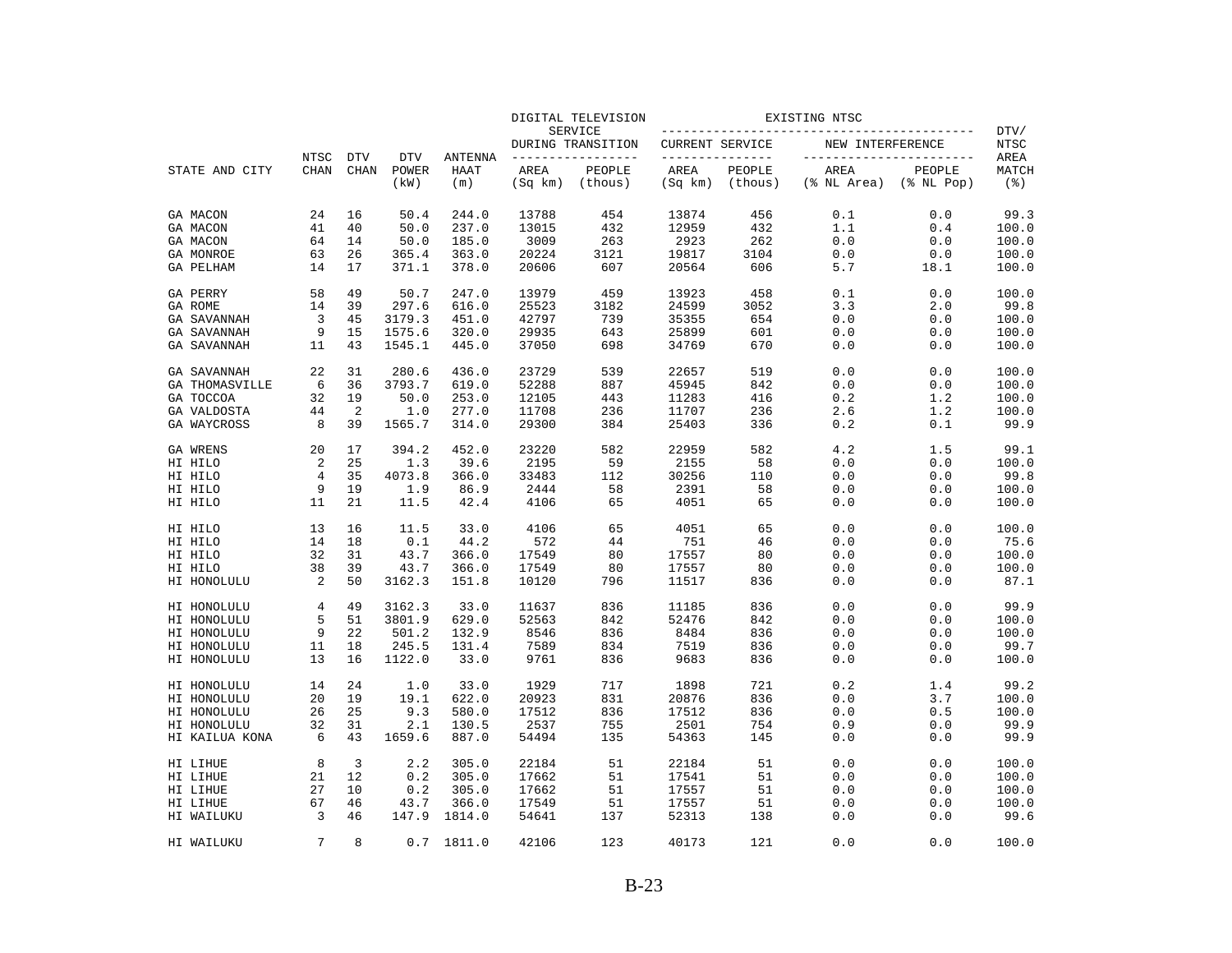|                          | NTSC        | <b>DTV</b> | DTV           | <b>ANTENNA</b>   |                 | DIGITAL TELEVISION<br>SERVICE<br>DURING TRANSITION<br>. _ _ _ _ _ _ _ _ _ _ _ _ _ | CURRENT SERVICE |                   | EXISTING NTSC<br>NEW INTERFERENCE |                         | DTV/<br>NTSC<br>AREA |
|--------------------------|-------------|------------|---------------|------------------|-----------------|-----------------------------------------------------------------------------------|-----------------|-------------------|-----------------------------------|-------------------------|----------------------|
| STATE AND<br>CITY        | <b>CHAN</b> | CHAN       | POWER<br>(kW) | HAAT<br>(m)      | AREA<br>(Sq km) | PEOPLE<br>(thous)                                                                 | AREA<br>(Sq km) | PEOPLE<br>(thous) | AREA<br>(% NL Area)               | PEOPLE<br>$(\$$ NL Pop) | MATCH<br>(응)         |
| HI WAILUKU<br>HI WAILUKU | 10<br>12    | 23<br>29   | 34.7<br>61.7  | 1811.0<br>1763.0 | 42475<br>46637  | 123<br>130                                                                        | 40768<br>45250  | 121<br>128        | 0.0<br>0.0                        | 0.0<br>0.0              | 100.0<br>99.8        |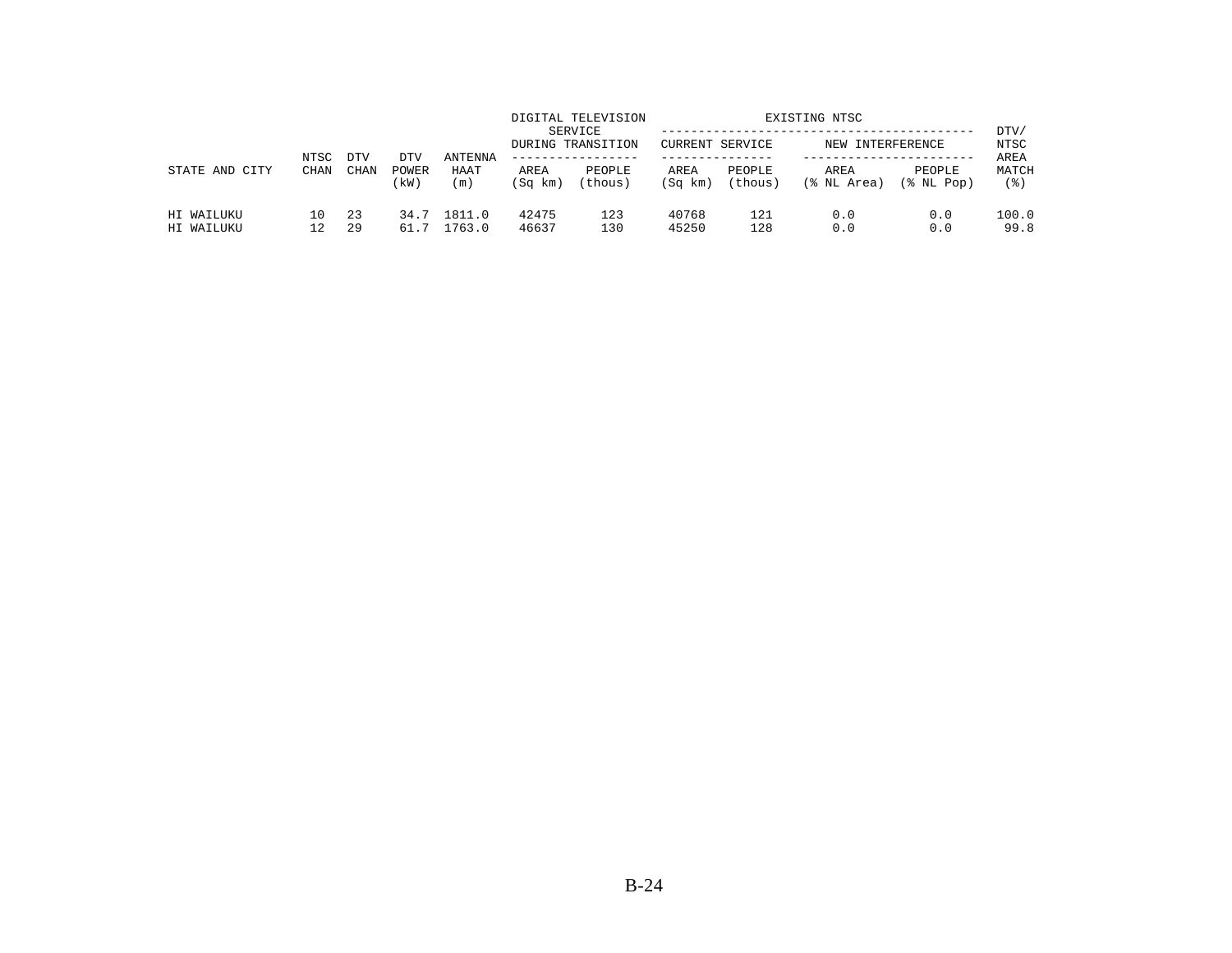|                            |                         |                           |                             |                               |                 | DIGITAL TELEVISION                  |                        |                                       | EXISTING NTSC                        |        | DTV/                 |
|----------------------------|-------------------------|---------------------------|-----------------------------|-------------------------------|-----------------|-------------------------------------|------------------------|---------------------------------------|--------------------------------------|--------|----------------------|
|                            |                         |                           |                             |                               |                 | <b>SERVICE</b><br>DURING TRANSITION | <b>CURRENT SERVICE</b> |                                       | NEW INTERFERENCE                     |        | <b>NTSC</b>          |
| STATE AND CITY             | NTSC<br><b>CHAN</b>     | <b>DTV</b><br><b>CHAN</b> | <b>DTV</b><br>POWER<br>(kW) | ANTENNA<br><b>HAAT</b><br>(m) | AREA<br>(Sq km) | PEOPLE<br>(thous)                   | AREA<br>(Sq km)        | ----------------<br>PEOPLE<br>(thous) | AREA<br>$(\$ NI Area)$ $(\$ NI Pop)$ | PEOPLE | AREA<br>MATCH<br>(응) |
| HI WAILUKU<br>0.0<br>100.0 | 15                      | 17                        | 52.5                        | 1723.0                        | 44403           | 127                                 | 0.0                    |                                       | 42954<br>0.0                         | 123    | 0.0                  |
| HI WAILUKU                 | 21                      | 20                        | 1.8                         | 33.0                          | 2389            | 85                                  | 2364                   | 85                                    | 7.4                                  | 6.0    | 99.4                 |
| HI WAILUKU                 | 27                      | 28                        | 43.7                        | 366.0                         | 17547           | 100                                 | 17557                  | 100                                   | 0.0                                  | 0.0    | 99.9                 |
| HI WAILUKU                 | 33                      | 34                        | 43.7                        | 366.0                         | 17549           | 100                                 | 17557                  | 100                                   | 0.0                                  | 0.0    | 100.0                |
| IA AMES                    | 5                       | 30                        | 3917.7                      | 564.0                         | 50299           | 990                                 | 41527                  | 886                                   | 0.0                                  | 0.0    | 100.0                |
| IA BURLINGTON              | 26                      | 43                        | 50.0                        | 96.0                          | 3549            | 89                                  | 3540                   | 89                                    | 3.2                                  | 1.2    | 100.0                |
| IA CEDAR RAPIDS            | 2                       | 42                        | 3190.6                      | 442.0                         | 40662           | 867                                 | 35268                  | 782                                   | 0.0                                  | 0.0    | 99.8                 |
| IA CEDAR RAPIDS            | 9                       | 14                        | 1757.8                      | 607.0                         | 44933           | 968                                 | 35214                  | 773                                   | 0.0                                  | 0.0    | 100.0                |
| IA CEDAR RAPIDS            | 28                      | 27                        | 111.9                       | 209.0                         | 11975           | 372                                 | 11254                  | 350                                   | 0.6                                  | 0.2    | 100.0                |
| IA CEDAR RAPIDS            | 48                      | 47                        | 174.1                       | 323.0                         | 16673           | 526                                 | 16588                  | 525                                   | 1.0                                  | 4.4    | 100.0                |
| IA COUNCIL BLUFFS          | 32                      | 33                        | 50.0                        | 98.0                          | 6247            | 640                                 | 5713                   | 628                                   | 8.5                                  | 9.9    | 100.0                |
| IA DAVENPORT               | 6                       | 41                        | 3188.0                      | 408.0                         | 39303           | 1175                                | 32652                  | 967                                   | 0.0                                  | 0.0    | 99.7                 |
| IA DAVENPORT               | 18                      | 21                        | 133.6                       | 168.0                         | 9872            | 487                                 | 9745                   | 483                                   | 0.1                                  | 0.0    | 100.0                |
| IA DAVENPORT               | 36                      | 55                        | 50.0                        | 65.0                          | 744             | 259                                 | 744                    | 259                                   | 4.3                                  | 1.3    | 100.0                |
| IA DES MOINES              | 8                       | 19                        | 1750.8                      | 591.0                         | 45577           | 918                                 | 35645                  | 835                                   | 0.0                                  | 0.0    | 100.0                |
| IA DES MOINES              | 11                      | 10                        | 8.6                         | 600.0                         | 41306           | 882                                 | 39288                  | 869                                   | 0.3                                  | 0.2    | 95.8                 |
| IA DES MOINES              | 13                      | 29                        | 1758.4                      | 600.0                         | 45164           | 915                                 | 38149                  | 853                                   | 0.0                                  | 0.0    | 100.0                |
| IA DES MOINES              | 17                      | 26                        | 209.8                       | 463.0                         | 21665           | 681                                 | 21533                  | 680                                   | 0.1                                  | 0.0    | 100.0                |
| IA DES MOINES              | 63                      | 50                        | 254.4                       | 550.0                         | 22871           | 696                                 | 22775                  | 696                                   | 0.0                                  | 0.0    | 100.0                |
| IA DUBUQUE                 | 40                      | 11                        | 3.2                         | 256.0                         | 12699           | 223                                 | 12199                  | 218                                   | 17.0                                 | 11.8   | 100.0                |
| IA FORT DODGE              | 21                      | 25                        | 77.5                        | 355.0                         | 19278           | 198                                 | 19271                  | 198                                   | 0.9                                  | 0.5    | 100.0                |
| IA IOWA CITY               | 12                      | 44                        | 1544.1                      | 439.0                         | 36204           | 1046                                | 31774                  | 927                                   | 0.1                                  | 0.2    | 100.0                |
| IA MASON CITY              | $\overline{\mathbf{3}}$ | 51                        | 3392.4                      | 472.0                         | 42627           | 749                                 | 32567                  | 518                                   | 0.0                                  | 0.0    | 100.0                |
| IA MASON CITY              | 24                      | 18                        | 94.9                        | 436.0                         | 19034           | 261                                 | 18946                  | 260                                   | 1.8                                  | 1.1    | 100.0                |
| IA OTTUMWA                 | 15                      | 31                        | 120.4                       | 363.0                         | 18253           | 302                                 | 18162                  | 299                                   | 2.9                                  | 3.4    | 100.0                |
| IA RED OAK                 | 36                      | 35                        | 121.0                       | 475.0                         | 20157           | 744                                 | 19119                  | 697                                   | 1.7                                  | 10.5   | 99.8                 |
| IA SIOUX CITY              | 4                       | 46                        | 3917.7                      | 585.0                         | 50534           | 660                                 | 39289                  | 479                                   | 0.0                                  | 0.0    | 100.0                |
| IA SIOUX CITY              | 9                       | 31                        | 1721.6                      | 616.0                         | 45594           | 592                                 | 38557                  | 465                                   | 0.0                                  | 0.0    | 100.0                |
| IA SIOUX CITY              | 14                      | 22                        | 50.0                        | 351.0                         | 17104           | 238                                 | 17039                  | 237                                   | 4.8                                  | 1.8    | 100.0                |
| IA SIOUX CITY              | 27                      | 28                        | 280.7                       | 326.0                         | 18867           | 250                                 | 18651                  | 250                                   | 0.6                                  | 0.7    | 99.9                 |
| IA WATERLOO                | 7                       | 16                        | 1758.1                      | 604.0                         | 44134           | 935                                 | 36392                  | 763                                   | 0.0                                  | 0.0    | 99.9                 |
| IA WATERLOO                | 32                      | 33                        | 410.0                       | 579.0                         | 28464           | 707                                 | 28005                  | 675                                   | 1.7                                  | 1.6    | 100.0                |
| ID BOISE                   | 2                       | 26                        | 2292.1                      | 777.0                         | 45704           | 393                                 | 50757                  | 396                                   | 0.0                                  | 0.0    | 90.0                 |
| ID BOISE                   | 4                       | 50                        | 1985.0                      | 754.0                         | 42898           | 392                                 | 48584                  | 395                                   | 0.0                                  | 0.0    | 88.3                 |
| ID BOISE                   | 7                       | 21                        | 998.3                       | 808.0                         | 39418           | 390                                 | 38622                  | 389                                   | 0.0                                  | 0.0    | 99.7                 |
| ID CALDWELL                | 9                       | 10                        | 5.4                         | 805.0                         | 27363           | 386                                 | 25797                  | 385                                   | 0.1                                  | 0.0    | 99.9                 |
| ID COEUR D'ALENE           | 26                      | 56                        | 50.0                        | 465.0                         | 5479            | 242                                 | 4408                   | 158                                   | 0.0                                  | 0.0    | 100.0                |
| ID IDAHO FALLS             | 3                       | 47                        | 3832.6                      | 488.0                         | 38053           | 234                                 | 40957                  | 237                                   | 0.0                                  | 0.0    | 92.5                 |
| ID IDAHO FALLS             | 8                       | 9                         | 8.3                         | 463.0                         | 35671           | 232                                 | 33924                  | 230                                   | 0.3                                  | 0.1    | 100.0                |
| ID LEWISTON                | 3                       | 46                        | 3429.1                      | 384.0                         | 25661           | 134                                 | 28300                  | 139                                   | 0.0                                  | 0.0    | 84.8                 |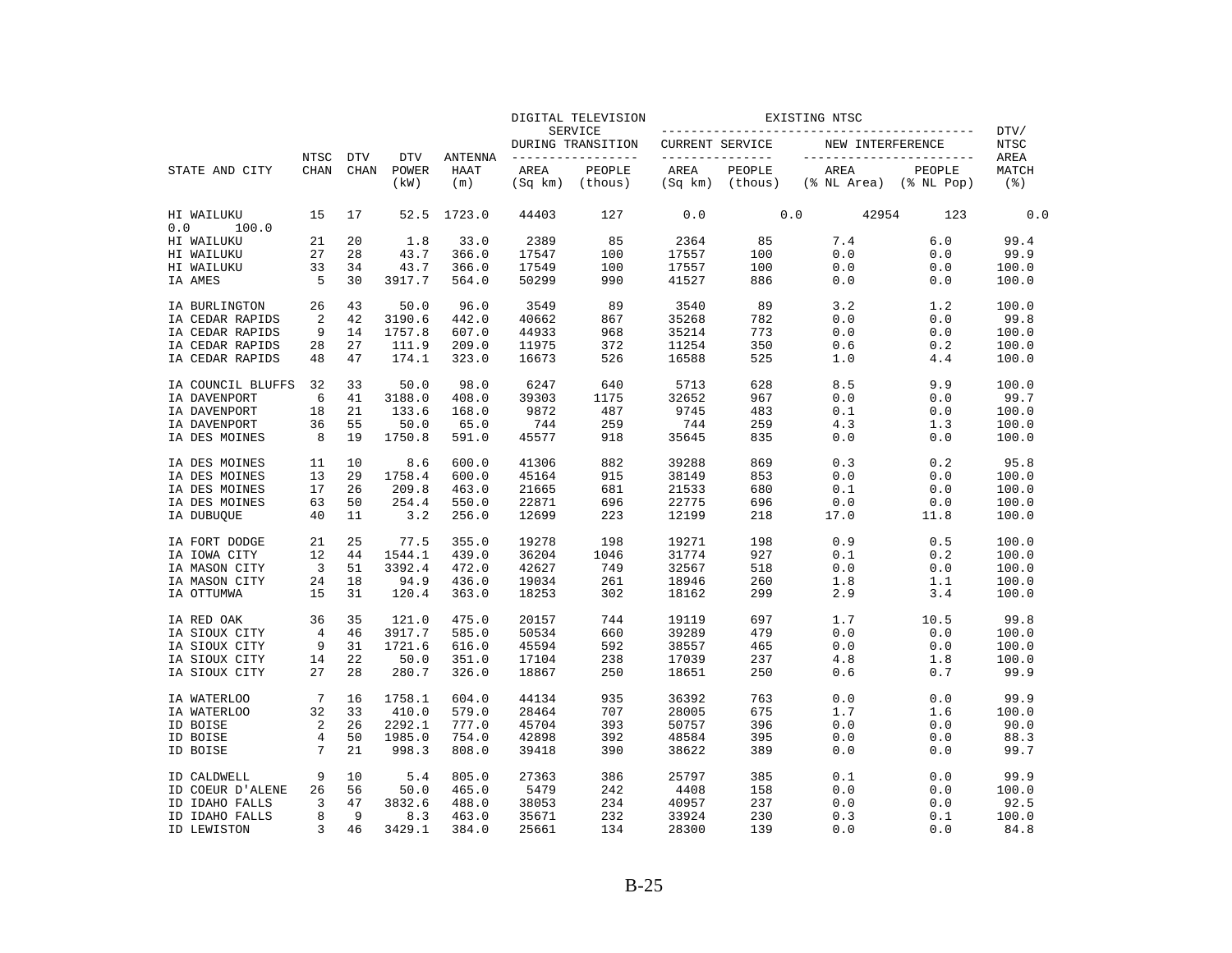| STATE AND CITY                    |                     |                    |                        |                         |                         | DIGITAL TELEVISION<br>SERVICE<br>DURING TRANSITION | <b>CURRENT SERVICE</b>  |                   | EXISTING NTSC<br>NEW | INTERFERENCE         | DTV/<br>NTSC          |
|-----------------------------------|---------------------|--------------------|------------------------|-------------------------|-------------------------|----------------------------------------------------|-------------------------|-------------------|----------------------|----------------------|-----------------------|
|                                   | NTSC<br><b>CHAN</b> | <b>DTV</b><br>CHAN | DTV<br>POWER<br>(kW)   | ANTENNA<br>HAAT<br>(m)  | AREA<br>(Sq km)         | PEOPLE<br>(thous)                                  | AREA<br>(Sq km)         | PEOPLE<br>(thous) | AREA<br>(% NL Area)  | PEOPLE<br>(% NL Pop) | AREA<br>MATCH<br>(응)  |
| ID MOSCOW<br>ID NAMPA<br>ID NAMPA | 12<br>6<br>12       | 5<br>25<br>18      | 3.2<br>2105.2<br>895.8 | 346.0<br>811.0<br>829.0 | 29101<br>45424<br>39391 | 156<br>393<br>392                                  | 26457<br>47939<br>37416 | 152<br>393<br>390 | 0.0<br>0.0<br>0.0    | 0.0<br>0.0<br>0.0    | 98.9<br>93.1<br>100.0 |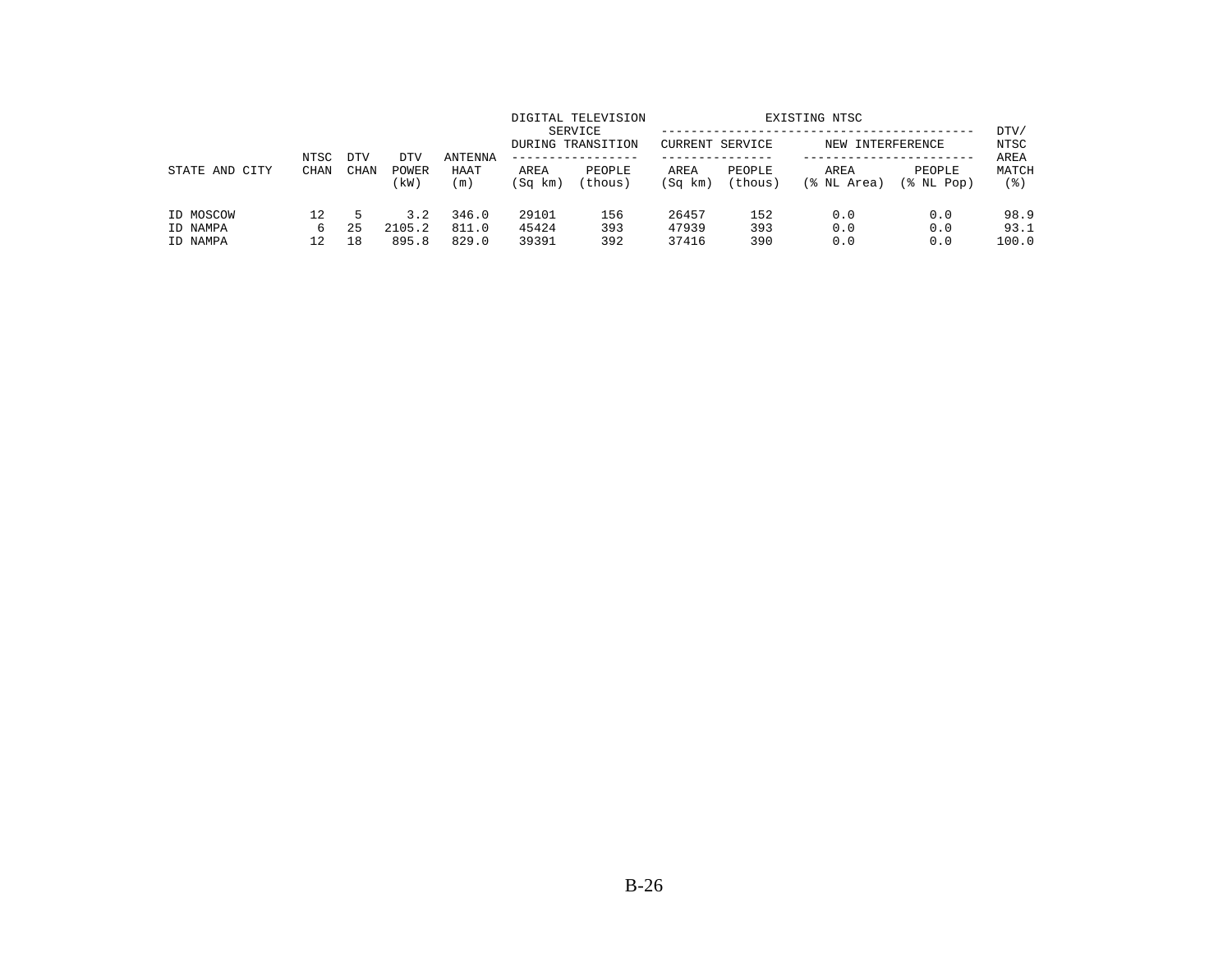|                   |             |             |               |                |                 | DIGITAL TELEVISION           |                 |                   | EXISTING NTSC            |                            |                             |
|-------------------|-------------|-------------|---------------|----------------|-----------------|------------------------------|-----------------|-------------------|--------------------------|----------------------------|-----------------------------|
|                   |             |             |               |                |                 | SERVICE<br>DURING TRANSITION | CURRENT SERVICE |                   | NEW INTERFERENCE         |                            | DTV/<br>NTSC                |
|                   | NTSC        | <b>DTV</b>  | <b>DTV</b>    | <b>ANTENNA</b> |                 | --------------               | --------------- |                   | ------------------------ |                            | AREA                        |
| STATE AND CITY    | <b>CHAN</b> | <b>CHAN</b> | POWER<br>(kW) | HAAT<br>(m)    | AREA<br>(Sq km) | PEOPLE<br>(thous)            | AREA<br>(Sq km) | PEOPLE<br>(thous) | AREA<br>(% NL Area)      | PEOPLE<br>$(\$$ NL Pop $)$ | MATCH<br>$($ $\mathcal{E})$ |
| ID POCATELLO      | 6           | 41          | 5000.0        | 466.0          | 33448           | 266                          | 35451           | 260               | 0.0                      | 0.0                        | 89.3                        |
| ID POCATELLO      | 10          | 17          | 571.8         | 465.0          | 30096           | 229                          | 28382           | 228               | 0.1                      | 0.0                        | 100.0                       |
| ID TWIN FALLS     | 11          | 15          | 1788.9        | 323.0          | 28304           | 131                          | 26750           | 129               | 0.0                      | 0.0                        | 100.0                       |
| ID TWIN FALLS     | 13          | 16          | 53.4          | 161.0          | 11399           | 101                          | 11318           | 101               | 0.0                      | 0.0                        | 100.0                       |
| ID TWIN FALLS     | 35          | 34          | 50.0          | 164.0          | 3166            | 66                           | 3147            | 66                | 0.0                      | 0.0                        | 100.0                       |
| IL AURORA         | 60          | 47          | 413.1         | 494.0          | 27700           | 8419                         | 27835           | 8417              | 0.1                      | 0.0                        | 99.4                        |
| IL BLOOMINGTON    | 43          | 42          | 50.0          | 293.0          | 15347           | 597                          | 15068           | 562               | 2.2                      | 0.9                        | 99.9                        |
| IL CARBONDALE     | 8           | 10          | 5.2           | 268.0          | 24165           | 650                          | 21513           | 531               | 0.0                      | 0.0                        | 97.6                        |
| IL CHAMPAIGN      | 3           | 36          | 4368.3        | 287.0          | 33506           | 909                          | 23457           | 719               | 2.9                      | 0.7                        | 100.0                       |
| IL CHAMPAIGN      | 15          | 41          | 50.0          | 396.0          | 16496           | 430                          | 16361           | 425               | 0.1                      | 0.0                        | 99.9                        |
| IL CHARLESTON     | 51          | 31          | 50.0          | 70.0           | 3110            | 75                           | 3110            | 75                | 3.6                      | 1.6                        | 100.0                       |
| IL CHICAGO        | 2           | 48          | 919.7         | 418.0          | 31419           | 8574                         | 22376           | 8180              | 0.0                      | 0.0                        | 100.0                       |
| IL CHICAGO        | 5           | 29          | 458.9         | 494.0          | 30591           | 8481                         | 27981           | 8315              | 6.7                      | 0.7                        | 99.6                        |
| IL CHICAGO        | 7           | 25          | 227.2         | 515.0          | 28937           | 8459                         | 27401           | 8355              | 2.5                      | 0.1                        | 100.0                       |
| IL CHICAGO        | 9           | 19          | 470.8         | 415.0          | 26927           | 8382                         | 26310           | 8322              | 5.1                      | 0.7                        | 97.3                        |
| IL CHICAGO        | 11          | 69          | 253.5         | 497.0          | 28816           | 8451                         | 25872           | 8210              | 3.4                      | 0.1                        | 100.0                       |
| IL CHICAGO        | 20          | 3           | 1.0           | 378.0          | 18070           | 7917                         | 16549           | 7875              | 1.3                      | 0.2                        | 98.6                        |
| IL CHICAGO        | 26          | 27          | 119.7         | 472.0          | 21751           | 8172                         | 21592           | 8144              | 1.2                      | 0.2                        | 99.7                        |
| IL CHICAGO        | 32          | 31          | 407.6         | 430.0          | 23824           | 8306                         | 23381           | 8283              | 3.6                      | 0.6                        | 100.0                       |
| IL CHICAGO        | 38          | 21          | 374.0         | 381.0          | 21891           | 8103                         | 21844           | 8103              | 0.5                      | 0.2                        | 99.9                        |
| IL CHICAGO        | 44          | 65          | 328.9         | 433.0          | 23036           | 8250                         | 22991           | 8248              | 3.8                      | 0.6                        | 100.0                       |
| IL DECATUR        | 17          | 58          | 379.5         | 393.0          | 21739           | 809                          | 21190           | 800               | 0.0                      | 0.0                        | 100.0                       |
| IL DECATUR        | 23          | 22          | 99.8          | 314.0          | 13380           | 603                          | 13157           | 593               | 0.9                      | 0.3                        | 100.0                       |
| IL EAST ST. LOUIS | 46          | 47          | 366.9         | 345.0          | 20179           | 2565                         | 20092           | 2572              | 1.6                      | 0.6                        | 99.7                        |
| IL FREEPORT       | 23          | 53          | 50.0          | 219.0          | 11729           | 696                          | 11607           | 690               | 5.6                      | 4.1                        | 99.9                        |
| IL HARRISBURG     | 3           | 43          | 3959.6        | 302.0          | 34698           | 762                          | 24899           | 571               | 0.0                      | 0.0                        | 100.0                       |
| IL JACKSONVILLE   | 14          | 15          | 50.0          | 94.0           | 3206            | 51                           | 3206            | 51                | 5.9                      | 1.4                        | 100.0                       |
| IL JOLIET         | 66          | 43          | 378.8         | 393.0          | 20290           | 8172                         | 20264           | 8172              | 0.0                      | 0.0                        | 99.9                        |
| IL LASALLE        | 35          | 10          | 3.2           | 418.0          | 19023           | 1216                         | 18021           | 764               | 3.6                      | 9.7                        | 99.0                        |
| IL MACOMB         | 22          | 23          | 50.0          | 158.0          | 4238            | 55                           | 4190            | 55                | 2.4                      | 1.6                        | 100.0                       |
| IL MARION         | 27          | 17          | 135.0         | 233.0          | 13330           | 355                          | 13248           | 352               | 0.0                      | 0.0                        | 100.0                       |
| IL MOLINE         | 8           | 34          | 1597.7        | 308.0          | 28878           | 953                          | 24657           | 840               | 0.0                      | $0.0$                      | 100.0                       |
| IL MOLINE         | 24          | 49          | 50.0          | 98.0           | 4397            | 338                          | 4370            | 337               | 0.0                      | 0.0                        | 100.0                       |
| IL MOUNT VERNON   | 13          | 18          | 1699.9        | 302.0          | 29177           | 732                          | 21226           | 445               | 0.0                      | 0.0                        | 100.0                       |
| IL OLNEY          | 16          | 29          | 50.0          | 283.0          | 14955           | 222                          | 14962           | 222               | 0.7                      | 0.4                        | 99.9                        |
| IL PEORIA         | 19          | 16          | 94.9          | 194.0          | 13039           | 554                          | 12425           | 534               | 4.8                      | 0.9                        | 99.6                        |
| IL PEORIA         | 25          | 28          | 111.2         | 207.0          | 14513           | 567                          | 14495           | 567               | 4.2                      | 1.0                        | 100.0                       |
| IL PEORIA         | 31          | 30          | 84.6          | 195.0          | 11946           | 542                          | 11705           | 539               | 1.6                      | 0.2                        | 100.0                       |
| IL PEORIA         | 47          | 57          | 54.6          | 216.0          | 13408           | 556                          | 13354           | 555               | 2.9                      | 0.9                        | 100.0                       |
| IL PEORIA         | 59          | 39          | 50.0          | 178.0          | 7106            | 449                          | 7092            | 448               | 0.5                      | 0.2                        | 100.0                       |
| IL OUINCY         | 10          | 38          | 2938.4        | 238.0          | 26865           | 313                          | 24074           | 296               | 1.0                      | 0.2                        | 100.0                       |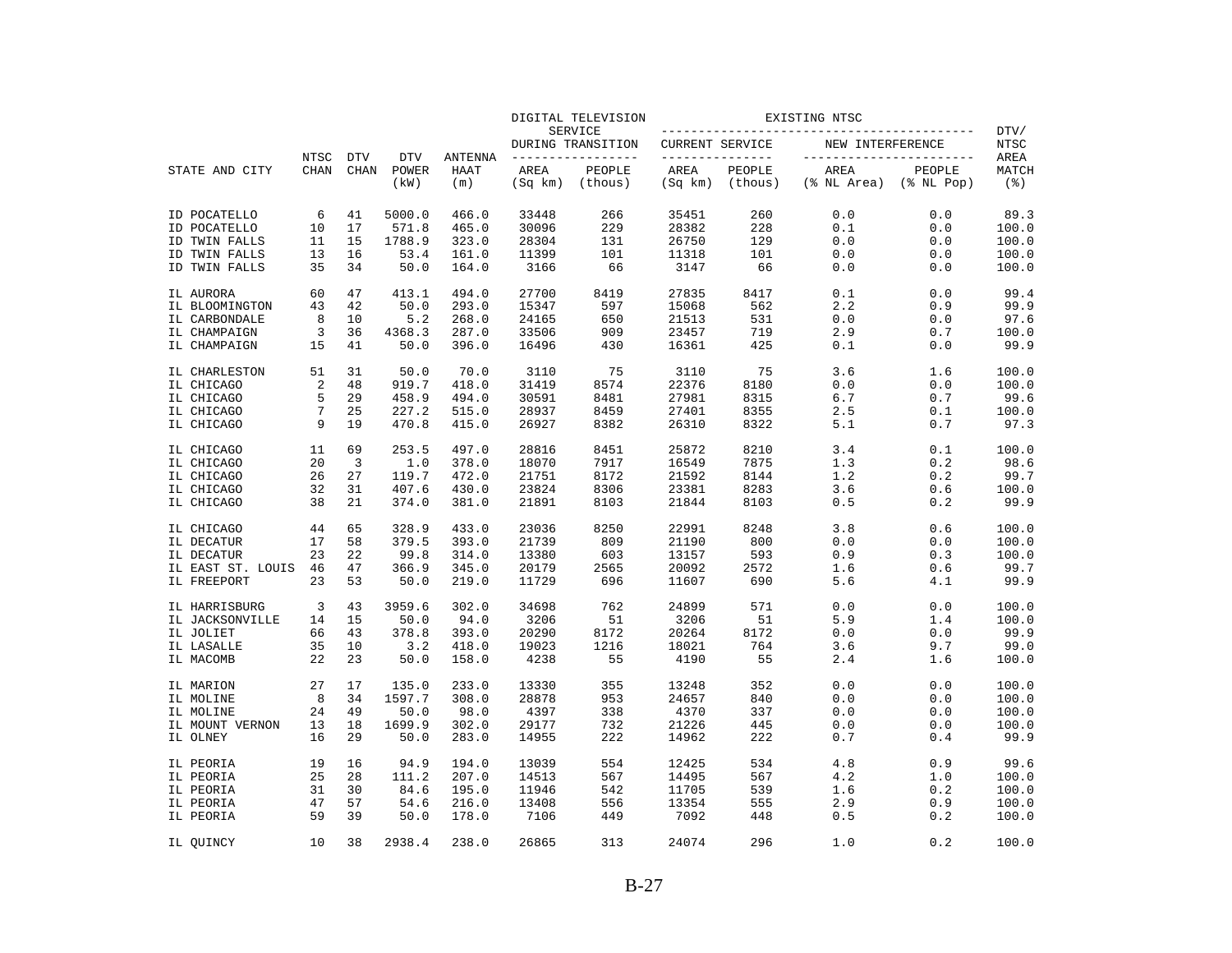|                        | NTSC        | <b>DTV</b> |                      |                        |                 | DIGITAL TELEVISION<br>SERVICE<br>DURING TRANSITION<br>-------------- | CURRENT SERVICE |                   | EXISTING NTSC<br>NEW INTERFERENCE |                      | DTV/<br>NTSC         |
|------------------------|-------------|------------|----------------------|------------------------|-----------------|----------------------------------------------------------------------|-----------------|-------------------|-----------------------------------|----------------------|----------------------|
| STATE AND CITY         | <b>CHAN</b> | CHAN       | DTV<br>POWER<br>(kW) | ANTENNA<br>HAAT<br>(m) | AREA<br>(Sq km) | PEOPLE<br>(thous)                                                    | AREA<br>(Sq km) | PEOPLE<br>(thous) | AREA<br>(% NL Area)               | PEOPLE<br>(% NL Pop) | AREA<br>MATCH<br>(응) |
| IL OUINCY<br>IL OUINCY | 16<br>27    | 32<br>19   | 50.0<br>50.0         | 302.0<br>173.0         | 14010<br>3850   | 186<br>101                                                           | 13833<br>3835   | 186<br>101        | 2.5<br>11.0                       | 1.9<br>6.3           | 100.0<br>100.0       |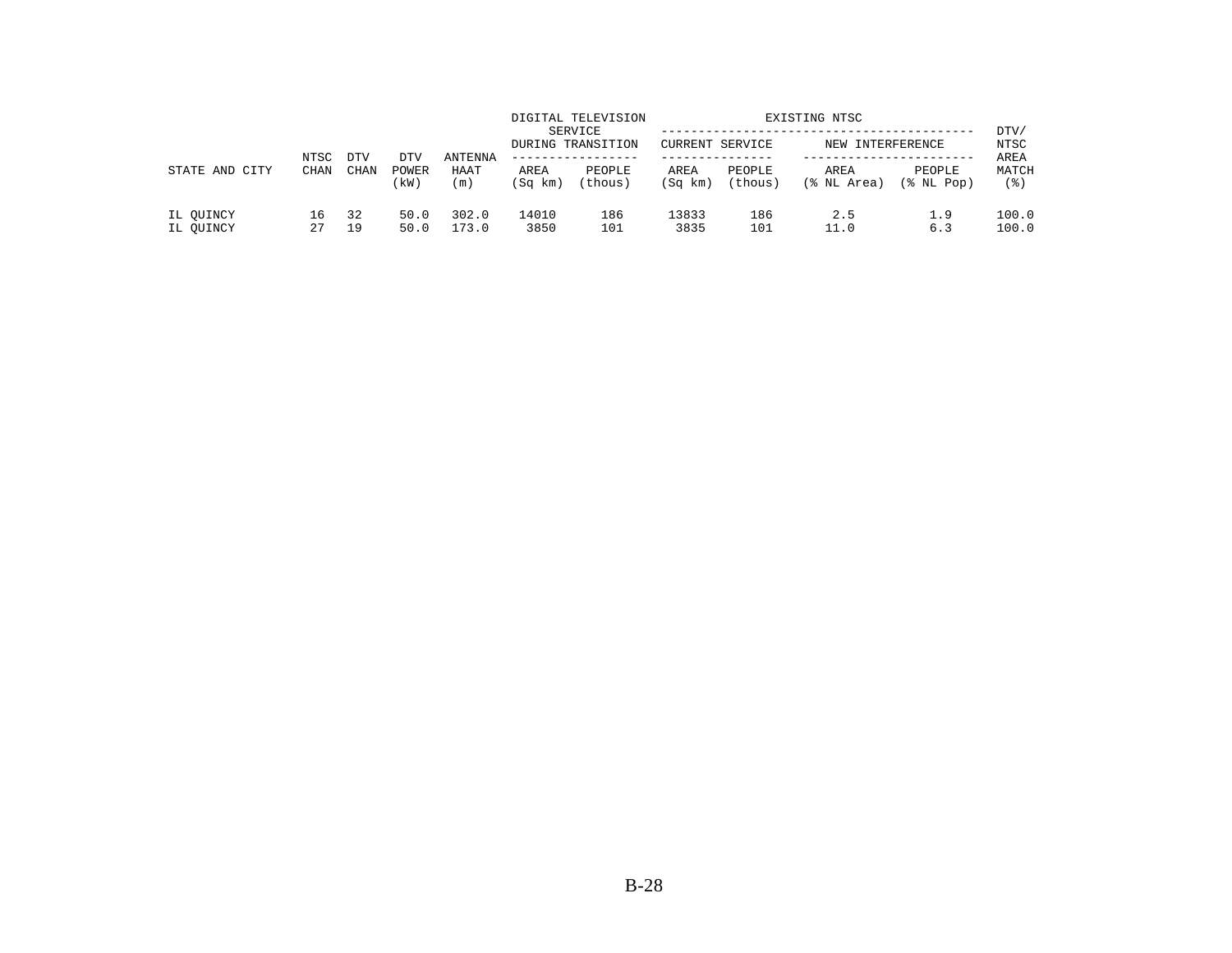|                                    |                            |                           |                             |                               |                 | DIGITAL TELEVISION                 |                 |                                   | EXISTING NTSC       |                                               |                                     |
|------------------------------------|----------------------------|---------------------------|-----------------------------|-------------------------------|-----------------|------------------------------------|-----------------|-----------------------------------|---------------------|-----------------------------------------------|-------------------------------------|
|                                    |                            |                           |                             |                               |                 | SERVICE<br>DURING TRANSITION       | CURRENT SERVICE |                                   | NEW INTERFERENCE    |                                               | DTV/<br>NTSC                        |
| STATE AND CITY                     | <b>NTSC</b><br><b>CHAN</b> | <b>DTV</b><br><b>CHAN</b> | <b>DTV</b><br>POWER<br>(kW) | <b>ANTENNA</b><br>HAAT<br>(m) | AREA<br>(Sq km) | -------------<br>PEOPLE<br>(thous) | AREA<br>(Sq km) | ------------<br>PEOPLE<br>(thous) | AREA<br>(% NL Area) | ------------------<br>PEOPLE<br>$(\$ NI Pop)$ | AREA<br>MATCH<br>$($ $\mathcal{E})$ |
| IL ROCK ISLAND                     | 4                          | 46                        | 3188.0                      | 408.0                         | 39506           | 1206                               | 32465           | 1018                              | 0.0                 | 0.0                                           | 99.9                                |
| IL ROCKFORD                        | 13                         | 45                        | 3159.1                      | 216.0                         | 24086           | 1399                               | 18848           | 932                               | 0.0                 | 0.0                                           | 100.0                               |
| IL ROCKFORD                        | 17                         | 54                        | 50.0                        | 204.0                         | 11228           | 680                                | 11057           | 670                               | 0.3                 | 0.1                                           | 100.0                               |
| IL ROCKFORD                        | 39                         | 59                        | 50.0                        | 176.0                         | 11588           | 690                                | 11460           | 683                               | 0.7                 | 0.2                                           | 99.9                                |
| IL SPRINGFIELD                     | 20                         | 40                        | 77.9                        | 436.0                         | 22088           | 583                                | 20591           | 558                               | 0.0                 | 0.0                                           | 100.0                               |
| IL SPRINGFIELD                     | 49                         | 50                        | 50.0                        | 189.0                         | 5689            | 230                                | 5689            | 230                               | 0.0                 | 0.0                                           | 100.0                               |
| IL SPRINGFIELD                     | 55                         | 45                        | 115.9                       | 439.0                         | 23615           | 644                                | 23483           | 640                               | 0.0                 | 0.0                                           | 100.0                               |
| IL URBANA                          | 12                         | 33                        | 1642.3                      | 302.0                         | 29091           | 972                                | 22983           | 827                               | 0.0                 | 0.0                                           | 100.0                               |
| IL URBANA                          | 27                         | 26                        | 159.9                       | 139.0                         | 10989           | 325                                | 11034           | 326                               | 3.8                 | 1.1                                           | 99.6                                |
| IN ANGOLA                          | 63                         | 12                        | 3.2                         | 144.0                         | 11448           | 607                                | 11378           | 601                               | 0.0                 | 0.0                                           | 100.0                               |
| IN BLOOMINGTON                     | 4                          | 47                        | 1900.6                      | 357.0                         | 31797           | 2070                               | 25233           | 1800                              | 1.6                 | 1.2                                           | 99.8                                |
| IN BLOOMINGTON                     | 30                         | 14                        | 50.0                        | 216.0                         | 12044           | 479                                | 11891           | 477                               | 2.1                 | 1.8                                           | 100.0                               |
| IN BLOOMINGTON                     | 42                         | 27                        | 362.7                       | 317.0                         | 15528           | 1567                               | 14603           | 1522                              | 0.4                 | 0.1                                           | 100.0                               |
| IN BLOOMINGTON<br>IN ELKHART       | 63<br>28                   | 46<br>58                  | 92.9<br>368.8               | 328.0<br>335.0                | 18280<br>20750  | 1602<br>1271                       | 18093<br>20397  | 1600<br>1202                      | 1.4<br>3.1          | 0.2<br>6.5                                    | 100.0<br>99.9                       |
|                                    |                            |                           |                             |                               |                 |                                    |                 |                                   |                     |                                               |                                     |
| IN EVANSVILLE                      | 7                          | 28                        | 1631.3                      | 305.0                         | 28972           | 795                                | 26374           | 760                               | 0.0                 | 0.0                                           | 100.0                               |
| IN EVANSVILLE                      | 9                          | 57                        | 3437.7                      | 177.0                         | 23022           | 720                                | 17689           | 620                               | 0.7                 | 0.3                                           | 100.0                               |
| IN EVANSVILLE                      | 14                         | 15                        | 115.2                       | 311.0                         | 15366           | 544                                | 15374           | 545                               | 1.0                 | 0.6                                           | 99.8                                |
| IN EVANSVILLE<br>IN EVANSVILLE     | 25<br>44                   | 39<br>45                  | 51.4<br>51.6                | 314.0<br>296.0                | 16431<br>15875  | 568<br>570                         | 16383<br>15850  | 568<br>570                        | 4.2<br>0.5          | 2.8<br>0.2                                    | 99.8<br>100.0                       |
|                                    |                            |                           |                             |                               |                 |                                    |                 |                                   |                     |                                               |                                     |
| IN FORT WAYNE                      | 15                         | 4                         | 1.0                         | 253.0                         | 9492            | 554                                | 9259            | 545                               | 14.6                | 7.0                                           | 100.0                               |
| IN FORT WAYNE                      | 21                         | 56                        | 50.0                        | 226.0                         | 11618           | 622                                | 10990           | 578                               | 7.2                 | 2.6                                           | 100.0                               |
| IN FORT WAYNE<br>IN FORT WAYNE     | 33<br>39                   | 24<br>38                  | 50.0<br>51.9                | 235.0<br>223.0                | 11840<br>13675  | 626<br>691                         | 11648<br>13673  | 601<br>690                        | 0.2<br>9.8          | 0.1<br>7.0                                    | 99.6<br>100.0                       |
| IN FORT WAYNE                      | 55                         | 36                        | 50.0                        | 238.0                         | 12086           | 641                                | 12101           | 642                               | 0.1                 | 0.1                                           | 99.9                                |
|                                    |                            |                           |                             |                               |                 |                                    |                 |                                   |                     |                                               |                                     |
| IN GARY                            | 50                         | 51                        | 392.2                       | 494.0                         | 27801           | 8420                               | 27117           | 8318                              | 4.7                 | 1.0                                           | 100.0                               |
| IN GARY                            | 56                         | 23                        | 59.3                        | 306.0                         | 16488           | 4771                               | 16446           | 4767                              | 0.7                 | 1.0                                           | 100.0                               |
| IN HAMMOND                         | 62                         | 18                        | 265.5                       | 146.0                         | 12543           | 7070                               | 12397           | 7013                              | 0.0                 | 0.0                                           | 99.9                                |
| IN INDIANAPOLIS<br>IN INDIANAPOLIS | 6<br>8                     | 9<br>53                   | 15.7<br>1870.8              | 302.0<br>305.0                | 28989<br>28835  | 2258<br>2285                       | 27733<br>25140  | 2217<br>2126                      | 0.0<br>0.0          | 0.0<br>0.0                                    | 96.1<br>100.0                       |
|                                    |                            |                           |                             |                               |                 |                                    |                 |                                   |                     |                                               |                                     |
| IN INDIANAPOLIS                    | 13                         | 25                        | 1977.7                      | 299.0                         | 28523           | 2300                               | 23340           | 2067                              | 0.0                 | 0.0                                           | 100.0                               |
| IN INDIANAPOLIS                    | 20                         | 21                        | 62.3                        | 259.0                         | 14865           | 1582                               | 14455           | 1570                              | 2.0                 | 0.7                                           | 100.0                               |
| IN INDIANAPOLIS                    | 40<br>59                   | 52                        | 111.0                       | 302.0                         | 17803           | 1701                               | 17488           | 1689                              | 0.1                 | 0.0                                           | 100.0                               |
| IN INDIANAPOLIS                    |                            | 35                        | 319.6                       | 304.0                         | 21214           | 1909                               | 20273           | 1843                              | 0.0                 | 0.0                                           | 100.0                               |
| IN INDIANAPOLIS                    | 69                         | 44                        | 50.0                        | 167.0                         | 3173            | 1058                               | 3172            | 1058                              | 0.0                 | 0.0                                           | 100.0                               |
| IN KOKOMO                          | 29                         | 11                        | 3.2                         | 236.0                         | 13539           | 1122                               | 13535           | 1122                              | 3.3                 | 5.4                                           | 100.0                               |
| IN LAFAYETTE                       | 18                         | 32                        | 58.8                        | 238.0                         | 11542           | 460                                | 11478           | 450                               | 1.9                 | 1.1                                           | 100.0                               |
| IN MARION                          | 23                         | 54                        | 372.3                       | 295.0                         | 18465           | 1808                               | 18309           | 1822                              | 1.5                 | 0.8                                           | 99.0                                |
| IN MUNCIE                          | 49                         | 17                        | 50.0                        | 155.0                         | 10219           | 561                                | 10123           | 555                               | 7.1                 | 6.2                                           | 100.0                               |
| IN RICHMOND                        | 43                         | 30                        | 127.8                       | 302.0                         | 15265           | 2668                               | 15167           | 2645                              | 2.1                 | 5.0                                           | 97.8                                |
| IN SALEM                           | 58                         | 38                        | 93.5                        | 346.0                         | 16719           | 1258                               | 16180           | 1234                              | 4.9                 | 1.1                                           | 99.7                                |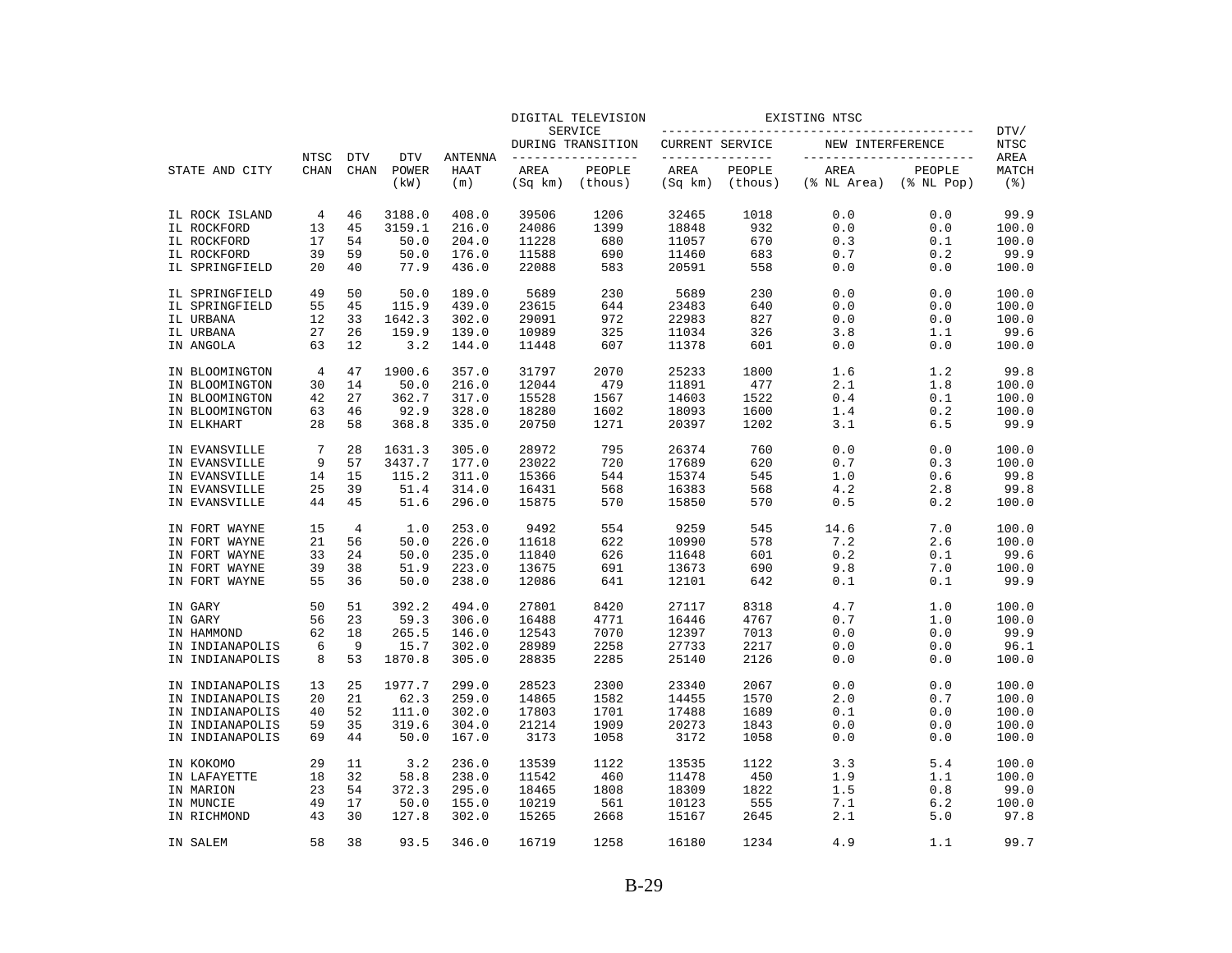|                                | NTSC        |                    |                      |                        |                 | DIGITAL TELEVISION<br>SERVICE<br>DURING TRANSITION | <b>CURRENT SERVICE</b> |                   | EXISTING NTSC<br>NEW INTERFERENCE |                      | DTV/<br>NTSC         |
|--------------------------------|-------------|--------------------|----------------------|------------------------|-----------------|----------------------------------------------------|------------------------|-------------------|-----------------------------------|----------------------|----------------------|
| STATE AND<br>CITY              | <b>CHAN</b> | <b>DTV</b><br>CHAN | DTV<br>POWER<br>(kW) | ANTENNA<br>HAAT<br>(m) | AREA<br>(Sq km) | .<br>PEOPLE<br>(thous)                             | AREA<br>(Sq km)        | PEOPLE<br>(thous) | AREA<br>(% NL Area)               | PEOPLE<br>(% NL Pop) | AREA<br>MATCH<br>(응) |
| IN SOUTH BEND<br>IN SOUTH BEND | 16<br>2.2   | 30<br>42           | 255.6<br>350.7       | 326.0<br>325.0         | 20318<br>22608  | 1165<br>1251                                       | 19303<br>21953         | 1120<br>1252      | 0.9<br>2.7                        | 1.7<br>8.5           | 100.0<br>97.6        |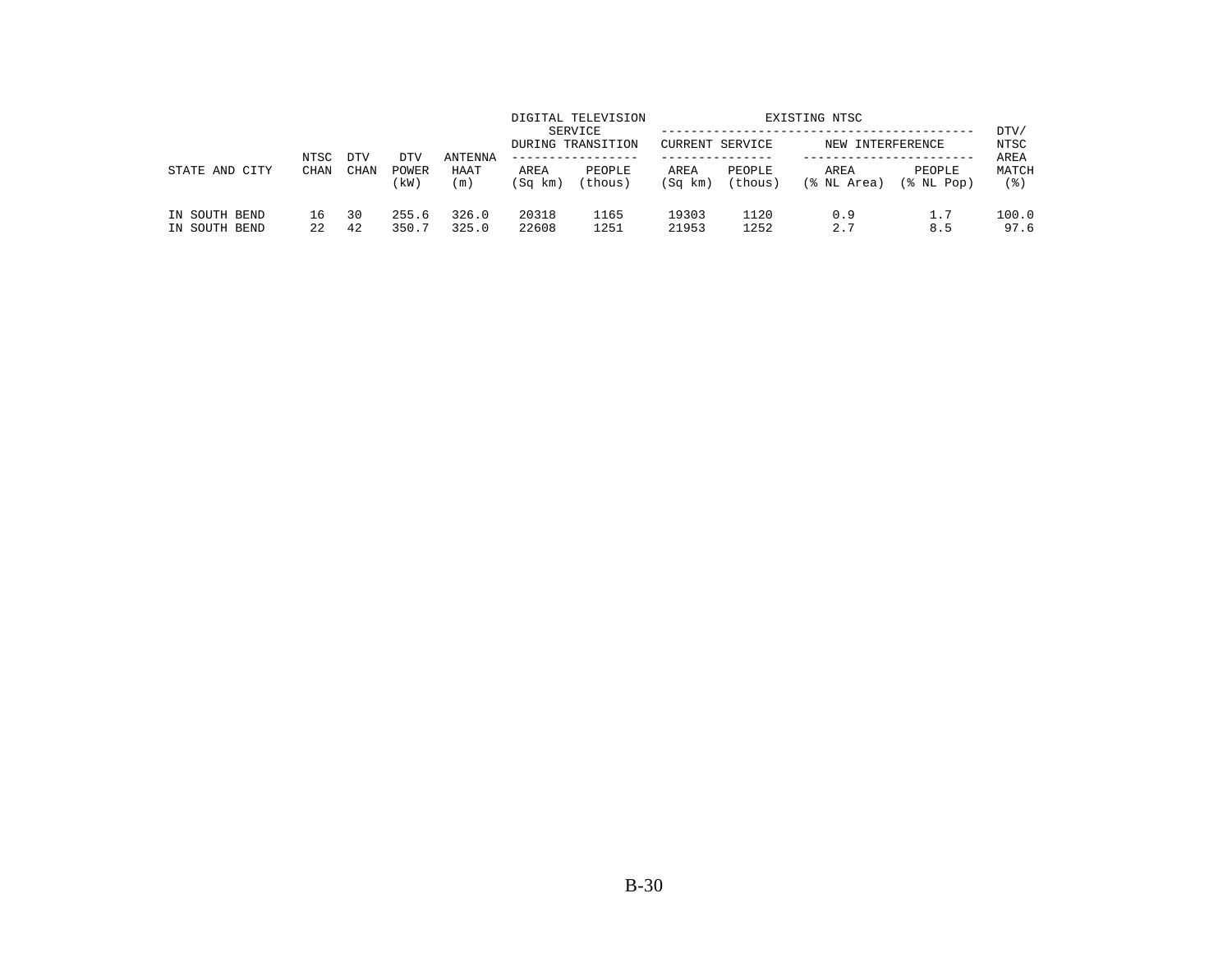|                   |                     |                           |                     |                 |         | DIGITAL TELEVISION           |                         |         | EXISTING NTSC                    |                  |                       |
|-------------------|---------------------|---------------------------|---------------------|-----------------|---------|------------------------------|-------------------------|---------|----------------------------------|------------------|-----------------------|
|                   |                     |                           |                     |                 |         | SERVICE<br>DURING TRANSITION | CURRENT SERVICE         |         | NEW INTERFERENCE                 |                  | DTV/<br>NTSC          |
| STATE AND CITY    | NTSC<br><b>CHAN</b> | <b>DTV</b><br><b>CHAN</b> | <b>DTV</b><br>POWER | ANTENNA<br>HAAT | AREA    | --------------<br>PEOPLE     | ---------------<br>AREA | PEOPLE  | ------------------------<br>AREA | PEOPLE           | AREA<br>MATCH         |
|                   |                     |                           | (kW)                | (m)             | (Sq km) | (thous)                      | (Sq km)                 | (thous) | (% NL Area)                      | $(\$$ NL Pop $)$ | $($ $\frac{6}{3}$ $)$ |
| IN SOUTH BEND     | 34                  | 49                        | 53.6                | 246.0           | 14441   | 956                          | 14158                   | 950     | 1.2                              | 0.7              | 100.0                 |
| IN SOUTH BEND     | 46                  | 45                        | 50.0                | 305.0           | 15875   | 992                          | 15723                   | 971     | 4.7                              | 4.0              | 99.5                  |
| IN TERRE HAUTE    | 2                   | 48                        | 4443.1              | 290.0           | 31945   | 885                          | 22661                   | 578     | 0.0                              | 0.0              | 99.8                  |
| IN TERRE HAUTE    | 10                  | 34                        | 2190.6              | 293.0           | 27419   | 719                          | 25425                   | 672     | 3.3                              | 4.2              | 99.8                  |
| IN TERRE HAUTE    | 38                  | 19                        | 106.4               | 299.0           | 14302   | 402                          | 14184                   | 389     | 1.5                              | 1.5              | 100.0                 |
| IN VINCENNES      | 22                  | 23                        | 58.1                | 174.0           | 10526   | 232                          | 10497                   | 232     | 0.1                              | 0.0              | 100.0                 |
| KS COLBY          | 4                   | 32                        | 5000.0              | 229.0           | 29326   | 52                           | 23210                   | 37      | 0.0                              | 0.0              | 100.0                 |
| KS ENSIGN         | 6                   | 30                        | 5000.0              | 219.0           | 29034   | 121                          | 27414                   | 118     | 0.0                              | 0.0              | 100.0                 |
| KS FORT SCOTT     | 20                  | 43                        | 319.2               | 233.0           | 17983   | 312                          | 17812                   | 311     | 0.2                              | 0.0              | 100.0                 |
| KS GARDEN CITY    | 11                  | 18                        | 1874.0              | 244.0           | 23895   | 118                          | 22777                   | 114     | 0.0                              | 0.0              | 100.0                 |
| KS GARDEN CITY    | 13                  | 15                        | 1983.7              | 265.0           | 25309   | 114                          | 24011                   | 114     | 0.0                              | 0.0              | 100.0                 |
| KS GOODLAND       | 10                  | 17                        | 2322.1              | 299.0           | 28055   | 43                           | 27042                   | 41      | 0.1                              | 0.0              | 100.0                 |
| KS GREAT BEND     | $\overline{2}$      | 46                        | 4435.1              | 296.0           | 33559   | 206                          | 29598                   | 173     | 0.0                              | 0.0              | 100.0                 |
| KS HAYS           | 7                   | 20                        | 3297.2              | 216.0           | 24961   | 100                          | 23578                   | 95      | 0.0                              | 0.0              | 100.0                 |
| KS HAYS           | 9                   | 16                        | 1531.9              | 332.0           | 30110   | 156                          | 24913                   | 114     | 0.0                              | 0.0              | 100.0                 |
| KS HUTCHINSON     | 8                   | 17                        | 2697.0              | 244.0           | 24512   | 669                          | 19010                   | 568     | 0.0                              | 0.0              | 100.0                 |
| KS HUTCHINSON     | 12                  | 19                        | 1564.3              | 463.0           | 37839   | 757                          | 33293                   | 727     | 0.0                              | 0.0              | 100.0                 |
| KS LAKIN          | 3                   | 49                        | 5000.0              | 171.0           | 26058   | 89                           | 21570                   | 85      | 0.0                              | 0.0              | 100.0                 |
| KS LAWRENCE       | 38                  | 39                        | 334.8               | 330.0           | 16867   | 1758                         | 16619                   | 1725    | 2.1                              | 0.5              | 99.5                  |
| KS PITTSBURG      | 7                   | 30                        | 1499.8              | 332.0           | 29956   | 493                          | 28173                   | 474     | 0.0                              | 0.0              | 100.0                 |
| KS SALINA         | 18                  | 15                        | 50.0                | 317.0           | 11045   | 135                          | 11015                   | 134     | 2.2                              | 0.4              | 100.0                 |
| KS TOPEKA         | 11                  | 23                        | 2133.8              | 305.0           | 28378   | 972                          | 23584                   | 897     | 0.0                              | 0.0              | 99.9                  |
| KS TOPEKA         | 13                  | 22                        | 1555.8              | 421.0           | 34552   | 638                          | 28823                   | 553     | 0.0                              | 0.0              | 100.0                 |
| KS TOPEKA         | 27                  | 28                        | 50.0                | 320.0           | 16147   | 391                          | 15771                   | 378     | 0.3                              | 0.2              | 100.0                 |
| KS TOPEKA         | 49                  | 48                        | 254.2               | 451.0           | 20866   | 503                          | 20058                   | 472     | 1.6                              | 0.5              | 100.0                 |
| KS WICHITA        | 3                   | 51                        | 4267.5              | 305.0           | 33652   | 684                          | 27321                   | 660     | 0.0                              | 0.0              | 100.0                 |
| KS WICHITA        | 10                  | 26                        | 1715.3              | 314.0           | 29237   | 675                          | 26662                   | 664     | 0.0                              | 0.0              | 100.0                 |
| KS WICHITA        | 24                  | 25                        | 211.4               | 341.0           | 17913   | 625                          | 17910                   | 625     | 2.2                              | 0.4              | 100.0                 |
| KS WICHITA        | 33                  | 32                        | 50.0                | 133.0           | 2740    | 420                          | 2738                    | 420     | 1.9                              | 1.4              | 100.0                 |
| KY ASHLAND        | 25                  | 26                        | 50.0                | 152.0           | 7110    | 377                          | 6573                    | 352     | 5.4                              | 5.3              | 100.0                 |
| KY ASHLAND        | 61                  | 47                        | 79.3                | 189.0           | 9328    | 505                          | 9351                    | 485     | 2.7                              | 8.3              | 96.9                  |
| KY BEATTYVILLE    | 65                  | 7                         | 3.2                 | 197.0           | 6780    | 102                          | 5466                    | 77      | 0.0                              | 0.0              | 100.0                 |
| KY BOWLING GREEN  | 13                  | 12                        | 4.8                 | 226.0           | 22128   | 481                          | 20329                   | 465     | 0.0                              | 0.0              | 98.5                  |
| KY BOWLING GREEN  | 24                  | 18                        | 50.0                | 198.0           | 9926    | 232                          | 9414                    | 224     | 2.4                              | 2.8              | 100.0                 |
| KY BOWLING GREEN  | 40                  | 27                        | 50.0                | 244.0           | 10720   | 241                          | 10480                   | 237     | 0.8                              | 0.5              | 100.0                 |
| KY BOWLING GREEN  | 53                  | 48                        | 50.0                | 247.0           | 12390   | 264                          | 12340                   | 262     | 1.1                              | 0.9              | 99.0                  |
| KY CAMPBELLSVILLE | 34                  | 19                        | 50.0                | 314.0           | 13865   | 263                          | 13174                   | 246     | 3.7                              | 4.0              | 100.0                 |
| KY COVINGTON      | 54                  | 34                        | 50.0                | 122.0           | 6196    | 1507                         | 5999                    | 1562    | 8.8                              | 5.4              | 97.7                  |
| KY DANVILLE       | 56                  | 42                        | 217.9               | 351.0           | 16912   | 699                          | 16732                   | 698     | 3.4                              | 2.4              | 98.7                  |
| KY ELIZABETHTOWN  | 23                  | 51                        | 50.0                | 198.0           | 11306   | 614                          | 10465                   | 384     | 0.6                              | 0.1              | 99.7                  |
| KY HARLAN         | 44                  | 14                        | 52.7                | 601.0           | 21335   | 605                          | 17828                   | 476     | 0.4                              | 0.3              | 100.0                 |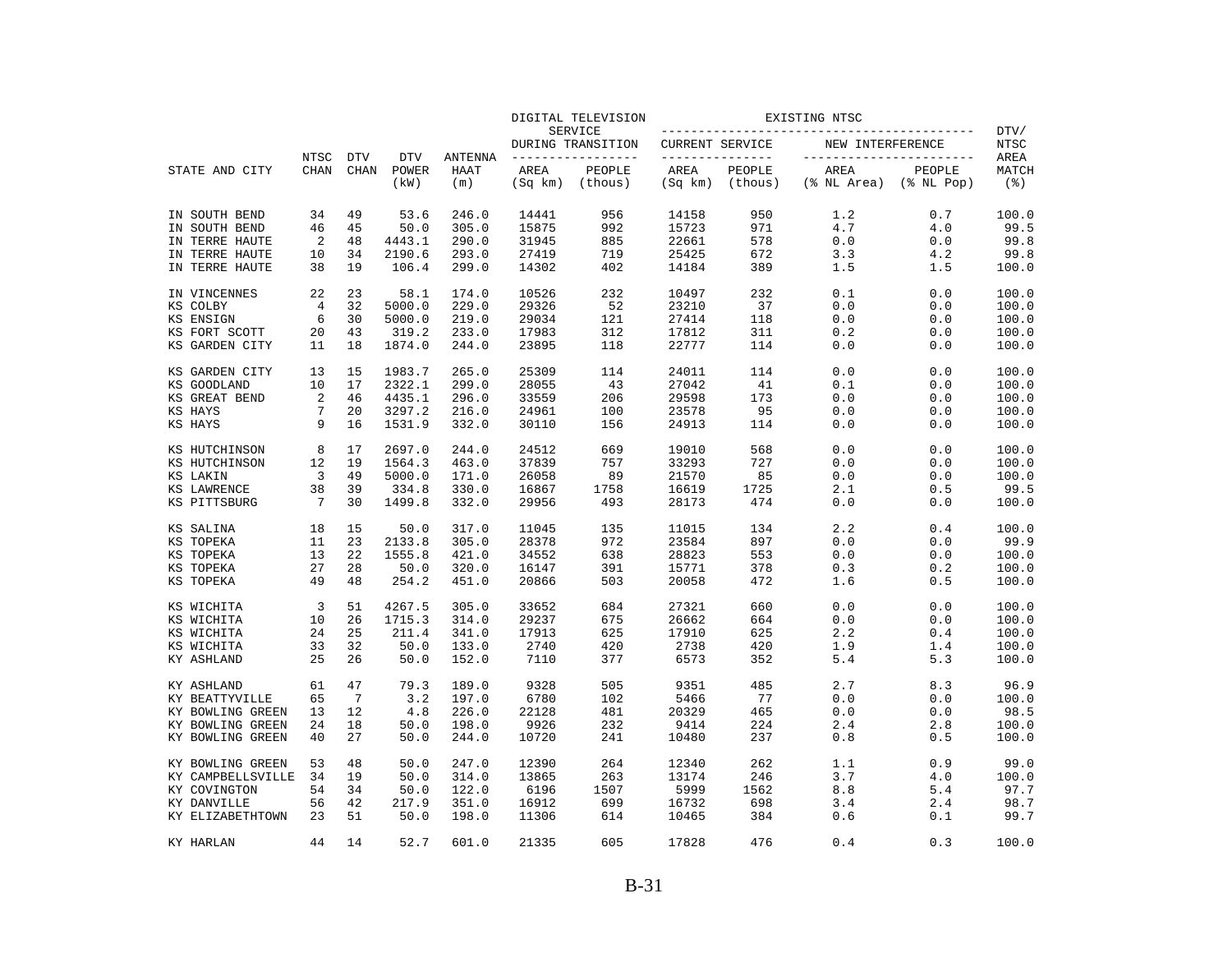|                        | NTSC        | <b>DTV</b> | DTV           | ANTENNA        |                 | DIGITAL TELEVISION<br>SERVICE<br>DURING TRANSITION<br>------------- | CURRENT SERVICE |                   | EXISTING NTSC<br>NEW INTERFERENCE |                      | DTV/<br>NTSC<br>AREA |
|------------------------|-------------|------------|---------------|----------------|-----------------|---------------------------------------------------------------------|-----------------|-------------------|-----------------------------------|----------------------|----------------------|
| STATE AND<br>CITY      | <b>CHAN</b> | CHAN       | POWER<br>(kW) | HAAT<br>(m)    | AREA<br>(Sq km) | PEOPLE<br>(thous)                                                   | AREA<br>(Sq km) | PEOPLE<br>(thous) | AREA<br>(% NL Area)               | PEOPLE<br>(% NL Pop) | MATCH<br>(응)         |
| KY HAZARD<br>KY HAZARD | 35<br>57    | 53<br>41   | 50.0<br>173.4 | 384.0<br>475.0 | 13917<br>17021  | 304<br>380                                                          | 13370<br>15943  | 292<br>348        | 0.2<br>1.4                        | 0.1<br>1.0           | 100.0<br>99.9        |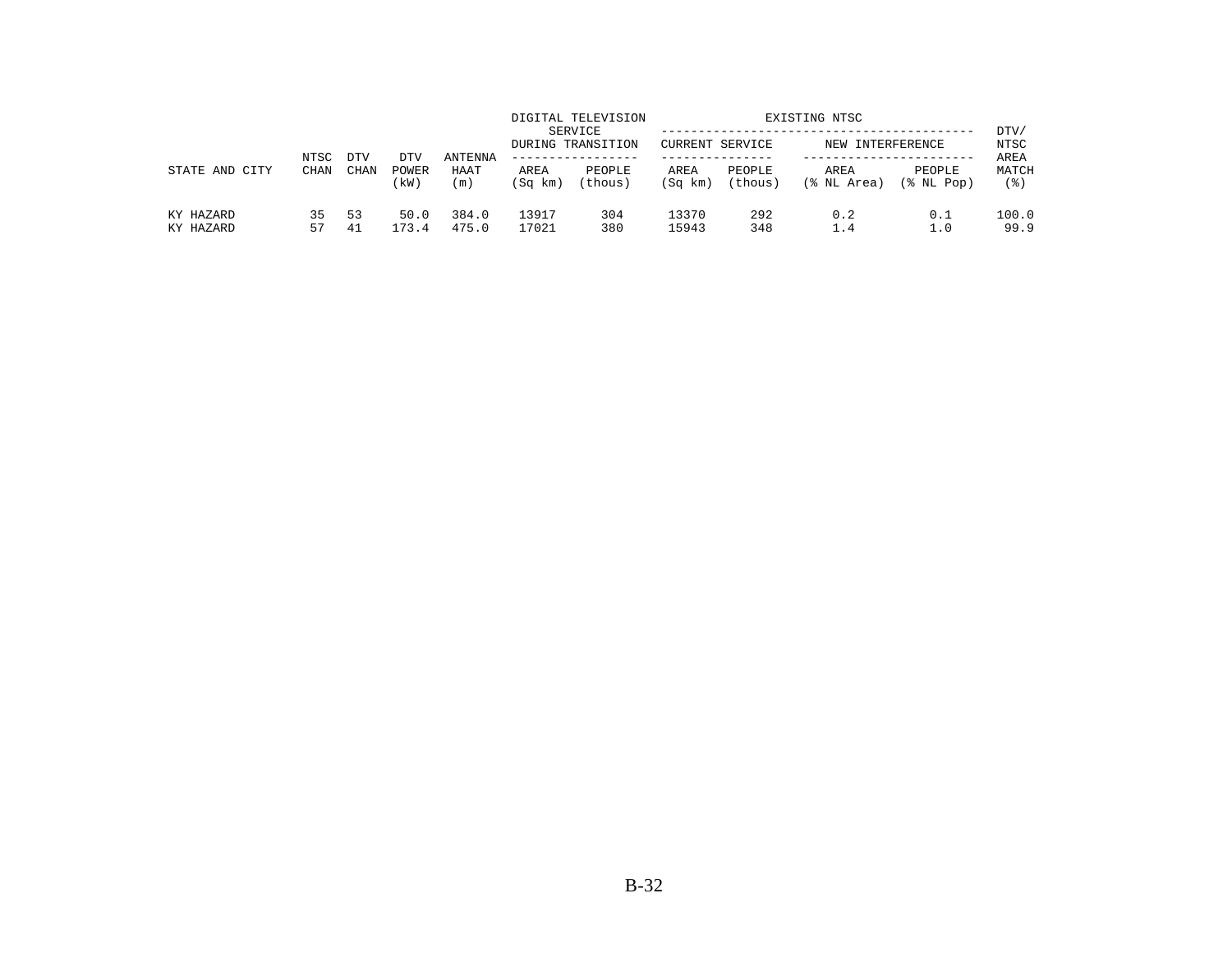|                 |                |             |               |                |                 | DIGITAL TELEVISION           |                 |                   | EXISTING NTSC       |                            |              |
|-----------------|----------------|-------------|---------------|----------------|-----------------|------------------------------|-----------------|-------------------|---------------------|----------------------------|--------------|
|                 |                |             |               |                |                 | SERVICE<br>DURING TRANSITION | CURRENT SERVICE |                   | NEW INTERFERENCE    |                            | DTV/<br>NTSC |
|                 | NTSC           | <b>DTV</b>  | <b>DTV</b>    | <b>ANTENNA</b> |                 | -------------                | --------------- |                   |                     | -----------------          | AREA         |
| STATE AND CITY  | <b>CHAN</b>    | <b>CHAN</b> | POWER<br>(kW) | HAAT<br>(m)    | AREA<br>(Sq km) | PEOPLE<br>(thous)            | AREA<br>(Sq km) | PEOPLE<br>(thous) | AREA<br>(% NL Area) | PEOPLE<br>$(\$$ NL Pop $)$ | MATCH<br>(3) |
| KY LEXINGTON    | 18             | 22          | 50.0          | 195.0          | 12165           | 605                          | 12071           | 604               | 0.7                 | 0.1                        | 99.8         |
| KY LEXINGTON    | 27             | 40          | 69.4          | 300.0          | 16409           | 667                          | 16252           | 663               | 1.2                 | 0.4                        | 100.0        |
| KY LEXINGTON    | 36             | 59          | 120.7         | 305.0          | 17927           | 692                          | 17526           | 686               | 0.0                 | 0.0                        | 99.9         |
| KY LEXINGTON    | 46             | 45          | 54.4          | 265.0          | 14341           | 645                          | 14066           | 641               | 4.3                 | 1.9                        | 99.9         |
| KY LOUISVILLE   | 3              | 62          | 3917.7        | 555.0          | 47643           | 3226                         | 36062           | 2226              | 3.9                 | 5.1                        | 100.0        |
| KY LOUISVILLE   | 11             | 55          | 629.6         | 390.0          | 27937           | 1483                         | 26587           | 1466              | 1.1                 | 0.5                        | 99.8         |
| KY LOUISVILLE   | 15             | 16          | 50.0          | 262.0          | 12708           | 1144                         | 12246           | 1137              | 0.8                 | 0.1                        | 100.0        |
| KY LOUISVILLE   | 21             | 17          | 82.6          | 212.0          | 11921           | 1129                         | 11340           | 1102              | 2.9                 | 0.3                        | 99.3         |
| KY LOUISVILLE   | 32             | 26          | 333.0         | 384.0          | 25181           | 1436                         | 24564           | 1428              | 2.0                 | 0.3                        | 99.9         |
| KY LOUISVILLE   | 41             | 49          | 416.9         | 391.0          | 26507           | 1452                         | 24728           | 1397              | 1.8                 | 0.5                        | 100.0        |
| KY LOUISVILLE   | 68             | 43          | 50.0          | 250.0          | 12287           | 1148                         | 11978           | 1142              | 0.0                 | 0.0                        | 99.7         |
| KY MADISONVILLE | 19             | 20          | 126.4         | 241.0          | 13351           | 523                          | 13243           | 522               | 0.4                 | 0.2                        | 100.0        |
| KY MADISONVILLE | 35             | 36          | 50.0          | 317.0          | 14154           | 291                          | 13858           | 288               | 3.4                 | 2.4                        | 100.0        |
| KY MOREHEAD     | 38             | 15          | 50.0          | 293.0          | 13847           | 217                          | 12905           | 202               | 0.9                 | 1.2                        | 100.0        |
| KY MOREHEAD     | 67             | 21          | 374.9         | 247.0          | 18474           | 473                          | 17513           | 418               | 0.0                 | 0.0                        | 100.0        |
| KY MURRAY       | 21             | 24          | 50.0          | 201.0          | 11737           | 279                          | 11706           | 278               | 0.6                 | 0.3                        | 100.0        |
| KY NEWPORT      | 19             | 20          | 318.9         | 305.0          | 18521           | 2455                         | 18101           | 2284              | 2.0                 | 1.0                        | 98.9         |
| KY OWENSBORO    | 31             | 33          | 50.0          | 140.0          | 9776            | 454                          | 9625            | 452               | 3.3                 | 1.5                        | 100.0        |
| KY OWENTON      | 52             | 24          | 50.0          | 216.0          | 11986           | 496                          | 11587           | 472               | 1.1                 | 0.6                        | 100.0        |
| KY PADUCAH      | 6              | 51          | 3521.8        | 482.0          | 44303           | 877                          | 38441           | 808               | 0.0                 | 0.0                        | 100.0        |
| KY PADUCAH      | 29             | 30          | 50.0          | 152.0          | 6981            | 174                          | 6804            | 170               | 7.2                 | 5.5                        | 100.0        |
| KY PADUCAH      | 49             | 50          | 154.0         | 327.0          | 19440           | 507                          | 19481           | 507               | 3.3                 | 1.4                        | 98.7         |
| KY PIKEVILLE    | 22             | 16          | 69.0          | 430.0          | 16129           | 437                          | 15110           | 414               | 1.2                 | 0.8                        | 100.0        |
| KY SOMERSET     | 29             | 25          | 50.0          | 445.0          | 17690           | 385                          | 16583           | 356               | 2.3                 | 3.1                        | 100.0        |
| LA ALEXANDRIA   | 5              | 43          | 3500.3        | 485.0          | 44463           | 997                          | 43485           | 983               | 0.1                 | 0.0                        | 99.9         |
| LA ALEXANDRIA   | 25             | 27          | 113.7         | 415.0          | 18717           | 292                          | 18698           | 291               | 0.7                 | 0.4                        | 100.0        |
| LA ALEXANDRIA   | 31             | 30          | 57.9          | 333.0          | 17399           | 254                          | 17377           | 254               | 0.9                 | 0.1                        | 100.0        |
| LA BATON ROUGE  | $\overline{2}$ | 47          | 3652.1        | 515.0          | 46050           | 2398                         | 40626           | 2328              | 0.0                 | 0.0                        | 99.5         |
| LA BATON ROUGE  | 9              | 42          | 1576.4        | 509.0          | 40205           | 1878                         | 32242           | 1276              | 0.0                 | 0.0                        | 100.0        |
| LA BATON ROUGE  | 27             | 14          | 143.6         | 303.0          | 15267           | 769                          | 14551           | 735               | 0.5                 | 0.1                        | 99.9         |
| LA BATON ROUGE  | 33             | 34          | 410.8         | 522.0          | 26339           | 1300                         | 25430           | 1274              | 0.0                 | 0.0                        | 100.0        |
| LA BATON ROUGE  | 44             | 45          | 280.9         | 426.0          | 19895           | 998                          | 19883           | 997               | $0.1\,$             | 0.0                        | 100.0        |
| LA COLUMBIA     | 11             | 20          | 1759.9        | 610.0          | 45810           | 705                          | 35034           | 573               | 0.0                 | 0.0                        | 100.0        |
| LA LAFAYETTE    | 3              | 41          | 3761.1        | 530.0          | 48504           | 922                          | 35858           | 717               | 0.0                 | 0.0                        | 100.0        |
| LA LAFAYETTE    | 10             | 22          | 1470.8        | 530.0          | 35974           | 872                          | 28579           | 750               | 0.0                 | 0.0                        | 100.0        |
| LA LAFAYETTE    | 15             | 16          | 144.9         | 360.0          | 17770           | 560                          | 17769           | 560               | 0.5                 | 0.5                        | 100.0        |
| LA LAFAYETTE    | 24             | 23          | 113.1         | 369.0          | 17540           | 531                          | 17540           | 531               | 0.0                 | 0.0                        | 100.0        |
| LA LAKE CHARLES | 7              | 36          | 1552.3        | 451.0          | 36913           | 954                          | 35144           | 939               | 0.0                 | 0.0                        | 100.0        |
| LA LAKE CHARLES | 18             | 26          | 54.3          | 314.0          | 16355           | 336                          | 16355           | 336               | 0.9                 | 0.3                        | 100.0        |
| LA LAKE CHARLES | 29             | 28          | 58.2          | 394.0          | 19568           | 609                          | 19552           | 609               | 0.0                 | 0.0                        | 100.0        |
| LA MONROE       | 8              | 35          | 1713.1        | 576.0          | 44349           | 726                          | 41991           | 684               | 0.0                 | 0.0                        | 100.0        |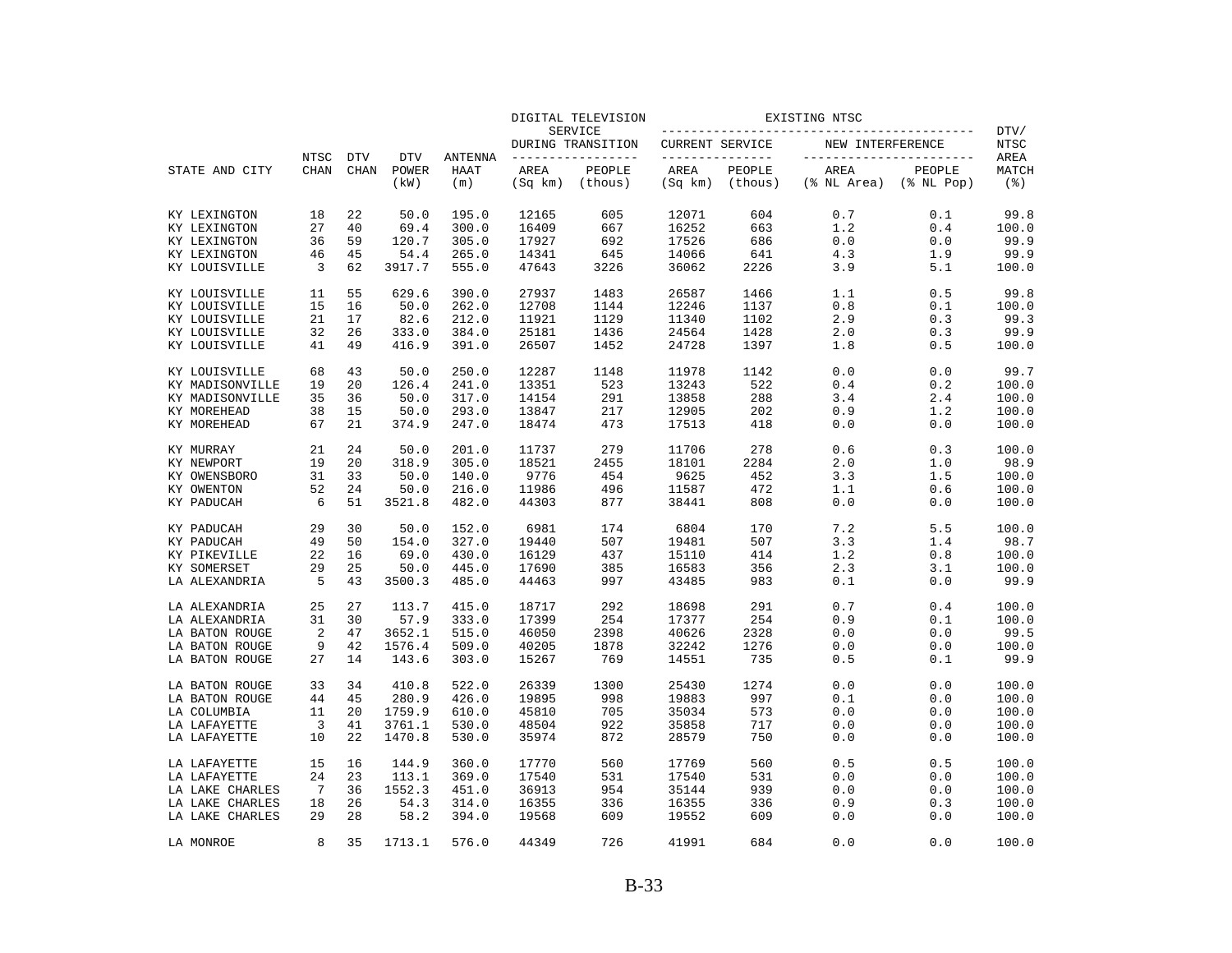|                             | NTSC        | <b>DTV</b>  | DTV              | <b>ANTENNA</b> |                 | DIGITAL TELEVISION<br>SERVICE<br>DURING TRANSITION | CURRENT SERVICE |                   | EXISTING NTSC<br>NEW INTERFERENCE |                      | DTV/<br>NTSC<br>AREA |
|-----------------------------|-------------|-------------|------------------|----------------|-----------------|----------------------------------------------------|-----------------|-------------------|-----------------------------------|----------------------|----------------------|
| STATE AND<br>CITY           | <b>CHAN</b> | <b>CHAN</b> | POWER<br>(kW)    | HAAT<br>(m)    | AREA<br>(Sq km) | PEOPLE<br>(thous)                                  | AREA<br>(Sq km) | PEOPLE<br>(thous) | AREA<br>(% NL Area)               | PEOPLE<br>(% NL Pop) | MATCH<br>' 응 )       |
| LA MONROE<br>LA NEW ORLEANS | 4           | 19<br>35    | 1592.2<br>3932.7 | 543.0<br>305.0 | 41802<br>34789  | 693<br>1785                                        | 36742<br>34359  | 619<br>1770       | 0.0<br>0.0                        | 0.0<br>0.0           | 100.0<br>100.0       |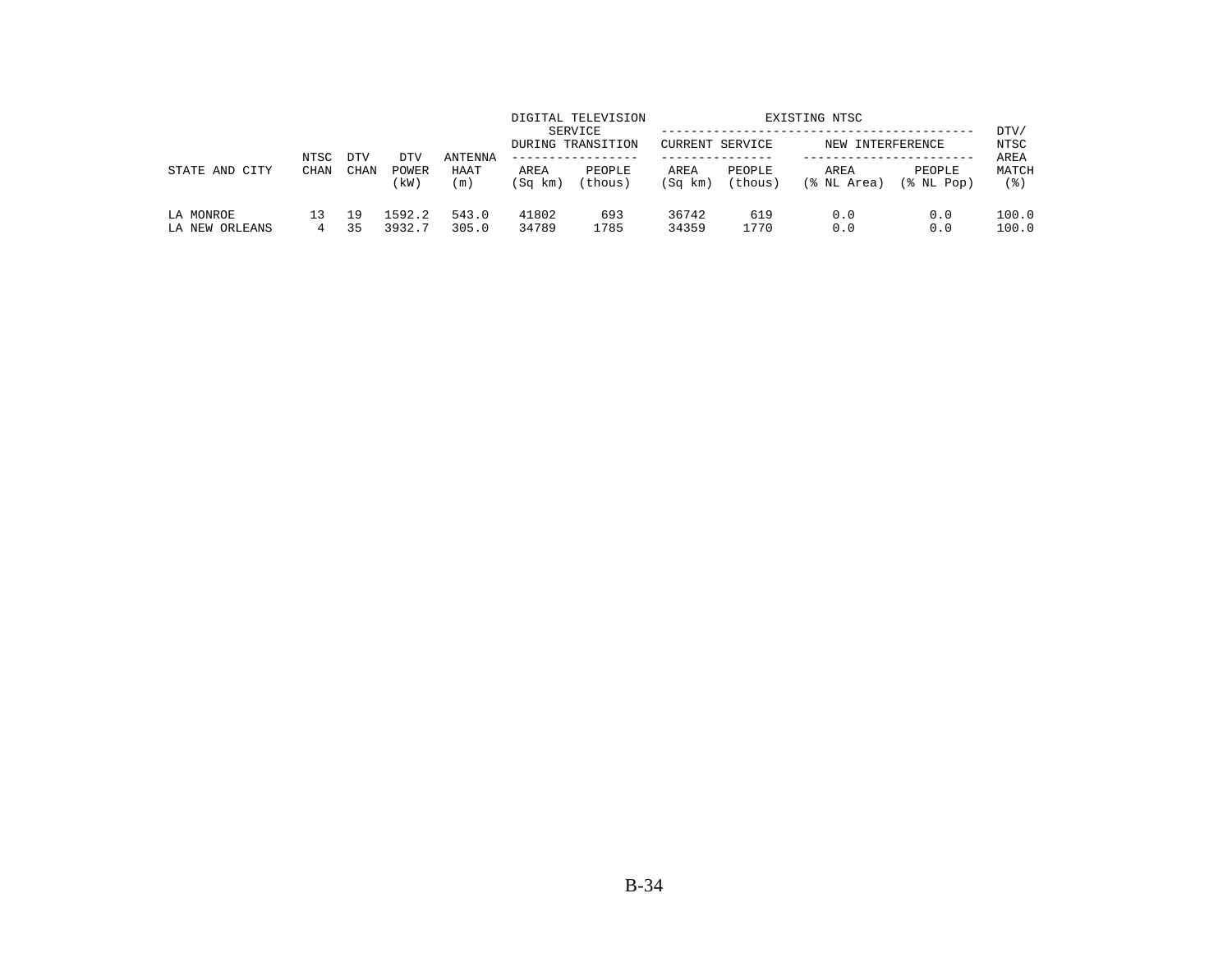|                   |                     |                           |                             |                               |                 | DIGITAL TELEVISION                 |                                   |                   | EXISTING NTSC                                   |                      |                                     |
|-------------------|---------------------|---------------------------|-----------------------------|-------------------------------|-----------------|------------------------------------|-----------------------------------|-------------------|-------------------------------------------------|----------------------|-------------------------------------|
|                   |                     |                           |                             |                               |                 | SERVICE<br>DURING TRANSITION       | CURRENT SERVICE                   |                   | NEW INTERFERENCE                                |                      | DTV/<br>NTSC                        |
| STATE AND CITY    | NTSC<br><b>CHAN</b> | <b>DTV</b><br><b>CHAN</b> | <b>DTV</b><br>POWER<br>(kW) | <b>ANTENNA</b><br>HAAT<br>(m) | AREA<br>(Sq km) | -------------<br>PEOPLE<br>(thous) | ______________<br>AREA<br>(Sq km) | PEOPLE<br>(thous) | ------------------------<br>AREA<br>(% NL Area) | PEOPLE<br>(% NL Pop) | AREA<br>MATCH<br>$($ $\mathcal{E})$ |
|                   |                     |                           |                             |                               |                 |                                    |                                   |                   |                                                 |                      |                                     |
| LA NEW ORLEANS    | 6                   | 46                        | 4096.4                      | 283.0                         | 34118           | 1808                               | 33653                             | 1787              | 0.0                                             | 0.0                  | 100.0                               |
| LA NEW ORLEANS    | 8                   | 30                        | 1605.4                      | 302.0                         | 29226           | 1681                               | 26919                             | 1601              | 0.0                                             | 0.0                  | 100.0                               |
| LA NEW ORLEANS    | 12                  | 11                        | 5.6                         | 308.0                         | 22338           | 1550                               | 20400                             | 1484              | 0.0                                             | 0.0                  | 100.0                               |
| LA NEW ORLEANS    | 20                  | 21                        | 368.1                       | 276.0                         | 20472           | 1518                               | 20000                             | 1498              | 0.0                                             | 0.2                  | 100.0                               |
| LA NEW ORLEANS    | 26                  | 24                        | 155.6                       | 308.0                         | 16252           | 1383                               | 15848                             | 1372              | 0.0                                             | 0.6                  | 100.0                               |
| LA NEW ORLEANS    | 32                  | 31                        | 123.6                       | 308.0                         | 14963           | 1365                               | 14959                             | 1368              | 0.1                                             | 0.5                  | 100.0                               |
| LA NEW ORLEANS    | 38                  | 39                        | 371.3                       | 311.0                         | 18381           | 1432                               | 18380                             | 1432              | 0.0                                             | 0.0                  | 100.0                               |
| LA NEW ORLEANS    | 49                  | 48                        | 126.4                       | 271.0                         | 14360           | 1328                               | 14360                             | 1328              | 0.0                                             | 0.1                  | 100.0                               |
| LA SHREVEPORT     | 3                   | 41                        | 3885.8                      | 543.0                         | 48519           | 1088                               | 34694                             | 899               | 0.0                                             | 0.0                  | 100.0                               |
| LA SHREVEPORT     | 12                  | 17                        | 1645.8                      | 549.0                         | 43305           | 1013                               | 33450                             | 894               | 0.8                                             | 0.5                  | 100.0                               |
| LA SHREVEPORT     | 24                  | 23                        | 79.0                        | 326.0                         | 18426           | 530                                | 18242                             | 529               | 0.0                                             | 0.2                  | 100.0                               |
| LA SHREVEPORT     | 33                  | 34                        | 366.0                       | 553.0                         | 28978           | 828                                | 28134                             | 801               | 0.0                                             | 0.0                  | 100.0                               |
| LA SHREVEPORT     | 45                  | 44                        | 204.5                       | 507.0                         | 21330           | 637                                | 21209                             | 635               | 0.7                                             | 0.7                  | 100.0                               |
| LA SLIDELL        | 54                  | 51                        | 245.4                       | 213.0                         | 16705           | 1452                               | 16700                             | 1451              | 0.0                                             | 0.2                  | 100.0                               |
| LA WEST MONROE    | 14                  | 18                        | 395.8                       | 572.0                         | 30733           | 550                                | 30628                             | 553               | 0.3                                             | 0.3                  | 99.8                                |
| LA WEST MONROE    | 39                  | 38                        | 50.0                        | 152.0                         | 9733            | 262                                | 9714                              | 262               | 0.6                                             | 0.5                  | 100.0                               |
| MA ADAMS          | 19                  | 36                        | 50.0                        | 637.0                         | 18303           | 1525                               | 15710                             | 1076              | 0.8                                             | 0.1                  | 100.0                               |
| MA BOSTON         | 2                   | 43                        | 3307.5                      | 317.0                         | 31847           | 6837                               | 29690                             | 6688              | 0.0                                             | 0.0                  | 99.7                                |
| MA BOSTON         | $\overline{4}$      | 23                        | 1836.9                      | 354.0                         | 31377           | 6818                               | 29830                             | 6707              | 8.8                                             | 2.0                  | 99.7                                |
| MA BOSTON         | 5                   | 34                        | 4155.9                      | 299.0                         | 31739           | 6833                               | 25676                             | 5679              | 0.0                                             | 0.0                  | 99.6                                |
| MA BOSTON         | 7                   | 65                        | 1677.4                      | 306.0                         | 27464           | 6584                               | 26367                             | 6533              | 0.0                                             | 0.0                  | 99.2                                |
| MA BOSTON         | 25                  | 55                        | 102.5                       | 357.0                         | 19050           | 6100                               | 18068                             | 5957              | 1.6                                             | 1.2                  | 100.0                               |
| MA BOSTON         | 38                  | 39                        | 132.6                       | 354.0                         | 20455           | 6249                               | 19796                             | 6053              | 22.4                                            | 9.8                  | 99.1                                |
| MA BOSTON         | 44                  | 43                        | 72.3                        | 329.0                         | 17304           | 5836                               | 16655                             | 5708              | 11.8                                            | 5.0                  | 99.2                                |
| MA BOSTON         | 68                  | 30                        | 53.7                        | 249.0                         | 14174           | 5025                               | 13556                             | 4794              | 0.8                                             | 1.2                  | 99.2                                |
| MA CAMBRIDGE      | 56                  | 20                        | 124.0                       | 360.0                         | 18944           | 6083                               | 18048                             | 5920              | 5.5                                             | 3.1                  | 99.1                                |
| MA LAWRENCE       | 62                  | 59                        | 279.6                       | 186.0                         | 13156           | 5013                               | 11798                             | 4437              | 0.0                                             | 0.0                  | 100.0                               |
| MA MARLBOROUGH    | 66                  | 33                        | 241.7                       | 326.0                         | 21622           | 6194                               | 19746                             | 5542              | 5.9                                             | 5.6                  | 99.8                                |
| MA NEW BEDFORD    | 6                   | 49                        | 4620.9                      | 283.0                         | 31946           | 5216                               | 23340                             | 2536              | 2.7                                             | 1.1                  | 99.9                                |
| MA NEW BEDFORD    | 28                  | 52                        | 302.6                       | 229.0                         | 15120           | 3907                               | 12894                             | 2400              | 0.7                                             | 1.8                  | 100.0                               |
| MA NORWELL        | 46                  | 54                        | 50.0                        | 75.0                          | 1238            | 478                                | 1223                              | 455               | 0.8                                             | 0.2                  | 100.0                               |
| MA SPRINGFIELD    | 22                  | 51                        | 213.7                       | 268.0                         | 12561           | 2202                               | 11790                             | 2017              | 4.9                                             | 2.4                  | 98.1                                |
| MA SPRINGFIELD    | 40                  | 11                        | 3.2                         | 322.0                         | 15614           | 2312                               | 13752                             | 2124              | 3.2                                             | 2.2                  | 97.3                                |
| MA SPRINGFIELD    | 57                  | 42                        | 70.3                        | 306.0                         | 14196           | 1988                               | 12333                             | 1723              | 11.5                                            | 3.7                  | 100.0                               |
| MA VINEYARD HAVEN | 58                  | 22                        | 50.0                        | 155.0                         | 9601            | 549                                | 9587                              | 549               | 4.1                                             | 9.9                  | 100.0                               |
| MA WORCESTER      | 27                  | 67                        | 57.4                        | 466.0                         | 19170           | 6096                               | 16359                             | 5103              | 1.4                                             | 1.7                  | 99.3                                |
| MA WORCESTER      | 48                  | 47                        | 211.1                       | 398.0                         | 22074           | 4143                               | 20350                             | 3785              | 5.5                                             | 15.5                 | 99.5                                |
| MD ANNAPOLIS      | 22                  | 41                        | 374.9                       | 265.0                         | 19428           | 6018                               | 18166                             | 5600              | 0.9                                             | 0.5                  | 99.9                                |
| MD BALTIMORE      | 2                   | 38                        | 4830.2                      | 305.0                         | 32557           | 7690                               | 29178                             | 7061              | 0.4                                             | 0.2                  | 99.9                                |
| MD BALTIMORE      | 11                  | 52                        | 2619.1                      | 305.0                         | 27947           | 7046                               | 25509                             | 6601              | 1.4                                             | 1.2                  | 99.8                                |
| MD BALTIMORE      | 13                  | 40                        | 2668.5                      | 302.0                         | 27784           | 7036                               | 23145                             | 6217              | 0.9                                             | 0.8                  | 99.6                                |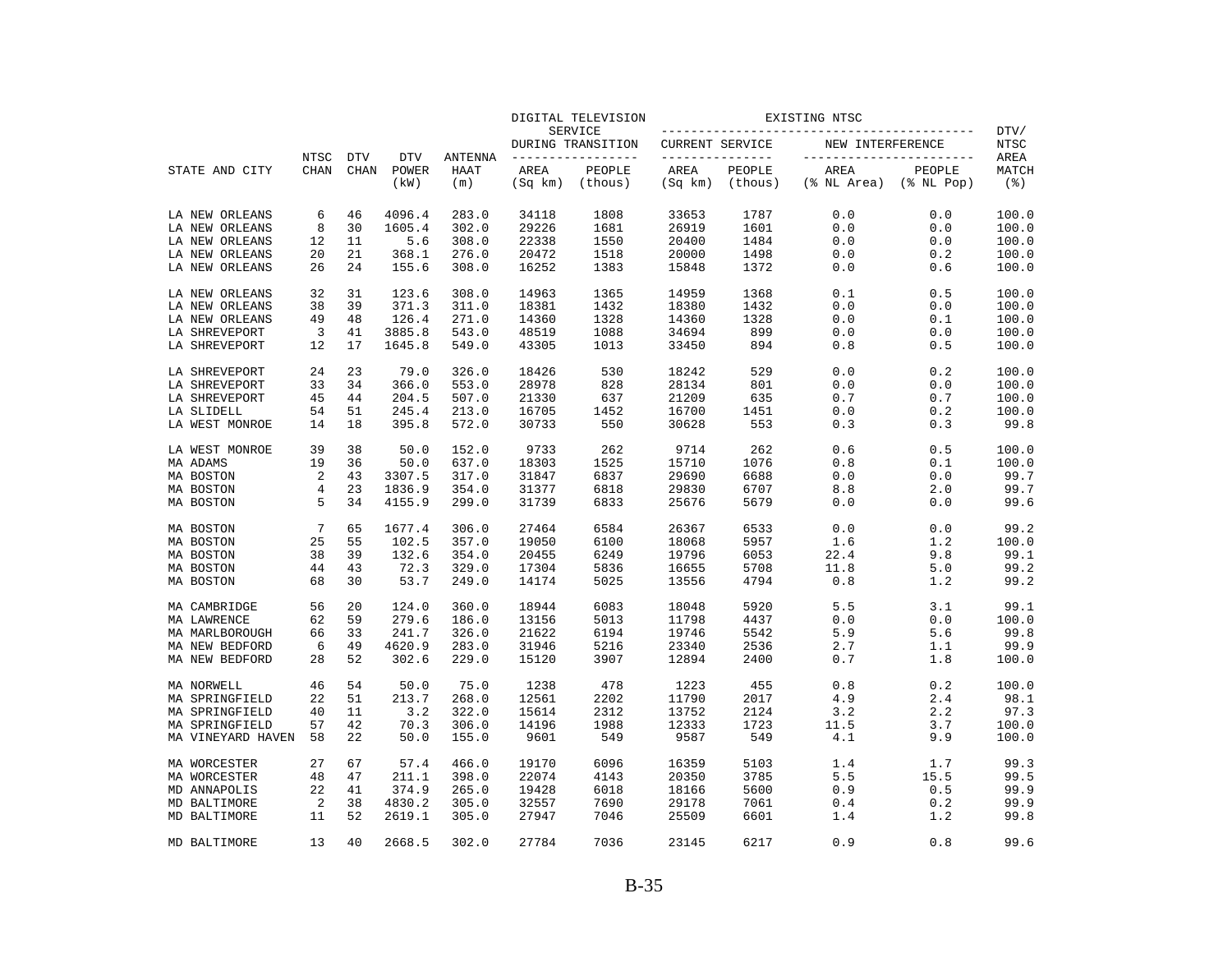| STATE AND CITY               | NTSC<br>CHAN |                    |                      |                        |                 | DIGITAL TELEVISION<br>SERVICE<br>DURING TRANSITION | CURRENT SERVICE |                   | EXISTING NTSC<br>NEW INTERFERENCE |                         | DTV/<br>NTSC         |
|------------------------------|--------------|--------------------|----------------------|------------------------|-----------------|----------------------------------------------------|-----------------|-------------------|-----------------------------------|-------------------------|----------------------|
|                              |              | <b>DTV</b><br>CHAN | DTV<br>POWER<br>(kW) | ANTENNA<br>HAAT<br>(m) | AREA<br>(Sq km) | -------------<br>PEOPLE<br>(thous)                 | AREA<br>(Sq km) | PEOPLE<br>(thous) | AREA<br>(% NL Area)               | PEOPLE<br>$(\$$ NL Pop) | AREA<br>MATCH<br>(응) |
| MD BALTIMORE<br>MD BALTIMORE | 24<br>45     | 29<br>65           | 50.0<br>65.8         | 326.0<br>386.0         | 14435<br>19095  | 5162<br>5790                                       | 14573<br>18879  | 5313<br>5838      | 3.1<br>2.9                        | 1.4<br>8.0              | 97.3<br>97.2         |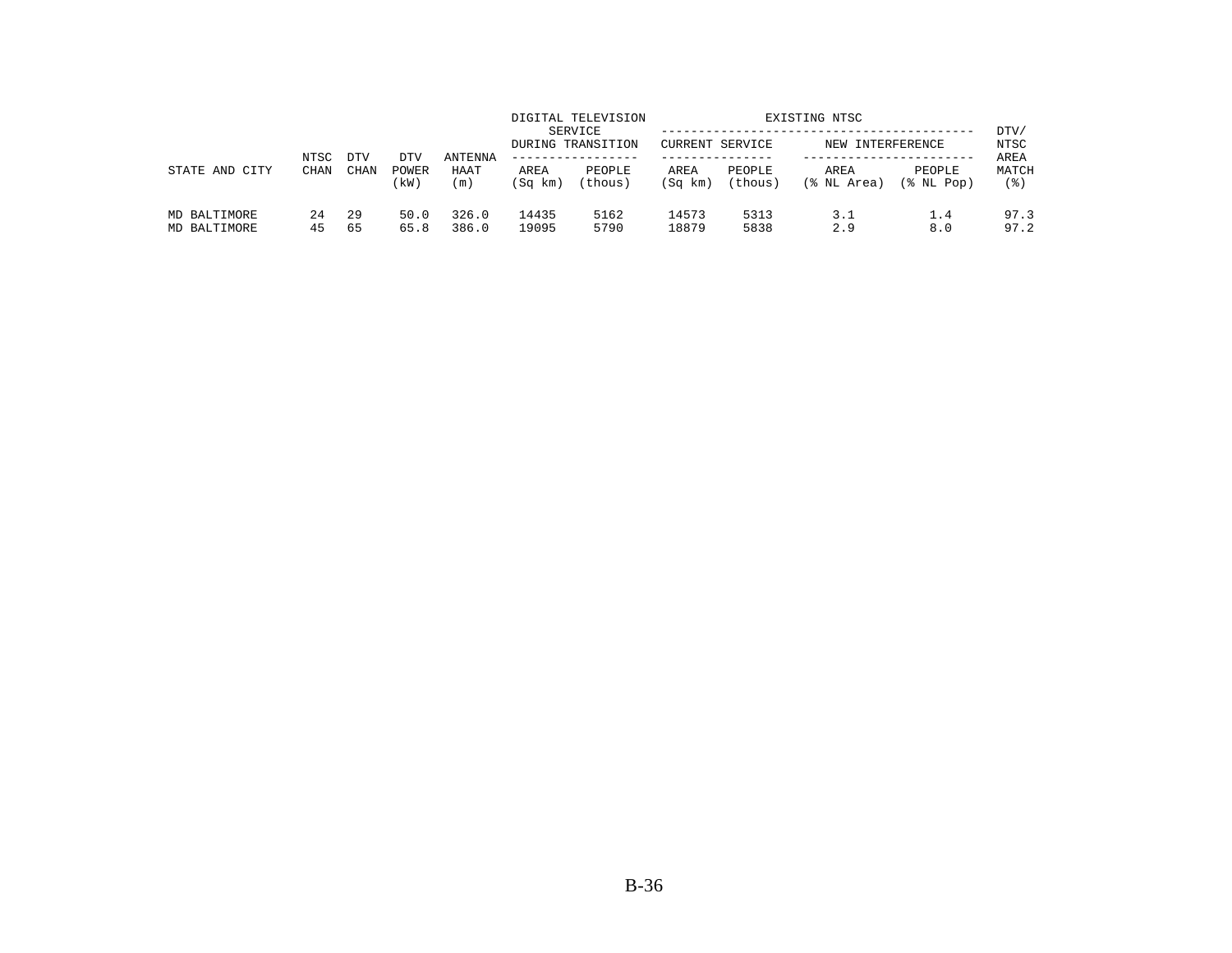|                  |             |                |            |                |         | DIGITAL TELEVISION           |                        |         | EXISTING NTSC            |                  |                    |
|------------------|-------------|----------------|------------|----------------|---------|------------------------------|------------------------|---------|--------------------------|------------------|--------------------|
|                  |             |                |            |                |         | SERVICE<br>DURING TRANSITION | <b>CURRENT SERVICE</b> |         | NEW INTERFERENCE         |                  | DTV/<br>NTSC       |
|                  | NTSC        | <b>DTV</b>     | <b>DTV</b> | <b>ANTENNA</b> |         | ______________               | _______________        |         | ------------------------ |                  | AREA               |
| STATE AND CITY   | <b>CHAN</b> | <b>CHAN</b>    | POWER      | <b>HAAT</b>    | AREA    | PEOPLE                       | AREA                   | PEOPLE  | AREA                     | PEOPLE           | MATCH              |
|                  |             |                | (kW)       | (m)            | (Sq km) | (thous)                      | (Sq km)                | (thous) | (% NL Area)              | $(\$$ NL Pop $)$ | $($ $\mathcal{E})$ |
| MD BALTIMORE     | 54          | 39             | 385.6      | 349.0          | 23602   | 6569                         | 21073                  | 5726    | 7.1                      | 3.6              | 99.8               |
| MD BALTIMORE     | 67          | 28             | 50.0       | 250.0          | 12891   | 4361                         | 11767                  | 3291    | 1.1                      | 3.1              | 99.7               |
| MD FREDERICK     | 62          | 16             | 145.2      | 138.0          | 8978    | 2871                         | 7344                   | 2240    | 2.9                      | 15.1             | 99.4               |
| MD HAGERSTOWN    | 25          | 57             | 65.7       | 375.0          | 13523   | 646                          | 12700                  | 599     | 3.9                      | 2.4              | 99.8               |
| MD HAGERSTOWN    | 31          | 55             | 293.6      | 378.0          | 14888   | 769                          | 13580                  | 674     | 7.7                      | 7.0              | 99.5               |
| MD HAGERSTOWN    | 68          | 44             | 293.3      | 394.0          | 16622   | 860                          | 12439                  | 579     | 0.4                      | 0.2              | 99.8               |
| MD OAKLAND       | 36          | 21             | 50.0       | 216.0          | 6458    | 119                          | 4980                   | 89      | 6.1                      | 2.8              | 99.9               |
| MD SALISBURY     | 16          | 57             | 279.0      | 299.0          | 15961   | 439                          | 16072                  | 457     | 0.3                      | 0.2              | 99.3               |
| MD SALISBURY     | 28          | 27             | 90.6       | 157.0          | 12951   | 338                          | 12951                  | 338     | 8.6                      | 11.8             | 100.0              |
| MD SALISBURY     | 47          | 25             | 115.4      | 304.0          | 14838   | 432                          | 14838                  | 432     | 0.1                      | 0.0              | 100.0              |
| ME AUGUSTA       | 10          | 29             | 1896.6     | 305.0          | 27280   | 787                          | 24864                  | 734     | 0.0                      | 0.0              | 100.0              |
| ME BANGOR        | 2           | 27             | 3056.6     | 192.0          | 22579   | 329                          | 19887                  | 293     | 0.0                      | 0.0              | 99.9               |
| ME BANGOR        | 5           | 46             | 1334.9     | 402.0          | 30352   | 475                          | 26568                  | 432     | 0.0                      | 0.0              | 99.3               |
| ME BANGOR        | 7           | 22             | 3231.7     | 250.0          | 26030   | 340                          | 23031                  | 286     | 0.0                      | 0.0              | 100.0              |
| ME BIDDEFORD     | 26          | 45             | 50.0       | 244.0          | 11363   | 644                          | 11056                  | 628     | 0.8                      | 0.4              | 98.2               |
| ME CALAIS        | 13          | 16             | 589.3      | 134.0          | 15424   | 33                           | 12188                  | 28      | 0.0                      | 0.0              | 100.0              |
| ME LEWISTON      | 35          | $\overline{4}$ | 1.0        | 258.0          | 9462    | 480                          | 8905                   | 469     | 1.9                      | 1.0              | 100.0              |
| ME ORONO         | 12          | 21             | 2653.6     | 302.0          | 28047   | 355                          | 24553                  | 318     | 0.0                      | 0.0              | 100.0              |
| ME POLAND SPRING | 8           | 15             | 422.1      | 1173.0         | 43430   | 1050                         | 39418                  | 995     | 1.1                      | 2.9              | 99.0               |
| ME PORTLAND      | 6           | 38             | 3810.8     | 610.0          | 37705   | 1218                         | 35037                  | 1063    | 0.0                      | 0.0              | 97.6               |
| ME PORTLAND      | 13          | 44             | 1578.4     | 491.0          | 33321   | 981                          | 32416                  | 982     | 1.8                      | 4.7              | 97.4               |
| ME PORTLAND      | 51          | 39             | 164.9      | 280.0          | 13613   | 602                          | 13880                  | 603     | 1.6                      | 0.5              | 95.8               |
| ME PRESQUE ISLE  | 8           | 15             | 185.2      | 107.0          | 7309    | 54                           | 7675                   | 53      | 0.0                      | 0.0              | 87.9               |
| ME PRESQUE ISLE  | 10          | 14             | 1526.5     | 332.0          | 29468   | 80                           | 26396                  | 76      | 0.0                      | 0.0              | 100.0              |
| MI ALPENA        | 6           | 57             | 3207.3     | 448.0          | 40032   | 270                          | 29414                  | 185     | 0.0                      | 0.0              | 99.9               |
| MI ALPENA        | 11          | 13             | 4.7        | 204.0          | 17850   | 111                          | 16858                  | 108     | 0.0                      | 0.0              | 99.5               |
| MI ANN ARBOR     | 31          | 33             | 53.9       | 329.0          | 16906   | 3008                         | 14123                  | 2241    | 3.2                      | 4.8              | 99.9               |
| MI BAD AXE       | 35          | 23             | 50.0       | 155.0          | 6038    | 78                           | 6038                   | 78      | 0.2                      | 0.2              | 100.0              |
| MI BATTLE CREEK  | 41          | 40             | 106.2      | 329.0          | 18257   | 1506                         | 18958                  | 1508    | 1.6                      | 1.0              | 95.9               |
| MI BATTLE CREEK  | 43          | 44             | 371.1      | 323.0          | 23040   | 1892                         | 22190                  | 1822    | 3.0                      | 1.7              | 100.0              |
| MI BAY CITY      | 5           | 32             | 4075.4     | 305.0          | 32999   | 1752                         | 25561                  | 1306    | 0.2                      | 0.1              | 99.9               |
| MI CADILLAC      | 9           | 58             | 1576.0     | 497.0          | 39253   | 695                          | 34318                  | 587     | 0.0                      | 0.0              | 99.9               |
| MI CADILLAC      | 27          | 47             | 50.0       | 180.0          | 7138    | 82                           | 6754                   | 79      | 0.6                      | 1.5              | 99.9               |
| MI CADILLAC      | 33          | 46             | 50.0       | 311.0          | 11213   | 147                          | 11108                  | 145     | 13.0                     | 9.1              | 99.6               |
| MI CHEBOYGAN     | 4           | 14             | 5000.0     | 189.0          | 27454   | 157                          | 24742                  | 136     | 0.0                      | 0.0              | 100.0              |
| MI DETROIT       | 2           | 45             | 4363.6     | 305.0          | 34226   | 5923                         | 26788                  | 5226    | 8.2                      | 0.2              | 100.0              |
| MI DETROIT       | 4           | 21             | 4468.5     | 306.0          | 34286   | 5875                         | 25621                  | 5135    | 10.3                     | 0.6              | 100.0              |
| MI DETROIT       | 7           | 58             | 2221.1     | 305.0          | 27166   | 5532                         | 24757                  | 5124    | 1.6                      | 0.3              | 98.7               |
| MI DETROIT       | 20          | 14             | 119.2      | 296.0          | 17675   | 4803                         | 17637                  | 4778    | 18.9                     | 2.4              | 99.5               |
| MI DETROIT       | 50          | 55             | 130.8      | 293.0          | 18032   | 4840                         | 15992                  | 4513    | 1.6                      | 0.5              | 99.7               |
| MI DETROIT       | 56          | 41             | 111.6      | 293.0          | 15356   | 4532                         | 17527                  | 4800    | 13.0                     | 6.5              | 87.6               |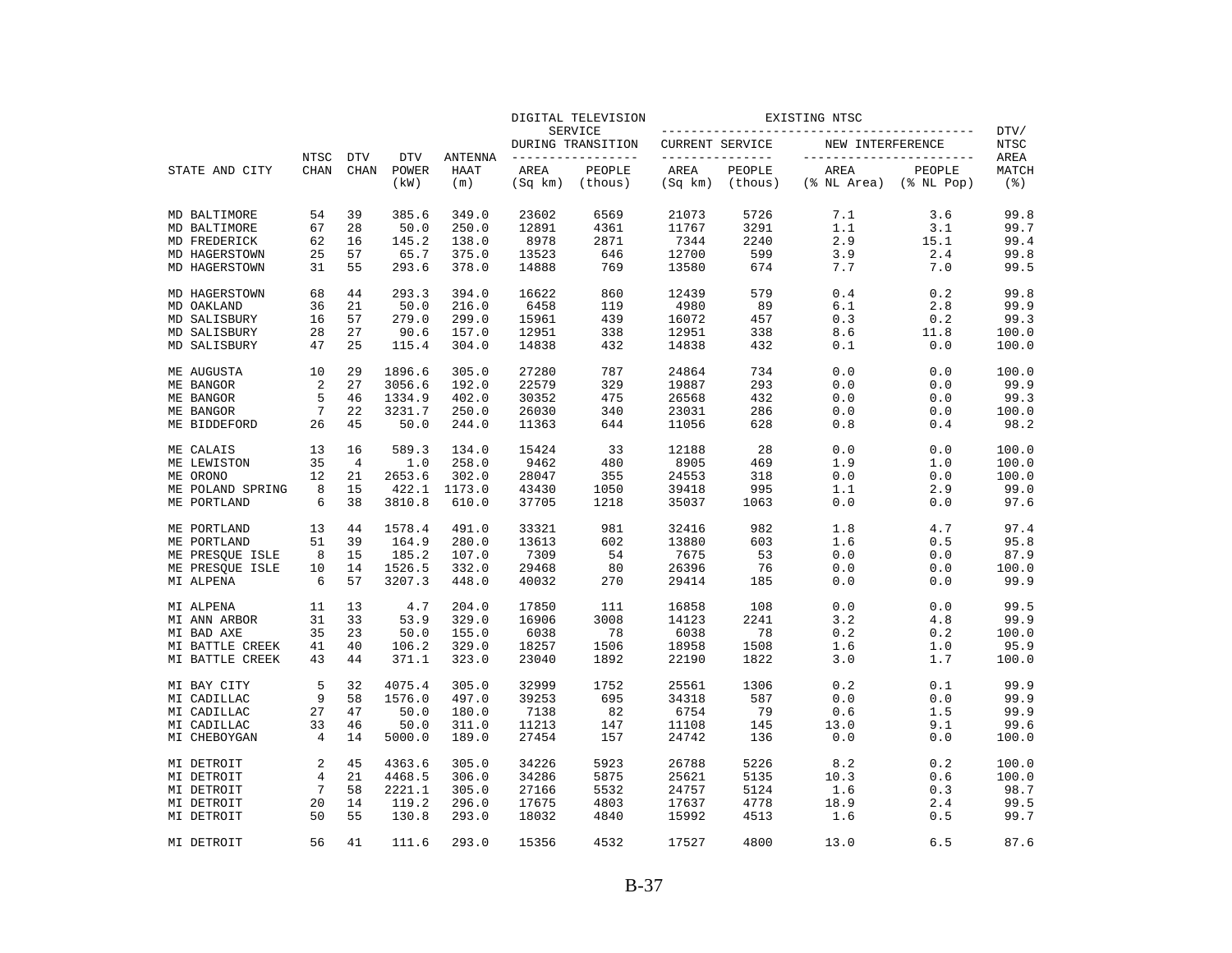|                               | NTSC        | <b>DTV</b>  | DTV           | <b>ANTENNA</b> |                 | DIGITAL TELEVISION<br>SERVICE<br>DURING TRANSITION | CURRENT SERVICE |                   | EXISTING NTSC<br>NEW INTERFERENCE |                      | DTV/<br>NTSC<br>AREA |
|-------------------------------|-------------|-------------|---------------|----------------|-----------------|----------------------------------------------------|-----------------|-------------------|-----------------------------------|----------------------|----------------------|
| STATE AND<br>CITY             | <b>CHAN</b> | <b>CHAN</b> | POWER<br>(kW) | HAAT<br>(m)    | AREA<br>(Sq km) | PEOPLE<br>(thous)                                  | AREA<br>(Sq km) | PEOPLE<br>(thous) | AREA<br>(% NL Area)               | PEOPLE<br>(% NL Pop) | MATCH<br>(응)         |
| MI DETROIT<br>MI EAST LANSING | 62<br>23    | 43<br>22    | 50.0<br>51.6  | 296.0<br>296.0 | 14141<br>15820  | 4425<br>1252                                       | 15005<br>15617  | 4490<br>1219      | 0.0<br>0.7                        | 0.0<br>0.8           | 94.1<br>100.0        |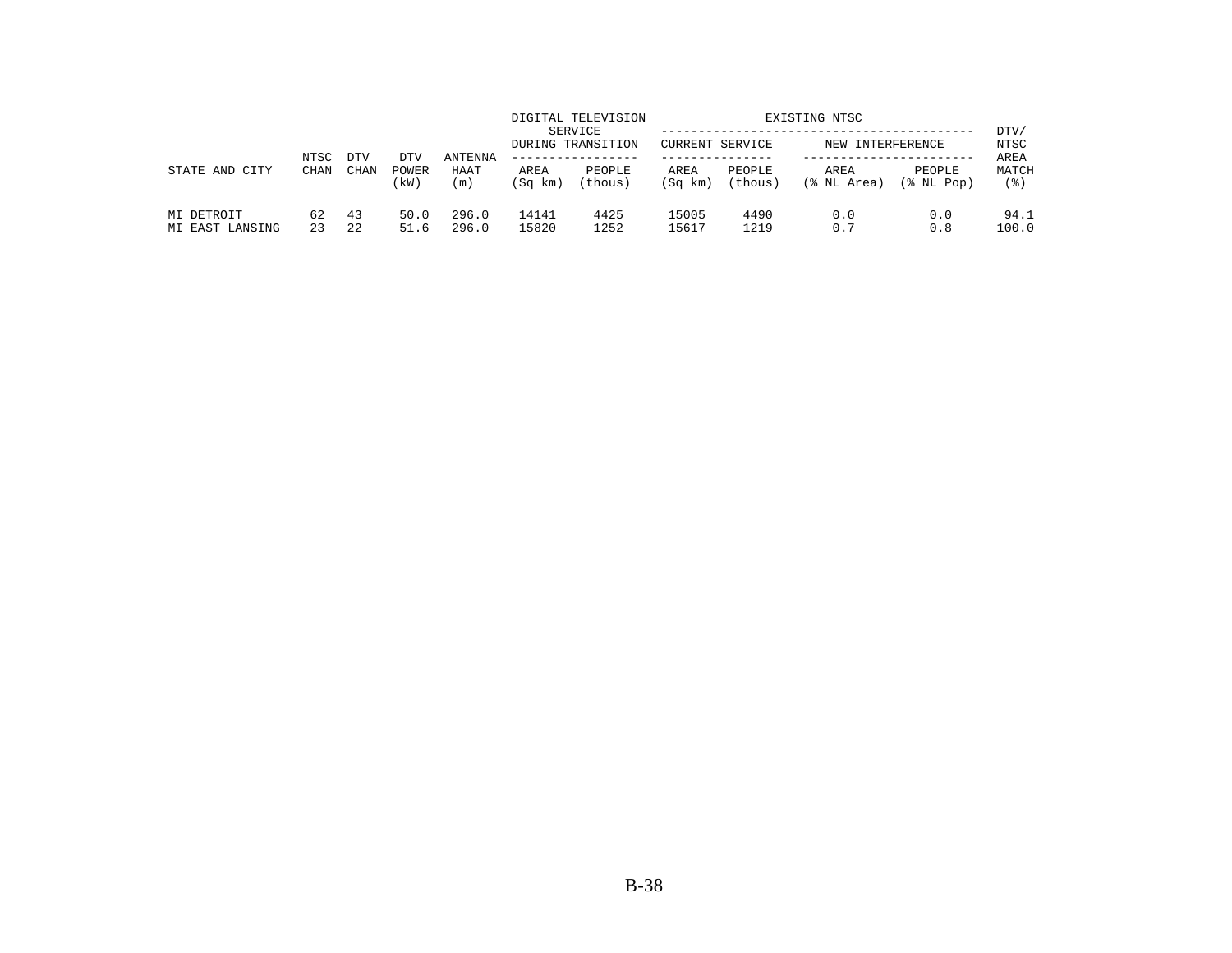|                              |             |             |                |                |                 | DIGITAL TELEVISION           |                 |                   | EXISTING NTSC            |                            |                             |
|------------------------------|-------------|-------------|----------------|----------------|-----------------|------------------------------|-----------------|-------------------|--------------------------|----------------------------|-----------------------------|
|                              |             |             |                |                |                 | SERVICE<br>DURING TRANSITION | CURRENT SERVICE |                   | NEW INTERFERENCE         |                            | DTV/<br>NTSC                |
|                              | NTSC        | <b>DTV</b>  | <b>DTV</b>     | <b>ANTENNA</b> |                 | _______________              | --------------- |                   | ------------------------ |                            | AREA                        |
| STATE AND CITY               | <b>CHAN</b> | <b>CHAN</b> | POWER<br>(kW)  | HAAT<br>(m)    | AREA<br>(Sq km) | PEOPLE<br>(thous)            | AREA<br>(Sq km) | PEOPLE<br>(thous) | AREA<br>(% NL Area)      | PEOPLE<br>$(\$$ NL Pop $)$ | MATCH<br>$($ $\mathcal{E})$ |
| MI ESCANABA                  | 3           | 48          | 3682.3         | 363.0          | 36579           | 176                          | 35885           | 174               | 0.0                      | 0.0                        | 99.9                        |
| MI FLINT                     | 12          | 36          | 2091.8         | 287.0          | 28137           | 2044                         | 24958           | 1804              | 1.0                      | 0.9                        | 99.9                        |
| MI FLINT                     | 28          | 52          | 132.9          | 265.0          | 14274           | 2524                         | 13950           | 2317              | 5.0                      | 12.8                       | 99.9                        |
| MI FLINT                     | 66          | 30          | 374.9          | 287.0          | 21034           | 1666                         | 21138           | 1689              | 9.1                      | 12.9                       | 99.3                        |
| MI GRAND RAPIDS              | 8           | -7          | 5.7            | 302.0          | 22614           | 1740                         | 26361           | 1964              | 5.0                      | 0.8                        | 83.0                        |
| MI GRAND RAPIDS              | 13          | 56          | 1888.6         | 305.0          | 28586           | 1214                         | 24046           | 1138              | 0.0                      | 0.0                        | 100.0                       |
| MI GRAND RAPIDS              | 17          | 20          | 58.0           | 334.0          | 17409           | 1403                         | 17187           | 1399              | 1.8                      | 2.4                        | 100.0                       |
| MI GRAND RAPIDS              | 35          | 24          | 52.1           | 262.0          | 14798           | 1076                         | 14779           | 1075              | 1.4                      | 0.7                        | 100.0                       |
| MI IRON MOUNTAIN             | 8           | 16          | 90.2           | 190.0          | 13028           | 74                           | 11935           | 68                | 0.0                      | 0.0                        | 100.0                       |
| MI KALAMAZOO                 | 3           | 19          | 4279.0         | 305.0          | 31074           | 2204                         | 31119           | 2066              | 7.0                      | 2.6                        | 93.5                        |
| MI KALAMAZOO                 | 52          | 5           | 1.0            | 125.0          | 4453            | 369                          | 4434            | 367               | 0.6                      | 0.3                        | 100.0                       |
| MI KALAMAZOO                 | 64          | 39          | 144.6          | 319.0          | 19395           | 1565                         | 19416           | 1566              | 0.9                      | 0.4                        | 99.8                        |
| MI LANSING                   | 6           | 15          | 4320.7         | 305.0          | 31993           | 3609                         | 20054           | 1754              | 2.3                      | 3.7                        | 100.0                       |
| MI LANSING<br>MI LANSING     | 47<br>53    | 46<br>51    | 59.4<br>201.1  | 305.0<br>299.0 | 16222<br>14959  | 1057<br>979                  | 16241<br>14923  | 1049<br>971       | 1.3<br>2.5               | 1.1<br>1.0                 | 98.9<br>99.9                |
|                              |             |             |                |                |                 |                              |                 |                   |                          |                            |                             |
| MI MANISTEE                  | 21<br>6     | 18<br>46    | 50.0<br>4416.0 | 104.0<br>296.0 | 4095<br>33464   | 43<br>194                    | 4060<br>24315   | 43<br>149         | 1.1<br>0.0               | 0.8<br>0.0                 | 100.0<br>99.9               |
| MI MAROUETTE<br>MI MARQUETTE | 13          | 33          | 1561.6         | 332.0          | 30065           | 186                          | 26298           | 169               | 0.0                      | 0.0                        | 100.0                       |
| MI MOUNT CLEMENS             | 38          | 44          | 277.3          | 192.0          | 12653           | 4090                         | 13219           | 4164              | 3.2                      | 0.8                        | 95.6                        |
| MI MOUNT PLEASANT            | 14          | 38          | 50.0           | 158.0          | 7704            | 244                          | 7698            | 244               | 12.8                     | 7.6                        | 100.0                       |
| MI MUSKEGON                  | 54          | 11          | 3.2            | 294.0          | 14931           | 1067                         | 14341           | 1051              | 2.4                      | 0.9                        | 99.7                        |
| MI ONONDAGA                  | 10          | 57          | 1671.8         | 299.0          | 28282           | 2171                         | 20865           | 1373              | 0.0                      | 0.0                        | 100.0                       |
| MI SAGINAW                   | 25          | 27          | 299.0          | 402.0          | 25996           | 2370                         | 24377           | 1780              | 0.5                      | 3.8                        | 100.0                       |
| MI SAGINAW                   | 49          | 48          | 50.0           | 287.0          | 14966           | 1273                         | 14754           | 1224              | 0.0                      | 0.0                        | 100.0                       |
| MI SAULT STE. MARI           | 8           | 56          | 2169.7         | 290.0          | 27395           | 84                           | 25478           | 81                | 0.0                      | 0.0                        | 99.8                        |
| MI SAULT STE. MARI 10        |             | 49          | 1523.7         | 370.0          | 31194           | 91                           | 27660           | 85                | 0.0                      | 0.0                        | 100.0                       |
| MI TRAVERSE CITY             | 7           | 50          | 1573.9         | 411.0          | 34995           | 407                          | 30936           | 331               | 3.6                      | 5.3                        | 100.0                       |
| MI TRAVERSE CITY             | 29          | 41          | 108.0          | 399.0          | 19525           | 262                          | 18655           | 253               | 0.7                      | 0.5                        | 100.0                       |
| MI UNIVERSITY CENT 19        |             | 16          | 50.0           | 140.0          | 11105           | 616                          | 11094           | 616               | 28.3                     | 20.4                       | 100.0                       |
| MI VANDERBILT                | 45          | 31          | 50.0           | 290.0          | 8276            | 97                           | 7709            | 90                | 6.8                      | 6.4                        | 100.0                       |
| MN ALEXANDRIA                | 7           | 25          | 1489.3         | 341.0          | 31180           | 401                          | 29321           | 388               | 0.0                      | 0.0                        | 100.0                       |
| MN ALEXANDRIA                | 42          | 28          | 164.1          | 358.0          | 22033           | 319                          | 20526           | 220               | 0.0                      | 0.0                        | 100.0                       |
| MN APPLETON                  | 10          | 18          | 1532.2         | 381.0          | 33094           | 243                          | 28413           | 201               | 0.0                      | 0.0                        | 100.0                       |
| MN AUSTIN                    | 6           | 35          | 3873.9         | 320.0          | 34446           | 612                          | 27389           | 517               | 0.0                      | 0.0                        | 100.0                       |
| MN AUSTIN                    | 15          | 20          | 50.0           | 116.0          | 8358            | 149                          | 8316            | 148               | 3.3                      | 1.2                        | 100.0                       |
| MN BEMIDJI                   | 9           | 18          | 1541.1         | 329.0          | 30119           | 106                          | 26910           | 82                | 0.0                      | 0.0                        | 100.0                       |
| MN BRAINERD                  | 22          | 20          | 50.0           | 227.0          | 9312            | 95                           | 9312            | 95                | 0.5                      | 0.3                        | 100.0                       |
| MN DULUTH                    | 3           | 51          | 5000.0         | 302.0          | 33133           | 287                          | 31706           | 278               | 0.0                      | 0.0                        | 99.5                        |
| MN DULUTH                    | 8           | 19          | 3422.3         | 290.0          | 28597           | 264                          | 25181           | 244               | 0.0                      | 0.0                        | 100.0                       |
| MN DULUTH                    | 10          | 39          | 3384.0         | 301.0          | 29007           | 265                          | 25501           | 239               | 0.0                      | 0.0                        | 100.0                       |
| MN DULUTH                    | 21          | 17          | 50.0           | 180.0          | 5282            | 175                          | 5259            | 175               | 15.7                     | 12.2                       | 100.0                       |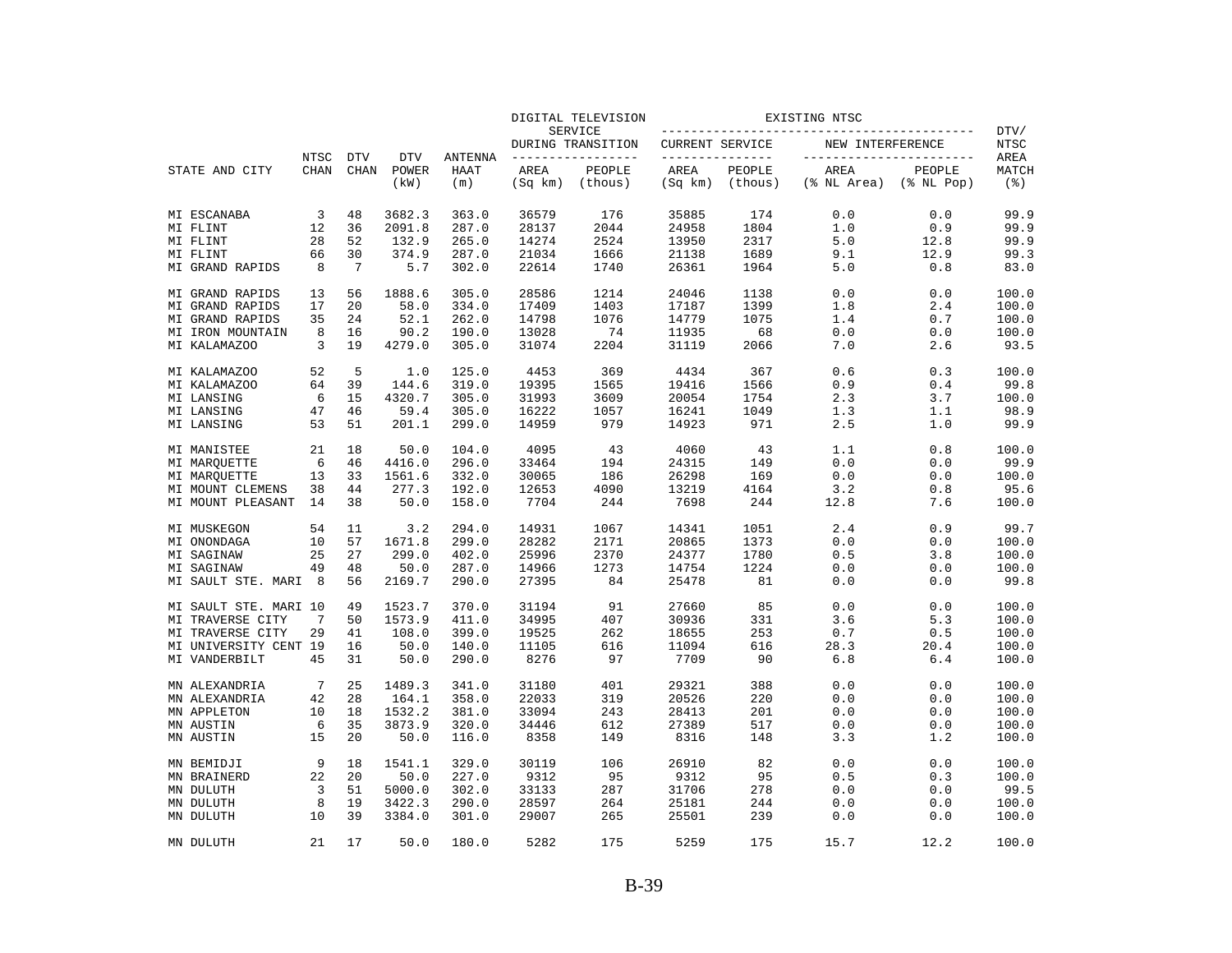| CITY<br>STATE AND        | NTSC<br><b>CHAN</b> | <b>DTV</b> | DTV              | <b>ANTENNA</b> |                 | DIGITAL TELEVISION<br>SERVICE<br>DURING TRANSITION<br>------------- | CURRENT SERVICE |                   | EXISTING NTSC<br>NEW INTERFERENCE |                      | DTV/<br>NTSC<br>AREA |
|--------------------------|---------------------|------------|------------------|----------------|-----------------|---------------------------------------------------------------------|-----------------|-------------------|-----------------------------------|----------------------|----------------------|
|                          |                     | CHAN       | POWER<br>(kW)    | HAAT<br>(m)    | AREA<br>(Sq km) | PEOPLE<br>(thous)                                                   | AREA<br>(Sq km) | PEOPLE<br>(thous) | AREA<br>(% NL Area)               | PEOPLE<br>(% NL Pop) | MATCH<br>(응)         |
| MN HIBBING<br>MN MANKATO |                     | 36<br>16   | 1015.5<br>1614.6 | 204.0<br>317.0 | 15062<br>29371  | 113<br>380                                                          | 13778<br>25970  | 109<br>325        | 0.0<br>0.0                        | 0.0<br>0.0           | 100.0<br>100.0       |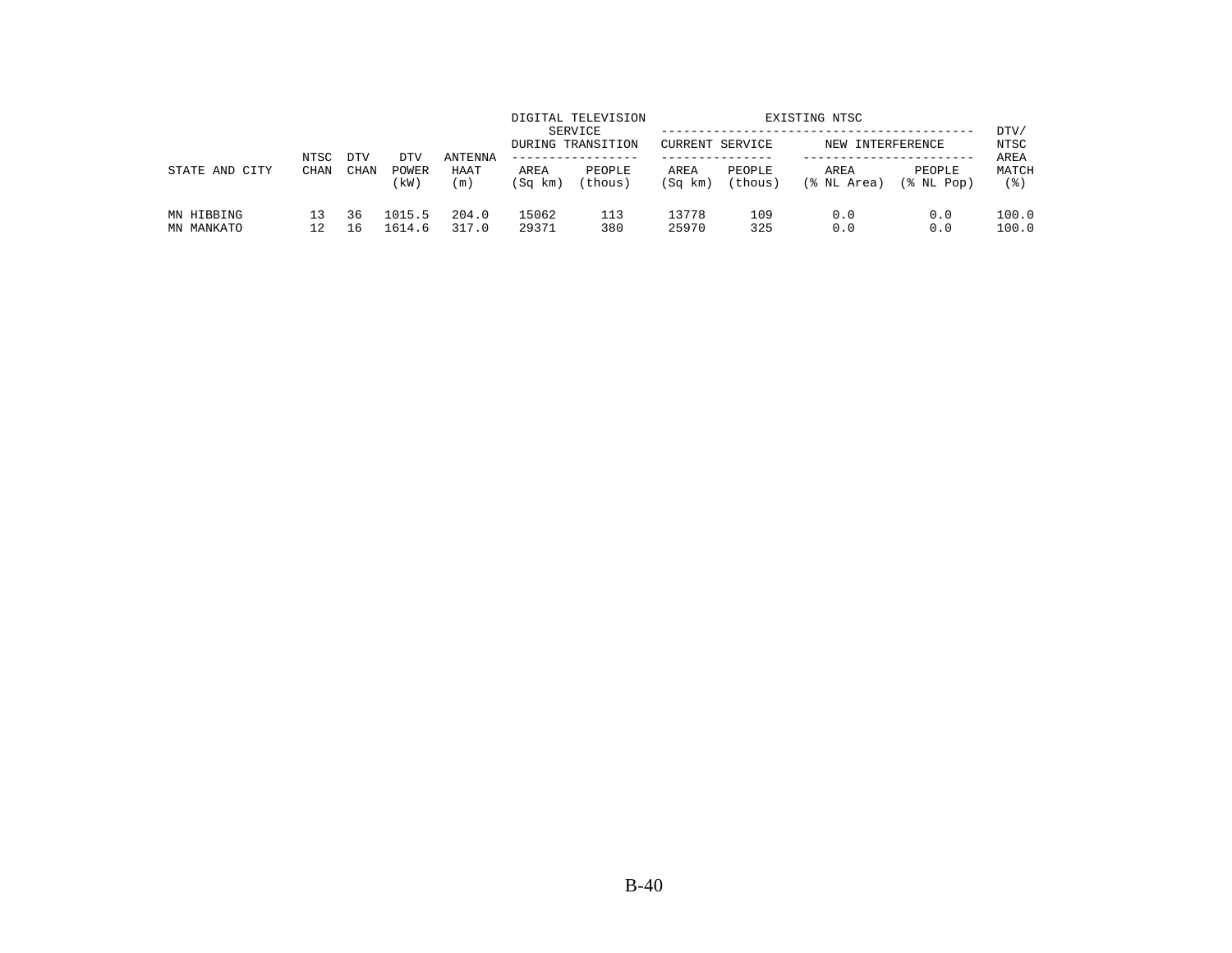|                       |             |             |               |             |                 | DIGITAL TELEVISION           |                 |                   | EXISTING NTSC            |                            |                                |
|-----------------------|-------------|-------------|---------------|-------------|-----------------|------------------------------|-----------------|-------------------|--------------------------|----------------------------|--------------------------------|
|                       |             |             |               |             |                 | SERVICE<br>DURING TRANSITION | CURRENT SERVICE |                   | NEW INTERFERENCE         |                            | DTV/<br>NTSC                   |
|                       | NTSC        | <b>DTV</b>  | <b>DTV</b>    | ANTENNA     |                 | --------------               | --------------- |                   | ------------------------ |                            | AREA                           |
| STATE AND CITY        | <b>CHAN</b> | <b>CHAN</b> | POWER<br>(kW) | HAAT<br>(m) | AREA<br>(Sq km) | PEOPLE<br>(thous)            | AREA<br>(Sq km) | PEOPLE<br>(thous) | AREA<br>(% NL Area)      | PEOPLE<br>$(\$$ NL Pop $)$ | MATCH<br>$($ $\frac{6}{3}$ $)$ |
| MN MINNEAPOLIS        | 4           | 34          | 3134.4        | 436.0       | 40692           | 3026                         | 34317           | 2907              | 0.0                      | 0.0                        | 100.0                          |
| MN MINNEAPOLIS        | 9           | 26          | 1546.0        | 435.0       | 35788           | 2939                         | 30106           | 2803              | 0.0                      | 0.0                        | 100.0                          |
| MN MINNEAPOLIS        | 11          | 32          | 1544.7        | 439.0       | 35975           | 2942                         | 32101           | 2851              | 0.0                      | 0.0                        | 100.0                          |
| MN MINNEAPOLIS        | 23          | 22          | 325.8         | 351.0       | 20271           | 2641                         | 20216           | 2640              | 0.8                      | 0.1                        | 100.0                          |
| MN MINNEAPOLIS        | 29          | 30          | 373.2         | 373.0       | 21686           | 2663                         | 20762           | 2650              | 1.7                      | 0.3                        | 100.0                          |
| MN MINNEAPOLIS-ST.    | 45          | 44          | 373.4         | 375.0       | 21942           | 2656                         | 21835           | 2655              | 0.0                      | 0.0                        | 100.0                          |
| MN REDWOOD FALLS      | 43          | 14          | 50.0          | 167.0       | 8615            | 75                           | 8567            | 75                | 0.0                      | 0.0                        | 100.0                          |
| MN ROCHESTER          | 10          | 38          | 1533.8        | 381.0       | 32050           | 534                          | 26955           | 467               | 2.4                      | 0.9                        | 100.0                          |
| MN ROCHESTER          | 47          | 46          | 50.0          | 104.0       | 4001            | 141                          | 3913            | 140               | 0.7                      | 0.0                        | 100.0                          |
| MN ST. CLOUD          | 41          | 40          | 183.4         | 448.0       | 20758           | 2602                         | 19438           | 2371              | 0.4                      | 0.5                        | 100.0                          |
| MN ST. PAUL           | 2           | 33          | 3204.0        | 399.0       | 38561           | 2992                         | 34788           | 2909              | 0.0                      | 0.0                        | 100.0                          |
| MN ST. PAUL           | 5           | 50          | 3134.4        | 436.0       | 40611           | 3024                         | 36962           | 2934              | 0.0                      | 0.0                        | 99.9                           |
| MN ST. PAUL           | 17          | 21          | 50.0          | 396.0       | 12029           | 2469                         | 11989           | 2468              | 0.4                      | 0.2                        | 100.0                          |
| MN THIEF RIVER FAL 10 |             | 59          | 942.4         | 183.0       | 13042           | 120                          | 10417           | 108               | 0.0                      | 0.0                        | 100.0                          |
| MN WALKER             | 12          | 35          | 2066.8        | 283.0       | 28376           | 190                          | 26377           | 176               | 0.0                      | 0.0                        | 100.0                          |
| MN WORTHINGTON        | 20          | 19          | 135.4         | 332.0       | 16667           | 136                          | 16653           | 136               | 0.9                      | 2.2                        | 100.0                          |
| MO CAPE GIRARDEAU     | 12          | 32          | 1769.1        | 610.0       | 44914           | 935                          | 37475           | 777               | 0.4                      | 0.4                        | 100.0                          |
| MO CAPE GIRARDEAU     | 23          | 22          | 109.0         | 543.0       | 21519           | 492                          | 21188           | 488               | 1.1                      | 1.8                        | 99.9                           |
| MO COLUMBIA           | 8           | 28          | 2938.7        | 242.0       | 26256           | 442                          | 21959           | 411               | 0.0                      | 0.0                        | 100.0                          |
| MO COLUMBIA           | 17          | 18          | 77.9          | 348.0       | 18500           | 398                          | 18296           | 397               | 0.0                      | 0.0                        | 100.0                          |
| MO HANNIBAL           | 7           | 29          | 2494.8        | 271.0       | 27718           | 320                          | 24376           | 290               | 0.0                      | 0.0                        | 99.9                           |
| MO JEFFERSON CITY     | 13          | 12          | 5.7           | 308.0       | 25516           | 454                          | 22220           | 406               | 0.0                      | 0.0                        | 99.9                           |
| MO JEFFERSON CITY     | 25          | 20          | 107.7         | 314.0       | 15672           | 315                          | 15282           | 311               | 0.0                      | 0.4                        | 100.0                          |
| MO JOPLIN             | 12          | 9           | 5.8           | 311.0       | 26657           | 495                          | 24082           | 436               | 0.0                      | 0.0                        | 97.0                           |
| MO JOPLIN             | 16          | 14          | 149.5         | 313.0       | 19640           | 373                          | 18479           | 368               | 0.2                      | 0.1                        | 100.0                          |
| MO JOPLIN             | 26          | 25          | 50.0          | 283.0       | 13960           | 295                          | 13822           | 294               | 1.2                      | 0.4                        | 100.0                          |
| MO KANSAS CITY        | 4           | 29          | 3948.6        | 344.0       | 34965           | 2099                         | 30654           | 1911              | 0.0                      | 0.0                        | 99.4                           |
| MO KANSAS CITY        | 5           | 46          | 3984.1        | 344.0       | 35091           | 2095                         | 28989           | 1961              | 0.0                      | 0.0                        | 100.0                          |
| MO KANSAS CITY        | 9           | 24          | 1530.7        | 357.0       | 30875           | 1933                         | 29070           | 1918              | 3.0                      | 0.4                        | 99.9                           |
| MO KANSAS CITY        | 19          | 26          | 50.8          | 357.0       | 17503           | 1689                         | 17167           | 1685              | 5.6                      | 0.8                        | 99.9                           |
| MO KANSAS CITY        | 32          | 31          | 374.3         | 322.0       | 22786           | 1760                         | 22742           | 1759              | 2.1                      | 0.5                        | 99.9                           |
| MO KANSAS CITY        | 41          | 42          | 59.8          | 323.0       | 16775           | 1685                         | 16557           | 1681              | 1.3                      | 0.2                        | 100.0                          |
| MO KANSAS CITY        | 50          | 21          | 52.0          | 341.0       | 17066           | 1690                         | 16248           | 1658              | 2.0                      | 0.1                        | 100.0                          |
| MO KANSAS CITY        | 62          | 34          | 372.1         | 340.0       | 23421           | 1840                         | 23174           | 1829              | 0.0                      | 0.0                        | 99.7                           |
| MO KIRKSVILLE         | 3           | 51          | 3849.8        | 339.0       | 34942           | 347                          | 27520           | 258               | 0.0                      | 0.0                        | 100.0                          |
| MO POPLAR BLUFF       | 15          | 16          | 50.0          | 183.0       | 7828            | 104                          | 7850            | 107               | 0.1                      | 0.0                        | 99.0                           |
| MO SEDALIA            | 6           | 45          | 5000.0        | 235.0       | 29458           | 544                          | 24199           | 399               | 0.0                      | 0.0                        | 100.0                          |
| MO SPRINGFIELD        | 3           | 44          | 3705.2        | 622.0       | 50548           | 788                          | 42131           | 668               | 0.0                      | 0.0                        | 99.7                           |
| MO SPRINGFIELD        | 10          | 22          | 1779.5        | 631.0       | 45619           | 751                          | 40987           | 682               | 0.3                      | 1.5                        | 100.0                          |
| MO SPRINGFIELD        | 21          | 23          | 76.5          | 546.0       | 24658           | 471                          | 24199           | 466               | 5.4                      | 2.2                        | 99.6                           |
| MO SPRINGFIELD        | 27          | 15          | 412.8         | 515.0       | 25624           | 480                          | 24460           | 470               | 0.0                      | 0.0                        | 99.8                           |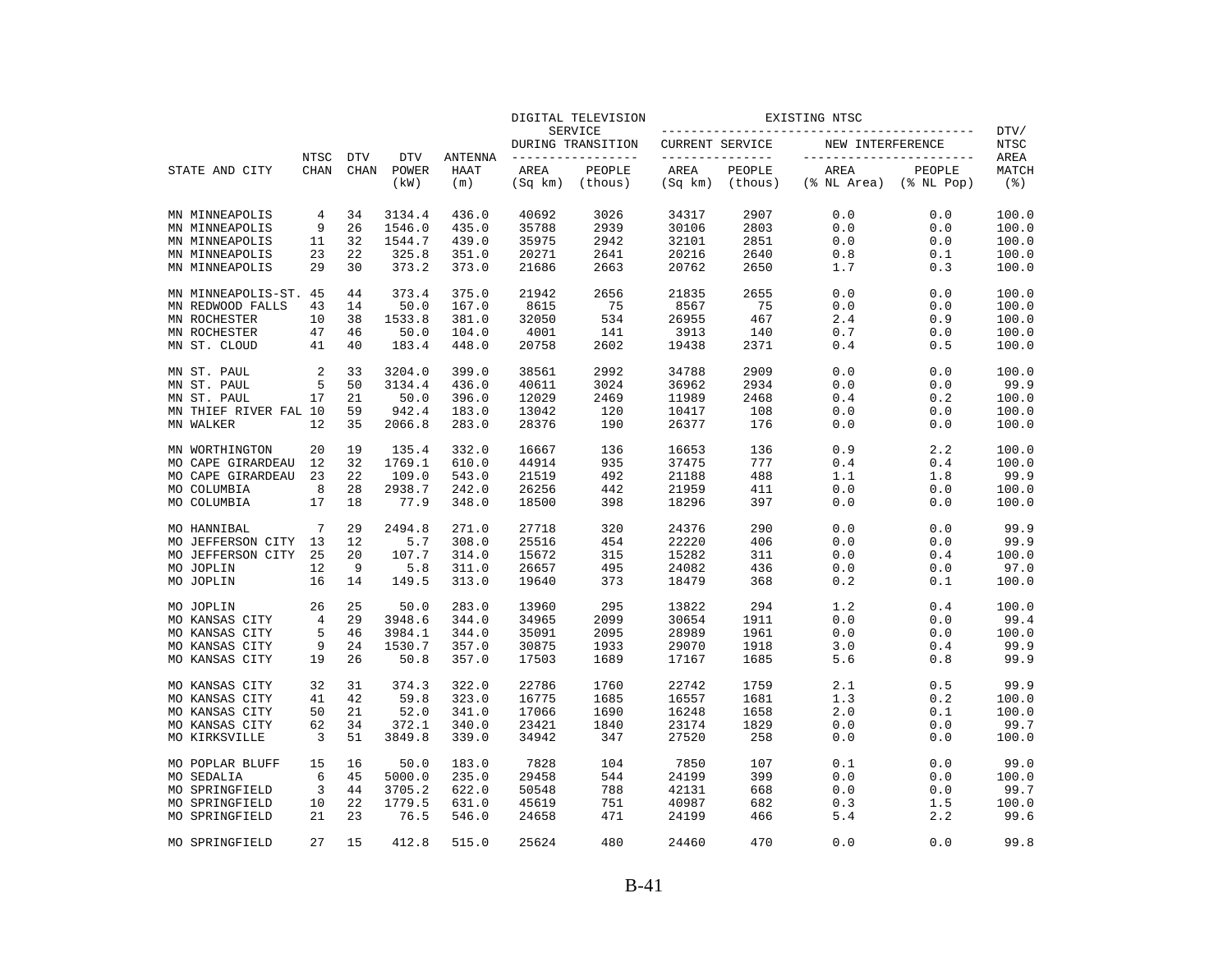| CITY<br>STATE AND               | NTSC<br><b>CHAN</b> | <b>DTV</b>  |                      | <b>ANTENNA</b> |                 | DIGITAL TELEVISION<br>SERVICE<br>DURING TRANSITION<br>------------- | CURRENT SERVICE |                   | EXISTING NTSC<br>NEW INTERFERENCE |                      | DTV/<br>NTSC<br>AREA |
|---------------------------------|---------------------|-------------|----------------------|----------------|-----------------|---------------------------------------------------------------------|-----------------|-------------------|-----------------------------------|----------------------|----------------------|
|                                 |                     | <b>CHAN</b> | DTV<br>POWER<br>(kW) | HAAT<br>(m)    | AREA<br>(Sq km) | PEOPLE<br>(thous)                                                   | AREA<br>(Sq km) | PEOPLE<br>(thous) | AREA<br>(% NL Area)               | PEOPLE<br>(% NL Pop) | MATCH<br>(응)         |
| MO SPRINGFIELD<br>MO ST. JOSEPH | 33                  | 32<br>44    | 408.4<br>5000.0      | 596.0<br>247.0 | 26639<br>30208  | 511<br>1436                                                         | 26421<br>28707  | 511<br>1484       | 0.3<br>0.0                        | 0.1<br>0.0           | 99.2<br>99.5         |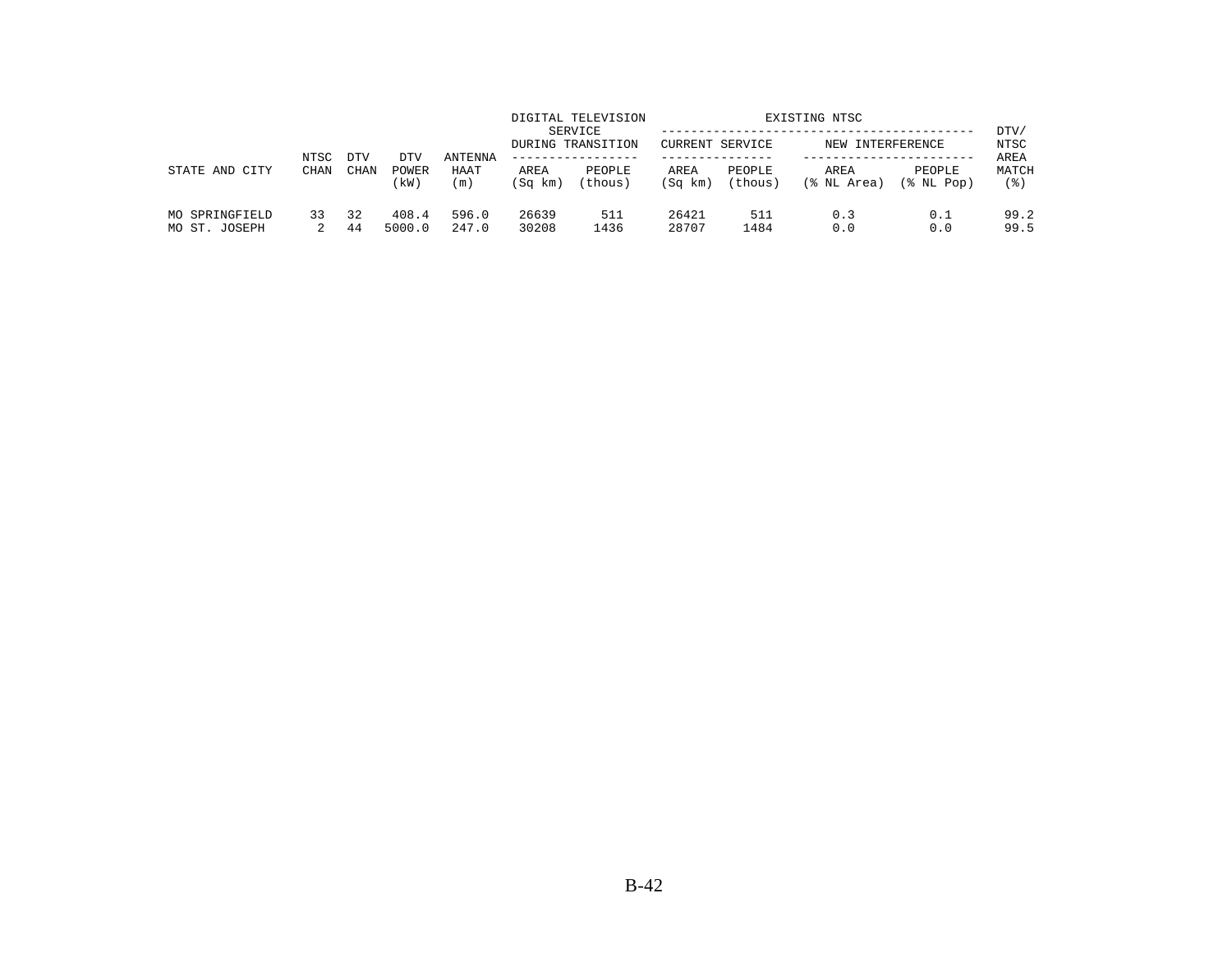|                    |                            |                           |                             |                               |                 | DIGITAL TELEVISION                 |                 |                                   | EXISTING NTSC       |                                                 |                      |
|--------------------|----------------------------|---------------------------|-----------------------------|-------------------------------|-----------------|------------------------------------|-----------------|-----------------------------------|---------------------|-------------------------------------------------|----------------------|
|                    |                            |                           |                             |                               |                 | SERVICE<br>DURING TRANSITION       | CURRENT SERVICE |                                   | NEW INTERFERENCE    |                                                 | DTV/<br><b>NTSC</b>  |
| STATE AND CITY     | <b>NTSC</b><br><b>CHAN</b> | <b>DTV</b><br><b>CHAN</b> | <b>DTV</b><br>POWER<br>(kW) | <b>ANTENNA</b><br>HAAT<br>(m) | AREA<br>(Sq km) | -------------<br>PEOPLE<br>(thous) | AREA<br>(Sq km) | ------------<br>PEOPLE<br>(thous) | AREA<br>(% NL Area) | __________________<br>PEOPLE<br>$(\$$ NL $Pop)$ | AREA<br>MATCH<br>(응) |
| MO ST. JOSEPH      | 16                         | 14                        | 372.0                       | 326.0                         | 23383           | 1590                               | 22470           | 1476                              | 0.3                 | 0.5                                             | 100.0                |
| MO ST. LOUIS       | 2                          | 41                        | 3908.9                      | 332.0                         | 35423           | 2778                               | 29547           | 2679                              | 0.0                 | 0.0                                             | 100.0                |
| MO ST. LOUIS       | 4                          | 34                        | 3933.6                      | 335.0                         | 35401           | 2789                               | 30391           | 2725                              | 0.0                 | 0.0                                             | 100.0                |
| MO ST. LOUIS       | 5                          | 48                        | 3839.2                      | 332.0                         | 35059           | 2780                               | 33983           | 2766                              | 0.0                 | 0.0                                             | 98.8                 |
| MO ST. LOUIS       | 9                          | 26                        | 1856.2                      | 326.0                         | 30259           | 2705                               | 24875           | 2621                              | 0.0                 | 0.0                                             | 100.0                |
| MO ST. LOUIS       | 11                         | 35                        | 1906.3                      | 308.0                         | 29211           | 2708                               | 26834           | 2671                              | 0.3                 | 0.0                                             | 100.0                |
| MO ST. LOUIS       | 24                         | 14                        | 190.7                       | 305.0                         | 19143           | 2506                               | 18764           | 2503                              | 0.2                 | 0.2                                             | 100.0                |
| MO ST. LOUIS       | 30                         | 21                        | 120.4                       | 335.0                         | 19988           | 2545                               | 19821           | 2543                              | 0.2                 | 0.1                                             | 100.0                |
| MS BILOXI          | 13                         | 28                        | 1540.0                      | 408.0                         | 34432           | 1096                               | 27971           | 727                               | 0.0                 | 0.0                                             | 100.0                |
| MS BILOXI          | 19                         | 18                        | 89.0                        | 478.0                         | 19640           | 582                                | 19302           | 570                               | 2.1                 | 0.5                                             | 100.0                |
| MS BOONEVILLE      | 12                         | 32                        | 705.9                       | 229.0                         | 15935           | 295                                | 13760           | 261                               | 0.0                 | 0.0                                             | 100.0                |
| MS BUDE            | 17                         | 15                        | 50.0                        | 341.0                         | 15123           | 210                                | 13770           | 188                               | 2.7                 | 6.1                                             | 99.5                 |
| MS COLUMBUS        | 4                          | 47                        | 3912.6                      | 610.0                         | 50631           | 769                                | 43268           | 650                               | 0.0                 | 0.0                                             | 99.7                 |
| MS GREENVILLE      | 15                         | 17                        | 144.2                       | 271.0                         | 14468           | 247                                | 14468           | 247                               | 0.8                 | 1.5                                             | 100.0                |
| MS GREENWOOD       | 6                          | 51                        | 3910.1                      | 597.0                         | 50869           | 773                                | 40584           | 597                               | 0.0                 | 0.0                                             | 99.8                 |
| MS GREENWOOD       | 23                         | 24                        | 50.0                        | 317.0                         | 14370           | 239                                | 14340           | 239                               | 0.4                 | 0.2                                             | 100.0                |
| MS GULFPORT        | 25                         | 16                        | 140.7                       | 488.0                         | 21569           | 750                                | 21376           | 730                               | 1.1                 | 6.5                                             | 99.5                 |
| MS HATTIESBURG     | 22                         | 23                        | 50.0                        | 244.0                         | 13901           | 267                                | 13814           | 267                               | 0.5                 | 0.3                                             | 100.0                |
| MS HOLLY SPRINGS   | 40                         | 39                        | 245.4                       | 142.0                         | 10007           | 1026                               | 9994            | 1026                              | 1.2                 | 0.0                                             | 99.4                 |
| MS JACKSON         | 3                          | 50                        | 3887.7                      | 610.0                         | 47356           | 915                                | 35284           | 735                               | 0.0                 | 0.0                                             | 100.0                |
| MS JACKSON         | 12                         | 36                        | 1577.6                      | 497.0                         | 39890           | 785                                | 33621           | 718                               | 0.0                 | 0.0                                             | 100.0                |
| MS JACKSON         | 16                         | 32                        | 345.8                       | 359.0                         | 20631           | 565                                | 20381           | 563                               | 2.8                 | 1.5                                             | 99.9                 |
| MS JACKSON         | 29                         | 26                        | 50.0                        | 598.0                         | 24488           | 627                                | 24349           | 622                               | 1.9                 | 1.5                                             | 100.0                |
| MS JACKSON         | 40                         | 41                        | 50.0                        | 369.0                         | 18293           | 548                                | 18256           | 545                               | 0.0                 | 0.0                                             | 99.9                 |
| MS LAUREL          | 7                          | 43                        | 3437.7                      | 155.0                         | 21558           | 346                                | 19421           | 327                               | 0.0                 | 0.0                                             | 100.0                |
| MS MERIDIAN        | 11                         | 34                        | 3437.7                      | 165.0                         | 22405           | 293                                | 19981           | 258                               | 5.8                 | 2.5                                             | 100.0                |
| MS MERIDIAN        | 14                         | 20                        | 50.0                        | 369.0                         | 16256           | 289                                | 15659           | 280                               | 0.7                 | 0.5                                             | 99.9                 |
| MS MERIDIAN        | 24                         | 21                        | 50.0                        | 177.0                         | 9546            | 142                                | 9497            | 142                               | 0.4                 | 0.2                                             | 99.8                 |
| MS MERIDIAN        | 30                         | 19                        | 60.5                        | 187.0                         | 10813           | 161                                | 10930           | 163                               | 5.3                 | 2.5                                             | 98.6                 |
| MS MISSISSIPPI STA | -2                         | 49                        | 3365.0                      | 381.0                         | 37883           | 554                                | 30124           | 423                               | 0.0                 | 0.0                                             | 100.0                |
| MS NATCHEZ         | 48                         | 49                        | 167.0                       | 316.0                         | 16146           | 193                                | 16138           | 193                               | 0.4                 | 0.6                                             | 100.0                |
| MS OXFORD          | 18                         | 25                        | 50.0                        | 423.0                         | 17005           | 264                                | 17008           | 264                               | 0.6                 | 0.7                                             | 100.0                |
| MS TUPELO          | 9                          | 8                         | 8.3                         | 542.0                         | 40620           | 657                                | 39144           | 623                               | 0.0                 | 0.0                                             | 99.5                 |
| MS WEST POINT      | 27                         | 16                        | 121.0                       | 512.0                         | 21636           | 410                                | 21511           | 408                               | 0.3                 | 0.2                                             | 99.9                 |
| MT BILLINGS        | 2                          | 22                        | 5000.0                      | 165.0                         | 24050           | 136                                | 23675           | 136                               | 0.0                 | 0.0                                             | 98.8                 |
| MT BILLINGS        | 6                          | 32                        | 5000.0                      | 249.0                         | 27815           | 136                                | 26316           | 135                               | 0.0                 | 0.0                                             | 99.3                 |
| MT BILLINGS        | 8                          | 11                        | 5.5                         | 229.0                         | 22068           | 133                                | 21199           | 128                               | $0.0$               | 0.0                                             | 100.0                |
| MT BOZEMAN         | 7                          | 16                        | 175.7                       | 249.0                         | 8800            | 59                                 | 8945            | 60                                | 0.0                 | 0.0                                             | 97.0                 |
| MT BOZEMAN         | 9                          | 15                        | 50.0                        | 33.0                          | 2282            | 46                                 | 2212            | 46                                | 0.0                 | 0.0                                             | 99.6                 |
| MT BUTTE           | 4                          | 27                        | 5000.0                      | 576.0                         | 33051           | 132                                | 40130           | 143                               | 0.0                 | 0.0                                             | 81.8                 |
| MT BUTTE           | 6                          | 43                        | 5000.0                      | 591.0                         | 31494           | 130                                | 38368           | 140                               | 0.0                 | 0.0                                             | 81.3                 |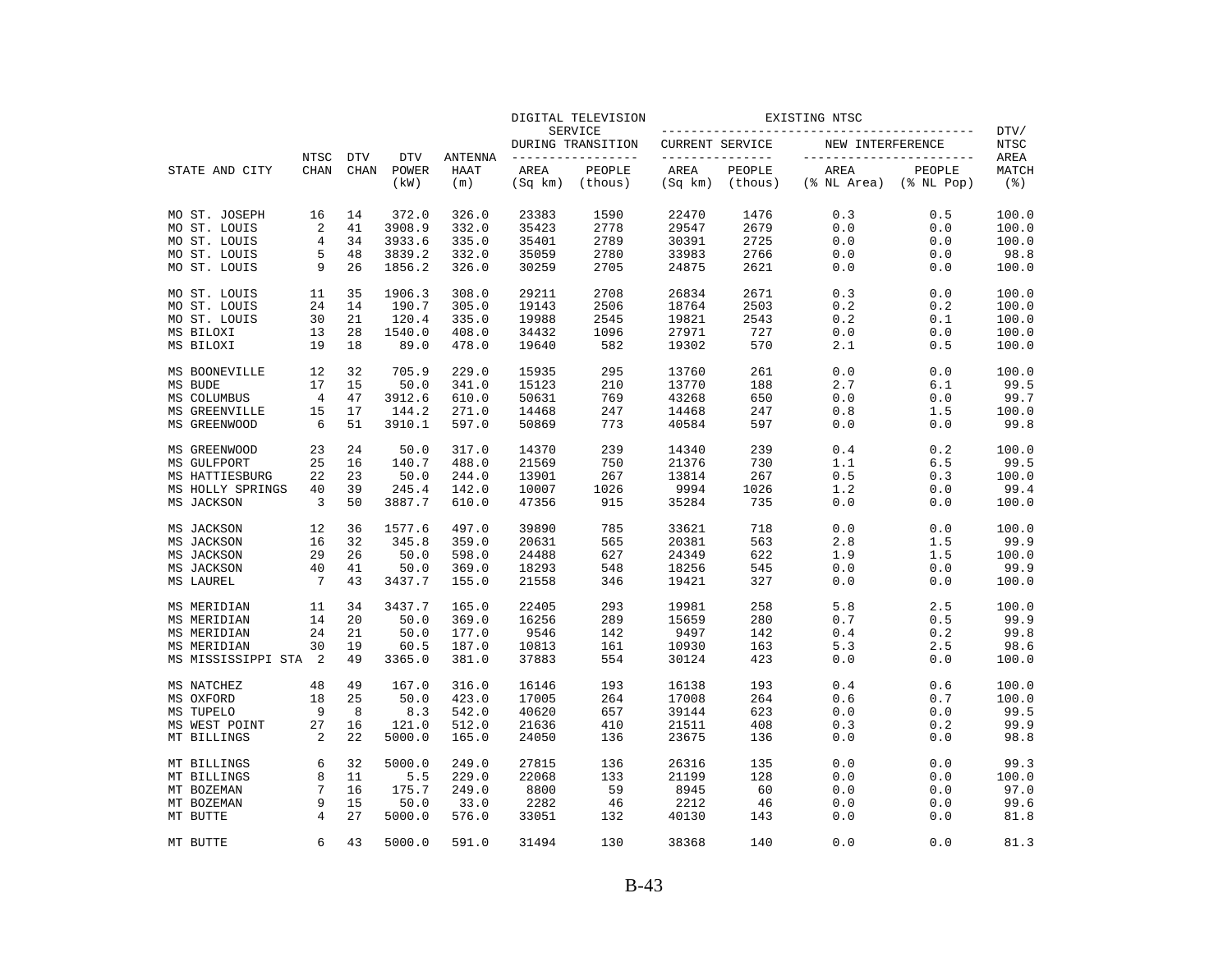| STATE AND<br>CITY       | NTSC<br><b>CHAN</b> | <b>DTV</b> | DTV            | ANTENNA        |                 | DIGITAL TELEVISION<br>SERVICE<br>DURING TRANSITION<br>------------- | CURRENT SERVICE |                   | EXISTING NTSC<br>NEW INTERFERENCE |                      | DTV/<br>NTSC<br>AREA |
|-------------------------|---------------------|------------|----------------|----------------|-----------------|---------------------------------------------------------------------|-----------------|-------------------|-----------------------------------|----------------------|----------------------|
|                         |                     | CHAN       | POWER<br>(kW)  | HAAT<br>(m)    | AREA<br>(Sq km) | PEOPLE<br>(thous)                                                   | AREA<br>(Sq km) | PEOPLE<br>(thous) | AREA<br>(% NL Area)               | PEOPLE<br>(% NL Pop) | MATCH<br>(응)         |
| MT BUTTE<br>MT GLENDIVE | 18                  | 19<br>43   | 178.4<br>397.8 | 596.0<br>152.0 | 14258<br>13371  | 68<br>14                                                            | 13128<br>11438  | 65<br>12          | 0.0<br>0.0                        | 0.0<br>0.0           | 100.0<br>99.5        |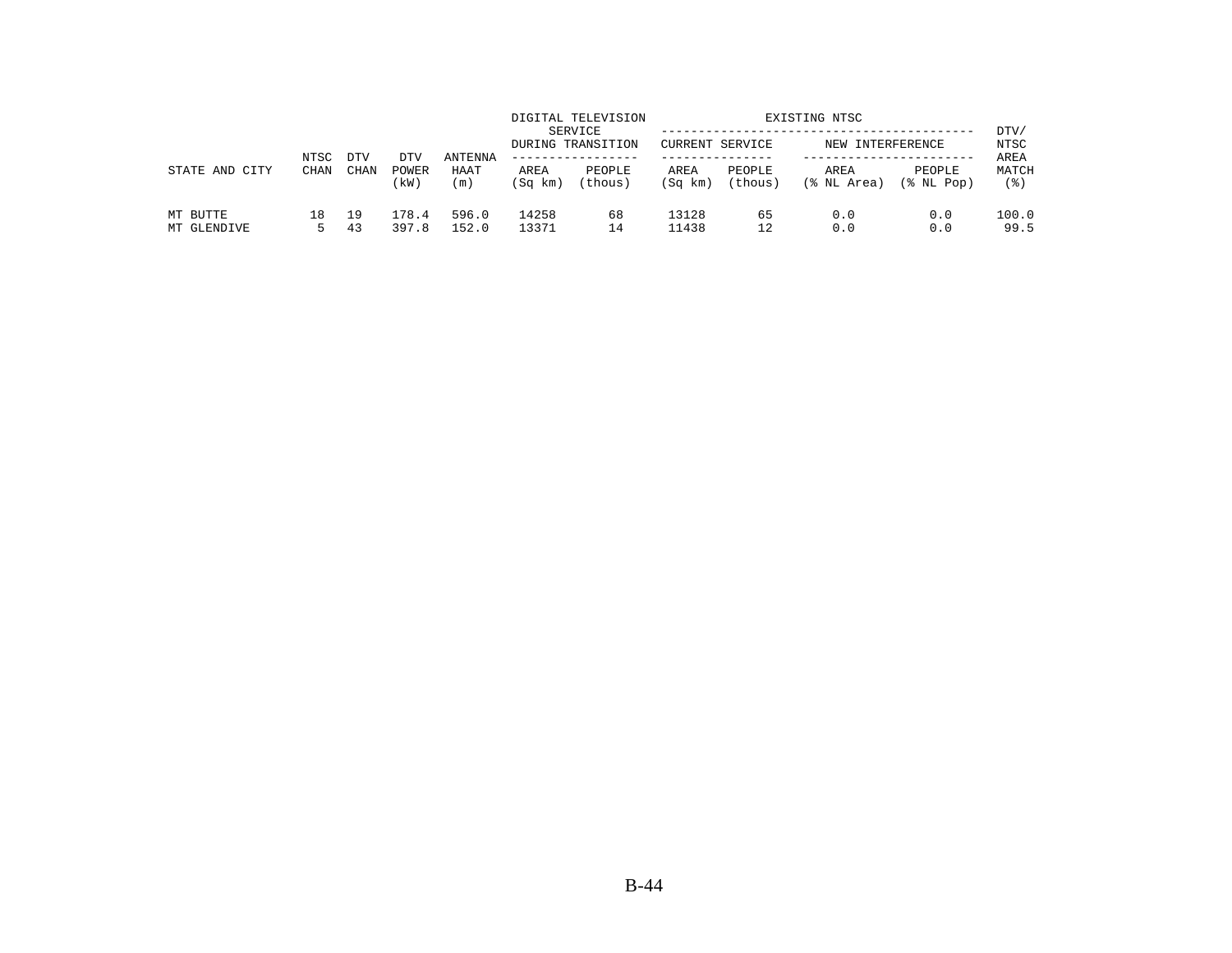|                 |                     |                           |                     |                 |         | DIGITAL TELEVISION           |                 |                        | EXISTING NTSC                                      |                             |               |
|-----------------|---------------------|---------------------------|---------------------|-----------------|---------|------------------------------|-----------------|------------------------|----------------------------------------------------|-----------------------------|---------------|
|                 |                     |                           |                     |                 |         | SERVICE<br>DURING TRANSITION | CURRENT SERVICE |                        | ______________________________<br>NEW INTERFERENCE |                             | DTV/<br>NTSC  |
| STATE AND CITY  | NTSC<br><b>CHAN</b> | <b>DTV</b><br><b>CHAN</b> | <b>DTV</b><br>POWER | ANTENNA<br>HAAT | AREA    | -------------<br>PEOPLE      | AREA            | ------------<br>PEOPLE | AREA                                               | -----------------<br>PEOPLE | AREA<br>MATCH |
|                 |                     |                           | (kW)                | (m)             | (Sq km) | (thous)                      | (Sq km)         | (thous)                | (% NL Area)                                        | $(\$$ NL Pop $)$            | (3)           |
| MT GREAT FALLS  | 3                   | 45                        | 5000.0              | 180.0           | 23275   | 89                           | 24027           | 89                     | 0.0                                                | 0.0                         | 95.3          |
| MT GREAT FALLS  | 5                   | 44                        | 5000.0              | 180.0           | 22794   | 89                           | 23200           | 89                     | 0.0                                                | 0.0                         | 96.2          |
| MT GREAT FALLS  | 16                  | 38                        | 108.5               | 319.0           | 14299   | 84                           | 14237           | 84                     | 0.0                                                | 0.0                         | 100.0         |
| MT HARDIN       | 4                   | 49                        | 4515.5              | 323.0           | 30768   | 135                          | 29932           | 136                    | 0.0                                                | 0.0                         | 98.2          |
| MT HELENA       | 12                  | 14                        | 551.8               | 686.0           | 31299   | 148                          | 29533           | 147                    | 0.0                                                | 0.0                         | 100.0         |
| MT KALISPELL    | 9                   | 39                        | 100.4               | 850.0           | 23851   | 85                           | 23578           | 81                     | 0.0                                                | 0.0                         | 98.2          |
| MT LEWISTOWN    | 13                  | 21                        | 50.0                | 647.0           | 15271   | 15                           | 13648           | 14                     | 0.0                                                | 0.0                         | 100.0         |
| MT MILES CITY   | 3                   | 35                        | 54.3                | 33.0            | 5217    | 11                           | 5496            | 11                     | 0.0                                                | 0.0                         | 94.7          |
| MT MISSOULA     | 8                   | 35                        | 2933.3              | 655.0           | 33701   | 130                          | 33655           | 126                    | 0.1                                                | 0.0                         | 97.9          |
| MT MISSOULA     | 13                  | 36                        | 3267.1              | 610.0           | 34473   | 131                          | 34133           | 130                    | 0.0                                                | 0.0                         | 99.3          |
| MT MISSOULA     | 23                  | 40                        | 126.4               | 642.0           | 16950   | 116                          | 16565           | 115                    | 0.0                                                | 0.0                         | 100.0         |
| NC ASHEVILLE    | 13                  | 27                        | 895.8               | 853.0           | 36588   | 1912                         | 33298           | 1801                   | 0.1                                                | 0.1                         | 99.6          |
| NC ASHEVILLE    | 21                  | 54                        | 273.5               | 765.0           | 25861   | 1439                         | 25211           | 1405                   | 0.3                                                | 0.1                         | 99.2          |
| NC ASHEVILLE    | 33                  | 58                        | 221.2               | 816.0           | 20979   | 1360                         | 20329           | 1311                   | 1.6                                                | 1.5                         | 97.4          |
| NC ASHEVILLE    | 62                  | 45                        | 50.0                | 337.0           | 4049    | 273                          | 3370            | 231                    | 1.1                                                | 0.4                         | 100.0         |
| NC BELMONT      | 46                  | 47                        | 411.3               | 594.0           | 32983   | 2350                         | 29624           | 2148                   | 1.3                                                | 0.3                         | 98.7          |
| NC BURLINGTON   | 16                  | 57                        | 82.8                | 256.0           | 12899   | 1205                         | 10333           | 920                    | 0.7                                                | 0.1                         | 99.8          |
| NC CHAPEL HILL  | 4                   | 44                        | 3459.2              | 469.0           | 42896   | 2943                         | 30729           | 2261                   | 0.0                                                | 0.0                         | 100.0         |
| NC CHARLOTTE    | 3                   | 51                        | 3917.6              | 567.0           | 46370   | 3184                         | 35830           | 2392                   | 0.1                                                | 0.1                         | 98.4          |
| NC CHARLOTTE    | 9                   | 53                        | 1531.0              | 359.0           | 31335   | 2259                         | 24306           | 1856                   | 0.0                                                | 0.0                         | 100.0         |
| NC CHARLOTTE    | 18                  | 24                        | 114.8               | 366.0           | 21008   | 1741                         | 18719           | 1568                   | 10.2                                               | 4.7                         | 100.0         |
| NC CHARLOTTE    | 36                  | 22                        | 412.3               | 595.0           | 33876   | 2363                         | 31395           | 2282                   | 2.2                                                | 0.9                         | 99.8          |
| NC CHARLOTTE    | 42                  | 38                        | 66.5                | 390.0           | 19031   | 1652                         | 18688           | 1613                   | 10.1                                               | 3.6                         | 98.2          |
| NC COLUMBIA     | 2                   | 48                        | 3998.4              | 302.0           | 34184   | 774                          | 28096           | 245                    | 0.0                                                | 0.0                         | 100.0         |
| NC CONCORD      | 58                  | 39                        | 413.2               | 422.0           | 27343   | 2269                         | 26120           | 2207                   | 16.9                                               | 12.2                        | 100.0         |
| NC DURHAM       | 11                  | 59                        | 1757.6              | 607.0           | 45222   | 2402                         | 38855           | 2110                   | 4.0                                                | 1.3                         | 100.0         |
| NC DURHAM       | 28                  | 27                        | 409.9               | 585.0           | 33559   | 2008                         | 34287           | 2068                   | 6.4                                                | 4.0                         | 97.0          |
| NC FAYETTEVILLE | 40                  | 52                        | 413.1               | 561.0           | 33790   | 2330                         | 30909           | 2237                   | 4.8                                                | 11.7                        | 99.8          |
| NC FAYETTEVILLE | 62                  | 36                        | 50.0                | 256.0           | 13696   | 680                          | 13758           | 686                    | 0.0                                                | 0.0                         | 99.3          |
| NC GOLDSBORO    | 17                  | 18                        | 417.2               | 480.0           | 28547   | 1841                         | 28290           | 1808                   | 2.5                                                | 0.9                         | 97.2          |
| NC GREENSBORO   | 2                   | 32                        | 3917.7              | 561.0           | 46156   | 3380                         | 37034           | 2446                   | 0.0                                                | 0.0                         | 99.5          |
| NC GREENSBORO   | 48                  | 35                        | 54.9                | 517.0           | 22609   | 1683                         | 21330           | 1556                   | 2.9                                                | 1.7                         | 100.0         |
| NC GREENSBORO   | 61                  | 33                        | 50.0                | 168.0           | 9338    | 1021                         | 9434            | 1031                   | 1.9                                                | 0.8                         | 96.9          |
| NC GREENVILLE   | 9                   | 58                        | 1686.9              | 573.0           | 41994   | 1200                         | 34207           | 1056                   | 1.7                                                | 1.0                         | 100.0         |
| NC GREENVILLE   | 14                  | 15                        | 50.0                | 209.0           | 10447   | 447                          | 10359           | 429                    | 0.0                                                | 0.0                         | 100.0         |
| NC GREENVILLE   | 25                  | 21                        | 56.5                | 351.0           | 14662   | 620                          | 13754           | 584                    | 3.2                                                | 1.3                         | 100.0         |
| NC HICKORY      | 14                  | 15                        | 50.0                | 183.0           | 7994    | 517                          | 7083            | 468                    | 2.0                                                | 1.1                         | 100.0         |
| NC HIGH POINT   | 8                   | 54                        | 1538.8              | 387.0           | 32204   | 2338                         | 25567           | 1803                   | 2.0                                                | 1.2                         | 100.0         |
| NC JACKSONVILLE | 19                  | 29                        | 210.4               | 561.0           | 22904   | 702                          | 22901           | 702                    | 0.2                                                | 0.1                         | 100.0         |
| NC KANNAPOLIS   | 64                  | 25                        | 50.0                | 86.0            | 3129    | 550                          | 2845            | 409                    | 0.0                                                | 0.0                         | 100.0         |
| NC LEXINGTON    | $20 \sigma$         | 19                        | 139.3               | 297.0           | 16406   | 1358                         | 15943           | 1309                   | 1.4                                                | 0.7                         | 99.9          |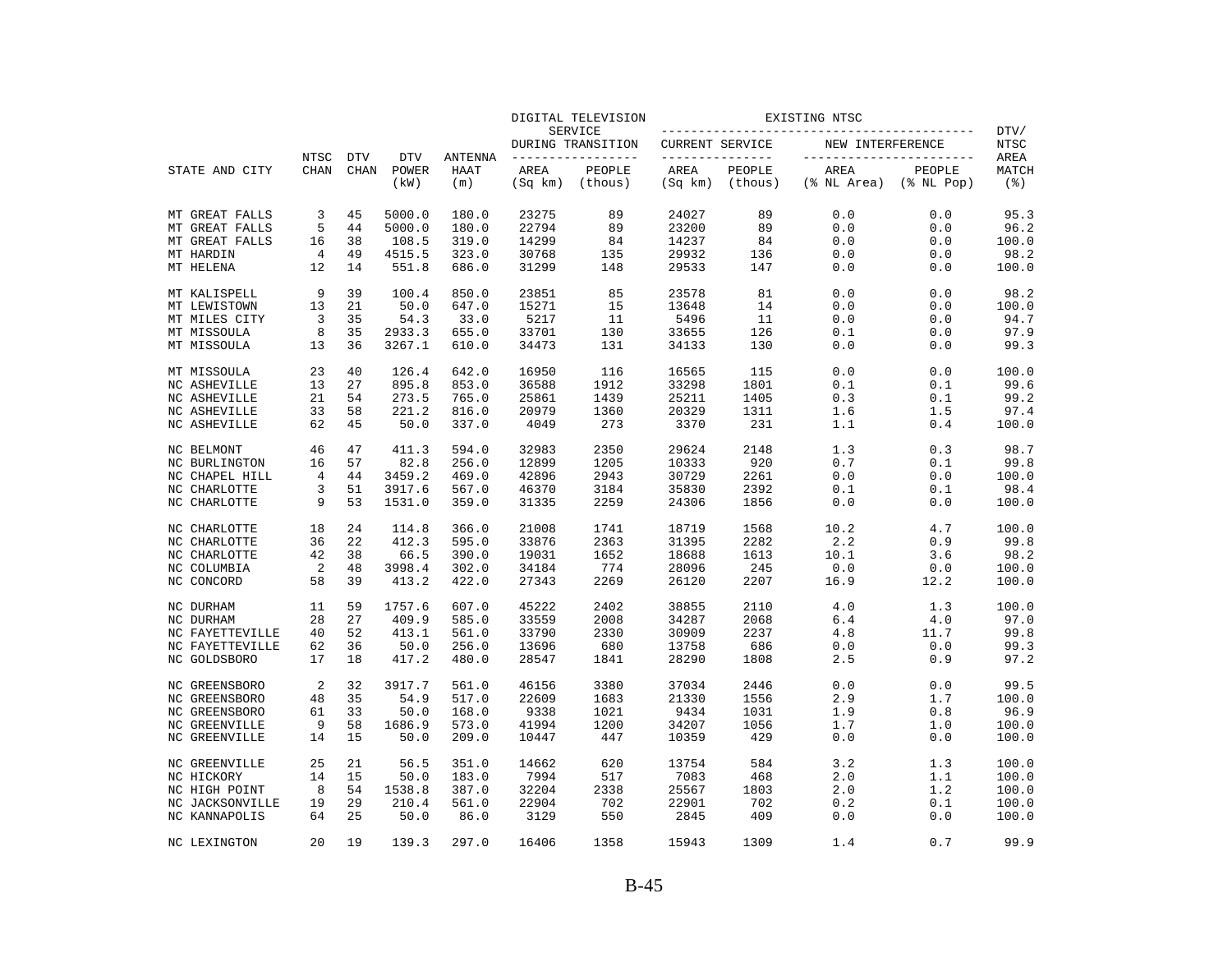|                                 | NTSC | DTV       | DTV             | ANTENNA        |                 | DIGITAL TELEVISION<br>SERVICE<br>DURING TRANSITION | <b>CURRENT SERVICE</b> |                   | EXISTING NTSC<br>NEW INTERFERENCE |                      | DTV/<br>NTSC<br>AREA |
|---------------------------------|------|-----------|-----------------|----------------|-----------------|----------------------------------------------------|------------------------|-------------------|-----------------------------------|----------------------|----------------------|
| STATE AND<br>CITY               | CHAN | CHAN      | POWER<br>kW)    | HAAT<br>(m)    | AREA<br>(Sq km) | PEOPLE<br>(thous)                                  | AREA<br>(Sq km)        | PEOPLE<br>(thous) | AREA<br>(% NL Area)               | PEOPLE<br>(응 NL Pop) | MATCH<br>(응)         |
| NC LINVILLE<br>NC MOREHEAD CITY |      | 59<br>2.4 | 101.9<br>2499.5 | 546.0<br>249.0 | 16410<br>19984  | 768<br>305                                         | 15718<br>13899         | 737<br>97         | 0.6<br>0.0                        | 0.2<br>0.0           | 99.2<br>100.0        |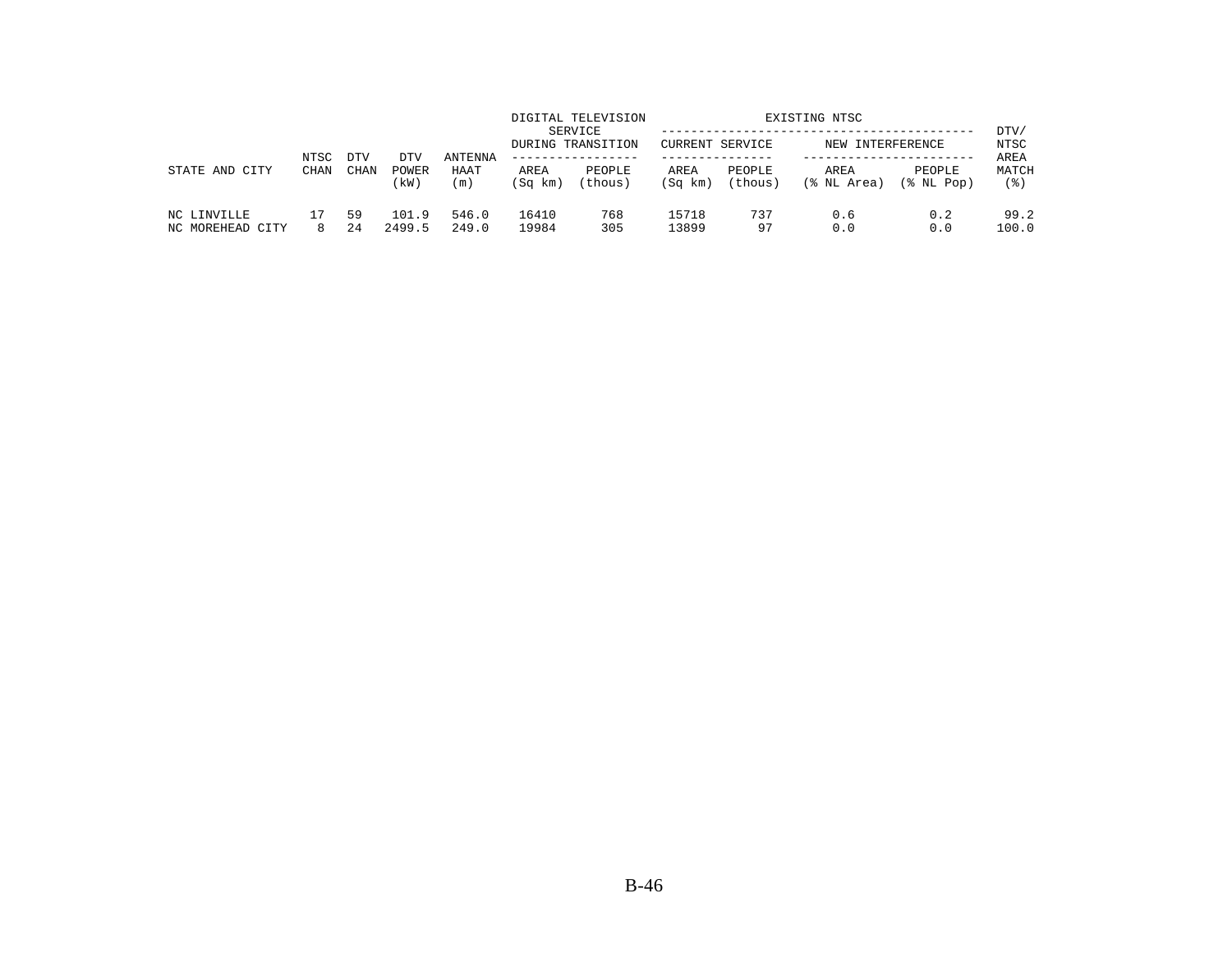|                   |             |             |               |                    |                 | DIGITAL TELEVISION           |                        |                   | EXISTING NTSC       |                            |                                |
|-------------------|-------------|-------------|---------------|--------------------|-----------------|------------------------------|------------------------|-------------------|---------------------|----------------------------|--------------------------------|
|                   |             |             |               |                    |                 | SERVICE<br>DURING TRANSITION | <b>CURRENT SERVICE</b> |                   | NEW INTERFERENCE    |                            | DTV/<br>NTSC                   |
|                   | NTSC        | <b>DTV</b>  | <b>DTV</b>    | ANTENNA            |                 | --------------               | _______________        |                   |                     | -----------------          | AREA                           |
| STATE AND CITY    | <b>CHAN</b> | <b>CHAN</b> | POWER<br>(kW) | <b>HAAT</b><br>(m) | AREA<br>(Sq km) | PEOPLE<br>(thous)            | AREA<br>(Sq km)        | PEOPLE<br>(thous) | AREA<br>(% NL Area) | PEOPLE<br>$(\$$ NL Pop $)$ | MATCH<br>$($ $\frac{6}{3}$ $)$ |
| NC NEW BERN       | 12          | 32          | 1727.9        | 591.0              | 42267           | 1155                         | 34549                  | 859               | 0.0                 | 0.0                        | 100.0                          |
| NC RALEIGH        | 5           | 34          | 3911.3        | 604.0              | 51805           | 2746                         | 41320                  | 2329              | 0.0                 | 0.0                        | 100.0                          |
| NC RALEIGH        | 22          | 42          | 412.0         | 510.0              | 28898           | 1954                         | 27019                  | 1858              | 3.9                 | 2.2                        | 99.4                           |
| NC RALEIGH        | 50          | 43          | 417.2         | 449.0              | 28634           | 1995                         | 28192                  | 1944              | 6.5                 | 5.8                        | 98.9                           |
| NC ROANOKE RAPIDS | 36          | 51          | 76.4          | 368.0              | 19437           | 538                          | 18649                  | 518               | 2.2                 | 1.9                        | 100.0                          |
| NC ROCKY MOUNT    | 47          | 46          | 377.3         | 371.0              | 18586           | 1236                         | 17876                  | 1199              | 2.6                 | 3.4                        | 100.0                          |
| NC WASHINGTON     | 7           | 53          | 1736.5        | 594.0              | 44811           | 1297                         | 37020                  | 1102              | 0.0                 | 0.0                        | 100.0                          |
| NC WILMINGTON     | 3           | 10          | 18.3          | 594.0              | 49151           | 979                          | 42099                  | 750               | 0.0                 | 0.0                        | 99.9                           |
| NC WILMINGTON     | 6           | 49          | 3917.7        | 588.0              | 51717           | 1706                         | 39136                  | 1185              | 0.0                 | 0.0                        | 100.0                          |
| NC WILMINGTON     | 26          | 25          | 345.6         | 500.0              | 21324           | 445                          | 21321                  | 445               | 0.0                 | 0.0                        | 100.0                          |
| NC WILMINGTON     | 39          | 16          | 356.1         | 553.0              | 27195           | 643                          | 26983                  | 638               | 0.2                 | 1.0                        | 100.0                          |
| NC WILSON         | 30          | 55          | 107.4         | 539.0              | 21629           | 1246                         | 21446                  | 1228              | 1.5                 | 0.7                        | 100.0                          |
| NC WINSTON-SALEM  | 12          | 41          | 1771.2        | 604.0              | 41615           | 2339                         | 33837                  | 2023              | 2.1                 | 1.6                        | 100.0                          |
| NC WINSTON-SALEM  | 26          | 66          | 408.9         | 504.0              | 23652           | 1640                         | 22773                  | 1592              | 0.2                 | 0.2                        | 99.9                           |
| NC WINSTON-SALEM  | 45          | 29          | 409.9         | 597.0              | 26918           | 1796                         | 24473                  | 1671              | 3.5                 | 2.8                        | 100.0                          |
| ND BISMARCK       | 3           | 31          | 2429.0        | 425.0              | 38166           | 124                          | 29893                  | 111               | 0.0                 | 0.0                        | 100.0                          |
| ND BISMARCK       | 5           | 25          | 3304.9        | 427.0              | 40747           | 126                          | 33712                  | 117               | 0.0                 | 0.0                        | 100.0                          |
| ND BISMARCK       | 12          | 23          | 1573.2        | 466.0              | 37137           | 124                          | 32317                  | 113               | 0.0                 | 0.0                        | 100.0                          |
| ND BISMARCK       | 17          | 16          | 50.0          | 290.0              | 12903           | 89                           | 12728                  | 89                | 0.8                 | 0.1                        | 100.0                          |
| ND DEVILS LAKE    | 8           | 57          | 1575.4        | 451.0              | 36977           | 170                          | 35374                  | 169               | 0.0                 | 0.0                        | 99.9                           |
| ND DICKINSON      | 2           | 46          | 5000.0        | 256.0              | 30528           | 47                           | 29687                  | 45                | 0.0                 | 0.0                        | 100.0                          |
| ND DICKINSON      | 7           | 18          | 3171.5        | 223.0              | 24811           | 38                           | 21031                  | 34                | 0.0                 | 0.0                        | 100.0                          |
| ND DICKINSON      | 9           | 20          | 2075.8        | 246.0              | 24108           | 43                           | 21976                  | 39                | 0.0                 | 0.0                        | 100.0                          |
| ND ELLENDALE      | 19          | 20          | 50.0          | 179.0              | 8185            | 12                           | 8153                   | 12                | 3.4                 | 1.1                        | 100.0                          |
| ND FARGO          | 6           | 39          | 3609.0        | 351.0              | 36990           | 339                          | 31304                  | 251               | 0.0                 | 0.0                        | 100.0                          |
| ND FARGO          | 11          | 56          | 1768.7        | 610.0              | 42422           | 348                          | 40193                  | 324               | 0.0                 | 0.0                        | 93.1                           |
| ND FARGO          | 13          | 21          | 1117.9        | 344.0              | 30107           | 240                          | 27605                  | 229               | 0.0                 | 0.0                        | 100.0                          |
| ND FARGO          | 15          | 19          | 281.5         | 379.0              | 17647           | 241                          | 17644                  | 241               | 0.0                 | 0.0                        | 100.0                          |
| ND GRAND FORKS    | 2           | 58          | 3113.9        | 408.0              | 36213           | 172                          | 33079                  | 167               | 0.0                 | 0.0                        | 100.0                          |
| ND JAMESTOWN      | 7           | 14          | 3327.6        | 135.0              | 20297           | 50                           | 15759                  | 42                | 0.0                 | 0.0                        | 100.0                          |
| ND MINOT          | 6           | 45          | 4169.3        | 323.0              | 35187           | 102                          | 32500                  | 97                | 0.0                 | 0.0                        | 100.0                          |
| ND MINOT          | 10          | 59          | 2153.6        | 207.0              | 22444           | 80                           | 20765                  | 77                | 0.0                 | 0.0                        | 100.0                          |
| ND MINOT          | 13          | 56          | 1763.6        | 344.0              | 30978           | 94                           | 29139                  | 90                | 0.0                 | 0.0                        | 100.0                          |
| ND MINOT          | 14          | 15          | 50.0          | 829.0              | 11085           | 66                           | 11058                  | 66                | 11.4                | 3.3                        | 100.0                          |
| ND PEMBINA        | 12          | 56          | 1540.7        | 427.0              | 27346           | 31                           | 24939                  | 34                | 0.0                 | 0.0                        | 93.6                           |
| ND VALLEY CITY    | 4           | 38          | 3803.4        | 619.0              | 52695           | 408                          | 46760                  | 377               | 0.0                 | 0.0                        | 100.0                          |
| ND WILLISTON      | 4           | 51          | 3848.8        | 278.0              | 29917           | 51                           | 25853                  | 45                | 0.0                 | 0.0                        | 99.9                           |
| ND WILLISTON      | 8           | 52          | 1063.9        | 323.0              | 25877           | 43                           | 24587                  | 42                | 0.0                 | 0.0                        | 100.0                          |
| ND WILLISTON      | 11          | 14          | 1454.6        | 299.0              | 24553           | 44                           | 22906                  | 43                | 0.0                 | 0.0                        | 99.9                           |
| NE ALLIANCE       | 13          | 23          | 1586.1        | 469.0              | 37275           | 91                           | 31146                  | 83                | 0.0                 | 0.0                        | 100.0                          |
| NE BASSETT        | 7           | 2.0         | 1567.6        | 453.0              | 36801           | 52                           | 33311                  | 38                | 0.0                 | 0.0                        | 100.0                          |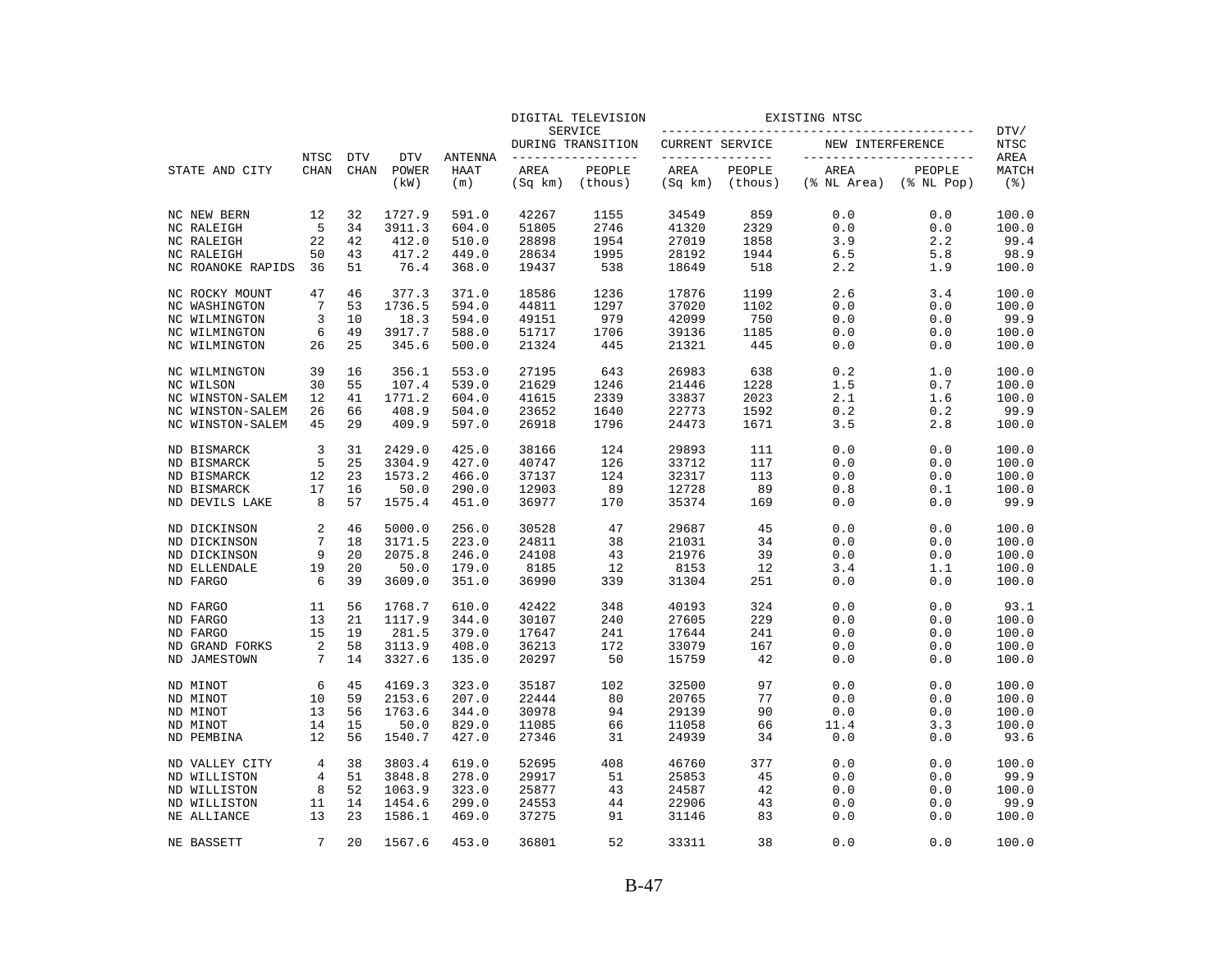|                                    |                     |                           |                      |                               |                 | DIGITAL TELEVISION<br>SERVICE<br>DURING TRANSITION | CURRENT SERVICE |                   | EXISTING NTSC<br>NEW INTERFERENCE |                      | DTV/<br>NTSC         |
|------------------------------------|---------------------|---------------------------|----------------------|-------------------------------|-----------------|----------------------------------------------------|-----------------|-------------------|-----------------------------------|----------------------|----------------------|
| STATE AND<br>CITY                  | NTSC<br><b>CHAN</b> | <b>DTV</b><br><b>CHAN</b> | DTV<br>POWER<br>(kW) | <b>ANTENNA</b><br>HAAT<br>(m) | AREA<br>(Sq km) | -------------<br>PEOPLE<br>(thous)                 | AREA<br>(Sq km) | PEOPLE<br>(thous) | AREA<br>(% NL Area)               | PEOPLE<br>(% NL Pop) | AREA<br>MATCH<br>(응) |
| NE GRAND ISLAND<br>NE GRAND ISLAND |                     | 14<br>19                  | 1659.6<br>73.8       | 308.0<br>187.0                | 29115<br>10186  | 208<br>142                                         | 24800<br>10186  | 184<br>142        | 0.0<br>0.4                        | 0.0<br>0.0           | 100.0<br>100.0       |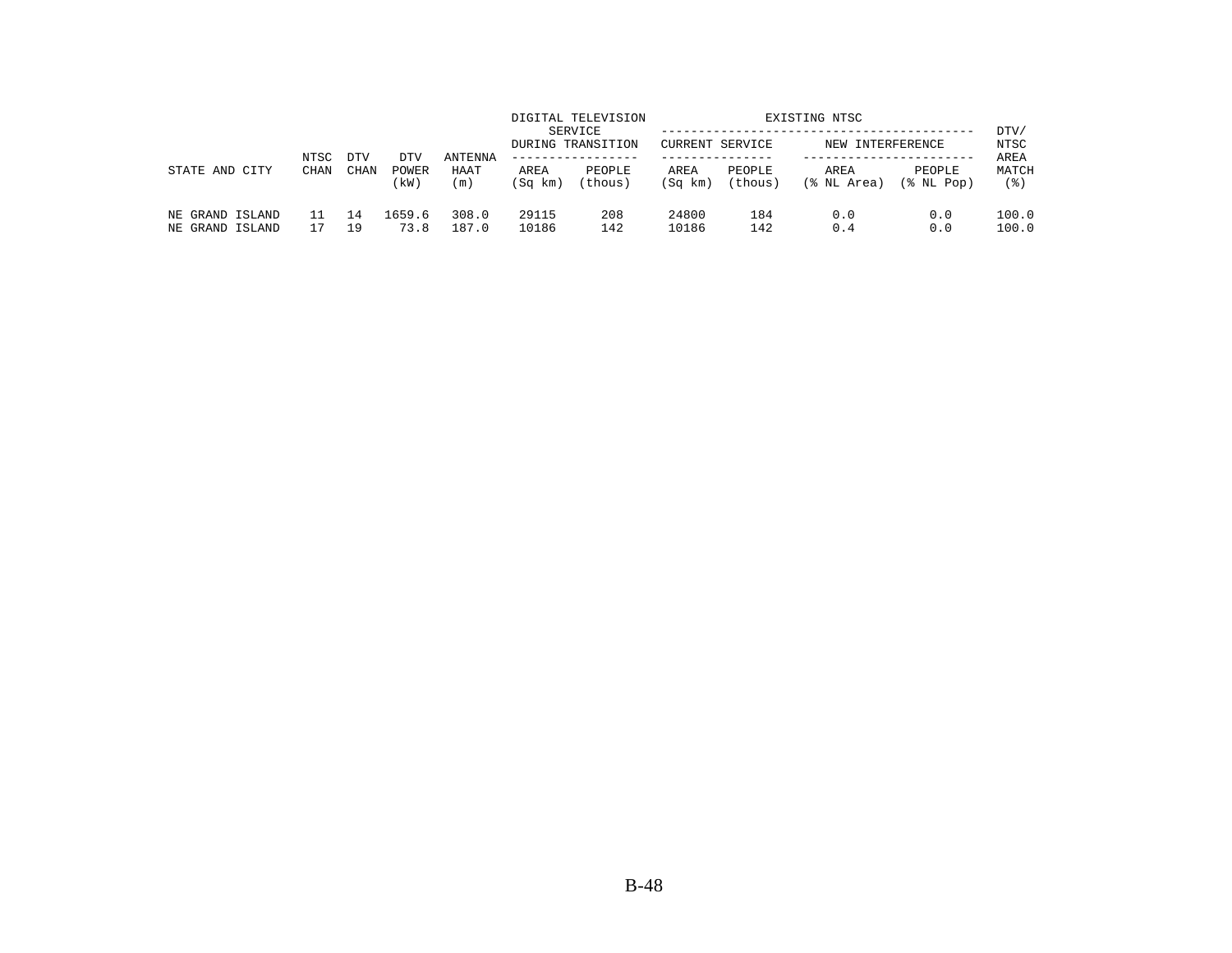|                                      |                |             |                  |                    |                 | DIGITAL TELEVISION           |                        |                   | EXISTING NTSC            |                            |                                |
|--------------------------------------|----------------|-------------|------------------|--------------------|-----------------|------------------------------|------------------------|-------------------|--------------------------|----------------------------|--------------------------------|
|                                      |                |             |                  |                    |                 | SERVICE<br>DURING TRANSITION | <b>CURRENT SERVICE</b> |                   | NEW INTERFERENCE         |                            | DTV/<br>NTSC                   |
|                                      | NTSC           | <b>DTV</b>  | <b>DTV</b>       | ANTENNA            |                 | ______________               | _______________        |                   | ------------------------ |                            | AREA                           |
| STATE AND CITY                       | <b>CHAN</b>    | <b>CHAN</b> | POWER<br>(kW)    | <b>HAAT</b><br>(m) | AREA<br>(Sq km) | PEOPLE<br>(thous)            | AREA<br>(Sq km)        | PEOPLE<br>(thous) | AREA<br>(% NL Area)      | PEOPLE<br>$(\$$ NL Pop $)$ | MATCH<br>$($ $\frac{6}{3}$ $)$ |
| NE HASTINGS                          | 5              | 38          | 5000.0           | 223.0              | 28810           | 220                          | 26401                  | 211               | 0.0                      | 0.0                        | 99.9                           |
| NE HASTINGS                          | 29             | 30          | 75.9             | 372.0              | 15463           | 148                          | 15460                  | 148               | 0.8                      | 0.6                        | 100.0                          |
| NE HAYES CENTER                      | 6              | 47          | 5000.0           | 216.0              | 29085           | 85                           | 26974                  | 80                | 0.0                      | 0.0                        | 100.0                          |
| NE KEARNEY                           | 13             | 23          | 1494.9           | 338.0              | 30654           | 213                          | 27313                  | 198               | 0.0                      | 0.0                        | 100.0                          |
| NE LEXINGTON                         | 3              | 44          | 4048.4           | 323.0              | 34629           | 169                          | 25825                  | 117               | 0.0                      | 0.0                        | 100.0                          |
| NE LINCOLN                           | 8              | 21          | 1545.5           | 440.0              | 36293           | 614                          | 29036                  | 475               | 0.0                      | 0.0                        | 100.0                          |
| NE LINCOLN                           | 10             | 25          | 1563.1           | 454.0              | 37393           | 768                          | 33748                  | 672               | 0.4                      | 2.1                        | 100.0                          |
| NE LINCOLN                           | 12             | 40          | 2730.2           | 253.0              | 26784           | 1041                         | 24515                  | 1024              | 0.0                      | 0.0                        | 100.0                          |
| NE MCCOOK                            | 8              | 12          | 4.4              | 216.0              | 24053           | 51                           | 21777                  | 47                | 0.0                      | 0.0                        | 100.0                          |
| NE MERRIMAN                          | 12             | 16          | 1778.1           | 328.0              | 29133           | 30                           | 24384                  | 23                | 0.0                      | 0.0                        | 100.0                          |
| NE NORFOLK                           | 19             | 16          | 86.0             | 348.0              | 14827           | 138                          | 13695                  | 133               | 4.2                      | 7.3                        | 99.9                           |
| NE NORTH PLATTE                      | 2              | 41          | 5000.0           | 192.0              | 27133           | 66                           | 24359                  | 61                | 0.0                      | 0.0                        | 100.0                          |
| NE NORTH PLATTE                      | 9              | 15          | 1755.2           | 311.0              | 29117           | 66                           | 25878                  | 61                | 0.0                      | 0.0                        | 100.0                          |
| NE OMAHA<br>NE OMAHA                 | 3<br>6         | 47<br>51    | 3175.2<br>3168.9 | 418.0<br>418.0     | 40084<br>39705  | 1142<br>1136                 | 30652<br>37129         | 1045<br>1118      | 0.0<br>0.0               | 0.0<br>0.0                 | 100.0<br>99.9                  |
|                                      |                |             |                  |                    |                 |                              |                        |                   |                          |                            |                                |
| NE OMAHA                             | 7              | 20          | 1544.3           | 415.0              | 34764           | 1092                         | 29752                  | 1002              | 0.0                      | 0.0                        | 100.0                          |
| NE OMAHA                             | 15             | 18          | 403.5            | 453.0              | 23507           | 1001                         | 23449                  | 1002              | 0.5                      | 0.1                        | 99.4                           |
| NE OMAHA                             | 26             | 17          | 50.0             | 130.0              | 8850            | 693                          | 8737                   | 691               | 4.4                      | 0.7                        | 99.4                           |
| NE OMAHA                             | 42             | 43          | 412.8            | 577.0              | 34926           | 1114                         | 34471                  | 1110              | 1.0                      | 0.2                        | 100.0                          |
| NE SCOTTSBLUFF                       | 4              | 34          | 3917.7           | 610.0              | 50398           | 108                          | 40583                  | 92                | 0.0                      | 0.0                        | 99.9                           |
| NE SCOTTSBLUFF                       | 10             | 11          | 4.2              | 256.0              | 23476           | 74                           | 22324                  | 71                | 0.0                      | 0.0                        | 98.8                           |
| NE SUPERIOR                          | $\overline{4}$ | 34          | 3792.1           | 344.0              | 36374           | 240                          | 25171                  | 120               | 0.0                      | 0.0                        | 100.0                          |
| NH BERLIN                            | 40             | 25          | 50.0             | 91.0               | 2504            | 23                           | 1917                   | 19                | 0.0                      | 0.0                        | 100.0                          |
| NH CONCORD<br>NH DERRY               | 21<br>50       | 24<br>32    | 96.1<br>267.2    | 320.0<br>213.0     | 16812<br>10915  | 1761<br>3327                 | 16182<br>10706         | 1707<br>3380      | 4.4<br>3.8               | 2.1<br>20.3                | 99.8<br>99.1                   |
|                                      |                |             |                  |                    |                 |                              |                        |                   |                          |                            |                                |
| NH DURHAM                            | 11             | 57          | 2499.2           | 302.0              | 27064           | 3836                         | 24698                  | 2652              | 1.3                      | 1.1                        | 99.3                           |
| NH KEENE                             | 52             | 46          | 50.0             | 329.0              | 8134            | 221                          | 6249                   | 158               | 2.0                      | 1.8                        | 100.0                          |
| NH LITTLETON                         | 49             | 48          | 50.0             | 390.0              | 7571            | 77                           | 6525                   | 65                | 0.1                      | 0.0                        | 100.0                          |
| NH MANCHESTER                        | 9<br>60        | 17<br>18    | 2250.7           | 314.0              | 27292           | 4842                         | 23858                  | 4324<br>1997      | 2.3                      | 0.6                        | 99.9<br>99.4                   |
| NH MERRIMACK                         |                |             | 66.2             | 308.0              | 12324           | 2321                         | 11747                  |                   | 6.4                      | 2.7                        |                                |
| NJ ATLANTIC CITY<br>NJ ATLANTIC CITY | 53<br>62       | 50<br>49    | 50.0<br>268.7    | 85.0<br>133.0      | 1501<br>12437   | 212<br>1175                  | 1501<br>10127          | 212<br>784        | 0.3<br>0.0               | 0.0<br>0.0                 | 100.0<br>100.0                 |
|                                      | 48             | 26          | 132.8            | 335.0              | 19654           | 6807                         | 17730                  | 6479              |                          | 0.1                        | 99.9                           |
| NJ BURLINGTON<br>NJ CAMDEN           | 23             | 66          | 120.9            | 271.0              | 16878           | 5846                         | 16990                  | 5919              | 0.2<br>4.6               | 4.6                        | 99.3                           |
| NJ LINDEN                            | 47             | 28          | 370.6            | 460.0              | 16065           | 16434                        | 15387                  | 16173             | 2.5                      | 0.6                        | 99.9                           |
|                                      |                |             |                  |                    |                 |                              |                        |                   |                          |                            |                                |
| NJ MONTCLAIR                         | 50             | 56          | 374.9            | 243.0              | 16707           | 15913                        | 14891                  | 15438             | 11.9                     | 7.3                        | 99.1                           |
| NJ NEW BRUNSWICK                     | 58             | 8           | 3.2              | 223.0              | 12733           | 11550                        | 9503                   | 11149             | 2.4                      | 1.6                        | 97.4                           |
| NJ NEWARK                            | 13             | 33          | 253.5            | 500.0              | 27125           | 17982                        | 23402                  | 17121             | 1.3                      | 0.6                        | 100.0                          |
| NJ NEWARK                            | 68             | 44          | 166.0            | 439.0              | 18468           | 16390                        | 16989                  | 15866             | 0.3                      | 0.0                        | 99.8                           |
| NJ NEWTON                            | 63             | 61          | 107.3            | 223.0              | 12603           | 9922                         | 12301                  | 10130             | 4.4                      | 9.4                        | 96.5                           |
| NJ PATERSON                          | 41             | 42          | 137.6            | 421.0              | 18377           | 16664                        | 17554                  | 16273             | 1.6                      | 0.3                        | 99.9                           |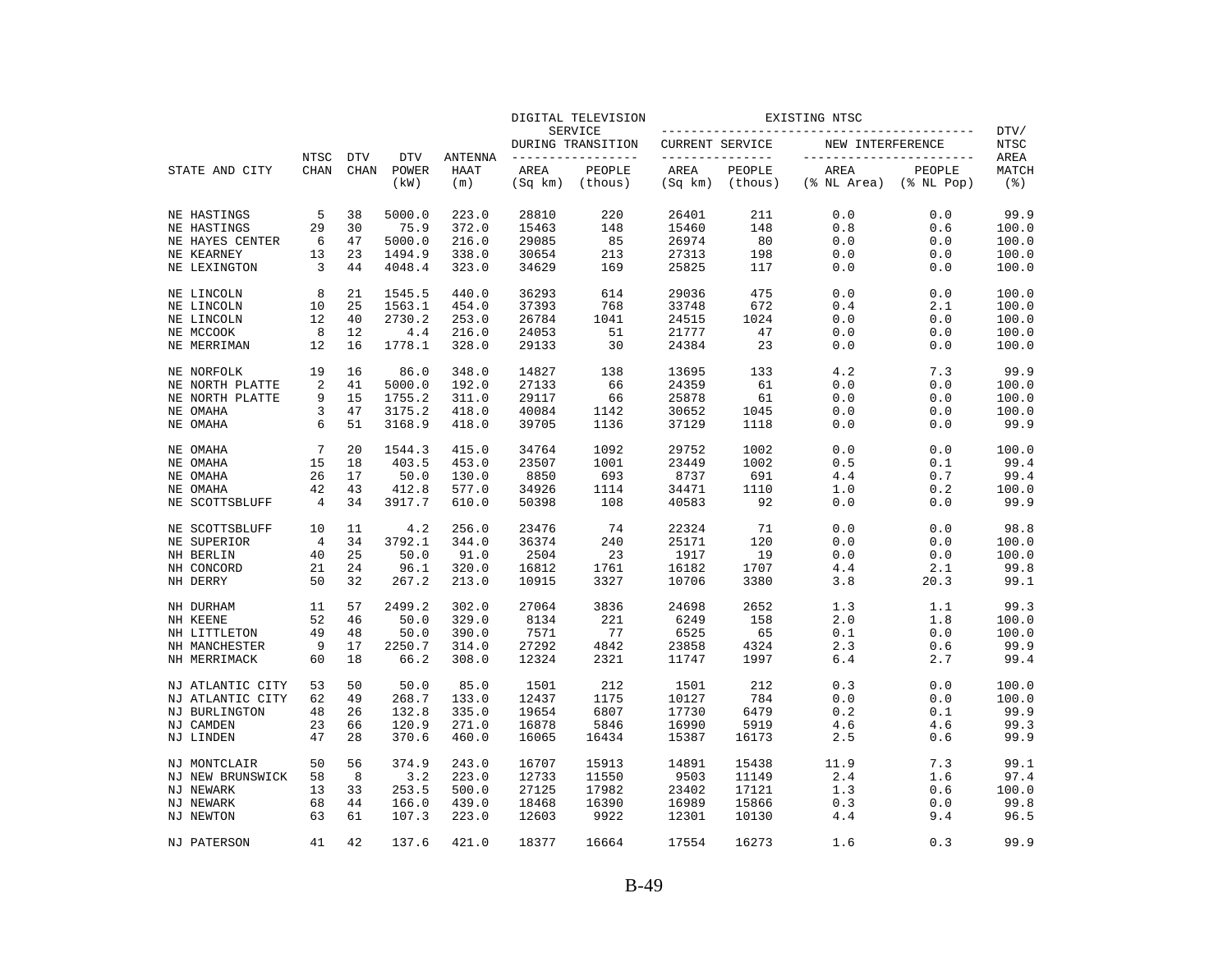| STATE AND<br>CITY         | NTSC<br><b>CHAN</b> | <b>DTV</b> | DTV           | <b>ANTENNA</b> |                 | DIGITAL TELEVISION<br>SERVICE<br>DURING TRANSITION<br>------------- | CURRENT SERVICE |                   | EXISTING NTSC<br>NEW INTERFERENCE |                      | DTV/<br>NTSC<br>AREA |
|---------------------------|---------------------|------------|---------------|----------------|-----------------|---------------------------------------------------------------------|-----------------|-------------------|-----------------------------------|----------------------|----------------------|
|                           |                     | CHAN       | POWER<br>(kW) | HAAT<br>(m)    | AREA<br>(Sq km) | PEOPLE<br>(thous)                                                   | AREA<br>(Sq km) | PEOPLE<br>(thous) | AREA<br>(% NL Area)               | PEOPLE<br>(% NL Pop) | MATCH<br>(응)         |
| NJ SECAUCUS<br>NJ TRENTON | 9<br>52             | 18<br>43   | 260.5<br>91.6 | 500.0<br>271.0 | 27029<br>15601  | 17880<br>9161                                                       | 22975<br>13835  | 16677<br>8009     | 3.1<br>6.0                        | 1.0<br>2.7           | 99.9<br>99.4         |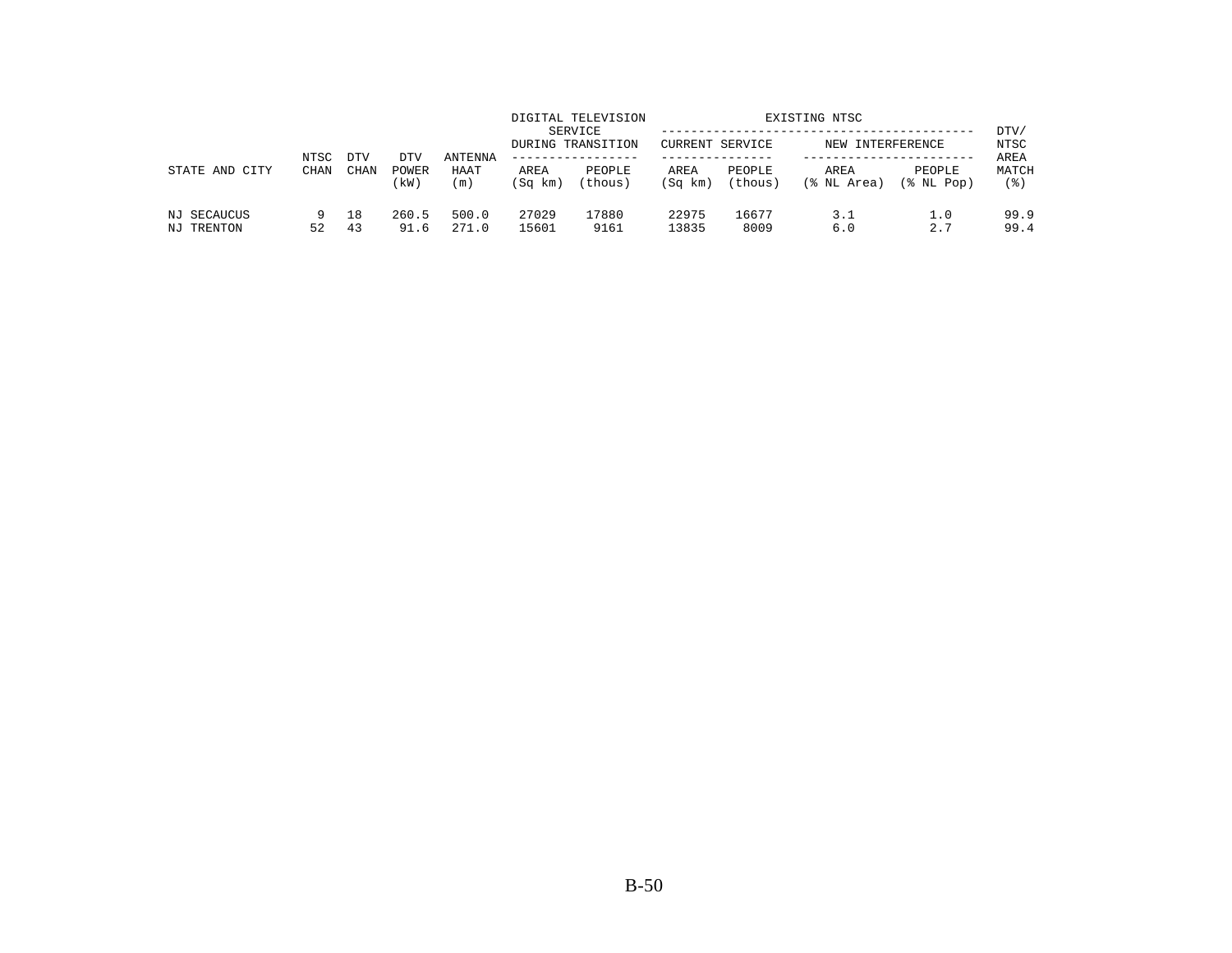|                            |                |             |                  |                    |                 | DIGITAL TELEVISION           |                        |                   | EXISTING NTSC       |                            |                    |
|----------------------------|----------------|-------------|------------------|--------------------|-----------------|------------------------------|------------------------|-------------------|---------------------|----------------------------|--------------------|
|                            |                |             |                  |                    |                 | SERVICE<br>DURING TRANSITION | <b>CURRENT SERVICE</b> |                   | NEW INTERFERENCE    |                            | DTV/<br>NTSC       |
|                            | NTSC           | <b>DTV</b>  | <b>DTV</b>       | ANTENNA            |                 | -------------                | _______________        |                   |                     | -----------------          | AREA               |
| STATE AND CITY             | <b>CHAN</b>    | <b>CHAN</b> | POWER<br>(kW)    | <b>HAAT</b><br>(m) | AREA<br>(Sq km) | PEOPLE<br>(thous)            | AREA<br>(Sq km)        | PEOPLE<br>(thous) | AREA<br>(% NL Area) | PEOPLE<br>$(\$$ NL Pop $)$ | MATCH<br>$($ % $)$ |
| NJ VINELAND                | 65             | 21          | 251.3            | 280.0              | 19049           | 6200                         | 18817                  | 6101              | 8.5                 | 4.9                        | 99.5               |
| NJ WEST MILFORD            | 66             | 23          | 50.0             | 217.0              | 4923            | 5315                         | 3267                   | 2671              | 1.9                 | 0.7                        | 100.0              |
| NJ WILDWOOD                | 40             | 34          | 50.0             | 128.0              | 9506            | 451                          | 9526                   | 451               | 7.6                 | 6.2                        | 99.8               |
| NM ALBUQUERQUE             | $\overline{4}$ | 48          | 717.6            | 1280.0             | 45878           | 759                          | 51046                  | 780               | 0.0                 | 0.0                        | 88.9               |
| NM ALBUQUERQUE             | 5              | 44          | 714.0            | 1289.0             | 46093           | 759                          | 51336                  | 771               | 0.0                 | 0.0                        | 89.8               |
| NM ALBUQUERQUE             | 7              | 8           | 3.2              | 1292.0             | 42113           | 756                          | 39164                  | 750               | 0.0                 | 0.0                        | 99.9               |
| NM ALBUQUERQUE             | 13             | 9           | 3.2              | 1287.0             | 44426           | 759                          | 40780                  | 751               | 0.0                 | 0.0                        | 100.0              |
| NM ALBUQUERQUE             | 23             | 24          | 78.6             | 1259.0             | 28250           | 732                          | 27600                  | 728               | 0.1                 | 0.0                        | 100.0              |
| NM ALBUQUERQUE             | 32             | 31          | 50.0             | 1236.0             | 8703            | 629                          | 8129                   | 627               | 0.0                 | 0.0                        | 100.0              |
| NM ALBUQUERQUE             | 41             | 40          | 74.1             | 1266.0             | 24511           | 723                          | 23937                  | 719               | 0.1                 | 0.2                        | 100.0              |
| NM ALBUQUERQUE             | 50             | 49          | 97.8             | 1276.0             | 34693           | 738                          | 33227                  | 733               | 0.4                 | 0.1                        | 100.0              |
| NM CARLSBAD                | 6              | 40          | 3694.1           | 366.0              | 35448           | 160                          | 32817                  | 118               | 0.0                 | 0.0                        | 99.4               |
| NM CLOVIS                  | 12             | 21          | 1678.2           | 204.0              | 21773           | 84                           | 18276                  | 82                | 0.0                 | 0.0                        | 100.0              |
| NM FARMINGTON<br>NM GALLUP | 12<br>3        | 15<br>29    | 3437.7<br>321.6  | 125.0<br>33.0      | 18585<br>7235   | 109<br>53                    | 16772<br>8104          | 103<br>56         | 0.0<br>0.0          | 0.0<br>0.0                 | 100.0<br>88.9      |
|                            |                |             |                  |                    |                 |                              |                        |                   |                     |                            |                    |
| NM HOBBS                   | 29             | 30          | 50.0             | 159.0              | 2878            | 39                           | 2878                   | 39                | 0.0                 | 0.0                        | 100.0              |
| NM LAS CRUCES              | 22             | 16          | 58.9             | 137.0              | 9470            | 191                          | 8716                   | 128               | 0.1                 | 0.0                        | 100.0              |
| NM LAS CRUCES              | 48             | 28          | 252.8            | 134.0              | 8054            | 579                          | 7759                   | 571               | 4.0                 | 16.8                       | 99.9               |
| NM PORTALES<br>NM ROSWELL  | 3<br>8         | 33<br>15    | 3806.9<br>1700.2 | 351.0<br>536.0     | 36368<br>41701  | 188<br>163                   | 35603<br>40179         | 188<br>161        | 0.0<br>0.7          | 0.0<br>0.0                 | 100.0<br>100.0     |
| NM ROSWELL                 | 10             | 17          | 1780.8           | 610.0              | 44856           | 182                          | 38778                  | 168               | 0.0                 | 0.0                        | 100.0              |
| NM ROSWELL                 | 27             | 26          | 50.0             | 115.0              | 5522            | 58                           | 5501                   | 58                | 0.0                 | 0.0                        | 100.0              |
| NM SANTA FE                | 2              | 43          | 769.0            | 1275.0             | 46571           | 760                          | 52848                  | 785               | 0.0                 | 0.0                        | 88.0               |
| NM SANTA FE                | 11             | 16          | 1429.9           | 618.0              | 35917           | 717                          | 33452                  | 717               | 0.0                 | 0.0                        | 100.0              |
| NM SILVER CITY             | 10             | 12          | 3.2              | 485.0              | 16717           | 46                           | 13112                  | 42                | 0.0                 | 0.0                        | 100.0              |
| NV HENDERSON               | 5              | 27          | 5000.0           | 363.0              | 23145           | 732                          | 28041                  | 733               | 0.0                 | 0.0                        | 79.5               |
| NV LAS VEGAS               | 3              | 49          | 5000.0           | 387.0              | 22550           | 732                          | 31468                  | 738               | 0.0                 | 0.0                        | 71.6               |
| NV LAS VEGAS               | 8              | 7           | 10.1             | 610.0              | 31952           | 736                          | 27385                  | 733               | 0.0                 | 0.0                        | 99.8               |
| NV LAS VEGAS               | 10             | 11          | 7.4              | 372.0              | 21925           | 731                          | 19921                  | 730               | 0.0                 | 0.0                        | 99.8               |
| NV LAS VEGAS               | 13             | 17          | 1780.8           | 610.0              | 29218           | 735                          | 25937                  | 732               | 0.0                 | 0.0                        | 100.0              |
| NV LAS VEGAS               | 15             | 16          | 64.4             | 564.0              | 15837           | 725                          | 14705                  | 727               | 0.0                 | 0.4                        | 100.0              |
| NV LAS VEGAS               | 21             | 22          | 50.0             | 353.0              | 8873            | 724                          | 7541                   | 723               | 0.8                 | 0.2                        | 99.9               |
| NV LAS VEGAS               | 33             | 32          | 77.9             | 581.0              | 13237           | 727                          | 12427                  | 727               | 0.0                 | 0.0                        | 100.0              |
| <b>NV PARADISE</b>         | 39             | 38          | 68.2             | 367.0              | 7920            | 722                          | 7650                   | 719               | 0.0                 | 0.0                        | 100.0              |
| NV RENO                    | 2              | 39          | 3340.5           | 656.0              | 27965           | 389                          | 35729                  | 452               | 0.0                 | 0.0                        | 77.5               |
| NV RENO                    | 4              | 48          | 634.8            | 128.0              | 7394            | 285                          | 12097                  | 339               | 0.0                 | 0.0                        | 60.8               |
| NV RENO                    | 5              | 43          | 65.4             | 140.0              | 4973            | 263                          | 7943                   | 315               | 0.0                 | 0.0                        | 62.5               |
| NV RENO                    | 8              | 9           | 5.5              | 893.0              | 37820           | 504                          | 34720                  | 494               | 0.0                 | 0.0                        | 99.7               |
| NV RENO                    | 11             | 18          | 895.8            | 856.0              | 30674           | 400                          | 28523                  | 395               | 0.0                 | 0.0                        | 99.4               |
| NV RENO                    | 21             | 20          | 50.0             | 189.0              | 5368            | 267                          | 4923                   | 260               | 1.3                 | 0.3                        | 99.7               |
| NV RENO                    | 27             | 2.6         | 137.8            | 891.0              | 19185           | 387                          | 17695                  | 379               | 0.1                 | 0.0                        | 99.9               |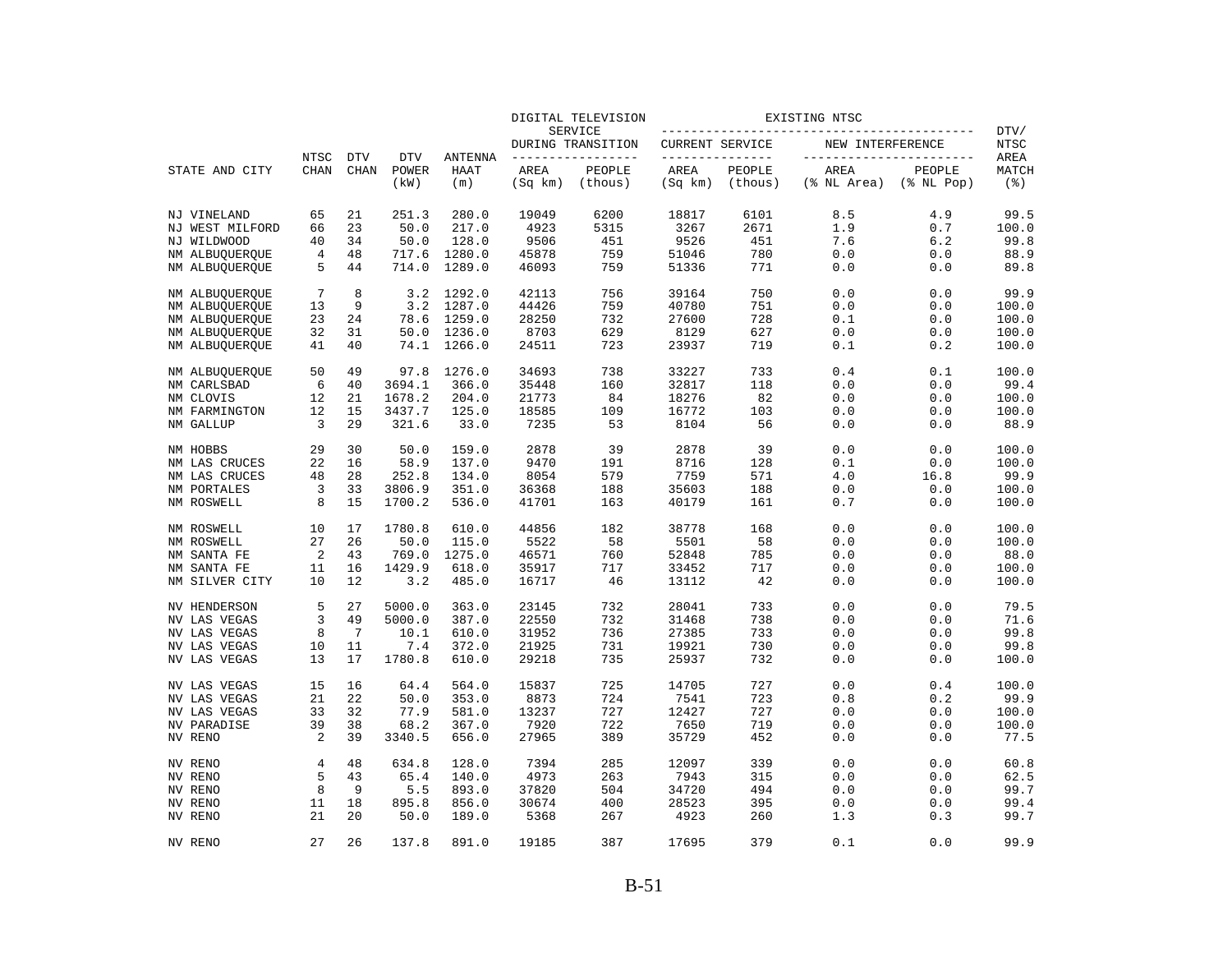|                        | NTSC        | <b>DTV</b> | DTV           | ANTENNA        |                 | DIGITAL TELEVISION<br>SERVICE<br>DURING TRANSITION<br>------------- | CURRENT SERVICE |                   | EXISTING NTSC<br>NEW INTERFERENCE |                      | DTV/<br>NTSC<br>AREA |
|------------------------|-------------|------------|---------------|----------------|-----------------|---------------------------------------------------------------------|-----------------|-------------------|-----------------------------------|----------------------|----------------------|
| CITY<br>STATE AND      | <b>CHAN</b> | CHAN       | POWER<br>(kW) | HAAT<br>(m)    | AREA<br>(Sq km) | PEOPLE<br>(thous)                                                   | AREA<br>(Sq km) | PEOPLE<br>(thous) | AREA<br>(% NL Area)               | PEOPLE<br>(% NL Pop) | MATCH<br>(응)         |
| NY ALBANY<br>NY ALBANY | 10          | 26<br>4    | 3141.4<br>2.0 | 305.0<br>357.0 | 22203<br>23331  | 1318<br>1319                                                        | 20153<br>19430  | 1234<br>1181      | 0.1<br>0.3                        | 0.0<br>0.0           | 99.9<br>99.9         |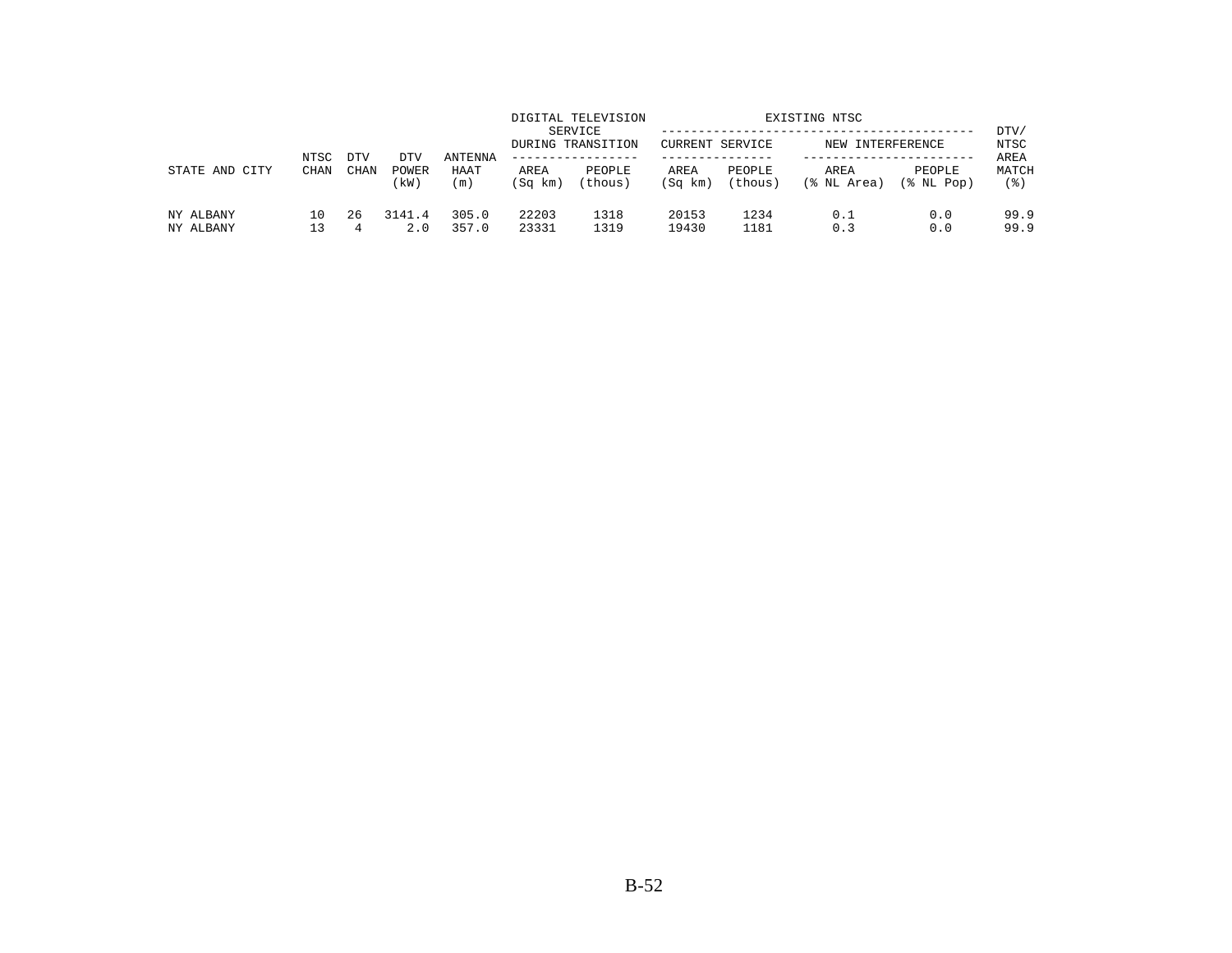|                 |                |             |               |             |                 | DIGITAL TELEVISION           |                 |                   | EXISTING NTSC            |                            |              |
|-----------------|----------------|-------------|---------------|-------------|-----------------|------------------------------|-----------------|-------------------|--------------------------|----------------------------|--------------|
|                 |                |             |               |             |                 | SERVICE<br>DURING TRANSITION | CURRENT SERVICE |                   | NEW INTERFERENCE         |                            | DTV/<br>NTSC |
|                 | NTSC           | <b>DTV</b>  | <b>DTV</b>    | ANTENNA     |                 | --------------               | --------------- |                   | ------------------------ |                            | AREA         |
| STATE AND CITY  | <b>CHAN</b>    | <b>CHAN</b> | POWER<br>(kW) | HAAT<br>(m) | AREA<br>(Sq km) | PEOPLE<br>(thous)            | AREA<br>(Sq km) | PEOPLE<br>(thous) | AREA<br>(% NL Area)      | PEOPLE<br>$(\$$ NL Pop $)$ | MATCH<br>(3) |
| NY ALBANY       | 23             | 21          | 210.3         | 366.0       | 16624           | 1174                         | 15747           | 1138              | 3.9                      | 1.9                        | 99.7         |
| NY AMSTERDAM    | 55             | 49          | 337.9         | 223.0       | 9910            | 893                          | 9254            | 849               | 0.0                      | 0.0                        | 100.0        |
| NY BATH         | 14             | 20          | 50.0          | 318.0       | 13494           | 385                          | 12553           | 312               | 2.2                      | 2.1                        | 99.7         |
| NY BINGHAMTON   | 12             | 8           | 3.3           | 369.0       | 23610           | 873                          | 22593           | 775               | 0.3                      | 0.8                        | 98.4         |
| NY BINGHAMTON   | 34             | 4           | 1.0           | 281.0       | 15534           | 664                          | 12914           | 474               | 9.2                      | 3.5                        | 99.9         |
| NY BINGHAMTON   | 40             | 42          | 50.0          | 375.0       | 13553           | 503                          | 12209           | 458               | 1.0                      | 0.3                        | 100.0        |
| NY BINGHAMTON   | 46             | 7           | 3.2           | 375.0       | 15653           | 668                          | 12892           | 492               | 2.9                      | 1.0                        | 100.0        |
| NY BUFFALO      | $\overline{2}$ | 45          | 4726.8        | 287.0       | 32881           | 2225                         | 27411           | 1723              | 0.1                      | 0.0                        | 99.3         |
| NY BUFFALO      | 4              | 38          | 4261.7        | 366.0       | 34830           | 1863                         | 32995           | 1924              | 0.6                      | 0.2                        | 98.6         |
| NY BUFFALO      | 7              | 42          | 454.7         | 433.0       | 27225           | 1829                         | 22065           | 1536              | 2.4                      | 1.2                        | 99.7         |
| NY BUFFALO      | 17             | 15          | 144.3         | 330.0       | 19925           | 1374                         | 19608           | 1361              | 0.7                      | 0.4                        | 100.0        |
| NY BUFFALO      | 23             | 14          | 50.0          | 314.0       | 15588           | 1314                         | 15264           | 1305              | 3.0                      | 1.2                        | 99.9         |
| NY BUFFALO      | 29             | 33          | 51.4          | 280.0       | 15405           | 1311                         | 15323           | 1307              | 4.8                      | 2.4                        | 100.0        |
| NY BUFFALO      | 49             | 43          | 405.2         | 376.0       | 18058           | 1465                         | 18045           | 1467              | 0.4                      | 0.1                        | 98.1         |
| NY CARTHAGE     | 7              | 25          | 3437.4        | 221.0       | 24527           | 278                          | 22660           | 256               | 1.8                      | 1.5                        | 99.9         |
| NY CORNING      | 48             | 26          | 50.0          | 166.0       | 2580            | 118                          | 2013            | 89                | 0.5                      | 2.6                        | 100.0        |
| NY ELMIRA       | 18             | 50          | 50.0          | 372.0       | 10007           | 342                          | 8475            | 273               | 1.0                      | 2.0                        | 100.0        |
| NY ELMIRA       | 36             | 25          | 50.0          | 320.0       | 11727           | 388                          | 10596           | 325               | 0.6                      | 0.2                        | 98.5         |
| NY GARDEN CITY  | 21             | 17          | 146.3         | 122.0       | 9961            | 12113                        | 8646            | 11152             | 3.8                      | 4.1                        | 99.8         |
| NY JAMESTOWN    | 26             | 27          | 50.0          | 180.0       | 7497            | 203                          | 6104            | 163               | 12.4                     | 4.0                        | 99.6         |
| NY KINGSTON     | 62             | 69          | 475.1         | 591.0       | 20997           | 2261                         | 17347           | 1626              | 0.0                      | 0.0                        | 99.9         |
| NY NEW YORK     | 2              | 51          | 504.4         | 482.0       | 27100           | 17870                        | 24484           | 17005             | 2.1                      | 0.4                        | 97.1         |
| NY NEW YORK     | 4              | 34          | 383.3         | 515.0       | 28996           | 18205                        | 25481           | 17227             | 0.6                      | 0.1                        | 96.5         |
| NY NEW YORK     | 5              | 45          | 383.3         | 515.0       | 29272           | 18216                        | 25473           | 17202             | 1.2                      | 0.2                        | 98.6         |
| NY NEW YORK     | 7              | 22          | 275.1         | 491.0       | 26965           | 17964                        | 24135           | 17167             | 1.0                      | 0.3                        | 99.3         |
| NY NEW YORK     | 11             | 27          | 246.5         | 506.0       | 27501           | 18026                        | 23479           | 17128             | 3.4                      | 1.9                        | 100.0        |
| NY NEW YORK     | 25             | 40          | 142.8         | 395.0       | 17823           | 16535                        | 17556           | 16480             | 8.1                      | 2.4                        | 99.8         |
| NY NEW YORK     | 31             | 38          | 192.7         | 475.0       | 17976           | 16428                        | 17818           | 16354             | 8.9                      | 2.3                        | 98.2         |
| NY NORTH POLE   | 5              | 38          | 701.1         | 607.0       | 29995           | 408                          | 26059           | 420               | 0.0                      | 0.0                        | 93.5         |
| NY NORWOOD      | 18             | 15          | 50.0          | 243.0       | 12272           | 142                          | 11656           | 130               | 0.0                      | 0.0                        | 100.0        |
| NY PLATTSBURGH  | 57             | 50          | 50.0          | 741.0       | 16461           | 280                          | 15743           | 274               | 0.0                      | 0.0                        | 99.9         |
| NY POUGHKEEPSIE | 54             | 52          | 412.6         | 490.0       | 19037           | 2524                         | 16210           | 1900              | 0.2                      | 0.2                        | 99.6         |
| NY RIVERHEAD    | 55             | 10          | 3.2           | 194.0       | 11081           | 3494                         | 10935           | 3499              | 0.9                      | 4.2                        | 99.6         |
| NY ROCHESTER    | 8              | 39          | 3437.7        | 152.0       | 20989           | 1171                         | 18170           | 1097              | 2.0                      | 2.1                        | 99.9         |
| NY ROCHESTER    | 10             | 32          | 3437.7        | 152.0       | 21151           | 1172                         | 17574           | 1077              | 0.0                      | 0.0                        | 100.0        |
| NY ROCHESTER    | 13             | 59          | 3437.7        | 152.0       | 21335           | 1183                         | 17107           | 1096              | 0.0                      | 0.0                        | 100.0        |
| NY ROCHESTER    | 21             | 16          | 50.0          | 152.0       | 8938            | 989                          | 9362            | 999               | 0.0                      | 0.0                        | 94.9         |
| NY ROCHESTER    | 31             | 28          | 50.0          | 152.0       | 11220           | 1007                         | 11065           | 991               | 0.5                      | 0.9                        | 100.0        |
| NY SCHENECTADY  | 6              | 34          | 5000.0        | 311.0       | 26743           | 1459                         | 26139           | 1432              | 1.0                      | 0.5                        | 95.7         |
| NY SCHENECTADY  | 17             | 43          | 171.4         | 299.0       | 16145           | 1157                         | 15825           | 1131              | 4.5                      | 2.3                        | 99.6         |
| NY SCHENECTADY  | 45             | 2.5         | 204.9         | 338.0       | 15211           | 1143                         | 14609           | 1080              | 2.2                      | 2.3                        | 98.6         |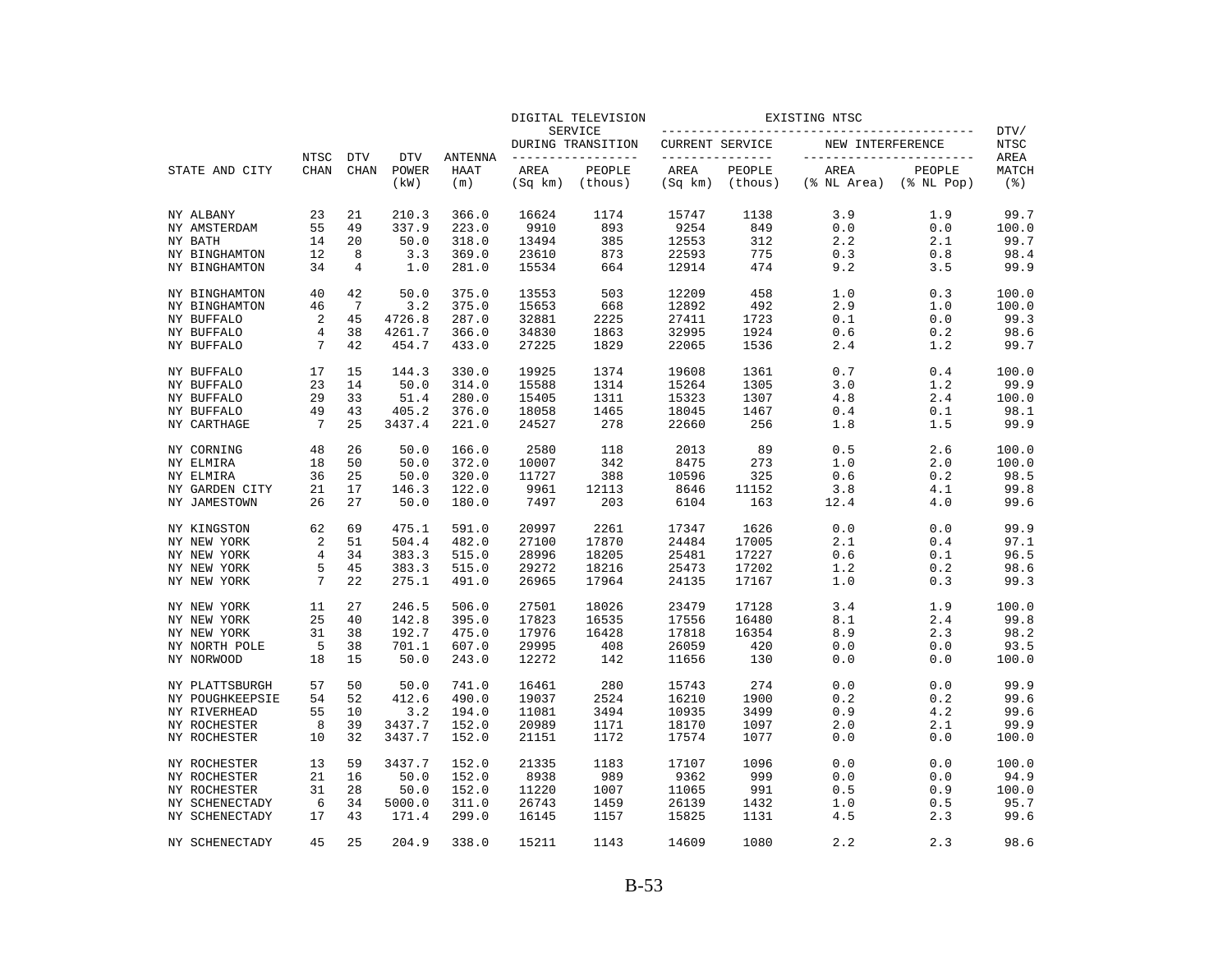| STATE AND<br>CITY           | NTSC<br><b>CHAN</b> | <b>DTV</b>  | DTV             | <b>ANTENNA</b> |                 | DIGITAL TELEVISION<br>SERVICE<br>DURING TRANSITION | CURRENT SERVICE |                   | EXISTING NTSC<br>NEW INTERFERENCE |                      | DTV/<br>NTSC<br>AREA |
|-----------------------------|---------------------|-------------|-----------------|----------------|-----------------|----------------------------------------------------|-----------------|-------------------|-----------------------------------|----------------------|----------------------|
|                             |                     | <b>CHAN</b> | POWER<br>(kW)   | HAAT<br>(m)    | AREA<br>(Sq km) | PEOPLE<br>(thous)                                  | AREA<br>(Sq km) | PEOPLE<br>(thous) | AREA<br>(% NL Area)               | PEOPLE<br>(% NL Pop) | MATCH<br>' 응 )       |
| NY SMITHTOWN<br>NY SYRACUSE | 67                  | 36<br>29    | 120.2<br>5000.0 | 219.0<br>305.0 | 12508<br>31370  | 3686<br>1520                                       | 12084<br>26554  | 3179<br>1279      | 0.4<br>0.1                        | 0.1<br>0.1           | 99.9<br>99.6         |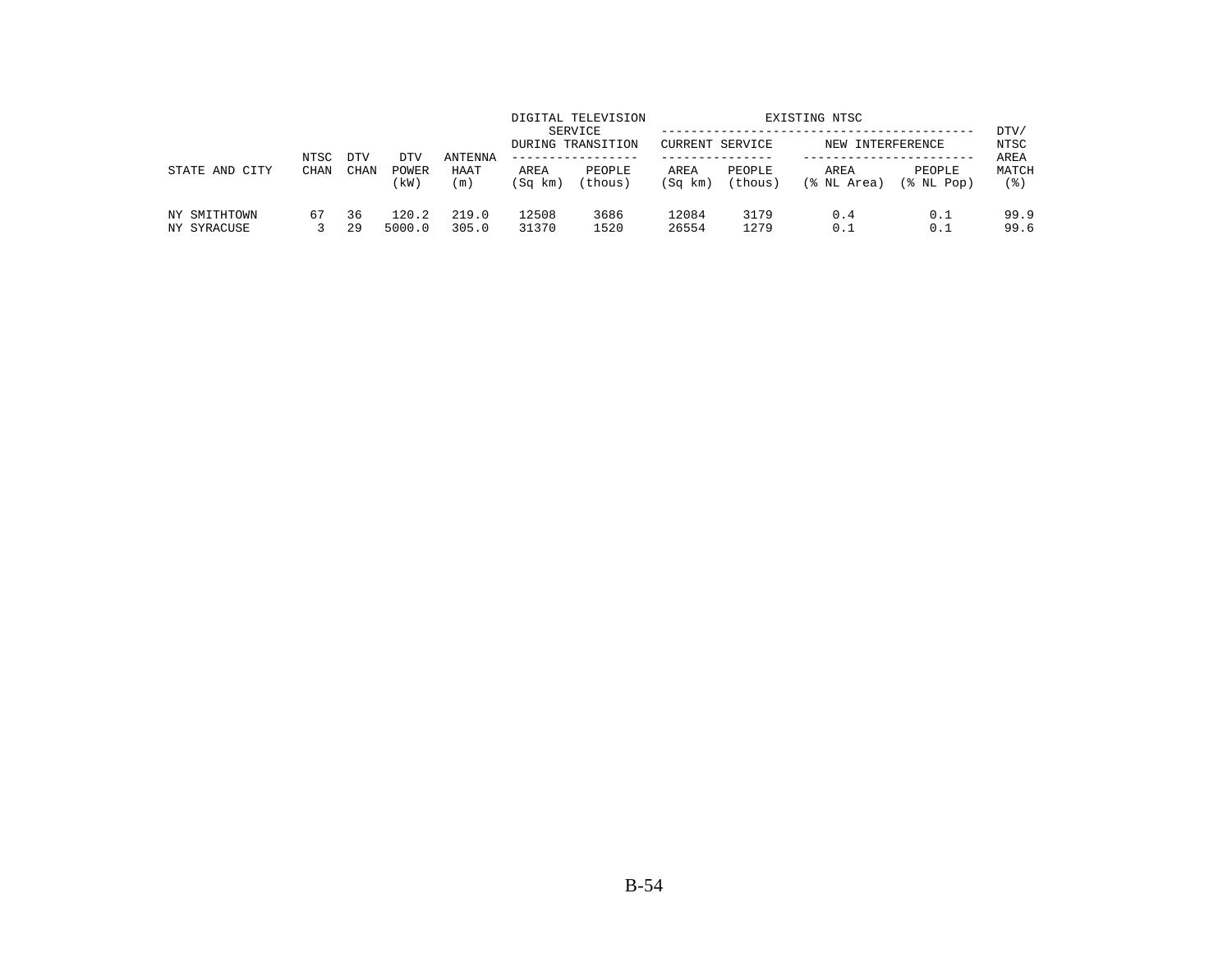|                                |             |                |               |                |                 | DIGITAL TELEVISION                  |                 |                   | EXISTING NTSC                                      |                            |                             |
|--------------------------------|-------------|----------------|---------------|----------------|-----------------|-------------------------------------|-----------------|-------------------|----------------------------------------------------|----------------------------|-----------------------------|
|                                |             |                |               |                |                 | <b>SERVICE</b><br>DURING TRANSITION | CURRENT SERVICE |                   | ______________________________<br>NEW INTERFERENCE |                            | DTV/<br>NTSC                |
|                                | NTSC        | <b>DTV</b>     | <b>DTV</b>    | ANTENNA        |                 | -------------                       |                 | ------------      |                                                    | -----------------          | AREA                        |
| STATE AND CITY                 | <b>CHAN</b> | <b>CHAN</b>    | POWER<br>(kW) | HAAT<br>(m)    | AREA<br>(Sq km) | PEOPLE<br>(thous)                   | AREA<br>(Sq km) | PEOPLE<br>(thous) | AREA<br>(% NL Area)                                | PEOPLE<br>$(\$$ NL Pop $)$ | MATCH<br>$($ $\mathcal{E})$ |
| NY SYRACUSE                    | 5           | 47             | 5000.0        | 290.0          | 29594           | 1428                                | 26725           | 1330              | 0.9                                                | 0.4                        | 99.2                        |
| NY SYRACUSE                    | 9           | 41             | 326.2         | 462.0          | 24593           | 1290                                | 21461           | 1205              | 1.9                                                | 0.5                        | 99.7                        |
| NY SYRACUSE                    | 24          | 23             | 146.1         | 422.0          | 21731           | 1204                                | 21022           | 1210              | 1.4                                                | 5.6                        | 99.3                        |
| NY SYRACUSE                    | 43          | 44             | 50.0          | 432.0          | 14699           | 1037                                | 13714           | 977               | 1.9                                                | 2.8                        | 100.0                       |
| NY SYRACUSE                    | 68          | 35             | 50.0          | 448.0          | 18762           | 1141                                | 17590           | 1091              | 0.0                                                | 0.0                        | 100.0                       |
| NY UTICA                       | 2           | 39             | 1252.5        | 421.0          | 26141           | 1134                                | 22944           | 689               | 1.0                                                | 0.4                        | 96.3                        |
| NY UTICA                       | 20          | 27             | 50.0          | 244.0          | 12664           | 454                                 | 11853           | 425               | 2.7                                                | 0.5                        | 100.0                       |
| NY UTICA                       | 33          | 22             | 50.0          | 197.0          | 3746            | 306                                 | 3164            | 271               | 0.2                                                | 0.0                        | 100.0                       |
| NY WATERTOWN                   | 16          | 17             | 50.0          | 369.0          | 15527           | 194                                 | 15052           | 189               | 1.7                                                | 2.3                        | 99.7                        |
| NY WATERTOWN                   | 50          | 51             | 50.0          | 387.0          | 15349           | 180                                 | 14955           | 177               | 4.1                                                | 2.6                        | 100.0                       |
| OH AKRON                       | 23          | 58             | 374.9         | 293.0          | 20433           | 3711                                | 20112           | 3577              | 0.0                                                | 0.0                        | 97.8                        |
| OH AKRON                       | 49          | 48             | 50.0          | 299.0          | 14134           | 3226                                | 13817           | 3141              | 5.2                                                | 13.0                       | 99.9                        |
| OH AKRON                       | 55          | 31             | 370.6         | 356.0          | 20759           | 3589                                | 19934           | 3533              | 1.6                                                | 1.5                        | 99.9                        |
| OH ALLIANCE                    | 45          | 46             | 81.0          | 253.0          | 15109           | 2218                                | 13751           | 1954              | 5.3                                                | 4.2                        | 100.0                       |
| OH ATHENS                      | 20          | 27             | 50.0          | 244.0          | 13303           | 463                                 | 12963           | 447               | 1.7                                                | 1.2                        | 100.0                       |
| OH BOWLING GREEN               | 27          | 20             | 50.0          | 320.0          | 15796           | 1043                                | 16004           | 1108              | 0.0                                                | 0.0                        | 98.7                        |
| OH CAMBRIDGE                   | 44          | 35             | 50.0          | 393.0          | 16140           | 614                                 | 15147           | 567               | 1.2                                                | 0.9                        | 100.0                       |
| OH CANTON                      | 17          | 59             | 50.0          | 137.0          | 8475            | 1277                                | 7854            | 1215              | 0.6                                                | 0.2                        | 99.7                        |
| OH CANTON<br>OH CHILLICOTHE    | 67<br>53    | 47<br>44       | 50.0<br>155.1 | 88.0<br>207.0  | 8741<br>12292   | 1312<br>1383                        | 8648<br>11709   | 1319<br>1351      | 0.0<br>4.5                                         | 0.0<br>1.1                 | 99.1<br>99.7                |
|                                |             | 39             | 4338.6        |                |                 |                                     |                 |                   |                                                    |                            | 100.0                       |
| OH CINCINNATI<br>OH CINCINNATI | 5<br>9      | 10             | 5.9           | 305.0<br>305.0 | 33513<br>23042  | 3123<br>2492                        | 27995<br>24011  | 2865<br>2788      | 0.0<br>9.0                                         | 0.0<br>6.6                 | 91.0                        |
| OH CINCINNATI                  | 12          | 31             | 1845.6        | 305.0          | 28880           | 2933                                | 25735           | 2820              | 13.2                                               | 16.6                       | 100.0                       |
| OH CINCINNATI                  | 48          | 29             | 124.1         | 326.0          | 19061           | 2333                                | 18032           | 2208              | 7.6                                                | 6.9                        | 99.9                        |
| OH CINCINNATI                  | 64          | 33             | 373.6         | 337.0          | 23578           | 2833                                | 22272           | 2793              | 0.6                                                | 2.6                        | 100.0                       |
| OH CLEVELAND                   | 3           | 41             | 4633.3        | 305.0          | 33682           | 4189                                | 28663           | 3753              | 0.0                                                | 0.0                        | 99.4                        |
| OH CLEVELAND                   | 5           | 39             | 4112.9        | 311.0          | 33596           | 4111                                | 26595           | 3659              | 0.0                                                | 0.0                        | 100.0                       |
| OH CLEVELAND                   | 8           | $\overline{4}$ | 2.8           | 305.0          | 24845           | 3678                                | 26086           | 3633              | 0.0                                                | 0.0                        | 89.3                        |
| OH CLEVELAND                   | 25          | 53             | 112.3         | 304.0          | 16055           | 3148                                | 15099           | 2990              | 11.7                                               | 5.0                        | 98.4                        |
| OH CLEVELAND                   | 61          | 28             | 111.0         | 354.0          | 19829           | 3406                                | 20095           | 3415              | 1.0                                                | 2.7                        | 97.9                        |
| OH COLUMBUS                    | 4           | 12             | 15.7          | 274.0          | 24341           | 1947                                | 21181           | 1865              | 0.9                                                | 0.6                        | 94.9                        |
| OH COLUMBUS                    | 6           | 13             | 15.5          | 286.0          | 24537           | 2040                                | 22889           | 1849              | 3.3                                                | 2.5                        | 95.0                        |
| OH COLUMBUS                    | 10          | 11             | 5.6           | 271.0          | 22566           | 1928                                | 22887           | 1921              | 7.4                                                | 6.3                        | 94.7                        |
| OH COLUMBUS                    | 28          | 56             | 98.3          | 293.0          | 16848           | 1654                                | 16762           | 1645              | 6.0                                                | 3.3                        | 96.9                        |
| OH COLUMBUS                    | 34          | 36             | 50.0          | 329.0          | 7406            | 1230                                | 7386            | 1226              | 4.2                                                | 1.1                        | 100.0                       |
| OH DAYTON                      | 2           | 50             | 4315.3        | 305.0          | 33551           | 3475                                | 23929           | 3057              | 0.0                                                | 0.0                        | 99.9                        |
| OH DAYTON                      | 7           | 57             | 889.2         | 348.0          | 28068           | 3173                                | 22920           | 3055              | 0.0                                                | 0.0                        | 99.8                        |
| OH DAYTON                      | 16          | 41             | 73.0          | 350.0          | 18229           | 2710                                | 17793           | 2596              | 0.7                                                | 3.9                        | 98.2                        |
| OH DAYTON                      | 22          | 3              | 1.0           | 351.0          | 18714           | 2452                                | 19134           | 2698              | 0.6                                                | 1.4                        | 92.6                        |
| OH DAYTON                      | 45          | 58             | 357.7         | 357.0          | 20816           | 2970                                | 19098           | 2749              | 3.4                                                | 0.5                        | 99.9                        |
| OH LIMA                        | 35          | 46             | 50.0          | 165.0          | 10392           | 436                                 | 10176           | 428               | 0.6                                                | 0.4                        | 100.0                       |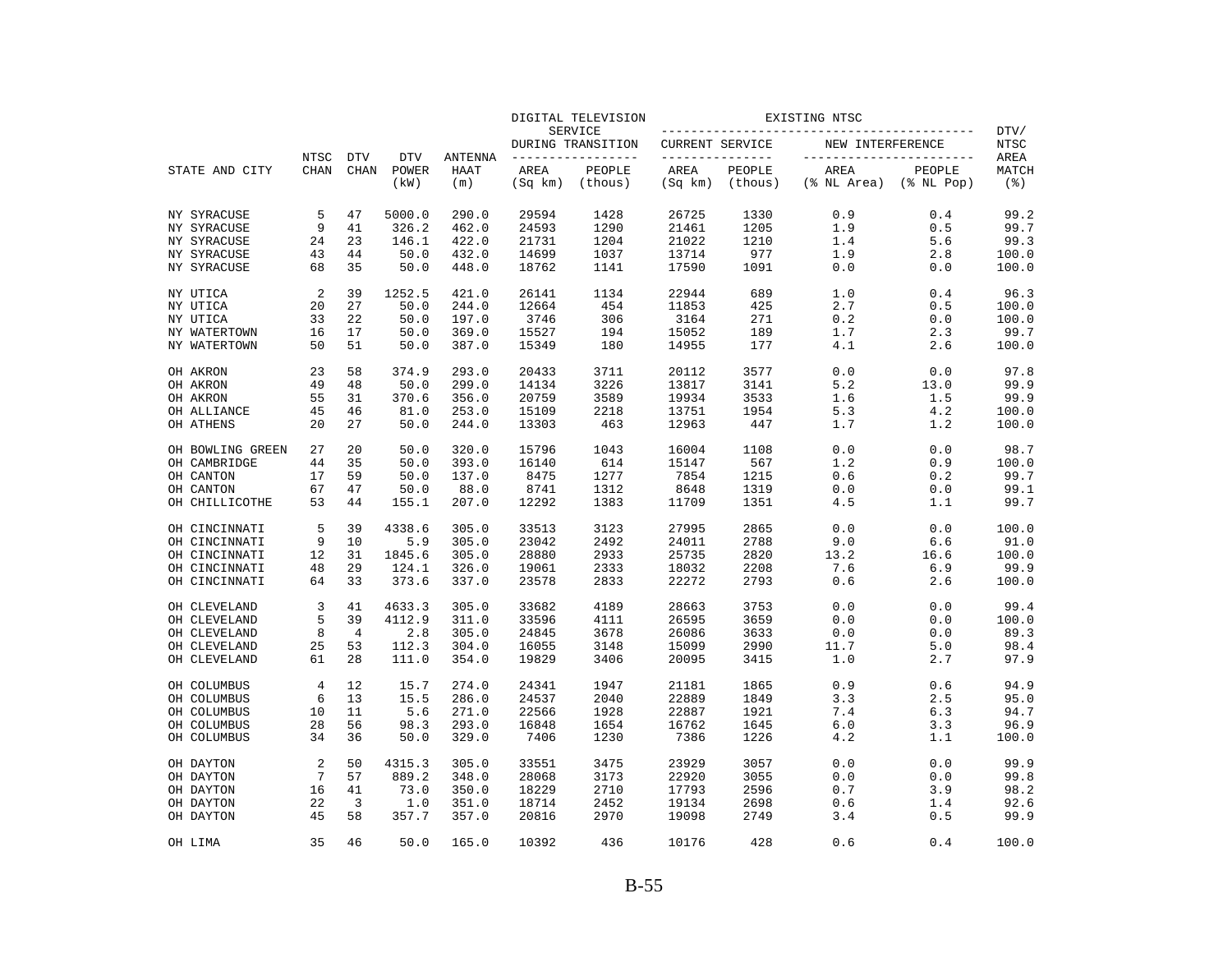|                      | NTSC        | <b>DTV</b> | DTV          | ANTENNA        |                 | DIGITAL TELEVISION<br>SERVICE<br>DURING TRANSITION<br>. _ _ _ _ _ _ _ _ _ _ _ _ _ | <b>CURRENT SERVICE</b> |                   | EXISTING NTSC<br>NEW INTERFERENCE |                         | DTV/<br>NTSC<br>AREA |
|----------------------|-------------|------------|--------------|----------------|-----------------|-----------------------------------------------------------------------------------|------------------------|-------------------|-----------------------------------|-------------------------|----------------------|
| STATE AND<br>CITY    | <b>CHAN</b> | CHAN       | POWER<br>kW) | HAAT<br>(m)    | AREA<br>(Sq km) | PEOPLE<br>(thous)                                                                 | AREA<br>(Sq km)        | PEOPLE<br>(thous) | AREA<br>(% NL Area)               | PEOPLE<br>$(\$$ NL Pop) | MATCH<br>(응)         |
| OH LIMA<br>OH LORAIN | 44<br>43    | 19         | 50.0<br>1.0  | 207.0<br>336.0 | 12260<br>17232  | 488<br>3105                                                                       | 12162<br>19513         | 486<br>3321       | 0.8<br>8.3                        | 0.3<br>5.1              | 100.0<br>87.4        |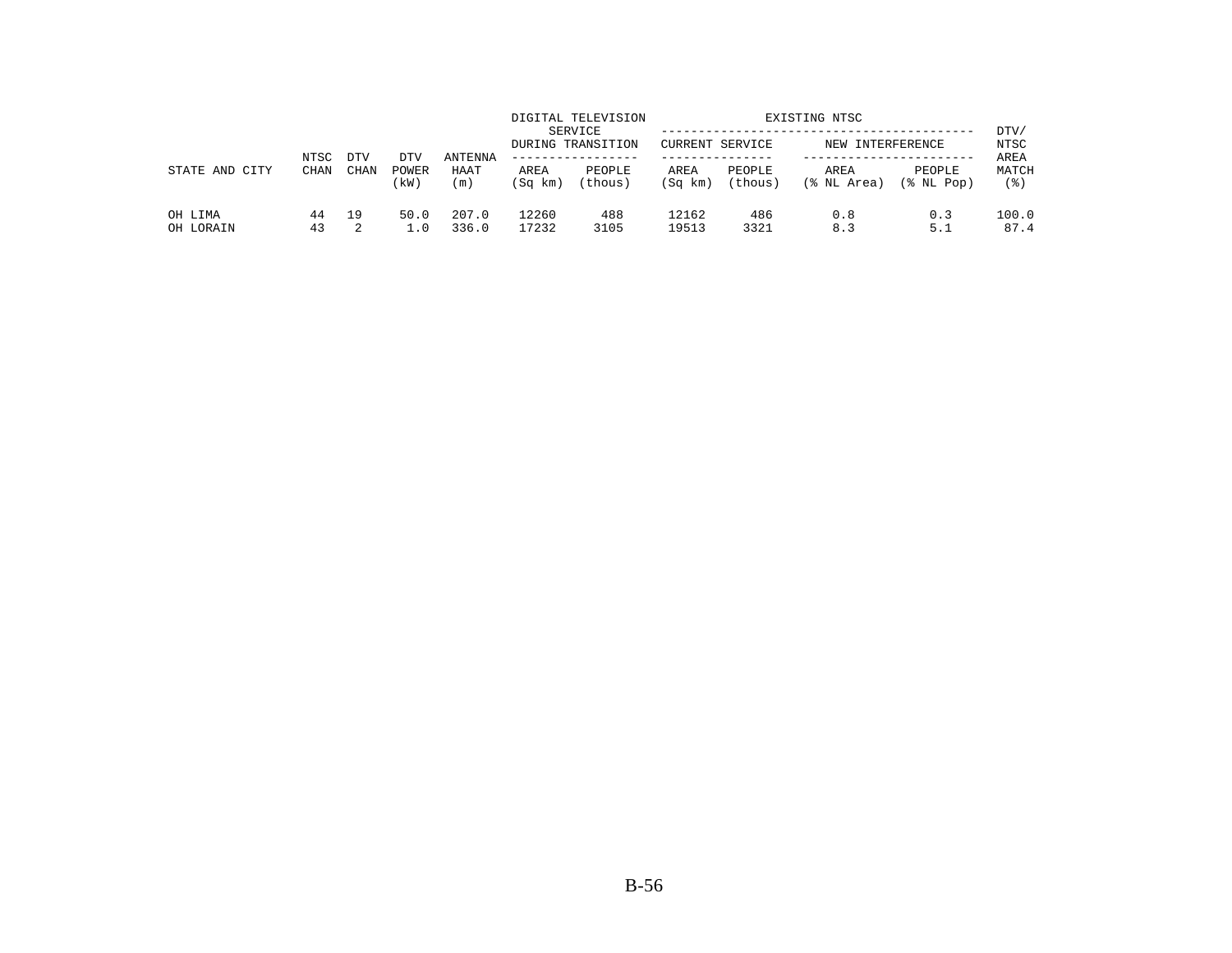|                   |                            |                           |                             |                        |                 | DIGITAL TELEVISION                  |                 |                                     | EXISTING NTSC       |                                              |                      |
|-------------------|----------------------------|---------------------------|-----------------------------|------------------------|-----------------|-------------------------------------|-----------------|-------------------------------------|---------------------|----------------------------------------------|----------------------|
|                   |                            |                           |                             |                        |                 | <b>SERVICE</b><br>DURING TRANSITION | CURRENT SERVICE |                                     | NEW INTERFERENCE    |                                              | DTV/<br><b>NTSC</b>  |
| STATE AND CITY    | <b>NTSC</b><br><b>CHAN</b> | <b>DTV</b><br><b>CHAN</b> | <b>DTV</b><br>POWER<br>(kW) | ANTENNA<br>HAAT<br>(m) | AREA<br>(Sq km) | --------------<br>PEOPLE<br>(thous) | AREA<br>(Sq km) | ______________<br>PEOPLE<br>(thous) | AREA<br>(% NL Area) | -----------------<br>PEOPLE<br>$(\$ NI Pop)$ | AREA<br>MATCH<br>(응) |
| OH MANSFIELD      | 68                         | 38                        | 50.0                        | 180.0                  | 8741            | 418                                 | 8467            | 410                                 | 0.0                 | 0.0                                          | 100.0                |
| OH NEWARK         | 51                         | 24                        | 50.0                        | 189.0                  | 9172            | 1114                                | 8678            | 1072                                | 0.1                 | 0.0                                          | 100.0                |
| OH OXFORD         | 14                         | 28                        | 50.0                        | 91.0                   | 5479            | 1014                                | 5125            | 907                                 | 1.2                 | 3.5                                          | 100.0                |
| OH PORTSMOUTH     | 30                         | 23                        | 63.4                        | 237.0                  | 14382           | 492                                 | 13880           | 450                                 | 4.1                 | 2.0                                          | 99.2                 |
| OH PORTSMOUTH     | 42                         | 17                        | 50.0                        | 382.0                  | 15188           | 530                                 | 14315           | 462                                 | 4.8                 | 2.8                                          | 100.0                |
| OH SANDUSKY       | 52                         | 15                        | 56.9                        | 236.0                  | 14234           | 700                                 | 14370           | 716                                 | 1.3                 | 9.7                                          | 99.0                 |
| OH SHAKER HEIGHTS | 19                         | 20                        | 238.0                       | 351.0                  | 20168           | 3413                                | 17482           | 3042                                | 0.6                 | 0.6                                          | 99.5                 |
| OH SPRINGFIELD    | 26                         | 18                        | 50.0                        | 149.0                  | 11675           | 1264                                | 11639           | 1262                                | 2.3                 | 3.7                                          | 99.6                 |
| OH STEUBENVILLE   | 9                          | 57                        | 2226.0                      | 290.0                  | 27632           | 3580                                | 21971           | 2697                                | 0.0                 | 0.0                                          | 99.7                 |
| OH TOLEDO         | 11                         | 66                        | 1639.4                      | 305.0                  | 29050           | 4252                                | 26947           | 4003                                | 3.8                 | 0.6                                          | 100.0                |
| OH TOLEDO         | 13                         | 42                        | 1606.4                      | 305.0                  | 24858           | 2537                                | 22691           | 2290                                | 3.7                 | 1.1                                          | 99.5                 |
| OH TOLEDO         | 24                         | 34                        | 329.2                       | 424.0                  | 22776           | 2105                                | 22467           | 2084                                | 5.5                 | 1.3                                          | 100.0                |
| OH TOLEDO         | 30                         | 29                        | 50.0                        | 314.0                  | 15911           | 1668                                | 15847           | 1663                                | 0.4                 | 0.1                                          | 100.0                |
| OH TOLEDO         | 36                         | 17                        | 103.1                       | 372.0                  | 17431           | 1388                                | 17260           | 1381                                | 5.8                 | 2.2                                          | 100.0                |
| OH TOLEDO         | 40                         | 6                         | 1.0                         | 198.0                  | 13622           | 1049                                | 14630           | 1097                                | 0.0                 | 0.0                                          | 91.8                 |
| OH YOUNGSTOWN     | 21                         | 36                        | 248.3                       | 302.0                  | 20004           | 2521                                | 18221           | 1863                                | 7.8                 | 6.9                                          | 100.0                |
| OH YOUNGSTOWN     | 27                         | 29                        | 50.0                        | 436.0                  | 19382           | 2442                                | 18680           | 2270                                | 3.7                 | 7.5                                          | 100.0                |
| OH YOUNGSTOWN     | 33                         | 34                        | 50.0                        | 177.0                  | 11288           | 1186                                | 11127           | 1166                                | 4.5                 | 4.5                                          | 100.0                |
| OH ZANESVILLE     | 18                         | 40                        | 50.0                        | 162.0                  | 10174           | 370                                 | 9911            | 361                                 | 2.0                 | 3.4                                          | 100.0                |
| OK ADA            | 10                         | 26                        | 1572.2                      | 445.0                  | 37131           | 454                                 | 32793           | 388                                 | 0.0                 | 0.0                                          | 100.0                |
| OK ARDMORE        | 12                         | 20                        | 1105.7                      | 543.0                  | 39729           | 760                                 | 30153           | 392                                 | 0.0                 | 0.0                                          | 100.0                |
| OK BARTLESVILLE   | 17                         | 29                        | 265.0                       | 316.0                  | 15272           | 784                                 | 14813           | 771                                 | 8.6                 | 2.9                                          | 99.4                 |
| OK CHEYENNE       | 12                         | 8                         | 6.0                         | 299.0                  | 27574           | 95                                  | 23225           | 79                                  | 0.0                 | 0.0                                          | 100.0                |
| OK CLAREMORE      | 35                         | 36                        | 143.8                       | 256.0                  | 14126           | 784                                 | 14054           | 782                                 | 2.2                 | 1.7                                          | 99.9                 |
| OK ENID           | 20                         | 7                         | 3.2                         | 136.0                  | 6526            | 70                                  | 6525            | 70                                  | 1.8                 | 0.5                                          | 100.0                |
| OK EUFAULA        | 3                          | 32                        | 3315.6                      | 399.0                  | 35186           | 641                                 | 25160           | 347                                 | 0.0                 | 0.0                                          | 98.7                 |
| OK LAWTON         | 7                          | 22                        | 1584.6                      | 320.0                  | 29935           | 392                                 | 27285           | 378                                 | 0.3                 | 0.1                                          | 100.0                |
| OK OKLAHOMA CITY  | 4                          | 46                        | 3491.7                      | 469.0                  | 42769           | 1363                                | 38754           | 1297                                | 0.0                 | 0.0                                          | 99.1                 |
| OK OKLAHOMA CITY  | 5                          | 28                        | 3231.2                      | 464.0                  | 40088           | 1316                                | 33261           | 1230                                | 0.0                 | 0.0                                          | 100.0                |
| OK OKLAHOMA CITY  | 9                          | 21                        | 1575.1                      | 465.0                  | 37950           | 1300                                | 34192           | 1262                                | 0.2                 | 0.1                                          | 100.0                |
| OK OKLAHOMA CITY  | 13                         | 27                        | 1575.1                      | 465.0                  | 37933           | 1299                                | 32525           | 1237                                | 0.0                 | 0.0                                          | 100.0                |
| OK OKLAHOMA CITY  | 14                         | 18                        | 50.0                        | 344.0                  | 15271           | 1013                                | 15292           | 1013                                | 2.1                 | 0.8                                          | 99.8                 |
| OK OKLAHOMA CITY  | 25                         | 24                        | 231.2                       | 469.0                  | 24123           | 1135                                | 24048           | 1134                                | 0.2                 | 0.1                                          | 100.0                |
| OK OKLAHOMA CITY  | 34                         | 33                        | 52.9                        | 369.0                  | 18427           | 1075                                | 18381           | 1075                                | 0.0                 | 0.0                                          | 100.0                |
| OK OKLAHOMA CITY  | 43                         | 16                        | 116.3                       | 475.0                  | 24434           | 1137                                | 24153           | 1133                                | 4.0                 | 1.2                                          | 100.0                |
| OK OKLAHOMA CITY  | 52                         | 17                        | 50.0                        | 183.0                  | 12313           | 999                                 | 12325           | 999                                 | 0.0                 | 0.0                                          | 99.4                 |
| OK OKLAHOMA CITY  | 62                         | 40                        | 50.0                        | 144.0                  | 5006            | 843                                 | 4936            | 842                                 | 0.0                 | 0.0                                          | 100.0                |
| OK OKMULGEE       | 44                         | 45                        | 50.0                        | 164.0                  | 9916            | 667                                 | 9258            | 656                                 | 3.5                 | 4.5                                          | 100.0                |
| OK TULSA          | 2                          | 50                        | 3916.3                      | 558.0                  | 48302           | 1267                                | 40216           | 1160                                | 0.0                 | 0.0                                          | 100.0                |
| OK TULSA          | 6                          | 49                        | 3917.7                      | 573.0                  | 49329           | 1286                                | 38744           | 1100                                | 0.0                 | 0.0                                          | 100.0                |
| OK TULSA          | 8                          | 15                        | 1724.4                      | 578.0                  | 43290           | 1177                                | 36759           | 1098                                | 0.0                 | 0.0                                          | 100.0                |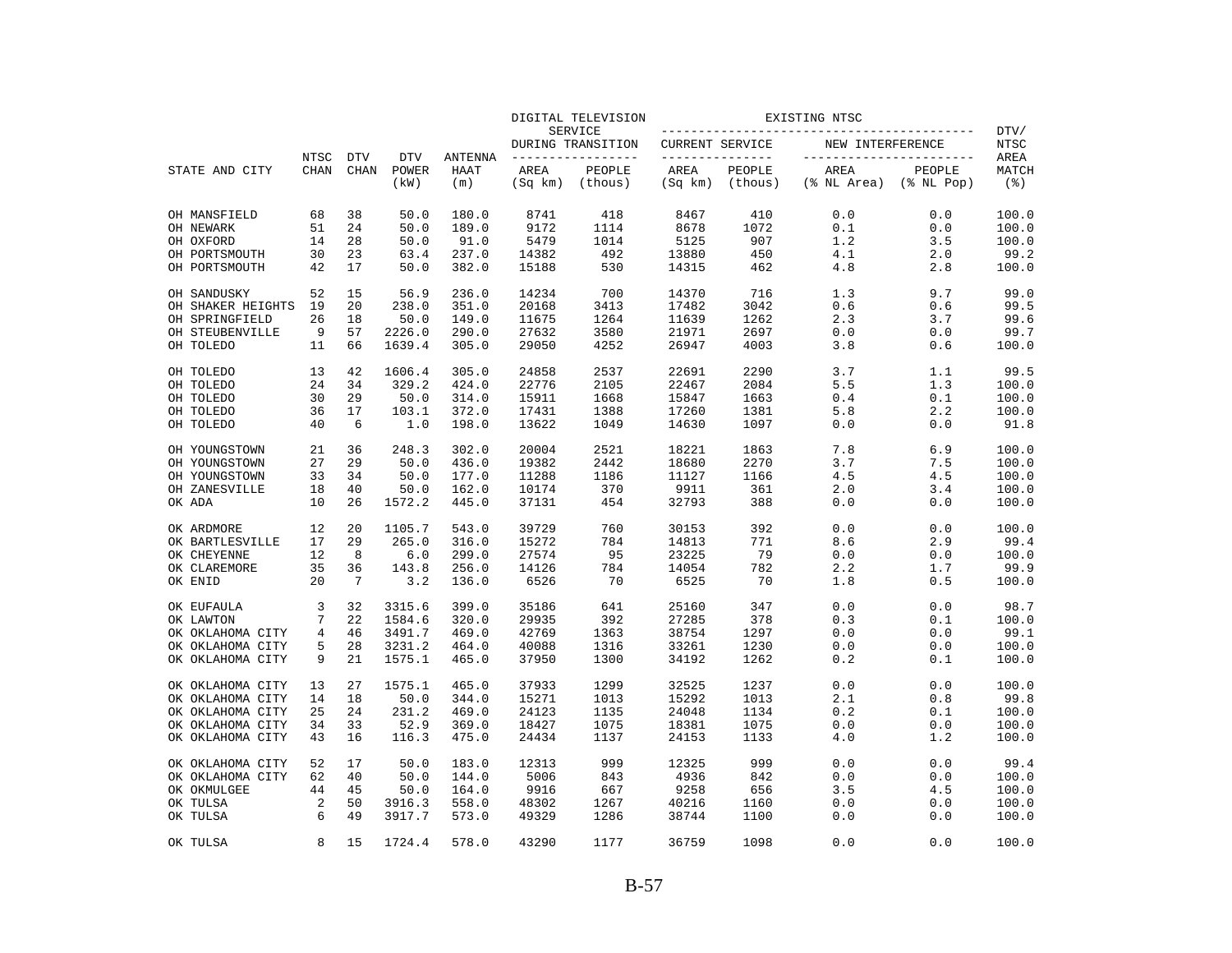|                      | NTSC        | <b>DTV</b> | DTV             | <b>ANTENNA</b> |                 | DIGITAL TELEVISION<br>SERVICE<br>DURING TRANSITION<br>------------- | CURRENT SERVICE |                   | EXISTING NTSC<br>NEW INTERFERENCE |                      | DTV/<br>NTSC<br>AREA |
|----------------------|-------------|------------|-----------------|----------------|-----------------|---------------------------------------------------------------------|-----------------|-------------------|-----------------------------------|----------------------|----------------------|
| STATE AND<br>CITY    | <b>CHAN</b> | CHAN       | POWER<br>(kW)   | HAAT<br>(m)    | AREA<br>(Sq km) | PEOPLE<br>(thous)                                                   | AREA<br>(Sq km) | PEOPLE<br>(thous) | AREA<br>(% NL Area)               | PEOPLE<br>(% NL Pop) | MATCH<br>(응)         |
| OK TULSA<br>OK TULSA | 23          | 38<br>22   | 1601.1<br>223.5 | 521.0<br>399.0 | 40699<br>24322  | 1149<br>973                                                         | 35480<br>24236  | 1081<br>974       | 0.0<br>1.2                        | 0.0<br>0.9           | 100.0<br>99.2        |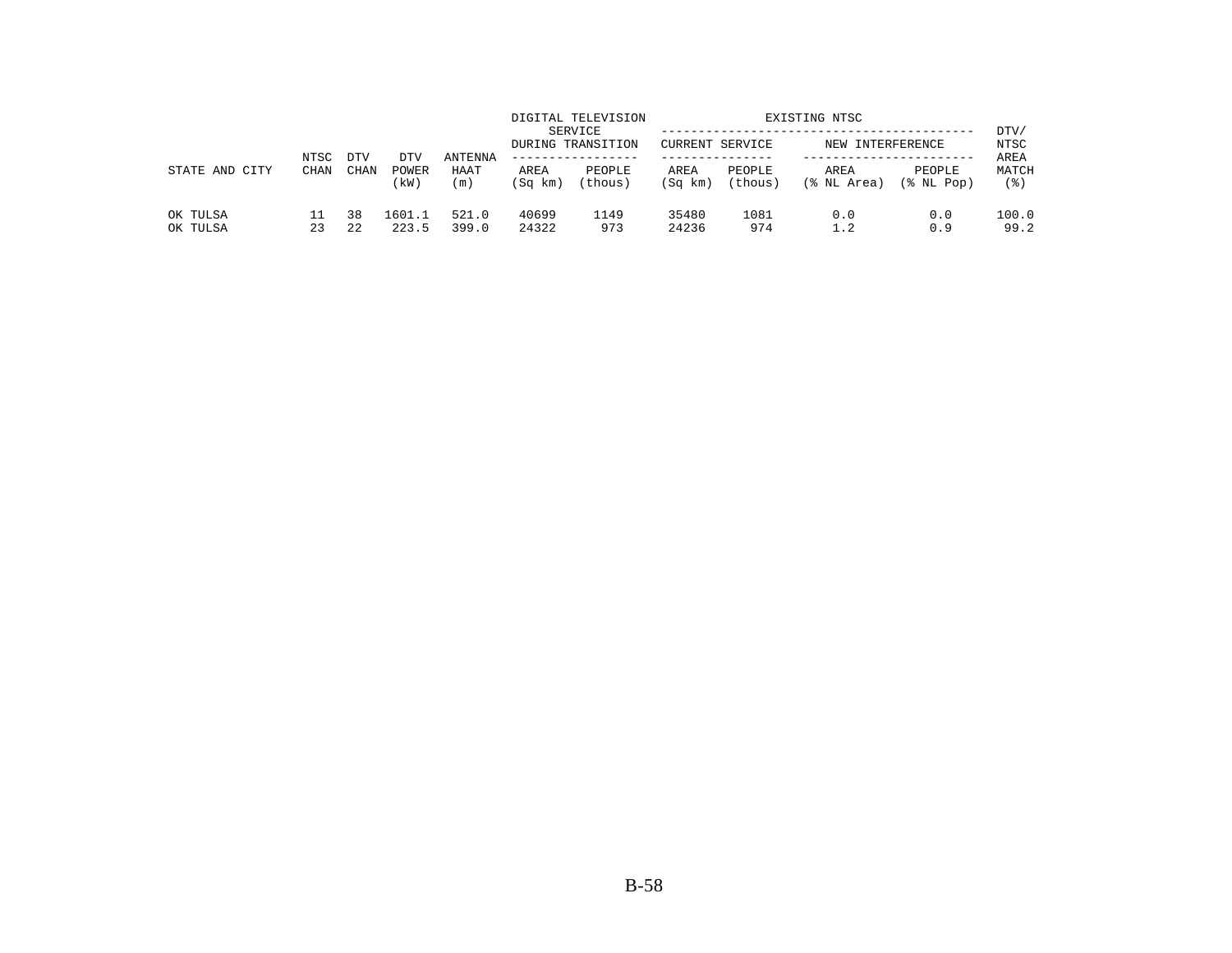|                                      |                     |                           |                             |                               |                 | DIGITAL TELEVISION                 |                                    |                   | EXISTING NTSC                                   |                            |                                        |
|--------------------------------------|---------------------|---------------------------|-----------------------------|-------------------------------|-----------------|------------------------------------|------------------------------------|-------------------|-------------------------------------------------|----------------------------|----------------------------------------|
|                                      |                     |                           |                             |                               |                 | SERVICE<br>DURING TRANSITION       | CURRENT SERVICE                    |                   | NEW INTERFERENCE                                |                            | DTV/<br>NTSC                           |
| STATE AND CITY                       | NTSC<br><b>CHAN</b> | <b>DTV</b><br><b>CHAN</b> | <b>DTV</b><br>POWER<br>(kW) | <b>ANTENNA</b><br>HAAT<br>(m) | AREA<br>(Sq km) | -------------<br>PEOPLE<br>(thous) | ---------------<br>AREA<br>(Sq km) | PEOPLE<br>(thous) | ------------------------<br>AREA<br>(% NL Area) | PEOPLE<br>$(\$$ NL Pop $)$ | AREA<br>MATCH<br>$($ $\frac{6}{3}$ $)$ |
| OK TULSA                             | 41                  | 42                        | 69.6                        | 460.0                         | 22000           | 925                                | 21371                              | 920               | 0.0                                             | 0.0                        | 100.0                                  |
| OK TULSA                             | 47                  | 48                        | 90.5                        | 460.0                         | 19240           | 897                                | 19079                              | 894               | 1.0                                             | 0.1                        | 99.8                                   |
| OK TULSA                             | 53                  | 31                        | 417.2                       | 460.0                         | 28917           | 1023                               | 28462                              | 1018              | 0.0                                             | 0.0                        | 99.1                                   |
| OR BEND                              | 3                   | 43                        | 3632.4                      | 227.0                         | 19290           | 104                                | 22425                              | 104               | 0.0                                             | 0.0                        | 85.2                                   |
| OR BEND                              | 21                  | 11                        | 3.2                         | 197.0                         | 5857            | 86                                 | 5177                               | 80                | 0.0                                             | 0.0                        | 100.0                                  |
| OR COOS BAY                          | 11                  | 21                        | 50.0                        | 192.0                         | 9136            | 67                                 | 8889                               | 65                | 0.0                                             | 0.0                        | 100.0                                  |
| OR COOS BAY                          | 23                  | 22                        | 50.0                        | 190.0                         | 2760            | 51                                 | 2376                               | 46                | 2.2                                             | 0.6                        | 100.0                                  |
| OR CORVALLIS                         | 7                   | 14                        | 2632.2                      | 375.0                         | 26518           | 1135                               | 23748                              | 832               | 0.0                                             | 0.0                        | 99.5                                   |
| OR EUGENE                            | 9                   | 19                        | 1780.7                      | 539.0                         | 32415           | 683                                | 29222                              | 565               | 0.0                                             | 0.0                        | 99.5                                   |
| OR EUGENE                            | 13                  | 18                        | 1575.9                      | 451.0                         | 28578           | 668                                | 25309                              | 505               | 0.0                                             | 0.0                        | 99.7                                   |
| OR EUGENE                            | 16                  | 24                        | 116.0                       | 512.0                         | 16247           | 405                                | 15860                              | 404               | 1.1                                             | 0.5                        | 99.1                                   |
| OR EUGENE                            | 28                  | 29                        | 50.0                        | 276.0                         | 8539            | 321                                | 7744                               | 313               | 0.0                                             | 0.0                        | 100.0                                  |
| OR EUGENE                            | 34                  | 33                        | 192.2                       | 259.0                         | 9217            | 385                                | 8868                               | 379               | 0.0                                             | 0.0                        | 100.0                                  |
| OR KLAMATH FALLS<br>OR KLAMATH FALLS | 2<br>22             | 40<br>16                  | 3219.5<br>50.0              | 671.0<br>656.0                | 37253<br>7181   | 88<br>56                           | 44737<br>5802                      | 156<br>55         | 0.0<br>0.0                                      | 0.0<br>0.0                 | 82.3<br>100.0                          |
|                                      |                     |                           |                             |                               |                 |                                    |                                    |                   |                                                 |                            |                                        |
| OR KLAMATH FALLS                     | 31<br>13            | 30<br>8                   | 50.0<br>3.2                 | 691.0                         | 5263<br>19450   | 55<br>46                           | 4493                               | 54<br>40          | 0.0                                             | 0.0                        | 100.0                                  |
| OR LA GRANDE<br>OR MEDFORD           | 5                   | 42                        | 2105.2                      | 787.0<br>823.0                | 36936           | 323                                | 14822<br>45555                     | 370               | 0.0<br>0.0                                      | 0.0<br>0.0                 | 100.0<br>81.1                          |
| OR MEDFORD                           | 8                   | 15                        | 973.9                       | 818.0                         | 34941           | 330                                | 33404                              | 322               | 0.0                                             | 0.0                        | 99.7                                   |
| OR MEDFORD                           | 10                  | 20                        | 627.5                       | 1009.0                        | 35171           | 276                                | 34422                              | 271               | 0.0                                             | 0.0                        | 99.5                                   |
| OR MEDFORD                           | 12                  | 17                        | 973.9                       | 823.0                         | 34625           | 329                                | 31923                              | 318               | 0.0                                             | 0.0                        | 100.0                                  |
| OR MEDFORD                           | 26                  | 27                        | 50.0                        | 428.0                         | 6224            | 158                                | 5583                               | 148               | 0.0                                             | 0.0                        | 100.0                                  |
| OR PORTLAND                          | 2                   | 46                        | 3531.7                      | 475.0                         | 31516           | 2001                               | 36124                              | 1990              | 0.0                                             | 0.0                        | 86.6                                   |
| OR PORTLAND                          | 6                   | 40                        | 3898.3                      | 533.0                         | 33866           | 2024                               | 36747                              | 2008              | 0.0                                             | 0.0                        | 90.9                                   |
| OR PORTLAND                          | 8                   | 26                        | 1648.9                      | 539.0                         | 31070           | 1983                               | 28169                              | 1838              | 0.1                                             | 0.0                        | 99.6                                   |
| OR PORTLAND                          | 10                  | 42                        | 1617.6                      | 530.0                         | 29768           | 1957                               | 29225                              | 1894              | 0.0                                             | 0.0                        | 98.5                                   |
| OR PORTLAND                          | 12                  | 17                        | 1651.3                      | 543.0                         | 31220           | 1963                               | 28888                              | 1885              | 0.0                                             | 0.0                        | 100.0                                  |
| OR PORTLAND                          | 24                  | 36                        | 180.7                       | 463.0                         | 17844           | 1781                               | 16922                              | 1751              | 3.2                                             | 1.4                        | 100.0                                  |
| OR ROSEBURG                          | 4                   | 39                        | 75.9                        | 305.0                         | 10166           | 81                                 | 12935                              | 96                | 0.0                                             | 0.0                        | 78.6                                   |
| OR ROSEBURG                          | 36                  | 25                        | 50.0                        | 211.0                         | 3808            | 68                                 | 3052                               | 63                | 0.4                                             | 0.1                        | 100.0                                  |
| OR ROSEBURG                          | 46                  | 45                        | 50.0                        | 109.0                         | 2205            | 64                                 | 1799                               | 58                | 1.2                                             | 0.4                        | 100.0                                  |
| OR SALEM                             | 22                  | 20                        | 97.4                        | 363.0                         | 17091           | 1832                               | 15836                              | 1404              | 3.5                                             | 10.1                       | 100.0                                  |
| OR SALEM                             | 32                  | 31                        | 458.3                       | 544.0                         | 24151           | 1919                               | 22831                              | 1852              | 0.4                                             | 0.6                        | 100.0                                  |
| PA ALLENTOWN                         | 39                  | 53                        | 50.0                        | 302.0                         | 12244           | 2632                               | 11405                              | 2542              | 8.1                                             | 16.3                       | 99.3                                   |
| PA ALLENTOWN                         | 69                  | 67                        | 50.0                        | 313.0                         | 12230           | 2492                               | 11045                              | 2334              | 1.4                                             | 4.1                        | 99.9                                   |
| PA ALTOONA                           | 10                  | 41                        | 2283.9                      | 338.0                         | 22732           | 812                                | 21060                              | 765               | 0.0                                             | 0.0                        | 99.0                                   |
| PA ALTOONA                           | 23                  | 49                        | 50.0                        | 324.0                         | 6717            | 339                                | 5279                               | 276               | 0.4                                             | 0.1                        | 100.0                                  |
| PA ALTOONA                           | 47                  | 48                        | 75.7                        | 308.0                         | 13090           | 562                                | 12147                              | 517               | 1.6                                             | 1.0                        | 100.0                                  |
| PA BETHLEHEM                         | 60                  | 24                        | 50.0                        | 225.0                         | 4138            | 815                                | 3338                               | 714               | 4.8                                             | 4.7                        | 100.0                                  |
| PA CLEARFIELD                        | 3                   | 7                         | 15.7                        | 268.0                         | 27196           | 738                                | 25601                              | 706               | 0.0                                             | 0.0                        | 97.6                                   |
| PA ERIE                              | 12                  | 32                        | 2817.1                      | 305.0                         | 28392           | 737                                | 24609                              | 666               | 0.0                                             | 0.0                        | 100.0                                  |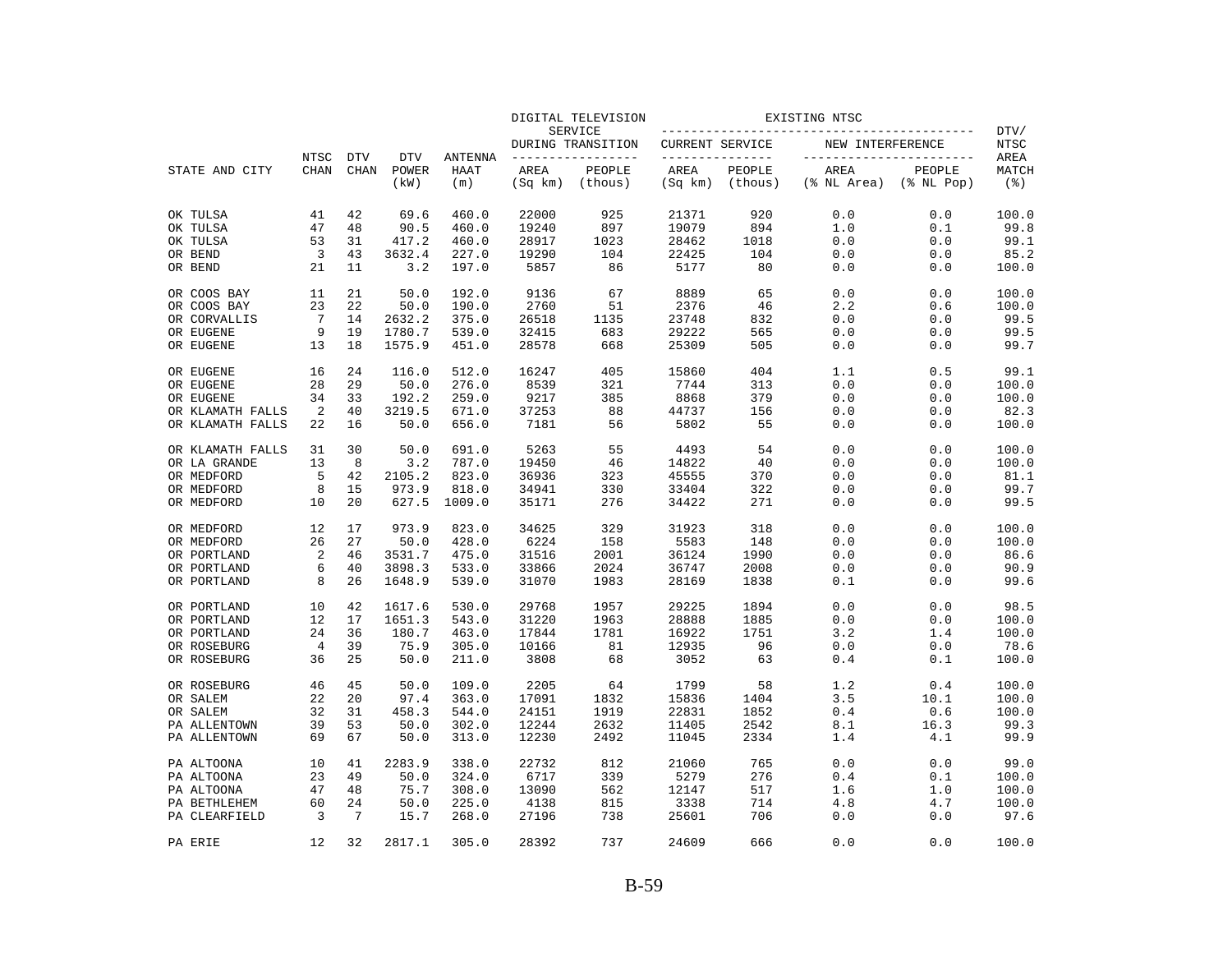|                    | NTSC     | <b>DTV</b>  |                      | ANTENNA        |                 | DIGITAL TELEVISION<br>SERVICE<br>DURING TRANSITION | CURRENT SERVICE |                   | EXISTING NTSC<br>NEW INTERFERENCE |                            | DTV/<br><b>NTSC</b><br>AREA |
|--------------------|----------|-------------|----------------------|----------------|-----------------|----------------------------------------------------|-----------------|-------------------|-----------------------------------|----------------------------|-----------------------------|
| STATE AND CITY     | CHAN     | <b>CHAN</b> | DTV<br>POWER<br>(kW) | HAAT<br>(m)    | AREA<br>(Sq km) | PEOPLE<br>(thous)                                  | AREA<br>(Sq km) | PEOPLE<br>(thous) | AREA<br>(% NL Area)               | PEOPLE<br>$(\$$ NL Pop $)$ | MATCH<br>(응)                |
| PA ERIE<br>PA ERIE | 24<br>35 | 52<br>16    | 50.0<br>50.0         | 290.0<br>287.0 | 12895<br>11158  | 460<br>430                                         | 12534<br>10841  | 448<br>420        | 0.1<br>0.5                        | 0.0<br>0.6                 | 100.0<br>100.0              |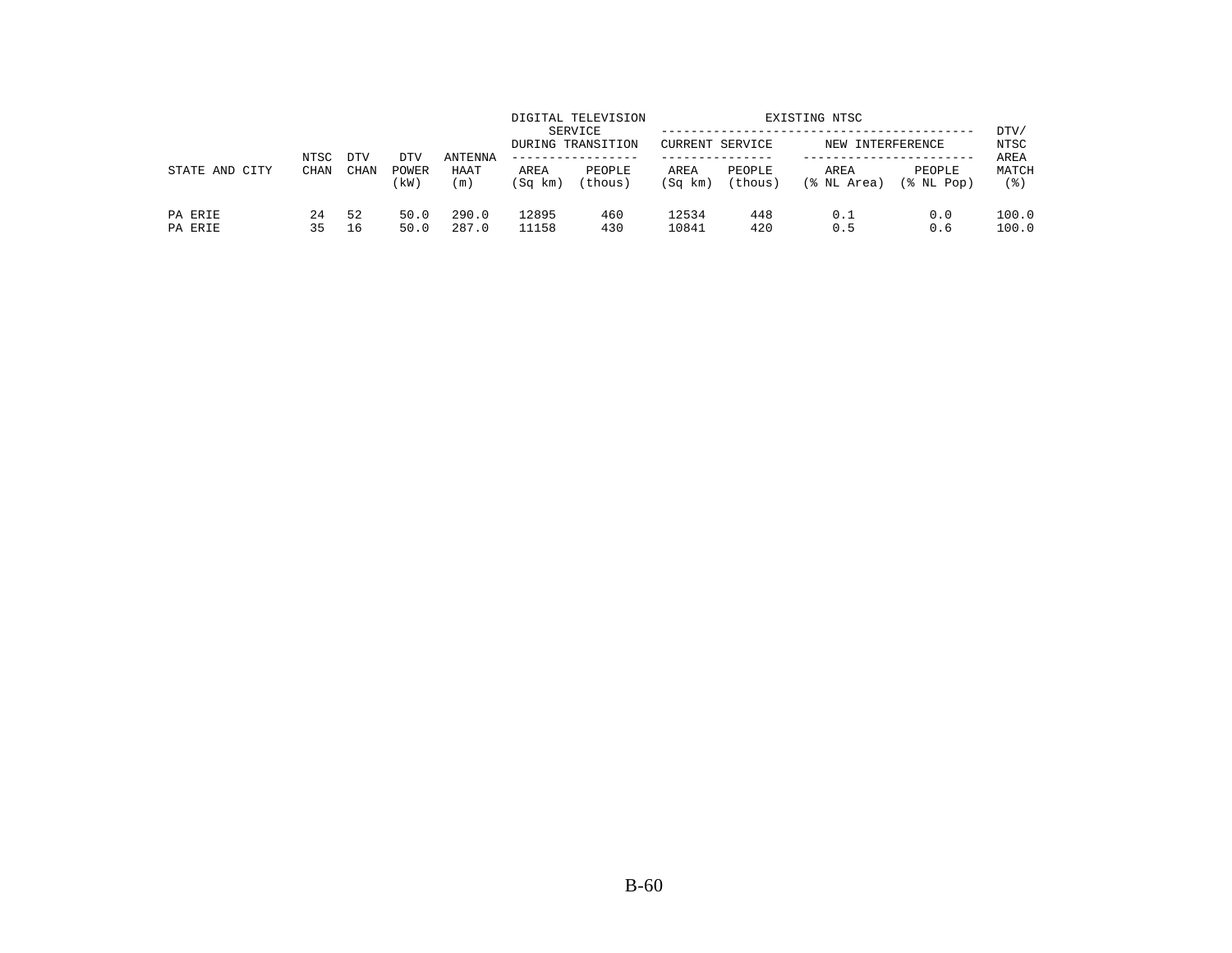|                                  |                     |                           |                                    |                               |                 | DIGITAL TELEVISION                |                 |                                   | EXISTING NTSC       |                                                 |                                     |
|----------------------------------|---------------------|---------------------------|------------------------------------|-------------------------------|-----------------|-----------------------------------|-----------------|-----------------------------------|---------------------|-------------------------------------------------|-------------------------------------|
|                                  |                     |                           |                                    |                               |                 | SERVICE<br>DURING TRANSITION      | CURRENT SERVICE |                                   | NEW INTERFERENCE    |                                                 | DTV/<br><b>NTSC</b>                 |
| STATE AND CITY                   | NTSC<br><b>CHAN</b> | <b>DTV</b><br><b>CHAN</b> | <b>DTV</b><br><b>POWER</b><br>(kW) | <b>ANTENNA</b><br>HAAT<br>(m) | AREA<br>(Sq km) | ------------<br>PEOPLE<br>(thous) | AREA<br>(Sq km) | ------------<br>PEOPLE<br>(thous) | AREA<br>(% NL Area) | ------------------<br>PEOPLE<br>$(\$$ NL $Pop)$ | AREA<br>MATCH<br>$($ $\mathcal{E})$ |
| PA ERIE                          | 54                  | 50                        | 50.0                               | 268.0                         | 13600           | 435                               | 13944           | 441                               | 0.7                 | 0.6                                             | 96.6                                |
| PA ERIE                          | 66                  | 30                        | 50.0                               | 271.0                         | 11750           | 425                               | 11279           | 408                               | 1.9                 | 1.4                                             | 100.0                               |
| PA GREENSBURG                    | 40                  | 51                        | 50.3                               | 299.0                         | 13994           | 2535                              | 13951           | 2538                              | 2.2                 | 4.0                                             | 98.1                                |
| PA HARRISBURG                    | 21                  | 4                         | 1.0                                | 372.0                         | 17302           | 1782                              | 15458           | 1624                              | 4.2                 | 3.5                                             | 96.9                                |
| PA HARRISBURG                    | 27                  | 61                        | 114.4                              | 346.0                         | 14897           | 1589                              | 14955           | 1596                              | 2.5                 | 1.7                                             | 97.7                                |
| PA HARRISBURG                    | 33                  | 34                        | 53.5                               | 427.0                         | 17362           | 1805                              | 17044           | 1768                              | 15.4                | 16.0                                            | 98.5                                |
| PA HAZLETON                      | 56                  | 5                         | 1.0                                | 329.0                         | 13323           | 952                               | 9258            | 538                               | 2.8                 | 1.1                                             | 99.8                                |
| PA JOHNSTOWN                     | 6                   | 28                        | 4479.8                             | 341.0                         | 29051           | 2766                              | 27793           | 2676                              | 0.1                 | 0.0                                             | 97.8                                |
| PA JOHNSTOWN                     | 8                   | 58                        | 1518.6                             | 368.0                         | 21779           | 2603                              | 19405           | 2285                              | 0.0                 | 0.0                                             | 99.3                                |
| PA JOHNSTOWN                     | 19                  | 30                        | 95.1                               | 363.0                         | 16823           | 2094                              | 15963           | 1863                              | 0.0                 | 0.0                                             | 98.6                                |
| PA LANCASTER                     | 8                   | 58                        | 512.3                              | 415.0                         | 25001           | 3749                              | 22163           | 2780                              | 1.6                 | 1.8                                             | 99.4                                |
| PA LANCASTER                     | 15                  | 63                        | 50.0                               | 415.0                         | 16385           | 2016                              | 16308           | 1965                              | 6.1                 | 3.5                                             | 97.7                                |
| PA PHILADELPHIA                  | 3                   | 64                        | 4627.7                             | 305.0                         | 33034           | 9506                              | 26070           | 7557                              | 0.0                 | 0.0                                             | 99.9                                |
| PA PHILADELPHIA                  | 6                   | 46                        | 2885.3                             | 332.0                         | 32543           | 9301                              | 27489           | 7754                              | 0.8                 | 0.2                                             | 99.7                                |
| PA PHILADELPHIA                  | 10                  | 59                        | 920.0                              | 354.0                         | 26686           | 8144                              | 24032           | 7207                              | 0.2                 | 0.2                                             | 99.0                                |
| PA PHILADELPHIA                  | 17                  | 55                        | 131.9                              | 320.0                         | 18783           | 6663                              | 18522           | 6598                              | 3.9                 | 1.5                                             | 100.0                               |
| PA PHILADELPHIA                  | 29                  | 30                        | 376.0                              | 347.0                         | 22567           | 7471                              | 22563           | 7298                              | 6.2                 | 1.5                                             | 96.9                                |
| PA PHILADELPHIA                  | 35                  | 54                        | 88.6                               | 284.0                         | 11660           | 5578                              | 11669           | 5676                              | 16.4                | 11.0                                            | 98.0                                |
| PA PHILADELPHIA<br>PA PITTSBURGH | 57<br>2             | 32<br>25                  | 367.4<br>4549.5                    | 353.0<br>302.0                | 18658<br>30756  | 6875<br>3650                      | 17028<br>27041  | 6387<br>3346                      | 4.0<br>1.9          | 0.8<br>1.8                                      | 99.8<br>99.3                        |
| PA PITTSBURGH                    | 4                   | 50                        | 4441.2                             | 293.0                         | 30917           | 3298                              | 25618           | 3078                              | 1.0                 | 0.5                                             | 99.2                                |
| PA PITTSBURGH                    | 11                  | 38                        | 1986.6                             | 302.0                         | 26425           | 3431                              | 23290           | 3100                              | 0.1                 | 0.0                                             | 100.0                               |
| PA PITTSBURGH                    | 13                  | 26                        | 3315.3                             | 210.0                         | 23674           | 3118                              | 20159           | 2903                              | 0.2                 | 0.0                                             | 100.0                               |
| PA PITTSBURGH                    | 16                  | 54                        | 50.0                               | 215.0                         | 11160           | 2438                              | 11048           | 2423                              | 0.7                 | 0.2                                             | 99.4                                |
| PA PITTSBURGH                    | 22                  | 42                        | 373.6                              | 280.0                         | 15066           | 2667                              | 13641           | 2526                              | 0.9                 | 3.4                                             | 100.0                               |
| PA PITTSBURGH                    | 53                  | 43                        | 131.3                              | 312.0                         | 17794           | 2839                              | 17115           | 2763                              | 4.7                 | 3.2                                             | 99.9                                |
| PA READING                       | 51                  | 25                        | 414.9                              | 395.0                         | 20082           | 6868                              | 17633           | 5229                              | 13.4                | 16.1                                            | 98.5                                |
| PA RED LION                      | 49                  | 47                        | 50.0                               | 177.0                         | 10108           | 1531                              | 9209            | 1378                              | 3.6                 | 3.6                                             | 99.2                                |
| PA SCRANTON                      | 16                  | 9                         | 3.2                                | 506.0                         | 21064           | 1630                              | 16763           | 1223                              | 4.9                 | 8.9                                             | 99.5                                |
| PA SCRANTON                      | 22                  | 11                        | 3.2                                | 505.0                         | 24155           | 1832                              | 20308           | 1494                              | 5.1                 | 10.1                                            | 98.8                                |
| PA SCRANTON                      | 38                  | 2                         | 1.0                                | 385.0                         | 18459           | 1081                              | 14045           | 814                               | 10.7                | 5.7                                             | 99.4                                |
| PA SCRANTON                      | 44                  | 41                        | 51.0                               | 509.0                         | 16026           | 1241                              | 15142           | 1104                              | 4.0                 | 4.2                                             | 97.5                                |
| PA SCRANTON                      | 64                  | 31                        | 50.0                               | 374.0                         | 3899            | 502                               | 2930            | 455                               | 7.3                 | 1.5                                             | 100.0                               |
| PA WILKES-BARRE                  | 28                  | 13                        | 3.2                                | 509.0                         | 24079           | 1825                              | 21142           | 1595                              | 6.3                 | 7.2                                             | 98.0                                |
| PA WILLIAMSPORT                  | 53                  | 17                        | 50.0                               | 222.0                         | 3914            | 165                               | 2606            | 121                               | 0.2                 | 0.0                                             | 100.0                               |
| PA YORK                          | 43                  | 42                        | 128.4                              | 415.0                         | 20891           | 3106                              | 18497           | 2460                              | 4.4                 | 7.5                                             | 100.0                               |
| RI BLOCK ISLAND                  | 69                  | 21                        | 183.6                              | 213.0                         | 13118           | 1702                              | 12710           | 1648                              | 0.7                 | 0.4                                             | 99.4                                |
| RI PROVIDENCE                    | 10                  | 15                        | 1743.9                             | 305.0                         | 26515           | 5622                              | 24094           | 5219                              | 4.5                 | 1.6                                             | 99.5                                |
| RI PROVIDENCE                    | 12                  | 13                        | 5.8                                | 305.0                         | 27386           | 5977                              | 26294           | 5503                              | 4.8                 | 1.4                                             | 99.2                                |
| RI PROVIDENCE                    | 36                  | 41                        | 50.0                               | 182.0                         | 12112           | 3069                              | 11271           | 2595                              | 13.6                | 10.6                                            | 100.0                               |
| RI PROVIDENCE                    | 64                  | 19                        | 248.0                              | 315.0                         | 16789           | 4069                              | 15421           | 3023                              | 4.6                 | 7.6                                             | 99.6                                |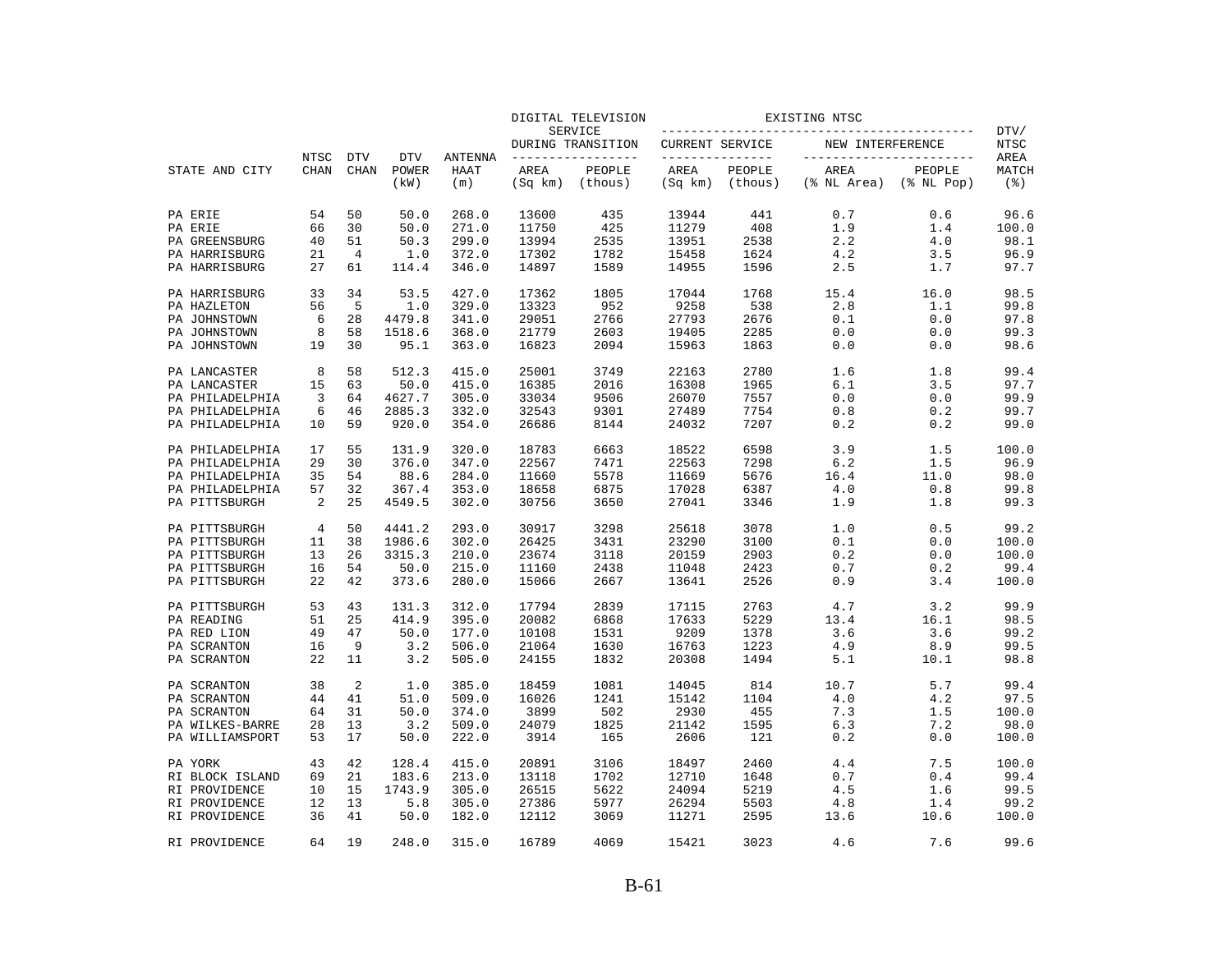| STATE AND<br>CITY           | NTSC<br><b>CHAN</b> |             |                     |                                   |                 | DIGITAL TELEVISION<br>SERVICE<br>DURING TRANSITION<br>. <u>.</u> . | <b>CURRENT SERVICE</b> |                   | EXISTING NTSC<br>NEW INTERFERENCE |                            | DTV/<br>NTSC         |
|-----------------------------|---------------------|-------------|---------------------|-----------------------------------|-----------------|--------------------------------------------------------------------|------------------------|-------------------|-----------------------------------|----------------------------|----------------------|
|                             |                     | DTV<br>CHAN | DTV<br>POWER<br>kW) | ANTENNA<br>HAAT<br>$\mathsf{m}$ ) | AREA<br>(Sq km) | PEOPLE<br>(thous)                                                  | AREA<br>(Sq km)        | PEOPLE<br>(thous) | AREA<br>(% NL Area)               | PEOPLE<br>$(\$$ NL Pop $)$ | AREA<br>MATCH<br>(응) |
| SC ALLENDALE<br>SC ANDERSON | $\pm 4$<br>40       | 33<br>41    | 50.0<br>149.1       | 244.0<br>311.0                    | 12330<br>15845  | 271<br>1026                                                        | 12307<br>15052         | 268<br>989        | 0.6<br>0.2                        | 0.5<br>0.0                 | 99.9<br>99.7         |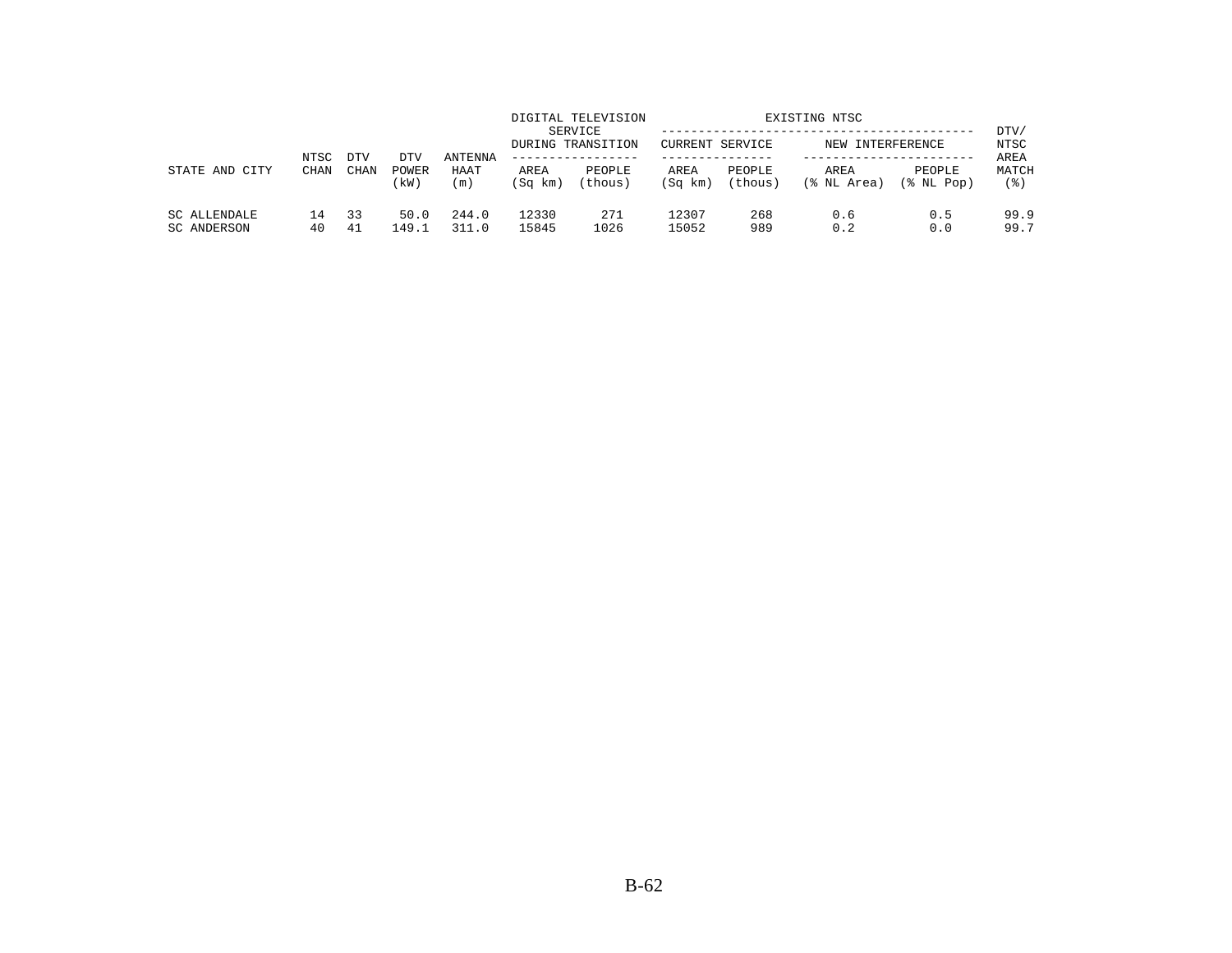|                                          |                            |                           |                             |                               |                 | DIGITAL TELEVISION                 |                 |                                   | EXISTING NTSC       |                                                |                                     |
|------------------------------------------|----------------------------|---------------------------|-----------------------------|-------------------------------|-----------------|------------------------------------|-----------------|-----------------------------------|---------------------|------------------------------------------------|-------------------------------------|
|                                          |                            |                           |                             |                               |                 | SERVICE<br>DURING TRANSITION       | CURRENT SERVICE |                                   | NEW INTERFERENCE    |                                                | DTV/<br><b>NTSC</b>                 |
| STATE AND CITY                           | <b>NTSC</b><br><b>CHAN</b> | <b>DTV</b><br><b>CHAN</b> | <b>DTV</b><br>POWER<br>(kW) | <b>ANTENNA</b><br>HAAT<br>(m) | AREA<br>(Sq km) | -------------<br>PEOPLE<br>(thous) | AREA<br>(Sq km) | ------------<br>PEOPLE<br>(thous) | AREA<br>(% NL Area) | -----------------<br>PEOPLE<br>$(\$$ NL $Pop)$ | AREA<br>MATCH<br>$($ $\mathcal{E})$ |
| <b>SC BEAUFORT</b>                       | 16                         | 18                        | 50.0                        | 390.0                         | 18136           | 627                                | 18124           | 627                               | 0.1                 | 0.1                                            | 100.0                               |
| <b>SC CHARLESTON</b>                     | $\overline{2}$             | 41                        | 3916.4                      | 594.0                         | 51200           | 995                                | 45970           | 825                               | 0.0                 | 0.0                                            | 100.0                               |
| <b>SC CHARLESTON</b>                     | $\overline{4}$             | 51                        | 3913.3                      | 597.0                         | 51449           | 976                                | 42310           | 717                               | 0.0                 | 0.0                                            | 100.0                               |
| <b>SC CHARLESTON</b>                     | 5                          | 47                        | 3913.3                      | 597.0                         | 51543           | 989                                | 46902           | 833                               | 0.0                 | 0.0                                            | 100.0                               |
| <b>SC CHARLESTON</b>                     | 7                          | 32                        | 1643.2                      | 564.0                         | 33395           | 826                                | 30944           | 757                               | $0.0$               | 0.0                                            | 100.0                               |
| <b>SC CHARLESTON</b>                     | 24                         | 42                        | 411.5                       | 542.0                         | 27415           | 667                                | 26294           | 642                               | 0.0                 | 0.0                                            | 100.0                               |
| SC CHARLESTON                            | 36                         | 35                        | 50.0                        | 233.0                         | 10996           | 481                                | 10996           | 481                               | 0.0                 | 0.0                                            | 100.0                               |
| SC COLUMBIA                              | 10                         | 8                         | 7.6                         | 472.0                         | 35450           | 1322                               | 33935           | 1224                              | 8.9                 | 8.6                                            | 98.4                                |
| SC COLUMBIA                              | 19                         | 50                        | 413.5                       | 533.0                         | 27196           | 1012                               | 26332           | 971                               | 0.4                 | 0.0                                            | 99.9                                |
| SC COLUMBIA                              | 25                         | 23                        | 229.3                       | 253.0                         | 16321           | 761                                | 15180           | 743                               | 0.7                 | 0.3                                            | 99.2                                |
| SC COLUMBIA                              | 35                         | 34                        | 50.0                        | 314.0                         | 14243           | 723                                | 14075           | 717                               | 8.2                 | 3.7                                            | 99.8                                |
| SC COLUMBIA                              | 57                         | 48                        | 284.6                       | 193.0                         | 14152           | 729                                | 14011           | 728                               | 0.2                 | 0.1                                            | 100.0                               |
| SC CONWAY                                | 23<br>13                   | 45                        | 73.5<br>1745.3              | 250.0<br>594.0                | 15290           | 424<br>1428                        | 14818<br>39658  | 408<br>1319                       | 0.0                 | 0.1                                            | 100.0<br>100.0                      |
| <b>SC FLORENCE</b><br><b>SC FLORENCE</b> | 15                         | 56<br>14                  | 67.6                        | 594.0                         | 44181<br>26530  | 979                                | 26348           | 969                               | 0.0<br>0.8          | 0.0<br>0.4                                     | 100.0                               |
| <b>SC FLORENCE</b>                       | 21                         | 20                        | 127.8                       | 567.0                         | 21284           | 732                                | 20781           | 721                               | 0.0                 | 0.0                                            | 100.0                               |
| <b>SC FLORENCE</b>                       | 33                         | 17                        | 50.0                        | 241.0                         | 12355           | 377                                | 12120           | 375                               | 0.0                 | 0.0                                            | 100.0                               |
| <b>SC GREENVILLE</b>                     | 4                          | 60                        | 3917.3                      | 610.0                         | 42709           | 1980                               | 39512           | 1776                              | 0.0                 | 0.0                                            | 94.0                                |
| <b>SC GREENVILLE</b>                     | 16                         | 35                        | 50.0                        | 351.0                         | 14943           | 1051                               | 15069           | 1049                              | 0.1                 | 0.0                                            | 97.7                                |
| <b>SC GREENVILLE</b>                     | 29                         | $\overline{2}$            | 1.0                         | 392.0                         | 21173           | 1279                               | 19281           | 1180                              | 1.6                 | 1.2                                            | 98.9                                |
| SC GREENWOOD                             | 38                         | 52                        | 76.2                        | 235.0                         | 14773           | 793                                | 14632           | 768                               | 2.9                 | 3.0                                            | 100.0                               |
| <b>SC HARDEEVILLE</b>                    | 28                         | 27                        | 415.3                       | 457.0                         | 24200           | 560                                | 24153           | 559                               | 0.1                 | 0.0                                            | 100.0                               |
| SC MYRTLE BEACH                          | 43                         | 30                        | 50.0                        | 183.0                         | 8623            | 199                                | 8623            | 199                               | 0.0                 | 0.0                                            | 100.0                               |
| SC ROCK HILL                             | 30                         | 31                        | 50.0                        | 210.0                         | 11648           | 1016                               | 11280           | 993                               | 5.4                 | 2.6                                            | 99.6                                |
| SC ROCK HILL                             | 55                         | 28                        | 413.1                       | 570.0                         | 32899           | 2332                               | 31207           | 2273                              | 7.4                 | 6.2                                            | 99.8                                |
| SC SPARTANBURG                           | 7                          | 56                        | 1780.8                      | 610.0                         | 39690           | 2259                               | 38858           | 2202                              | 0.0                 | 0.0                                            | 98.6                                |
| SC SPARTANBURG                           | 49                         | 43                        | 86.2                        | 296.0                         | 16934           | 1121                               | 16501           | 1074                              | 5.1                 | 5.8                                            | 99.9                                |
| SC SUMTER                                | 27                         | 29                        | 50.0                        | 354.0                         | 16419           | 669                                | 15913           | 519                               | 2.6                 | 1.0                                            | 100.0                               |
| SC SUMTER<br>SD ABERDEEN                 | 63<br>9                    | 40<br>22                  | 50.0<br>1574.9              | 165.0<br>427.0                | 2622<br>34680   | 121<br>133                         | 2591<br>28761   | 121<br>112                        | 0.0<br>0.0          | 0.0<br>0.0                                     | 100.0<br>100.0                      |
| SD ABERDEEN                              | 16                         | 17                        | 65.0                        | 357.0                         | 18671           | 70                                 | 18002           | 65                                | 7.3                 | 6.8                                            | 100.0                               |
| SD BROOKINGS                             | 8                          | 26                        | 2359.5                      | 229.0                         | 24444           | 138                                | 20463           | 128                               | 0.0                 | 0.0                                            | 100.0                               |
| SD EAGLE BUTTE                           | 13                         | 19                        | 1653.6                      | 518.0                         | 40277           | 20                                 | 34958           | 17                                | 0.0                 | 0.0                                            | 100.0                               |
| SD FLORENCE                              | 3                          | 32                        | 3675.5                      | 512.0                         | 46183           | 202                                | 44377           | 199                               | 0.0                 | 0.0                                            | 100.0                               |
| SD HURON                                 | 12                         | 21                        | 2622.7                      | 259.0                         | 27093           | 81                                 | 21771           | 70                                | 0.0                 | 0.0                                            | 100.0                               |
| SD LEAD                                  | 5                          | 51                        | 3917.6                      | 564.0                         | 45844           | 148                                | 44876           | 150                               | 0.0                 | 0.0                                            | 97.8                                |
| SD LEAD                                  | 11                         | 24                        | 1780.8                      | 576.0                         | 41626           | 146                                | 39252           | 146                               | 0.7                 | 0.2                                            | 100.0                               |
| SD LOWRY                                 | 11                         | 15                        | 1167.8                      | 317.0                         | 28173           | 29                                 | 21623           | 24                                | 0.0                 | 0.0                                            | 100.0                               |
| SD MARTIN                                | 8                          | 22                        | 2625.3                      | 265.0                         | 26167           | 29                                 | 23673           | 25                                | 0.0                 | 0.0                                            | 100.0                               |
| SD MITCHELL                              | 5                          | 48                        | 3295.6                      | 460.0                         | 42530           | 379                                | 38561           | 345                               | 0.0                 | 0.0                                            | 100.0                               |
| SD PIERRE                                | $\overline{4}$             | 28                        | 3625.6                      | 378.0                         | 37396           | 52                                 | 33013           | 47                                | 0.0                 | 0.0                                            | 100.0                               |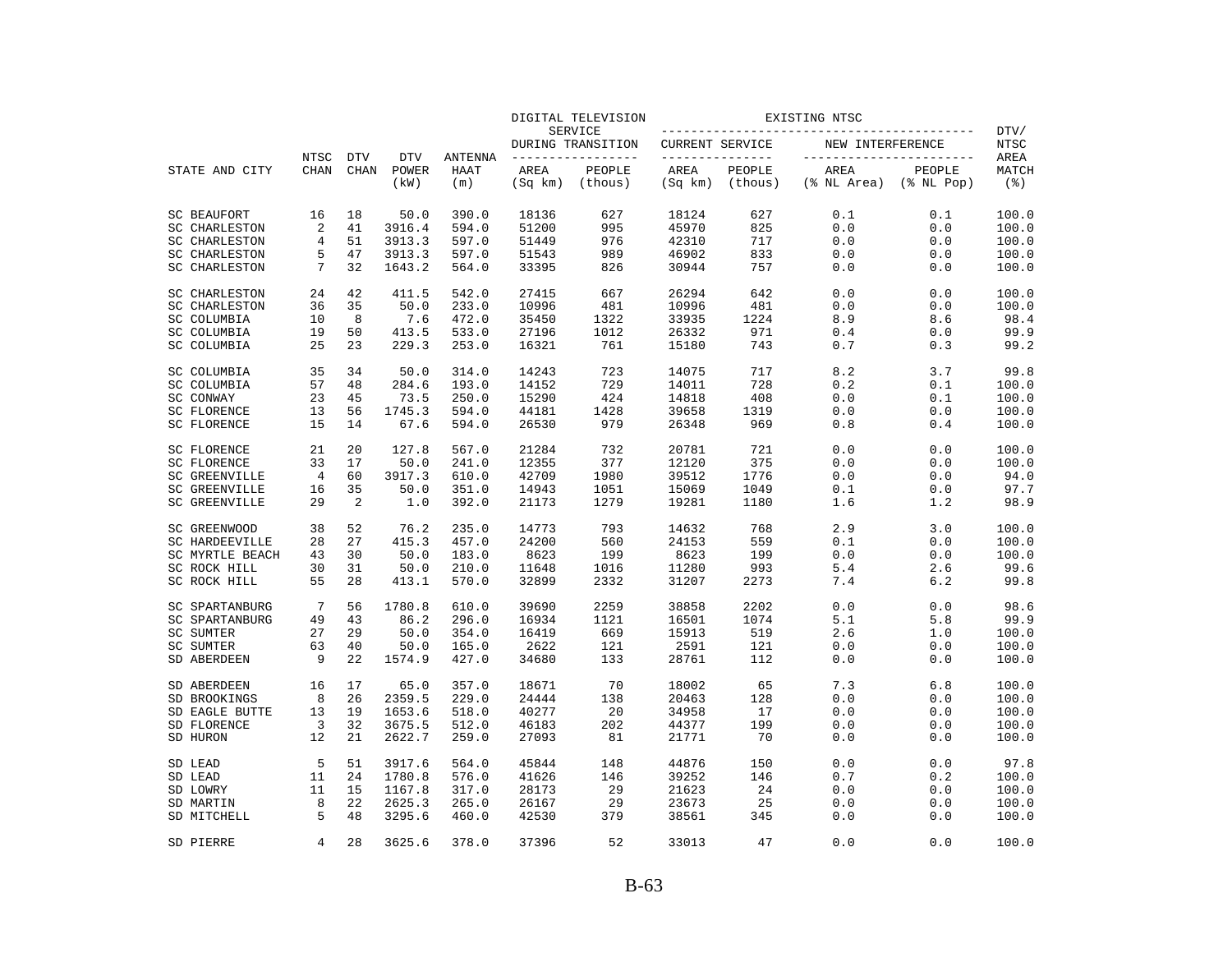| STATE AND<br>CITY          | NTSC<br><b>CHAN</b> | <b>DTV</b> | DTV              | ANTENNA        |                 | DIGITAL TELEVISION<br>SERVICE<br>DURING TRANSITION<br>. | <b>CURRENT SERVICE</b> |                   | EXISTING NTSC<br>NEW INTERFERENCE |                      | DTV/<br>NTSC<br>AREA |
|----------------------------|---------------------|------------|------------------|----------------|-----------------|---------------------------------------------------------|------------------------|-------------------|-----------------------------------|----------------------|----------------------|
|                            |                     | CHAN       | POWER<br>(kW)    | HAAT<br>(m)    | AREA<br>(Sq km) | PEOPLE<br>(thous)                                       | AREA<br>(Sq km)        | PEOPLE<br>(thous) | AREA<br>(% NL Area)               | PEOPLE<br>(% NL Pop) | MATCH<br>(응)         |
| SD PIERRE<br>SD RAPID CITY | 10                  | 14<br>33   | 1606.6<br>5000.0 | 488.0<br>201.0 | 39320<br>25156  | 63<br>130                                               | 32322<br>24275         | 55<br>130         | 0.0<br>0.0                        | 0.0<br>0.0           | 100.0<br>96.7        |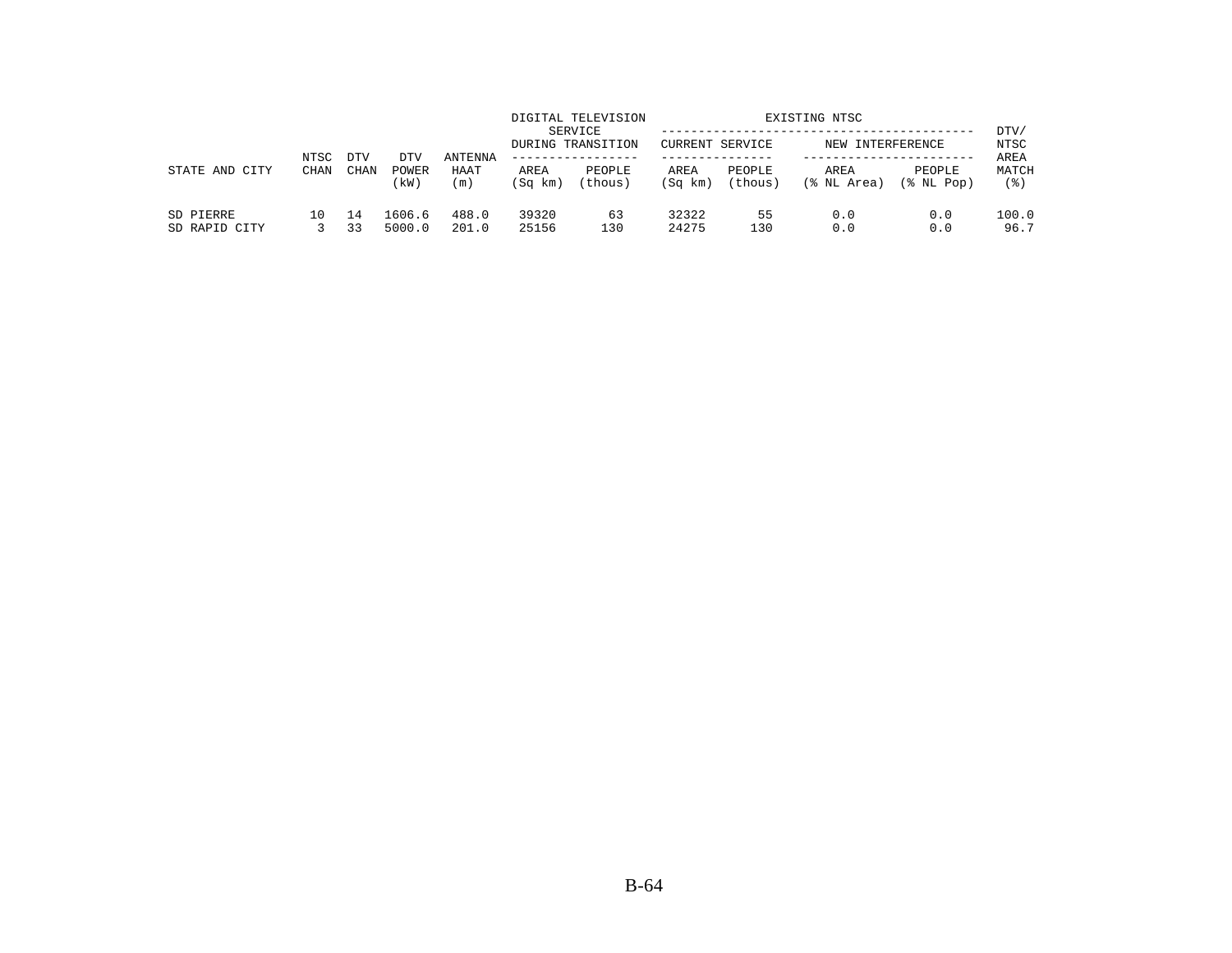|                                     |                |             |                |                    |                 | DIGITAL TELEVISION           |                        |                   | EXISTING NTSC       |                            |               |
|-------------------------------------|----------------|-------------|----------------|--------------------|-----------------|------------------------------|------------------------|-------------------|---------------------|----------------------------|---------------|
|                                     |                |             |                |                    |                 | SERVICE<br>DURING TRANSITION | <b>CURRENT SERVICE</b> |                   | NEW INTERFERENCE    |                            | DTV/<br>NTSC  |
|                                     | NTSC           | <b>DTV</b>  | <b>DTV</b>     | ANTENNA            |                 | --------------               | _______________        |                   |                     | -----------------          | AREA          |
| STATE AND CITY                      | <b>CHAN</b>    | <b>CHAN</b> | POWER<br>(kW)  | <b>HAAT</b><br>(m) | AREA<br>(Sq km) | PEOPLE<br>(thous)            | AREA<br>(Sq km)        | PEOPLE<br>(thous) | AREA<br>(% NL Area) | PEOPLE<br>$(\$$ NL Pop $)$ | MATCH<br>(응)  |
| SD RAPID CITY                       | 7              | 17          | 2782.9         | 204.0              | 21250           | 123                          | 18383                  | 118               | 0.0                 | 0.0                        | 100.0         |
| SD RAPID CITY                       | 9              | 18          | 147.0          | 198.0              | 13802           | 107                          | 13003                  | 107               | 0.0                 | 0.0                        | 99.4          |
| SD RAPID CITY                       | 15             | 14          | 50.0           | 155.0              | 9473            | 101                          | 9236                   | 98                | 4.4                 | 0.7                        | 99.8          |
| SD RELIANCE                         | 6              | 45          | 3836.3         | 338.0              | 35350           | 59                           | 32529                  | 56                | 0.0                 | 0.0                        | 99.9          |
| SD SIOUX FALLS                      | 11             | 30          | 1764.3         | 610.0              | 43682           | 483                          | 34266                  | 413               | 0.0                 | 0.0                        | 100.0         |
| SD SIOUX FALLS                      | 13             | 29          | 1764.3         | 610.0              | 44350           | 514                          | 35390                  | 419               | 0.0                 | 0.0                        | 100.0         |
| SD SIOUX FALLS                      | 17             | 15          | 50.0           | 151.0              | 5958            | 152                          | 5942                   | 152               | 0.1                 | 0.0                        | 100.0         |
| SD SIOUX FALLS                      | 23             | 24          | 50.0           | 54.0               | 1411            | 120                          | 1411                   | 120               | 0.1                 | 0.0                        | 100.0         |
| SD VERMILLION                       | 2              | 39          | 5000.0         | 232.0              | 29951           | 441                          | 29253                  | 439               | 0.0                 | 0.0                        | 99.9          |
| TN CHATTANOOGA                      | 3              | 49          | 5000.0         | 320.0              | 29105           | 1109                         | 27543                  | 1021              | 0.0                 | 0.0                        | 96.0          |
| TN CHATTANOOGA                      | 9              | 56          | 3414.2         | 317.0              | 25295           | 1017                         | 22050                  | 889               | 0.0                 | 0.0                        | 99.6          |
| TN CHATTANOOGA                      | 12             | 41          | 3088.7         | 384.0              | 29528           | 1123                         | 26063                  | 999               | 1.6                 | 1.1                        | 99.5          |
| TN CHATTANOOGA                      | 45             | 44          | 86.4           | 329.0              | 15572           | 754                          | 14939                  | 732               | 3.0                 | 3.8                        | 99.5          |
| TN CHATTANOOGA<br>TN CLEVELAND      | 61<br>53       | 40<br>21    | 315.4<br>60.2  | 370.0<br>356.0     | 16765<br>12764  | 793<br>735                   | 15716<br>11670         | 752<br>700        | 0.0<br>0.4          | 0.0<br>0.7                 | 98.5<br>99.9  |
|                                     |                |             |                |                    |                 |                              |                        |                   |                     |                            |               |
| TN COOKEVILLE                       | 22             | 52          | 68.9           | 425.0              | 18957           | 321                          | 18766                  | 319               | 1.0                 | 1.2                        | 99.9          |
| TN COOKEVILLE                       | 28             | 11          | 3.2            | 279.0              | 10631           | 198                          | 9523                   | 188               | 4.5                 | 3.5                        | 100.0         |
| TN CROSSVILLE                       | 20             | 35          | 50.0           | 48.0               | 1251            | 31                           | 1174                   | 30                | 0.2                 | 0.0                        | 100.0         |
| TN GREENEVILLE<br>TN HENDERSONVILLE | 39<br>50       | 42<br>14    | 254.4<br>298.0 | 802.0<br>235.0     | 21581<br>13049  | 1081<br>1015                 | 20178<br>12512         | 983<br>989        | 0.7<br>4.9          | 0.6<br>4.7                 | 99.7<br>99.9  |
|                                     |                |             |                |                    |                 |                              |                        |                   |                     |                            |               |
| TN JACKSON                          | 7              | 28          | 1590.8         | 323.0              | 29494           | 563                          | 25769                  | 509               | 0.0                 | 0.0                        | 100.0         |
| TN JACKSON                          | 16             | 38          | 338.8          | 322.0              | 18466           | 414                          | 18352                  | 413               | 4.8                 | 2.7                        | 100.0         |
| TN JELLICO                          | 54             | 33          | 50.0           | 395.0              | 5477            | 266                          | 4195                   | 201               | 0.9                 | 3.3                        | 100.0         |
| TN JOHNSON CITY<br>TN KINGSPORT     | 11<br>19       | 12<br>20    | 8.1<br>76.3    | 707.0<br>707.0     | 33501<br>18281  | 1140<br>705                  | 30229<br>17398         | 1025<br>685       | 0.1<br>0.7          | 0.0<br>0.5                 | 98.5<br>99.5  |
|                                     |                |             |                |                    |                 |                              |                        |                   |                     |                            |               |
| TN KNOXVILLE                        | 6              | 51          | 3411.6         | 454.0              | 32786           | 1213                         | 33498                  | 1190              | 0.0                 | 0.0                        | 91.5          |
| TN KNOXVILLE                        | 8              | 30          | 1490.1         | 382.0              | 21470           | 976                          | 20100                  | 940               | 0.0                 | 0.0                        | 99.7          |
| TN KNOXVILLE                        | 10             | 31          | 1688.7         | 546.0              | 33798           | 1216                         | 30251                  | 1122              | 0.7                 | 0.4                        | 99.6          |
| TN KNOXVILLE<br>TN KNOXVILLE        | 15<br>43       | 36<br>17    | 141.0<br>118.2 | 513.0<br>351.0     | 18032<br>14791  | 900<br>832                   | 17785<br>13940         | 894<br>808        | 0.1<br>1.6          | 0.0<br>1.4                 | 99.9<br>100.0 |
|                                     |                |             |                |                    |                 |                              |                        |                   |                     |                            |               |
| TN LEBANON                          | 66             | 32          | 92.9           | 161.0              | 10088           | 935                          | 9326                   | 892               | 0.0                 | 0.0                        | 99.5          |
| TN LEXINGTON                        | 11             | 41          | 3324.7         | 195.0              | 23965           | 476                          | 20661                  | 419               | 0.1                 | 0.0                        | 100.0         |
| TN MEMPHIS                          | 3              | 43          | 4148.7         | 305.0              | 33307           | 1436                         | 24966                  | 1294              | 0.0                 | 0.0                        | 100.0         |
| TN MEMPHIS                          | 5              | 34          | 4047.7         | 308.0              | 33881           | 1448                         | 29716                  | 1381              | 0.0                 | 0.0                        | 100.0         |
| TN MEMPHIS                          | 10             | 29          | 1538.6         | 329.0              | 29871           | 1365                         | 24936                  | 1277              | 0.0                 | 0.0                        | 100.0         |
| TN MEMPHIS                          | 13             | 33          | 1675.0         | 308.0              | 28827           | 1345                         | 25718                  | 1299              | 0.0                 | 0.0                        | 100.0         |
| TN MEMPHIS                          | 24             | 23          | 184.7          | 308.0              | 19585           | 1168                         | 19503                  | 1167              | 1.6                 | 0.2                        | 100.0         |
| TN MEMPHIS                          | 30             | 31          | 369.9          | 305.0              | 17030           | 1119                         | 16955                  | 1118              | 0.6                 | 0.1                        | 100.0         |
| TN MEMPHIS                          | 50             | 21          | 58.0           | 315.0              | 16502           | 1135                         | 16408                  | 1134              | 1.5                 | 0.2                        | 100.0         |
| TN MURFREESBORO                     | 39             | 23          | 361.0          | 250.0              | 15406           | 1092                         | 14661                  | 1065              | 3.1                 | 2.5                        | 99.9          |
| TN NASHVILLE                        | $\overline{a}$ | 47          | 3277.0         | 411.0              | 38177           | 1654                         | 32832                  | 1476              | 0.0                 | 0.0                        | 99.8          |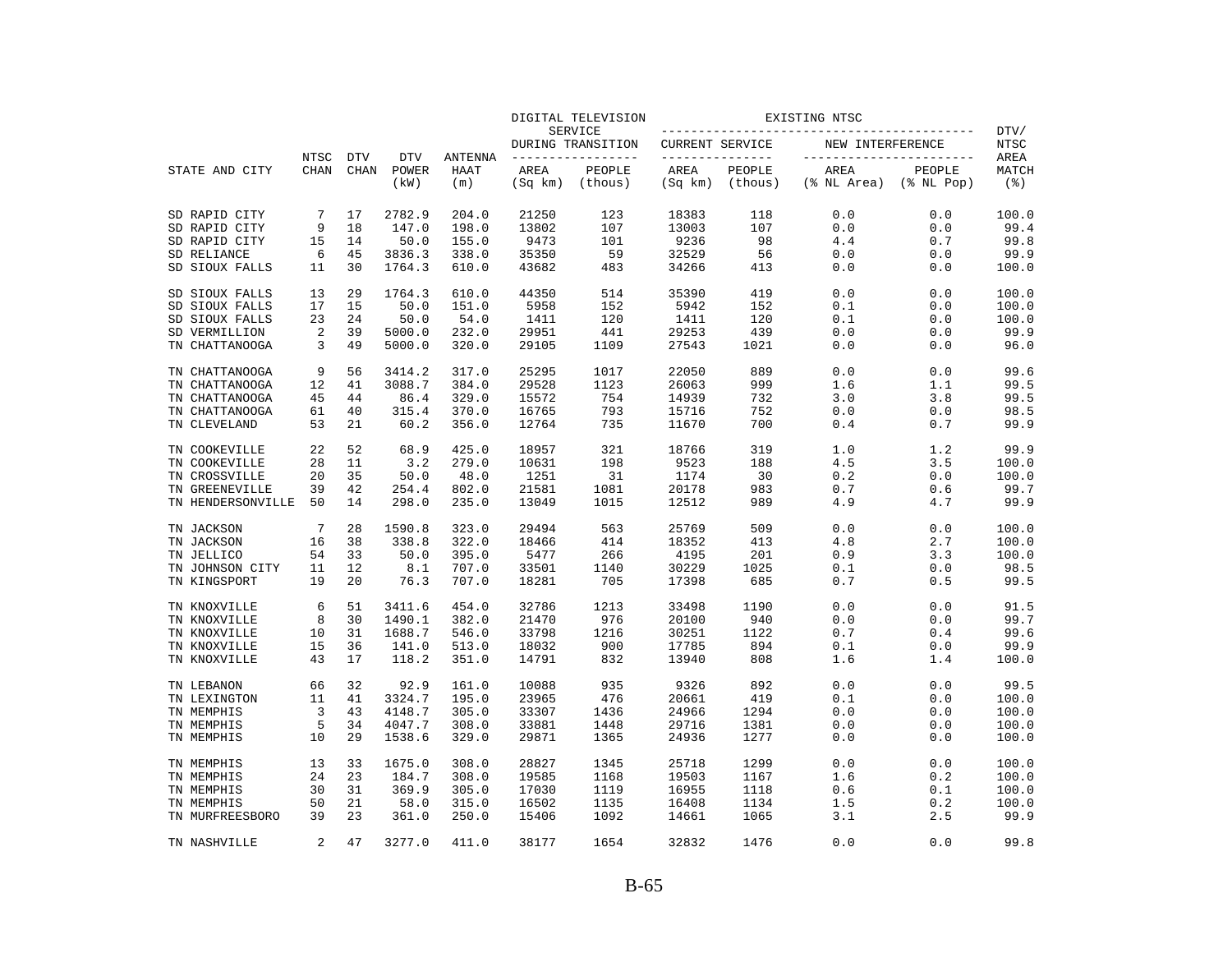|                              | NTSC        | <b>DTV</b> |                      |                        |                 | DIGITAL TELEVISION<br>SERVICE<br>DURING TRANSITION | CURRENT SERVICE |                   | EXISTING NTSC<br>NEW INTERFERENCE |                            | DTV/<br>NTSC         |
|------------------------------|-------------|------------|----------------------|------------------------|-----------------|----------------------------------------------------|-----------------|-------------------|-----------------------------------|----------------------------|----------------------|
| STATE AND CITY               | <b>CHAN</b> | CHAN       | DTV<br>POWER<br>(kW) | ANTENNA<br>HAAT<br>(m) | AREA<br>(Sq km) | --------------<br>PEOPLE<br>(thous)                | AREA<br>(Sq km) | PEOPLE<br>(thous) | AREA<br>(% NL Area)               | PEOPLE<br>$(\$$ NL Pop $)$ | AREA<br>MATCH<br>(응) |
| TN NASHVILLE<br>TN NASHVILLE | 4           | 42<br>46   | 3203.5<br>3297.7     | 434.0<br>425.0         | 39763<br>39656  | 1671<br>1695                                       | 35192<br>34091  | 1571<br>1564      | 0.0<br>0.0                        | 0.0<br>0.0                 | 99.9<br>99.9         |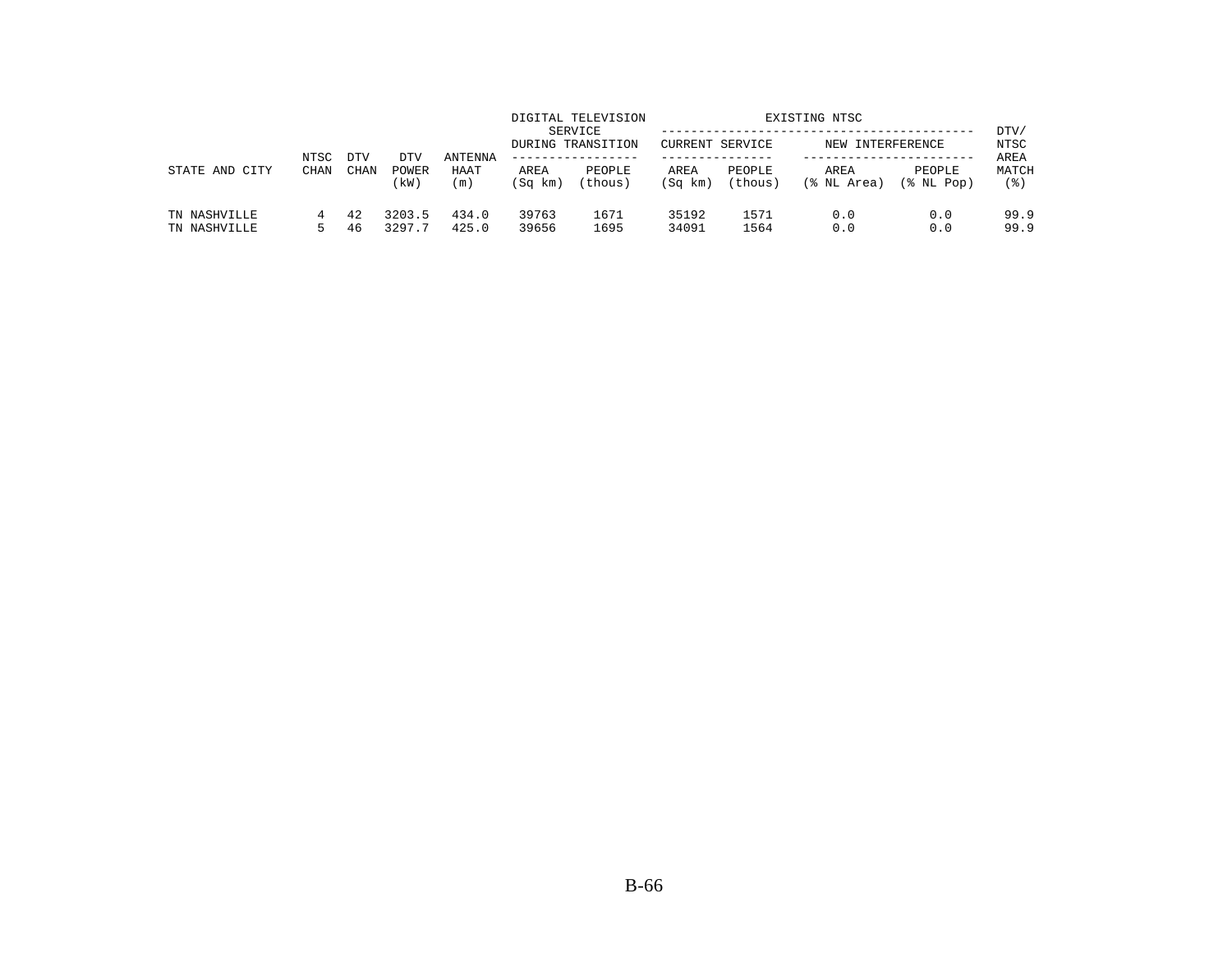|                       |                     |                           |                             |                               |                 | DIGITAL TELEVISION                  |                        |                                   | EXISTING NTSC       |                                                |                                     |
|-----------------------|---------------------|---------------------------|-----------------------------|-------------------------------|-----------------|-------------------------------------|------------------------|-----------------------------------|---------------------|------------------------------------------------|-------------------------------------|
|                       |                     |                           |                             |                               |                 | SERVICE<br>DURING TRANSITION        | <b>CURRENT SERVICE</b> |                                   | NEW INTERFERENCE    |                                                | DTV/<br><b>NTSC</b>                 |
| STATE AND CITY        | <b>NTSC</b><br>CHAN | <b>DTV</b><br><b>CHAN</b> | <b>DTV</b><br>POWER<br>(kW) | <b>ANTENNA</b><br>HAAT<br>(m) | AREA<br>(Sq km) | ______________<br>PEOPLE<br>(thous) | AREA<br>(Sq km)        | ------------<br>PEOPLE<br>(thous) | AREA<br>(% NL Area) | -----------------<br>PEOPLE<br>$(\$$ NL $Pop)$ | AREA<br>MATCH<br>$($ $\mathcal{E})$ |
| TN NASHVILLE          | 8                   | 55                        | 1539.7                      | 390.0                         | 32195           | 1494                                | 29216                  | 1428                              | 0.2                 | 0.2                                            | 99.9                                |
| TN NASHVILLE          | 17                  | 26                        | 206.3                       | 354.0                         | 22119           | 1304                                | 21847                  | 1298                              | 0.8                 | 0.2                                            | 99.9                                |
| TN NASHVILLE          | 30                  | 10                        | 3.2                         | 430.0                         | 23789           | 1360                                | 23218                  | 1350                              | 0.8                 | 0.2                                            | 100.0                               |
| TN NASHVILLE          | 58                  | 43                        | 234.1                       | 240.0                         | 13729           | 1064                                | 14212                  | 1086                              | 0.6                 | 1.7                                            | 94.3                                |
| TN SNEEDVILLE         | 2                   | 24                        | 3917.7                      | 536.0                         | 39891           | 1719                                | 39669                  | 1663                              | 0.8                 | 1.4                                            | 94.7                                |
| TX ABILENE            | 9                   | 10                        | 5.8                         | 259.0                         | 25559           | 217                                 | 20324                  | 204                               | 2.2                 | 1.0                                            | 99.0                                |
| TX ABILENE            | 32                  | 33                        | 106.9                       | 280.0                         | 17066           | 179                                 | 17001                  | 179                               | 1.9                 | 0.9                                            | 100.0                               |
| TX ALVIN              | 67                  | 42                        | 413.1                       | 543.0                         | 25783           | 3766                                | 25880                  | 3767                              | 0.0                 | 0.0                                            | 99.6                                |
| TX AMARILLO           | 2                   | 40                        | 3440.9                      | 401.0                         | 38421           | 317                                 | 36525                  | 311                               | 0.0                 | 0.0                                            | 99.9                                |
| TX AMARILLO           | 4                   | 24                        | 3511.9                      | 433.0                         | 40858           | 325                                 | 39298                  | 324                               | 0.0                 | 0.0                                            | 100.0                               |
| TX AMARILLO           | 7                   | 17                        | 1654.1                      | 518.0                         | 40040           | 319                                 | 35862                  | 316                               | 0.0                 | 0.0                                            | 100.0                               |
| TX AMARILLO           | 10                  | 9                         | 7.9                         | 466.0                         | 36964           | 314                                 | 33342                  | 304                               | 0.0                 | 0.0                                            | 100.0                               |
| TX AMARILLO           | 14                  | 16                        | 67.5                        | 464.0                         | 21604           | 282                                 | 21493                  | 282                               | 0.0                 | 0.0                                            | 100.0                               |
| TX ARLINGTON          | 68                  | 45                        | 394.6                       | 421.0                         | 22774           | 3971                                | 22508                  | 3965                              | 0.0                 | 0.0                                            | 100.0                               |
| TX AUSTIN             | 7                   | 59                        | 1549.7                      | 384.0                         | 32139           | 1334                                | 30108                  | 1264                              | 0.8                 | 2.2                                            | 100.0                               |
| TX AUSTIN             | 18                  | 22                        | 98.9                        | 335.0                         | 17057           | 895                                 | 16894                  | 892                               | 0.0                 | 0.0                                            | 100.0                               |
| TX AUSTIN             | 24                  | 33                        | 114.0                       | 387.0                         | 21141           | 965                                 | 19569                  | 941                               | 1.5                 | 0.3                                            | 100.0                               |
| TX AUSTIN             | 36                  | 21                        | 117.9                       | 392.0                         | 21343           | 967                                 | 20272                  | 930                               | 0.2                 | 0.0                                            | 100.0                               |
| TX AUSTIN             | 42                  | 43                        | 159.8                       | 393.0                         | 17498           | 899                                 | 17409                  | 899                               | 1.3                 | 0.1                                            | 98.5                                |
| TX AUSTIN             | 54                  | 49                        | 191.9                       | 267.0                         | 14242           | 877                                 | 13240                  | 863                               | 2.7                 | 0.3                                            | 100.0                               |
| TX BAYTOWN            | 57                  | 43                        | 409.1                       | 585.0                         | 28849           | 3654                                | 28813                  | 3651                              | 0.0                 | 0.0                                            | 100.0                               |
| TX BEAUMONT           | 6                   | 50                        | 4147.1                      | 293.0                         | 34052           | 702                                 | 29150                  | 642                               | 0.0                 | 0.0                                            | 100.0                               |
| TX BEAUMONT           | 12                  | 21                        | 1597.9                      | 305.0                         | 27420           | 649                                 | 24276                  | 601                               | 0.0                 | 0.0                                            | 100.0                               |
| TX BEAUMONT           | 34                  | 33                        | 50.0                        | 312.0                         | 13946           | 538                                 | 13946                  | 538                               | 0.0                 | 0.0                                            | 100.0                               |
| TX BELTON             | 46                  | 47                        | 50.0                        | 384.0                         | 16031           | 642                                 | 15413                  | 576                               | 1.5                 | 6.1                                            | 100.0                               |
| TX BIG SPRING         | 4                   | 49                        | 286.9                       | 116.0                         | 12240           | 56                                  | 12111                  | 56                                | 0.0                 | 0.0                                            | 99.9                                |
| TX BLANCO             | 52                  | 45                        | 417.2                       | 498.0                         | 31155           | 2233                                | 29868                  | 2182                              | 5.1                 | 21.5                                           | 100.0                               |
| TX BROWNSVILLE        | 23                  | 58                        | 164.7                       | 445.0                         | 18484           | 666                                 | 18484                  | 666                               | 0.0                 | 0.1                                            | 100.0                               |
| TX BRYAN              | 3                   | 41                        | 2359.3                      | 515.0                         | 42528           | 2841                                | 30232                  | 520                               | 0.0                 | 0.0                                            | 99.7                                |
| TX BRYAN              | 28                  | 29                        | 50.0                        | 153.0                         | 6744            | 157                                 | 6733                   | 157                               | 0.0                 | 0.0                                            | 100.0                               |
| TX COLLEGE STATION 15 |                     | 23                        | 50.0                        | 119.0                         | 3410            | 130                                 | 3410                   | 130                               | 14.9                | 1.1                                            | 100.0                               |
| TX CONROE             | 49                  | 5                         | 1.0                         | 359.0                         | 16561           | 3380                                | 14159                  | 2264                              | 1.0                 | 0.0                                            | 100.0                               |
| TX CONROE             | 55                  | 32                        | 374.9                       | 302.0                         | 21979           | 3249                                | 21928                  | 3248                              | 0.0                 | 0.0                                            | 100.0                               |
| TX CORPUS CHRISTI     | 3                   | 43                        | 4647.9                      | 262.0                         | 31487           | 490                                 | 30545                  | 489                               | 0.0                 | 0.0                                            | 100.0                               |
| TX CORPUS CHRISTI     | 6                   | 47                        | 4206.7                      | 291.0                         | 29036           | 495                                 | 28243                  | 490                               | 0.0                 | 0.0                                            | 100.0                               |
| TX CORPUS CHRISTI     | 10                  | 32                        | 1858.0                      | 287.0                         | 28050           | 493                                 | 27256                  | 490                               | 0.3                 | 0.0                                            | 100.0                               |
| TX CORPUS CHRISTI     | 16                  | 22                        | 64.4                        | 296.0                         | 13621           | 442                                 | 13621                  | 442                               | 0.0                 | 0.0                                            | 100.0                               |
| TX CORPUS CHRISTI     | 28                  | 27                        | 55.3                        | 232.0                         | 10458           | 417                                 | 10458                  | 417                               | 0.0                 | 0.0                                            | 100.0                               |
| TX DALLAS             | 4                   | 35                        | 3846.9                      | 511.0                         | 46883           | 4409                                | 41805                  | 4285                              | 0.0                 | 0.0                                            | 100.0                               |
| TX DALLAS             | 8                   | 9                         | 8.2                         | 512.0                         | 39667           | 4195                                | 36852                  | 4160                              | 0.0                 | 0.0                                            | 99.9                                |
| TX DALLAS             | 13                  | 14                        | 1574.9                      | 469.0                         | 39003           | 4204                                | 35042                  | 4143                              | 0.0                 | 0.0                                            | 100.0                               |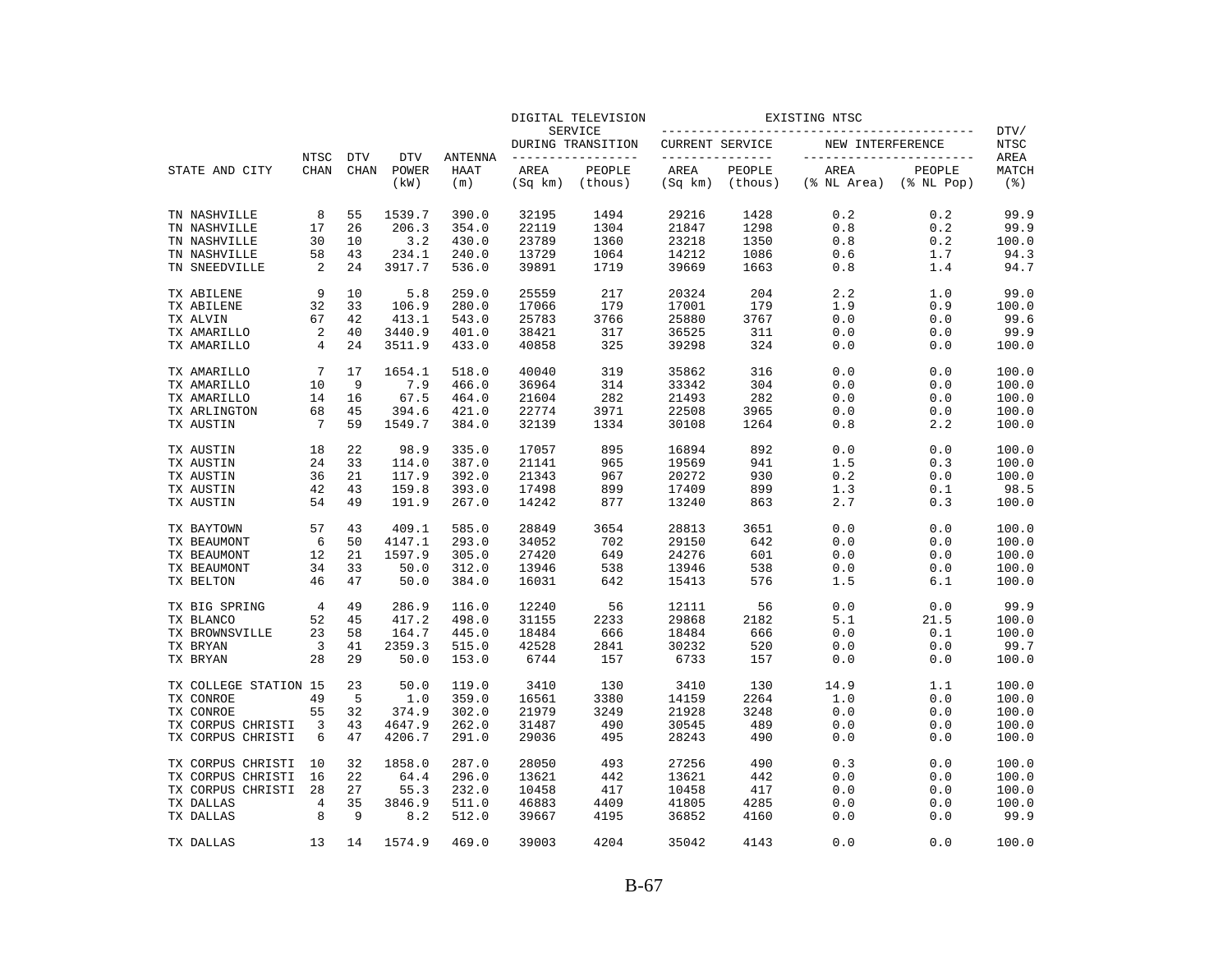| STATE AND<br>CITY      | NTSC<br><b>CHAN</b> | <b>DTV</b> | DTV            | <b>ANTENNA</b> |                 | DIGITAL TELEVISION<br>SERVICE<br>DURING TRANSITION<br>------------- | CURRENT SERVICE |                   | EXISTING NTSC<br>NEW INTERFERENCE |                      | DTV/<br>NTSC<br>AREA |
|------------------------|---------------------|------------|----------------|----------------|-----------------|---------------------------------------------------------------------|-----------------|-------------------|-----------------------------------|----------------------|----------------------|
|                        |                     | CHAN       | POWER<br>(kW)  | HAAT<br>(m)    | AREA<br>(Sq km) | PEOPLE<br>(thous)                                                   | AREA<br>(Sq km) | PEOPLE<br>(thous) | AREA<br>(% NL Area)               | PEOPLE<br>(% NL Pop) | MATCH<br>(응)         |
| TX DALLAS<br>TX DALLAS | 27<br>33            | 18<br>32   | 413.1<br>413.1 | 515.0<br>518.0 | 26608<br>27206  | 4032<br>4037                                                        | 26441<br>26823  | 4030<br>4032      | 2.3<br>2.1                        | 0.2<br>0.3           | 100.0<br>100.0       |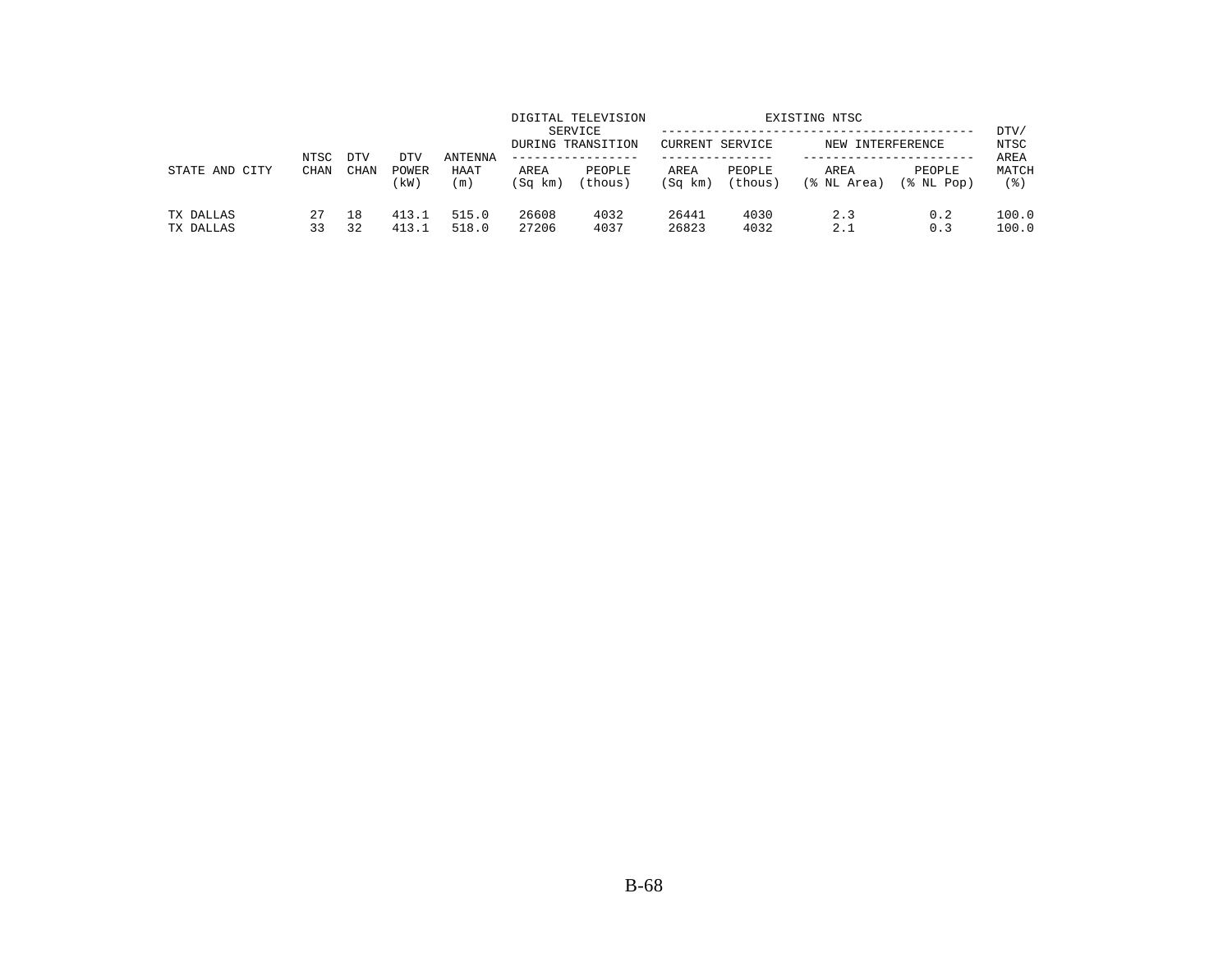|                                   |                     |                           |                             |                               |                 | DIGITAL TELEVISION                  |                        |                                   | EXISTING NTSC       |                                              |                                     |
|-----------------------------------|---------------------|---------------------------|-----------------------------|-------------------------------|-----------------|-------------------------------------|------------------------|-----------------------------------|---------------------|----------------------------------------------|-------------------------------------|
|                                   |                     |                           |                             |                               |                 | SERVICE<br>DURING TRANSITION        | <b>CURRENT SERVICE</b> |                                   | NEW INTERFERENCE    |                                              | DTV/<br><b>NTSC</b>                 |
| STATE AND CITY                    | <b>NTSC</b><br>CHAN | <b>DTV</b><br><b>CHAN</b> | <b>DTV</b><br>POWER<br>(kW) | <b>ANTENNA</b><br>HAAT<br>(m) | AREA<br>(Sq km) | ______________<br>PEOPLE<br>(thous) | AREA<br>(Sq km)        | ------------<br>PEOPLE<br>(thous) | AREA<br>(% NL Area) | _________________<br>PEOPLE<br>$(\$ NI Pop)$ | AREA<br>MATCH<br>$($ $\mathcal{E})$ |
| TX DALLAS                         | 39                  | 38                        | 355.9                       | 512.0                         | 25725           | 4019                                | 25520                  | 4016                              | 1.4                 | 0.1                                          | 100.0                               |
| TX DALLAS                         | 58                  | 36                        | 417.2                       | 438.0                         | 23605           | 3971                                | 23458                  | 3971                              | 0.1                 | 0.0                                          | 99.9                                |
| TX DECATUR                        | 29                  | 30                        | 173.7                       | 160.0                         | 10986           | 3678                                | 11473                  | 3697                              | 4.0                 | 0.7                                          | 95.4                                |
| TX DEL RIO                        | 10                  | 13                        | 6.3                         | 352.0                         | 21450           | 99                                  | 19950                  | 99                                | 0.0                 | 0.0                                          | 99.8                                |
| TX DENTON                         | 2                   | 31                        | 3275.9                      | 412.0                         | 40386           | 4218                                | 37791                  | 4179                              | $0.0$               | 0.0                                          | 100.0                               |
| TX EAGLE PASS                     | 16                  | 18                        | 50.0                        | 85.0                          | 1957            | 35                                  | 1957                   | 35                                | 0.0                 | 0.0                                          | 100.0                               |
| TX EL PASO                        | 4                   | 50                        | 5000.0                      | 475.0                         | 39091           | 722                                 | 39727                  | 722                               | 0.0                 | 0.0                                          | 97.4                                |
| TX EL PASO                        | 7                   | 53                        | 3437.7                      | 265.0                         | 24972           | 722                                 | 23682                  | 722                               | 0.0                 | 0.0                                          | 99.7                                |
| TX EL PASO                        | 9                   | 36                        | 2010.2                      | 582.0                         | 40618           | 725                                 | 37799                  | 724                               | 0.0                 | 0.0                                          | 99.9                                |
| TX EL PASO                        | 13                  | 54                        | 2282.7                      | 265.0                         | 23115           | 720                                 | 22034                  | 720                               | 0.0                 | 0.0                                          | 99.7                                |
| TX EL PASO                        | 14                  | 60                        | 50.0                        | 604.0                         | 18187           | 715                                 | 17788                  | 715                               | 0.7                 | 0.0                                          | 100.0                               |
| TX EL PASO                        | 26                  | 51                        | 126.5                       | 457.0                         | 15450           | 714                                 | 15425                  | 714                               | 0.2                 | 0.0                                          | 99.6                                |
| TX EL PASO                        | 38                  | 67                        | 50.0                        | 557.0                         | 8534            | 629                                 | 8096                   | 629                               | 11.2                | 16.9                                         | 100.0                               |
| TX EL PASO                        | 65                  | 39                        | 91.5                        | 557.0                         | 19642           | 713                                 | 18637                  | 713                               | 0.0                 | 0.0                                          | 100.0                               |
| TX FORT WORTH                     | 5                   | 43                        | 3793.5                      | 514.0                         | 46940           | 4409                                | 40583                  | 4228                              | 0.0                 | 0.0                                          | 100.0                               |
| TX FORT WORTH                     | 11                  | 19                        | 1587.0                      | 509.0                         | 41046           | 4246                                | 35593                  | 4153                              | 0.2                 | 0.0                                          | 100.0                               |
| TX FORT WORTH                     | 21                  | 57                        | 402.1                       | 503.0                         | 26374           | 4022                                | 26250                  | 4019                              | 1.8                 | 0.1                                          | 100.0                               |
| TX FORT WORTH                     | 52                  | 42                        | 365.6                       | 328.0                         | 14335           | 3803                                | 14891                  | 3821                              | 0.0                 | 0.0                                          | 92.7                                |
| TX FREDERICKSBURG<br>TX GALVESTON | 2<br>22             | 38<br>31                  | 5000.0<br>411.7             | 175.0<br>566.0                | 16312<br>28982  | 163<br>3655                         | 13799<br>28976         | 119<br>3654                       | 0.0<br>0.0          | 0.0<br>0.0                                   | 99.7<br>100.0                       |
|                                   |                     |                           |                             |                               |                 |                                     |                        |                                   |                     |                                              |                                     |
| TX GALVESTON                      | 48                  | 47                        | 349.1                       | 358.0                         | 19582           | 3481                                | 19145                  | 3363                              | $0.1$               | 0.0                                          | 100.0                               |
| TX GARLAND                        | 23                  | 24                        | 277.6                       | 348.0                         | 12198           | 3082                                | 11933                  | 3001                              | 0.1                 | 0.2                                          | 100.0                               |
| TX GREENVILLE                     | 47                  | 46                        | 50.0                        | 155.0                         | 2737            | 73                                  | 2737                   | 73                                | 0.0                 | 0.0                                          | 100.0                               |
| TX HARLINGEN                      | $\overline{4}$      | 46                        | 3169.6                      | 396.0                         | 39143           | 687                                 | 37259                  | 686                               | 0.0                 | 0.0                                          | 100.0                               |
| TX HARLINGEN                      | 44                  | 34                        | 81.8                        | 296.0                         | 14453           | 657                                 | 14450                  | 657                               | 0.0                 | 0.0                                          | 100.0                               |
| TX HARLINGEN                      | 60                  | 61                        | 124.4                       | 372.0                         | 15628           | 662                                 | 15628                  | 662                               | 0.0                 | 0.0                                          | 100.0                               |
| TX HOUSTON                        | 2                   | 35                        | 3917.3                      | 588.0                         | 51691           | 3941                                | 45893                  | 3865                              | 0.0                 | 0.0                                          | 100.0                               |
| TX HOUSTON                        | 8                   | 9                         | 8.4                         | 564.0                         | 38469           | 3868                                | 37963                  | 3852                              | 0.1                 | 0.0                                          | 99.2                                |
| TX HOUSTON                        | 11                  | 10                        | 8.5                         | 570.0                         | 44636           | 3888                                | 43677                  | 3878                              | 0.0                 | 0.0                                          | 99.7                                |
| TX HOUSTON                        | 13                  | 30                        | 1716.1                      | 588.0                         | 45135           | 3899                                | 42536                  | 3869                              | 0.0                 | 0.0                                          | 100.0                               |
| TX HOUSTON                        | 14                  | 24                        | 349.5                       | 438.0                         | 23360           | 3740                                | 23332                  | 3740                              | 0.2                 | 0.0                                          | 100.0                               |
| TX HOUSTON                        | 20                  | 19                        | 412.7                       | 552.0                         | 26048           | 3766                                | 26014                  | 3766                              | 0.2                 | 0.0                                          | 100.0                               |
| TX HOUSTON                        | 26                  | 27                        | 408.5                       | 594.0                         | 30216           | 3817                                | 30100                  | 3807                              | 0.8                 | 0.0                                          | 100.0                               |
| TX HOUSTON                        | 39                  | 38                        | 408.5                       | 594.0                         | 28371           | 3780                                | 28340                  | 3779                              | 2.0                 | 0.1                                          | 100.0                               |
| TX HOUSTON                        | 61                  | 46                        | 372.2                       | 443.0                         | 23733           | 3725                                | 23712                  | 3725                              | 0.0                 | 0.0                                          | 100.0                               |
| TX IRVING                         | 49                  | 50                        | 380.6                       | 365.0                         | 20841           | 3927                                | 20667                  | 3922                              | 0.2                 | 0.0                                          | 100.0                               |
| TX JACKSONVILLE                   | 56                  | 48                        | 415.8                       | 482.0                         | 21910           | 575                                 | 21763                  | 574                               | 0.0                 | 0.0                                          | 100.0                               |
| TX KATY                           | 51                  | 52                        | 145.1                       | 500.0                         | 21604           | 3711                                | 21444                  | 3706                              | 0.0                 | 0.0                                          | 100.0                               |
| TX KERRVILLE                      | 35                  | 17                        | 413.1                       | 536.0                         | 23673           | 1416                                | 22867                  | 1409                              | 4.2                 | 2.6                                          | 100.0                               |
| TX KILLEEN                        | 62                  | 51                        | 217.3                       | 408.0                         | 18826           | 563                                 | 18703                  | 562                               | 0.0                 | 0.0                                          | 99.9                                |
| TX LAKE DALLAS                    | 55                  | 41                        | 153.6                       | 142.0                         | 10795           | 3660                                | 10705                  | 3644                              | 0.0                 | 0.0                                          | 98.7                                |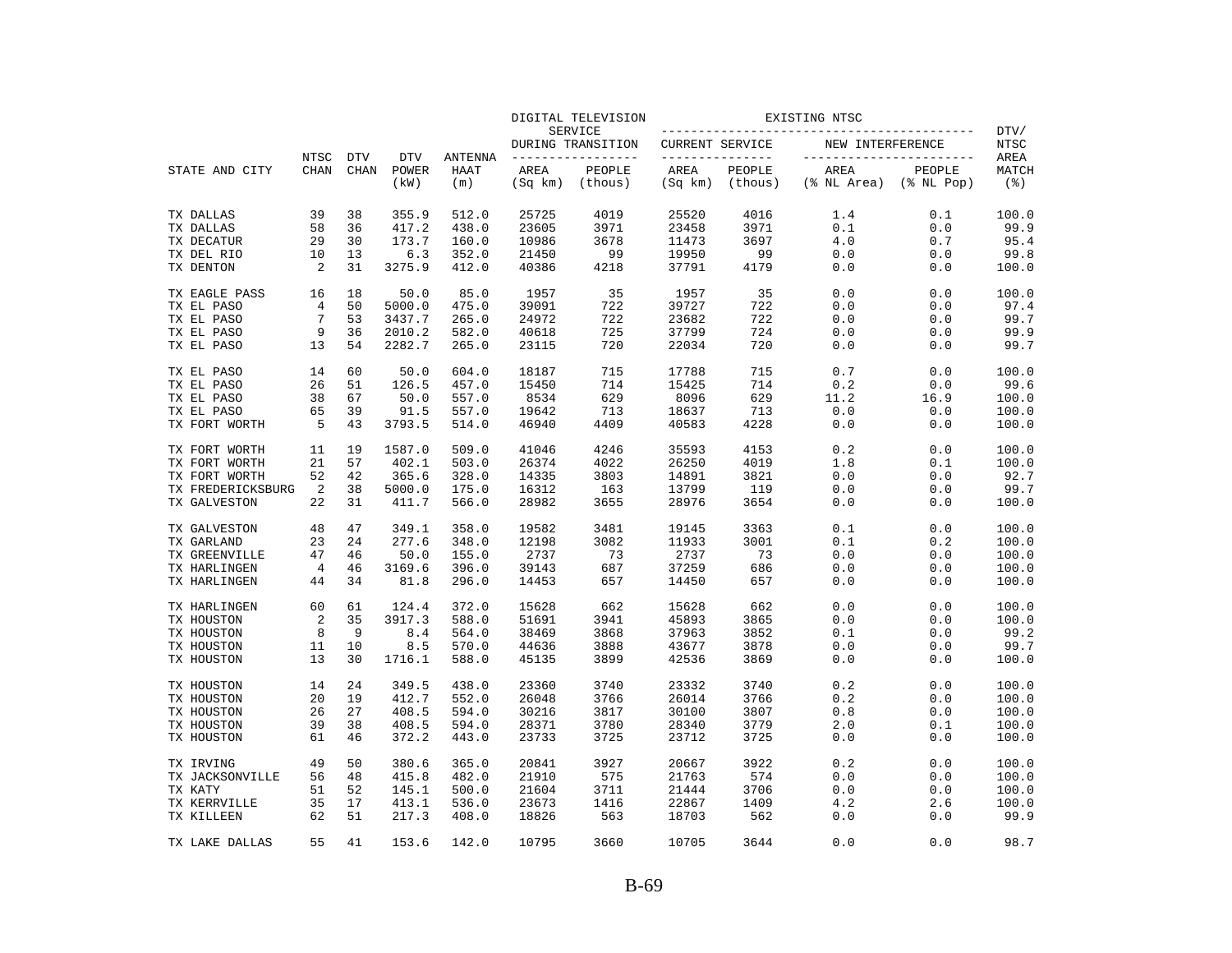|                        | NTSC        | <b>DTV</b> | DTV             | ANTENNA        |                 | DIGITAL TELEVISION<br>SERVICE<br>DURING TRANSITION<br>. _ _ _ _ _ _ _ _ _ _ _ _ _ | <b>CURRENT SERVICE</b> |                   | EXISTING NTSC<br>NEW INTERFERENCE |                      | DTV/<br>NTSC<br>AREA |
|------------------------|-------------|------------|-----------------|----------------|-----------------|-----------------------------------------------------------------------------------|------------------------|-------------------|-----------------------------------|----------------------|----------------------|
| STATE AND<br>CITY      | <b>CHAN</b> | CHAN       | POWER<br>(kW)   | HAAT<br>(m)    | AREA<br>(Sq km) | PEOPLE<br>(thous)                                                                 | AREA<br>(Sq km)        | PEOPLE<br>(thous) | AREA<br>(% NL Area)               | PEOPLE<br>(% NL Pop) | MATCH<br>(응)         |
| TX LAREDO<br>TX LAREDO | 13.         | 14<br>54   | 1668.0<br>466.3 | 312.0<br>280.0 | 26403<br>20988  | 140<br>143                                                                        | 25686<br>20302         | 137<br>142        | 3.7<br>0.2                        | 1.3<br>0.0           | 100.0<br>100.0       |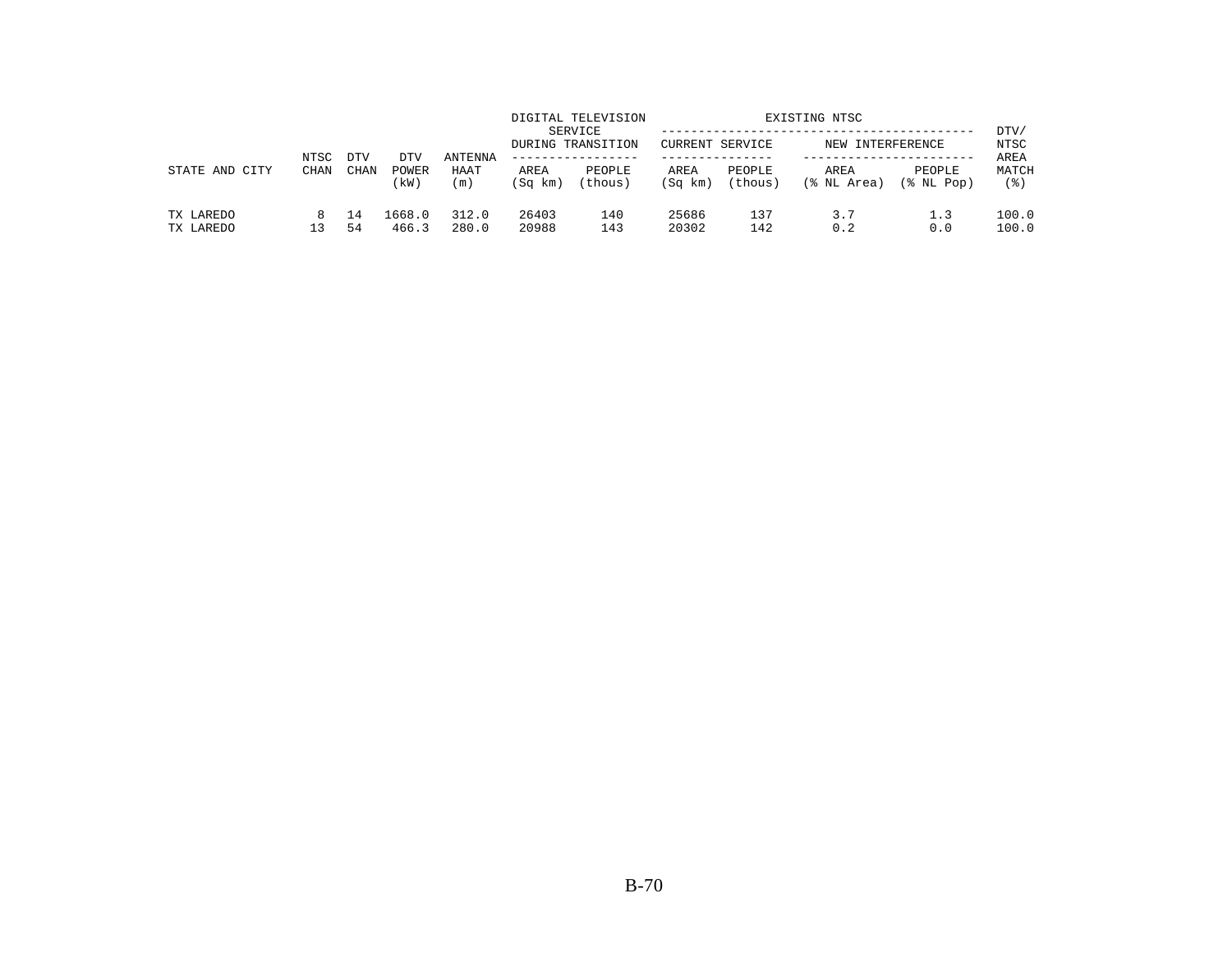|                                  |                     |                           |                             | <b>ANTENNA</b><br>HAAT<br>(m) | DIGITAL TELEVISION<br><b>SERVICE</b> |                                     | EXISTING NTSC                     |                   |                     |                                              |                      |
|----------------------------------|---------------------|---------------------------|-----------------------------|-------------------------------|--------------------------------------|-------------------------------------|-----------------------------------|-------------------|---------------------|----------------------------------------------|----------------------|
|                                  |                     |                           |                             |                               |                                      | DURING TRANSITION                   | CURRENT SERVICE                   |                   | NEW INTERFERENCE    |                                              | DTV/<br><b>NTSC</b>  |
| STATE AND CITY                   | <b>NTSC</b><br>CHAN | <b>DTV</b><br><b>CHAN</b> | <b>DTV</b><br>POWER<br>(kW) |                               | AREA<br>(Sq km)                      | --------------<br>PEOPLE<br>(thous) | ______________<br>AREA<br>(Sq km) | PEOPLE<br>(thous) | AREA<br>(% NL Area) | -----------------<br>PEOPLE<br>$(\$ NI Pop)$ | AREA<br>MATCH<br>(응) |
| TX LAREDO                        | 27                  | 25                        | 166.4                       | 67.0                          | 6588                                 | 132                                 | 6564                              | 132               | 0.0                 | 0.0                                          | 100.0                |
| TX LLANO                         | 14                  | 27                        | 198.4                       | 269.0                         | 17332                                | 169                                 | 15970                             | 107               | 13.5                | 12.4                                         | 100.0                |
| TX LONGVIEW                      | 51                  | 52                        | 346.9                       | 381.0                         | 19025                                | 549                                 | 18395                             | 533               | 0.3                 | 0.2                                          | 99.9                 |
| TX LUBBOCK                       | 5                   | 44                        | 5000.0                      | 226.0                         | 28985                                | 362                                 | 28531                             | 362               | 0.0                 | 0.0                                          | 100.0                |
| TX LUBBOCK                       | 11                  | 20                        | 3039.7                      | 232.0                         | 25714                                | 350                                 | 24581                             | 349               | 0.5                 | 0.0                                          | 100.0                |
| TX LUBBOCK                       | 13                  | 19                        | 2653.3                      | 268.0                         | 25426                                | 343                                 | 24324                             | 343               | 0.0                 | 0.0                                          | 100.0                |
| TX LUBBOCK                       | 28                  | 27                        | 94.0                        | 256.0                         | 15743                                | 299                                 | 15657                             | 299               | 0.0                 | 0.1                                          | 100.0                |
| TX LUBBOCK                       | 34                  | 35                        | 217.1                       | 256.0                         | 14941                                | 294                                 | 14881                             | 294               | 0.0                 | 0.0                                          | 100.0                |
| TX LUFKIN                        | 9                   | 15                        | 1412.7                      | 204.0                         | 18383                                | 224                                 | 16145                             | 205               | 7.5                 | 7.6                                          | 100.0                |
| TX MCALLEN                       | 48                  | 30                        | 138.8                       | 197.0                         | 12790                                | 652                                 | 12790                             | 652               | 0.0                 | 0.4                                          | 100.0                |
| TX MIDLAND                       | 2                   | 47                        | 3960.6                      | 323.0                         | 35229                                | 344                                 | 33673                             | 340               | 0.0                 | 0.0                                          | 100.0                |
| TX NACOGDOCHES                   | 19                  | 25                        | 50.0                        | 222.0                         | 7787                                 | 137                                 | 7760                              | 137               | 9.4                 | 4.4                                          | 100.0                |
| TX ODESSA                        | 7                   | 18                        | 3267.6                      | 226.0                         | 25908                                | 279                                 | 25359                             | 278               | 0.0                 | 0.0                                          | 100.0                |
| TX ODESSA<br>TX ODESSA           | 9<br>24             | 14<br>25                  | 1541.4<br>174.5             | 387.0<br>335.0                | 33954<br>18048                       | 335<br>279                          | 30047<br>18046                    | 297<br>279        | 0.0<br>0.0          | 0.0<br>0.0                                   | 100.0<br>100.0       |
|                                  |                     |                           |                             |                               |                                      |                                     |                                   |                   |                     |                                              |                      |
| TX ODESSA                        | 36                  | 16                        | 50.0                        | 88.0                          | 4851                                 | 225                                 | 4846                              | 225               | 0.0                 | 0.0                                          | 100.0                |
| TX ODESSA                        | 42                  | 41                        | 50.0                        | 146.0                         | 7697                                 | 244                                 | 7681                              | 244               | 0.0                 | 0.0                                          | 100.0                |
| TX PORT ARTHUR                   | 4                   | 40                        | 3374.3                      | 360.0                         | 37387                                | 793                                 | 33820                             | 764               | 0.0                 | 0.0                                          | 100.0                |
| TX ROSENBERG                     | 45                  | 44                        | 129.8                       | 439.0                         | 20397                                | 3687                                | 20335                             | 3685              | 0.1                 | 0.0                                          | 100.0                |
| TX SAN ANGELO                    | 3                   | 31                        | 632.2                       | 183.0                         | 17609                                | 120                                 | 16538                             | 119               | 0.0                 | 0.0                                          | 100.0                |
| TX SAN ANGELO                    | 6                   | 50                        | 5000.0                      | 277.0                         | 31860                                | 143                                 | 26567                             | 127               | 0.0                 | 0.0                                          | 100.0                |
| TX SAN ANGELO                    | 8                   | 11                        | 7.1                         | 442.0                         | 33616                                | 157                                 | 30118                             | 150               | 0.1                 | 0.0                                          | 99.5                 |
| TX SAN ANTONIO                   | 4                   | 50                        | 3301.1                      | 451.0                         | 41632                                | 1711                                | 37666                             | 1604              | 0.0                 | 0.0                                          | 99.7                 |
| TX SAN ANTONIO<br>TX SAN ANTONIO | 5<br>9              | 48<br>8                   | 3162.7<br>5.4               | 424.0<br>283.0                | 40188<br>25635                       | 1660<br>1499                        | 36658<br>26004                    | 1587<br>1502      | 0.0<br>0.0          | 0.1<br>0.1                                   | 99.9<br>96.9         |
|                                  |                     |                           |                             |                               |                                      |                                     |                                   |                   |                     |                                              |                      |
| TX SAN ANTONIO                   | 12                  | 31                        | 1569.0                      | 451.0                         | 37096                                | 1597                                | 35552                             | 1571              | 0.1                 | 0.1                                          | 99.8                 |
| TX SAN ANTONIO                   | 23                  | 19                        | 65.9                        | 261.0                         | 10861                                | 1349                                | 10723                             | 1344              | 0.0                 | 0.0                                          | 100.0                |
| TX SAN ANTONIO                   | 29                  | 30                        | 406.8                       | 443.0                         | 23150                                | 1492                                | 22961                             | 1488              | 0.1                 | 0.1                                          | 99.5                 |
| TX SAN ANTONIO                   | 41                  | 16                        | 50.0                        | 152.0                         | 10838                                | 1369                                | 10589                             | 1364              | 8.9                 | 4.2                                          | 99.9                 |
| TX SAN ANTONIO                   | 60                  | 39                        | 408.2                       | 456.0                         | 21455                                | 1476                                | 20475                             | 1461              | 0.7                 | 0.6                                          | 100.0                |
| TX SWEETWATER                    | 12                  | 23                        | 1573.9                      | 427.0                         | 34286                                | 240                                 | 30547                             | 228               | 1.2                 | 0.4                                          | 100.0                |
| TX TEMPLE                        | 6                   | 40                        | 3917.6                      | 573.0                         | 49397                                | 1373                                | 35539                             | 962               | 0.0                 | 0.0                                          | 100.0                |
| TX TEXARKANA                     | 6<br>7              | 42                        | 3442.6                      | 482.0                         | 43946                                | 1018                                | 32501                             | 883               | 0.0                 | 0.0                                          | 100.0                |
| TX TYLER                         |                     | 22                        | 1910.5                      | 302.0                         | 29070                                | 702                                 | 23948                             | 609               | 0.0                 | 0.0                                          | 100.0                |
| TX VICTORIA                      | 19                  | 14                        | 50.0                        | 149.0                         | 7080                                 | 109                                 | 7081                              | 109               | 0.2                 | 0.0                                          | 100.0                |
| TX VICTORIA                      | 25                  | 15                        | 112.8                       | 311.0                         | 15404                                | 160                                 | 15374                             | 160               | 0.0                 | 0.0                                          | 100.0                |
| TX WACO                          | 10                  | 53                        | 1064.7                      | 552.0                         | 39518                                | 872                                 | 35829                             | 822               | 4.1                 | 4.1                                          | 100.0                |
| TX WACO                          | 25                  | 26                        | 402.3                       | 558.0                         | 27713                                | 684                                 | 25638                             | 590               | 0.3                 | 0.1                                          | 100.0                |
| TX WACO                          | 34                  | 12                        | 3.2                         | 155.0                         | 4708                                 | 200                                 | 4670                              | 200               | 0.1                 | 0.0                                          | 100.0                |
| TX WACO                          | 44                  | 20                        | 316.5                       | 552.0                         | 23741                                | 653                                 | 23333                             | 618               | 2.5                 | 0.9                                          | 99.9                 |
| TX WESLACO                       | 5                   | 2.0                       | 4215.0                      | 290.0                         | 33612                                | 675                                 | 32202                             | 674               | 0.0                 | 0.0                                          | 100.0                |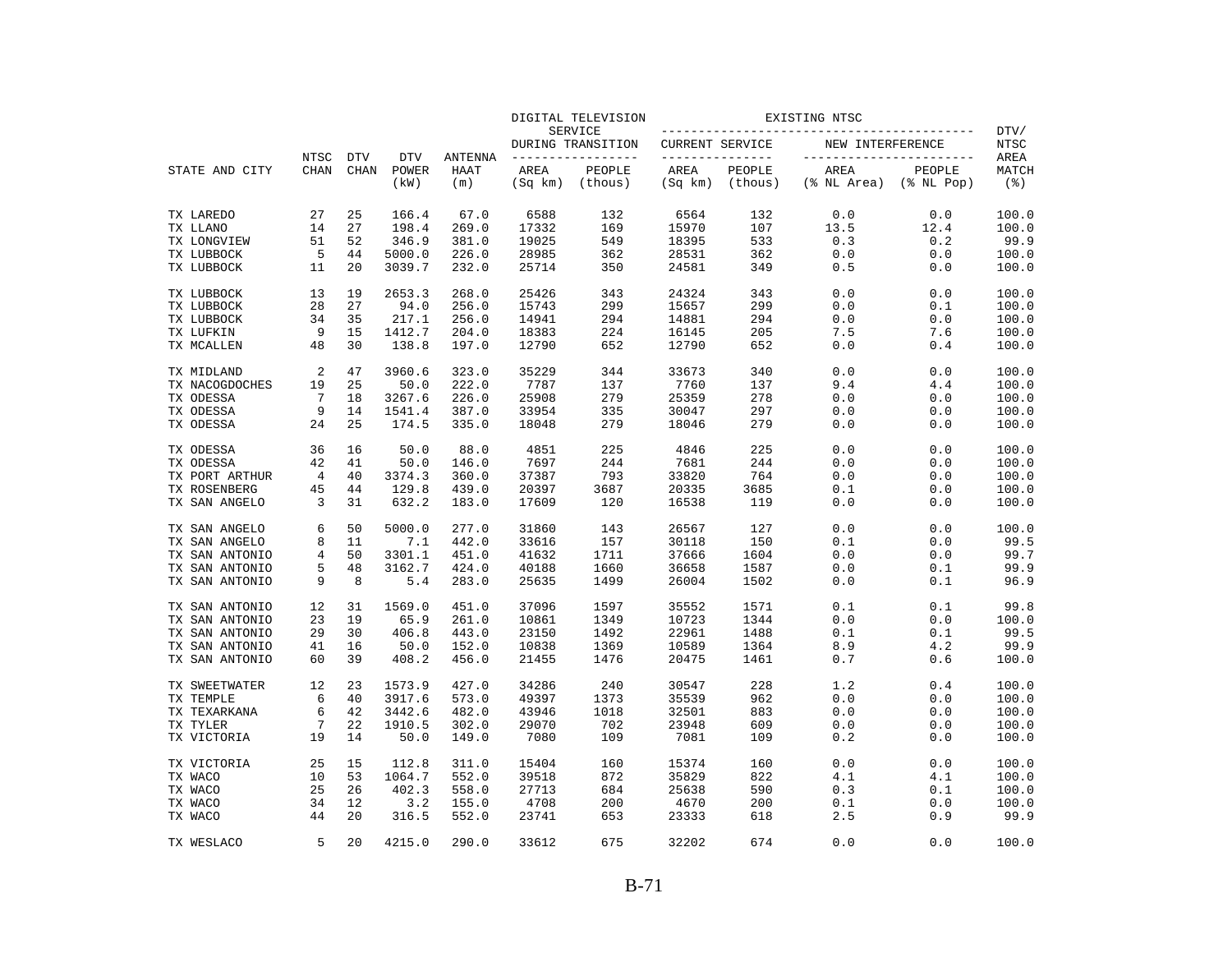| STATE AND<br>CITY                    |                     |                    |                      | ANTENNA<br>HAAT<br>(m) |                 | DIGITAL TELEVISION<br>SERVICE<br>DURING TRANSITION<br>-------------- | EXISTING NTSC<br><b>CURRENT SERVICE</b><br>NEW INTERFERENCE |                   |                     |                      | DTV/<br>NTSC         |                |
|--------------------------------------|---------------------|--------------------|----------------------|------------------------|-----------------|----------------------------------------------------------------------|-------------------------------------------------------------|-------------------|---------------------|----------------------|----------------------|----------------|
|                                      | NTSC<br><b>CHAN</b> | <b>DTV</b><br>CHAN | DTV<br>POWER<br>(kW) |                        | AREA<br>(Sq km) | PEOPLE<br>(thous)                                                    | AREA<br>(Sq km)                                             | PEOPLE<br>(thous) | AREA<br>(% NL Area) | PEOPLE<br>(% NL Pop) | AREA<br>MATCH<br>(응) |                |
| TX WICHITA FALLS<br>TX WICHITA FALLS |                     |                    | 48<br>51             | 4068.7<br>3988.0       | 305.0<br>311.0  | 33976<br>34271                                                       | 388<br>392                                                  | 31010<br>28430    | 372<br>357          | 0.0<br>0.0           | 0.0<br>0.0           | 100.0<br>100.0 |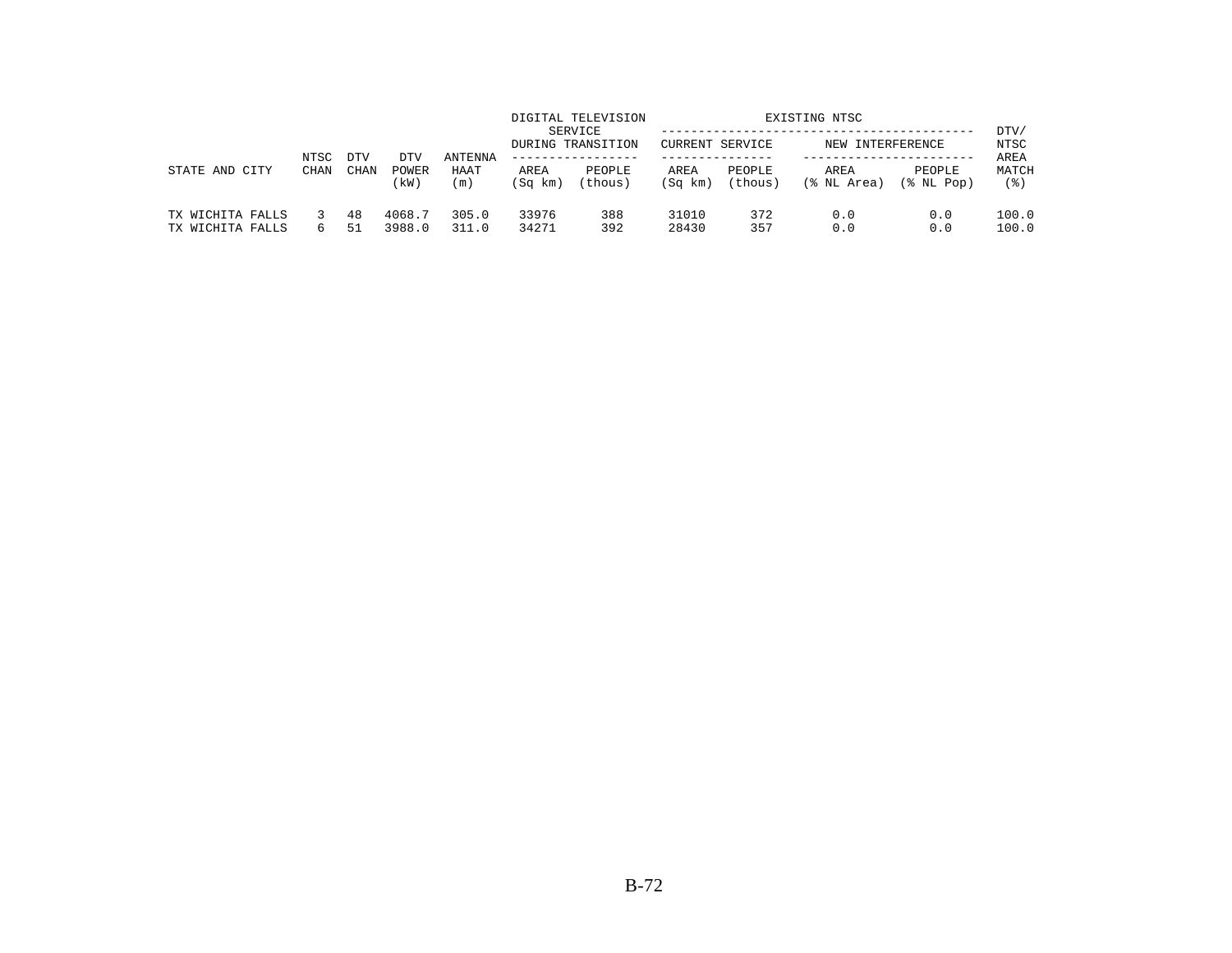|                       |             |                |               |             |                 | DIGITAL TELEVISION           | EXISTING NTSC          |                   |                     |                            |                                |
|-----------------------|-------------|----------------|---------------|-------------|-----------------|------------------------------|------------------------|-------------------|---------------------|----------------------------|--------------------------------|
|                       |             |                |               |             |                 | SERVICE<br>DURING TRANSITION | <b>CURRENT SERVICE</b> |                   | NEW INTERFERENCE    |                            | DTV/<br>NTSC                   |
|                       | NTSC        | <b>DTV</b>     | <b>DTV</b>    | ANTENNA     |                 | --------------               | _______________        |                   |                     | ----------------           | AREA                           |
| STATE AND CITY        | <b>CHAN</b> | <b>CHAN</b>    | POWER<br>(kW) | HAAT<br>(m) | AREA<br>(Sq km) | PEOPLE<br>(thous)            | AREA<br>(Sq km)        | PEOPLE<br>(thous) | AREA<br>(% NL Area) | PEOPLE<br>$(\$$ NL Pop $)$ | MATCH<br>$($ $\frac{6}{3}$ $)$ |
| TX WICHITA FALLS      | 18          | 15             | 169.3         | 329.0       | 16650           | 313                          | 16582                  | 313               | 2.9                 | 2.9                        | 100.0                          |
| UT CEDAR CITY         | 4           | 26             | 1188.2        | 836.0       | 36037           | 75                           | 41583                  | 86                | 0.0                 | 0.0                        | 86.0                           |
| UT OGDEN              | 9           | 22             | 628.5         | 893.0       | 21917           | 1379                         | 21769                  | 1377              | 0.2                 | 0.0                        | 99.3                           |
| UT OGDEN              | 30          | 29             | 111.1         | 1190.0      | 21679           | 1365                         | 20573                  | 1360              | 0.0                 | 0.0                        | 100.0                          |
| UT PROVO              | 11          | 10             | 5.4           | 896.0       | 28676           | 1394                         | 24874                  | 1368              | 0.0                 | 0.0                        | 100.0                          |
| UT PROVO              | 16          | 17             | 401.3         | 57.0        | 7517            | 311                          | 7037                   | 298               | 0.0                 | 0.0                        | 100.0                          |
| UT SALT LAKE CITY     | 2           | 43             | 972.6         | 1180.0      | 34805           | 1404                         | 47882                  | 1487              | 0.0                 | 0.0                        | 72.4                           |
| UT SALT LAKE CITY     | 4           | 51             | 973.3         | 1180.0      | 34415           | 1398                         | 44490                  | 1475              | 0.0                 | 0.0                        | 75.9                           |
| UT SALT LAKE CITY     | 5           | 48             | 1030.1        | 1152.0      | 35389           | 1401                         | 47824                  | 1472              | 0.0                 | 0.0                        | 74.0                           |
| UT SALT LAKE CITY     | 7           | 8              | 5.1           | 924.0       | 34888           | 1410                         | 30963                  | 1395              | 0.0                 | 0.0                        | 100.0                          |
| UT SALT LAKE CITY     | 13          | 19             | 446.8         | 1116.0      | 22451           | 1391                         | 19795                  | 1362              | 0.0                 | 0.0                        | 99.9                           |
| UT SALT LAKE CITY     | 14          | 26             | 97.9          | 1181.0      | 25019           | 1369                         | 23632                  | 1364              | 0.0                 | 0.0                        | 100.0                          |
| UT ST. GEORGE         | 12          | $\overline{2}$ | 1.0           | 42.0        | 1822            | 42                           | 1647                   | 41                | 0.0                 | 0.0                        | 100.0                          |
| VA ARLINGTON          | 14          | 15             | 132.5         | 219.0       | 14888           | 5063                         | 14857                  | 5069              | 1.1                 | 0.9                        | 98.9                           |
| VA ASHLAND            | 65          | 42             | 65.0          | 262.0       | 12615           | 960                          | 11509                  | 941               | 0.4                 | 0.1                        | 100.0                          |
| VA BRISTOL            | 5           | 23             | 3131.7        | 680.0       | 38717           | 1345                         | 39282                  | 1381              | 0.0                 | 0.0                        | 91.2                           |
| VA CHARLOTTESVILLE 29 |             | 28             | 392.1         | 363.0       | 21407           | 626                          | 20105                  | 564               | 3.4                 | 11.2                       | 99.8                           |
| VA CHARLOTTESVILLE 41 |             | 32             | 50.0          | 352.0       | 8294            | 211                          | 7866                   | 201               | 4.2                 | 1.5                        | 99.8                           |
| VA CHARLOTTESVILLE 64 |             | 47             | 224.1         | 423.0       | 20324           | 496                          | 18342                  | 420               | 0.9                 | 0.5                        | 100.0                          |
| VA DANVILLE           | 24          | 23             | 50.0          | 107.0       | 5471            | 267                          | 5328                   | 261               | 7.3                 | 6.7                        | 99.8                           |
| VA FAIRFAX            | 56          | 48             | 50.0          | 223.0       | 12848           | 4537                         | 11889                  | 4176              | 0.2                 | 0.4                        | 99.5                           |
| VA FRONT ROYAL        | 42          | 23             | 50.0          | 398.0       | 8101            | 253                          | 6355                   | 226               | 1.3                 | 1.5                        | 100.0                          |
| VA GOLDVEIN           | 53          | 46             | 105.4         | 229.0       | 15111           | 3748                         | 13967                  | 2840              | 0.3                 | 0.0                        | 99.9                           |
| VA GRUNDY             | 68          | 50             | 64.3          | 763.0       | 20839           | 752                          | 19361                  | 710               | 0.0                 | 0.0                        | 100.0                          |
| VA HAMPTON            | 13          | 52             | 1664.6        | 301.0       | 29087           | 1719                         | 23718                  | 1591              | 0.0                 | 0.0                        | 100.0                          |
| VA HAMPTON-NORFOLK 15 |             | 16             | 147.2         | 296.0       | 16854           | 1547                         | 16854                  | 1547              | 0.2                 | 0.0                        | 100.0                          |
| VA HARRISONBURG       | 3           | 22             | 148.3         | 646.0       | 17687           | 435                          | 21262                  | 533               | 1.3                 | 0.6                        | 78.6                           |
| VA LYNCHBURG          | 13          | 49             | 1686.4        | 625.0       | 34022           | 1051                         | 27123                  | 835               | 0.0                 | 0.0                        | 98.5                           |
| VA LYNCHBURG          | 21          | 3              | 1.0           | 500.0       | 21080           | 747                          | 17295                  | 593               | 1.6                 | 8.4                        | 98.6                           |
| VA MANASSAS           | 66          | 34             | 229.8         | 168.0       | 13548           | 3878                         | 13332                  | 4026              | 0.5                 | 1.3                        | 98.0                           |
| VA MARION             | 52          | 48             | 50.0          | 445.0       | 12351           | 331                          | 11026                  | 298               | 1.6                 | 1.0                        | 99.8                           |
| VA NORFOLK            | 3           | 39             | 4056.5        | 299.0       | 34452           | 1833                         | 26743                  | 1740              | 0.0                 | 0.0                        | 100.0                          |
| VA NORFOLK            | 33          | 14             | 370.9         | 277.0       | 14124           | 1496                         | 14124                  | 1496              | 0.7                 | 0.2                        | 100.0                          |
| VA NORFOLK            | 49          | 50             | 50.0          | 155.0       | 6592            | 1353                         | 6592                   | 1353              | 0.1                 | 0.0                        | 100.0                          |
| VA NORTON             | 47          | 32             | 50.0          | 591.0       | 19196           | 749                          | 16984                  | 655               | 0.9                 | 1.7                        | 100.0                          |
| VA PETERSBURG         | 8           | 58             | 1394.8        | 320.0       | 28446           | 1275                         | 25182                  | 1189              | 0.0                 | 0.0                        | 100.0                          |
| VA PORTSMOUTH         | 10          | 11             | 5.7           | 302.0       | 27493           | 1703                         | 27601                  | 1650              | 0.0                 | 0.0                        | 97.7                           |
| VA PORTSMOUTH         | 27          | 26             | 125.3         | 296.0       | 18432           | 1558                         | 18432                  | 1558              | 0.8                 | 0.3                        | 100.0                          |
| VA RICHMOND           | 6           | 31             | 4739.9        | 256.0       | 31956           | 1482                         | 27086                  | 1365              | 4.7                 | 4.2                        | 100.0                          |
| VA RICHMOND           | 12          | 54             | 2935.4        | 241.0       | 26460           | 1271                         | 21106                  | 1106              | 0.2                 | 0.1                        | 99.9                           |
| VA RICHMOND           | 23          | 2.4            | 180.5         | 327.0       | 20640           | 1065                         | 20599                  | 1064              | 0.0                 | 0.0                        | 100.0                          |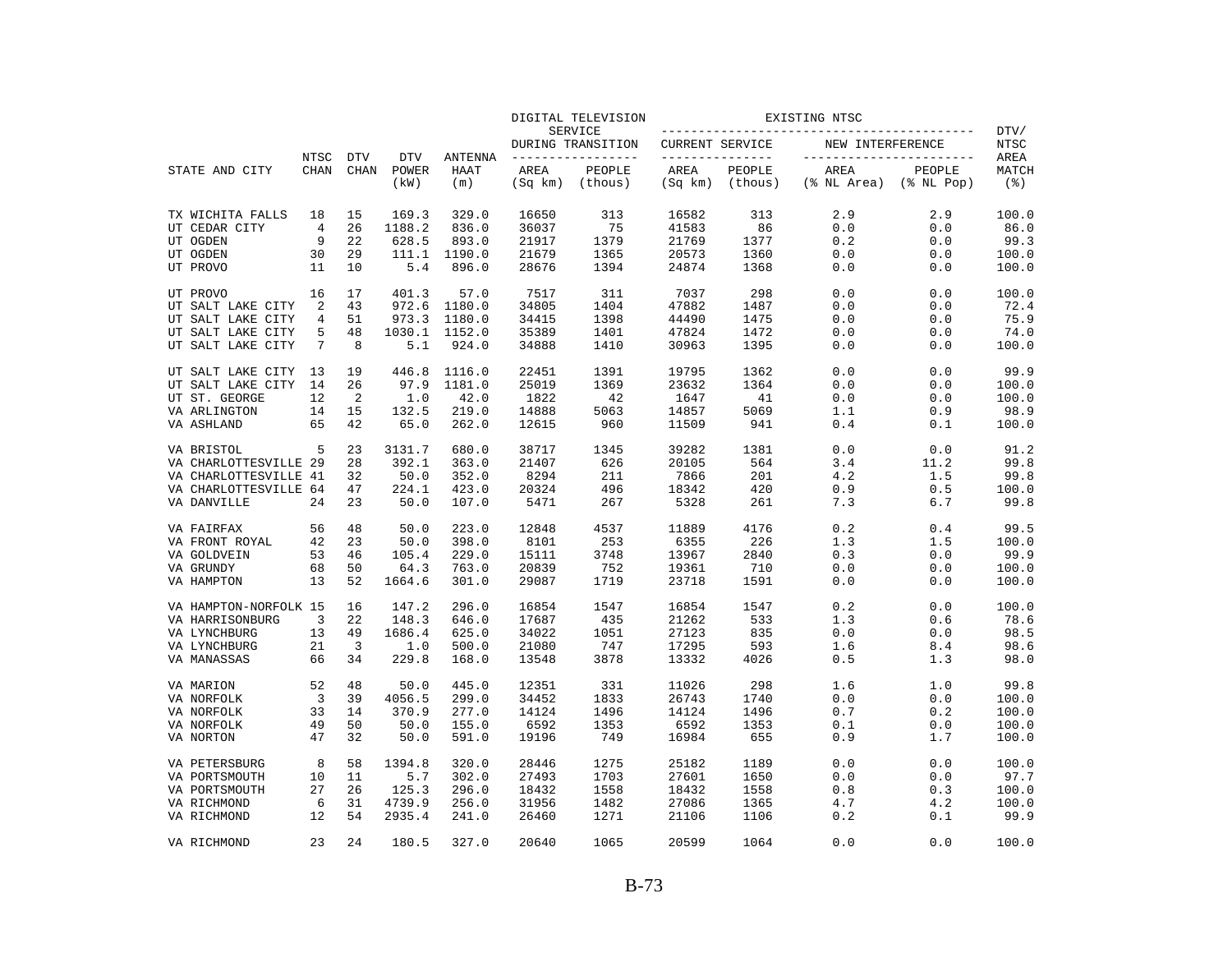| STATE AND<br>CITY          | NTSC<br>CHAN | DTV      | DTV<br>POWER<br>kW) | ANTENNA<br>HAAT<br>(m) |                 | DIGITAL TELEVISION<br>SERVICE<br>DURING TRANSITION | EXISTING NTSC<br><b>CURRENT SERVICE</b><br>NEW INTERFERENCE |                   |                     |                      | DTV/<br>NTSC         |
|----------------------------|--------------|----------|---------------------|------------------------|-----------------|----------------------------------------------------|-------------------------------------------------------------|-------------------|---------------------|----------------------|----------------------|
|                            |              | CHAN     |                     |                        | AREA<br>(Sq km) | PEOPLE<br>(thous)                                  | AREA<br>(Sq km)                                             | PEOPLE<br>(thous) | AREA<br>(% NL Area) | PEOPLE<br>(% NL Pop) | AREA<br>MATCH<br>(응) |
| VA RICHMOND<br>VA RICHMOND | 35<br>57     | 20<br>45 | 153.1<br>50.0       | 384.0<br>293.0         | 22486<br>15022  | 1076<br>958                                        | 22387<br>14951                                              | 1084<br>957       | 4.2<br>$\perp$ .0   | 2.4<br>0.1           | 98.6<br>100.0        |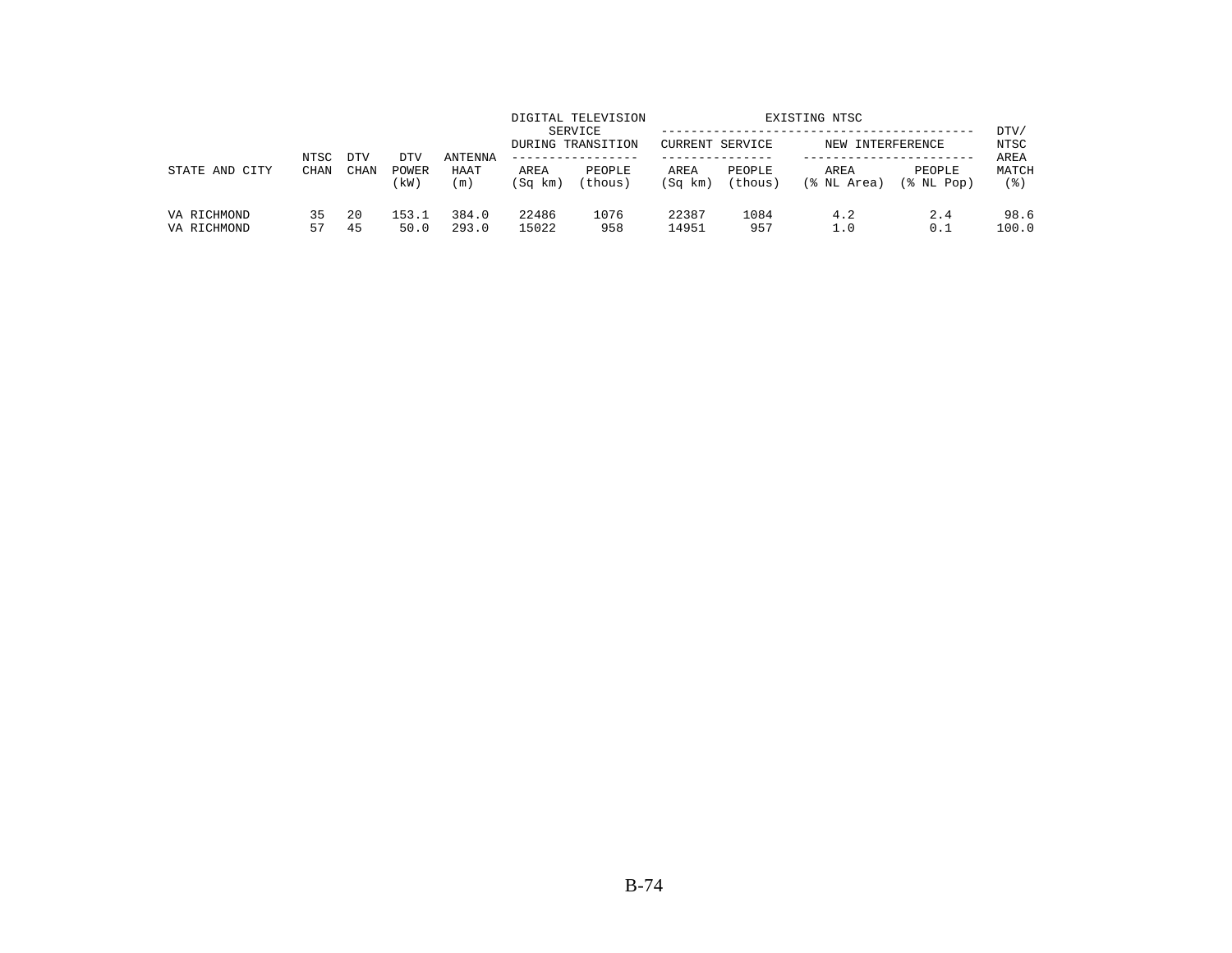|                                |                            | <b>DTV</b>  | <b>DTV</b>       | <b>ANTENNA</b><br>HAAT<br>(m) | DIGITAL TELEVISION<br>SERVICE |                                    | EXISTING NTSC                   |                   |                     |                                               |                             |
|--------------------------------|----------------------------|-------------|------------------|-------------------------------|-------------------------------|------------------------------------|---------------------------------|-------------------|---------------------|-----------------------------------------------|-----------------------------|
|                                |                            |             |                  |                               |                               | DURING TRANSITION                  | CURRENT SERVICE<br>------------ |                   | NEW INTERFERENCE    |                                               | DTV/<br><b>NTSC</b><br>AREA |
| STATE AND CITY                 | <b>NTSC</b><br><b>CHAN</b> | <b>CHAN</b> | POWER<br>(kW)    |                               | AREA<br>(Sq km)               | -------------<br>PEOPLE<br>(thous) | AREA<br>(Sq km)                 | PEOPLE<br>(thous) | AREA<br>(% NL Area) | ----------------<br>PEOPLE<br>$(\$$ NL $Pop)$ | MATCH<br>$($ $\mathcal{E})$ |
| VA ROANOKE                     | 7                          | 18          | 1780.8           | 610.0                         | 38019                         | 1237                               | 34211                           | 1137              | 0.0                 | 0.0                                           | 99.5                        |
| VA ROANOKE                     | 10                         | 56          | 1737.5           | 610.0                         | 33842                         | 1151                               | 31596                           | 1094              | 0.0                 | 0.0                                           | 98.1                        |
| VA ROANOKE                     | 15                         | 17          | 108.9            | 634.0                         | 19970                         | 742                                | 18521                           | 720               | 0.3                 | 0.4                                           | 99.2                        |
| VA ROANOKE                     | 27                         | 14          | 197.4            | 607.0                         | 20091                         | 849                                | 17749                           | 783               | 4.1                 | 3.2                                           | 100.0                       |
| VA ROANOKE                     | 38                         | 36          | 78.4             | 616.0                         | 14883                         | 661                                | 14055                           | 644               | 0.5                 | 0.3                                           | 99.7                        |
| VA STAUNTON                    | 51                         | 50          | 50.0             | 680.0                         | 7063                          | 232                                | 6700                            | 227               | 0.8                 | 0.1                                           | 99.9                        |
| VA VIRGINIA BEACH              | 43                         | 19          | 355.9            | 261.0                         | 19729                         | 1577                               | 19729                           | 1577              | 0.3                 | 0.0                                           | 100.0                       |
| VT BURLINGTON                  | 3                          | 34          | 1188.3           | 835.0                         | 42109                         | 558                                | 40319                           | 580               | 0.0                 | 0.0                                           | 92.8                        |
| VT BURLINGTON                  | 22                         | 16          | 59.3             | 835.0                         | 25552                         | 463                                | 23400                           | 430               | 0.2                 | 0.2                                           | 100.0                       |
| VT BURLINGTON                  | 33                         | 32          | 86.4             | 815.0                         | 25061                         | 449                                | 23463                           | 426               | 1.2                 | 1.1                                           | 100.0                       |
| VT BURLINGTON                  | 44                         | 14          | 98.1             | 397.0                         | 16161                         | 328                                | 14372                           | 311               | 0.0                 | 0.0                                           | 100.0                       |
| VT HARTFORD                    | 31                         | 35          | 151.2            | 677.0                         | 15670                         | 348                                | 15516                           | 344               | 2.8                 | 2.8                                           | 96.1                        |
| VT RUTLAND                     | 28                         | 29          | 50.0             | 429.0                         | 10753                         | 247                                | 9596                            | 236               | 0.0                 | 0.0                                           | 100.0                       |
| VT ST. JOHNSBURY<br>VT WINDSOR | 20<br>41                   | 19<br>58    | 50.0<br>57.3     | 592.0<br>684.0                | 15745<br>17143                | 161<br>400                         | 13193<br>16410                  | 133<br>381        | 0.1<br>0.7          | 0.1<br>0.5                                    | 100.0<br>98.9               |
|                                |                            |             |                  |                               |                               |                                    |                                 |                   |                     |                                               |                             |
| WA BELLEVUE                    | 33                         | 32          | 50.0             | 286.0                         | 3966                          | 1918                               | 3450                            | 1854              | 12.1                | 16.3                                          | 100.0                       |
| WA BELLEVUE                    | 51                         | 50          | 91.8             | 739.0                         | 22895                         | 2988                               | 22442                           | 2980              | 0.4                 | 1.1                                           | 100.0                       |
| WA BELLINGHAM                  | 12                         | 34          | 1240.6           | 722.0                         | 41575                         | 1328                               | 38536                           | 565               | 0.0                 | 0.0                                           | 99.8                        |
| WA BELLINGHAM<br>WA CENTRALIA  | 24<br>15                   | 17<br>38    | 50.0<br>50.0     | 676.0<br>347.0                | 5867<br>11269                 | 201<br>318                         | 5517<br>10313                   | 188<br>266        | 0.0<br>0.1          | 0.0<br>0.4                                    | 100.0<br>100.0              |
|                                |                            |             |                  |                               |                               |                                    |                                 |                   |                     |                                               |                             |
| WA EVERETT                     | 16                         | 35          | 415.5            | 389.0                         | 20637                         | 2985                               | 19838                           | 2924              | 1.6                 | 0.6                                           | 100.0                       |
| WA KENNEWICK                   | 42                         | 41          | 50.0             | 390.0                         | 15097                         | 248                                | 14558                           | 236               | 0.0                 | 0.0                                           | 100.0                       |
| WA PASCO                       | 19                         | 18          | 50.0             | 366.0                         | 14628                         | 220                                | 14137                           | 202               | 0.0                 | 0.0                                           | 100.0                       |
| WA PULLMAN<br>WA RICHLAND      | 10<br>25                   | 17<br>15    | 571.8<br>50.0    | 408.0<br>411.0                | 26226<br>16427                | 240<br>266                         | 25417<br>15907                  | 201<br>253        | 0.0<br>0.1          | 0.0<br>0.2                                    | 99.8<br>100.0               |
|                                |                            |             |                  |                               |                               |                                    |                                 |                   |                     |                                               |                             |
| WA RICHLAND                    | 31                         | 9           | 3.2              | 370.0                         | 6855                          | 161                                | 6320                            | 157               | 0.0                 | 0.0                                           | 100.0                       |
| WA SEATTLE                     | 4                          | 43          | 4049.5           | 351.0                         | 32041                         | 3083                               | 33746                           | 3092              | 0.0                 | 0.0                                           | 94.3                        |
| WA SEATTLE                     | 5                          | 39          | 3993.0           | 356.0                         | 32384                         | 3084                               | 32217                           | 3064              | 0.0                 | 0.0                                           | 95.6                        |
| WA SEATTLE<br>WA SEATTLE       | 7<br>9                     | 53<br>25    | 3214.1<br>2970.2 | 250.0<br>252.0                | 24407<br>24872                | 3019<br>3026                       | 24126<br>23444                  | 3019<br>2989      | 0.0<br>0.0          | 0.0<br>0.0                                    | 98.8<br>99.8                |
|                                |                            |             |                  |                               |                               |                                    |                                 |                   |                     |                                               |                             |
| WA SEATTLE                     | 22<br>45                   | 23<br>44    | 363.5<br>405.6   | 366.0                         | 16178<br>17472                | 2951<br>2908                       | 14838                           | 2884              | 0.2                 | 0.0                                           | 99.9<br>98.4                |
| WA SEATTLE                     | 2                          |             |                  | 393.0                         |                               |                                    | 17382                           | 2936              | 2.8                 | 2.0                                           |                             |
| WA SPOKANE<br>WA SPOKANE       | 4                          | 65<br>38    | 3219.5<br>1582.9 | 671.0<br>933.0                | 43342<br>45182                | 552<br>536                         | 47159<br>50307                  | 554<br>552        | 0.0<br>0.0          | 0.0<br>0.0                                    | 89.6<br>88.8                |
| WA SPOKANE                     | 6                          | 39          | 3312.4           | 653.0                         | 43663                         | 540                                | 46614                           | 568               | 1.4                 | 6.0                                           | 92.5                        |
|                                |                            |             |                  |                               |                               |                                    |                                 |                   |                     |                                               |                             |
| WA SPOKANE                     | 7                          | 54          | 1771.4           | 558.0                         | 34790                         | 533                                | 34950                           | 528               | 0.0                 | 0.0                                           | 97.2                        |
| WA SPOKANE                     | 22                         | 55          | 50.0             | 429.0                         | 14926                         | 422                                | 14977                           | 420               | 0.0                 | 0.0                                           | 98.4                        |
| WA SPOKANE                     | 28                         | 57          | 163.8            | 601.0                         | 24732                         | 466                                | 24285                           | 463               | 0.0                 | 0.0                                           | 99.9                        |
| WA TACOMA                      | 11                         | 14          | 1534.9           | 363.0                         | 29020                         | 3057                               | 26175                           | 2983              | 0.0                 | 0.0                                           | 99.8                        |
| WA TACOMA                      | 13                         | 18          | 1774.2           | 610.0                         | 36372                         | 3186                               | 31851                           | 3028              | 0.0                 | 0.0                                           | 100.0                       |
| WA TACOMA                      | 20                         | 19          | 263.9            | 491.0                         | 20136                         | 2960                               | 19498                           | 2901              | 0.4                 | 0.1                                           | 99.8                        |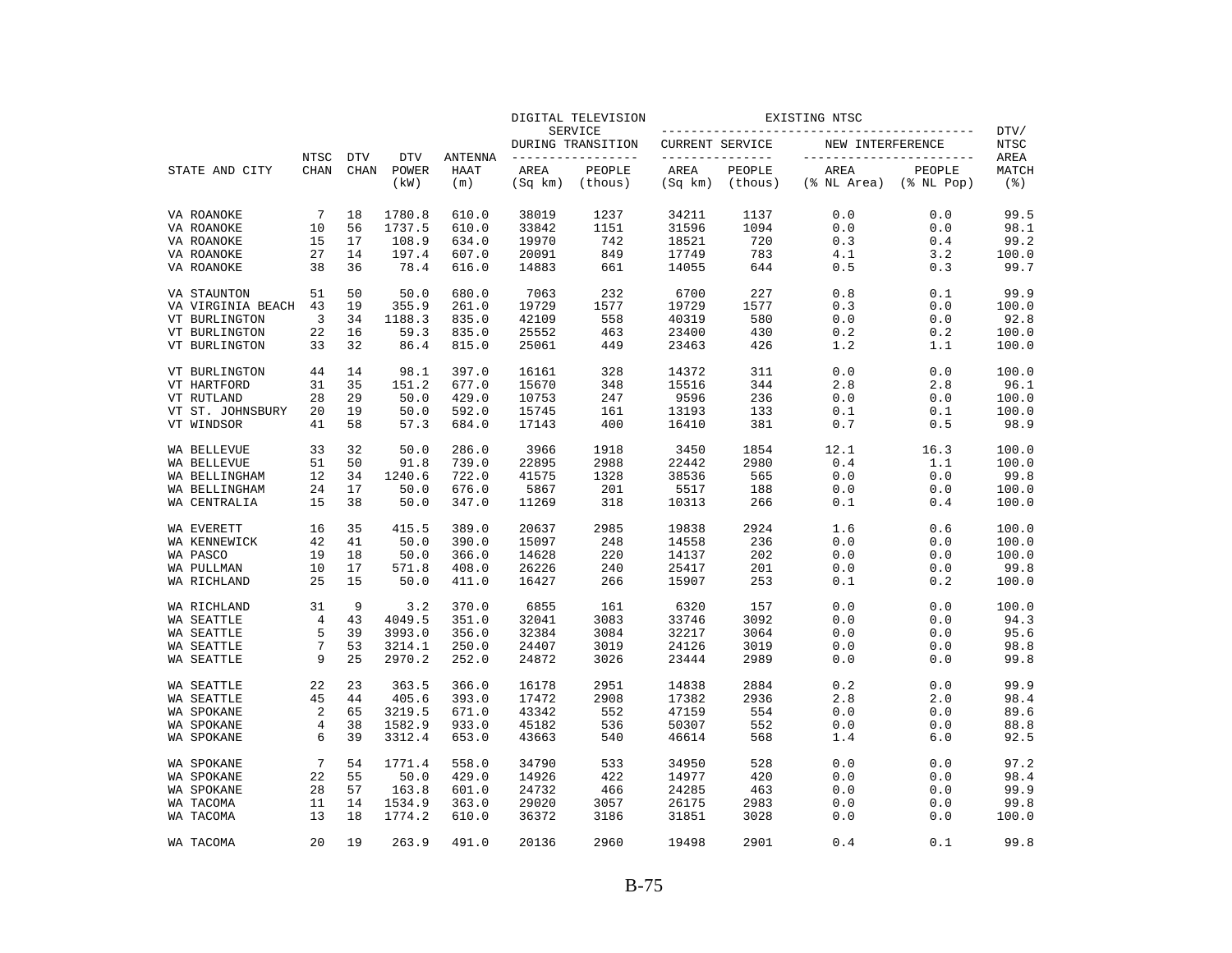| STATE AND CITY         |              |                    |                      |                               |                 | DIGITAL TELEVISION<br>SERVICE<br>DURING TRANSITION | EXISTING NTSC<br>CURRENT SERVICE<br>NEW INTERFERENCE |                   |                     |                         | DTV/<br>NTSC         |
|------------------------|--------------|--------------------|----------------------|-------------------------------|-----------------|----------------------------------------------------|------------------------------------------------------|-------------------|---------------------|-------------------------|----------------------|
|                        | NTSC<br>CHAN | <b>DTV</b><br>CHAN | DTV<br>POWER<br>(kW) | <b>ANTENNA</b><br>HAAT<br>(m) | AREA<br>(Sq km) | -------------<br>PEOPLE<br>(thous)                 | AREA<br>(Sq km)                                      | PEOPLE<br>(thous) | AREA<br>(% NL Area) | PEOPLE<br>$(\$$ NL Pop) | AREA<br>MATCH<br>(응) |
| WA TACOMA<br>WA TACOMA | 28<br>56     | 27<br>-41          | 50.0<br>415.9        | 232.0<br>570.0                | 11259<br>28552  | 2460<br>3099                                       | 10763<br>27427                                       | 2436<br>3080      | 4.7<br>0.3          | 18.2<br>1.9             | 99.6<br>100.0        |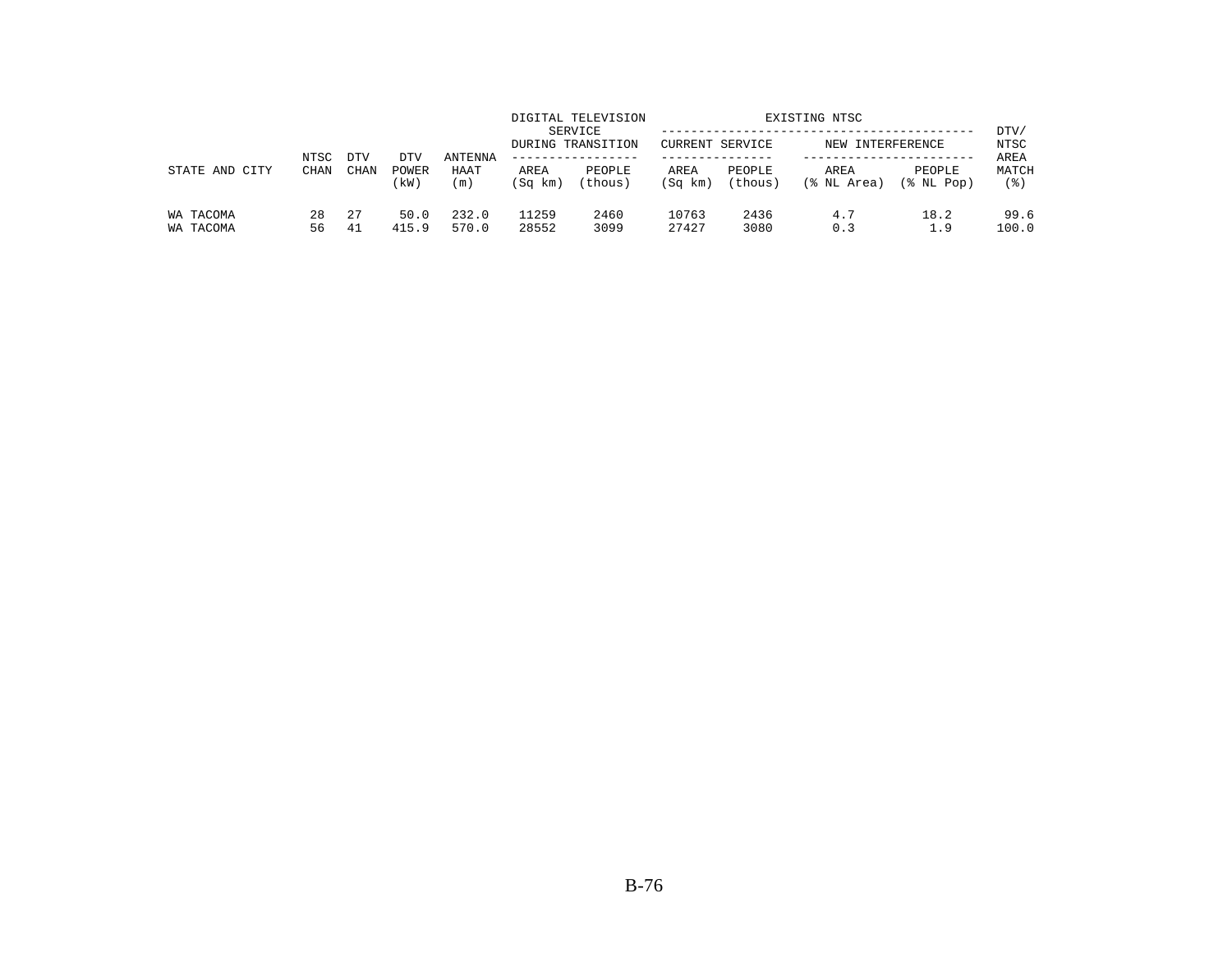|                              |                     |                           |                | <b>DTV</b><br><b>ANTENNA</b><br><b>POWER</b><br>HAAT<br>(kW)<br>(m) | DIGITAL TELEVISION<br>SERVICE |                                    | EXISTING NTSC   |                                   |                     |                                                 |                                     |
|------------------------------|---------------------|---------------------------|----------------|---------------------------------------------------------------------|-------------------------------|------------------------------------|-----------------|-----------------------------------|---------------------|-------------------------------------------------|-------------------------------------|
|                              |                     |                           |                |                                                                     |                               | DURING TRANSITION                  | CURRENT SERVICE |                                   | NEW INTERFERENCE    |                                                 | DTV/<br><b>NTSC</b>                 |
| STATE AND CITY               | NTSC<br><b>CHAN</b> | <b>DTV</b><br><b>CHAN</b> |                |                                                                     | AREA<br>(Sq km)               | -------------<br>PEOPLE<br>(thous) | AREA<br>(Sq km) | ------------<br>PEOPLE<br>(thous) | AREA<br>(% NL Area) | __________________<br>PEOPLE<br>$(\$$ NL $Pop)$ | AREA<br>MATCH<br>$($ $\mathcal{E})$ |
| WA VANCOUVER                 | 49                  | 48                        | 79.1           | 527.0                                                               | 15699                         | 1745                               | 15242           | 1722                              | 0.0                 | 0.1                                             | 100.0                               |
| WA WENATCHEE                 | 27                  | 56                        | 50.0           | 424.0                                                               | 9652                          | 99                                 | 8099            | 95                                | 0.0                 | 0.0                                             | 100.0                               |
| WA YAKIMA                    | 23                  | 24                        | 50.0           | 293.0                                                               | 8926                          | 192                                | 8207            | 192                               | 0.0                 | 0.0                                             | 99.7                                |
| WA YAKIMA                    | 29                  | 52                        | 50.0           | 296.0                                                               | 9134                          | 196                                | 8706            | 195                               | 0.0                 | 0.0                                             | 100.0                               |
| WA YAKIMA                    | 35                  | 34                        | 50.0           | 293.0                                                               | 9572                          | 198                                | 8890            | 197                               | 0.0                 | 0.0                                             | 100.0                               |
| WA YAKIMA                    | 47                  | 16                        | 50.0           | 280.0                                                               | 9743                          | 197                                | 8633            | 197                               | 0.0                 | 0.0                                             | 100.0                               |
| <b>WI APPLETON</b>           | 32                  | 31                        | 50.0           | 336.0                                                               | 16910                         | 751                                | 16710           | 737                               | 0.0                 | 0.1                                             | 100.0                               |
| WI CHIPPEWA FALLS            | 48                  | 49                        | 56.4           | 213.0                                                               | 12350                         | 246                                | 12231           | 245                               | 0.0                 | 0.0                                             | 100.0                               |
| WI EAU CLAIRE                | 13                  | 16                        | 1768.9         | 607.0                                                               | 43443                         | 773                                | 37350           | 633                               | 0.0                 | 0.0                                             | 99.8                                |
| WI EAU CLAIRE                | 18                  | 14                        | 50.0           | 226.0                                                               | 8396                          | 200                                | 8261            | 198                               | 3.7                 | 2.7                                             | 100.0                               |
| WI FOND DU LAC               | 68                  | 50                        | 413.7          | 506.0                                                               | 28718                         | 2312                               | 30247           | 2601                              | 0.0                 | 0.0                                             | 93.3                                |
| WI GREEN BAY                 | 2                   | 51                        | 3663.6         | 381.0                                                               | 38545                         | 1056                               | 35877           | 1002                              | 0.0                 | 0.0                                             | 100.0                               |
| WI GREEN BAY                 | 5                   | 45                        | 4120.1         | 341.0                                                               | 36018                         | 1030                               | 34082           | 986                               | 0.0                 | 0.0                                             | 99.9                                |
| WI GREEN BAY                 | 11                  | 23                        | 1541.7         | 384.0                                                               | 33885                         | 1009                               | 32173           | 958                               | 0.0                 | 0.0                                             | 100.0                               |
| WI GREEN BAY                 | 26                  | 25                        | 144.9          | 360.0                                                               | 17811                         | 843                                | 17669           | 833                               | 1.2                 | 1.7                                             | 100.0                               |
| WI GREEN BAY                 | 38                  | 39                        | 50.0           | 360.0                                                               | 17909                         | 733                                | 17707           | 726                               | 0.1                 | 0.0                                             | 100.0                               |
| WI JANESVILLE                | 57                  | 32                        | 50.0           | 123.0                                                               | 8864                          | 787                                | 8905            | 795                               | 0.5                 | 3.9                                             | 98.7                                |
| WI KENOSHA                   | 55                  | 16                        | 50.0           | 137.0                                                               | 6912                          | 1850                               | 6854            | 1747                              | 0.0                 | 0.0                                             | 100.0                               |
| WI LA CROSSE<br>WI LA CROSSE | 8<br>19             | 43<br>17                  | 1583.8<br>50.0 | 469.0<br>347.0                                                      | 37577<br>14988                | 673<br>286                         | 29542<br>14431  | 527<br>273                        | 0.1<br>8.1          | 0.1<br>4.1                                      | 100.0<br>99.9                       |
|                              |                     |                           |                |                                                                     |                               |                                    |                 |                                   |                     |                                                 |                                     |
| WI LA CROSSE                 | 25<br>31            | 23<br>36                  | 50.0<br>52.7   | 306.0<br>347.0                                                      | 12036                         | 244<br>299                         | 11173<br>16479  | 216<br>290                        | 0.4<br>0.3          | 0.1<br>0.9                                      | 100.0<br>100.0                      |
| WI LA CROSSE<br>WI MADISON   | 3                   | 29                        | 582.2          | 469.0                                                               | 16921<br>31332                |                                    | 25937           | 1063                              | 0.9                 | 3.4                                             | 99.9                                |
| WI MADISON                   | 15                  | 19                        | 50.0           | 354.0                                                               | 17245                         | 1323<br>786                        | 16993           | 780                               | 3.9                 | 1.5                                             | 99.7                                |
| WI MADISON                   | 21                  | 20                        | 54.2           | 453.0                                                               | 20887                         | 850                                | 20636           | 842                               | 2.9                 | 2.8                                             | 99.4                                |
| WI MADISON                   | 27                  | 26                        | 50.0           | 381.0                                                               | 17989                         | 806                                | 17907           | 804                               | 1.1                 | 1.6                                             | 99.2                                |
| WI MADISON                   | 47                  | 48                        | 50.0           | 357.0                                                               | 16948                         | 740                                | 16579           | 734                               | 2.9                 | 3.9                                             | 99.7                                |
| WI MANITOWOC                 | 16                  | 17                        | 50.0           | 129.0                                                               | 2896                          | 76                                 | 2896            | 76                                | 1.4                 | 1.4                                             | 100.0                               |
| WI MAYVILLE                  | 52                  | 44                        | 119.8          | 233.0                                                               | 13018                         | 758                                | 13050           | 769                               | 3.0                 | 3.0                                             | 99.3                                |
| WI MENOMONIE                 | 28                  | 27                        | 51.9           | 346.0                                                               | 17029                         | 351                                | 15961           | 311                               | 0.2                 | 0.5                                             | 100.0                               |
| WI MILWAUKEE                 | 4                   | 40                        | 4102.8         | 305.0                                                               | 34797                         | 2896                               | 24807           | 2169                              | 0.0                 | 0.0                                             | 99.5                                |
| WI MILWAUKEE                 | 6                   | 42                        | 4138.1         | 305.0                                                               | 34373                         | 2855                               | 22620           | 2061                              | 0.0                 | 0.0                                             | 100.0                               |
| WI MILWAUKEE                 | 10                  | 33                        | 1670.0         | 308.0                                                               | 29499                         | 2569                               | 24186           | 2113                              | 0.3                 | 0.1                                             | 100.0                               |
| WI MILWAUKEE                 | 12                  | 8                         | 5.9            | 305.0                                                               | 27427                         | 2480                               | 22909           | 2057                              | 0.0                 | 0.0                                             | 96.3                                |
| WI MILWAUKEE                 | 18                  | 34                        | 374.2          | 307.0                                                               | 18656                         | 2109                               | 18433           | 2085                              | 4.1                 | 5.5                                             | 100.0                               |
| WI MILWAUKEE                 | 24                  | 28                        | 182.8          | 313.0                                                               | 16440                         | 2009                               | 16340           | 2002                              | 9.7                 | 3.7                                             | 100.0                               |
| WI MILWAUKEE                 | 30                  | 22                        | 50.0           | 293.0                                                               | 13189                         | 1831                               | 13133           | 1829                              | 0.9                 | 0.5                                             | 100.0                               |
| WI MILWAUKEE                 | 36                  | 35                        | 114.2          | 283.0                                                               | 14831                         | 1874                               | 14786           | 1872                              | 0.7                 | 0.7                                             | 100.0                               |
| WI MILWAUKEE                 | 58                  | 46                        | 123.7          | 163.0                                                               | 10822                         | 1766                               | 10596           | 1760                              | 3.4                 | 0.7                                             | 99.7                                |
| WI PARK FALLS                | 36                  | 38                        | 50.0           | 445.0                                                               | 19783                         | 106                                | 19169           | 99                                | 0.3                 | 0.3                                             | 100.0                               |
| WI RACINE                    | 49                  | 41                        | 111.6          | 149.0                                                               | 10592                         | 1904                               | 10672           | 1814                              | 4.9                 | 2.6                                             | 93.6                                |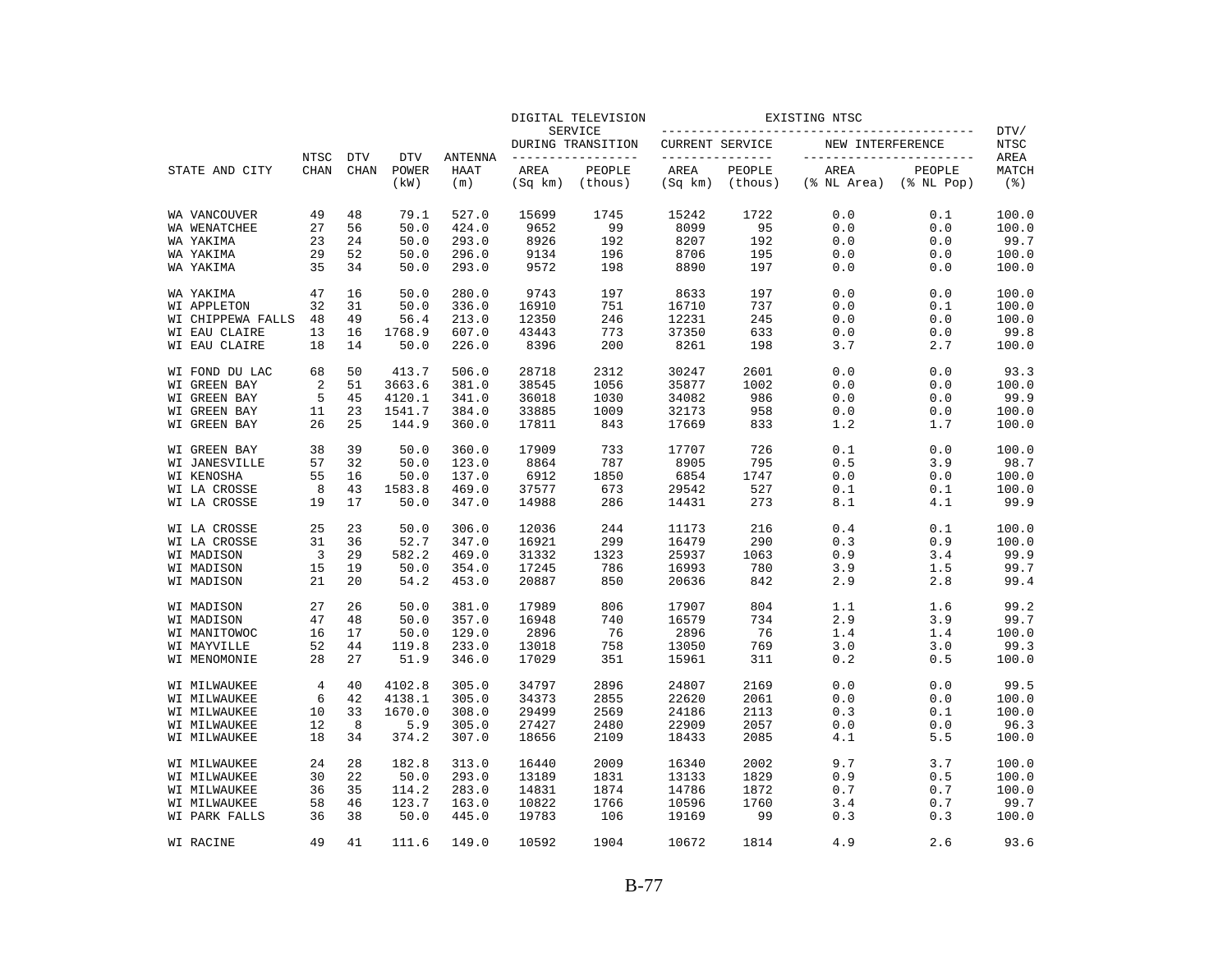| STATE AND<br>CITY                    | NTSC<br><b>CHAN</b> | <b>DTV</b>  | DTV<br>POWER<br>(kW) | <b>ANTENNA</b><br>HAAT<br>(m) |                 | DIGITAL TELEVISION<br>SERVICE<br>DURING TRANSITION | EXISTING NTSC<br>CURRENT SERVICE<br>NEW INTERFERENCE |                   |                     |                      | DTV/<br>NTSC<br>AREA |
|--------------------------------------|---------------------|-------------|----------------------|-------------------------------|-----------------|----------------------------------------------------|------------------------------------------------------|-------------------|---------------------|----------------------|----------------------|
|                                      |                     | <b>CHAN</b> |                      |                               | AREA<br>(Sq km) | PEOPLE<br>(thous)                                  | AREA<br>(Sq km)                                      | PEOPLE<br>(thous) | AREA<br>(% NL Area) | PEOPLE<br>(% NL Pop) | MATCH<br>' 응 )       |
| <b>WI RHINELANDER</b><br>WI SUPERIOR | 12                  | 2.2<br>47   | 1578.1<br>5000.0     | 506.0<br>308.0                | 39945<br>33338  | 345<br>289                                         | 30460<br>29135                                       | 249<br>257        | 0.0<br>0.0          | 0.0<br>0.0           | 100.0<br>99.8        |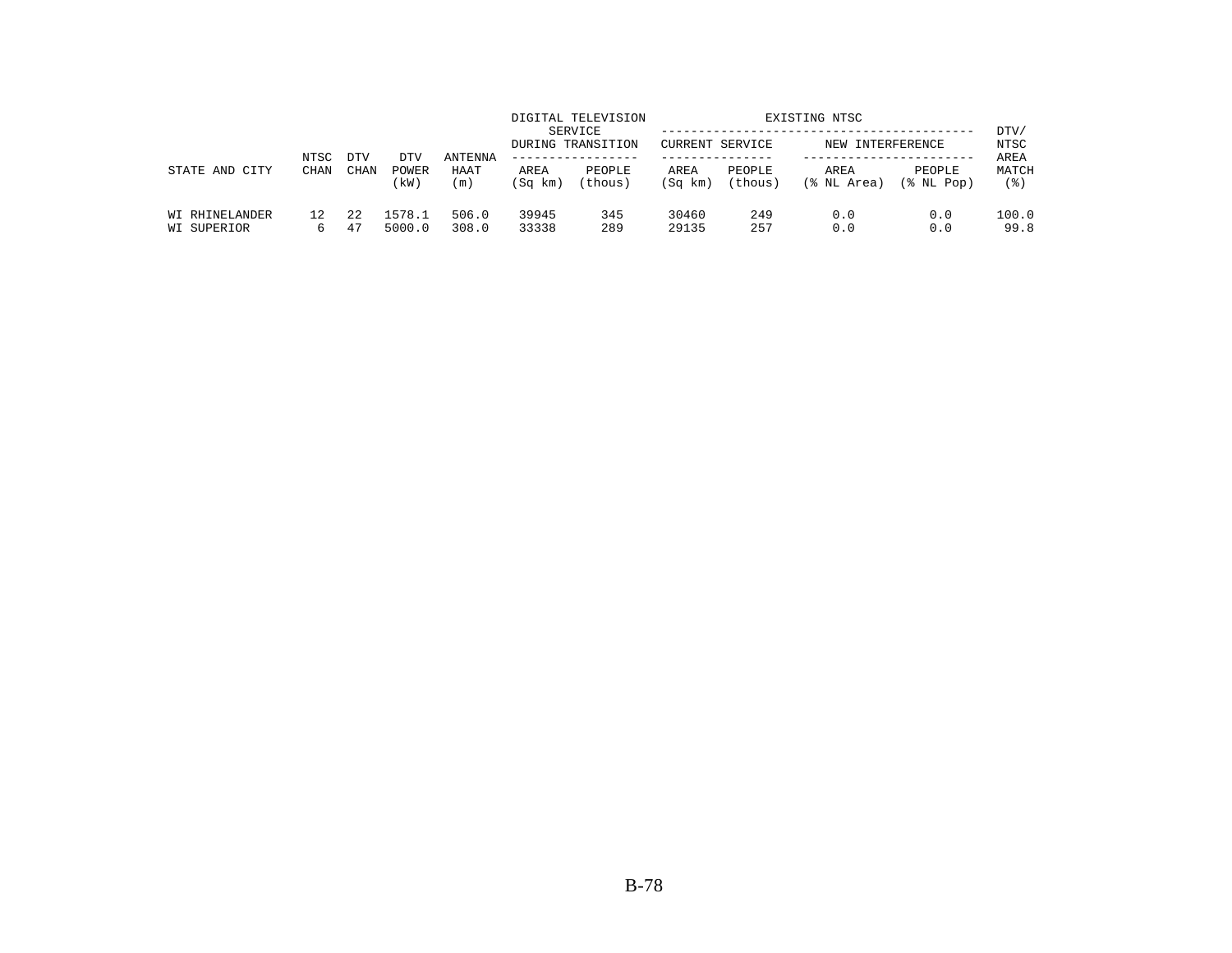|                       |                     | <b>DTV</b>  | <b>DTV</b>    | <b>ANTENNA</b><br>HAAT<br>(m) | DIGITAL TELEVISION<br><b>SERVICE</b> |                   | EXISTING NTSC          |                   |                     |                            |                             |
|-----------------------|---------------------|-------------|---------------|-------------------------------|--------------------------------------|-------------------|------------------------|-------------------|---------------------|----------------------------|-----------------------------|
|                       |                     |             |               |                               |                                      | DURING TRANSITION | <b>CURRENT SERVICE</b> |                   | NEW INTERFERENCE    |                            | DTV/<br><b>NTSC</b><br>AREA |
| STATE AND CITY        | NTSC<br><b>CHAN</b> | <b>CHAN</b> | POWER<br>(kW) |                               | AREA<br>(Sq km)                      | PEOPLE<br>(thous) | AREA<br>(Sq km)        | PEOPLE<br>(thous) | AREA<br>(% NL Area) | PEOPLE<br>$(\$$ NL Pop $)$ | MATCH<br>$($ $\mathcal{E})$ |
| WI SURING             | 14                  | 21          | 50.0          | 189.0                         | 8287                                 | 99                | 8260                   | 99                | 0.1                 | 0.0                        | 100.0                       |
| WI WAUSAU             | 7                   | 24          | 1536.3        | 369.0                         | 32521                                | 494               | 27221                  | 430               | 0.0                 | 0.0                        | 100.0                       |
| WI WAUSAU             | 9                   | 41          | 1536.3        | 369.0                         | 32515                                | 494               | 25840                  | 433               | 0.0                 | 0.0                        | 100.0                       |
| WI WAUSAU             | 20                  | 15          | 67.0          | 300.0                         | 16560                                | 344               | 16530                  | 344               | 2.3                 | 0.9                        | 99.9                        |
| WV BLUEFIELD          | 6                   | 34          | 1963.5        | 372.0                         | 25413                                | 703               | 24940                  | 687               | 0.0                 | 0.0                        | 95.9                        |
| WV BLUEFIELD          | 40                  | 46          | 50.0          | 387.0                         | 14095                                | 419               | 12823                  | 342               | 0.8                 | 2.3                        | 99.9                        |
| <b>WV CHARLESTON</b>  | 8                   | 58          | 700.6         | 372.0                         | 26724                                | 934               | 25040                  | 892               | 0.0                 | 0.0                        | 99.8                        |
| <b>WV CHARLESTON</b>  | 11                  | 19          | 205.0         | 525.0                         | 23880                                | 858               | 21033                  | 783               | 0.7                 | 0.4                        | 100.0                       |
| <b>WV CHARLESTON</b>  | 29                  | 28          | 417.2         | 454.0                         | 27749                                | 851               | 26177                  | 747               | 1.5                 | 3.7                        | 99.7                        |
| <b>WV CLARKSBURG</b>  | 12                  | 52          | 2297.7        | 262.0                         | 24125                                | 613               | 21739                  | 518               | 0.2                 | 0.0                        | 100.0                       |
| <b>WV CLARKSBURG</b>  | 46                  | 45          | 50.0          | 244.0                         | 8790                                 | 283               | 8007                   | 256               | 4.7                 | 3.3                        | 100.0                       |
| <b>WV GRANDVIEW</b>   | 9                   | 31          | 3437.7        | 305.0                         | 26211                                | 696               | 22486                  | 550               | 0.0                 | 0.0                        | 99.8                        |
| WV HUNTINGTON         | 3                   | 49          | 1163.7        | 388.0                         | 30896                                | 1073              | 28051                  | 994               | 0.0                 | 0.0                        | 99.5                        |
| WV HUNTINGTON         | 13                  | 55          | 616.2         | 387.0                         | 27576                                | 995               | 25903                  | 956               | 3.3                 | 2.4                        | 100.0                       |
| WV HUNTINGTON         | 33                  | 54          | 132.8         | 379.0                         | 17072                                | 733               | 16826                  | 723               | 3.5                 | 2.3                        | 99.6                        |
| WV LEWISBURG          | 59                  | 25          | 50.0          | 397.0                         | 6535                                 | 109               | 5183                   | 66                | 0.1                 | 0.0                        | 100.0                       |
| <b>WV MARTINSBURG</b> | 60                  | 12          | 3.2           | 312.0                         | 13690                                | 569               | 10756                  | 495               | 0.1                 | 0.0                        | 100.0                       |
| WV MORGANTOWN         | 24                  | 33          | 204.1         | 457.0                         | 19624                                | 1168              | 18948                  | 1092              | 4.6                 | 11.7                       | 99.6                        |
| WV OAK HILL           | 4                   | 43          | 5000.0        | 226.0                         | 24616                                | 631               | 22621                  | 548               | 0.0                 | 0.0                        | 95.7                        |
| <b>WV PARKERSBURG</b> | 15                  | 32          | 50.0          | 189.0                         | 8576                                 | 262               | 8224                   | 252               | 0.7                 | 1.2                        | 100.0                       |
| WV WESTON             | 5                   | 39          | 5000.0        | 268.0                         | 28901                                | 615               | 26116                  | 521               | 0.0                 | 0.0                        | 99.0                        |
| WV WHEELING           | 7                   | 56          | 2147.1        | 293.0                         | 26707                                | 2409              | 23677                  | 1974              | 1.4                 | 3.9                        | 99.7                        |
| WY CASPER             | 2                   | 41          | 4526.8        | 610.0                         | 45075                                | 79                | 46404                  | 78                | 0.0                 | 0.0                        | 94.8                        |
| WY CASPER             | 14                  | 16          | 86.3          | 573.0                         | 22848                                | 65                | 22080                  | 65                | 0.0                 | 0.0                        | 100.0                       |
| WY CASPER             | 20                  | 19          | 100.0         | 533.0                         | 19283                                | 69                | 18520                  | 68                | 0.1                 | 0.0                        | 100.0                       |
| WY CHEYENNE           | 5                   | 51          | 5000.0        | 189.0                         | 23385                                | 355               | 23132                  | 364               | 0.0                 | 0.0                        | 94.4                        |
| WY CHEYENNE           | 27                  | 28          | 300.0         | 232.0                         | 13025                                | 335               | 12680                  | 328               | 0.0                 | 0.1                        | 100.0                       |
| WY CHEYENNE           | 33                  | 32          | 50.0          | 148.0                         | 4107                                 | 71                | 3863                   | 71                | 0.0                 | 0.0                        | 100.0                       |
| WY JACKSON            | 2                   | 25          | 50.0          | 304.0                         | 4307                                 | 11                | 4571                   | 11                | 0.0                 | 0.0                        | 93.9                        |
| WY LANDER             | 4                   | 27          | 5000.0        | 463.0                         | 36343                                | 33                | 37717                  | 33                | 0.0                 | 0.0                        | 95.6                        |
| WY LANDER             | 5                   | 35          | 5000.0        | 82.0                          | 18615                                | 32                | 19838                  | 32                | 0.0                 | 0.0                        | 93.0                        |
| WY RAWLINS            | 11                  | 9           | 3.2           | 70.0                          | 2406                                 | 10                | 2193                   | 10                | 0.0                 | 0.0                        | 100.0                       |
| WY RIVERTON           | 10                  | 17          | 848.4         | 526.0                         | 26388                                | 48                | 25206                  | 47                | 0.0                 | 0.0                        | 99.7                        |
| WY ROCK SPRINGS       | 13                  | 15          | 1084.6        | 521.0                         | 35337                                | 45                | 33035                  | 45                | 0.0                 | 0.0                        | 100.0                       |
| WY SHERIDAN           | 9                   | 15          | 50.0          | 291.0                         | 8756                                 | 24                | 7734                   | 24                | 0.0                 | 0.0                        | 100.0                       |
| WY SHERIDAN           | 12                  | 18          | 3437.7        | 372.0                         | 28891                                | 38                | 27520                  | 37                | 0.0                 | 0.0                        | 99.9                        |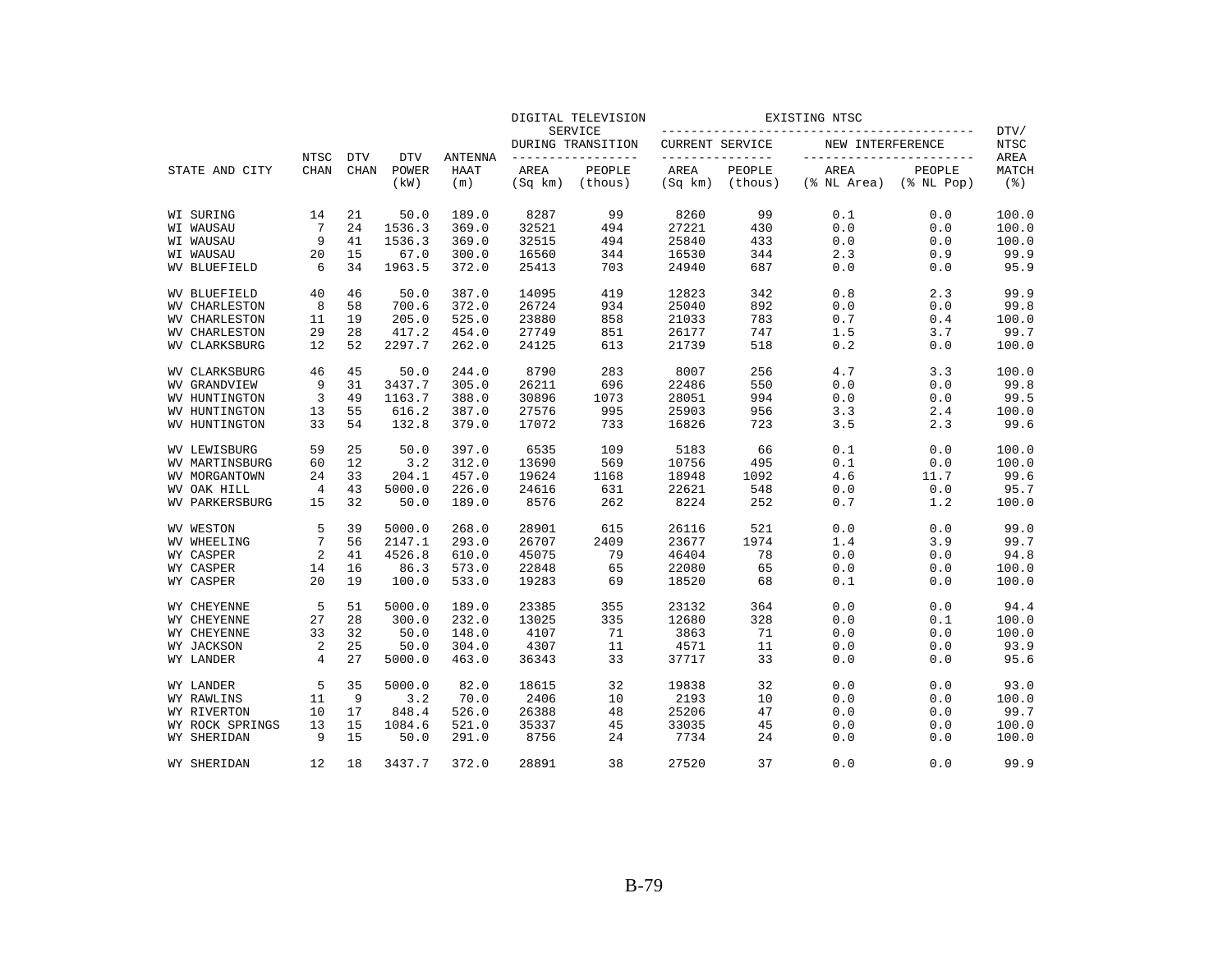|                       |                |             |               |                | DIGITAL TELEVISION<br>SERVICE |                                        | EXISTING NTSC                             |                          |                                              |                           |                             |
|-----------------------|----------------|-------------|---------------|----------------|-------------------------------|----------------------------------------|-------------------------------------------|--------------------------|----------------------------------------------|---------------------------|-----------------------------|
|                       | NTSC           | <b>DTV</b>  | <b>DTV</b>    | <b>ANTENNA</b> |                               | DURING TRANSITION<br>----------------- | <b>CURRENT SERVICE</b><br>--------------- |                          | NEW INTERFERENCE<br>________________________ |                           | DTV/<br><b>NTSC</b><br>AREA |
| STATE AND CITY        | <b>CHAN</b>    | <b>CHAN</b> | POWER<br>(kW) | HAAT<br>(m)    | AREA<br>(Sq km)               | PEOPLE<br>(thous)                      | AREA<br>(Sq km)                           | PEOPLE<br>(thous)        | AREA<br>(% NL Area)                          | PEOPLE<br>$(\$$ NL $Pop)$ | MATCH<br>$($ $\mathcal{E})$ |
| PR AGUADA             | 50             | 63          | 17.4          | 343.0          | 14293                         | $\equiv$                               | 13149                                     | $\equiv$                 | 0.0                                          | $\equiv$                  | 100.0                       |
| PR AGUADILLA          | 12             | 69          | 1412.5        | 665.0          | 46002                         | $\equiv$                               | 38301                                     | $\overline{\phantom{a}}$ | 0.0                                          |                           | 100.0                       |
| PR AGUADILLA          | 32             | 33          | 0.1           | 296.0          | 4436                          | $\equiv$                               | 4652                                      | $\equiv$                 | 16.2                                         | $\overline{\phantom{a}}$  | 95.2                        |
| PR AGUADILLA          | 44             | 45          | 9.8           | 372.0          | 13603                         | $\equiv$                               | 13040                                     |                          | 0.9                                          |                           | 99.9                        |
| PR ARECIBO            | 54             | 53          | 85.1          | 600.0          | 26989                         | $\overline{\phantom{a}}$               | 26609                                     | $\overline{\phantom{a}}$ | 4.8                                          | $\overline{\phantom{a}}$  | 99.5                        |
| PR ARECIBO            | 60             | 61          | 112.2         | 242.0          | 15542                         | $\equiv$                               | 15203                                     |                          | 0.0                                          |                           | 100.0                       |
| PR BAYAMON            | 36             | 57          | 0.1           | 329.0          | 2456                          | $\equiv$                               | 4283                                      | $\equiv$                 | 19.4                                         |                           | 56.9                        |
| PR CAGUAS             | 11             | 31          | 1445.4        | 355.0          | 30978                         | $\overline{\phantom{m}}$               | 21824                                     |                          | 0.0                                          |                           | 100.0                       |
| PR CAGUAS             | 58             | 29          | 1.1           | 329.0          | 5979                          | $\equiv$                               | 8316                                      | $\overline{\phantom{a}}$ | 31.2                                         | $\overline{\phantom{a}}$  | 71.6                        |
| PR CAROLINA           | 52             | 27          | 29.5          | 585.0          | 20878                         | $\overline{\phantom{a}}$               | 21606                                     | $\overline{\phantom{a}}$ | 6.0                                          | $\equiv$                  | 95.4                        |
| PR FAJARDO            | 13             | 43          | 575.4         | 863.0          | 44628                         |                                        | 32793                                     | $\equiv$                 | 0.0                                          |                           | 100.0                       |
| PR FAJARDO            | 40             | 55          | 58.9          | 839.0          | 29989                         | $\equiv$                               | 28987                                     | $\equiv$                 | 8.8                                          | $\equiv$                  | 99.9                        |
| PR GUAYAMA            | 46             | 21          | 87.1          | 642.0          | 28196                         | $\equiv$                               | 27957                                     | $\equiv$                 | 0.3                                          | $\overline{\phantom{0}}$  | 100.0                       |
| PR HUMACAO            | 68             | 51          | 2.1           | 594.0          | 13296                         | $\overline{\phantom{a}}$               | 13282                                     | $\overline{\phantom{m}}$ | 1.5                                          | $\overline{\phantom{m}}$  | 100.0                       |
| PR MAYAGUEZ           | 3              | 35          | 3090.3        | 691.0          | 53273                         | $\equiv$                               | 40712                                     | $\equiv$                 | 0.0                                          | $\equiv$                  | 100.0                       |
| PR MAYAGUEZ           | 5              | 23          | 3981.1        | 610.0          | 51958                         | $\equiv$                               | 44597                                     | $\overline{\phantom{a}}$ | 13.7                                         |                           | 100.0                       |
| PR MAYAGUEZ           | 16             | 62          | 5.9           | 347.0          | 11899                         | $\overline{\phantom{0}}$               | 11527                                     |                          | 4.3                                          |                           | 99.5                        |
| PR MAYAGUEZ           | 22             | 67          | 89.1          | 620.0          | 27808                         | $\equiv$                               | 27691                                     | $\overline{\phantom{a}}$ | 2.2                                          | $\overline{\phantom{a}}$  | 99.9                        |
| PR NARANJITO          | 64             | 65          | 31.6          | 142.0          | 10041                         | $\equiv$                               | 10359                                     | $\equiv$                 | 11.5                                         |                           | 95.8                        |
| PR PONCE              | 7              | 8           | 5.8           | 826.0          | 41703                         | $\overline{\phantom{a}}$               | 46824                                     | $\overline{\phantom{m}}$ | 0.0                                          | $\equiv$                  | 88.2                        |
| PR PONCE              | 9              | 41          | 776.2         | 857.0          | 46860                         | $\overline{\phantom{m}}$               | 45732                                     | $\overline{\phantom{m}}$ | $0.0$                                        |                           | 99.9                        |
| PR PONCE              | 14             | 19          | 66.1          | 861.0          | 30951                         | $\overline{\phantom{0}}$               | 30272                                     | $\equiv$                 | 3.9                                          |                           | 100.0                       |
| PR PONCE              | 20             | 10          | 0.1           | 259.0          | 8221                          | $\equiv$                               | 7812                                      | $\overline{\phantom{a}}$ | 20.1                                         | $\overline{\phantom{a}}$  | 84.4                        |
| PR PONCE              | 26             | 25          | 13.5          | 302.0          | 12756                         | $\equiv$                               | 12274                                     | $\overline{a}$           | 11.7                                         |                           | 99.8                        |
| PR PONCE              | 48             | 47          | 1.2           | 247.0          | 7207                          | $\overline{\phantom{0}}$               | 7081                                      | $\equiv$                 | 18.9                                         |                           | 99.8                        |
| PR SAN JUAN           | 2              | 56          | 1778.3        | 861.0          | 54453                         |                                        | 46686                                     |                          | 2.1                                          |                           | 100.0                       |
| PR SAN JUAN           | $\overline{4}$ | 28          | 1737.8        | 873.0          | 54457                         | $\equiv$                               | 41839                                     | $\overline{\phantom{a}}$ | 1.3                                          | $\overline{\phantom{m}}$  | 100.0                       |
| PR SAN JUAN           | 6              | 49          | 1995.3        | 825.0          | 54301                         | $\equiv$                               | 41882                                     | $\equiv$                 | 4.4                                          |                           | 100.0                       |
| PR SAN JUAN           | 18             | 39          | 20.9          | 848.0          | 24576                         | $\overline{\phantom{a}}$               | 22841                                     | $\overline{\phantom{a}}$ | 5.6                                          | $\overline{\phantom{a}}$  | 99.6                        |
| PR SAN JUAN           | 24             | 15          | 30.2          | 581.0          | 21912                         | $\equiv$                               | 21905                                     | $\equiv$                 | 8.0                                          |                           | 99.8                        |
| PR SAN JUAN           | 30             | 59          | 154.9         | 287.0          | 17973                         | $\equiv$                               | 17932                                     |                          | 2.0                                          |                           | 99.9                        |
| PR SAN SEBASTIAN      | 38             | 17          | 1.8           | 332.0          | 9400                          | $\equiv$                               | 8720                                      | $\equiv$                 | 9.8                                          | $\qquad \qquad =$         | 100.0                       |
| PR YAUCO              | 42             | 66          | 102.3         | 852.0          | 33555                         | $\equiv$                               | 31628                                     | $\equiv$                 | 6.6                                          | $\equiv$                  | 100.0                       |
| VI CHARLOTTE AMALI 10 |                | 5           | 14.5          | 558.0          | 37936                         | $\equiv$                               | 39160                                     | $\equiv$                 | 0.0                                          | $\qquad \qquad =$         | 96.7                        |
| VI CHARLOTTE AMALI 12 |                | 3           | 0.8           | 451.0          | 20181                         | $\overline{\phantom{m}}$               | 15899                                     | $\overline{\phantom{a}}$ | 0.0                                          |                           | 100.0                       |
| VI CHRISTIANSTED      | 8              | 38          | 851.1         | 347.0          | 28037                         | $\overline{\phantom{a}}$               | 27277                                     | $\overline{\phantom{a}}$ | 18.4                                         | $\overline{\phantom{a}}$  | 100.0                       |

**Note: Data for Puerto Rico and the Virgin Islands was unavailable in a form suitable for calculations related to population.**

**\_\_\_\_\_\_\_\_\_\_\_\_\_\_\_\_\_\_\_\_\_\_\_\_\_\_\_\_\_\_\_\_\_\_\_\_\_\_**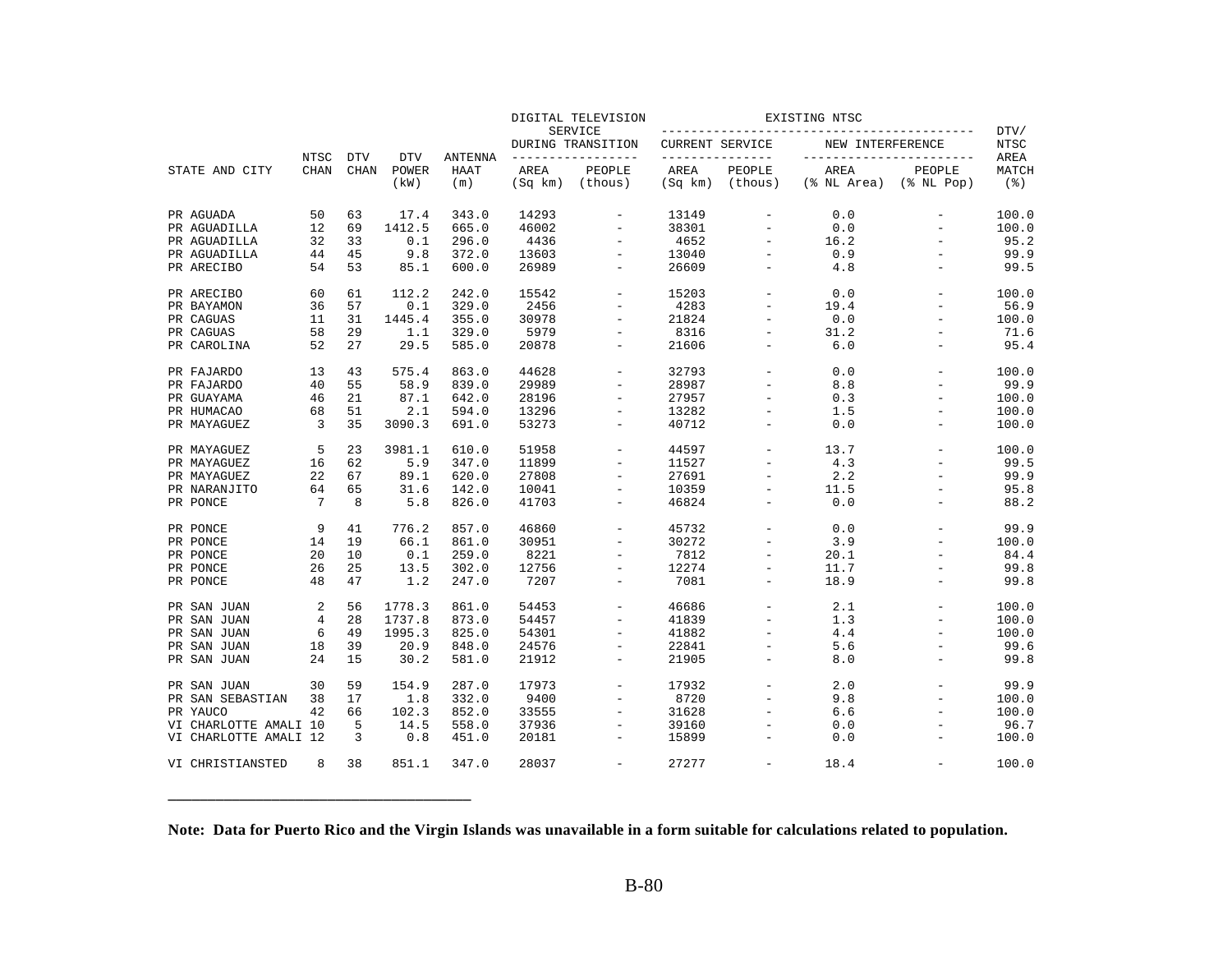## APPENDIX C INITIAL REGULATORY FLEXIBILITY ANALYSIS

As required by Section 603 of the Regulatory Flexibility Act,<sup>1</sup> the Commission has prepared an Initial Regulatory Flexibility Analysis (IRFA) of the expected significant economic impact on small entities by the policies and rules proposed in this Further Notice of Proposed Rule Making in MM Docket No. 87-268. Written public comments are requested on the IRFA. Comments must be identified as responses to the IRFA and must be filed by the deadlines for comments on the Further Notice provided above in Section VIII.

Need for and Objectives of the Proposed Rule:

In this rule making action the Commission presents proposals for the policies, procedures and technical criteria that it will use in allotting channels for broadcast digital television (DTV), plans for the recovery of a portion of the spectrum currently allocated to TV broadcasting, and a draft DTV Table of Allotments. The objective of this action is to obtain comment and information that will assist the Commission in allotting DTV channels. The Commission seeks to allot DTV channels in a manner that is most efficient for broadcasters and the public and least disruptive to broadcast television service during the period of transition from NTSC to DTV service and to recover spectrum.

## Legal Basis:

The proposed action is authorized under Sections 4(i), 7, 301, 302, 303 and 307 of the Communications Act of 1934, as amended, 47 U.S.C. Sections 154(i), 157, 301, 302, 303 and 307.

### Description and Estimate Of The Number Of Small Entities To Which The Rules Will Apply:

# 1. Definition of a "Small Business"

Under the Regulatory Flexibility Act, small entities may include small organizations, small businesses, and small governmental jurisdictions. 5 U.S.C. § 601(6). The Regulatory Flexibility Act, 5 U.S.C. § 601(3) generally defines the term "small business" as having the same meaning as the term "small business concern" under the Small Business Act, 15 U.S.C. § 632. A small business concern is one which: (1) is independently owned and operated; (2) is not dominant in its field of operation; and (3) satisfies any additional criteria established by the Small Business Administration ("SBA"). Id. According to the SBA's regulations, entities engaged in television broadcasting may have a maximum of \$ 10.5 million in annual receipts in order to qualify as a small business concern.<sup>2</sup> 13 CFR  $\S$  121.201. This standard also

 $1$  5 U.S.C. § 603.

 $2$  This revenue cap appears to apply to noncommercial educational television stations, as well as to commercial television stations. See Executive Office of the President, Office of Management and Budget, Standard Industrial Classification Manual (1987), at 283, which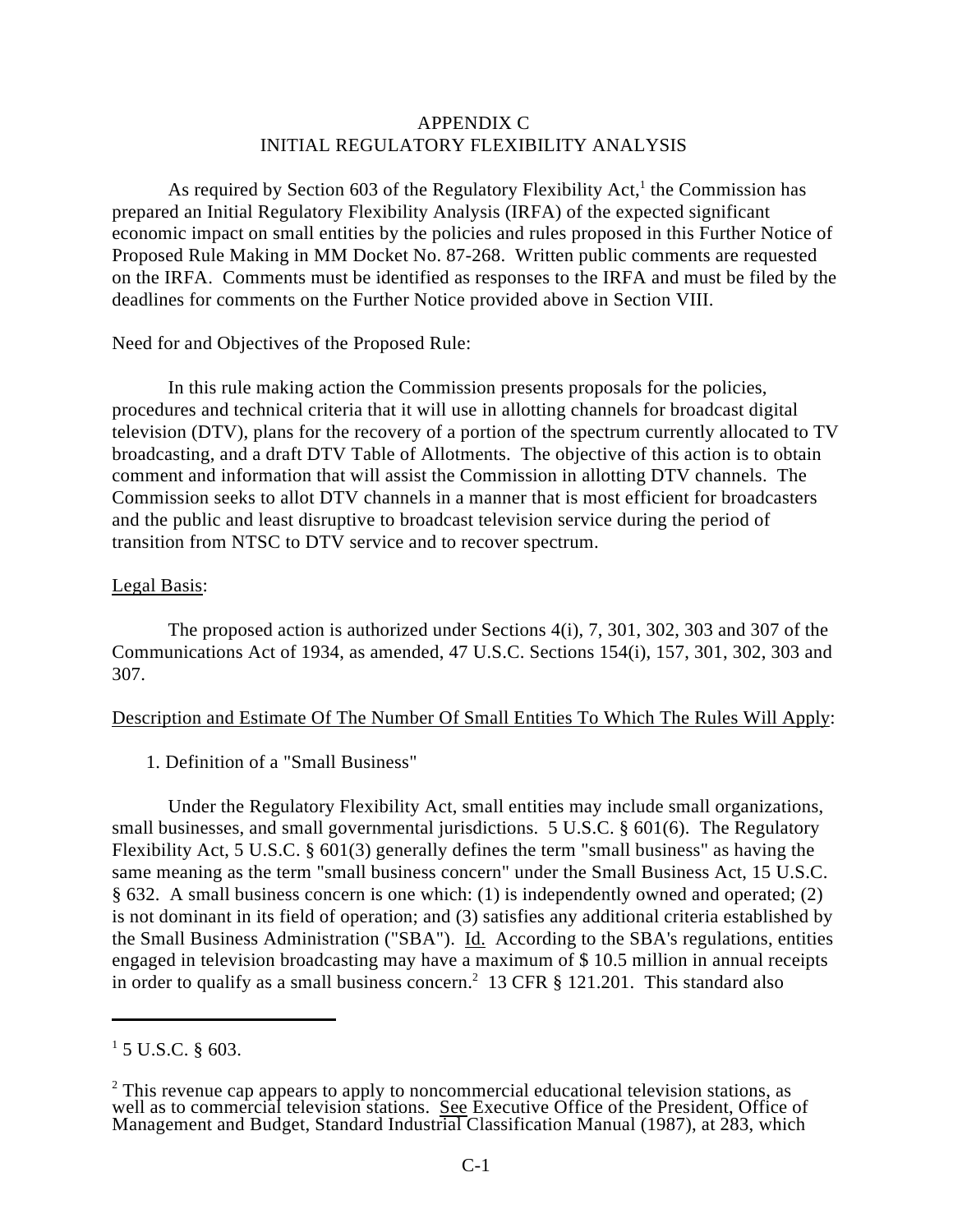applies in determining whether an entity is a small business for purposes of the Regulatory Flexibility Act.

Pursuant to 5 U.S.C. § 601(3), the statutory definition of a small business applies "unless an agency after consultation with the Office of Advocacy of the Small Business Administration and after opportunity for public comment, establishes one or more definitions of such term which are appropriate to the activities of the agency and publishes such definition(s) in the Federal Register." While we tentatively believe that the foregoing definition of "small business" greatly overstates the number of television broadcast stations that are small businesses and is not suitable for purposes of determining the impact of the new rules on small business, we did not propose an alternative definition in the IRFA.<sup>3</sup> Accordingly, for purposes of this Further Notice of Proposed Rule Making, we utilize the SBA's definition in determining the number of small businesses to which the rules apply, but we reserve the right to adopt a more suitable definition of "small business" as applied to television broadcast stations and to consider further the issue of the number of small entities that are television broadcasters in the future. Further, in this IRFA, we will identify the different classes of small television stations that may be impacted by the rules adopted in this Further Notice of Proposed Rule Making.

2. Issues in Applying the Definition of a "Small Business"

 The SBA has defined "annual receipts" specifically in 13 C.F.R § 104, and its calculations include an averaging process. We do not currently require submission of

describes "Television Broadcasting Stations (SIC Code 4833) as:

Establishments primarily engaged in broadcasting visual programs by television to the public, except cable and other pay television services. Included in this industry are commercial, religious, educational and other television stations. Also included here are establishments primarily engaged in television broadcasting and which produce taped television program materials.

<sup>&</sup>lt;sup>3</sup> We have pending proceedings seeking comment on the definition of and data relating to small businesses. In our Notice of Inquiry in GN Docket No. 96-113 (In the Matter of Section 257 Proceeding to Identify and Eliminate Market Entry Barriers for Small Businesses), FCC 96-216, released May 21, 1996, we requested commenters to provide profile data about small telecommunications businesses in particular services, including profile data about small telecommunications businesses in particular services, including television, and the market entry barriers they encounter, and we also sought comment as to how to define small businesses for purposes of implementing Section 257 of the Telecommunications Act of 1996, which requires us to identify market entry barriers and to prescribe regulations to eliminate those barriers. 47 U.S.C § 25. The comment and reply comment deadlines in that proceeding have not yet elapsed. Additionally, in our Order and Notice of Proposed Rule Making in MM Docket No. 96-16 (In the Matter of Streamlining Broadcast EEO Rule and Policies, Vacating the EEO Forfeiture Policy Statement and Amending Section 1.80 of the Commission's Rules to Include EEO Forfeiture Guidelines), 11 FCC Rcd 5154 (1996), we invited comment as to whether relief should be afforded to stations: (1) based on small staff and what size staff would be considered sufficient for relief, e.g., 10 or fewer full-time employees; (2) based on operation in a small market; or (3) based on operation in a market with a small minority work force. We have not concluded the foregoing rule making.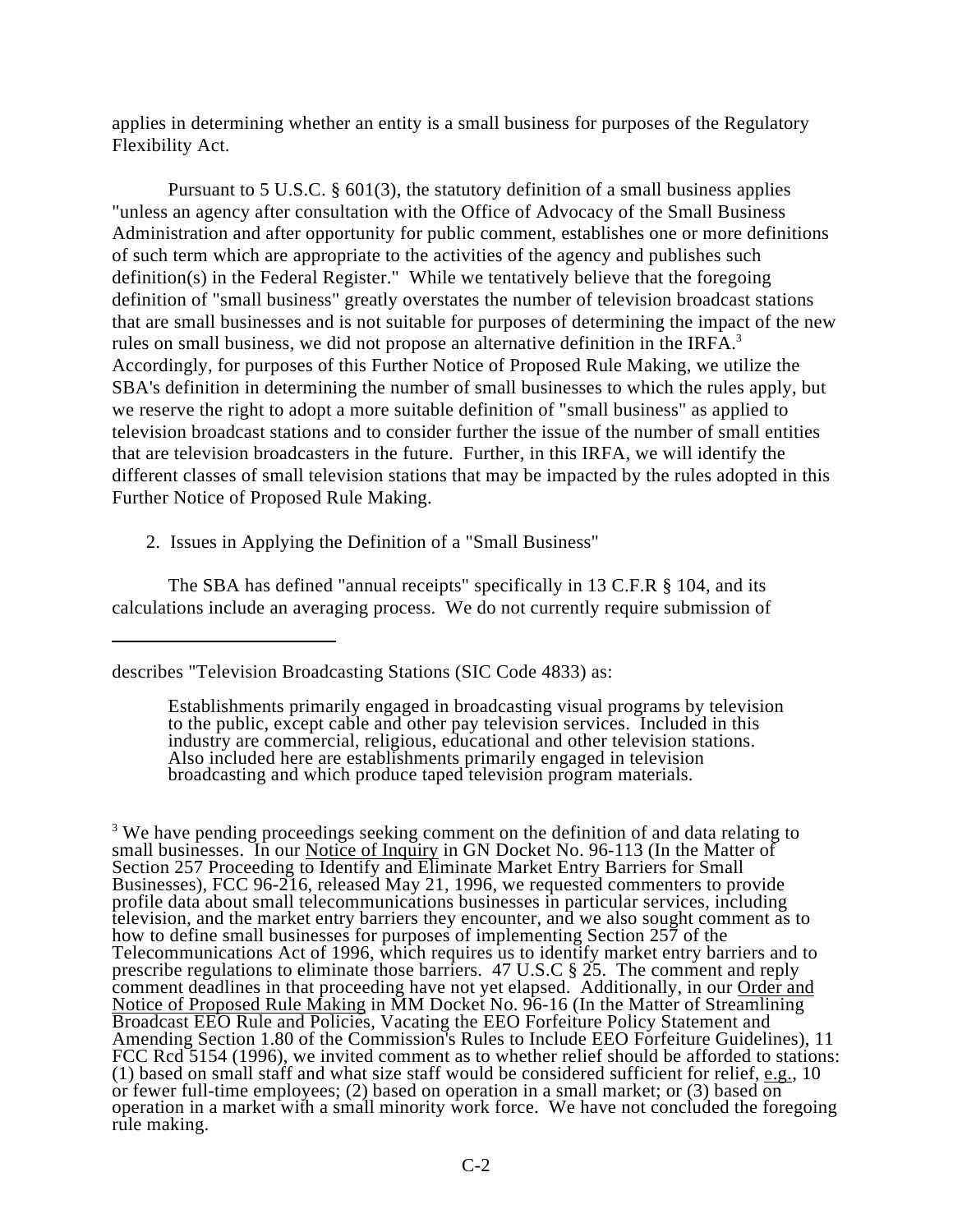financial data from licensees that we could use to apply the SBA's definition of a small business. Thus, for purposes of estimating the number of small entities to which the rules apply, we are limited to considering the revenue data that are publicly available, and the revenue data on which we rely may not correspond completely with the SBA definition of annual receipts.

Under SBA criteria for determining annual receipts, if a concern has acquired an affiliate or been acquired as an affiliate during the applicable averaging period for determining annual receipts, the annual receipts in determining size status include the receipts of both firms. 13 CFR  $\S$ 121.104(d)(1). The SBA defines affiliation in 13 CFR  $\S$  121.103. While the Commission refers to an affiliate generally as a station affiliated with a network, the SBA's definition of affiliate is analogous to our attribution rules. Generally, under the SBA's definition, concerns are affiliates of each other when one concern controls or has the power to control the other, or a third party or parties controls or has the power to control both. 13 CFR § 121.103(a)(1). The SBA considers factors such as ownership, management, previous relationships with or ties to another concern, and contractual relationships, in determining whether affiliation exists. 13 CFR  $\S$  121.103(a)(2). Instead of making an independent determination of whether television stations were affiliated based on SBA's definitions, we relied on the industry data bases available to us to afford us that information.

#### 3. Estimates Based on Census and BIA Data

 According to the Census Bureau, in 1992, there were 1,155 out of 1,478 operating television stations with revenues of less than ten million dollars. This represents 78 percent of all television stations, including non-commercial stations. $4$  See 1992 Census of Transportation, Communications, and Utilities, Establishment and Firm Size, May 1995, at 1- 25. The Census Bureau does not separate the revenue data by commercial and noncommercial stations in this report. Neither does it allow us to determine the number of stations with a maximum of 10.5 million dollars in annual receipts. Census data also indicates that 81 percent of operating firms (that owned at least one television station) had revenues of less than \$10 million.<sup>5</sup>

We have also performed a separate study based on the data contained in the BIA Publications, Inc. Master Access Television Analyzer Database, which lists a total of 1,141

<sup>&</sup>lt;sup>4</sup> The Commission's own records indicate that there are approximately 1,600 UHF and VHF commercial and noncommercial full service television stations that would be affected by the channel allotment proposals set forth in this Further Notice.

 ${}^{5}$ Alternative data supplied by the U.S. Small Business Administration Office of Advocacy indicate that 65 percent of TV owners (627 of 967) have less than \$10 million in annual revenue and that 39 percent of TV stations (627 of 1,591) have less than \$10 million in annual revenue. U.S. Small Business Administration 1992 Economic Census Industry and Enterprise Receipts Report, Table 2D (U.S. Census Business Data adopted by SBA). These data were prepared by the U.S. Census Bureau under contract to the Small Business Administration. These data show a lower percentage of small businesses than the data supplied directly to us by the Census Bureau. Therefore, for purposes of our worst case analysis, we will use the data supplied directly to us by the Census Bureau.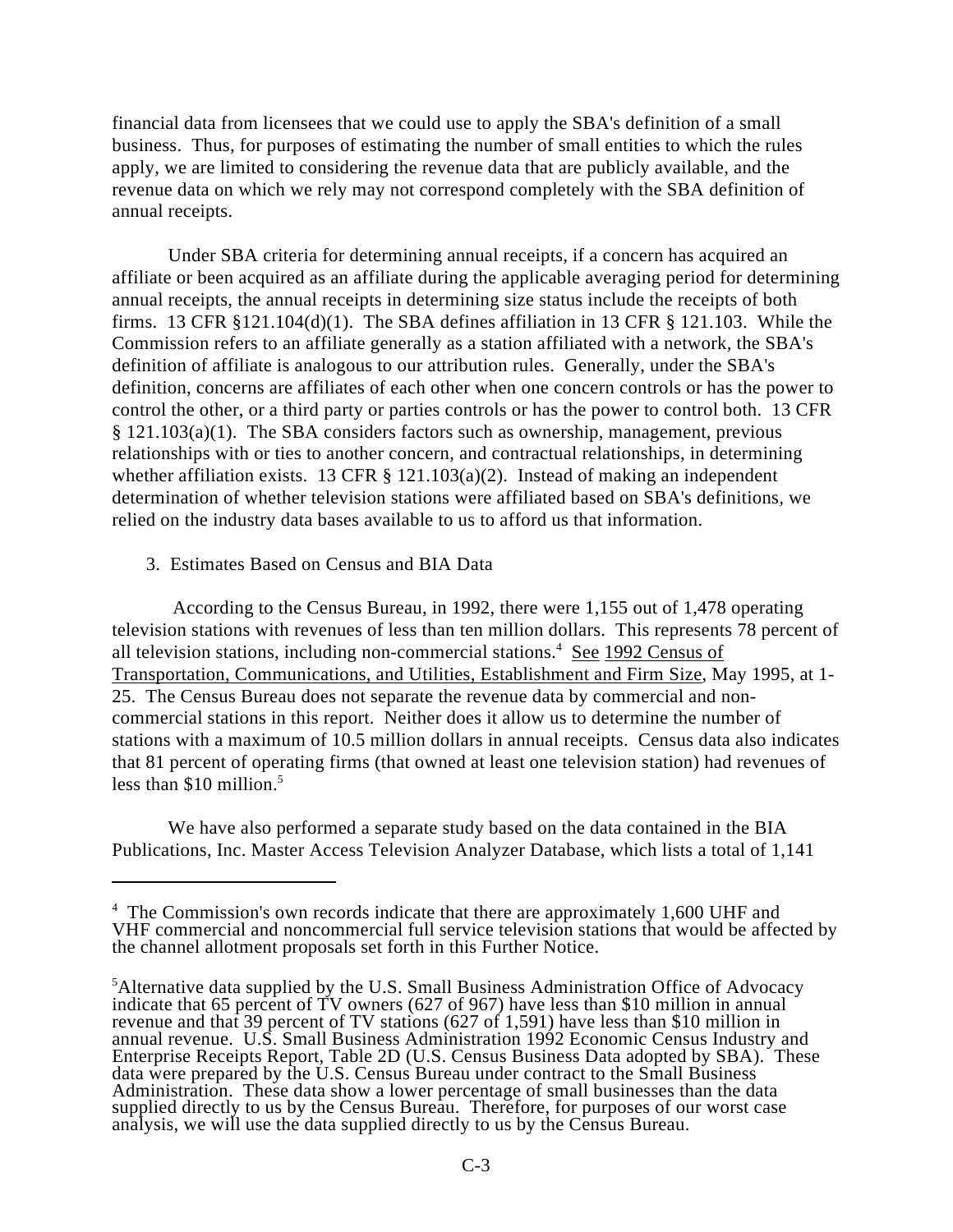full-power commercial television stations. It should be noted that the percentage figures derived from the data base may be underinclusive because the data base does not list revenue estimates for noncommercial educational stations, and these are therefore excluded from our calculations based on the data base. Non-commercial stations would be subject to the allotment rules and policies proposed herein. The data indicate that, based on 1995 revenue estimates, 440 full-power commercial television stations had an estimated revenue of 10.5 million dollars or less. That represents 54 percent of commercial television stations with revenue estimates listed in the BIA program. The data base does not list estimated revenues for 331 stations. Using a worst case scenario, if those 331 stations for which no revenue is listed are counted as small stations, there would be a total of 771 stations with an estimated revenue of 10.5 million dollars or less, representing approximately 68 percent of the 1,141 commercial television stations listed in the BIA data base.

Alternatively, if we look at owners of commercial television stations as listed in the BIA data base, there are a total of 488 owners. The data base lists estimated revenues for 60 percent of these owners, or 295. Of these 295 owners, 158 or 54 percent had annual revenues of \$10.5 million or less. Using a worst case scenario, if the 193 owners for which revenue is not listed are assumed to be small, the total of small entities would constitute 72 percent of owners.

In summary, based on the foregoing worst case analysis using census data, we estimate that our rules will apply to as many as 1,155 commercial and non-commercial television stations (78 percent of all stations) that could be classified as small entities. Using a worst case analysis based on the data in the BIA data base, we estimate that as many as approximately 771 commercial television stations (about 68 percent of all commercial televisions stations) could be classified as small entities. As we noted above, these estimates are based on a definition that we believe greatly overstates the number of television broadcasters that are small businesses. Further, it should be noted that under the SBA's definitions, revenues of affiliates that are not television stations should be aggregated with the television station revenues in determining whether a concern is small. The estimates overstate the number of small entities since the revenue figures on which they are based do not include or aggregate such revenues from non-television affiliated companies.

The proposed DTV Table of Allotments would also affect low power television (LPTV) and TV translator stations. The Commission's records indicate that currently, there are about 1,750 licensed LPTV stations and 5,050 licensed TV translators. The Commission has also issued about 1,400 construction permits for new LPTV stations. We do not collect individual station financial data for low power television (LPTV) Stations and TV translator stations. However, based on its experience with LPTV and TV translator stations, the Commission believes that all such stations have revenues of less than \$10.5 million. We also seek information on the number of low power stations that operate commercially and noncommercially.

4. Alternative Classification of Small Stations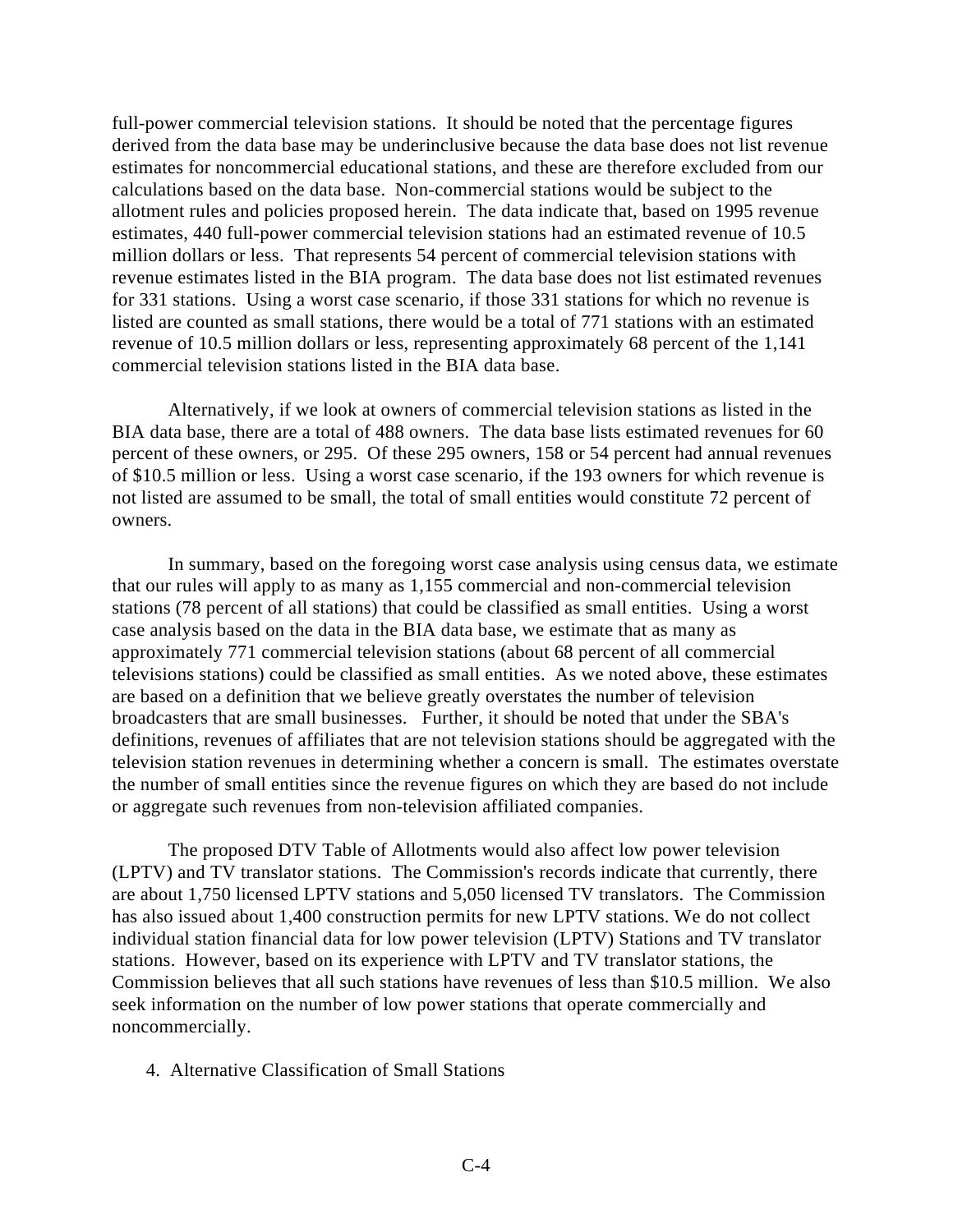An alternative way to classify small television stations is by the number of employees. The Commission currently applies a standard based on the number of employees in administering its Equal Employment Opportunity Rule (EEO) for broadcasting.<sup>6</sup> Thus, radio or television stations with fewer than five full-time employees are exempted from certain EEO reporting and recordkeeping requirements.<sup>7</sup> We estimate that the total numbers of commercial and noncommercial television stations with 4 or fewer employees are 132 and 136, respectively.<sup>8</sup> These estimates do not include LPTV stations, for which the Commission does not collect employment data.

## Description of Projected Reporting, Recordkeeping and Other Compliance Requirements:

The proposals set forth in this action would involve no changes to reporting, recordkeeping and other compliance requirements beyond what is already required under the current regulations.

## Federal Rules Which Overlap, Duplicate or Conflict With These Rules

None.

Significant Alternatives To Proposed Rules Which Minimize Significant Economic Impact of Small Entities and Accomplish Stated Objectives:

The DTV Table of Allotments proposed in this action will affect all of the commercial and noncommercial broadcast television stations eligible for a DTV channel in the transition

<sup>&</sup>lt;sup>6</sup>The Commission's definition of a small broadcast station for purposes of applying its EEO rule was adopted prior to the requirement of approval by the Small Business Administration pursuant to Section 3(a) of the Small Business Act, 15 U.S.C. § 632(a), as amended by Section 222 of the Small Business Credit and Business Opportunity Enhancement Act of 1992, Pub. L. No. 102-366, § 222(b)(1), 106 Stat. 999 (1992), as further amended by the Small Business Administration Reauthorization and Amendments Act of 1994, Pub. L. No. 103-403, § 301, 108 Stat. 4187 (1994). However, this definition was adopted after the public notice and the opportunity for comment. See Report and Order in Docket No. 18244, 23 FCC 2d 430 (1970).

 $7$ See, e.g., 47 CFR § 73.3612 (Requirement to file annual employment reports on Form 395 applies to licensees with five or more full-time employees); First Report and Order in Docket No. 21474 (In the Matter of Amendment of Broadcast Equal Employment Opportunity Rules and FCC Form 395), 70 FCC 2d 1466 (1979). The Commission is currently considering how to decrease the administrative burdens imposed by the EEO rule on small stations while maintaining the effectiveness of our broadcast EEO enforcement. Order and Notice of Proposed Rule Making in MM Docket No. 96-16 (In the Matter of Streamlining Broadcast EEO Rule and Policies, Vacating the EEO Forfeiture Policy Statement and Amending Section 1.80 of the Commission's Rules to Include EEO Forfeiture Guidelines), 11 FCC Rcd 5154 (1996). One option under consideration is whether to define a small station for purposes of affording such relief as one with ten or fewer full-time employees. Id. at  $\P$ 21.

Compilation of 1995 Broadcast Station Annual Employment Reports (FCC form 395B), <sup>8</sup> Equal Opportunity Employment Branch, Mass Media Bureau, FCC.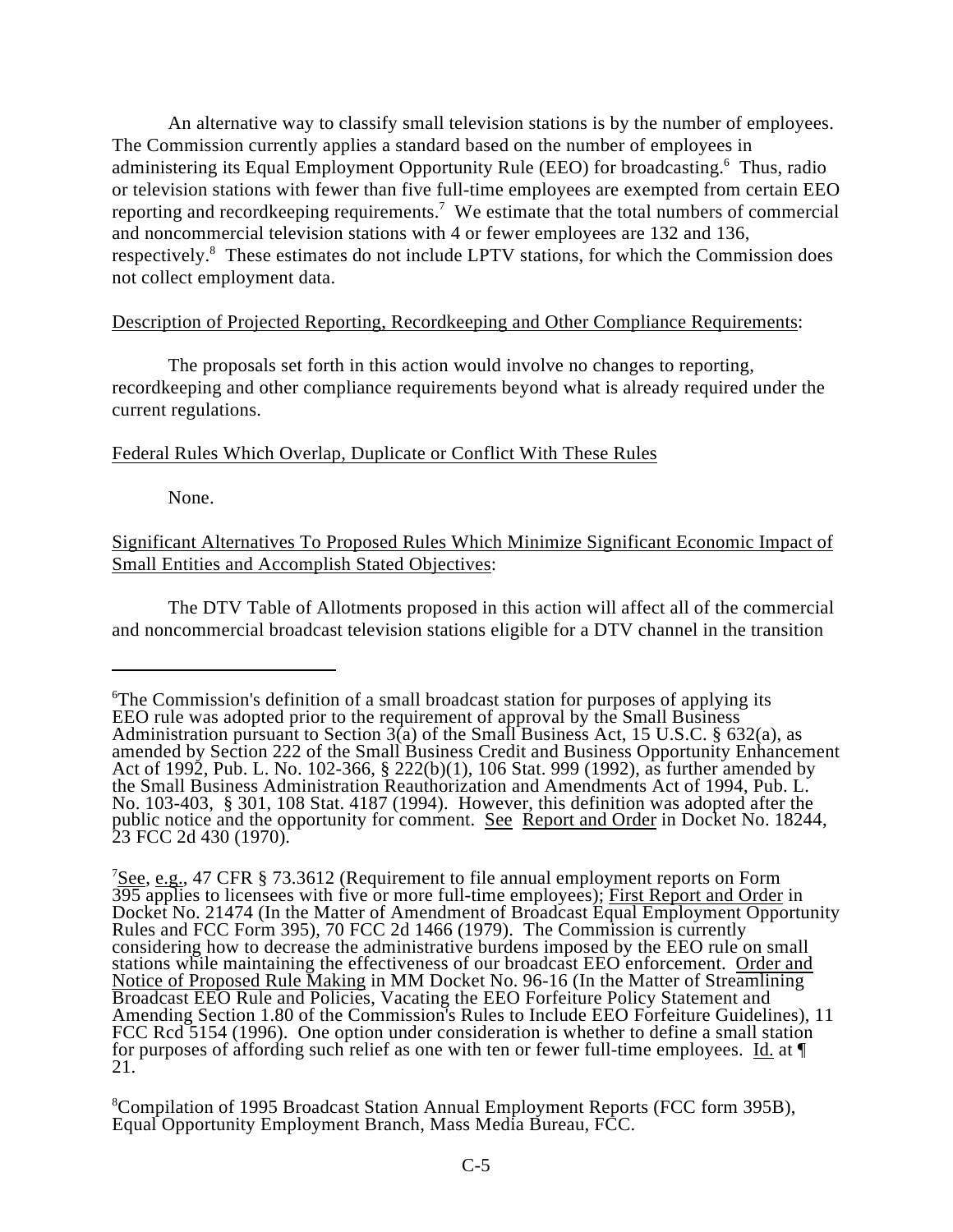period and a significant number of the low power and TV translator stations. It is expected that the proposed allotments will constitute the population of channels on which broadcasters will operate DTV service in the future. Allotment of these channels is therefore expected to be very important to the broadcast community. All of the affected stations will have to obtain new transmission facilities and, to a varying extent, production equipment to operate on the new DTV channels. The cost of equipment to operate on these new channels is expected to vary from \$750,000 upwards to \$10 million. $\degree$  The actual cost of equipment is expected to vary in accordance with the degree to which the station becomes involved in DTV programming and origination.

The proposed DTV Table of Allotments will also affect low power television (LPTV) and TV translator stations. Total investment in the LPTV and TV translator facilities is estimated to be about \$150 - \$250 million.<sup>10</sup> Studies by the FCC staff indicate that there is not sufficient spectrum to accommodate both low power stations and  $DTV$  stations.<sup>11</sup> These studies estimate that up to about one-third of all LPTV stations and one-quarter of all TV translators may have to cease operation to make way for DTV stations. In general, most LPTV stations within major markets will be affected, while rural operations will be affected to lesser degrees. In this regard, we note that, at our December 12, 1995, en banc meeting on digital television, Mr. Sherwin Grossman of the Community Broadcasters Association expressed concern about the impact that implementation of DTV service would have on the low power TV industry.<sup>12</sup> He argued that to avoid affecting low power TV service we should pick a date or range of dates and require all existing stations to convert to DTV service, rather than giving them a second channel, and that we should not look to recover TV spectrum until everyone who needs broadcast service is able to receive it. Similarly, Abacus Television (Abacus), in comments submitted in response to our Fourth Further Notice, argued that we

<sup>&</sup>lt;sup>9</sup> See William Y. Zou (PBS) and James A Kutzner (Twin Cities Public Television) "Practical Implementation of Advanced Television: Update 1996" presented at the 30th SMPTE Advanced Motion Imaging Conference, Feb. 1-3, 1996, Seattle WA., at page 16; and Broadcaster's Comments responding to the Fourth Further Notice of Proposed Rulemaking and Third Notice of Inquiry (Fourth Further Notice) in MM docket No. 87-268, 10 FCC 10541 (1995), at p. 13.

 $10$  See Comments of the Community Broadcasters Association in response to the Fourth Further Notice, at p. 1.

<sup>&</sup>lt;sup>11</sup> See Second Report and Order/Further Notice of Proposed Rule Making (Second Report/Further Notice) in MM Docket No. 87-268, 7 FCC Rcd 3340, at paras. 39-45; and Second Further Notice of Proposed Rule Making (Second Further Notice), 7 FCC Rcd 5376 (1992), at para. 41. See also <sup>"</sup>Interim Report: Estimate of the Availability of Spectrum for Advanced Television  $\overline{(ATV)}$  in the Existing Broadcast Television Bands," OET Technical Memorandum, FCC/OET TM88-1, August 1988 and, "Interim Report: Further Studies on the Availability of Spectrum for Advanced Television," OET Technical Memorandum, FCC/OET TM89-1, December 1989; and, "Preliminary Analysis of VHF and UHF Planning Subcommittee Working Party 3, Doc. 0174 (June 1991).

<sup>&</sup>lt;sup>12</sup> See Testimony of Sherwin Grossman, Community Broadcasters Association, FCC *En Banc* Meeting on Children's Television, December 12, 1995, at pp. 2 and 4-7.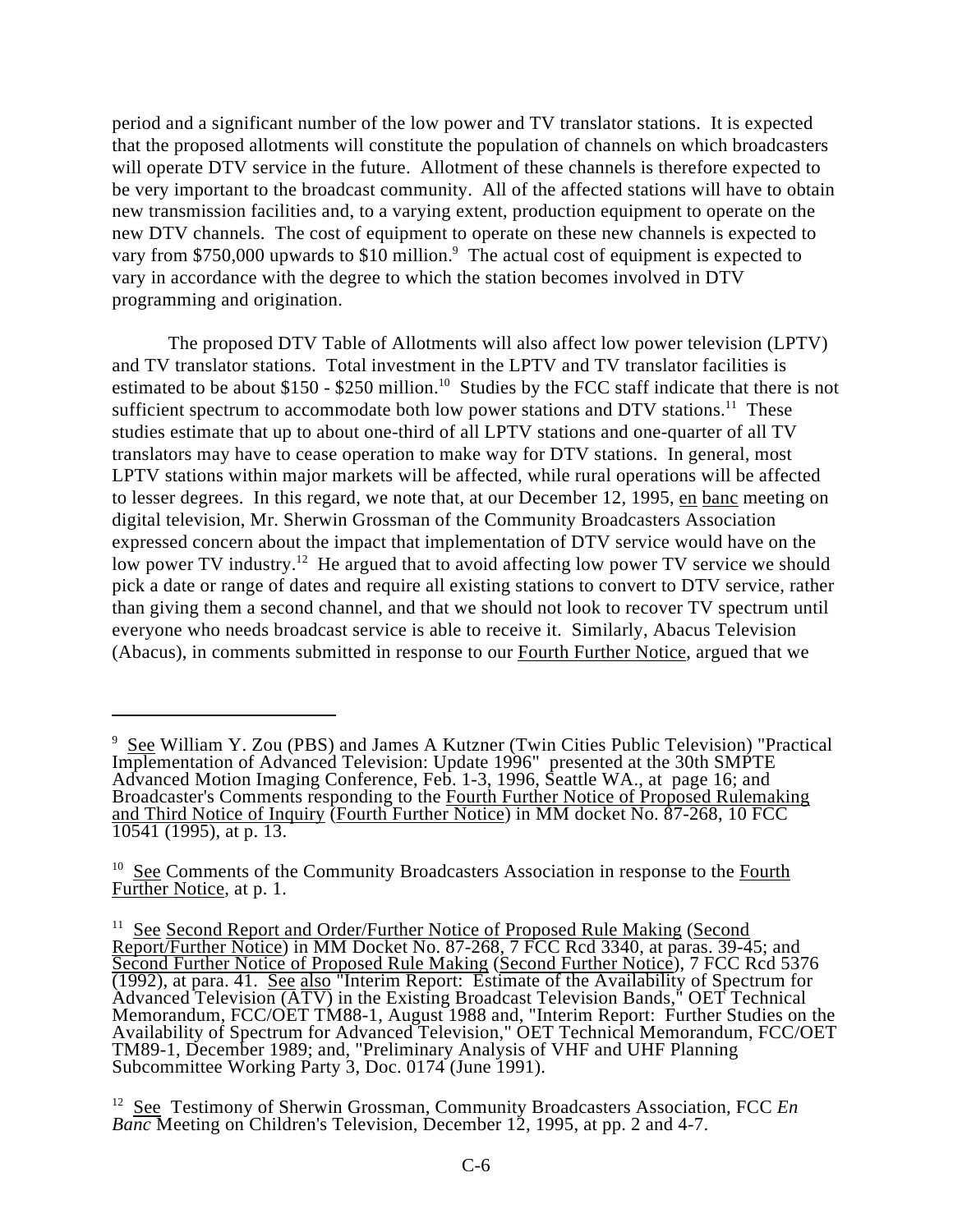should attempt to protect low power stations in order to protect the unique and diverse services that low power stations provide the public. $^{13}$ 

The process of creating DTV channel allotments is an optimization task that offers a great number of possible alternative "mixes" of channel allotments for each community. In evaluating the merits of allotment alternatives, the Commission intends to make every effort to accommodate the needs and concerns of all affected parties. We also intend to consider negotiated allotment/assignment agreements submitted by broadcasters. We expect that the final Table that is adopted will contain a number of revisions of the allotments proposed herein.

As indicated above, we also intend to consider policies for minimizing the impact of our DTV allotment and spectrum recovery proposals on low power stations. In particular, we are proposing to permit displaced low power stations to apply for a suitable replacement channel in the same area without being subject to competing applications. We will also permit low power stations to operate until a displacing DTV station or new service provider is operational. Further, we are proposing to allow low power stations to file non-window displacement relief applications to change their operating parameters to cure or prevent interference caused to or received from a DTV station or other protected service. Finally, we intend to explore other possibilities that would preserve access to LPTV programming. One approach would be to require DTV stations to devote a portion of their channel capacity to the carriage of local LPTV stations that are displaced. Another approach would be to require that all full service broadcasters in a market agree on some arrangement for the carriage of the programming of displaced LPTV stations during the transition.

We recognize that in addition to the costs incurred to upgrade engineering and technical operations from analog to digital transmission, small stations will also incur costs to promote their new channel identification. Such costs may include: advertising and publicity on-air and additional media; changes to the signage mounted in studio and newsroom sets; channel identification on vehicles, camera/video equipment and accessories; graphic design, typesetting and printing costs for new stationary and paper products; and the production of sales marketing and promotional materials. We seek comment on the type of modifications, production and costs necessary to facilitate a transition to a new channel and the economic impact these expenses will have on small commercial and noncommercial television stations. We seek comment on whether the Commission should adopt measures that will assist small stations (as classified under either the SBA definition or their number of employees) in their transition, either in their cost to upgrade technical operations or new channel identification.<sup>14</sup> If such measures should be taken, please provide recommendations and state with particularity what class of small stations should be the beneficiaries of such proposals.

 $13$  See generally Comments of Abacus Television Company in response to the Fourth Further Notice.

<sup>&</sup>lt;sup>14</sup> SBREFA allows the Commission, inter alia, to consider whether there should be "the establishment of differing compliance or reporting requirements or timetables that take into account the resources available to small entities."  $5 \text{ U.S.C. }$   $8 \text{ 603(c)(2)}$ .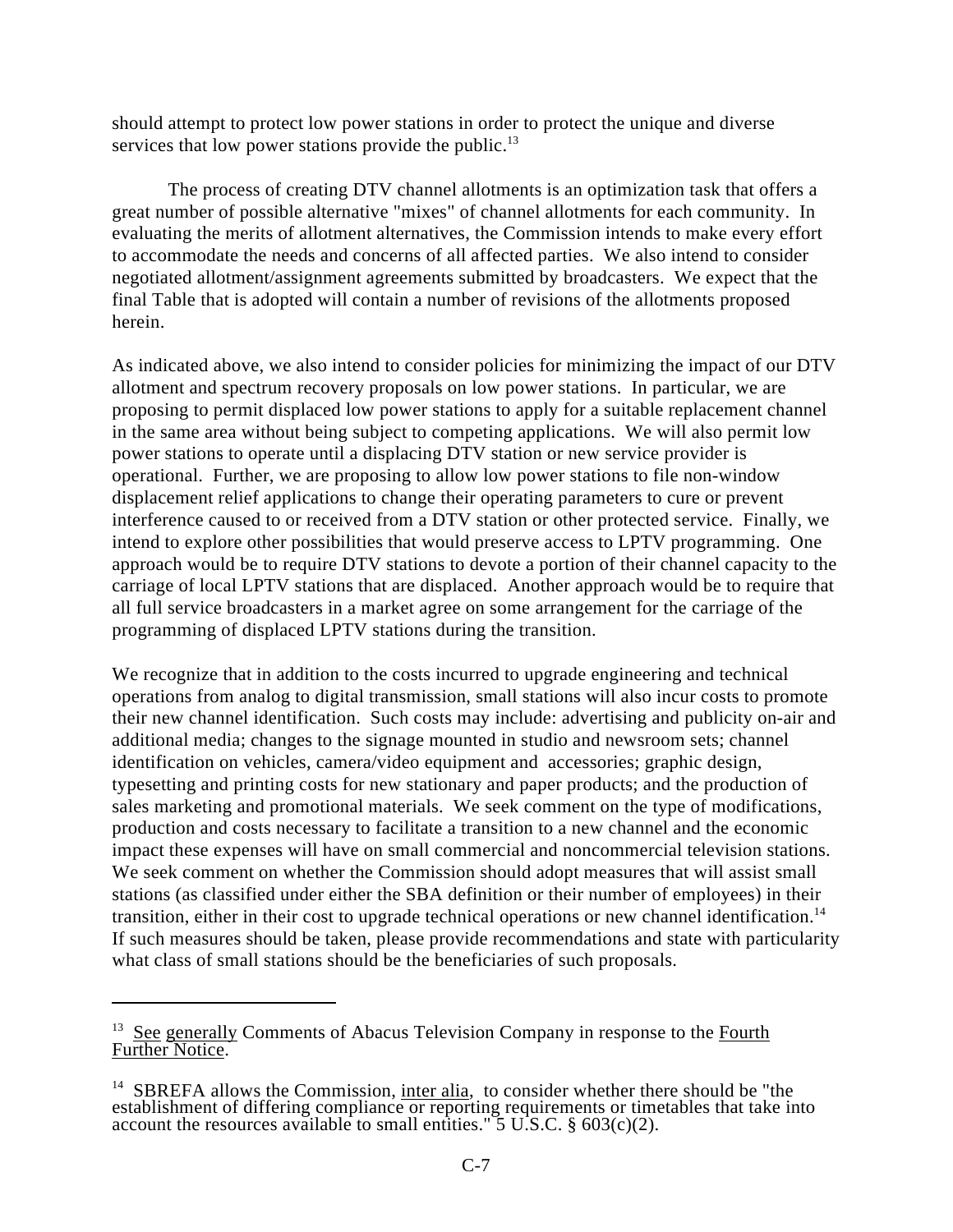It is possible that there may be some small stations that will be required to move a second time,  $15$  and will incur additional costs, within a relatively short period of time, to promote their new DTV channel identification. We seek comments on how to minimize or offset these additional costs to a small station who is also subjected to a second move.

 $15$  See para. 21, supra.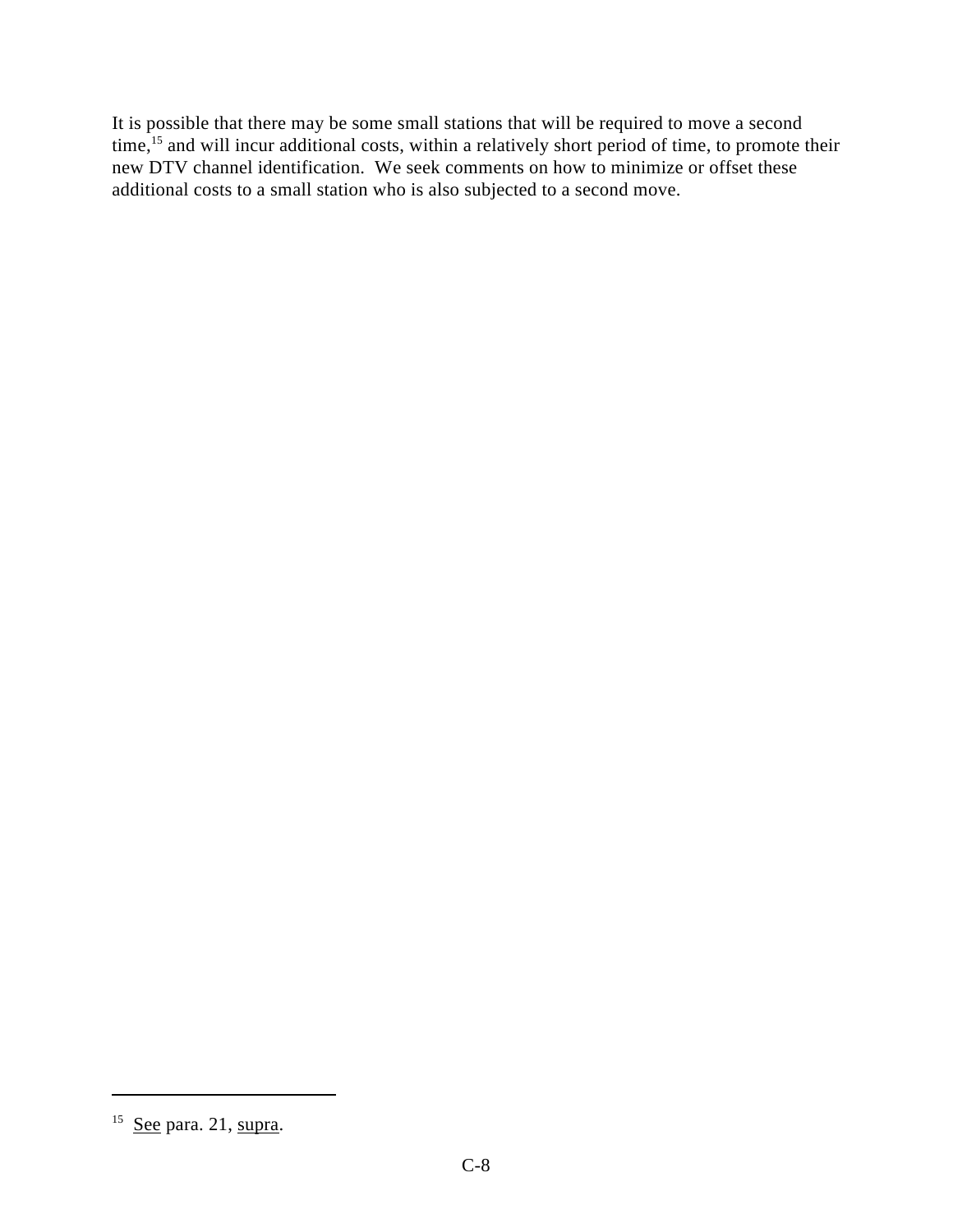### SEPARATE STATEMENT OF CHAIRMAN REED E. HUNDT

Re: *Digital Television Systems and Their Impact Upon the Existing Television Broadcast Service*, Sixth Further Notice of Proposed Rule Making, MM Docket No. 87-268

I am pleased that we are moving forward on launching digital television.

The staff of our Office of Engineering and Technology has worked long and hard on the allotment plan we issue today for comment. They have developed a plan that they strongly believe serves the public interest, and I'm certainly inclined to agree.

The plan accommodates every eligible full-service broadcaster. It replicates broadcasters' current service areas. It uses both the VHF and UHF bands. It is neutral as between interference caused to digital and analog stations, as opposed to disfavoring analog stations. This is a series of reversals from the Commission's position in 1992. Between then and now, broadcasters presented facts and arguments during regular meetings with our staff that persuaded them to change course. And I'm inclined to support the staff plan in those respects.

On one issue broadcasters have failed to persuade our staff: whether we should attempt to place as many digital licenses as possible in what ultimately will be the core digital broadcast spectrum. The staff believes that we should maximize digital allotments in the spectrum at channels 7-51, the core, and minimize digital allotments elsewhere. Again, I'm inclined to agree.

Doing so has important benefits. It limits the amount of "repacking" the Commission would have to do later on. Repacking would involve moving broadcasters from one channel to another, which could be costly for broadcasters and distracting to viewers.

An even greater benefit is that the OET approach carries with it the possibility of rapid recovery of a substantial amount of spectrum. It would allow us to recover in the near future the vast bulk of the 60 MHz of spectrum at channels 60-69, which is lightly used by analog broadcasters. We could auction that spectrum for flexible use, generating funds that could be used for many purposes, including rebuilding schools and funding PBS. We could also use a portion of that spectrum to solve the serious spectrum needs of the public safety community. We've had great luck traveling this road before. Roughly 20 years ago we recovered UHF TV channels 70-84 and reallocated them for cellular telephone service, a decision that helped jumpstart an industry and that has paid enormous dividends.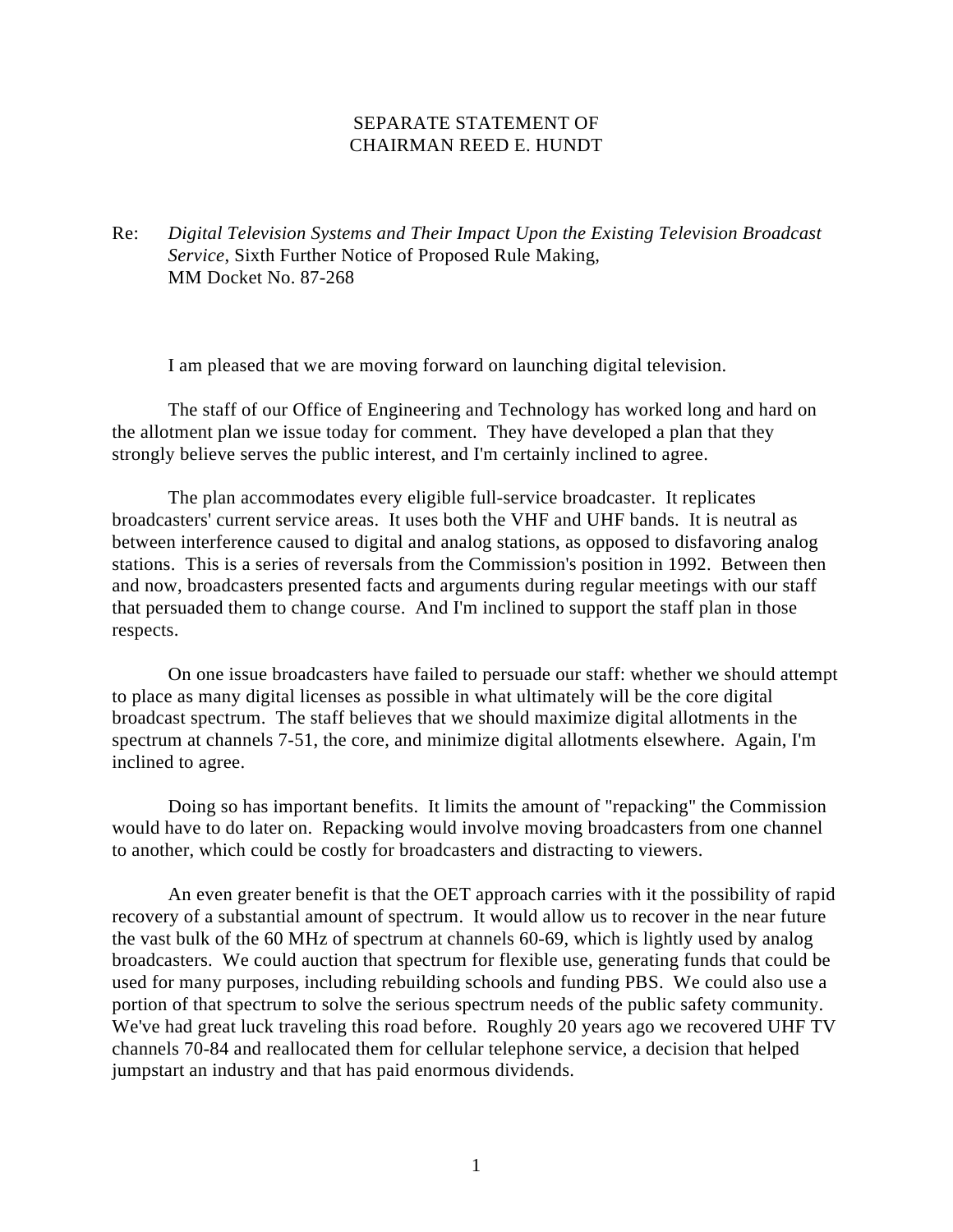For these reasons a diverse collection of organizations has urged us to give serious consideration to the OET core-spectrum plan with a view toward adopting it: the Association of Public Safety Communications Officials, the National Governors Association, the Association of Public Television Stations, and the National Taxpayers Union.

The benefits of the OET plan appear to be enormous. And the costs appear to be minimal.

None of the broadcasters now at channels 60-69 will be harmed, nor would the handful of digital broadcasters that would be placed there. These broadcasters' channels would not be auctioned and their operations would be protected against interference. If the Commission ultimately decides -- as it did in connection with PCS -- to require new licensees to pay for relocating incumbents, the OET plan could be enormously beneficial to broadcasters at channels 60-69.

The difference in interference and replication between the OET plan and one that would put many digital broadcasters at channels 60-69, as MSTV has advocated, appears to be extremely small. The difference is a maximum of 1.4% for replication and 0.7% for interference. Using even more precise calculations (Longley-Rice calculations), the OET plan achieves 99% geographic and population replication. It is virtually impossible that any other plan could do noticeably better.

It is true that the OET allotment plan raises some difficult issues with respect to low power television and translator stations. But that is true of the approach that MSTV has advocated, and it is true of any plan that attempts to find spectrum for more than 1600 broadcast licensees. We will work closely with the low power and translator industries to find creative solutions to these problems.

The NPRM specifically asks for comments on the costs and benefits of the OET approach as compared to the MSTV approach or any other approach. I look forward to thorough comments and hard data on costs and benefits. The Commission should, of course, adopt a DTV allotment plan that maximizes social benefits and minimizes social costs.

Two last points. In addition to the principles that animate the allotment plan on which we seek comment, the NPRM contains as an appendix a draft Table of Allotments.

Let me stress that this is a draft. Our staff will continue to improve on it, and it will do so working cooperatively with the broadcast industry.

Also, our Notice anticipates industry-generated deviations from the Table both before and after its adoption. It encourages broadcasters in a community to propose alternative plans before adoption of the Table, and -- accepting a suggestion from MSTV -- it proposes that the Commission look to a "frequency coordinator" after adoption of the Table to help address modifications to it. This flexibility could, for example, allow broadcasters in a community to choose to share a single transmitter, reducing the costs of building a digital system and